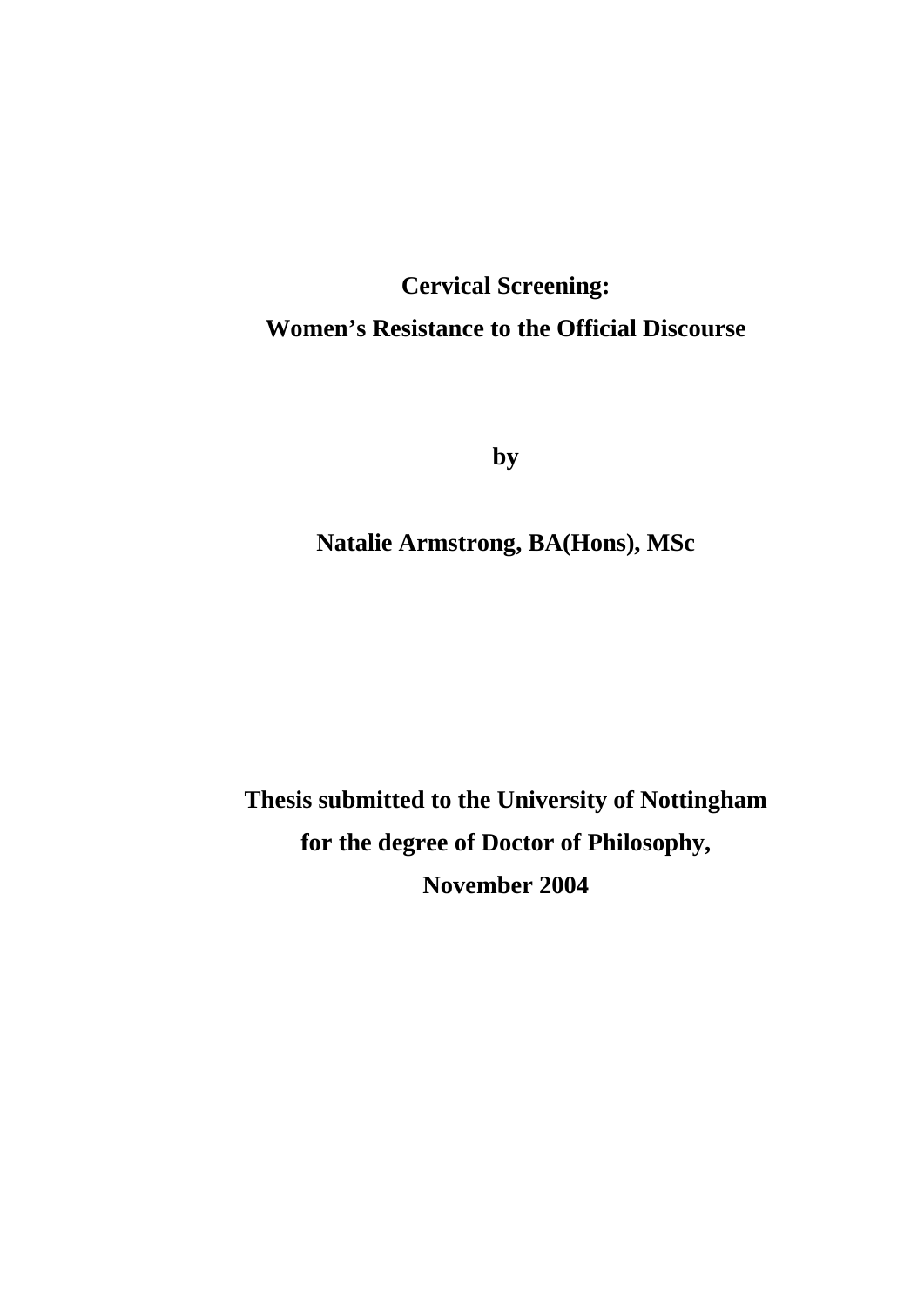## **Acknowledgements**

First and foremost I would like to thank my two principal supervisors, Elizabeth Murphy and Nicky James, for the tremendous amount of support and guidance they have given me throughout my doctoral work. They were, without doubt, the best supervisors I could have hoped for and without their time, expertise, encouragement and, perhaps most importantly, their faith in me and what I was doing, this PhD would not be what it is.

Thanks must also go to José López and Dave Whynes, who both provided valuable expertise in particular areas. The theoretical framing of this research, and the way this informed data analysis, benefited enormously from José's thoughtful and detailed comments, while Dave ensured I was well-informed about cervical screening and never failed to make me feel clever.

I would also like thank my fellow research students in the School of Sociology and Social Policy, in particular Jay Wiggan, Tony Rafferty and Claire Tinker, with whom I have shared the ups and downs of doing a (particularly qualitative) PhD. Thanks also to Alison Haigh for administrative support and transcription.

Finally, I would like to thank my family, Andy and his family for their support and encouragement, even though, at times, exactly what I was doing probably seemed something of a mystery to them. Despite this they were always there with reassurance and practical assistance, both of which helped enormously in getting me through the difficult times.

This PhD was supported by a Medical Research Council Health Services Research Studentship.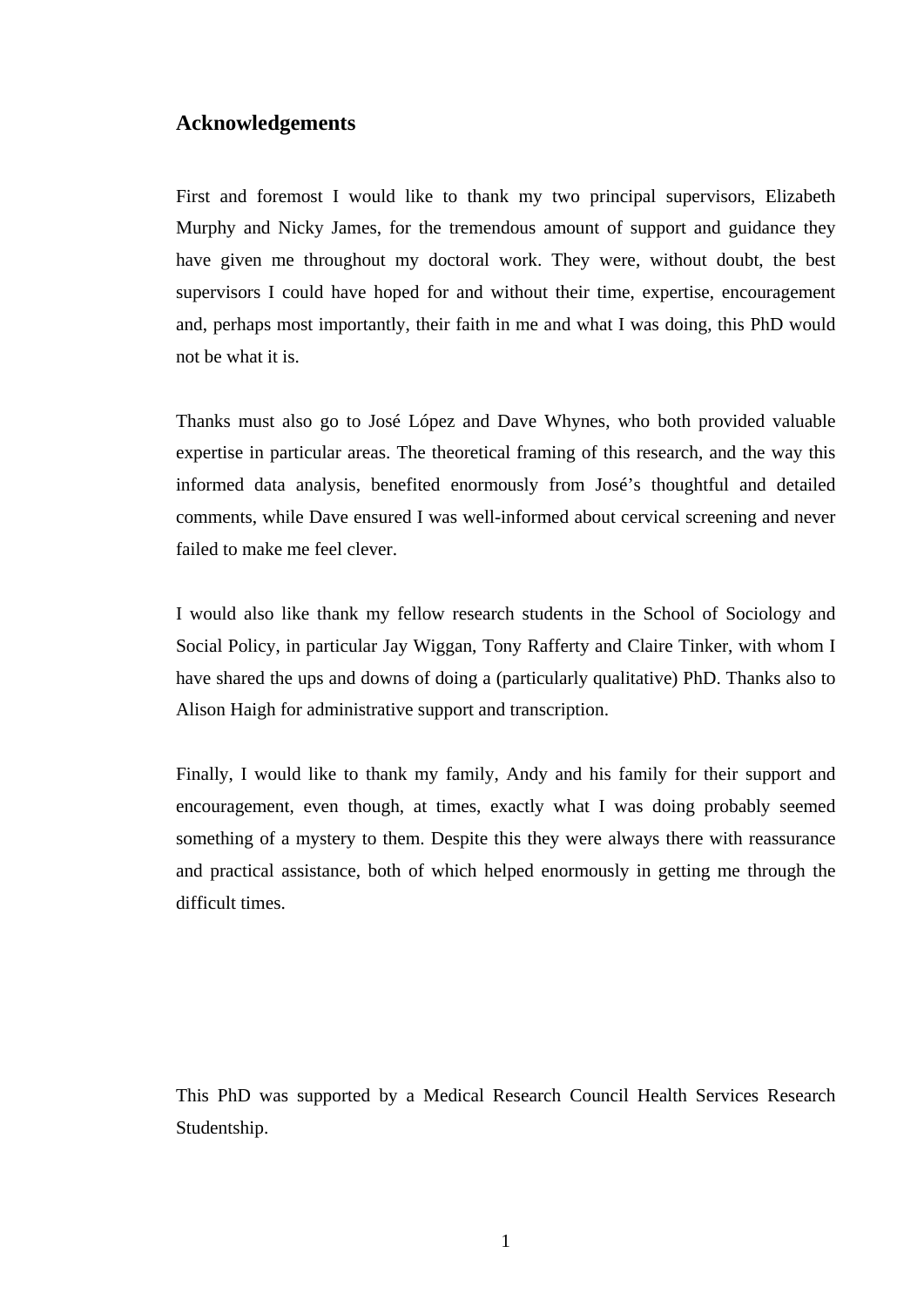# **Glossary of Abbreviations and Terms Used**

### **Abbreviations**

| <b>GP</b>     | <b>General Practitioner</b>                |
|---------------|--------------------------------------------|
| <b>HPV</b>    | Human Papilloma Virus (see below)          |
| <b>LBC</b>    | Liquid Based Cytology (see below)          |
| <b>NHS</b>    | National Health Service                    |
| <b>NHSCSP</b> | <b>NHS</b> Cervical Screening Programme    |
| <b>NICE</b>   | National Institute for Clinical Excellence |
| <b>PCT</b>    | <b>Primary Care Trust</b>                  |
| <b>WHO</b>    | World Health Organization                  |

## **Terms**

| Abnormal<br>Smear        | A smear test which reveals abnormalities in the cervical cells examined.                                                                                                                                                                             |
|--------------------------|------------------------------------------------------------------------------------------------------------------------------------------------------------------------------------------------------------------------------------------------------|
| Colposcopy               | Further examination after the identification of cervical abnormalities to<br>determine whether any further treatment is necessary.                                                                                                                   |
| Cervix                   | A small segment of the uterus located in the upper part of the vagina. It<br>is covered by a thin layer of cells, called the epithelium, and more than<br>90% of cervical cancers develop in a small area of this called the<br>transformation zone. |
| <b>HPV</b>               | A sexually transmitted virus, particular strains of which have been<br>detected in virtually all cervical cancers.                                                                                                                                   |
| Inadequate<br>Smear/Test | A test which, for a number of possible reasons, cannot give a result.                                                                                                                                                                                |
| <b>LBC</b>               | Alternative means of preserving a sample of cervical cells in fluid.                                                                                                                                                                                 |
| <b>Smear Test</b>        | Test during which a sample of cells are taken from the cervix and<br>'s meared' onto a slide to be sent to the laboratory for examination.                                                                                                           |

## **Key for Respondent Characteristics in Chapters 7-9**

Respondent Identification has three elements:

Pseudonym Age Group: 20-34, 35-49 or 50-64 years Ethnicity: White British (WB), South Asian (SA) or African Caribbean (AC) e.g. Nisha 20-34 SA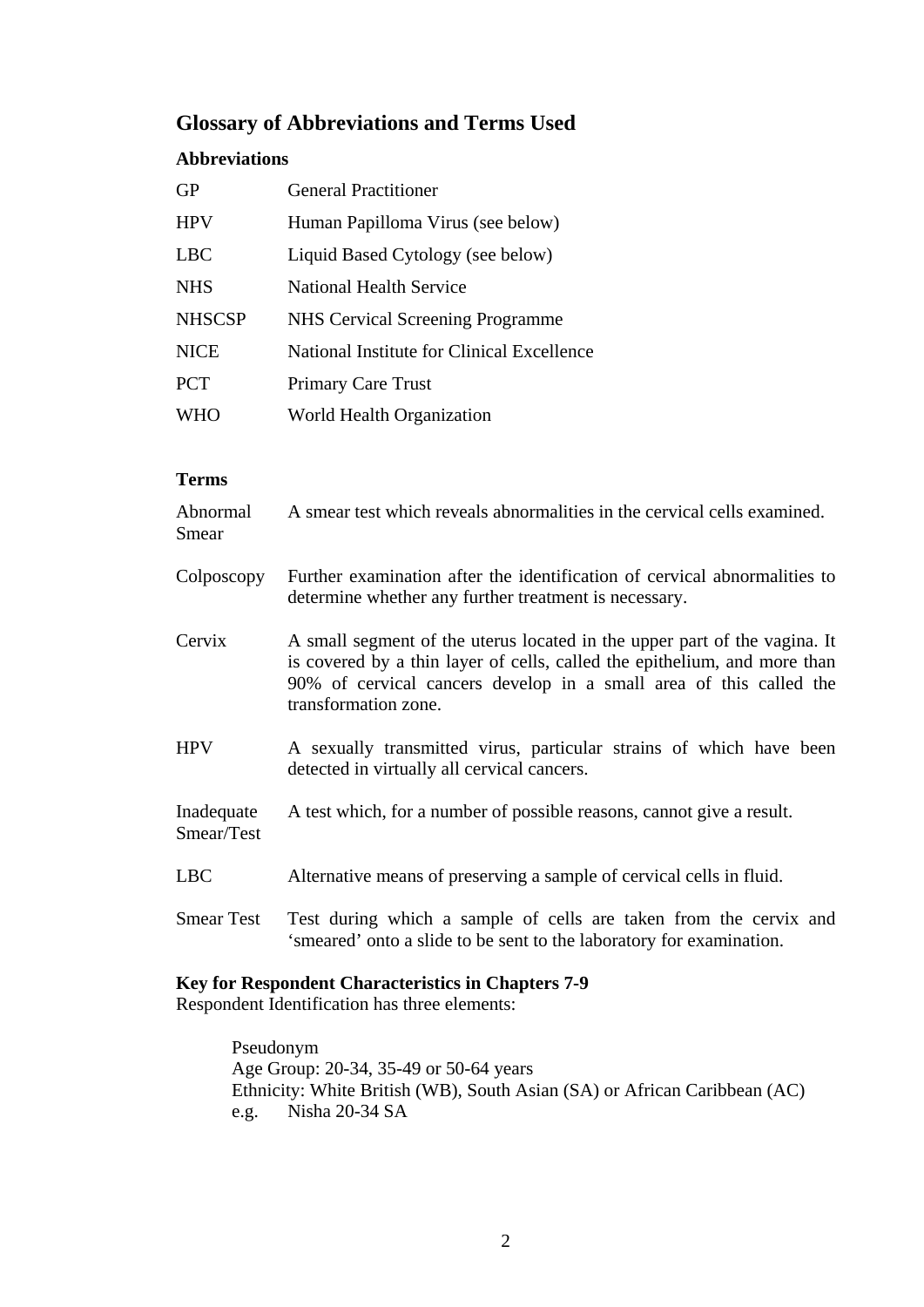# **Table of Contents**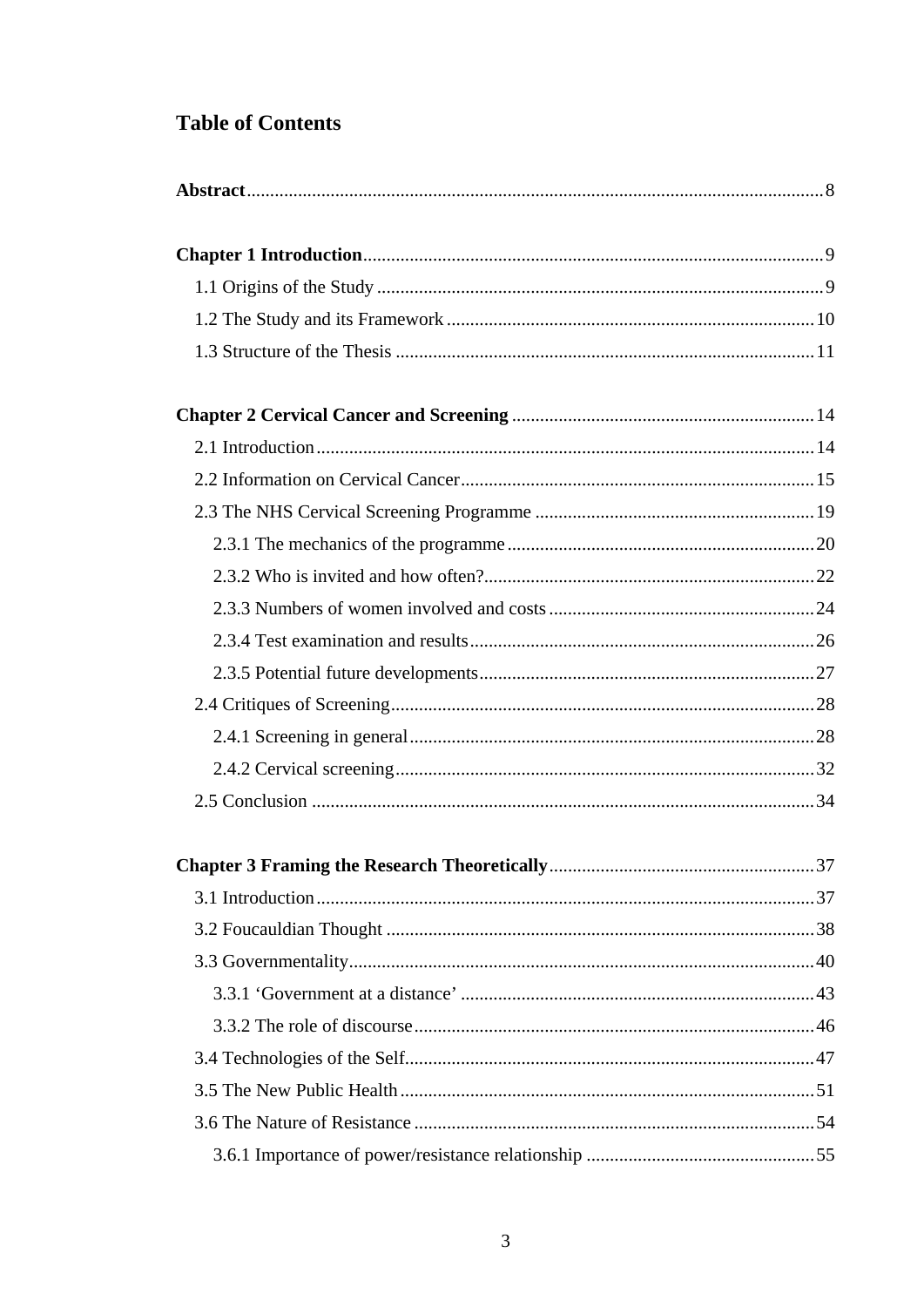# 

#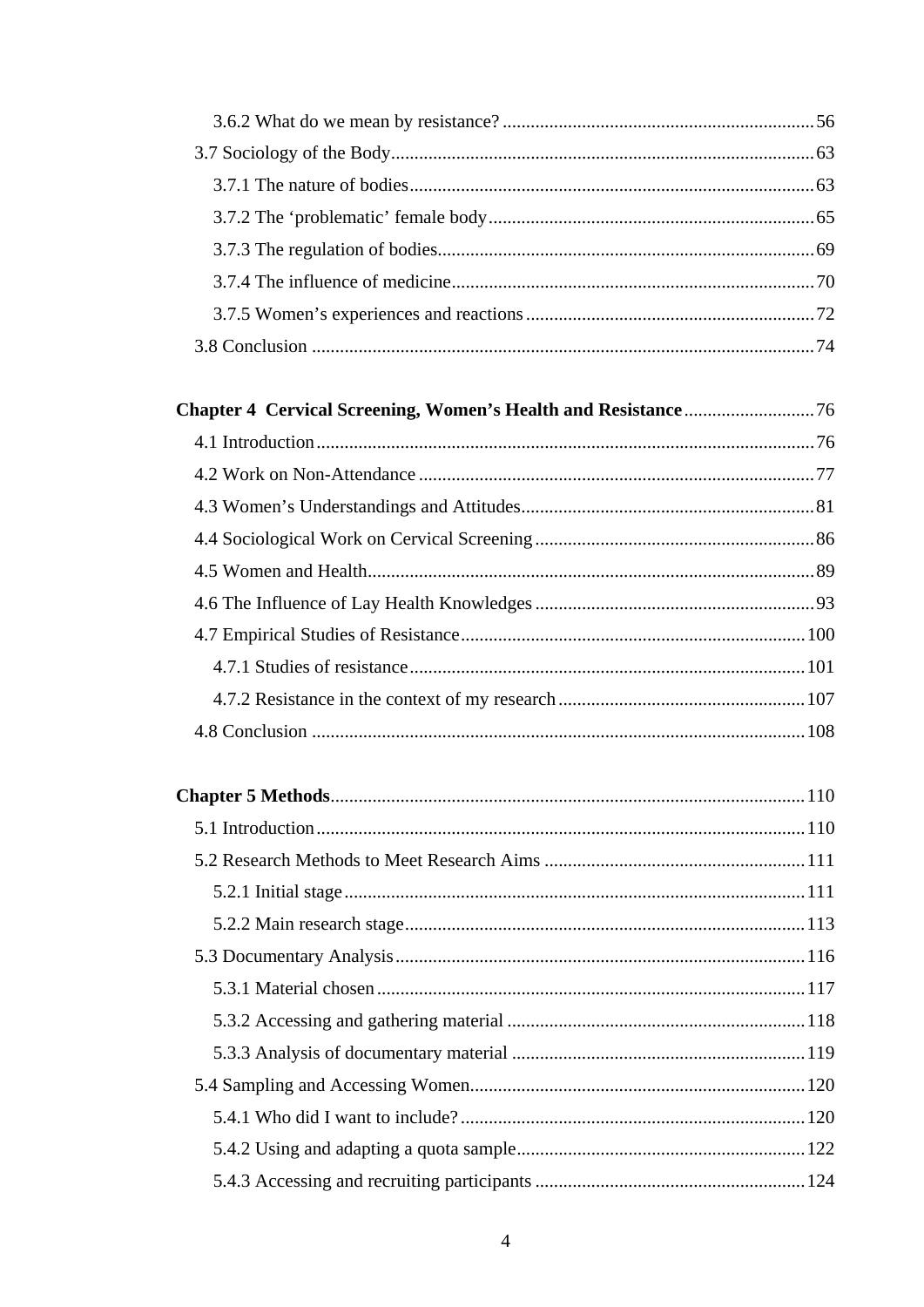| 5.7.2 Using computer assisted qualitative data analysis software (CAQDAS)  135 |  |
|--------------------------------------------------------------------------------|--|
|                                                                                |  |
|                                                                                |  |
|                                                                                |  |
|                                                                                |  |
|                                                                                |  |
| Chapter 6 Characterising the Official Discourse on Cervical Screening 145      |  |
|                                                                                |  |
|                                                                                |  |
|                                                                                |  |
|                                                                                |  |
|                                                                                |  |
|                                                                                |  |
|                                                                                |  |
|                                                                                |  |
|                                                                                |  |
|                                                                                |  |
|                                                                                |  |

# Chapter 7 Making Sense of the General Official Discourse on Cervical Screening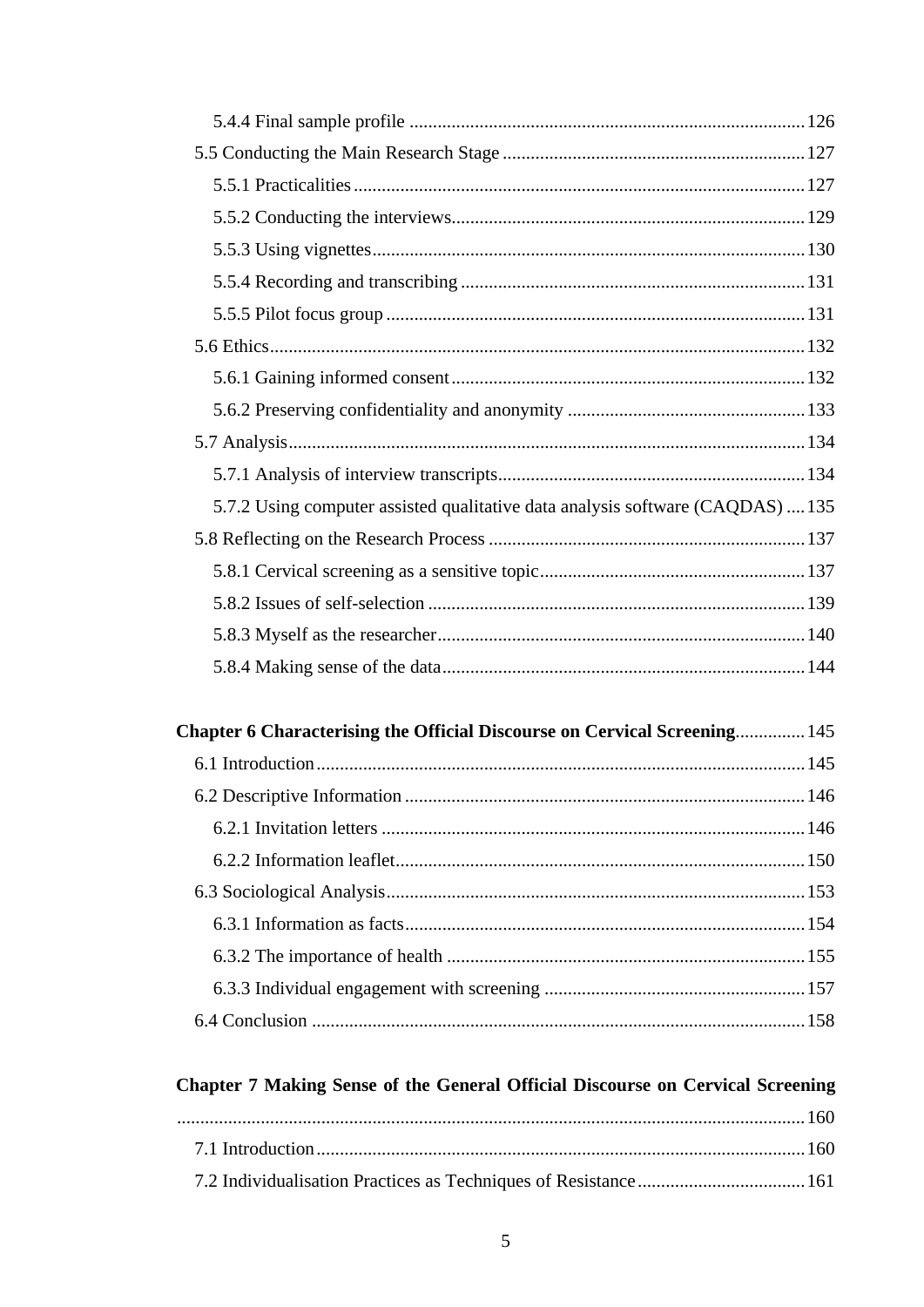| <b>Chapter 8 Self-Positioning in Relation to Risk and Vulnerability  188</b>  |  |
|-------------------------------------------------------------------------------|--|
|                                                                               |  |
|                                                                               |  |
|                                                                               |  |
|                                                                               |  |
| 8.3.2 Behavioural risks: sexual activity and leading a healthy lifestyle  199 |  |
|                                                                               |  |
|                                                                               |  |
|                                                                               |  |
|                                                                               |  |
|                                                                               |  |
|                                                                               |  |

| Chapter 9 Creating a Rational Framework of Understanding215 |  |
|-------------------------------------------------------------|--|
|                                                             |  |
|                                                             |  |
|                                                             |  |
|                                                             |  |
|                                                             |  |
|                                                             |  |
|                                                             |  |
|                                                             |  |
|                                                             |  |
|                                                             |  |
|                                                             |  |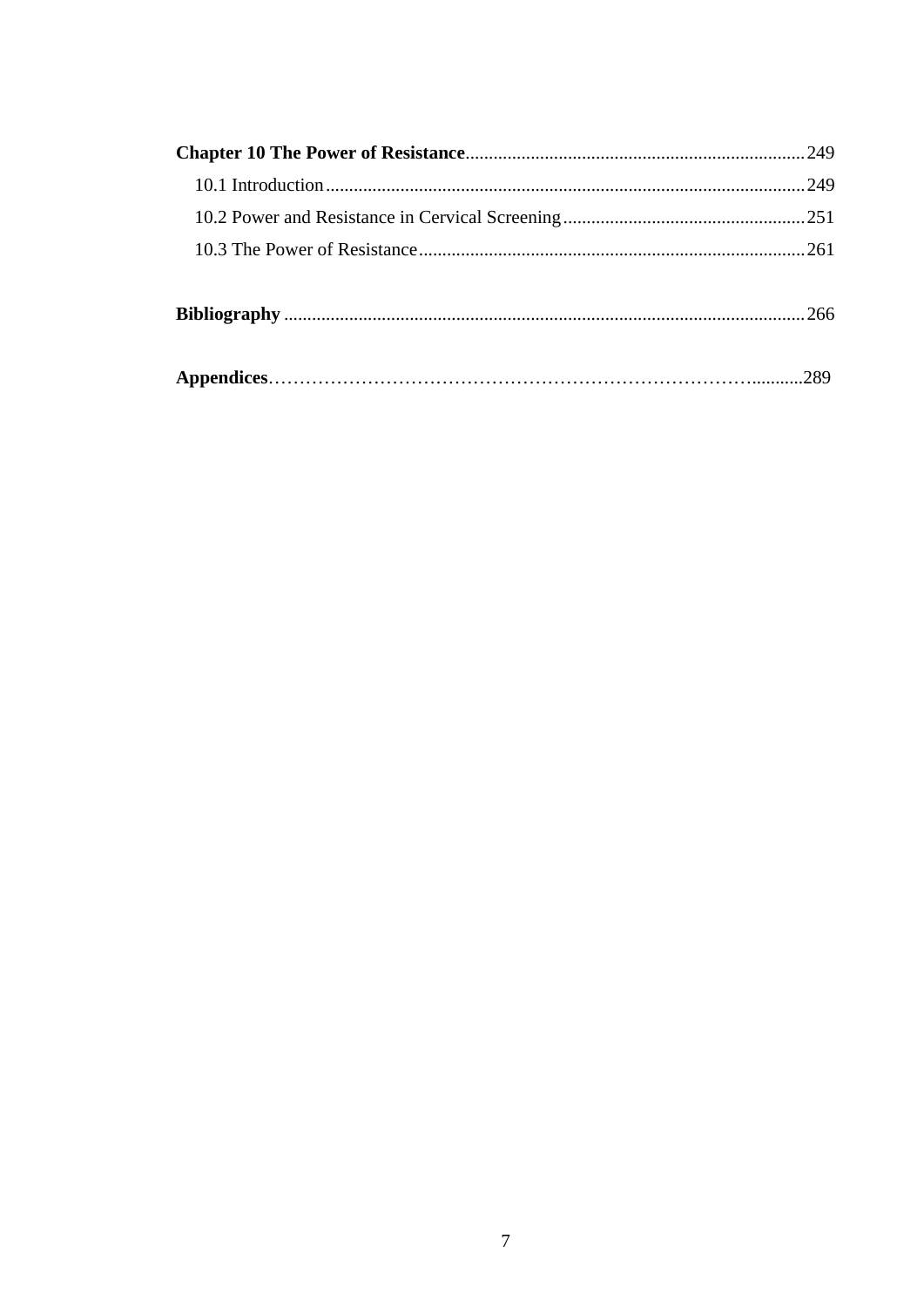## **Abstract**

This study is an empirical exploration of Foucault's theoretical ideas on resistance, through a case study of cervical cancer screening and women's responses to the official discourse surrounding it. In England, this form of screening is organised through a national programme and consistently achieves coverage of over 80%. Given this high attendance it may appear that any resistance is negligible. However, this thesis argues that such a focus on attendance, or behaviour, is misguided and that, by focusing attention on the level at which the official discourse on screening is interpreted, understood and made sense of by individual women, it is possible to identify instances of thought and talk based resistance.

Using qualitative interviews with a sample structured to include a range of ethnic backgrounds and ages, the thesis identifies three key forms of resistance. Firstly, women may resist the general subject position suggested within the official discourse and make sense of screening in ways that are meaningful to them as individuals. Secondly, many women resist the general 'at risk' status suggested and negotiate their own position drawing on a range of risk factors that do not always fit well with those medically recognised. Thirdly, in making sense of the information they receive, women frequently attempt to create a rational framework of knowledge and understanding which can lead to them interpreting issues such as risk factors or disease development in different ways.

Based upon these, the thesis argues for conceptualising power and resistance in terms of a complex network of possibilities with multiple points of potential difference or divergence that can lead to individuals adopting very different subject positions. Although the majority of resistance detailed is thought and talk based, this is nevertheless important as it provides the means for challenges to the official discourse and constitutes a necessary prerequisite for further behavioural resistance.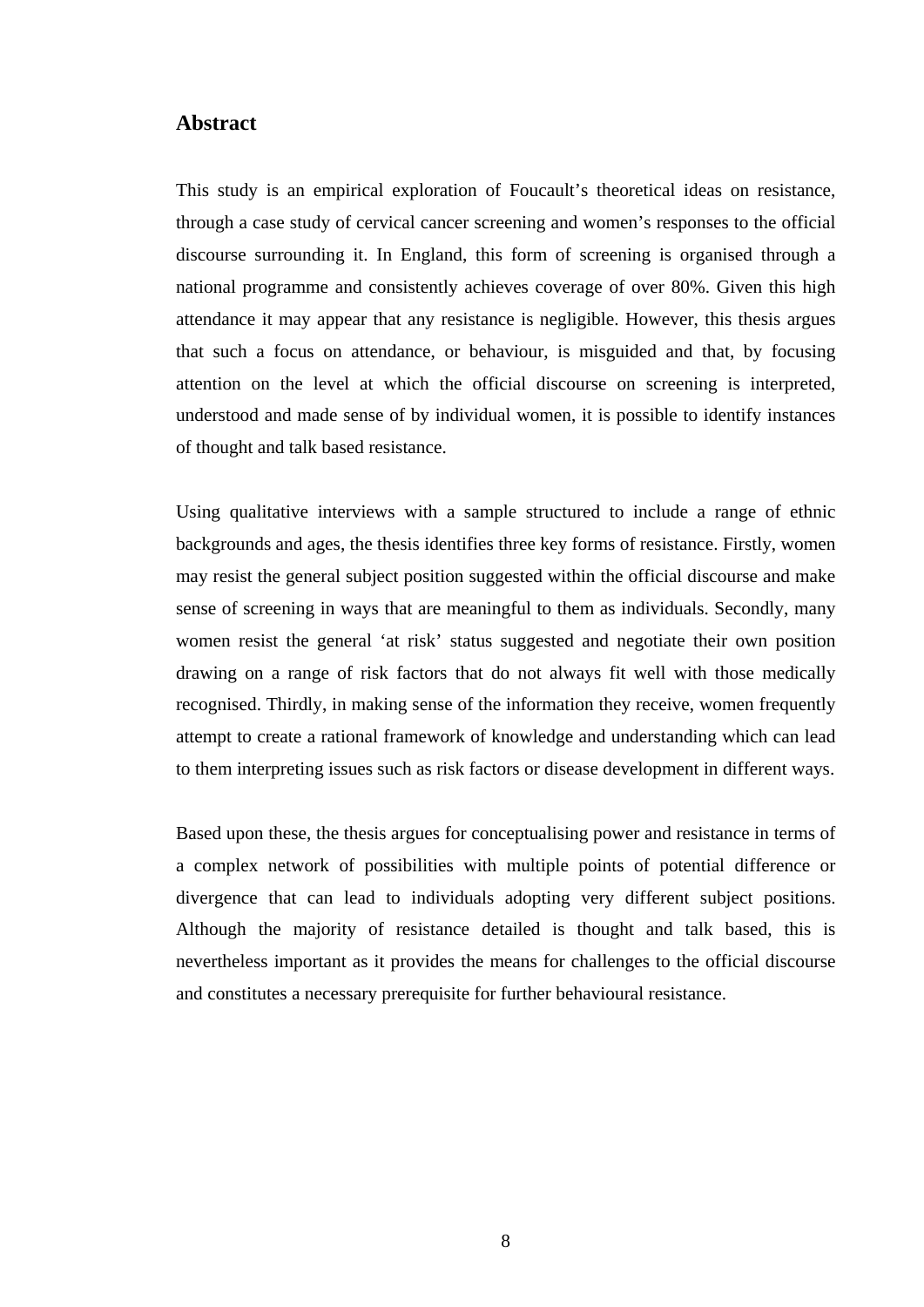# **Chapter 1 Introduction**

 $\overline{a}$ 

## **1.1 Origins of the Study**

This research stems from an interest in the theoretical ideas underpinning much sociological work which argues that individuals are increasingly being encouraged to act in particular ways in order to maximise their health, therefore behaving as responsible and moral citizens (see for example Armstrong, 1995; Lupton, 1995; Nettleton and Bunton, 1995; Petersen and Lupton, 1995). Much of this work is framed in terms of Foucault's work on discourse, discipline and governmentality in order to explore how individual subjectivities are created and maintained (see for example Foucault, 1980, 1981, 1991b).

I was keen to further explore these kinds of theoretical ideas through the use of a particular example, and identified cervical cancer screening as a useful case study. This area allowed me to combine a range of issues that were of particular interest, including a focus on women, aspects of female sexuality and women's sexual behaviour. Cervical screening also represents an instance with a long degree of duration, individual women are expected to present themselves for screening every three to five years for a substantial portion of their adult lives<sup>[1](#page-9-0)</sup>, and is delivered through a national programme receiving strong institutional support. It is therefore also an accessible and practical case study.

Many empirical studies that are framed in Foucauldian theory, including those dealing with cervical screening (see for example Howson, 1998a&b, 1999) tend to focus on his earlier works on techniques of domination (Foucault, 1980, 1981, 1991b) to explore how individuals are constrained and controlled through powerful discourses within society and therefore, through this, are created and behave in particular, desirable, ways. Although work of this kind recognises the more subtle and dispersed ways in which power may operate within society, and its productive rather than merely coercive potential, it nevertheless tends to imply that individuals are ensnared within these

<span id="page-9-0"></span><sup>&</sup>lt;sup>1</sup> The current age range invited for screening is routinely 25 to 64 years, therefore meaning that women will be encouraged to attend for almost 40 years of their lives.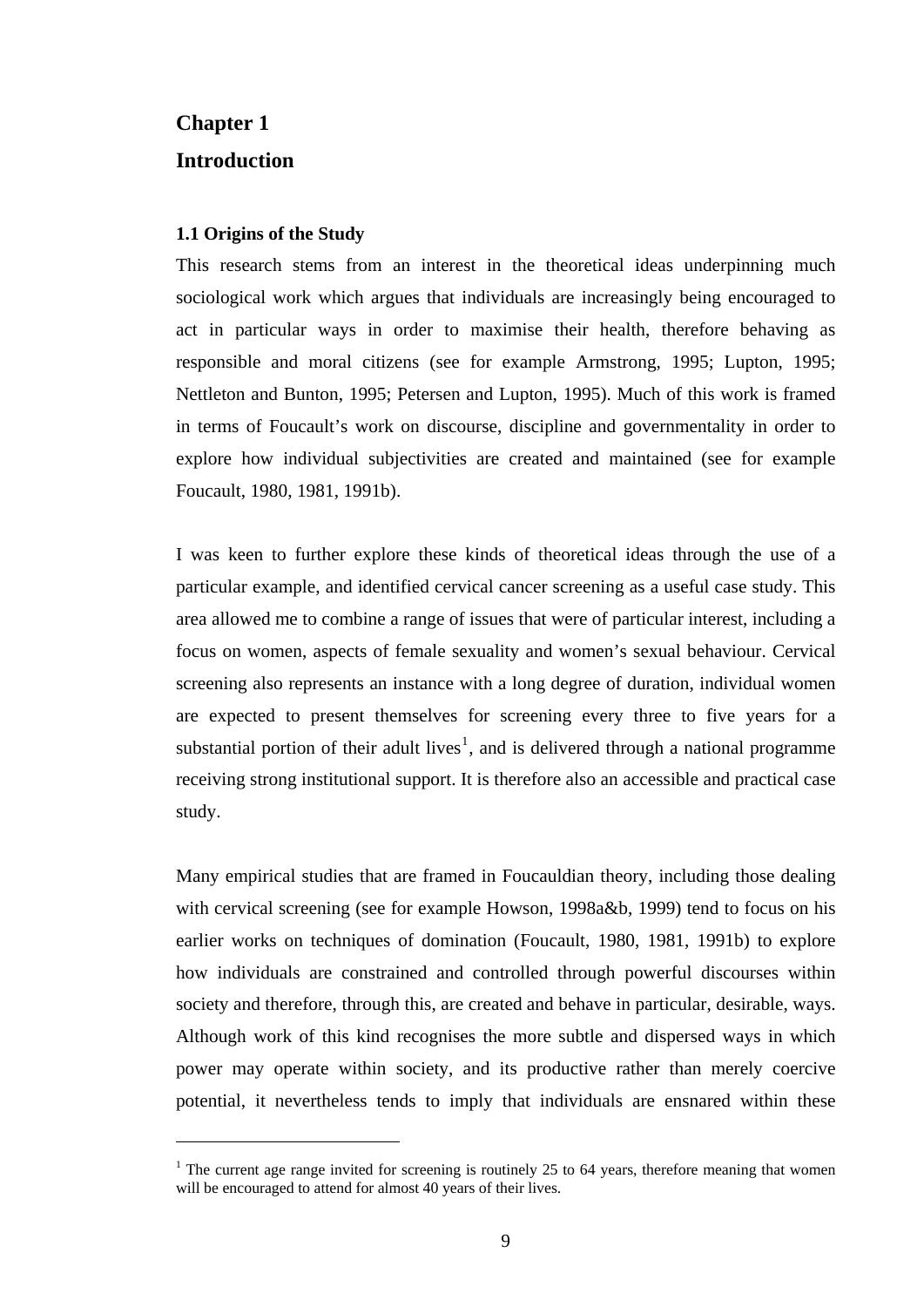powerful discourses and have no means for resistance. Foucault himself has argued that this portrayal of passive and powerless individuals was never his intention and his later works clearly balance the earlier focus on techniques of domination with an exploration of how individuals have the ability to demonstrate resistance to the discourses that attempt to discipline and control them (Foucault, 1984b&c, 1988). Through what he terms 'technologies of the self' Foucault suggests a more flexible relationship between discourse and the individual, therefore arguing that the process need not be one of straightforward imposition, and opening up at least the potential for resistance. However, this later work is often ignored in empirical studies and remains underdeveloped. While Foucault set out his ideas theoretically, a consideration of how these might work in practice is lacking. This study therefore seeks to explore these theoretical ideas of resistance through a case study of cervical screening in order to consider whether and how such resistance may be possible, provide examples of the forms it takes and the resources upon which it draws, and, finally, what this can tell us about the relationship between power and resistance in this context and more widely.

### **1.2 The Study and its Framework**

The study is an exploration and development of theoretical ideas of power and resistance through the example of women and cervical cancer screening. Its primary contribution is therefore to sociological understandings within this theoretical area, and to the large body of work concerned with lay understandings of, and engagement with, health, illness and healthcare. It explores the potential for resistance, the forms this may take, and the potential limitations that may be placed upon it. It is therefore an empirical study that aims to 'speak back' to the theoretical level and develop the theory through an exploration of how it does, or does not, work in everyday life. As I have discussed above, such work is valuable as it addresses this gap and further develops Foucault's ideas on the relationship between discourse and the individual, particularly the potential for resistance within such a relationship.

The specific question driving the research is therefore whether, and in what forms, women demonstrate resistance in the context of cervical screening. The study is framed in terms of individual women and their relationships to, and with, what I have termed the 'official discourse on screening', and which constitutes the state level. This comprises the Department of Health and the National Health Service (NHS), who made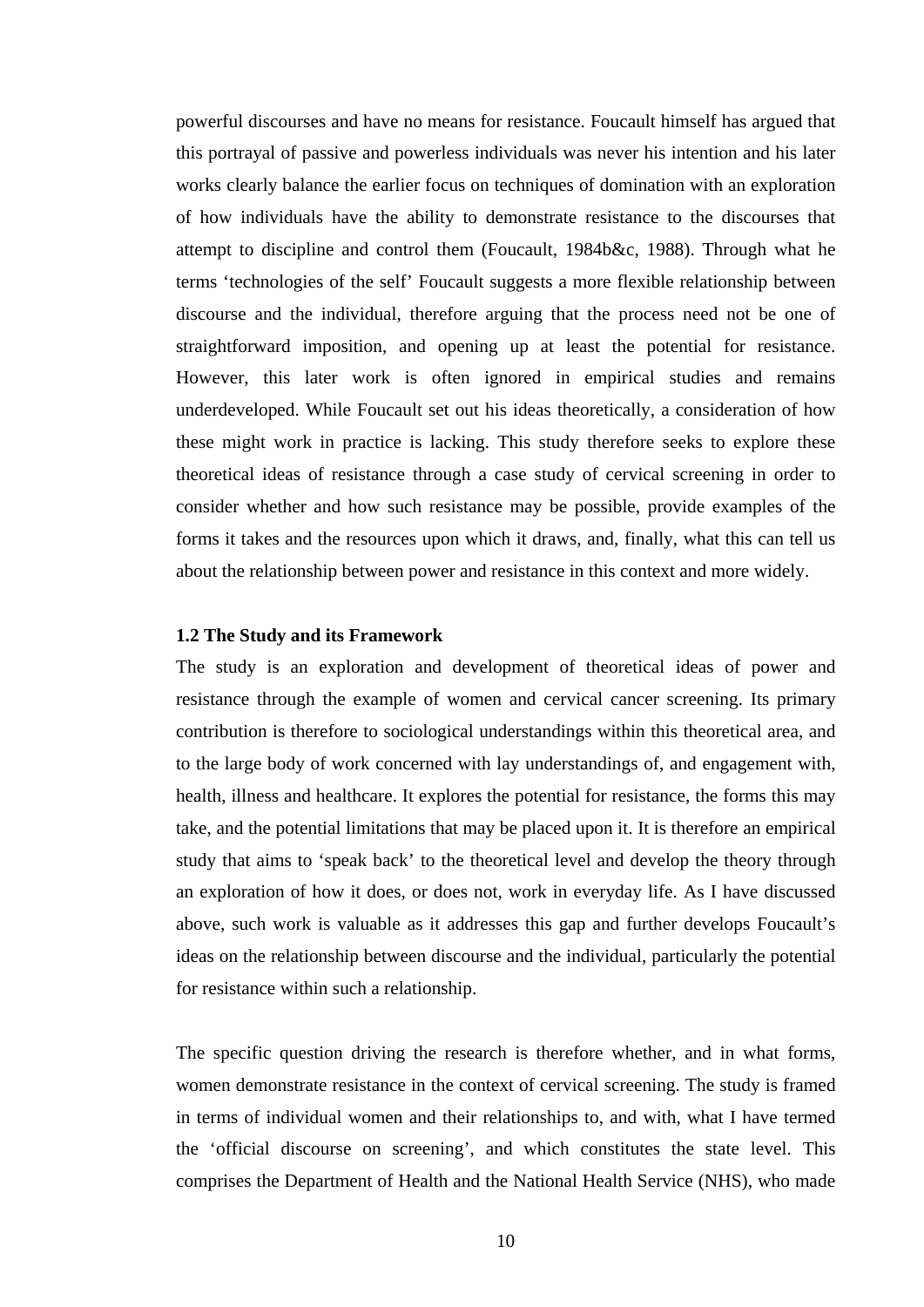their continued commitment to screening clear in the NHS Cancer Plan (Department of Health, 2000), and the NHS Cervical Screening Programme itself, which is co-ordinated by the National Office of the NHS Cancer Screening Programmes. Framing the research in this way allows an exploration of how individual women respond to, and potentially resist, a state level health promotion discourse that encourages them to think and behave in particular ways.

The analytic focus is on how women interpret, understand and make sense of this discourse and how they respond to it in terms of thought, talk and behaviour. The way(s) in which these can be conceptualised as resistance is pursued and the different forms that this may take are explored. The different resources that are drawn upon in the process of resisting are considered, together with the potential limitations that may be encountered. Finally, the contributions of this particular case study to theoretical understandings of the relationship between power and resistance, and the nature of resistance itself, are set out.

### **1.3 Structure of the Thesis**

The thesis begins with Chapter 2, which gives information on both cervical cancer and the national screening programme operating in England at the time of the research. Current policy and recent changes are detailed in order to ensure a thorough grounding for what follows.

Chapter 3 sets out the theoretical framework for the research. It explores Foucault's work in some detail, and the different ways it has been applied to the specific area of health and illness, before explaining how it is used and developed within this research. Following this, the concept of potential resistance is dealt with, both through Foucault's own work and through feminist work that has engaged with his ideas. Such feminists have explored Foucault's work for its potential to think about the control of women, and have developed this to consider how women may demonstrate resistance. Through this the chapter begins to question what such resistance may look like, and what can or should be regarded as resistance. This debate is returned to in the subsequent chapter and empirical studies employed to move towards a definition of resistance to be adopted. Finally, the chapter highlights the importance of perceptions of the body for this study by setting out sociological ideas on how the female body is constructed as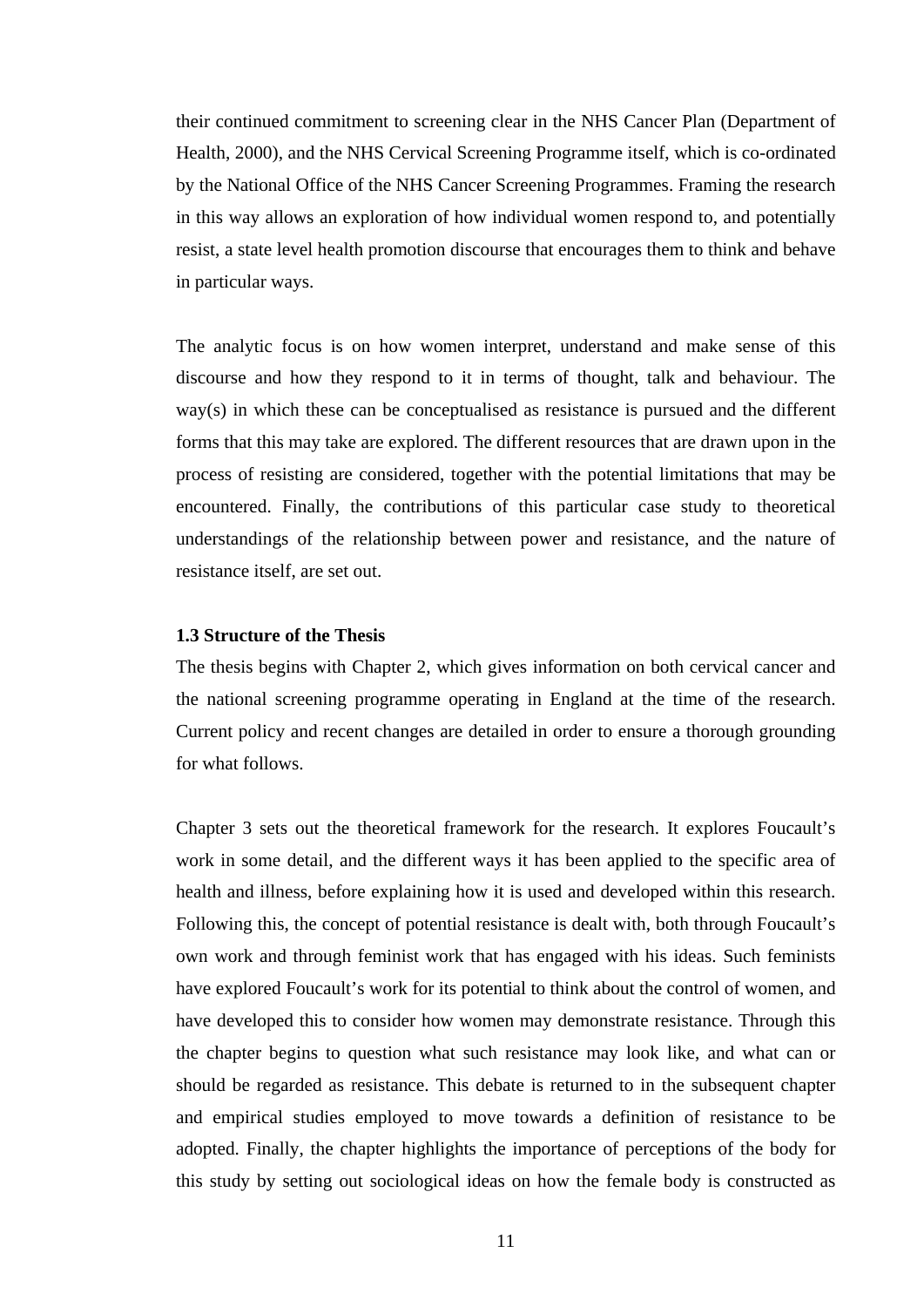problematic, societal attempts to regulate bodies, with a particular emphasis on medicine's role, and women's responses to such attempts.

Having established the theoretical context of the research, Chapter 4 places the study in its empirical context. A key concern is to demonstrate the need for research of this kind on cervical screening by setting out existing work and highlighting its shortcomings. Having done so it draws attention to relevant sociological work in the area of health and illness, for example on lay and professional ways of knowing, and finally employs recent empirical studies of resistance to sensitise us to the potential forms that such resistance may take. This develops on from the more theoretical conceptualisations of resistance considered in the previous chapter through the use of empirical examples, and leads me to set out what I will use as the criteria for determining resistance in the course of this research.

With the research framed both theoretically and empirically, Chapter 5 details the methods used to address the specific research questions. It sets out the methods used, why these were chosen, the practicalities of conducting the research and reflects upon how the methods used, and the researcher's personal characteristics, may have impacted upon the material collected.

The initial stage of the research involved a documentary analysis of the written information material produced and sent to women in the course of their contact with the screening programme in order to characterise the official discourse. In Chapter 6, the first of the data chapters, I present this analysis and explore the ways in which power works through this discourse, thereby providing a firm foundation from which to go on and analyse how individual women demonstrate resistance to this.

Chapter 7 is the first of three data chapters dealing with resistance within this thesis. It explores how women demonstrate resistance to the general subject position that is put forward by the official discourse through individualising and personalising screening, and working out their own position in relation to it based on their personal characteristics, experiences and context. This process demonstrates that women are not necessarily willing to accept an abstract 'one size fits all' approach and actively engage in a process of individualisation that involves putting forward particular characteristics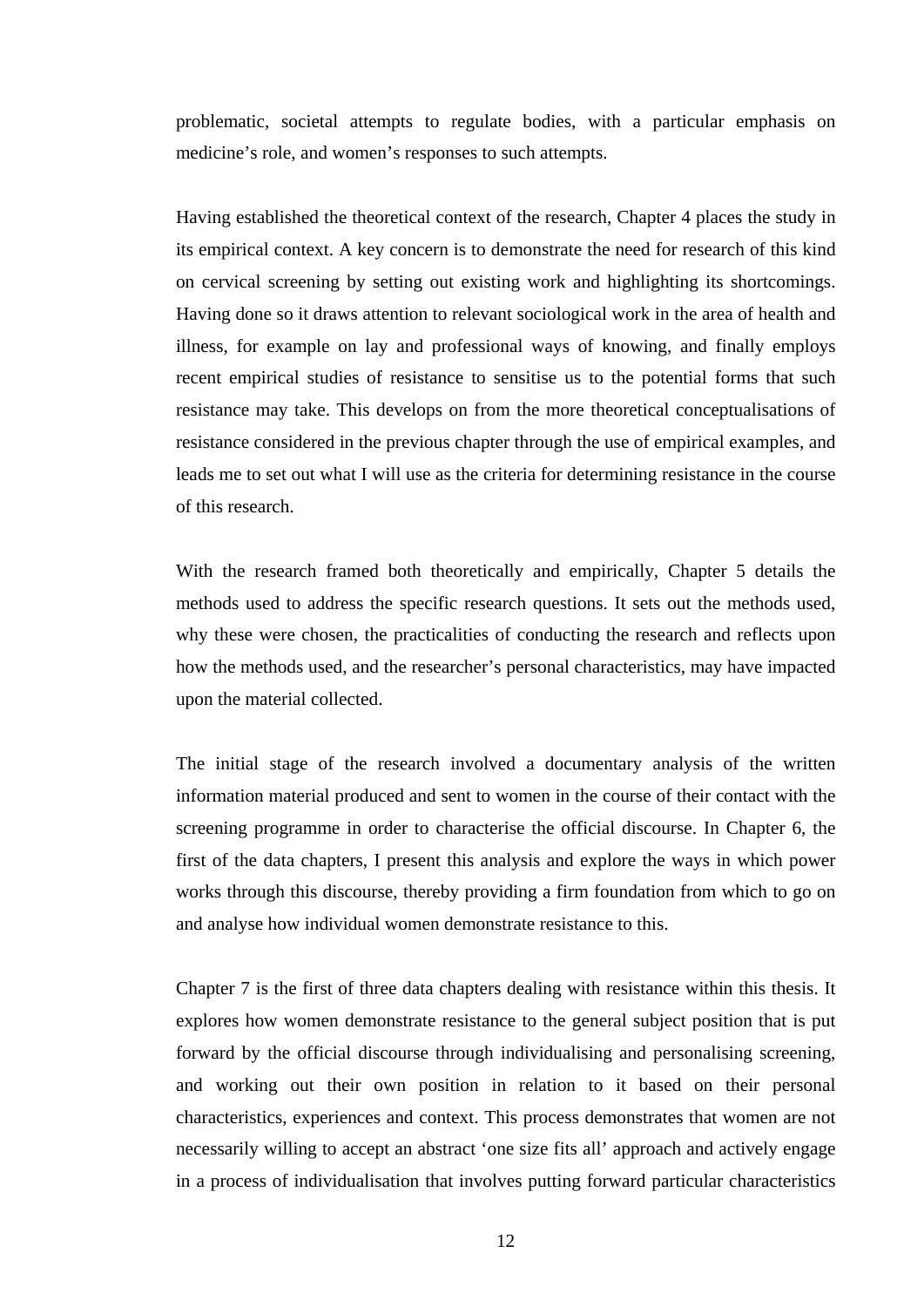or aspects about themselves that make this negotiation of the official discourse necessary. It is suggested that this frequently involves them holding and putting forward very different conceptualisations of screening, or more commonly, particular aspects of it, that do not fit well with those found within the official discourse. These can culminate in women challenging the official discourse in favour of these alternatives.

Chapter 8 explores how individual women think about and negotiate, their personal risk positions in relation to cervical cancer and the understandings of risk and disease causation that they employ in doing so. It explores these understandings, contrasts them with the risk factors identified in the official discourse, and considers the relative social acceptability of different risk factors. Following this, the consequences of such selfpositioning for screening attendance are explored as thought and talk level resistance is translated through into behaviour.

Chapter 9 is the final data chapter exploring resistance and turns its attention to the differences between professional and lay ways of knowing about cervical cancer and screening. The chapter explores how women make sense of issues such as disease causation, and who is invited to attend for screening, when and how often. The underlying theme throughout the chapter is the creative processes through which women make sense of medical ideas and policy decisions, and 'fill in the gaps' in order to create links between established pieces of information. These frequently involve women developing alternative discourses on cancer and screening that do not necessarily fit well with medical perspectives or medical ways of knowing.

Chapter 10 provides the conclusion to the thesis, and draws together the new material put forward in the four data chapters to consider how the initial research questions can be answered. It further expands on the types of resistance that have been identified in the research, how these differ and how they can be limited by context and available resources. Finally, I explore what this research can tell us about the relationship between power and resistance, how we can or should think about resistance and the potential and power that it has.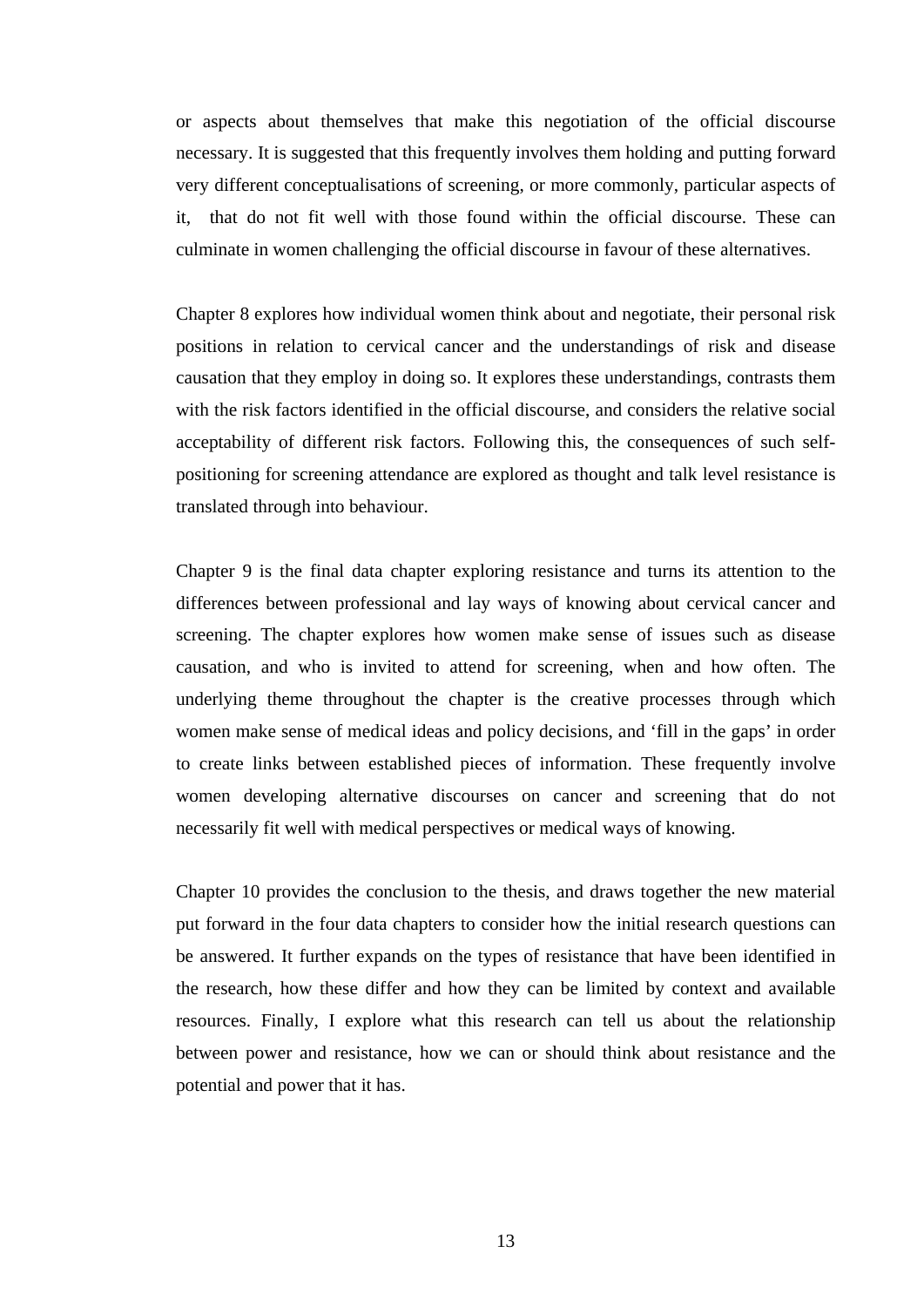# **Chapter 2 Cervical Cancer and Screening**

## **2.1 Introduction**

 $\overline{a}$ 

The purpose of this chapter is to set out in some detail information on cervical cancer and the current NHS Cervical Screening Programme (NHSCSP) operating in England<sup>[2](#page-14-0)</sup>, and, secondly, to explore debates within medicine around screening. It provides the context for the research and allows the reader to become fully acquainted with not only the cervical screening programme, but also with cervical cancer itself and the wider context within which the programme operates.

This chapter therefore covers a wide variety of material in order to set the scene for what follows. It will be necessary to refer back to some of the information covered here at various points within the thesis in order to refresh the reader's memory and demonstrate how particular types of information are important within the context of individual chapters and the types of resistance being discussed.

The chapter begins with information on cervical cancer itself, providing background on the nature of this disease and its incidence. Mortality rates for cervical cancer are detailed and how these have changed over time. The current orthodox medical knowledge on the causes of cervical cancer and its risk factors are also set out.

Following this, the chapter moves on to detail the current arrangements in the UK for screening for this disease under the NHSCSP. The development of this programme, its aims and objectives, how it works and how it is delivered on the ground will all be set out together with basic information on the numbers of women involved and how the programme is financed.

Finally it is necessary to give some thought to the critiques of screening that exist, both in the case of cervical screening in particular and in the wider context. It is important to be aware of both the claimed benefits and alleged limitations of such interventions. In

<span id="page-14-0"></span> $2$  Throughout this thesis I am concerned solely with the English screening programme. This is because, following devolution, Scotland and Wales operate slightly different systems. Therefore to avoid confusion I refer only to the screening programme operating in England.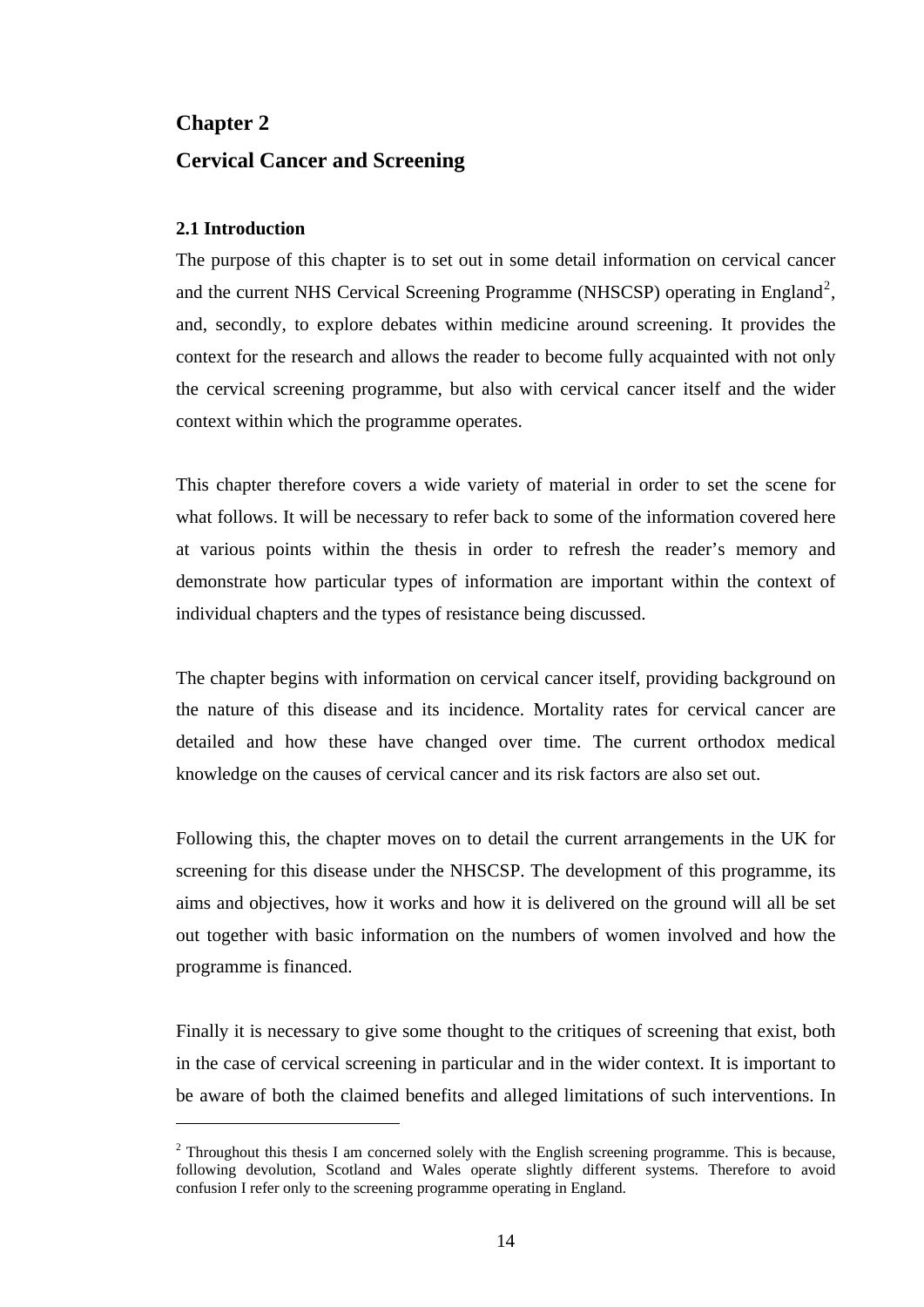specific relation to cervical screening, questions concerning the appropriate threshold for further intervention, the best way to manage women with mild abnormalities, uncertainty about the process of transition from abnormalities to cancer, and therefore the potential for false positive and false negative results, will all be discussed.

### **2.2 Information on Cervical Cancer**

Cervical cancer affects the uterine cervix, the neck of the womb, which is a small segment of the uterus located in the upper part of the vagina. It is covered by a thin layer of cells called the epithelium. More than 90% of cervical cancers develop in a small area of this called the transformation zone. This area is the most vulnerable to outside pathogens, such as viruses, which are implicated in the development of cervical cancer. This form of cancer is one that is widely accepted to be preceded by benign premalignant lesions, which take the form of abnormalities within the cells of the cervix. These abnormalities are classified in different ways under different systems, but all grade them according to severity ranging from cells with mild abnormalities through to carcinoma *in situ* (Cancer Research UK, 2003a).

These pre-cancerous changes in cervical cells, and also early invasive cervical cancer, are typically asymptomatic and virtually all cases are detected through routine smear tests. If these changes are not detected and treated then cervical cancer may develop. However, it is by no means certain that a cervical abnormality will develop into cervical cancer, or that all cases of cervical cancer will display these pre-malignant lesions. These uncertainties regarding disease progression will be discussed further below when critiques of screening are considered.

In terms of incidence, in 2000 there were 2,424 new cases of invasive cervical cancer registered in England (National Statistics, 2003). A recent report by Cancer Research UK states that cervical cancer is the eleventh most common cancer in UK women, and that it accounts for around 2% of all female cancers (Cancer Research UK, 2003a). There are peaks in the incidence of invasive cervical cancer amongst certain age groups that are taken to represent birth cohort effects (Cancer Research UK, 2003a). These effects are evident when a cohort experiences different patterns of disease to those born either immediately before or after. In the case of cervical cancer, there appear to be peaks in incidence amongst women born at the end of the nineteenth century and around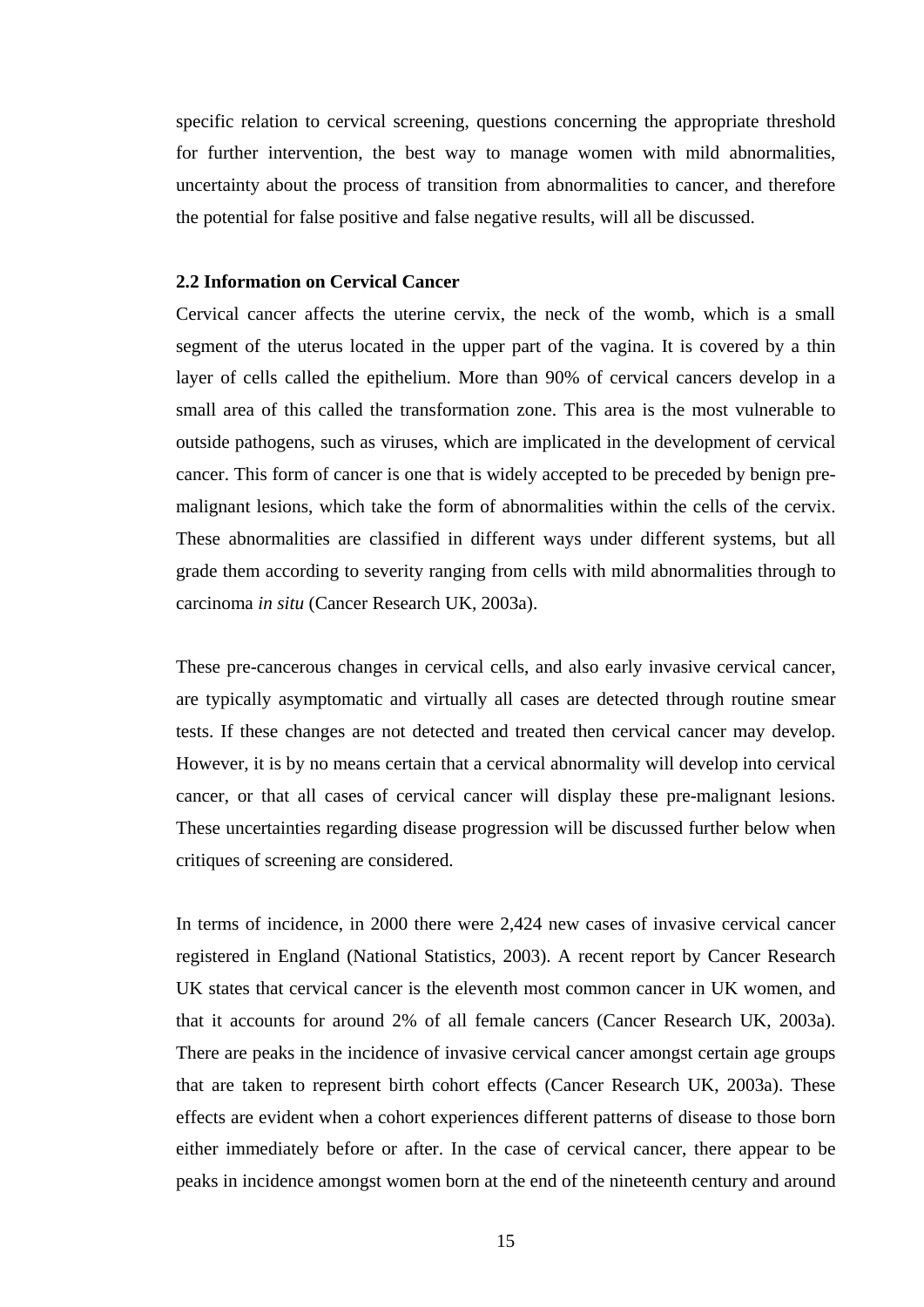1920. These peaks are also found in mortality data with these groups having higher cervical cancer mortality throughout their lives than for previous and subsequent birth cohorts, with rates reaching nearly 20 per 100,000 women in both cases (Cancer Research UK, 2003a). It is argued that changes in sexual behaviour are important in explaining this kind of cohort effect. These two groups of women would have become sexually active around the times of World War I and World War II respectively, times of uncertainty during which sex may have been more casual. For birth cohorts after the mid-1920s until the mid-1940s death rates are lower. In addition, an increased risk in women born after the mid-1940s is consistent with the changing attitudes towards sex since the 1960s, therefore indicating a third cohort effect. The importance of changes in sexual behaviour in cervical cancer incidence will be explored more fully below in the context of different risk factors for the disease.

In terms of mortality, in 2003, 953 deaths from cervical cancer were registered in England and Wales (National Statistics, 2004a). Deaths from cervical cancer have declined markedly over the last few decades, with mortality rates in 2000 at 3.3 per 100,000 women, 60% lower than 30 years earlier when they stood at 8.3 per 100,000 women in 1971 (Cancer Research UK, 2003a).

The impact, on both incidence and mortality for cervical cancer, of both screening in general and the national programme in particular is of course of interest. Quinn *et al.* (1999) suggest that, since the introduction of the national programme in 1988 there has been an overall fall of 35% in the incidence of invasive cervical cancer. In addition, they suggest that studies based in regional cancer registries indicate that the distribution of cancer stage at diagnosis has shifted towards the earlier stages. They therefore conclude that the fall in cervical cancer incidence over this period is directly related to the increased coverage of screening brought about by the national programme.

However, they argue that attributing any decline in cervical cancer mortality to screening generally is more problematic. They argue that little, if any, of the observed long-term decline in mortality up until the late 1980s, when the national programme was introduced to standardise existing regional arrangements, can be seen as a direct result of screening. This is because relatively few of those women in the age group for which mortality was highest and the falls largest, those over 55 years old, were being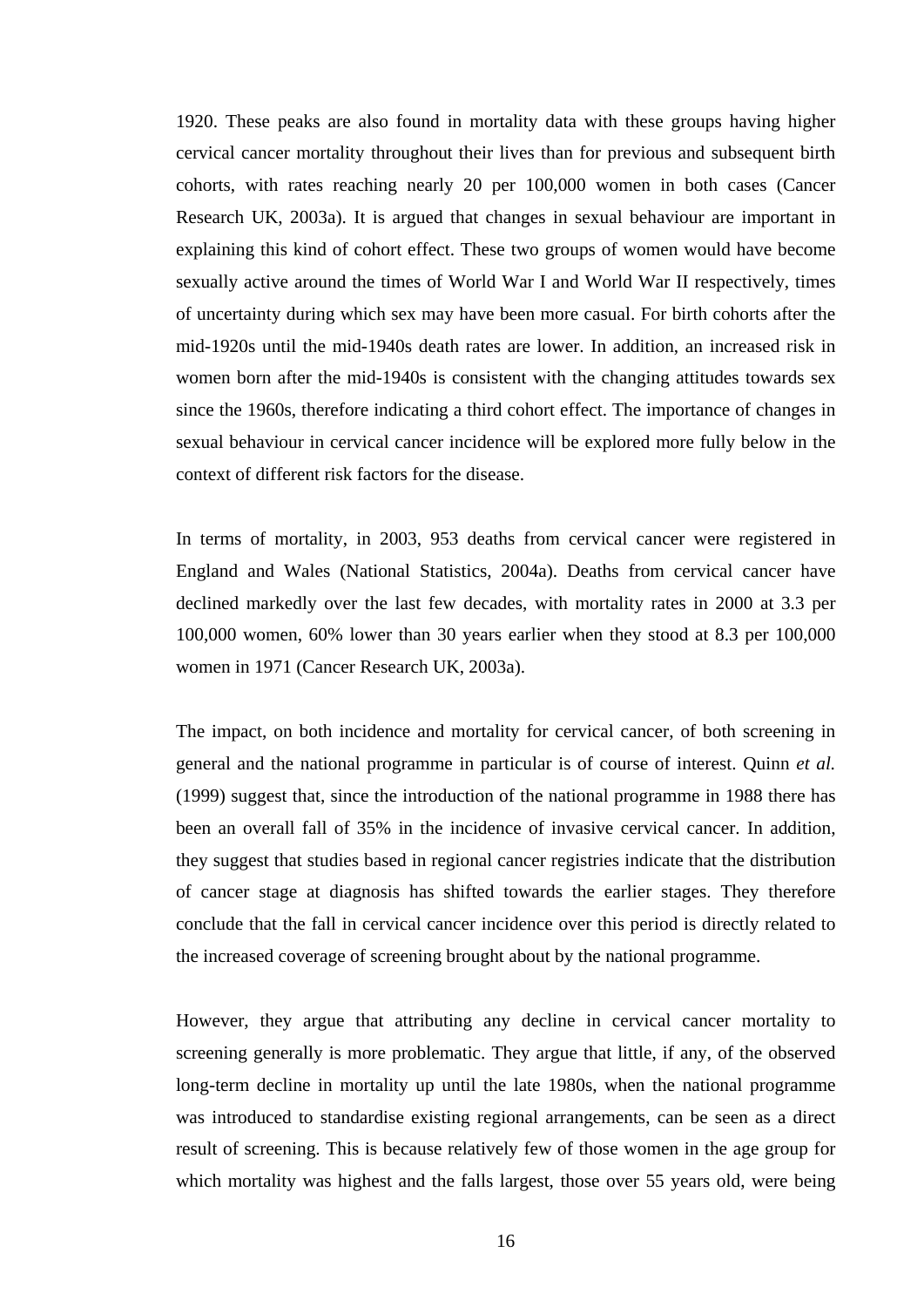screened under these arrangements. This is because screening was typically dealt with in contexts such as contraception or pregnancy, areas in which this age group are less likely to participate. Therefore attributing this fall in mortality directly to screening is problematic as few of the women in the group with the biggest decline were being screened.

The exact cause of cervical cancer is not known. However, several risk factors have been identified. The most widely accepted of these is the role played by the human papilloma virus (HPV). Certain types of this virus have been detected in, and linked to, virtually all cervical tumours tested worldwide (Cancer Research UK, 2003). Most HPV infections will not progress to cervical abnormalities, but it is believed that cervical cancer will not develop without the presence of persistent HPV. This has led to HPV being proposed as the first ever identified 'necessary cause' of a human cancer (Cancer Research UK, 2003a). HPV is generally transmitted through sexual activity and is rarely detected in women who have never been sexually active. Risk factors for HPV infection therefore include the number of sexual partners and not using condoms. This focus upon the importance of HPV in cervical cancer development, and its nature of transmission, has led to some branding this a 'sexually transmitted cancer' (Sevin, 1999).

In terms of the risk factors that may cause abnormalities to develop in HPV positive women, a study by Deacon *et al.* (2000) found that the main risk for severe abnormalities amongst these women was early age at first intercourse. They suggest that this is because duration of exposure is the main risk factor. Interestingly, the number of sexual partners does not seem to increase the risk of severe abnormalities amongst HPV positive women. Deacon *et al.* suggest this is because, once a woman is infected, her risk is not increased by re-infection. Meaning that having several sexual partners is only a risk in terms of initial HPV infection.

The role of smoking in cervical cancer development is difficult to establish, but it has been suggested that both the direct carcinogenic effect and the indirect effect on the immune system may contribute to increased cervical cancer risk for smokers. Recent research evidence has shown that smoking predisposes women to the development of a range of cervical abnormalities (Scholes *et al.*, 1999) and confirmed an association between smoking and carcinoma *in situ* (Ylitalo *et al.*, 1999). In addition, the website of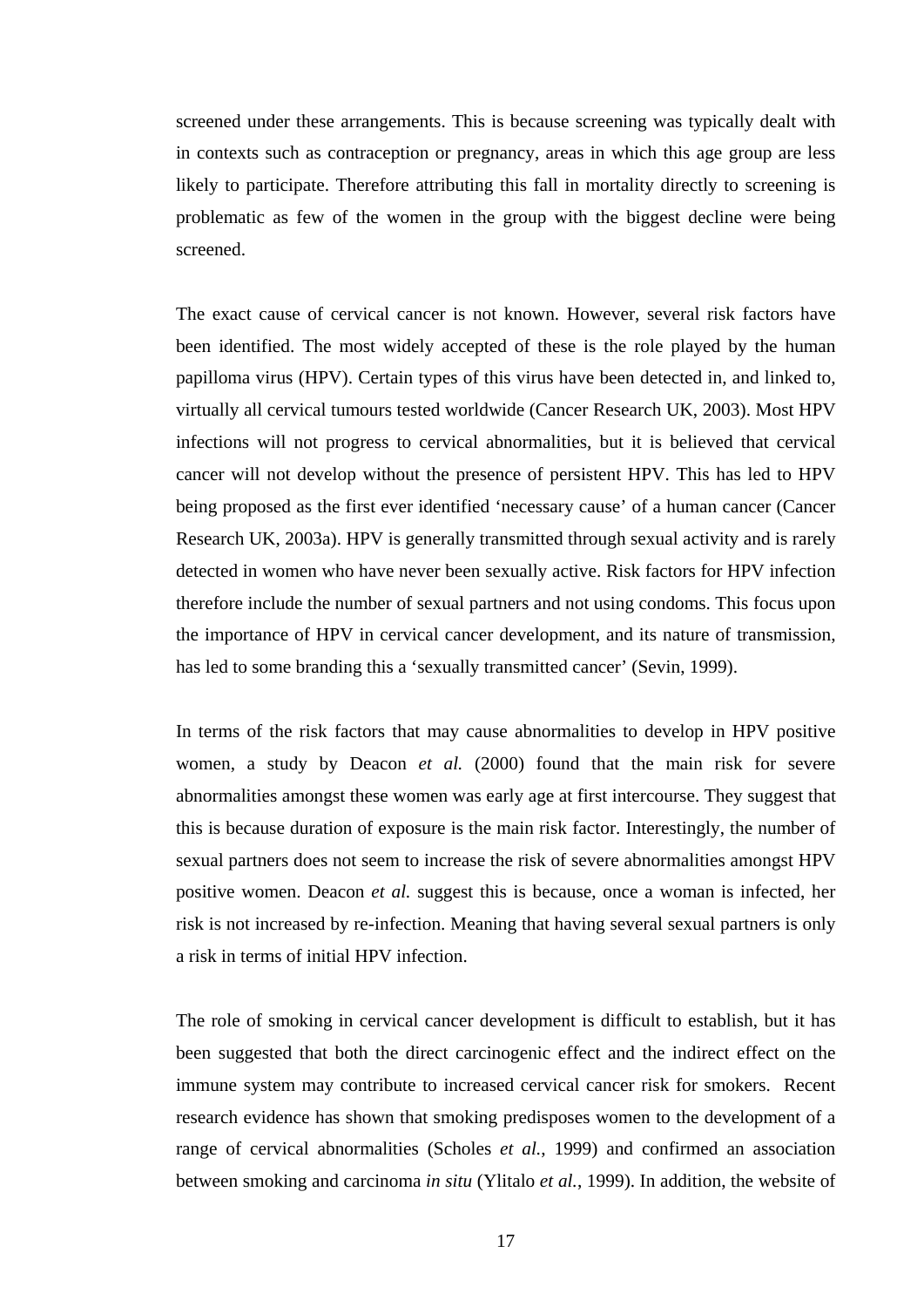the NHSCSP states quite clearly that those women who smoke are about twice as likely to develop cervical cancer as those who do not, and smoking is explicitly listed as one of five risk factors that make cervical cancer more common in the information leaflet that women receive when invited to attend for screening<sup>[3](#page-18-0)</sup>.

Socio-economic status has also been linked to incidence and mortality from cervical cancer, with those in manual classes being at considerably higher risk of developing cervical cancer than those in non-manual classes. In a worldwide study of social inequality and cervical cancer risk, Parikh *et al.* (2003) consistently found a social stratification disparity in cervical cancer rates, but this seemed to be more pronounced in North America and in low/middle income countries rather than in Europe. They argue that a greater socio-economic disparity for cancer rather than simply abnormalities suggests both lifestyle factors influencing exposure to HPV and participation in adequate screening programmes are important in explaining these disparities. Furthermore they suggest that lifestyle factors are the primary cause of social class differences in Western Europe, while access to screening programmes is more important in low/middle income countries.

Other factors have been proposed as being implicated in the development of cervical cancer, although the associations are less clear. For example, a link with oral contraceptive use has been suggested, but this is complicated by a possible confounding with the kinds of sexual behaviour risks highlighted in the previous discussion of HPV. However, a study carried out by the World Health Organisation's International Agency for Research on Cancer (IARC) found that prolonged use of the oral contraceptive pill increased cervical cancer risk up to fourfold, but only amongst those women carrying HPV (Dyer, 2002).

High parity has also been linked to increased cervical cancer risk among HPV positive women. The reduction in cervical cancer in many developed countries could therefore be partly explained by the general decline in parity. There is conflicting research evidence on the effect of parity in cervical cancer development, for example Munoz *et al.* (2002) suggest that high parity increases the risk among HPV-positive women while

 $\overline{a}$ 

<span id="page-18-0"></span> $3$  More information about this leaflet can be found in Chapter 6 where it is the subject of a documentary analysis. More detail on this analysis can be found in Chapter 5.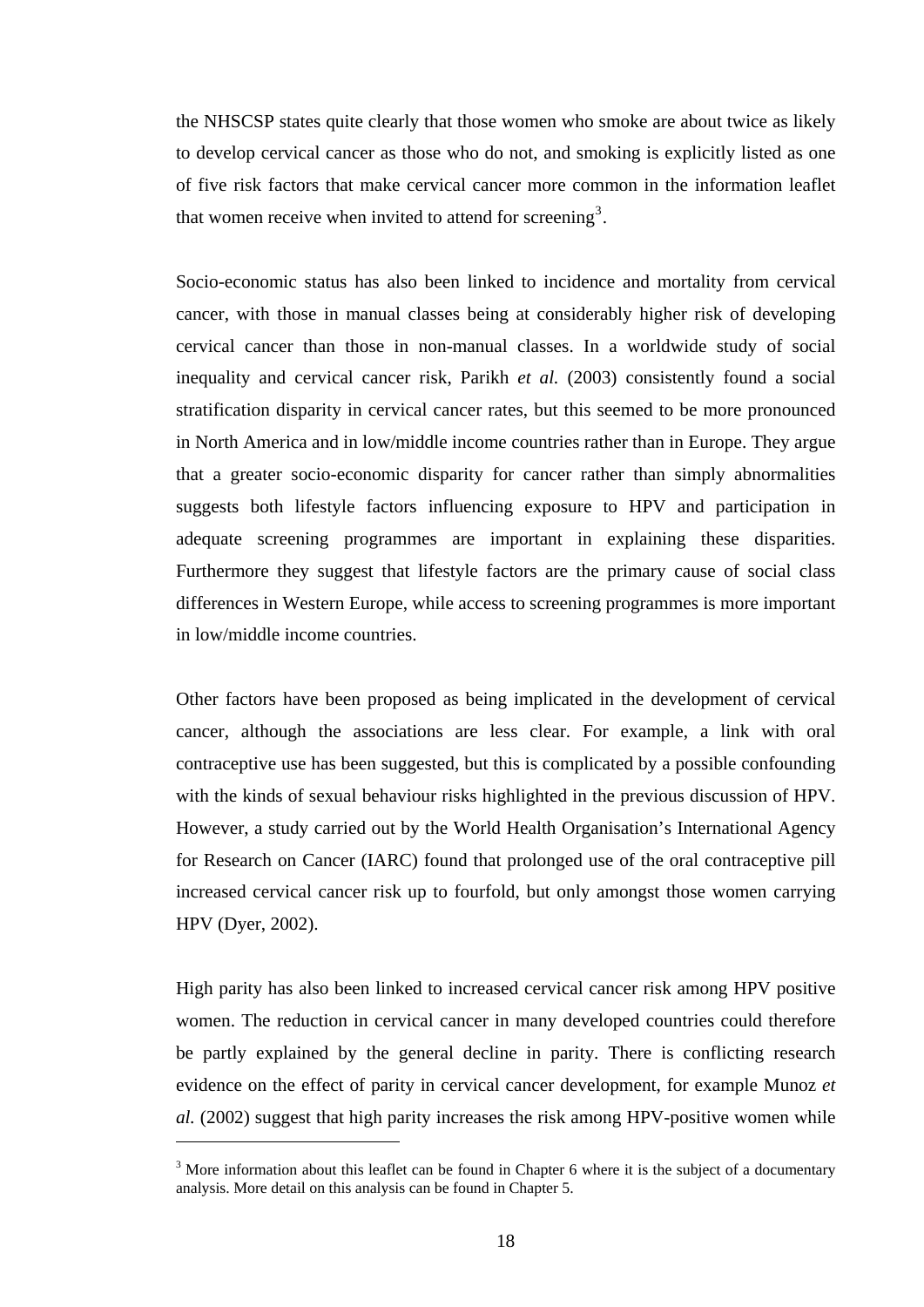Mogren *et al.* (2001) found that increased parity was protective and argue that this contradicts other research in which multiparity was found to be associated with higher risk.

It is therefore the case that HPV remains the most important risk factor for the development of cervical cancer, and that many of these other potentially important factors only apply to women carrying certain types of HPV. Women with no evidence of HPV infection are very unlikely to develop cervical cancer, and even if they do have an abnormal smear it is unlikely that any abnormalities will progress. However, the mechanisms through which HPV **causes** cervical cancer are not fully understood. In section 2.3.5 below, in which I highlight potential new developments in screening, I consider the possible incorporation of HPV-testing in order to distinguish between those women at high risk of developing cervical cancer and those not.

### **2.3 The NHS Cervical Screening Programme**

Cervical screening as a procedure has been in use in the UK since the mid-1960s, but the national programme was not established until 1988. Up until this time cervical screening had been opportunistic and *adhoc*, with women being recruited when they visited the doctor for other reasons for example during pregnancy or in the context of family planning. Although many women were being regularly screened under these arrangements, and indeed there were notable successes in some areas (McGregor *et al.* , 1986), there was concern that those at greatest risk were not being screened and that those who had positive test results were not being followed up and treated (NHS Cancer Screening Programmes, 2004). Therefore, in 1988, it was decided that a national cervical screening programme would be established in order to absorb the various local programmes that existed and to ensure an equitable level of screening across the country (Patnick, 2000). The NHS Cervical Screening Programme (NHSCSP) aims to reduce both the number of women who develop invasive cervical cancer and the number of women who die from the disease through a co-ordinated programme of regular screening for all women perceived to be at risk in order to identify and treat precancerous abnormalities that may go on to develop into invasive cervical cancer if left untreated.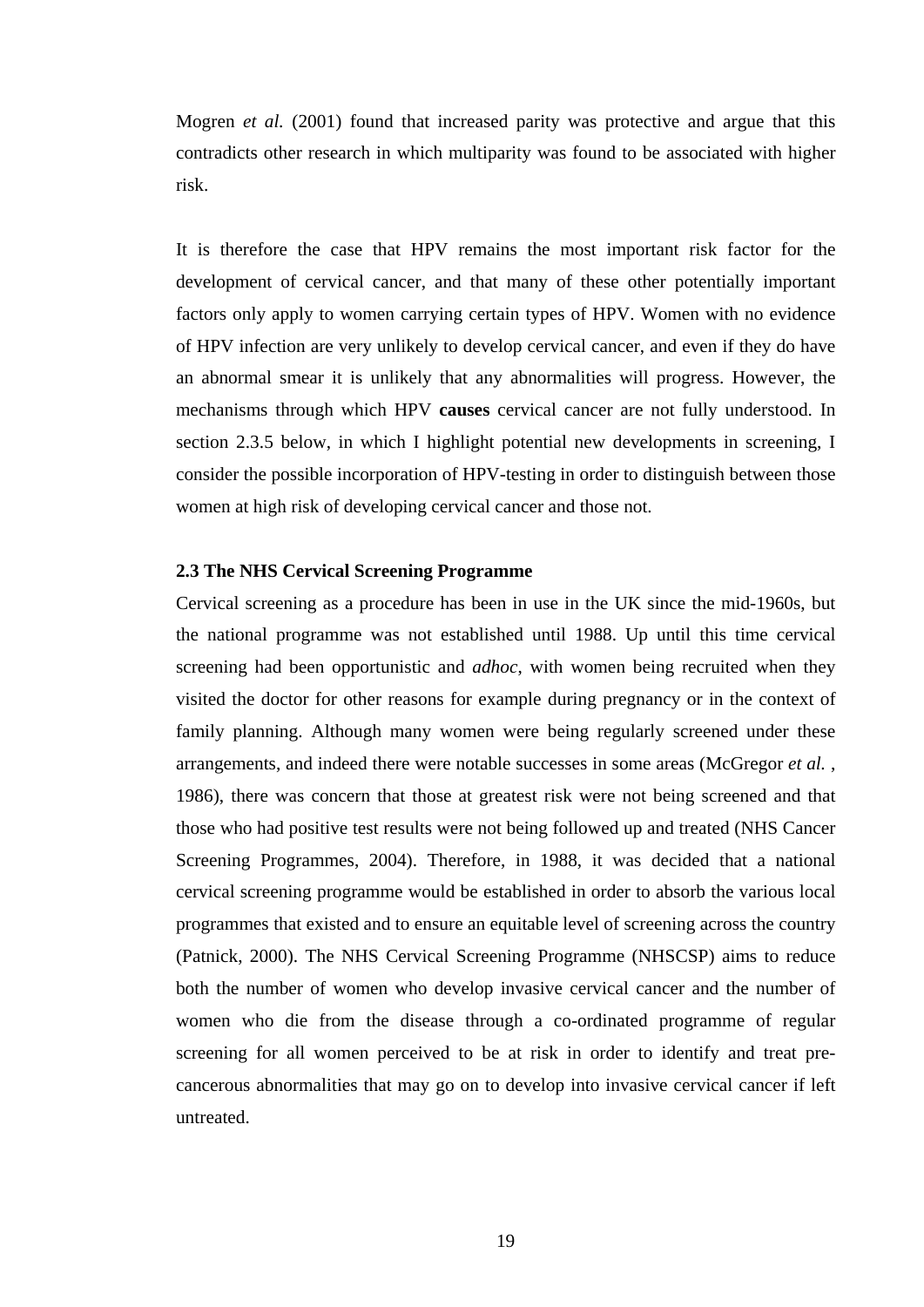Cervical screening in England operates in the context of the National Health Service (NHS), which is funded from general taxation and offers health care free at the point of delivery. Funding is given by the Department of Health to Primary Care Trusts (PCTs) who then commission the provision of services to interpret smear tests, report the results and provide further investigation and treatment where necessary. The programme is therefore organised and delivered locally, through PCTs and General Practice, but is nationally co-ordinated by the National Office of the NHS Cancer Screening Programmes based in Sheffield. The National Office is charged with monitoring and improving the overall performance of the programme. It was established in 1994 and has two main priorities:

- Develop systems and guidelines which will assure a high quality of cervical screening throughout the country
- Identify important policy issues and help resolve them, and improve communications within the programme and to women (NHS Cancer Screening Programmes, 2004)

As previously stated, cervical screening itself is organised and delivered locally and all PCTs have a nominated individual who is responsible for screening and implementing national guidelines.

### *2.3.1 The mechanics of the programme*

When the national programme was established in 1988 one of the most important changes was the introduction of a system of computerised call and recall for an established target population, 'call' being a woman's first invitation and 'recall' meaning all subsequent invitations (Patnick, 2000). This call and recall system holds lists of all women currently registered in general practices within a particular area. This list is then passed to individual practices so that they can check and amend the lists if necessary. For example, this may include the checking of name and address details and the removal of any women for whom screening would be inappropriate, such as those who are terminally ill or those who have had their cervix removed as part of a full hysterectomy. Once amended, the call and recall system then sends invitation letters to all women on the list and issues reminder letters at designated intervals if screening appointments are not made and attended. It is possible for women who do not wish to attend for cervical screening to have themselves removed from these lists, and therefore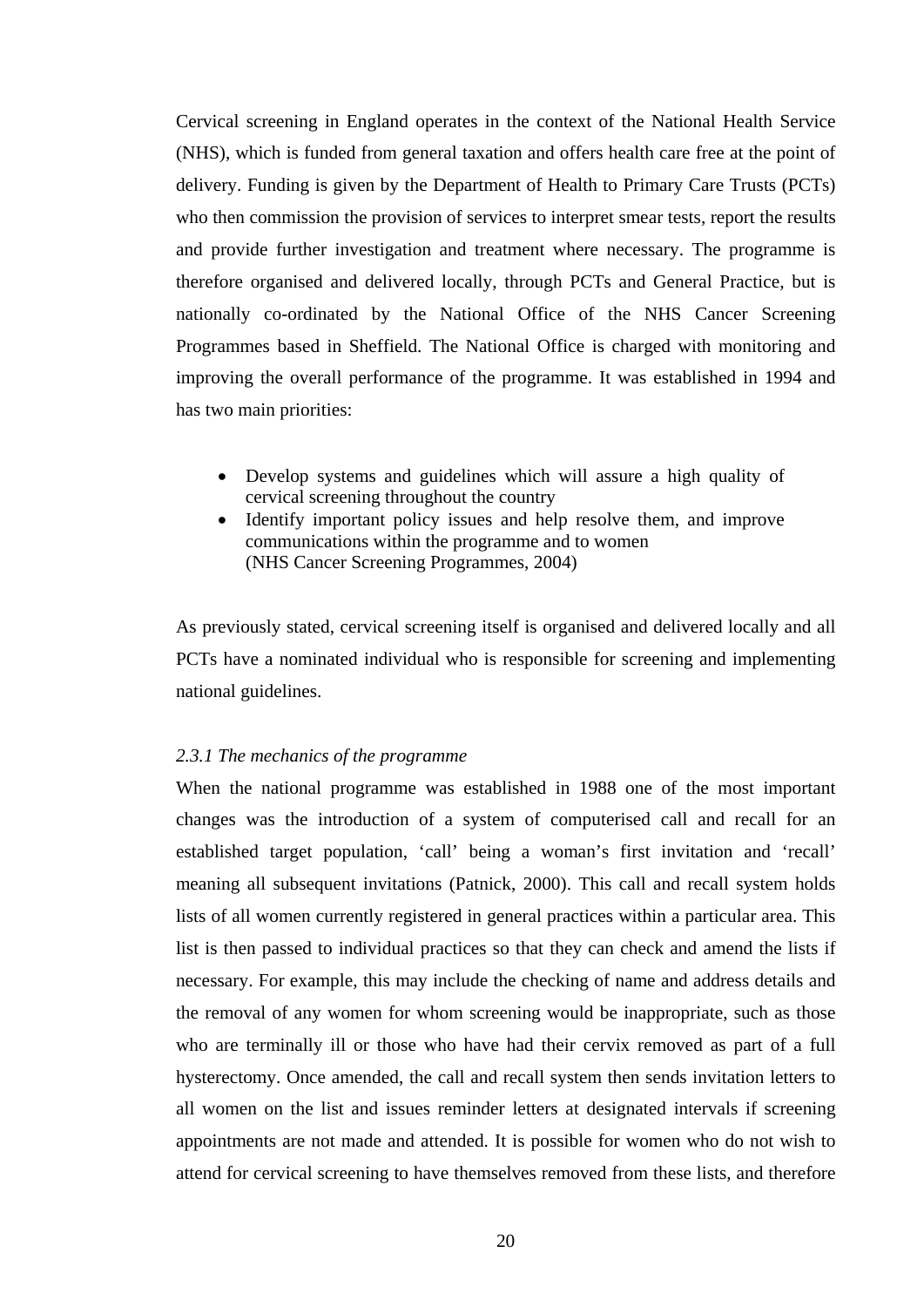to stop receiving invitations, but this requires negotiation with a practice nurse or General Practitioner (GP) and involves them signing a disclaimer in case they should then go on to develop cervical cancer.

When women attend for a screening appointment a cervical smear test is taken. Women can choose where they have this test taken and by whom. They have the choice of attending their surgery, and having either the GP or, more commonly, the practice nurse take their test, or they may attend a community clinic such as a family planning or wellwoman clinic (NHS Cancer Screening Programmes, 2004). During this test a sample of cells is taken from the cervix for analysis. To do this the smear taker inserts a tool called a speculum, in order to open up the vagina, and then uses a spatula to sweep around the cervix and collect a sample of cells. Conventionally, the sample of cells is smeared onto a slide, hence the term smear test, and this is then sent to a laboratory for examination. However, a new way of preparing cervical samples, called liquid-based cytology (LBC), has very recently (2003/4) been introduced, following pilots and guidance from the National Institute for Clinical Excellence (NICE), and will be rolled out across the national programme in the future. The guidance (National Institute for Clinical Excellence, 2003) recommended that LBC should be used as the primary means of processing cervical samples in screening programmes in England and Wales. Using LBC, the sample is collected in a similar way to the conventional smear using a speculum device to brush cells from the cervix. Following collection the head of the device is broken off into a container of preservative fluid. This is then sent to the laboratory, where any obscuring material is removed, and a sample of the remaining cells is taken for examination. Women are reassured that there will be no difference to the test itself and in particular that it will not feel any different, but that they might notice a slight difference in procedure after the test has been taken (NHS Cancer Screening Programmes, 2004). A particular attraction of moving to LBC is its potential to reduce the number of tests taken that are inadequate, currently around 1 in 10 (Department of Health, 2003). An inadequate smear means that no result could be determined as the sample did not contain suitable material for analysis. These tests need to be repeated, which inevitably causes inconvenience and anxiety to the women involved and incurs financial costs resulting from the repeat tests.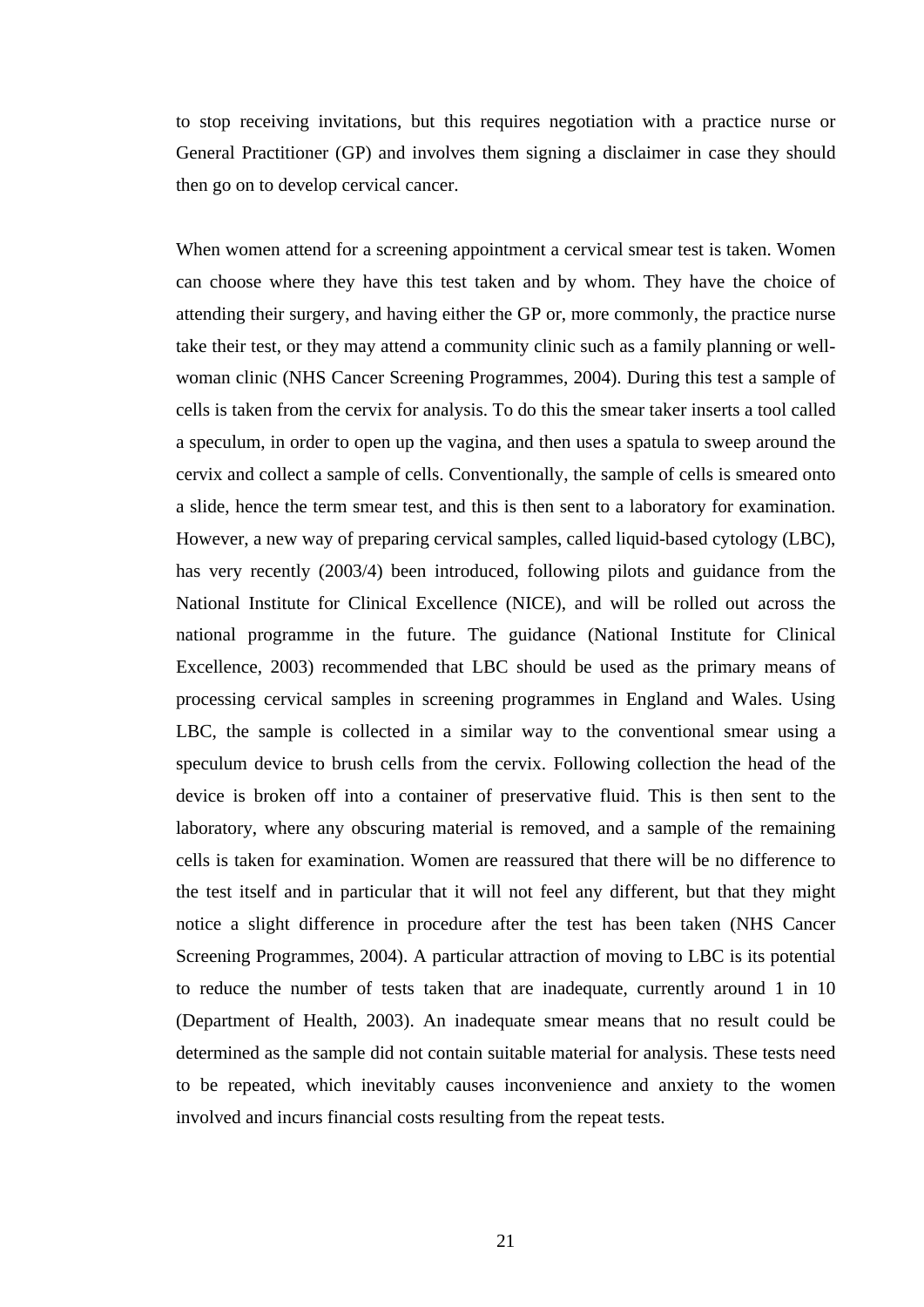### *2.3.2 Who is invited and how often?*

A target population of women has been identified and this is the group that is routinely invited for screening using the call and recall programme. Until very recently all women (except those removed from the list) between the ages of 20 to 64 years old were routinely invited to attend for a cervical smear every three to five years, depending upon local policy. However, in the light of new evidence, the NHSCSP will now be implementing a system within which the screening interval (the time between an individual's smear tests) will vary depending on the woman's age. This change is recommended to take place after each woman's next smear test, as this will already have been scheduled.

Given that this change is very recent, and indeed is unlikely to have affected the vast majority of women as yet, and the fact that my doctoral research interviewed women under the previous system, I will take some time to explore both systems in more detail.

Under the previous system women were invited for cervical screening between the ages of 20 to 64 years old, with an interval of between three to five years depending upon local screening arrangements. The national guidance was that all women should be screened at least every five years, and in fact more than half the health authorities in England invited women every three years (Patnick, 2000). Under the new arrangements both the screening interval and the ages between which women are invited to attend has changed.

The interval for cervical screening has been much debated in recent years both within the UK context and more widely (see for example Dickinson, 2002; Grant, 1999; Waugh and Robertson, 1996), and the NHSCSP asked Cancer Research UK to evaluate the interval for this form of screening and to recommend alterations if necessary. The research (Sasieni *et al.*, 2003) analysed the screening histories of 1305 women diagnosed with invasive cervical cancer and 2532 age-matched controls, the results of which called into question the policy of having a uniform screening interval throughout the target age range. The research showed that screening is less effective at preventing invasive cervical cancer in women under 40 years of age than it is in women aged over 40 years. In addition, they suggested that cervical cancer develops more quickly in young women than in older women. Based upon their results, the researchers made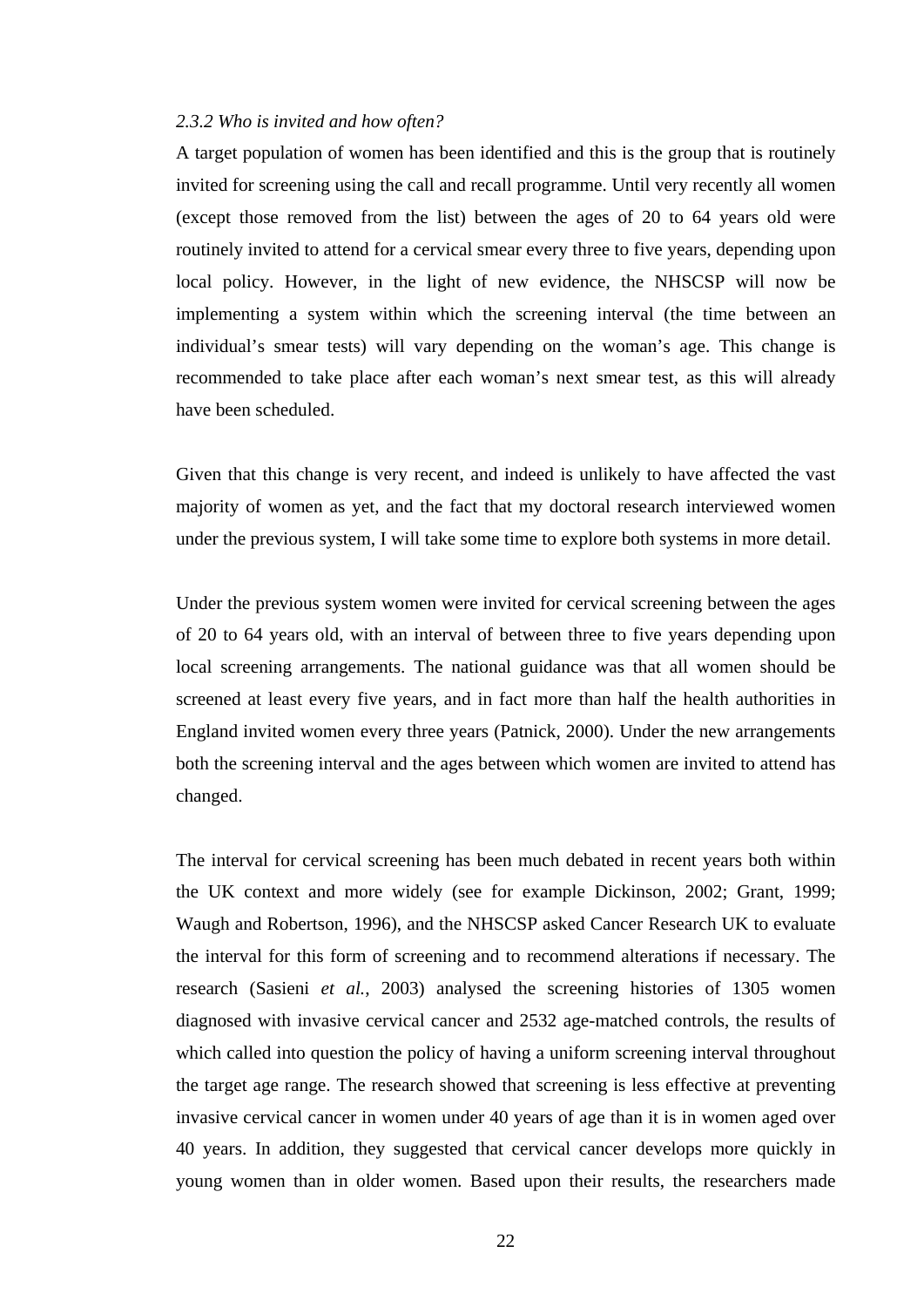recommendations for changes to the screening interval as they suggested that the programme could provide a more effective service by changing the frequency of screening according to women's age. These were accepted by the Advisory Committee on Cervical Screening (NHS Cancer Screening Programmes, 2004). Under the new system screening starts later and the interval is tailored according to age. This is summarised below:

|           | Age group (years) Frequency of screening                          |
|-----------|-------------------------------------------------------------------|
| 25        | First invitation                                                  |
| 25-49     | 3 yearly                                                          |
| $50 - 64$ | 5 yearly                                                          |
| $65+$     | Only those not screened since 50 or with<br>recent abnormal tests |

(NHS Cancer Screening Programmes, 2004)

Under the previous system screening started at age 20 and continued routinely until age 64. However, the new system starts screening later, with women not receiving their first invitation to attend until age 25. The previous starting age was because cervical cancer is rare in women under age 20 and teenagers' bodies, particularly the cervix, are still developing, meaning that young women are more likely to receive abnormal test results when nothing is wrong. This may then lead to unnecessary treatment and so screening may do more harm than good in these cases (NHS Cancer Screening Programmes, 2004). The potentially enormous psychological issues of such unnecessary treatment must also be borne in mind. I discuss this, and the wider problem of false positive tests, later in this chapter. In explaining the decision to start screening later, at age 25, the rarity of cervical cancer and the frequency of cervical changes in women under this age are again stressed. This is in response to the study by Cancer Research UK (Sasieni *et al.*, 2003), which recommends not screening women under age 25.

'Although lesions treated in very young women may prevent cancers from developing many years later, the results of this paper would suggest that it is enough to begin screening around age 25 – lesions that are destined to progress will still be screen-detectable and those that would regress will no longer be a source of anxiety' (Sasieni *et al.*, 2003:92).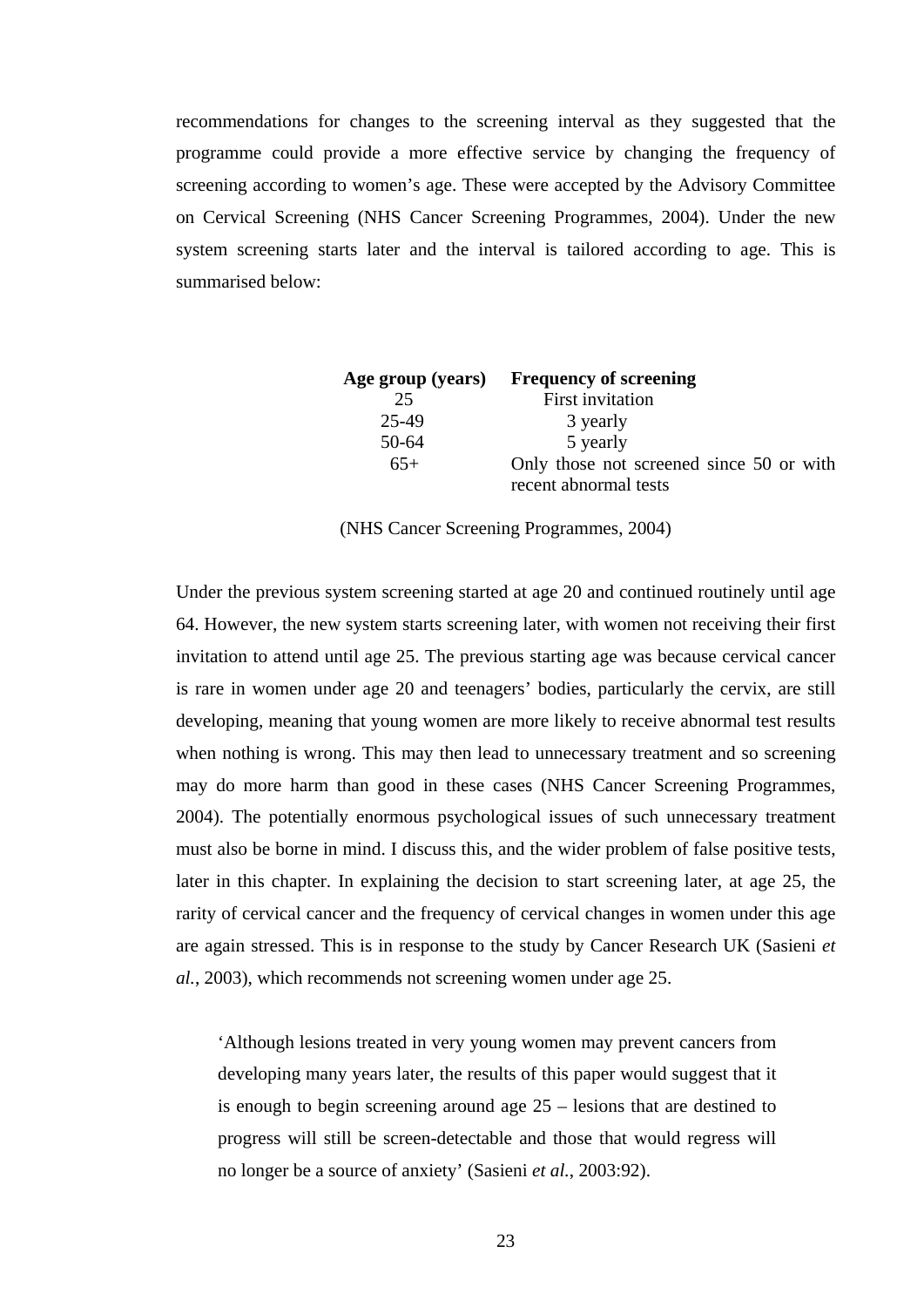In common with the previous system, the new screening arrangements continue to withdraw women from routine screening at age 64, providing they have not had any abnormal smears in the preceding ten years. This means that only those aged 65 and over who have not been screened since they were 50, or have had recent abnormal test results, continue to be routinely invited to attend. This is explained in terms of the natural history and progression of cervical cancer indicating that women who do not fall into these groups are unlikely to go on to develop the disease (NHS Cancer Screening Programmes, 2004). The age at which women are withdrawn from the system has been much debated, with some suggesting that withdrawal could start before age 64, the most commonly suggested age being 50 years. This has been considered in terms of potentially reducing costs and/or more efficiently targeting resources (Ogilvie, 2001; Sherlaw-Johnson *et al.*, 1999), and the relative value, ease and accuracy of screening in these women (Cruickshank, 2001). However, other research has suggested that early withdrawal scenarios are clinically less effective and therefore offer little economic benefit (Philips and Whynes, 2001), and some even suggest extending routine screening to age 69, if not further (Law *et al.*, 1999). Aside from these clinical and economic considerations, it is likely that any potential move to reduce the age at which women are withdrawn from the programme would meet with resistance from service-users as research has shown that cervical smear tests are highly valued. A willingness-to-pay study carried out by Wordsworth *et al.* (2001) found that the monetary value women placed on having a smear test was higher than the cost to the NHS of providing them. Therefore any move to reduce the age group entitled to free cervical screening on economic grounds is likely to encounter public resistance.

In the context of exploring how women think about and understand cervical cancer and screening, the impact of these changes to target age range and screening interval may prove interesting. In particular, their potential to influence how women think about both their own personal cancer risk and that of other women may be significant.

### *2.3.3 Numbers of women involved and costs*

The number of women screened varies slightly from year to year, but is constant at just over three million. During the most recent year for which figures are available, 2002/3,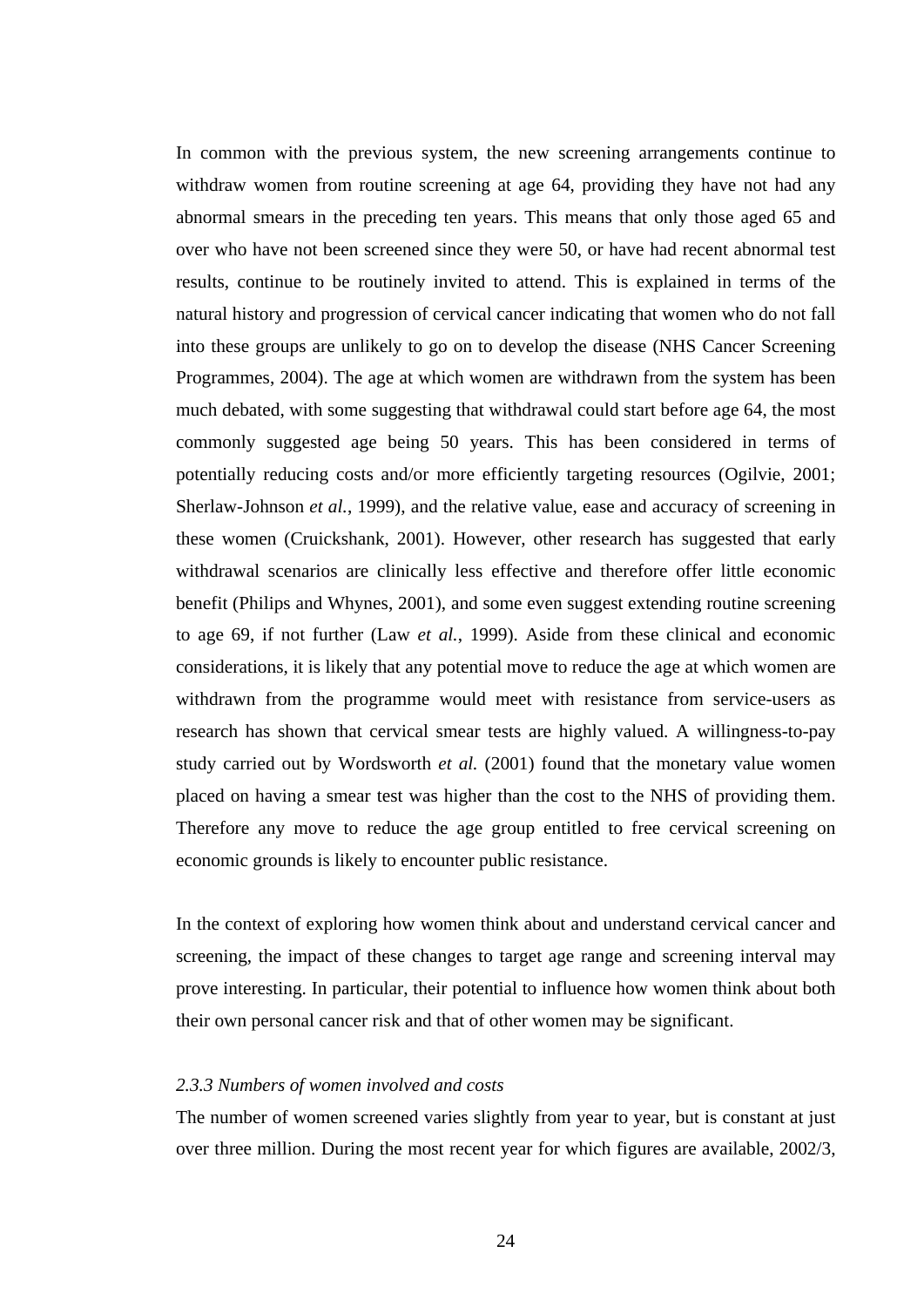the number of women aged between 25 and  $64<sup>4</sup>$  $64<sup>4</sup>$  $64<sup>4</sup>$  years screened was 3,130,274 (NHS Cancer Screening Programmes, 2003). In terms of coverage of the eligible population<sup>[5](#page-25-1)</sup> this means that 81.2% had been screened at least once in the last five years. This is a slight decrease on previous years (NHS Cancer Screening Programmes, 2003) and, although overall coverage has remained fairly constant since 1997, analysis by age shows an ongoing very slow but steady decline in coverage amongst women under 50 years and an increasing coverage of women aged 50-[6](#page-25-2)4<sup>6</sup>. Nevertheless, coverage of over 80% is extremely high, perhaps higher than might have been expected given the intimate and personal nature of the smear test<sup>[7](#page-25-3)</sup>.

In addition to age variations, coverage rates also differ by region with the East Midlands having the highest reported coverage at 84.6% and London the lowest at 75.7%. In all, 0.2% of women had attended but never had an adequate test, while 6.5% had been called but had never attended for screening<sup>[8](#page-25-4)</sup> (Department of Health, 2003). Research into coverage and non-attendance is plentiful, with studies looking at reasons for variations in coverage in the NHSCSP (McGahan *et al.*, 2001), the impact on screening attendance of a cervical cancer story line in a popular soap opera (Howe *et al.*, 2002) and, most notably, reasons for non-attendance (Bentham *et al.*, 1995; Eaker *et al.*, 2001a; Elkind *et al.*, 1988; Neilson and Jones 1998). These studies looking at nonattendance for cervical screening will be examined more closely in Chapter 4.

In terms of costs, cervical screening is estimated to cost around £150 million per year in England, including the costs of treating abnormalities. This works out at about £37.50 per woman screened. At the time this research was carried out, approximately half the costs of the programme took the form of target payments to GPs for smear taking (Patnick, 2000). These target payments were introduced in 1990 to encourage GPs to

 $\overline{a}$ 

<span id="page-25-0"></span><sup>&</sup>lt;sup>4</sup> Only the target age range is covered in these figures. 25 years is the starting point as, under a system in which screening started at 20 years and interval was at least every five years, women should have had their first smear by 25.

<span id="page-25-1"></span> $<sup>5</sup>$  The term 'eligible population' excludes those women who have been removed from the list by a practice</sup> as screening has been deemed inappropriate for them.

 $^6$  It would be interesting to know more about why these trends are occurring, but no detail is given.

<span id="page-25-3"></span><span id="page-25-2"></span> $\frac{7}{1}$  Later in the thesis I suggest that this high level of coverage is partly attributable to the nature of the programme, which is opt-out in nature and therefore assumes attendance.

<span id="page-25-4"></span><sup>8</sup> This figure is considerably less than the approximate 15-20% that coverage figures indicate have not been screened at least once in the last 5 years. Making the point that there is movement across the attender/non-attender divide with only a relatively small minority having never been screened.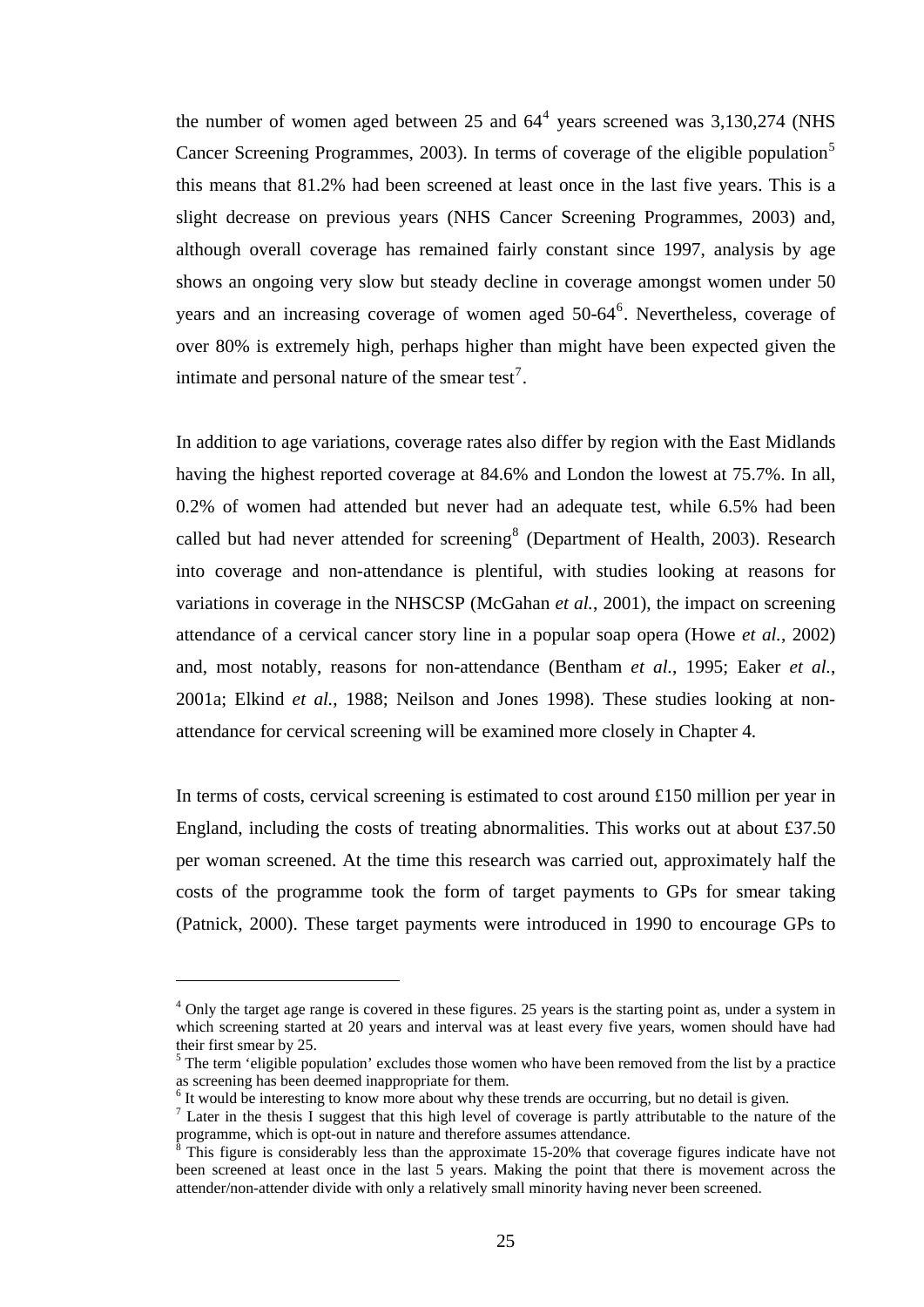ensure their female patients participated within the programme<sup>[9](#page-26-0)</sup>. There were different levels of payment depending on the level of coverage attained. No payment was made for coverage below 50%, a low payment is received for between 50-79% and a higher payment is received for 80%+. The actual payment received depended on the number of eligible patients, in comparison to those on the list of an average GP, and the number of tests taken as part of general medical services as opposed to those taken in health authority or private clinics (Ellis and Chisholm, 1997). Under this system there was therefore a strong financial incentive for GPs to reach the 80% coverage target.

### *2.3.4 Test examination and results*

When the tests have been taken they are passed to the laboratory where they are screened by a bio-medical scientist or a cytology screener. Those smears thought to be abnormal are screened again by senior laboratory staff and are given a result based on the degree of abnormality seen. These results are then sent to the PCT, the GP and the smear taker (if this is not the GP). If a woman receives an abnormal test result then her GP will refer her for any necessary further treatment.

In 2002/3 the breakdown of test results show that, of the women who received a result, i.e. not an inadequate test, 92.6% were negative, 4.0% showed borderline changes, 2.1% showed mild abnormalities, 0.7% showed moderate abnormalities, 0.6% severe abnormalities and 0.1% suspected invasive carcinoma or glandular neoplasia (Department of Health, 2003).

A woman's status within the call and recall system varies depending on past test results. Normal status, meaning routine recall, may only be used where a test result is negative. Repeat recall status requires a repeat test earlier than is routine, typically within six months of the previous test. This status may be used where a test is negative, inadequate, borderline or mild abnormality. Suspended recall indicates the suspension due to referral for further investigation and treatment. This is the only allowable status following a result showing moderate abnormality or worse.

 $\overline{a}$ 

<span id="page-26-0"></span><sup>&</sup>lt;sup>9</sup> The new General Medical Services contract may impact on these arrangements.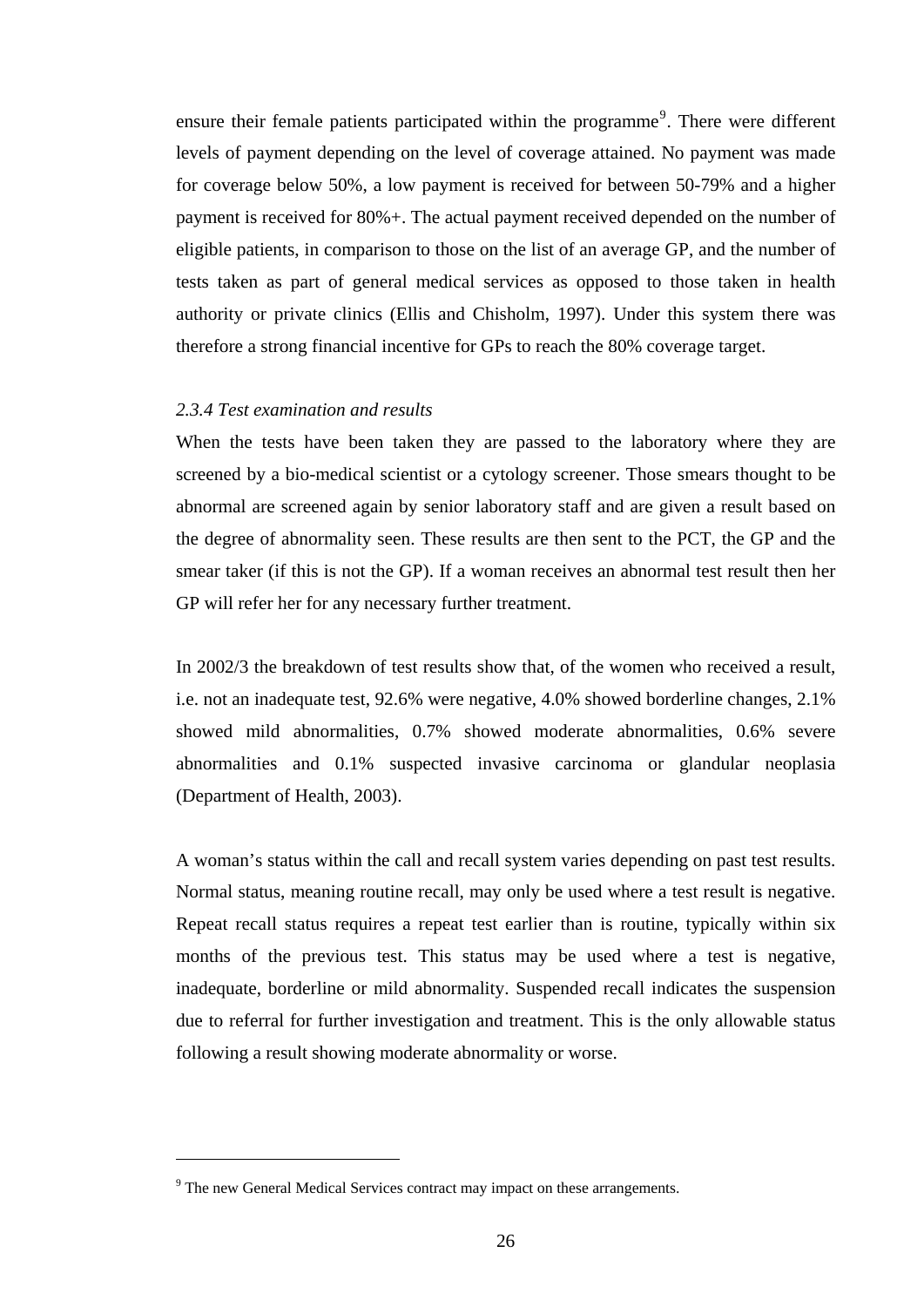If women are referred for further investigation, known as colposcopy, then this is performed by a specially trained clinician at an outpatient appointment. The cervix is examined using a microscope to assess the extent or severity of the abnormality and to determine if further treatment is needed. If needed a sample of tissue can be taken from the cervix, and/or the cervix may be treated. Alternatively, women may be asked to have a repeat smear test. If treatment is deemed necessary then this may take two forms. The abnormal cells may be destroyed using laser ablation or may be cut away using loop diathermy or laser excision. Loop diathermy, in which a thin wire loop cuts through and removes the abnormal area, is the most common (NHS Cancer Screening Programmes, 2004).

### *2.3.5 Potential future developments*

There is currently a seven year, multi-centre (Dundee, Aberdeen and Nottingham) trial being carried out that explores the best way to manage women with borderline and mildly abnormal smear tests. The MRC-funded Trial of Management of Borderline and other Low grade Abnormal smears (TOMBOLA) has three main aims.

- 1. Determine whether cytological surveillance or colposcopy is the best way to manage mild or borderline abnormalities.
- 2. Determine the most efficient and effective mode of treatment following colposcopy.
- 3. Evaluate the contribution of HPV testing to the effectiveness and efficiency of existing management of mild or borderline abnormalities. (NHS Cancer Screening Programmes, 2004)

However, perhaps the most interesting potential development in cervical screening centres on HPV testing. There are over 80 subtypes of this virus and most do not cause significant disease in humans. However, some types, most notably 16, 18, 30 and 33, have been confirmed as agents that cause cervical cancer (see section 2.2 above for more details). Research has indicated that mild or borderline abnormalities in women with no presence of high-risk HPV are very unlikely to develop into cervical cancer and, therefore, HPV testing has been proposed as a means of distinguishing between those women at high risk and those not. The use of HPV testing needs further research, although its potential is clear (Herrington, 2001; NHS Cancer Screening Programmes, 2004) and pilot schemes are under way to explore this. However, a more radical employment of HPV testing is also possible, with this being used as the primary screen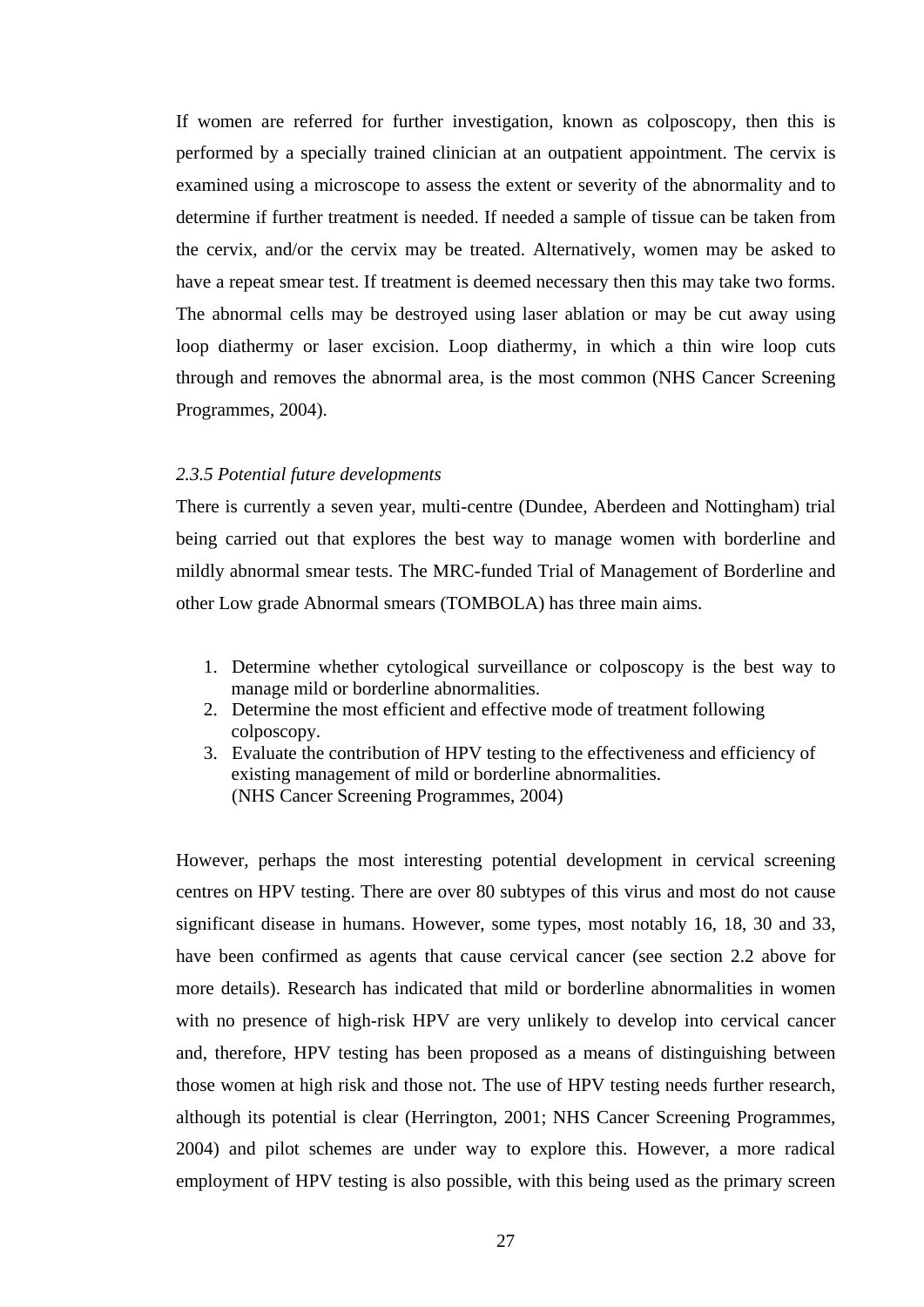and cervical screening only for those women testing positive. Professor Peter Sasieni, of Cancer Research UK, has called for a large-scale study to explore this possibility (NHS Cancer Screening Programme, 2003:14). The impact that such a move away from universal, population-wide screening, in favour of a more targeted approach, may have on lay perceptions of cervical cancer, the relative social acceptability of being 'at risk' of this disease and attendance for HPV testing and subsequent screening are potentially very interesting.

#### **2.4 Critiques of Screening**

In this section I briefly set out some of the background to debates around screening. The proposed criteria that screening programmes should meet and the ways in which screening has been criticised are set out. I then move on to look at cervical screening in particular and detail some of the critiques suggested in this particular case. In some instances steps have been taken that effectively deal with some of these criticisms, such as the introduction of the national programme. However, others are still pertinent and raise important questions.

### *2.4.1 Screening in general*

In discussing medical screening, Wald (1994a) acknowledges that, whilst there is no universally accepted definition, there is general agreement on the principles involved and, as a result of this, he puts forward the following definition.

Screening is the systematic application of a test or inquiry, to identify individuals at sufficient risk of a specific disorder to benefit from further investigation or direct preventive action, among persons who have not sought medical attention on account of symptoms of that disorder (Wald, 1994a:76).

Writing many years earlier, McKeown (1968) particularly drew attention to how screening puts the doctor and patient in a very different relationship from that which is normally observed. In the traditional medical encounter it is the patient who seeks the help of the doctor, however, in this context the roles are reversed and it is the doctor who seeks out the patient who is deemed to need help. It is therefore essential that the doctor can then offer some form of effective intervention, '…no one should be expected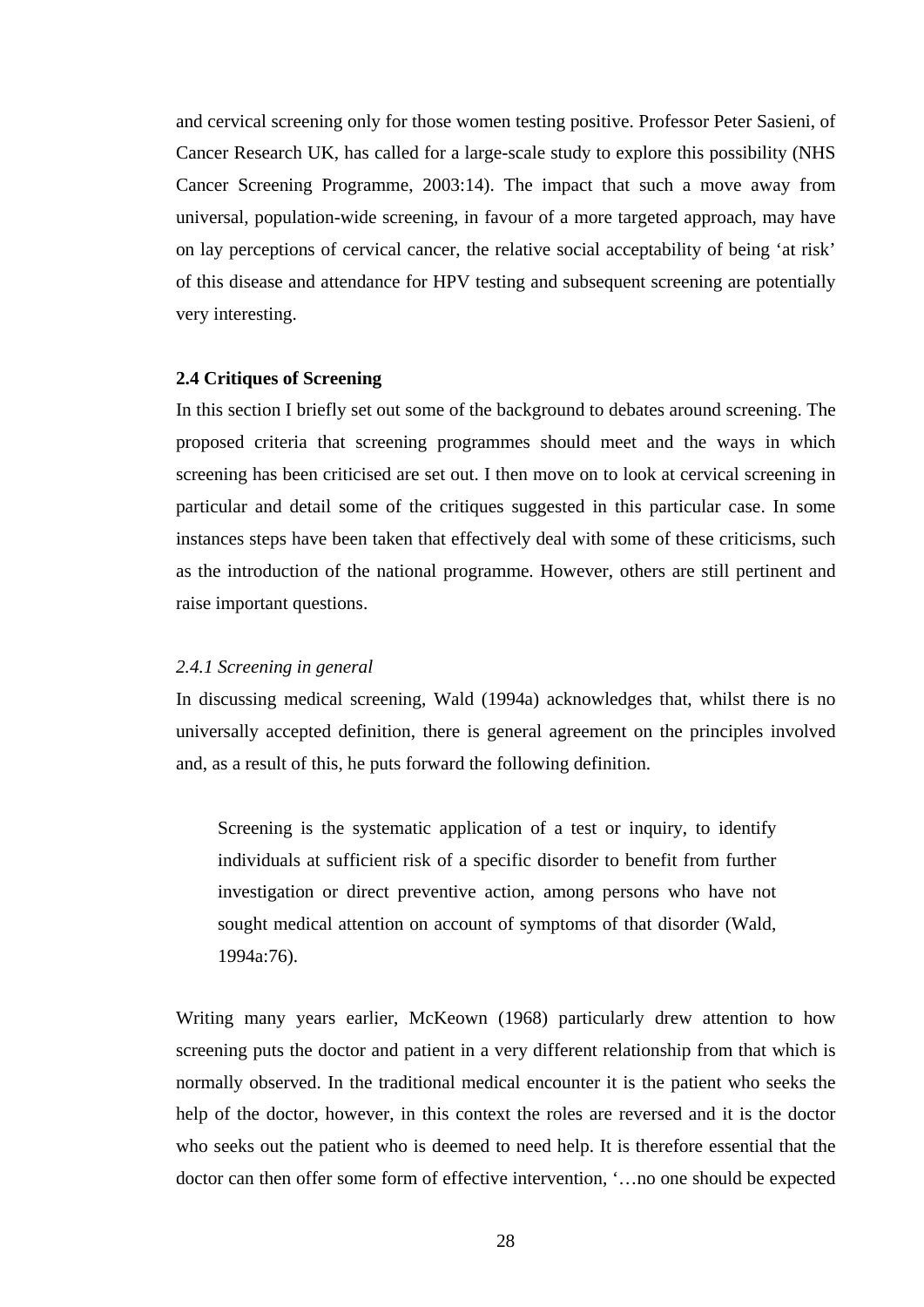to submit to the inconvenience of investigation or the anxieties of case-finding without the prospect of medical benefit' (McKeown, 1968:2).

These concerns led to the establishment of general principles of screening; criteria that a screening programme should meet before being implemented. Calman (1994) cites the principles proposed by Wilson and Junger in 1968 as a series of general principles that have been widely supported. These are listed below:

- The condition for which screening is undertaken should be an important health problem
- There should be an acceptable treatment for the cases identified
- Facilities for diagnosis and treatment should be available
- There should be a recognised latent or early symptomatic stage
- There should be a suitable test or examination
- The test should be acceptable to the population
- The natural history of the condition should be understood
- There should be an agreed policy on whom to treat as patients
- The cost of case findings should be non-wastefully balanced in relationship to expenditure on medical care as a whole
- Case finding should be a continuing process and not a once and for all event (Wilson and Junger, cited in Calman, 1994:101).

In addition, Wald has argued that a screening test should be judged '…by how well it identifies individuals who actually have the disease or who, in the absence of preventive action, would develop it' (Wald, 1994b:205). He argues that screening programmes run the risk of being judged in terms of how many positive results they find. Apart from being misleading and making screening appear more effective than it really is, this can '…create the impression that having a positive screening result is itself a disease' (Wald, 1994b:205).

More recently, the World Health Organization (2004) has listed a number of factors which should be taken into account when considering screening programmes. These are:

- Sensitivity: the effectiveness of a test in detecting a cancer in those who have the disease;
- Specificity: the extent to which a test gives negative results in those that are free of the disease;
- Positive predictive value: the extent to which subjects have the disease in those that give a positive test result;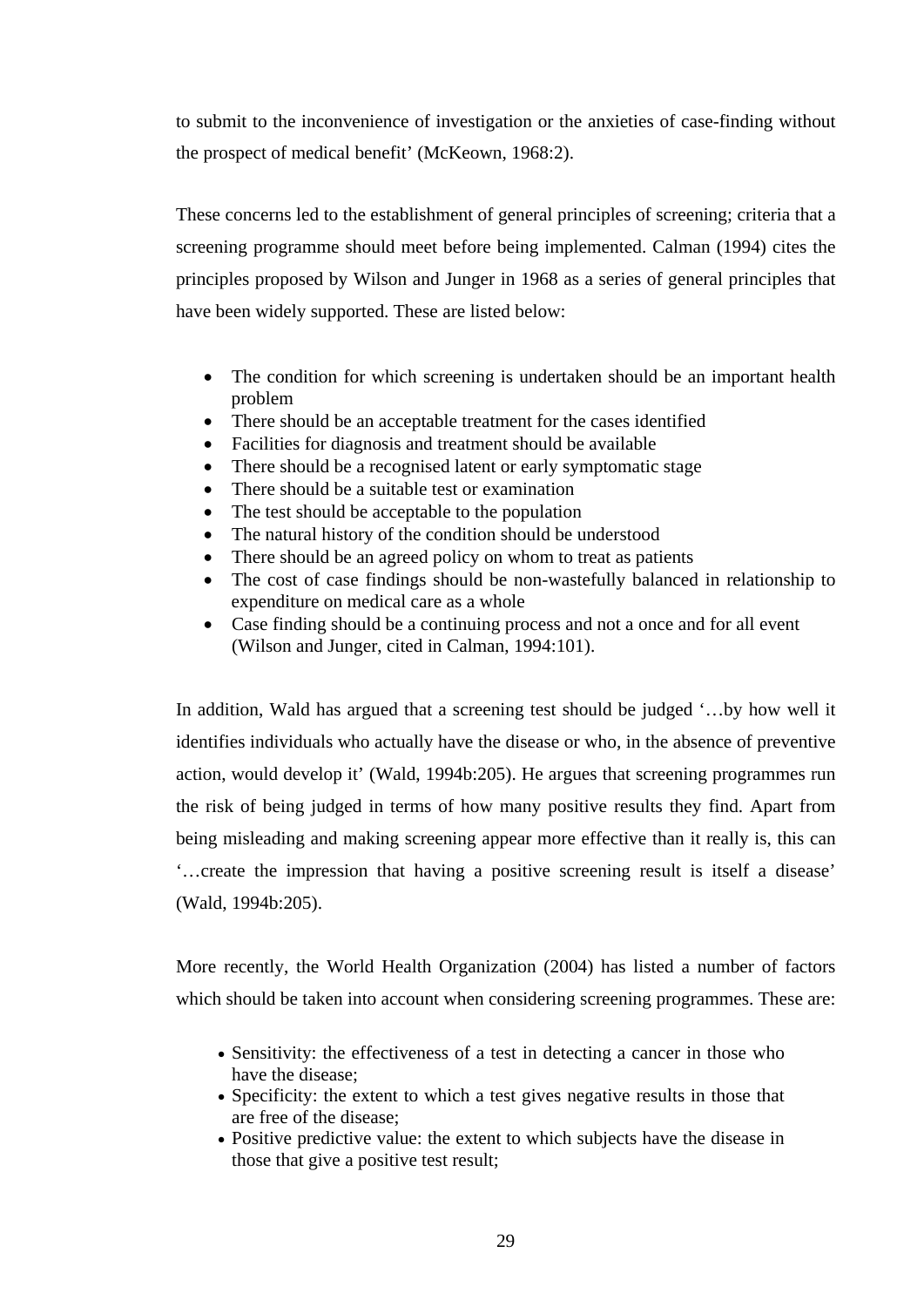- Negative predictive value: the extent to which subjects are free of the disease in those that give a negative test result;
- Acceptability: the extent to which those for whom the test is designed agree to be tested.

(World Health Organization, 2004)

It is generally accepted that cervical screening is a good fit with these criteria, and given the high coverage rates achieved by the NHSCSP the acceptability criterion appears to have been clearly met.

The issues surrounding screening create much debate among medical professionals, and Holland and Stewart (1990) have discussed these. Proponents of screening argue for the potential to reduce morbidity and mortality, while opponents draw attention to the possible misuse of limited resources, the danger of over treatment and causing unnecessary anxiety. The issues surrounding anxiety are an important consequence of screening programmes and have been much discussed in the literature. Shickle and Chadwick (1994) draw attention to the way in which the offer of a screening test implies that we may not be as healthy as we thought, and that something could be happening in our bodies that we have no awareness of or control over. This may well cause anxiety and create what Shickle and Chadwick term the 'worried well'. Stoate (1989) has argued that the debates about screening should be widened to take more account of its effect on a person's mental state and subsequent behaviour. He concludes his article by stating that 'we must also address the possibility, previously largely ignored, that for some people at least, screening can do more harm than good' (Stoate, 1989:195).

In discussing the possible psychological aspects of cancer screening, Ellman (1996) has discussed three possible ways in which screening may lead to psychological morbidity.

Firstly, the process of being encouraged to accept screening may increase anxiety by raising awareness about vulnerability to the cancer concerned. Secondly, anxiety is inevitably caused when an asymptomatic person has a positive screening test, and, for those who turn out to be false positives, this may be a serious unwanted side effect of the screening programme.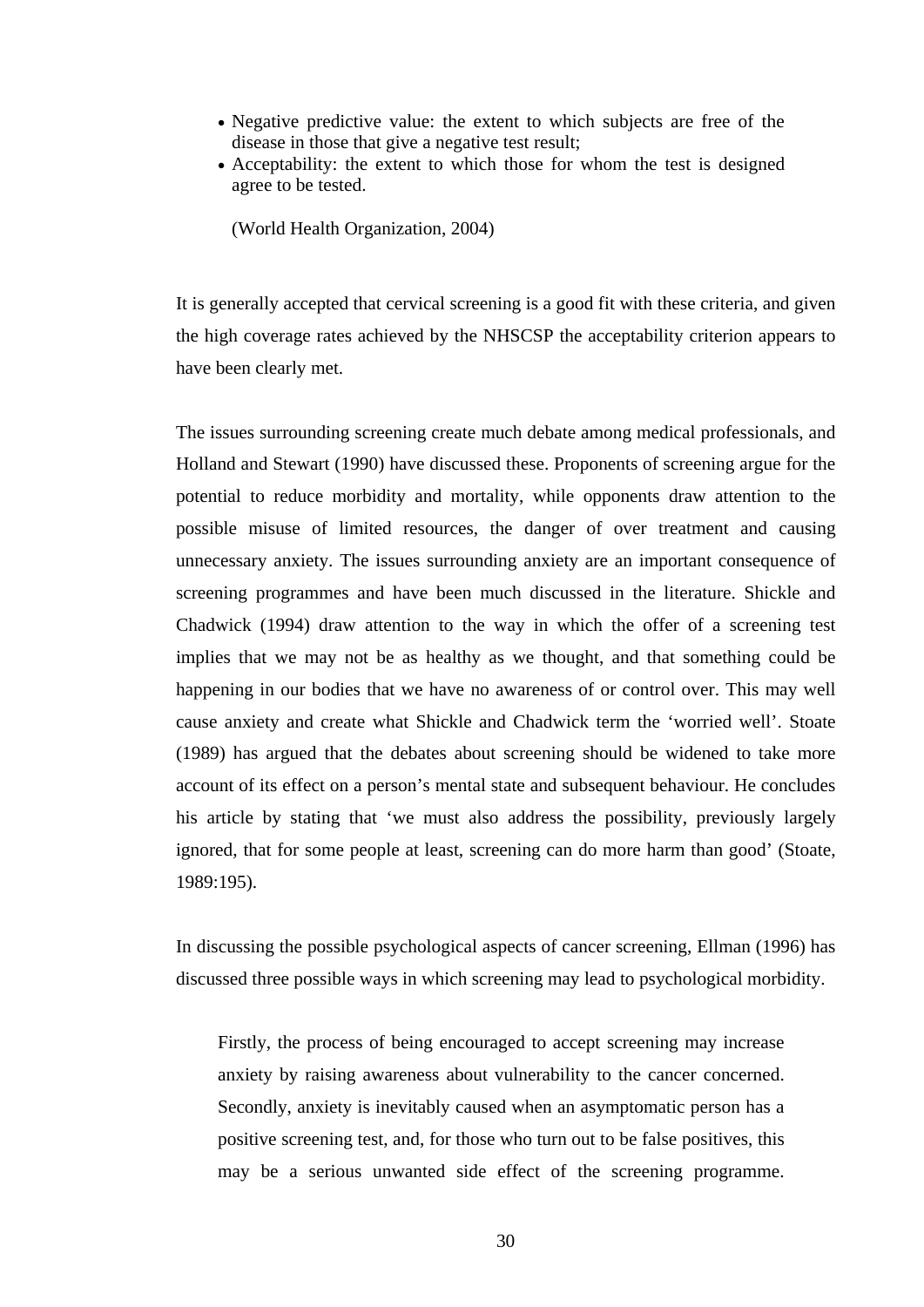Thirdly, in patients with screen-detected cancer, anxiety may be greater than in other cancer patients because of their previous asymptomatic state (Ellman, 1996:159).

The possible anxiety caused, together with the reversed doctor/patient role, means that screening therefore carries considerable ethical responsibilities as it has the potential to move an individual from the state of supposing themselves to be healthy to the state of having some disorder or potential disorder (Holland and Stewart, 1990). Dubos (1960) has argued that being completely free from disease is almost incompatible with being alive, and therefore we must be careful that screening is not detecting conditions that are either untreatable or insignificant.

A further risk associated with screening is the potential for false positive and false negative results. As McKeown (1968) argues:

On the one hand, failure to recognize abnormalities when they are present may lead to unjustified reassurance which delays diagnosis and treatment. On the other hand, erroneous identification of disease may result in unnecessary treatment which may be costly, unpleasant or even harmful (McKeown, 1968:4).

It is not always possible to make an absolute distinction between those people that have the condition being screened for and those that do not. This is particularly the case where screening is used to identify the potential future development of some disease, especially if the biology of transition is not fully understood<sup>[10](#page-31-0)</sup>. In some cases there may be a continuous distribution of variables with people at one end being considered healthy and those at the other diseased, or in other cases the extremes may be found at either end of the scale. This leads Shickle and Chadwick to argue that there must be a threshold to trigger further intervention or treatment. 'The position of this cut-off in the distribution should be based on the associated risk of morbidity or mortality that warrants further intervention. The choice of threshold may therefore be arbitrary or depend on the resources available' (Shickle and Chadwick, 1994:13).

 $\overline{a}$ 

<span id="page-31-0"></span><sup>&</sup>lt;sup>10</sup> This is arguably the case with cervical screening, in which it is not fully understood which abnormalities will progress into cancer and which will not, nor on what basis.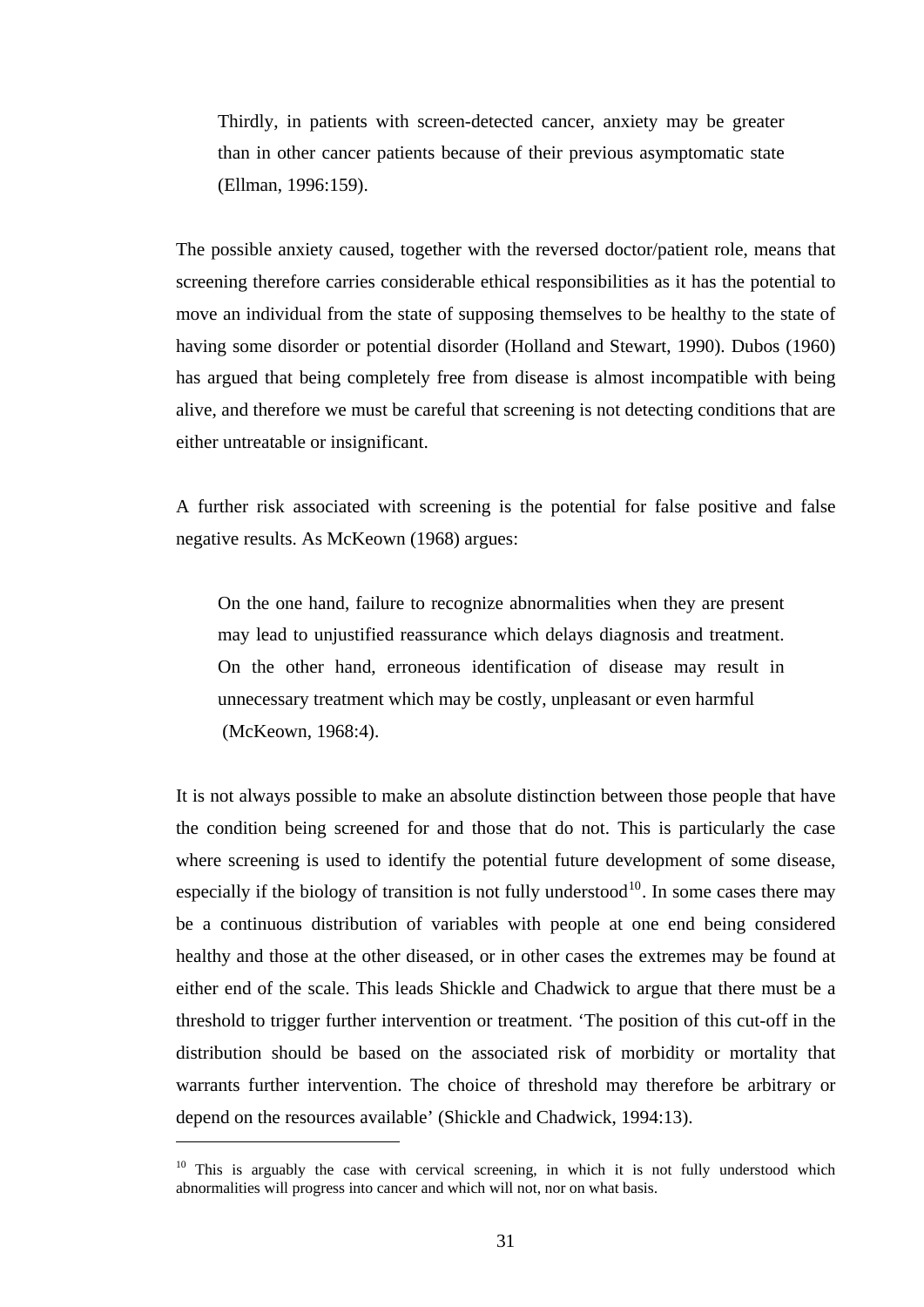### *2.4.2 Cervical screening*

Many of the critiques of screening set out above, such as the possibility of false positive and false negative results and the subjective element in reading and interpreting tests, can be seen as relevant to the particular case of cervical screening. Some of the more specific critiques of cervical screening, in particular those concerning organisation, can be seen to have been addressed. For example, Day (1989) criticised cervical screening provision for being disorganised and having no clear focus of responsibility. Since then the national programme established in 1988 has done much to ensure that screening provision is organised and equitable across the country, and the setting up of the National Office in 1994 to have overall responsibility for the programme has further emphasised this. However, other critiques have not been so easily dealt with and remain relevant to this day. Indeed, recognition of these problems is clear within the kinds of research being carried out, for example the best way to manage women with mild or borderline abnormalities, in order to suggest improvements and 'fine tuning' to the programme.

The idea of a threshold for further intervention is particularly important in the case of cervical cancer. Moss (1996) discusses the recent debates around the best way to manage women with mildly abnormal smears. She states that, although there is widespread agreement that women with moderate or severe abnormalities should be referred for treatment, the management of women with mild or borderline abnormalities remains the subject of debate, and the TOMBOLA trial discussed above explores this. In 1986, a UK Intercollegiate Working Party recommended that women with mild abnormalities should be referred for immediate colposcopy. However, many argue that this policy is too aggressive. In their 1991 study, van Oortmarssen and Habbema found that a significant proportion of cervical abnormalities would regress on their own.

Between age 18 and 34, the incidence of pre-invasive lesions is high, and the estimated proportion of regression among these lesions is 84%. The proportion regression over age 34 is 40%. From all lesions developing before age 65, an average of 62% is regressive (van Oortmarssen and Habbema, 1991:561).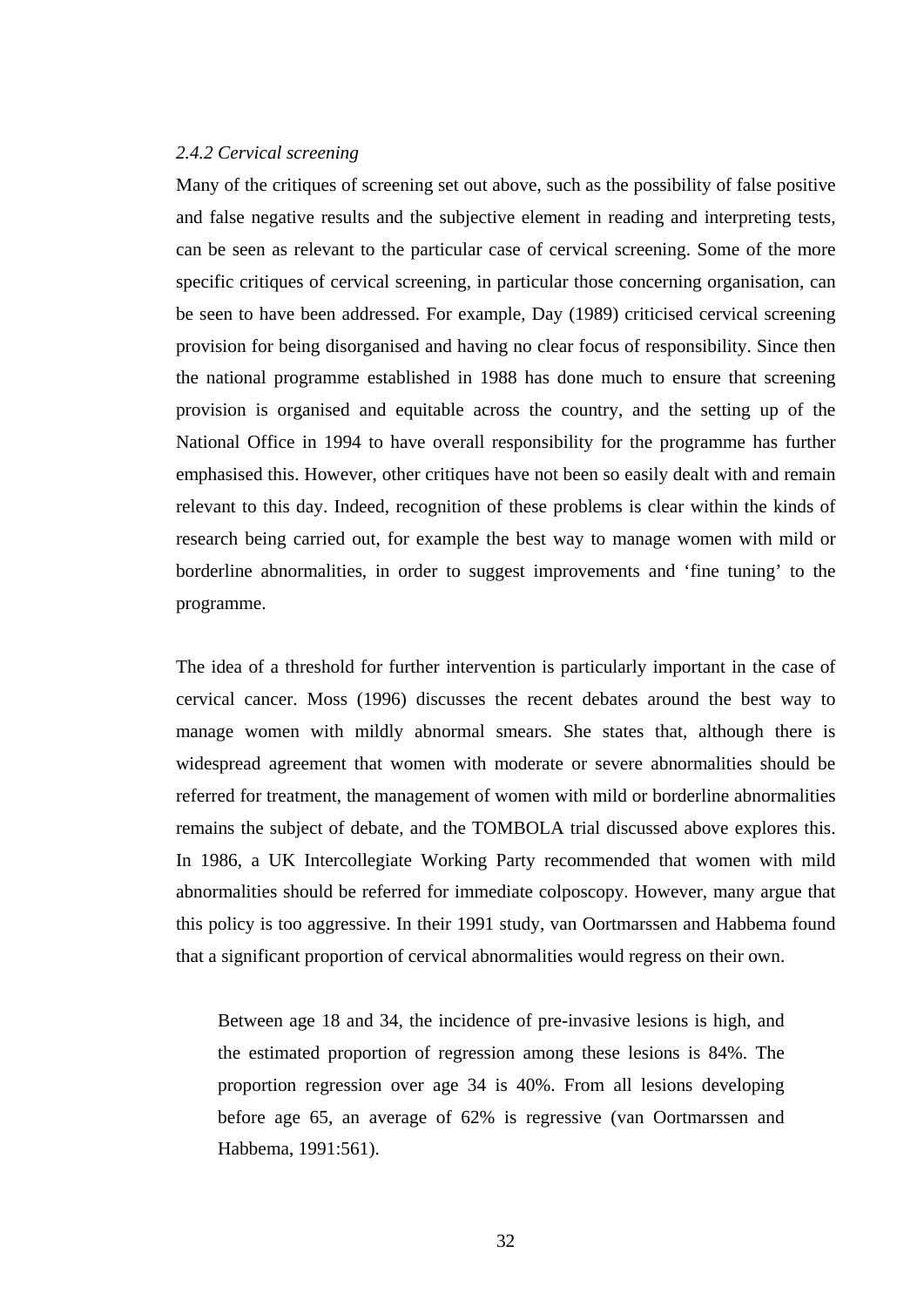They argue that their study provides clear evidence that a considerable proportion of cervical abnormalities will regress, especially at young ages. Coppleson and Brown  $(1975)^{11}$  $(1975)^{11}$  $(1975)^{11}$  also found that most mild abnormalities would regress to normal in a short period of time. They argue that, in addition to the problems associated with unnecessary treatment and anxiety, the issue of regression also raises important questions about cervical cancer screening as a whole. 'Two things are certain, namely, that we do not properly understand the biology of the transition between dysplasia and carcinoma *in situ* and its proper categorization and that this problem needs immediate careful experimental elucidation' (Coppleson and Brown, 1975:134). Knox (1968) states that '…it is fairly clear that carcinoma *in situ* may progress to invasive cancer but it is not known how often this happens nor after what interval it is likely to happen, nor how often the *in situ* lesion regresses' (Knox, 1968:46).

In discussing cervical cancer screening, Narod *et al.* (1991) draw attention to the way in which it is based on the premise of a natural progression from normal to carcinoma *in situ* to invasive cancer. Screening assumes that if a woman can be identified and treated early in this progression then invasive cancer can be prevented. However, Narod *et al.*  (1991) argue against this natural progression and regard cervical abnormalities only as a risk factor for subsequent invasive cancer, with severe abnormality conferring the greatest risk.

The unnecessary treatment of abnormalities that may regress spontaneously is counted by Ellman (1991) as a cost of screening. Ellman explores the costs both to the health service and to the patient. For the health service there are the implications of increased financial costs, the diversion of gynaecologists from other activities and a reduced cost/benefit ratio. The patient may experience costs such as increased time and travel, greater anxiety, unnecessary treatment and false reassurance from negative findings. Ellman argues it is crucial to bear in mind that a referral for colposcopy is not a trivial matter and can be very upsetting. There may be physical distress such as vaginal discharge after treatment and also a strong possibility of severe anxiety, which may

 $\overline{a}$ 

<span id="page-33-0"></span> $11$  I am conscious that some of the studies cited in this section may appear somewhat dated. However, despite their age they raise issues which are still not resolved. For example, the process of transition from cervical abnormalities to cancer is still not fully understood hence the continued research into the role of HPV and studies exploring the best may to manage women with mild or borderline test results.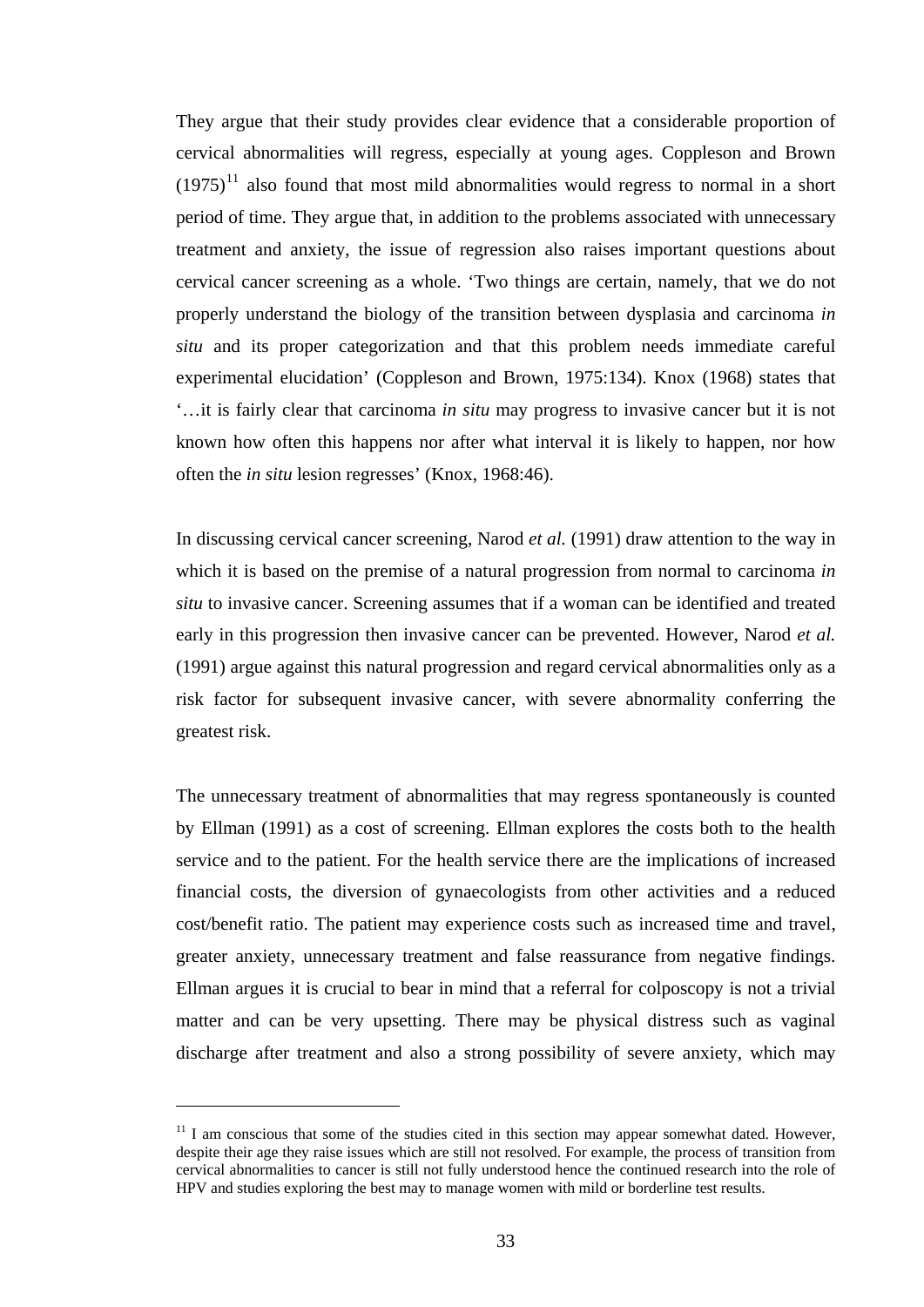include changes in body image and have a strong negative effect on sexual feelings and behaviour (Posner and Vessey, 1988).

Perhaps the strongest criticism of cervical screening as a whole comes from Hann (1999) who questions whether it should be seen as preventive medicine or as an expensive mistake. She suggests it may be time to rethink the whole policy of screening for cervical cancer. The subjective nature of the way test results are arrived at and the scandals of mis-reporting that occur with 'monotonous regularity' are used by Hann to question the usefulness of screening. She is critical of the costs incurred by screening, particularly the opportunity cost (the amount of alternatives that must be sacrificed) and the broad costs of over-diagnosis,

…cervical screening has the potential to generate excessive spending when patients who will never go on to develop cancer are repeatedly screened and treated…new technologies have the potential to increase costs by increasing the identification of even more minor abnormalities (Hann, 1999:252).

This view that screening as it currently stands is not cost-effective, and that too many women are being referred for further treatment when this is often unnecessary, is relatively widespread. For example Raffle *et al.* (1985) call for a more discriminating assessment of screening results in order to reduce the number of women referred. Again the NHSCSP can be seen as addressing these critiques through research into the potential of HPV testing to identify those women at high risk. So it is clear that the NHSCSP has dealt with many of its shortcomings, for example in relation to its organisation, and is engaged in research to identify possible new developments that can improve the way in which cervical screening is delivered and implemented in England.

#### **2.5 Conclusion**

This chapter has set out information on cervical cancer, the NHSCSP and has highlighted the debates within medicine around screening in general and cervical screening in particular. Its aim has been to provide vital background information and to set the scene so that the rest of the thesis can be put into context.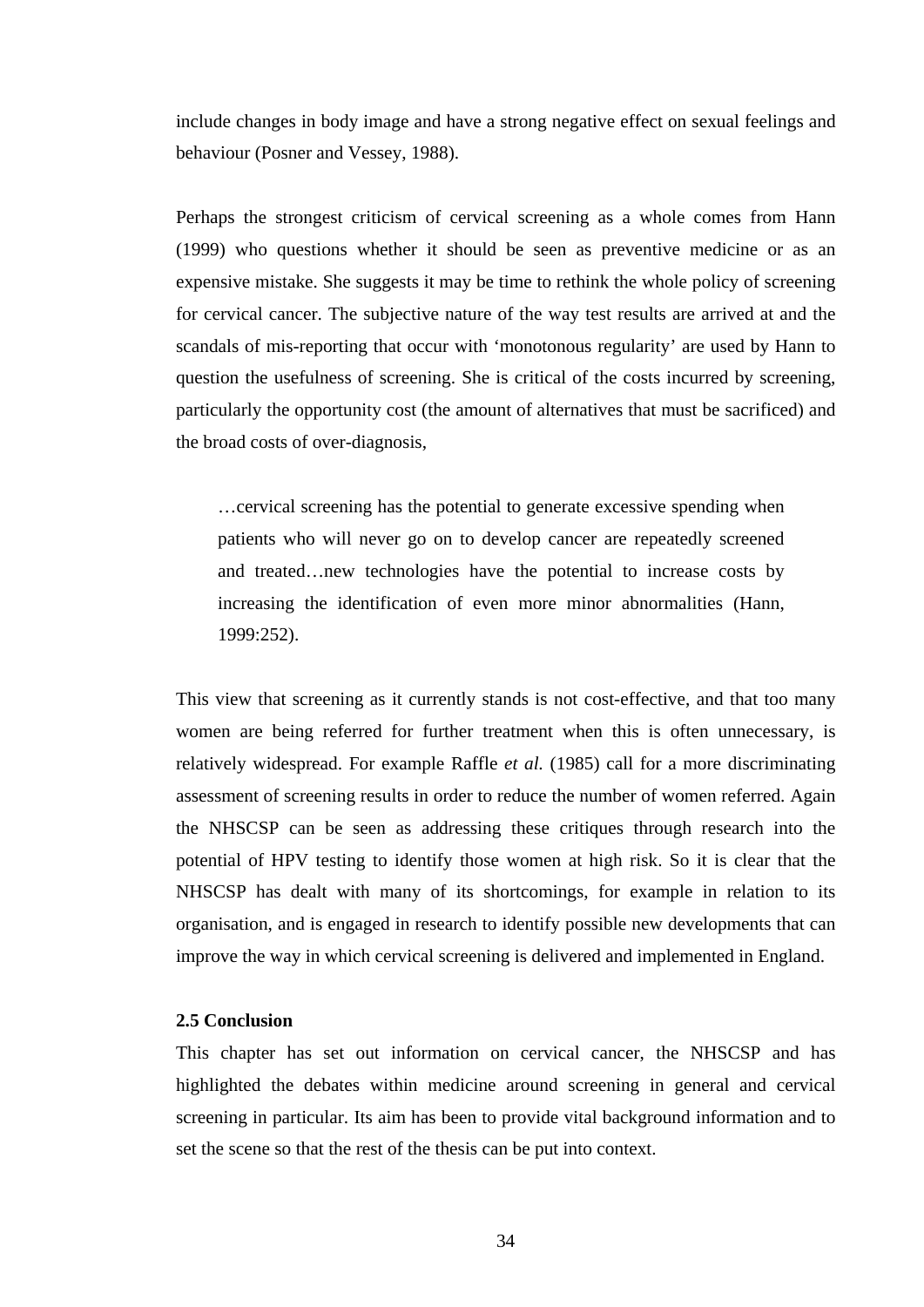A great detail of information has been provided but, in the context of the forthcoming chapters, the following are perhaps the most important things to take forward. Cervical cancer is widely accepted to be preceded by benign, pre-malignant lesions, although the degree to which this transition is fully understood is questioned. These pre-malignant changes are typically asymptomatic and the majority are therefore detected through routine screening. The exact cause of cervical cancer is unknown but the role of high risk types of sexually-transmitted HPV is acknowledged, meaning certain forms of sexual behaviour, such as becoming active at a young age, having several partners and not using condoms, are regarded as risky. The possible influence of smoking, socioeconomic group, oral contraceptive use and high parity have all also been explored.

Cervical cancer is therefore, given its benign, pre-malignant stage, a disease amenable to screening. A national screening programme was developed and the chapter detailed how this is managed and delivered. We saw that the programme achieves consistently high coverage of its target population, with over 80% of women being screened within the recommended interval. Both the target population for screening and the interval between smear tests have very recently changed and the potentially interesting ways in which this may influence women's understandings of cancer and screening, and their ideas on who is at risk and why, were highlighted. The chapter also gave some thought to potential new developments in screening, most notably the use of HPV testing to identify those women at most risk. The consequences of this in terms of women's understandings, their preparedness to attend for screening and the potential impact on the social acceptability of the disease were highlighted.

Critiques of screening were considered both generally and in specific relation to cervical screening. In particular, the appropriate threshold for further intervention, whether the biology of transition from abnormality to cancer is fully understood and the amount of unnecessary treatment that is possible are important. However, it was also noted that many of the problems highlighted are being addressed by the National Office of the NHSCSP through research into how the programme can be further improved and 'fine tuned'.

The areas covered here, and the kinds of material employed, to a degree represent the very clinical side of screening. It must be remembered that this is not the kind of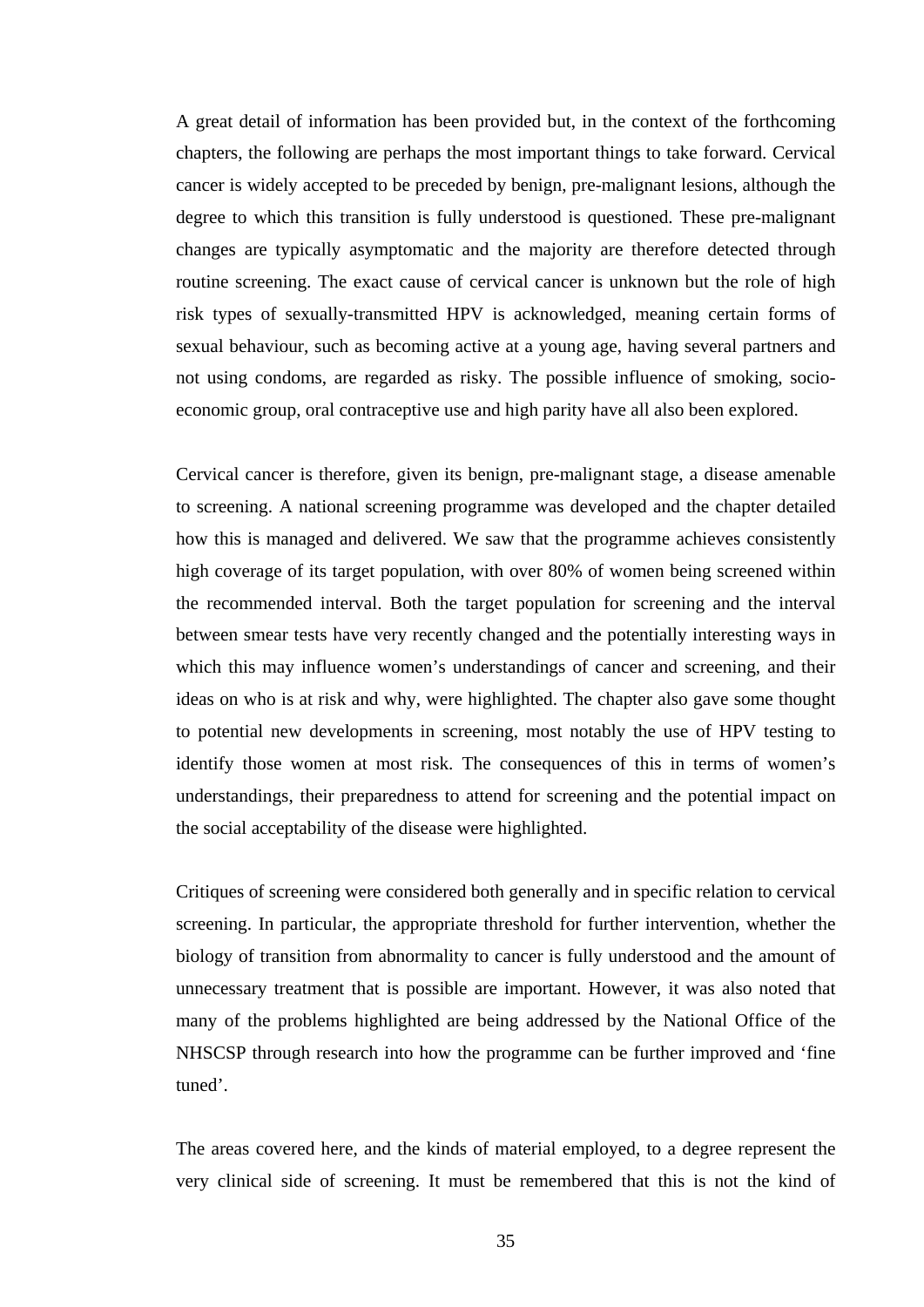material or information that women typically encounter in the course of their contact with the programme. Instead, in Chapter 6, I explore the way in which screening is presented to those invited to participate and therefore characterise the official<sup>[12](#page-36-0)</sup> discourse on cervical screening and how it is presented to women.

 $\overline{a}$ 

<span id="page-36-0"></span><sup>&</sup>lt;sup>12</sup> I explain what I mean by this term, and what I take to represent it, in both Chapters 5 and 6.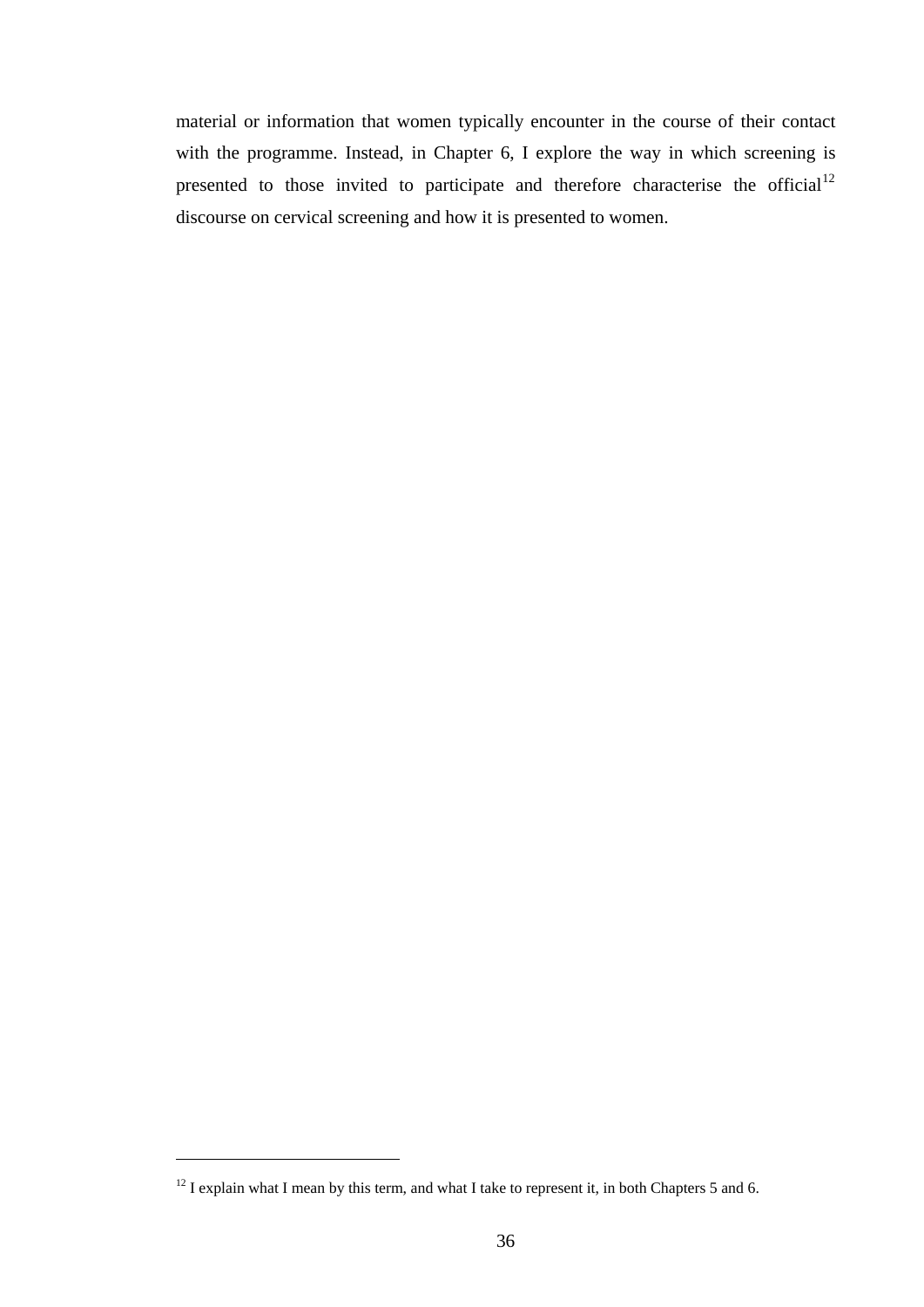# **Chapter 3 Framing the Research Theoretically**

# **3.1 Introduction**

This research explores the ways in which women may demonstrate resistance to the official discourse that surrounds cervical cancer screening, and the purpose of this chapter is to frame this within relevant sociological theory. This is predominantly achieved in relation to Foucauldian theory, although more recent interpretations and developments of these ideas are also used.

The chapter begins with a focus on Foucault's earlier work on the disciplines and techniques of domination, exploring how individuals are controlled and constructed through discourse. This apparently deterministic perspective may initially seem to be at odds with the overall aim of the research and its focus upon the possibility for resistance. The emphasis may appear misplaced as it is his later works on 'technologies of the self' that are most relevant. However, these later works have developed from the perceived shortcomings and critiques of his earlier works and so it is appropriate, and indeed necessary, to become acquainted with these before moving on to explore how his later works balance them. An examination of these earlier works also allows a recognition of what it is that is being resisted.

Foucault's ideas on governmentality and the normalising discourse are employed as a means of characterising the official discourse surrounding cervical screening. Following this, Foucault's later works on the technologies of the self are considered as a way of opening up the space for lay women to demonstrate resistance to this. In order to ground the discussion more firmly in the sociology of health and illness, the New Public Health perspective within the discipline is explored and the ways it has taken Foucauldian ideas and applied them to this specific area are considered.

The chapter then moves on to consider the issues associated with resistance. This is pursued largely through feminist work that employs and develops Foucault's thinking in this area. As I discuss, some feminists have been highly critical of Foucault and reject his work as overly deterministic and as reducing women to nothing more than passive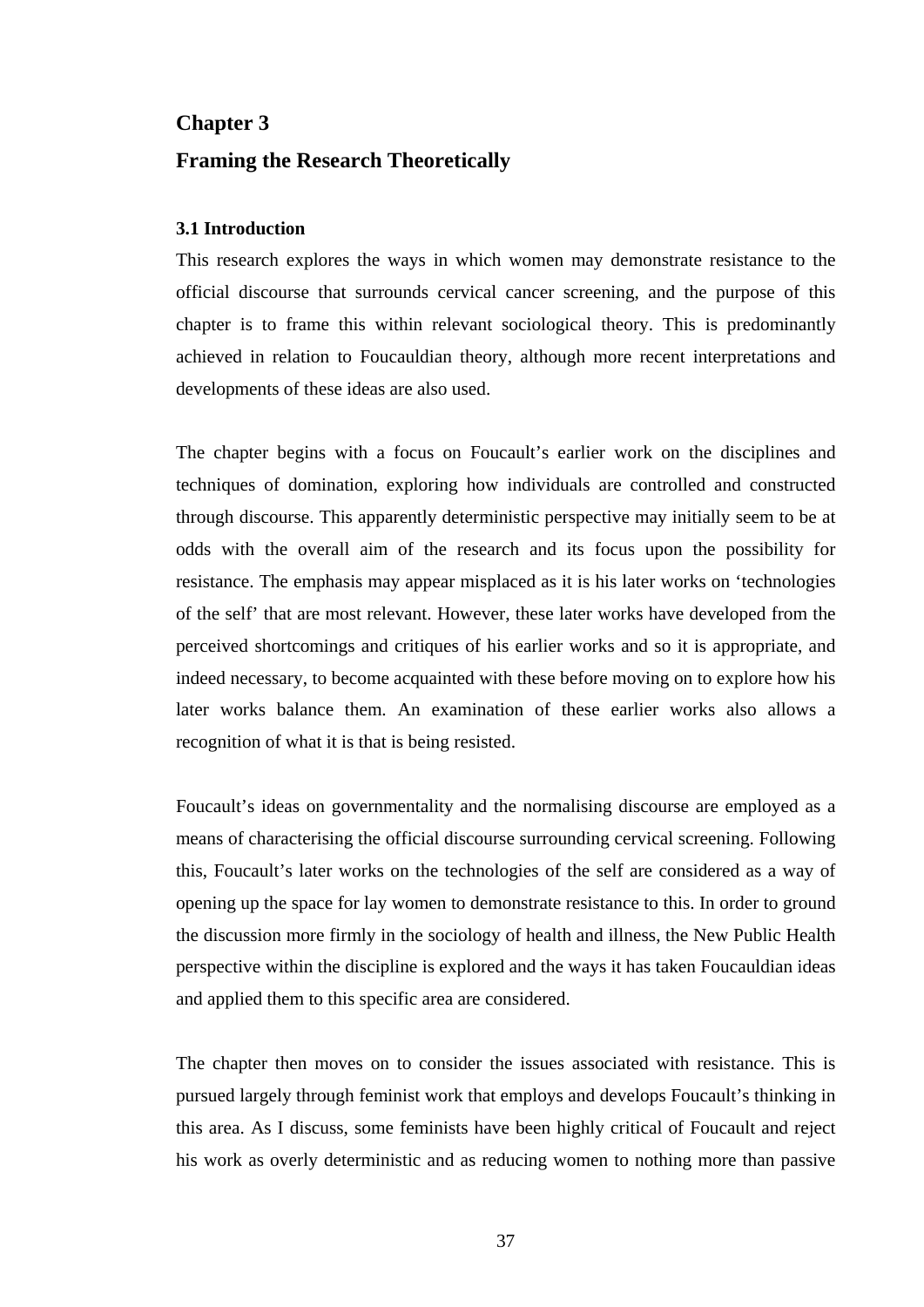victims. However, other feminist thinkers have been more willing to engage with it and this is a particularly fertile area in which to explore the issues associated with defining, representing and researching resistance.

Finally, the chapter develops the importance of perceptions of the body for the research. It details debates surrounding the nature of bodies, feminist arguments that the female body is constructed as 'problematic' within society, attempts to regulate bodies, with a particular focus on the role played by medicine in this respect, and finally women's responses to such strategies.

This coverage allows the chapter to conclude with a clear demonstration of how the research is framed in sociological theory and the perceived gap that it aims to fill.

#### **3.2 Foucauldian Thought**

To summarise his work very basically, Foucault is concerned with attempting to contextualize and historicize the notions of truth, knowledge, rationality and reason that are found within society at different times and to show how these relate to the construction of individual identities (Danaher *et al.*, 2000). For Foucault, what people could know was always limited by the particular context in which they were located and that which constituted truth and rationality was not inevitable, but rather liable to change across different cultures and different historical periods, therefore emphasising that things could always have been other. An important idea for Foucault is that people in another time and place may have understood things in a very different way to us, and may have made sense of the world in ways that we can hardly begin to imagine. In his 1973 work *The Order of Things*, Foucault explores the history of ideas in Western Europe and argues that it represents a series of 'epistemes', or sets of conceptions, that were each organised around a specific view of the world and how it was ordered (Gutting, 1989). This leads Foucault to argue that the episteme in which we live, or what is considered to be the 'order of things', determines how we make sense of things at that particular time and in that particular context. This position inevitably results in Foucault questioning the idea of the self-governing subject, as he argues that context comes between ourselves and how we understand and interpret our experiences. He is critical of the view of the individual as being fully self-reflexive, unified and rational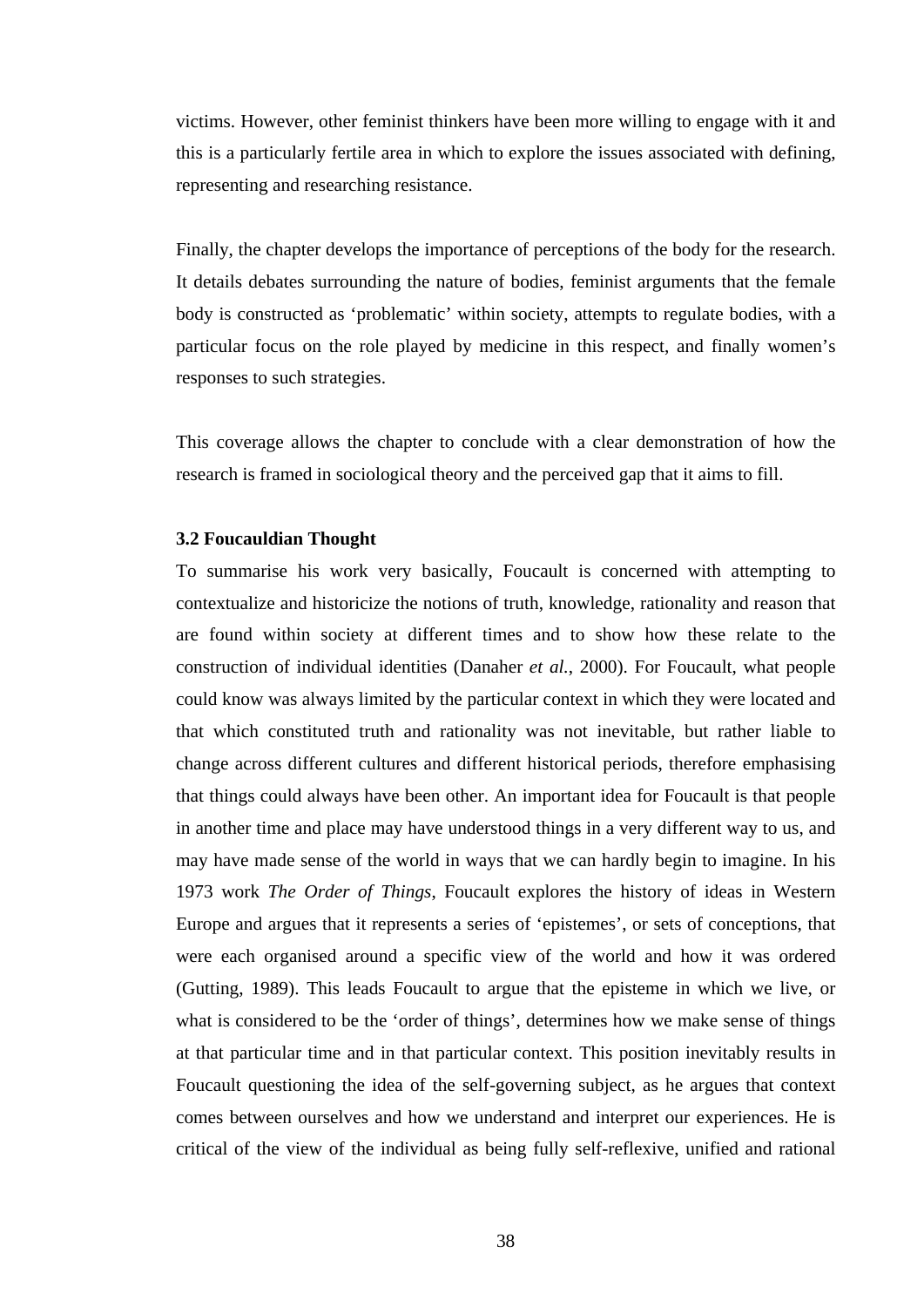and instead sees the individual as being, to some degree, regulated and controlled by the structure and discourses within which they exist.

As a result of these arguments, Foucault is keen to explore the historical origins of the powerful institutions and discourses that are found within societies. An important method employed in this exploration is the 'archaeology of knowledge' (Foucault, 1972). Archaeology is the term used by Foucault to describe the process of uncovering the discursive formations and events that have produced the 'knowledge' of a particular historical period. He argues that knowledge and truth are the results of struggles between different institutions and disciplines, but are then presented as being inevitable and universal. Foucault uses this approach to try and make sense of the relationship between the individual and the society in which they find themselves. In his view, the subject is not 'natural' and has no pre-existing form outside the particular society. Instead, the subject takes on different forms both between and within societies and is constituted by the dominant rules of each society. In his later works Foucault balances this exploration of the technologies of domination with an exploration of the ways in which individuals may be involved in the construction of their own subjectivity through what he terms the technologies of the self. I return to this below.

In the course of these explorations of the complicated relationship between the individual and society, Foucault is continually concerned with the nature of power relations. He is concerned with how power works within societies and how it can be used in the creation of particular subject positions. As a result the continual development and reformulation of a concept of power is a constant preoccupation throughout his work (McNay, 1994). Foucault conceives of power as an essentially positive and enabling force, and is keen to explore the ways in which power operates at the micro level of society. Foucault sees this focus on the everyday nature of power relations as a microphysics of power. Instead of being seen as centralised and used by one group against another, power is conceptualised as much more diffuse and dispersed, and contained within all social relationships. Foucault argues that power,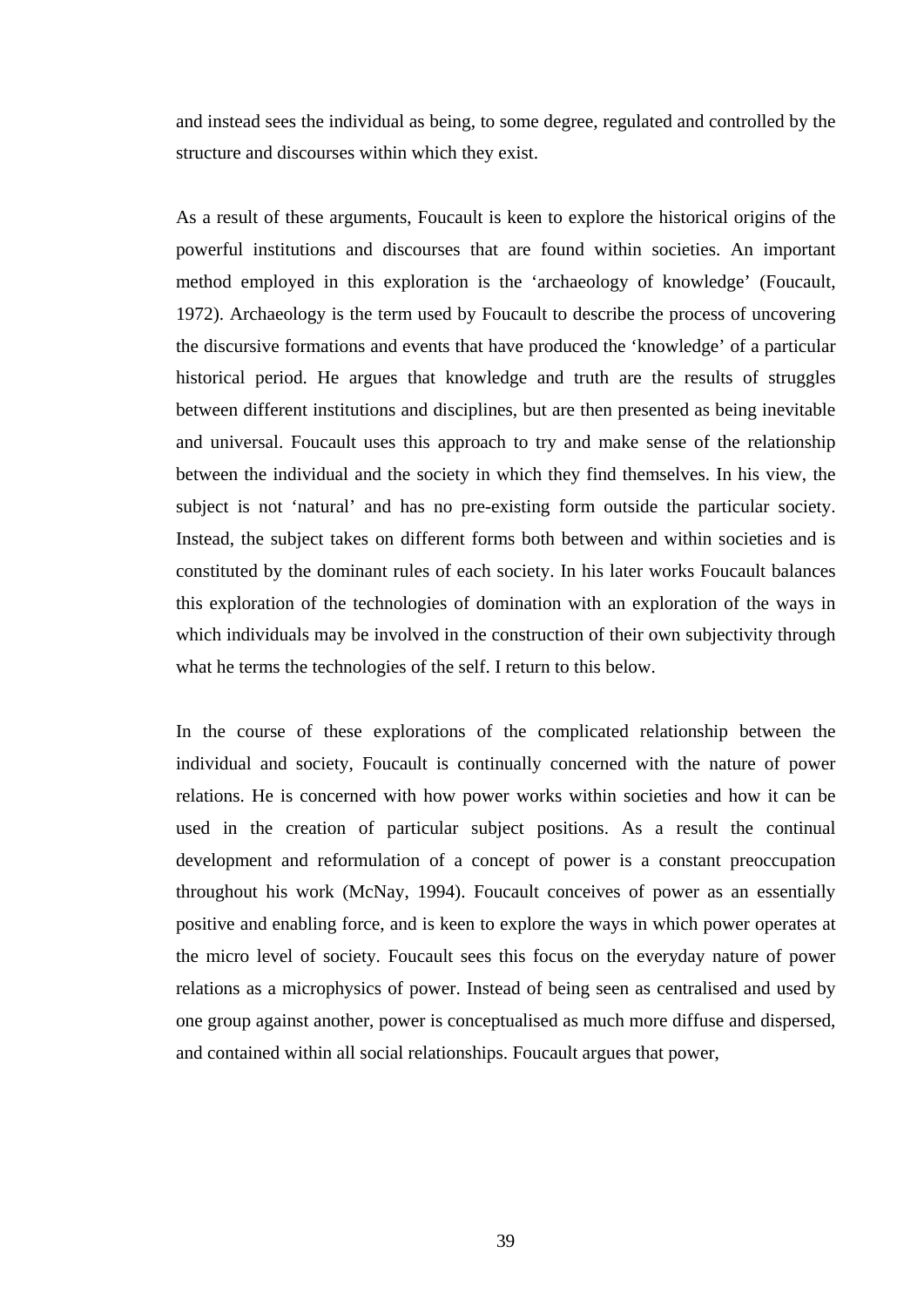…must not be sought in the primary existence of a central point, in a unique source of sovereignty…it is the moving substrate of force relations which, by virtue of their inequality, constantly engender states of power, but the latter are always local and unstable (Foucault, 1981:93).

This formulation of power relations does not deny the possibility of a repressive form of power, but it does relegate it to one in a multiplicity of the potential effects of power (McNay, 1994). Therefore, although coercive and repressive relations of power do operate, Foucault is more concerned to explore the ways in which power works as a positive and enabling force through the creation of particular identities and subjectivities.

However, although this is his intention, McNay (1994) argues that Foucault has a tendency to slip back into a negative view of power and regard it as merely engaged in the production of docile and passive bodies. According to McNay, Foucault's reconceptualization of power as an essentially positive force attracted a great deal of criticism that drew attention to,

…a central tension in his work manifested in a slippage from the central insight of power as a positive force to a negative and monolithic notion of power as a dominatory force (McNay, 1994:85).

Foucault's later work on his ideas around the concept of governmentality (for example Foucault, 1991b) attempts to overcome some of the limitations of his previous idea of bio-power, and it is this concept of governmentality that will be of particular importance to this research.

# **3.3 Governmentality**

The concept of governmentality attempts to overcome some of the problems of Foucault's previous conceptualisations of power through a broadening of the notion to include several forms. However, before there can be a discussion of this new concept of governmentality it is necessary to give a brief overview of Foucault's previous notion of bio-power.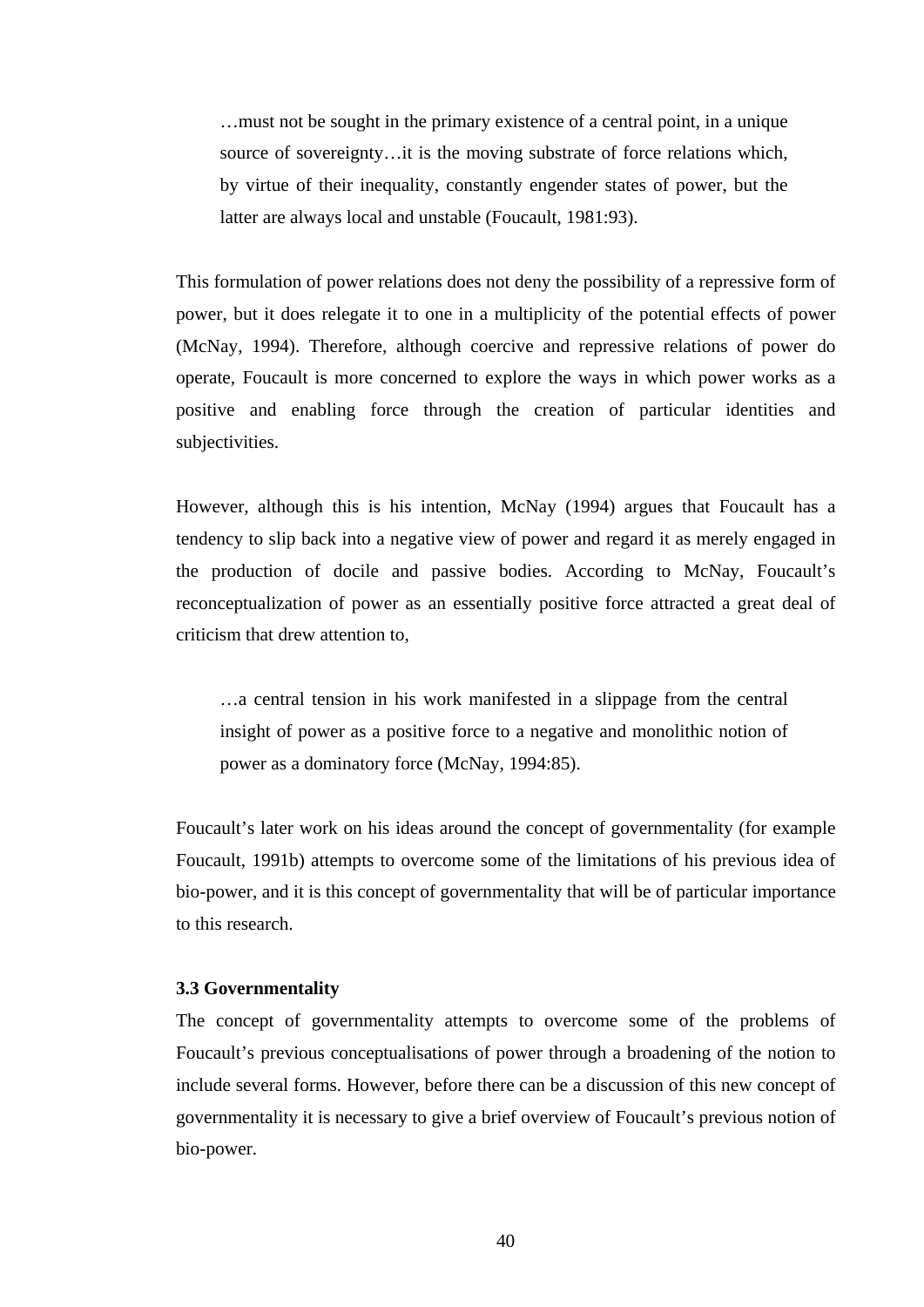Foucault argues that the notion of bio-power began to emerge with the concept of population as a potential economic and political problem in the eighteenth century. At this time governments began to become aware that they were no longer simply dealing with individual subjects, but with a population that had its own specific phenomena and peculiar variables, for example birth and death rates, frequency of illnesses, and patterns of diet and habitation (Foucault, 1991a). The population therefore came to be seen as possessing its own peculiar characteristics and variables that are, inevitably, linked to the prosperity of the nation. It was under these conditions that a new form of power began to develop and emerge: a form of power that was concerned with the administration of bodies and the calculated management of life.

Hence there was an explosion of numerous and diverse techniques for achieving the subjugation of bodies and the control of populations, marking the beginning of an era of 'bio-power' (Foucault, 1981:140).

The exercise of this new form of power, Foucault argues, played an indispensable role in the development of capitalism, which greatly benefited from a means through which bodies could be inserted into the machinery of production. This new form of power allowed the optimisation of forces and life in general without making individuals more difficult to govern (Foucault, 1981).

The slippage from a view of power as a positive and enabling force back towards a view of power as a uni-directional and dominating force engaged in the production of docile and passive bodies is evident within this description of power. However, as McNay argues, Foucault's development of the concept of governmentality overcomes some of these problems as it broadens the category of power. The concept of governmentality moves the discussion of power from discipline and on to government. The notion of discipline is not replaced (Barry *et al.*, 1996). As previously discussed there is still the possibility for repressive forms of power, but the category is widened in order to include within it an analysis at the level of individuals and their conduct in everyday life. The concept of governmentality therefore represents an extension towards more diffuse forms of social control. The notion of government has a fairly wide sense and can be understood to refer to numerous different forms of the 'conduct of conduct' (Burchell, 1996; Dean, 1990). Burchell (1996) argues that the objects, methods and scale of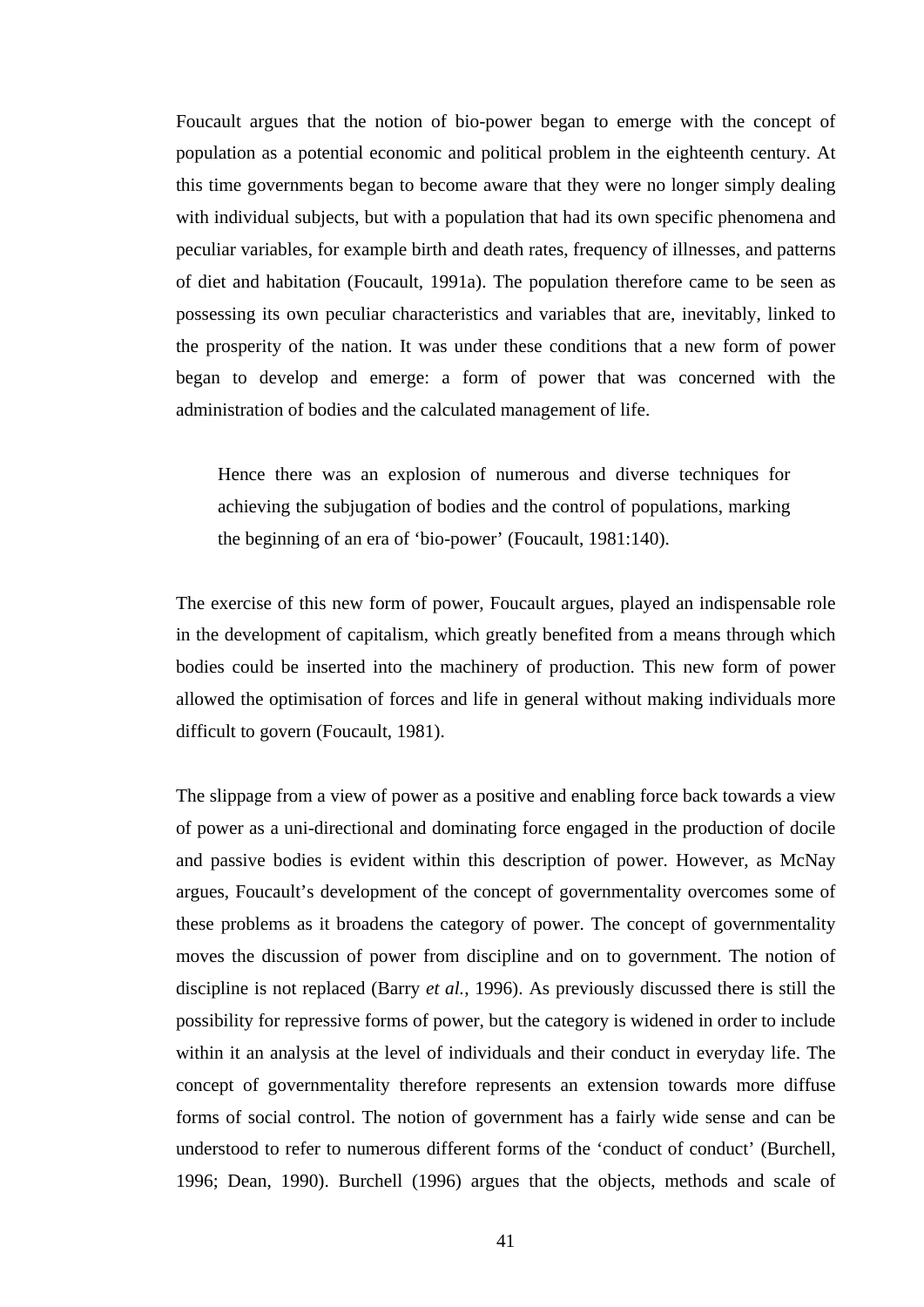government will vary, and that there may well be interconnections and continuities between different forms of government. This will particularly be the case between localised and more centralised forms of government,

…or between forms of government existing within micro-settings like the family or the school and the macropolitical activities of government directed towards individuals as members of a population, society or nation (Burchell, 1996:19).

In terms of these more diffuse forms of social control, the concept of normalisation plays an important role. Through the surveillance and analysis of populations, attention to their specific phenomena and peculiar variables, different sets of knowledges can be built up and the categories of what is considered to be normal and what is considered to be deviant can be established. The category of the deviant therefore establishes a set of divisions between the normal and the abnormal within society, and this implicates the subject within a set of normalizing assumptions. These assumptions can therefore be used to divide the population into subgroups: those that contribute to the welfare of society and those that retard it (Dean, 1990; Rose, 1996). This enables society and its members to

…specify subjects in terms of certain norms of civilization, and effect a division between the civilized member of society and those lacking the capacities to exercise their citizenship responsibly… (Rose, 1996:45).

Foucault therefore argues that, in the modern disciplinary society, individuals are controlled through the power of the norm and that this power is effective precisely because it is relatively invisible. The behaviour of the individual is not simply regulated through overt repression, instead a set of standards and values associated with so-called normality is employed. This movement away from direct forms of social control and towards the use of more diffuse methods has been seen as a form of politics 'beyond the state' and as constituting a method of 'governing at a distance' (Rose, 1996; Barry *et al.*, 1996).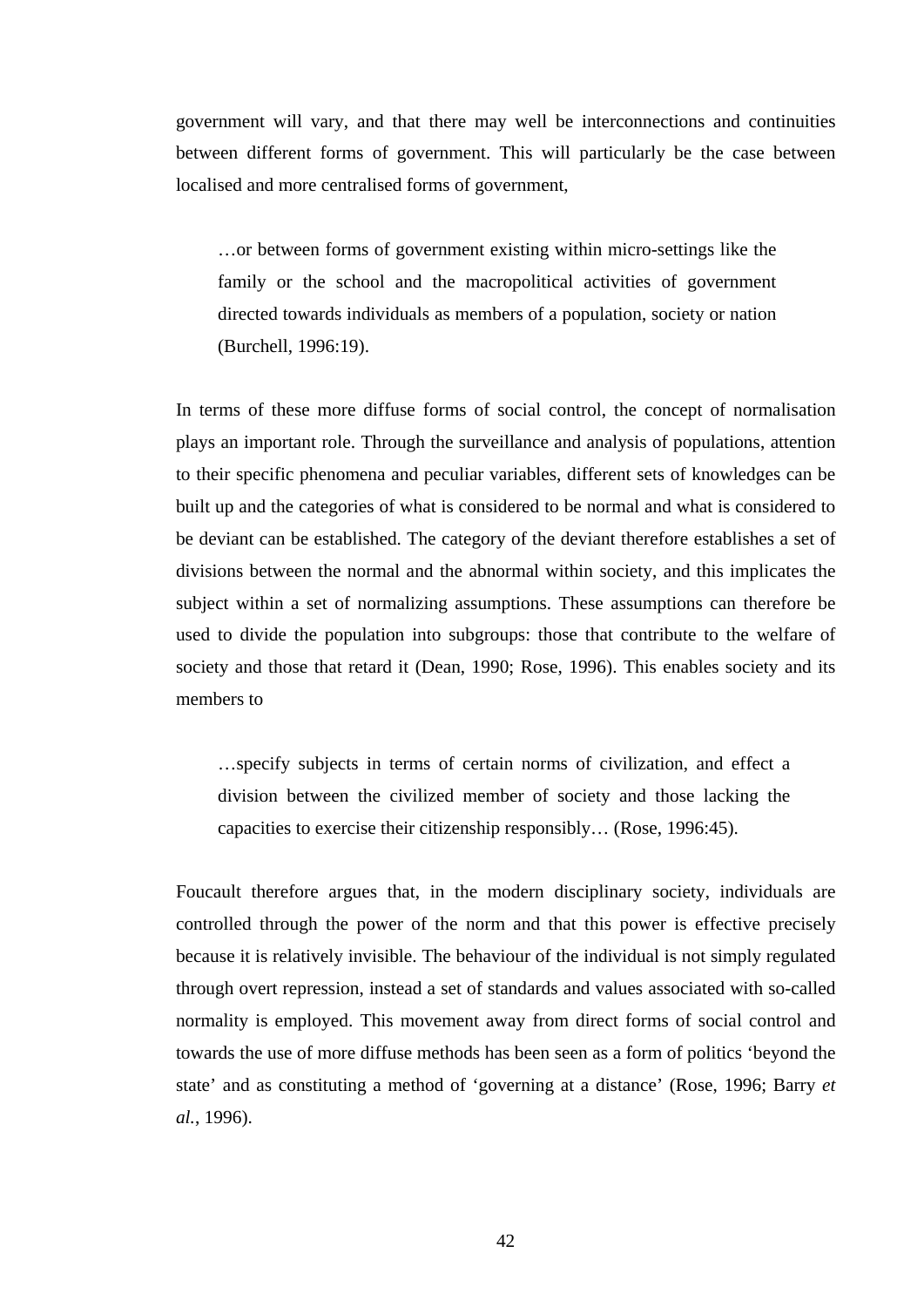#### *3.3.1 'Government at a distance'*

Contemporary liberal societies are seen as constructing a particular relationship between government and those governed, which increasingly depends on individuals to fashion themselves as certain kinds of subjects (Barry *et al.*, 1996; Burchell, 1996; Dean, 1996; Rose, 1996, 1998). In this vein, Rose has argued that advanced neo-liberalism represents far more than a phenomenon at the level of political philosophy, instead it,

…constitutes a mentality of government, a conception of how authorities should use their powers in order to improve national well-being, the ends they should seek, the evils they should avoid, the means they should use, and, crucially, the nature of the persons upon whom they must act (Rose, 1998:153).

The principle of this form of government requires that those who are governed freely conduct themselves in a certain rational fashion. In this way, those governed are identified as both the object of governmental action and, at the same time, a necessary and voluntary partner of such government (Burchell, 1996). The principle of such a form of government therefore requires that individuals exercise the 'proper use of liberty' (Burchell, 1996:24).

Rose (1996) has suggested that such liberal forms of rule represent the possibility to govern without governing society as such. Instead, they govern through the,

…regulated and accountable choices of autonomous agents – citizens, consumers, parents, employees, managers, investors – and to govern through intensifying and acting upon their allegiance to particular 'communities' (Rose, 1996:61)

In this way, the reference above to the individual as constituting both the object and necessary partner of government can be refined to construct more specifically the **autonomy** of that individual as both the objective and the instrument of such forms of government.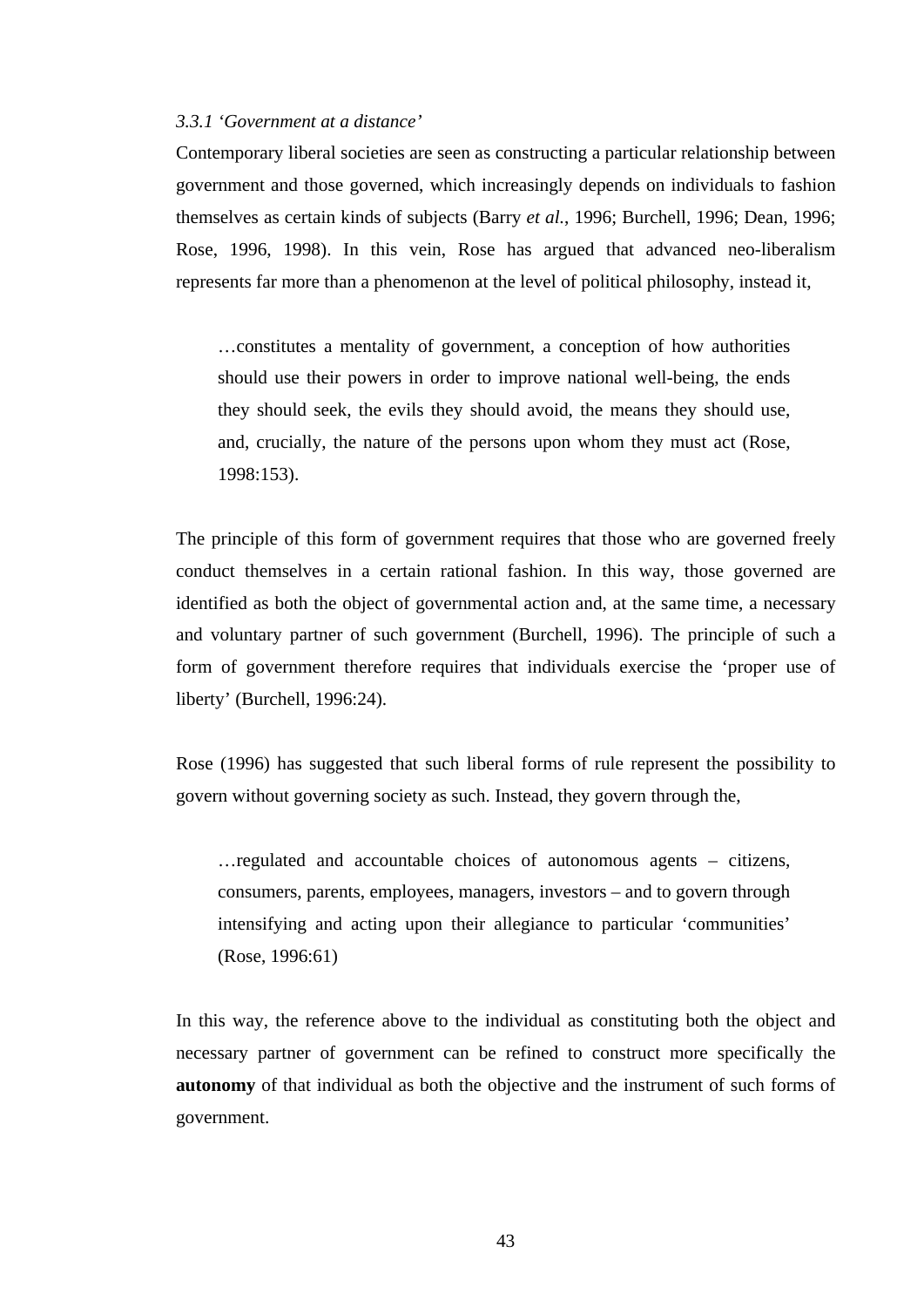The autonomy of individuals, and particularly ensuring its proper exercise, is therefore crucial and, to this end, various techniques are employed that interweave and link up to form a mutually reinforcing series that impacts upon the ways in which individuals conduct themselves. Liberal strategies of government depend upon such devices that create individuals who will govern themselves. In this way Rose (1998) draws upon the ideas of Foucault to explore how power works **through** and not **against** subjectivity. He stresses that Foucault saw power not as negating the capacities of individuals but as a force involved in the creation and shaping of human beings as subjects. The relationship between power and the self is therefore not a matter of autonomy being suppressed but of investigating the ways in which subjectivity is an essential object, target and resource.

The autonomy of the self is thus not the eternal antithesis of political power, but one of the objectives and instruments of modern mentalities and strategies for the conduct of conduct. (Rose, 1998:155)

Burchell (1996) argues these techniques of government frequently involve governed individuals adopting particular practical relations to themselves in the exercise of their freedom in appropriate ways, therefore ensuring,

…the promotion in the governed population of specific techniques of the self around such questions as…saving and providentialism, the acquisition of ways of performing roles like father or mother, the development of habits of cleanliness, sobriety, fidelity, self-improvement, responsibility and so on (Burchell, 1996:26).

Similarly, Rose has argued that such government is dependent upon the 'proliferation of little regulatory instances across a territory' (Rose, 1996:61) and their multiplication through our everyday practice and experience. Liberal strategies of government therefore require devices, such as schools and the family, that can produce individuals who do not need to be governed as such, '…but will govern themselves, master themselves, care for themselves.' (Rose, 1996:45)

44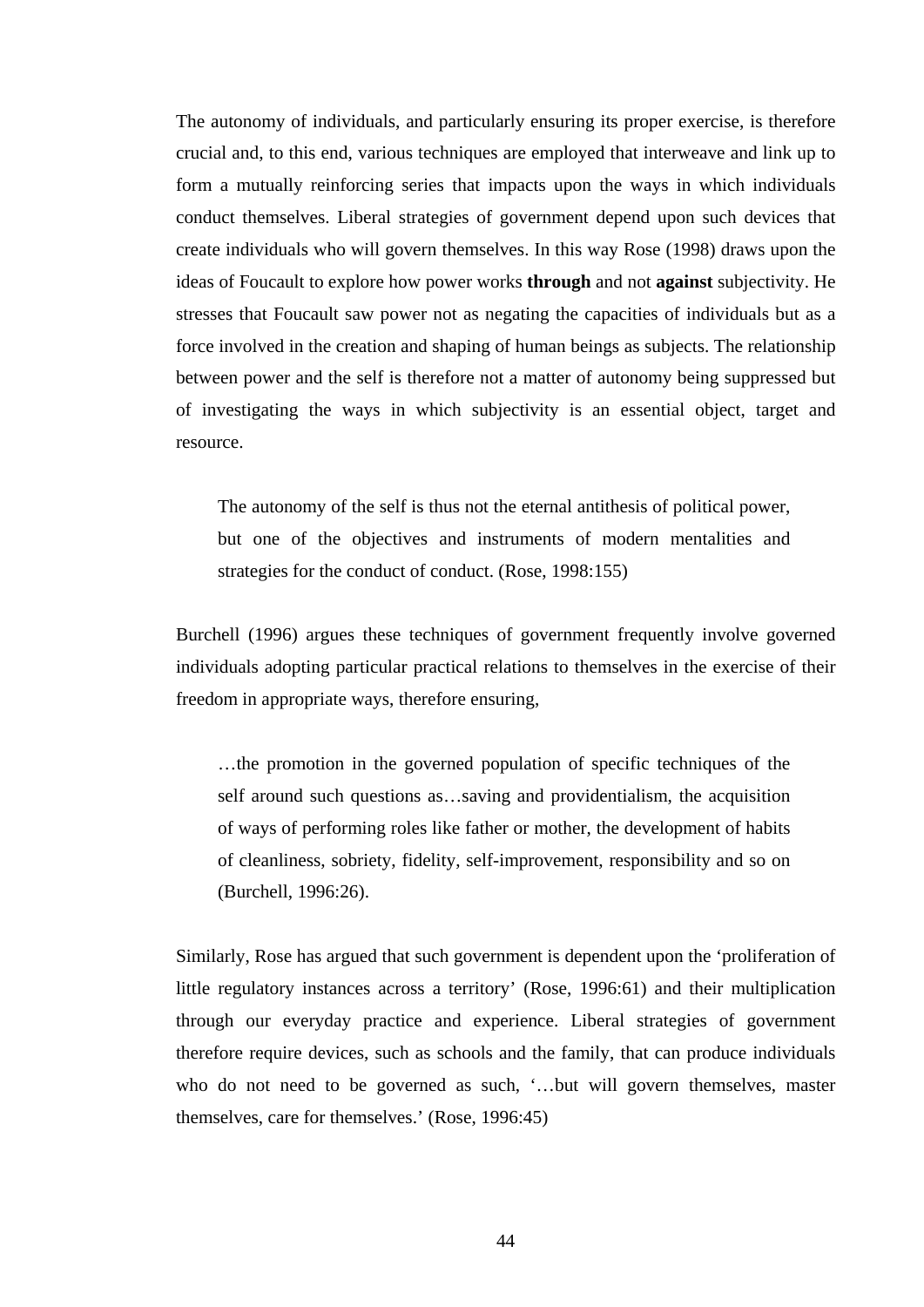Expertise, taken to refer to the authority arising from a claim to knowledge, neutrality and efficacy, is seen as central here and as providing a solution to the apparent opposition of liberalism. This tension is between the need to govern on the one hand, in the interests of morality and order, and the need to limit such government on the other in the interests of liberty and economy (Rose, 1992, 1996, 1998). For Rose, expertise is important in three main respects, which distinguish it from past regimes of government. Firstly, the authority of expertise is grounded in claims to scientificity and objectivity and, therefore, creates a necessary distance from the state. Secondly, expertise can be mobilised in distinctive ways so as to produce a new relationship between knowledge and government. Thirdly, expertise is seen as operating through the particular relation it has with the self-regulating capacities of individuals. Rose argues that, through this, subjects are bound to experts in new and potent ways and that experts and expertise become central to the process of self-formation. In the context of cervical screening, the expertise of medical experts and policy makers encourages women to act in a particular way and construct themselves as a particular kind of citizen: a responsible individual who attends for screening.

Through the deployment of such techniques and 'little regulatory instances', individuals learn how to exercise their freedom in appropriate ways and therefore come to govern themselves. Certain norms of civilization are established and, therefore, divisions can be drawn between those individuals that are considered civilized and those that lack the capacity to act responsibly (Burchell, 1996; Rose, 1996). Individuals in contemporary liberal societies are encouraged to regard themselves as a project to be continually worked on and improved (Rose, 1992). They must continually develop and refine themselves with the ultimate aim of developing a 'style' of living that '…will maximize the worth of their existence to themselves' (Rose, 1998:157). In his discussions of this transformation, Rose (1998) identifies health as an exemplar and argues that, while healthy bodies and hygienic homes are still publicly valued and a political objective, the state no longer encourages these through compulsory inspection. Instead, individuals themselves now **want** to be healthy, and experts will instruct them on how to achieve this through identifying certain practices as healthy and others as unhealthy. Therefore, through the creation of individuals who will govern themselves, and the development of expertise to help them do so, liberal strategies of government remove the need for the governing of society as such. The practices of modern freedom are therefore built on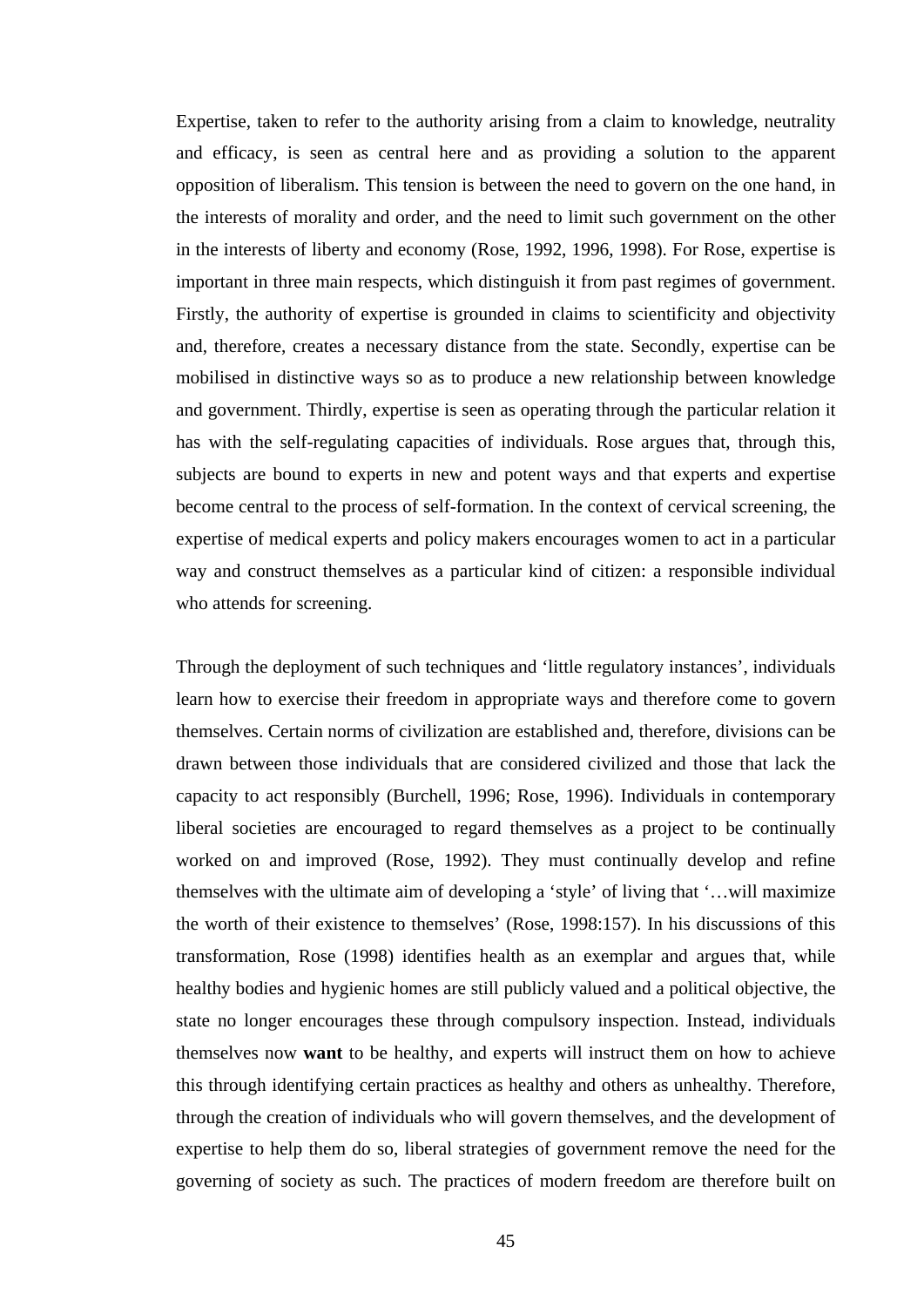strategies of government and techniques of regulation, but Rose does not conclude that this means such freedom is a sham. Rather,

…the agonistic relation between liberty and government is an intrinsic part of what we have come to know as freedom. (Rose, 1996:62)

#### *3.3.2 The role of discourse*

One important way in which this new form of government operates is through discourse, and Foucault sees a 'discursive explosion' as having taken place over the last few centuries (Foucault, 1991a). Of particular interest to Foucault were the discourses that began to emerge around sexuality. These discourses began to appear with the emergence of the concept of population, as previously discussed. This focus upon sex is of critical importance to Foucault as it represents the first time a society began to understand that its future prosperity was tied to the number and, more importantly, the behaviour of its citizens. It also raises the important question of how society could or would have been different without such a focus. The political value of mobilising and shaping the capacities and conduct of individuals was being recognised (Barry *et al.*, 1996). It is commonly assumed that sexuality was controlled through a system of repression in which it was carefully confined and hidden away behind closed doors, not to be spoken of. However, Foucault (1981) expresses serious doubts about what he has termed this 'repressive hypothesis'. He questions whether sexual repression is really an established historical fact, whether the power operating within society was really repressive in nature and, finally, whether the critical discourse addressed to repression acted as a block to these power mechanisms or whether it was part of the same historical network. Foucault argues that this 'repressive hypothesis' was not the method through which the sexual behaviour of individuals was controlled and managed within society, instead he argues for the role of discourse as the means through which power came to be exercised and sexuality controlled.

In contrast to the idea of the 'repressive hypothesis', in which sex is hidden away and not spoken of, Foucault argues there was a proliferation of discourses concerned with sex. It was in this way that '…sex was taken charge of, tracked down as it were, by a discourse that aimed to allow it no obscurity, no respite' (Foucault, 1991a:303). Sexuality came to be controlled by, and through, discourse.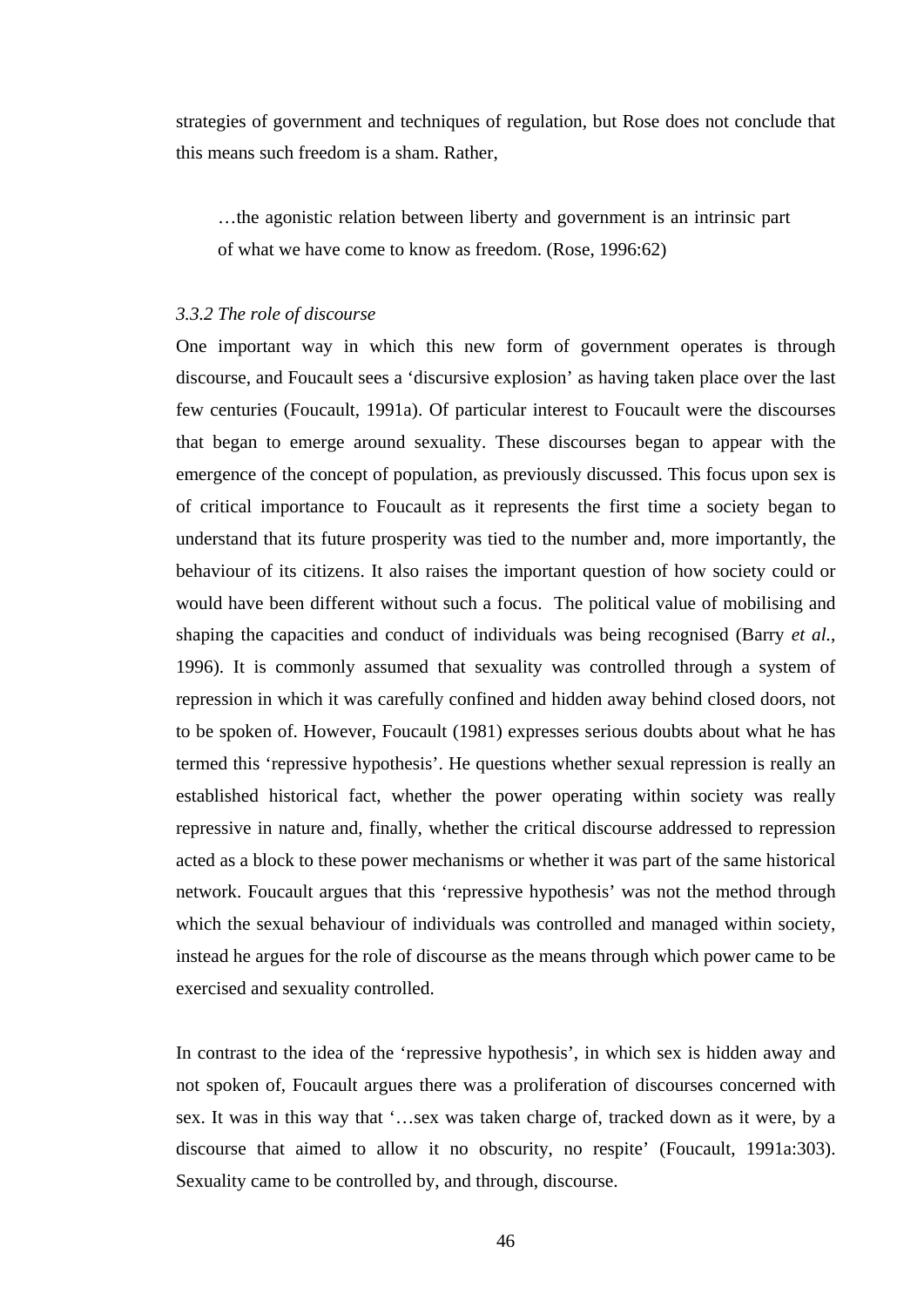The most powerful discourses within society are argued to be those that have a firm institutional base, for example in the law or in medicine, social welfare or education (Weedon, 1987). Discourses look to institutionally legitimised forms of knowledge for their justification, the most common of these being science, god and common sense. The social interests that these discourses represent will depend upon the particular social conditions under which they are produced (Weedon, 1987). The saturation of bodies through discourse has the effect that the individual begins to internalise the discourses and eventually become a self-policing subject. The concept of government is therefore extended right down to the way in which individuals come to govern themselves (Burchell, 1996; Dean, 1990; Rose, 1996, 1998). The individual comes to question their own conduct so that they may be better able to govern themselves.

Control in modern societies is achieved, therefore, not through direct repression but through more invisible strategies of normalization. Individuals regulate themselves through a constant introspective search for their hidden 'truth', held to lie in their innermost identity (McNay, 1994:97).

#### **3.4 Technologies of the Self**

As has been discussed above, Foucault is often criticised for the unresolved tension between his proclamation of power as a positive and enabling force, and the tendency for him to slip back into a negative, uni-directional form of power. McNay (1994) argues that this slippage is exacerbated by Foucault's one-dimensional analysis of institutional power. It is argued that power relations are only examined from the perspective of how they are installed within institutions and little attention is paid to the ways in which the potential subjects view this power. Dews (1989) uses the penal system as a case in point and argues Foucault's analysis concentrates too heavily on the official representations of these institutions at the expense of those being controlled. This can lead Foucault to significantly overestimate the effectiveness of disciplinary forms of control as he paid little attention to the other 'knowledges' that may emerge, for example a prison subculture.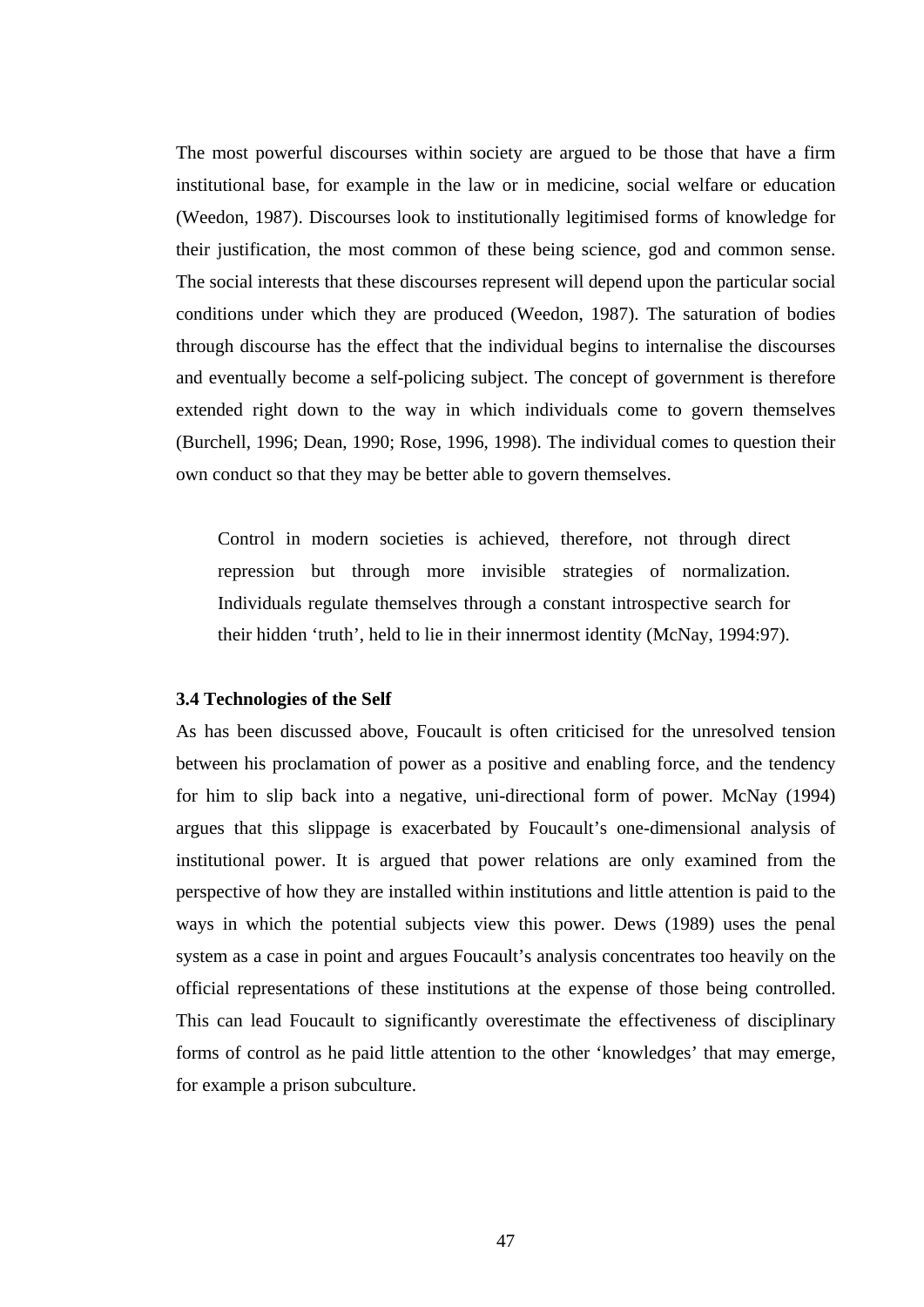McNay (1994) suggests Foucault conceded that the emphasis he placed on the effects of power on the body led to a one-dimensional account of social agents and a monolithic account of power and that,

…to obtain a fuller understanding of the modern subject, an analysis of *techniques of domination* must be counterbalanced with an analysis of *techniques of the self* (McNay, 1994:134, emphasis in original).

Foucault addresses this apparent imbalance in his later writings and argues against his conceptualisation of power as implying a system of domination that denies the possibility for individual freedom. He states,

The idea that power is a system of domination that controls everything and leaves no room for freedom cannot be attributed to me (Foucault 1984c:442).

He argues that his views on the nature of power have always implied the possibility of resistance, because without this possibility there can be no relations of power (Dumm, 1996). In order for power relations to come into existence there must be a certain degree of freedom on both sides. If there were no possibility for resistance then there would be no power relations.

Foucault's later works balance his previous focus on technologies of domination with an exploration of what he terms the 'technologies of the self' (Foucault, 1988). This idea complements Foucault's earlier work on the ways in which the subject is constituted as an object of knowledge with an analysis of the ways in which individuals come to understand themselves as subjects (McNay, 1994). It is through this concept that a theory of possible resistance is developed.

In his studies of Ancient Greek and Roman morality, Foucault perceives a difference between these classical moral systems and those of the Christian tradition (Foucault, 1984a&b). An important distinction between morality and ethics is discerned. Morality is seen as a set of imposed rules and prohibitions, ethics as the actual behaviour of individuals in relation to the advocated morality. Foucault is therefore able to argue that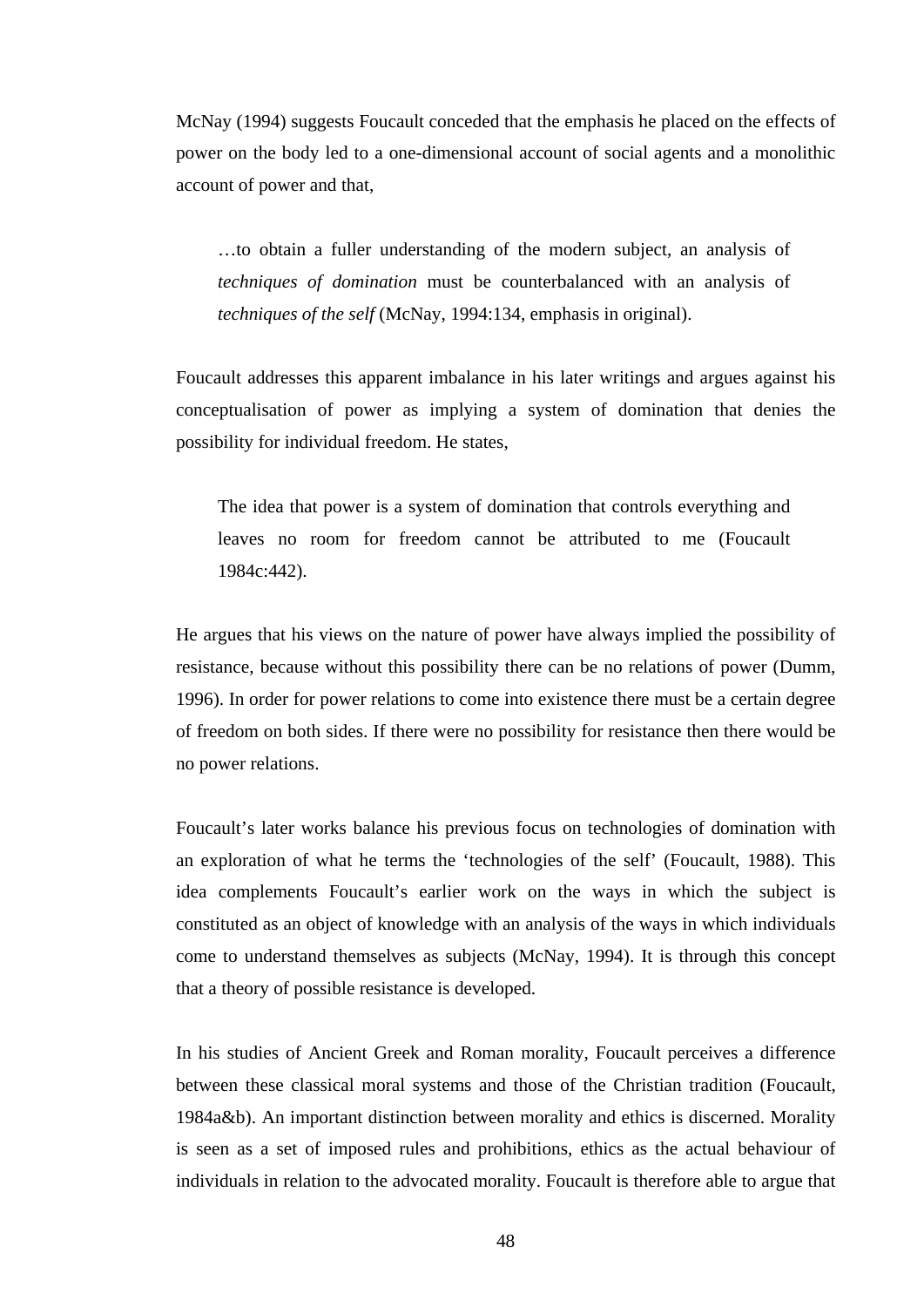the possibilities for resistance are located at the level of ethical behaviour, that is, at the level of individuals' daily lives. The dominant discourse with which an individual is presented (likened to morality) need not be perfectly reflected in the individual's subject position (likened to ethics). The individual's thoughts, accounts or actions may differ from those advocated by the discourse. Foucault is therefore able to introduce the possibility of autonomous action on the part of the individual. The individual can now be seen as having the opportunity to influence the way in which their subjectivity is constructed. A more flexible relationship between the dominant discourse and the individual is suggested and emphasis is placed on the formation of a relationship with the self and on the methods and techniques used to work out this relationship (McNay, 1994). Burchell (1996) argues the introduction of technologies or techniques of the self implies a loosening of the connection between subjectification and subjection. A greater element of freedom is allowed within individual behaviour in relation to the normal rules of conduct within a society. Individuals have the potential to interpret the norms of behaviour in their own ways rather than simply conform to them exactly.

Foucault can therefore argue that the process through which large-scale cultural patterns come to be demonstrated at the individual level need not be one of straightforward imposition, cultural patterns need not be perfectly reflected in individual behaviour. Individuals may engage in 'practices of the self' and therefore have the potential for some display of resistance. McNay (1994) discusses this in terms of an 'ethical moment' in the process of mediation between large-scale patterns and individual identity. During this moment practices of the self achieve a level of 'critical selfawareness or reflexivity' (McNay, 1994:155) and forms of identity can be questioned opening up the space for an exploration of new forms of experience.

However, neither is the individual free to act in any way they wish,

…I would say that if I am now interested in how the subject constitutes itself in an active fashion through practices of the self, these practices are nevertheless not something invented by the individual himself (sic). They are models that he finds in his culture and that are proposed, suggested, imposed upon him by his culture, his society and his social group (Foucault, 1984c:441-2).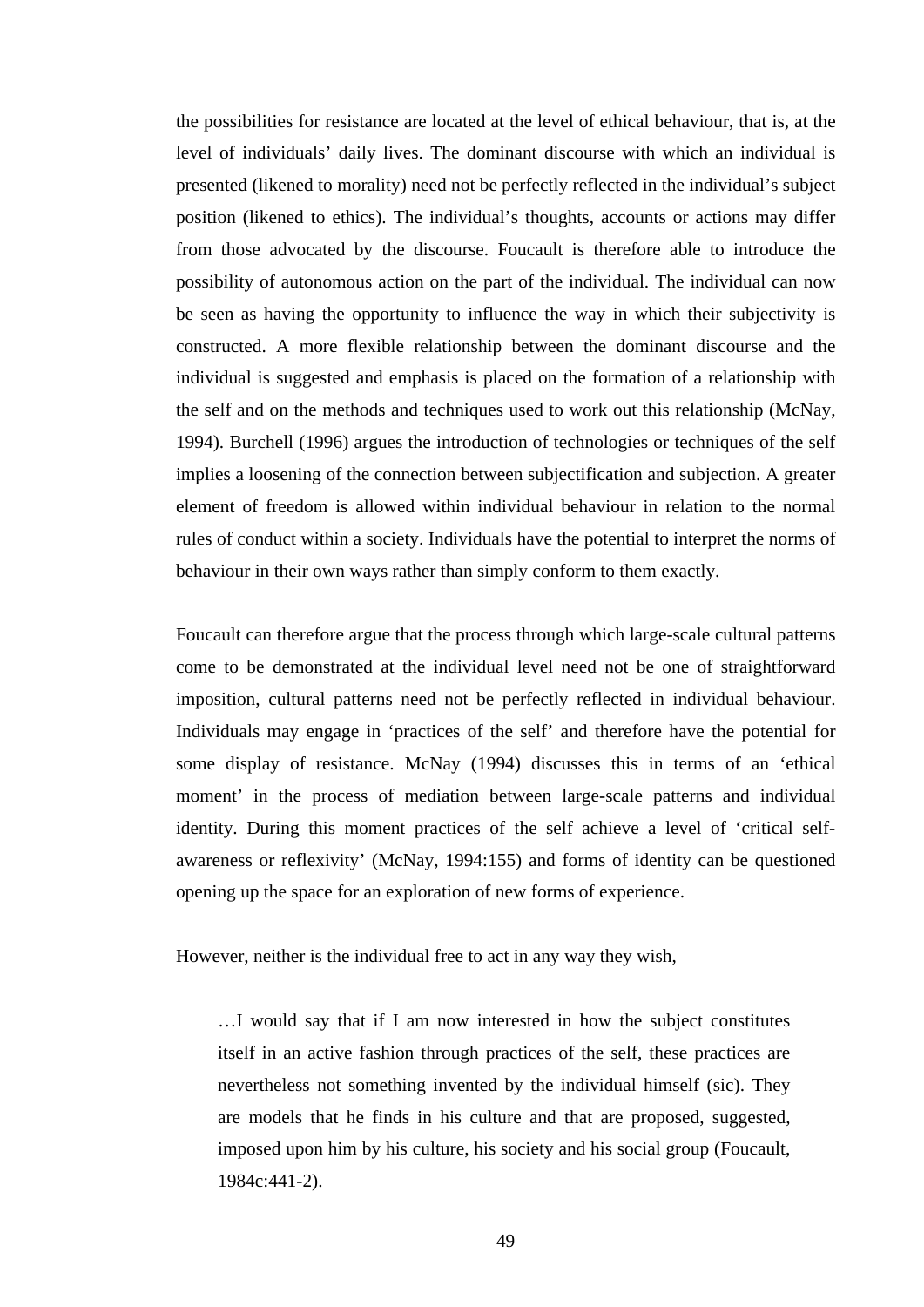The relationship is not uni-directional in terms of society merely producing docile bodies, but equally, neither can it be seen as a voluntarist process of self-construction. Instead the process represents a point of contact at which techniques of domination and techniques of the self interact to produce individual subject positions (Burchell, 1996). The process is complex as particular discourses suggest more than one subject position because, while there exists a preferred form of subjectivity, its very existence implies others and the possibility for reversal (Weedon, 1987). In order to be effective, discourses need to be activated through the agency of individuals and this works best when the subject position assumed within a particular discourse is identified by the individual as compatible with their interests. Where this is not the case then the space for resistance is opened up. As Weedon argues,

Where there is a space between the position of subject offered by a discourse and individual interest, a resistance to that subject position is produced…The discursive constitution of subjects, both compliant and resistant, is part of a wider social play for power (Weedon, 1987:112-3).

However, McNay argues that, despite having developed such a complex theory of this process, and the possibilities opened up for resistance, Foucault fails to sustain an analysis of this. Such an analysis is crucial for distinguishing between those practices of the self that simply reproduce conventional patterns and those that have a radical force. She argues,

By failing to contextualize the notion of an aesthetics of existence with regard to the social relations in which it is embedded, Foucault finishes by merely juxtaposing rather than relating the micro level of practices of the self against the macro level of the determining social horizon (McNay, 1994:155).

I explore these kinds of criticisms further in relation to the feminist interpretations and uses of Foucault's work and their perspectives on resistance in section 3.6 below. Before this though, I explore how these ideas around governmentality and the potential for resistance have been applied to the specific context of health.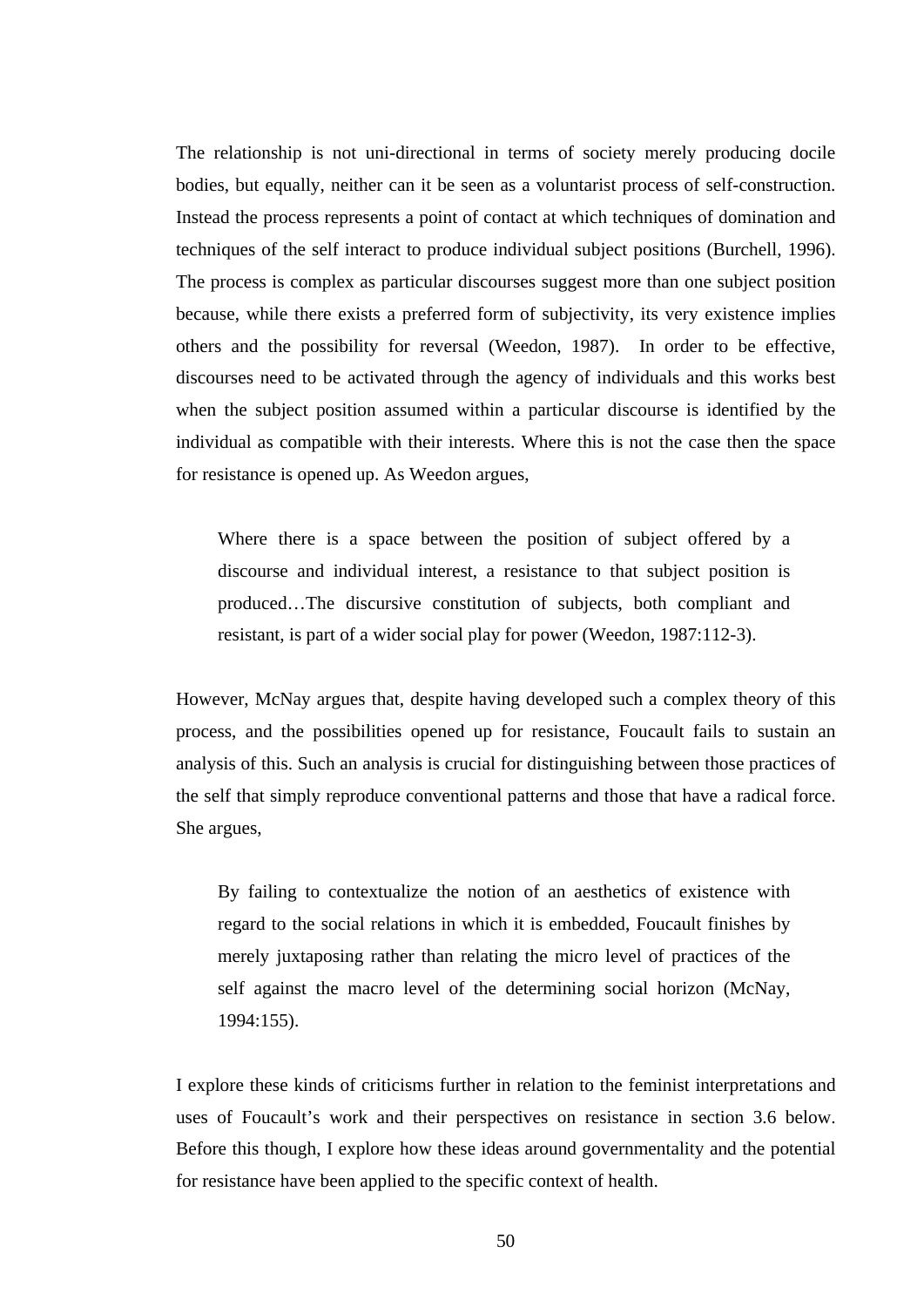## **3.5 The New Public Health**

The New Public Health (NPH) perspective within sociology takes the ideas of Foucault and applies them to the specific area of health and health promotion. This approach draws attention to the ways in which health status and the means for achieving good health have come to be amongst the predominant concerns of modern society (Petersen and Lupton, 1996). While health has always been of some concern in nearly all societies there has, since the mid 1970s, been a growth of new knowledges and activities related to health status, and in particular to the health status of populations. Of particular interest to this research is the well-documented shift in the focus of health care policy towards the need to promote good health and to encourage populations to monitor their own health. Chronic conditions such as cancer and heart disease are now the central focus of public health practitioners, especially in terms of their prevention.

Public health's reliance upon the themes of science and the statistical calculation of risk reinforces its claims and evokes a progressionist view, as well as clearly tying in with Rose's arguments on the significance of expertise and Foucault's work on bio-power. However, Petersen and Lupton (1996) argue that this view obscures its profound moral, political and social implications. In contrast to this progressionist view, they argue the NPH can be seen as the most recent example of the regimes of power and knowledge employed in the regulation and surveillance of individuals and populations, and that this aspect has been largely unexplored. Sociological work on the NPH therefore clearly draws on the work of Foucault to explore the interconnections between specific techniques of governance and particular forms of knowledge and expertise (Rose, 1996). These ideas are used to examine the ways in which discourses such as public health help to shape individual identity. Emphasis is placed upon an examination of the power of knowledge to define and therefore govern subjects (Petersen and Lupton, 1996). Expert knowledge<sup>[13](#page-51-0)</sup> plays an important role within this function, and the professional, scientific view of what causes ill health, and therefore what should be done to prevent it, is privileged over lay explanations. Expert knowledge is used to shape the thoughts and understandings of individuals. Therefore, rather than fulfilling a constraining and regulatory role, the power exercised within NPH discourses works

 $\overline{a}$ 

<span id="page-51-0"></span><sup>&</sup>lt;sup>13</sup> Although it should be acknowledged that experts' views do not always converge.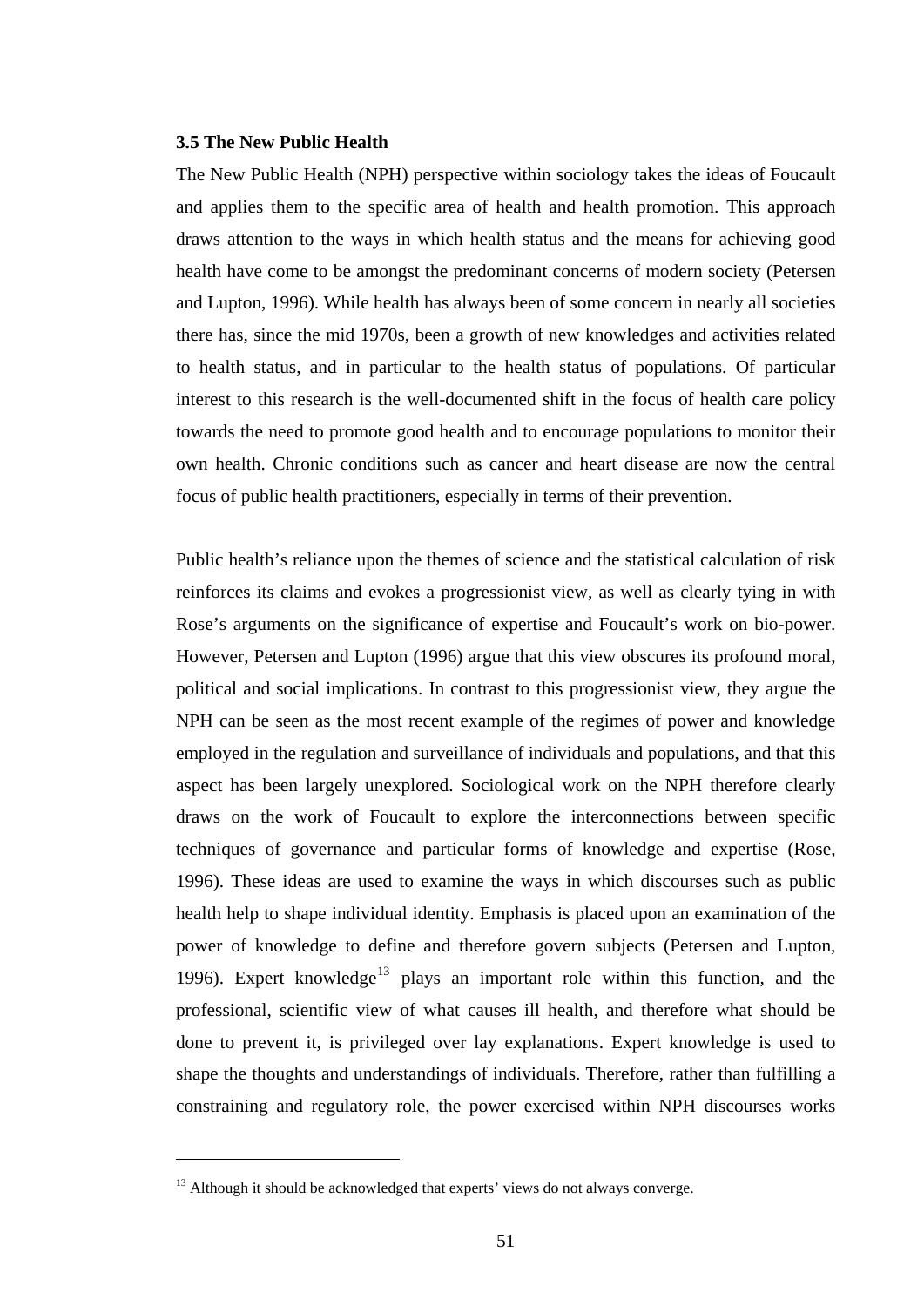through the production of individuals who are capable of some form of autonomy and will therefore regulate themselves (Lupton, 1995). Through the production of norms of healthy behaviour, such as practising safe sex, eating sensibly and attending for medical screening, by which they are monitored and classified, individuals are persuaded to conform voluntarily. Indeed, public health largely employs a model of (apparently) voluntary individual action with a much smaller role for legislation. As Lupton argues,

Individuals are rarely incarcerated or fined for their failure to conform: however they are punished through the mechanisms of self-surveillance, evoking feelings of guilt, anxiety and repulsion towards the self, as well as the admonitions of their nearest and dearest for 'letting themselves go' or inviting illness (Lupton, 1995:10-11).

The concept of citizenship is central within the NPH (Petersen and Lupton, 1996) and this emphasises both the rights and the duties of individuals to take on board and conform to the imperatives of public health knowledges as defined and constructed by the 'expert'. The achievement and maintenance of good health is necessary for an individual to be regarded as a 'good citizen', because illness removes individuals from the workforce and prevents them from fulfilling their other social obligations. Good health is therefore regarded as each citizen's duty. This 'duties' discourse places the emphasis upon social obligations and personal responsibilities in the context of health.

One of the most important objectives in terms of preventative health is to track down, calculate and eliminate risk. Indeed, Castel (1991) has argued that the notion of an individual is increasingly being lost and replaced with simply a combination of risk factors. Within public health discourses, the individual is encouraged to monitor their relationship to risk, and therefore to manage their own 'risk profile'. This has resulted in the ability of the individual to manage their health risks being linked to their ability to manage themselves and to exercise self-control (Ogden, 1995). The body effectively becomes a project that must be worked on and forms part of the individual's selfidentity. The healthy body becomes an important signifier of moral worth.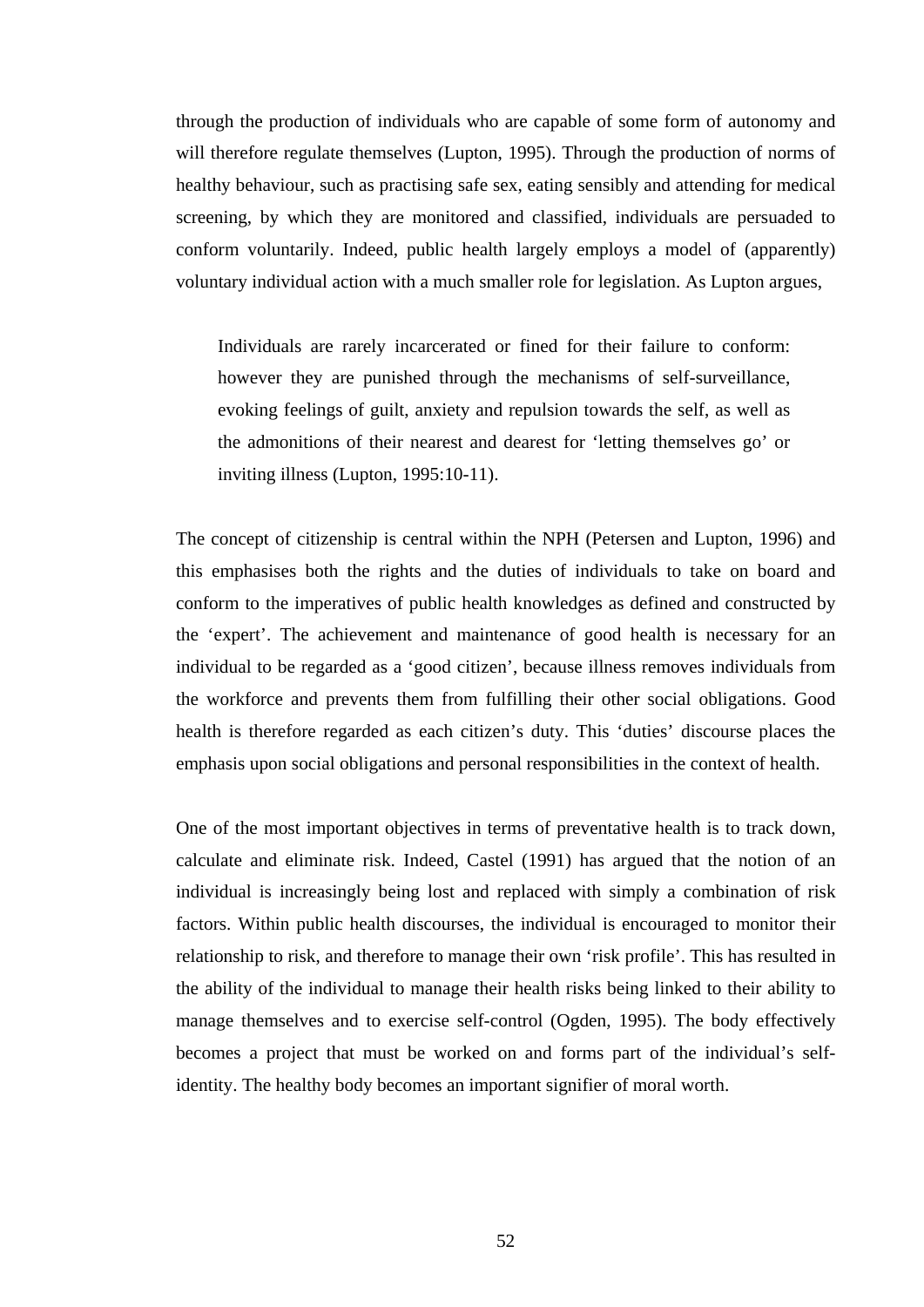'Healthiness' has replaced 'Godliness' as a yardstick of accomplishment and proper living. Public health and health promotion, then, may be viewed as contributing to the moral regulation of society, focusing as they do upon ethical and moral practices of the self (Lupton, 1995:4).

Public health and health promotion therefore privileges a certain type of subject, one who is self-regulating and health-conscious, and a particular type of body, one that is under the control of the individual's will. These strategies are engaged in the production of such subjects and bodies.

However, while public health discourses do have success in changing individual behaviour, they do not succeed with all individuals and not all of the time (Lupton, 1995, 1997). While these discourses may succeed with particular types of individuals, for others their messages will be ignored or will be transformed or contested. Lupton argues that if the individual does not recognise her or himself within the discourse, or has no investment within it, they will not respond accordingly. In particular, attention is drawn to the level of everyday life where these norms of healthy behaviour may be negotiated and reconstructed. Foucault's idea of the technologies of the self is employed to explore how individuals interact with, and make sense of, the public health discourses with which they are presented,

…people may not conform to public health or health promotional advice because of a conscious sense of frustration, resentment or anger, or because they derive greater pleasure and satisfaction from other practices of the self, or because they experience an unconscious imperative that directs them to take up alternative subject positions and bodily practices (Lupton, 1995:133).

It is not only the health promotion discourse that will have an effect on the individual's behaviour, the media, members of their social network and their personal experiences will also have an impact. The many discourses that impact on the construction of the subject are therefore too numerous to ensure full compliance with particular public health messages. However, as Foucault emphasised, the ways in which individuals can exercise resistance to these dominant discourses are still limited by the social context.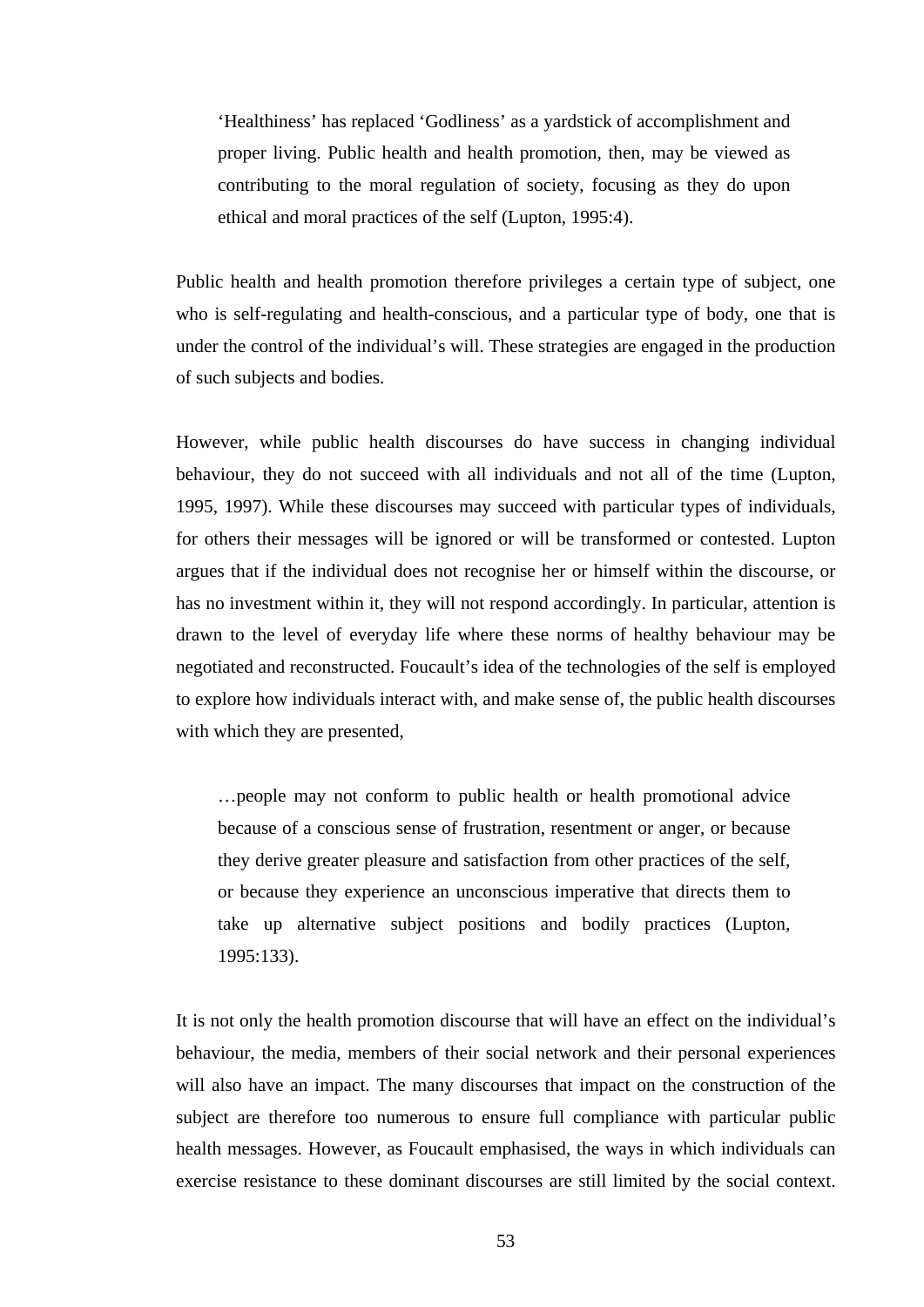'It is accepted that this dialectic can never be fully resolved; subjects are neither wholly governed by discourse nor fully capable of stepping out of discourse' (Lupton, 1995:137).

## **3.6 The Nature of Resistance**

As I have taken care to stress throughout this chapter, the potential for resistance is acknowledged within Foucault's work as, for him, there must be at least the possibility of freedom for power relations to come into being (Dumm, 1996). However, despite his complex theories of the relationship between techniques of domination and practices of the self he is criticised for not producing a sustained analysis of this and ending up merely juxtaposing the two (McNay, 1994).

Many criticisms of this kind have come from feminist writers who have argued that Foucault did not go far enough in exploring this relationship and that this remains problematic (see for example Grimshaw, 1993; Ramazanoglu, 1993; Ransom, 1993). Indeed Ransom in particular argues that Foucault has systematically refused to address this issue.

But what is the relationship between discourse and the human subject implied here? Is it one in which human agent exists in some sort of tension with discourse, as Foucault's theory of power and resistance might imply? The question is one which Foucault systematically refuses. (Ransom, 1993:133)

Some feminists have been highly critical of Foucault on this basis and have argued that his ideas on power and discourse have stripped women of the possibility for resistance. However, others have been more willing to engage with Foucault's work and to explore the new ways in which it enables them to look at the control of women (Ramazanoglu, 1993). This has led to attempts to explore the possible ways in which women may be able to exercise resistance.

In this section I deal with important issues around what I have termed the 'nature of resistance' largely through such feminist work. I consider what we can legitimately take to constitute resistance and explore studies that provide examples of what such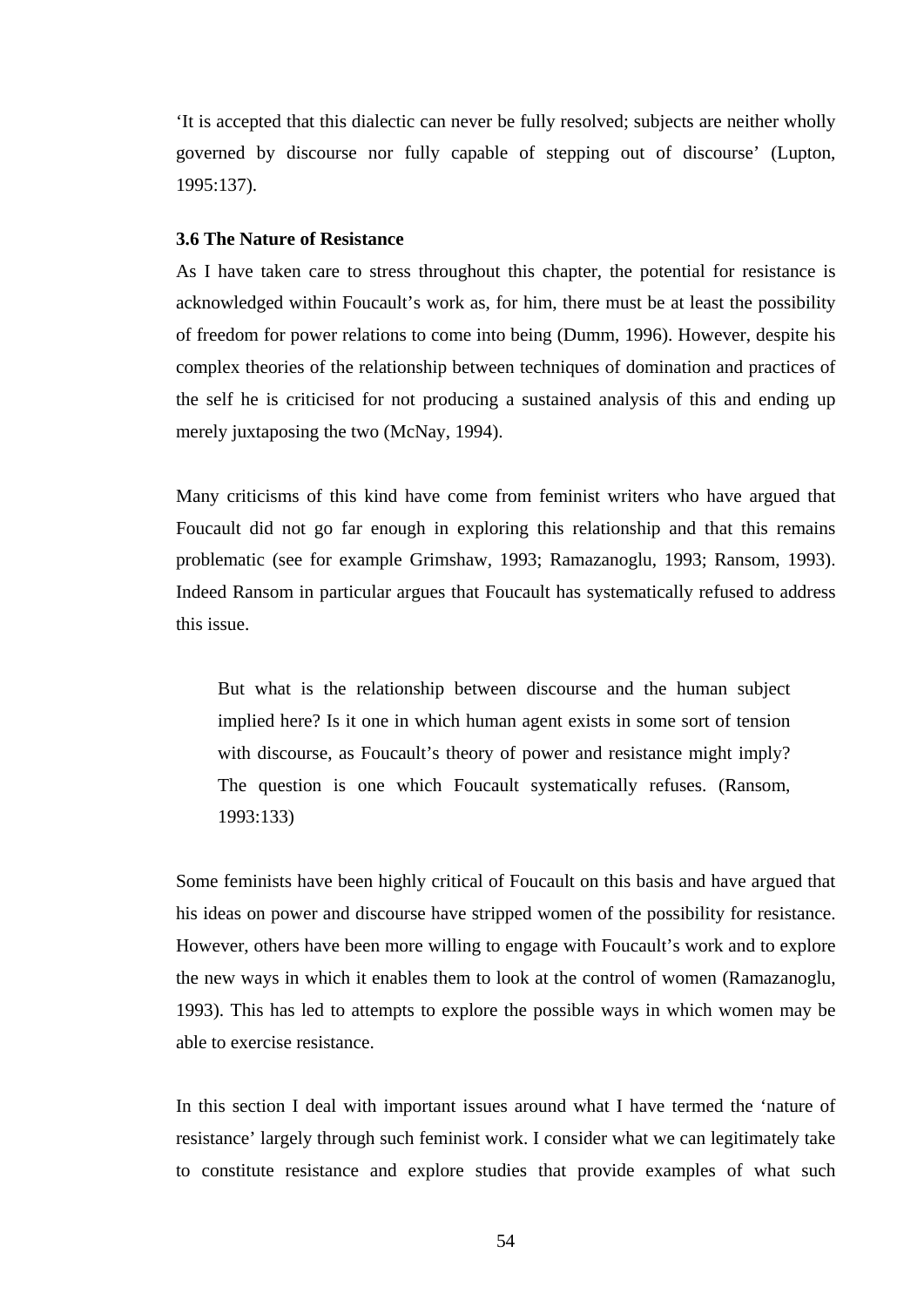resistance can look like. Firstly though, I set out why it is important to study such power/resistance relationships.

#### *3.6.1 Importance of power/resistance relationship*

There is a longstanding assumption in feminist scholarship that there is a relationship between power and resistance, and this has raised questions about how to combine the idea that women can construct their own lives with that which holds that they do so within determinant conditions (Davis and Fisher, 1993). The importance of finding a way to combine these two ideas is clear, as there are inherent problems associated with focusing analysis on either structure or agency. Davis and Fisher (1993) have argued that a focus on structure can neglect how women resist and undermine such structures and risks portraying them as passive victims, while a focus on agency can fail to consider context and runs the risk of blaming the individual if resistance is unsuccessful. The concern is therefore with how to 'conceptualize and investigate power and resistance in women's everyday social practices' (Davis and Fisher, 1993:4).

Following Foucault's conceptualization of power as no longer centralized and repressive, but as widely dispersed and localised and occurring in all social interactions, feminists have argued that this means such power relies on there being a multiplicity of points of resistance. Therefore, resistance cannot be reduced to a single locus and attention is focused on how women can be 'negotiating at the margins of power' (Davis and Fisher, 1993:6). Kielmann (1998) is clear that the focus of such an analysis needs to be at the level at which individual women interact with discourse. As such she advocates,

…shifting attention from the sites of biopower, that is the institutions that develop and sustain discourses on the regulation of the social body, to the sites at which these discourses are internalized, transformed, or resisted by the women who are affected by them (Kielmann, 1998:135).

For Kielmann, it is clear that women can develop different, and potentially opposing, meanings and conduct on the margins of dominant discourses that attempt to regulate them. It is this which allows them to 'mediate between social orders and to invent new forms of knowledge' (Kielmann, 1998:138).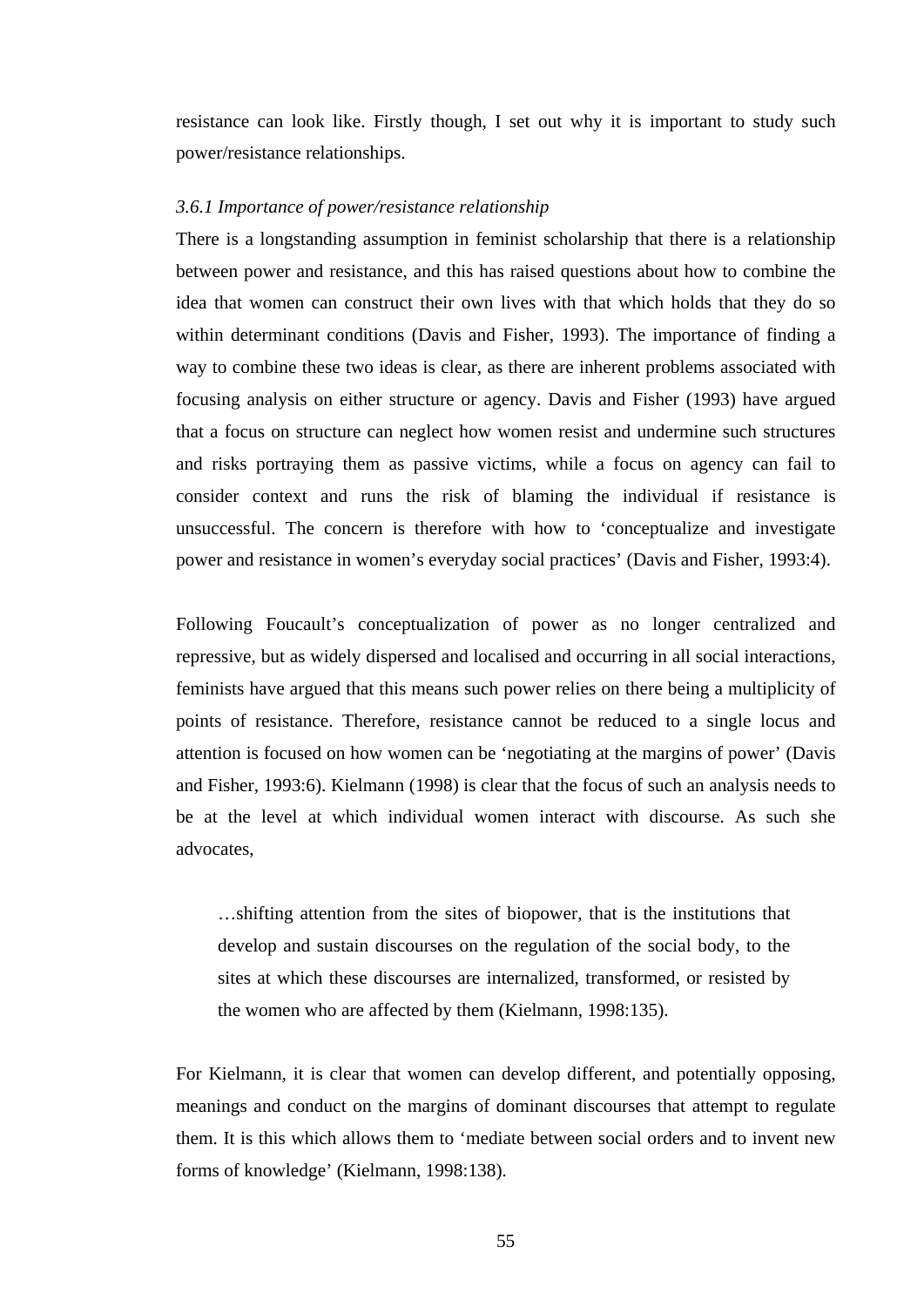In a similar vein, Sawicki (1999) has used the example of new reproductive technologies to argue that, whilst it is important to identify how these can threaten to erode women's power over reproduction, it is equally important to locate the potential for resistance to this. To achieve this she focuses not just on the discourses of those men who develop such technologies, but also on those of the women affected and their experiences. This reinforces Sawicki's earlier writings on Foucault in which she argues that resistance must be carried out in local struggles and stresses the existence of the critical subject.

This subject does not control the overall direction of history, but it is able to choose among the discourses and practices available to it and use them creatively…this subject can suspend adherence to certain principles and assumptions, or to specific interpretations of them, in efforts to invent new ones. Foucault's subject is neither entirely autonomous nor enslaved, neither the originator of the discourses and practices that constitute its experiences nor determined by them (Sawicki, 1991:103-4).

The task of exploring this relationship between power and resistance is therefore a central concern for such feminists who are keen to engage with Foucault's work and develop the potential for women's resistance.

## *3.6.2 What do we mean by resistance?*

Attempting to define what we mean by resistance, and regarding particular practices or behaviours as such, can be fraught with problems. Grimshaw (1993) has discussed the difficulties, including on what grounds we can identify something as resistance, how we can distinguish between effective and ineffective resistance and, perhaps most importantly, how we are to determine when a particular behaviour or practice represents the mere reproduction of conventional norms and when it becomes resistance. Lewin (1998) has echoed this point and suggests that particular difficulties are encountered when attempting to cast everyday behaviours as resistance. She suggests the various forms that resistance may take in order to demonstrate the complexity of the problem.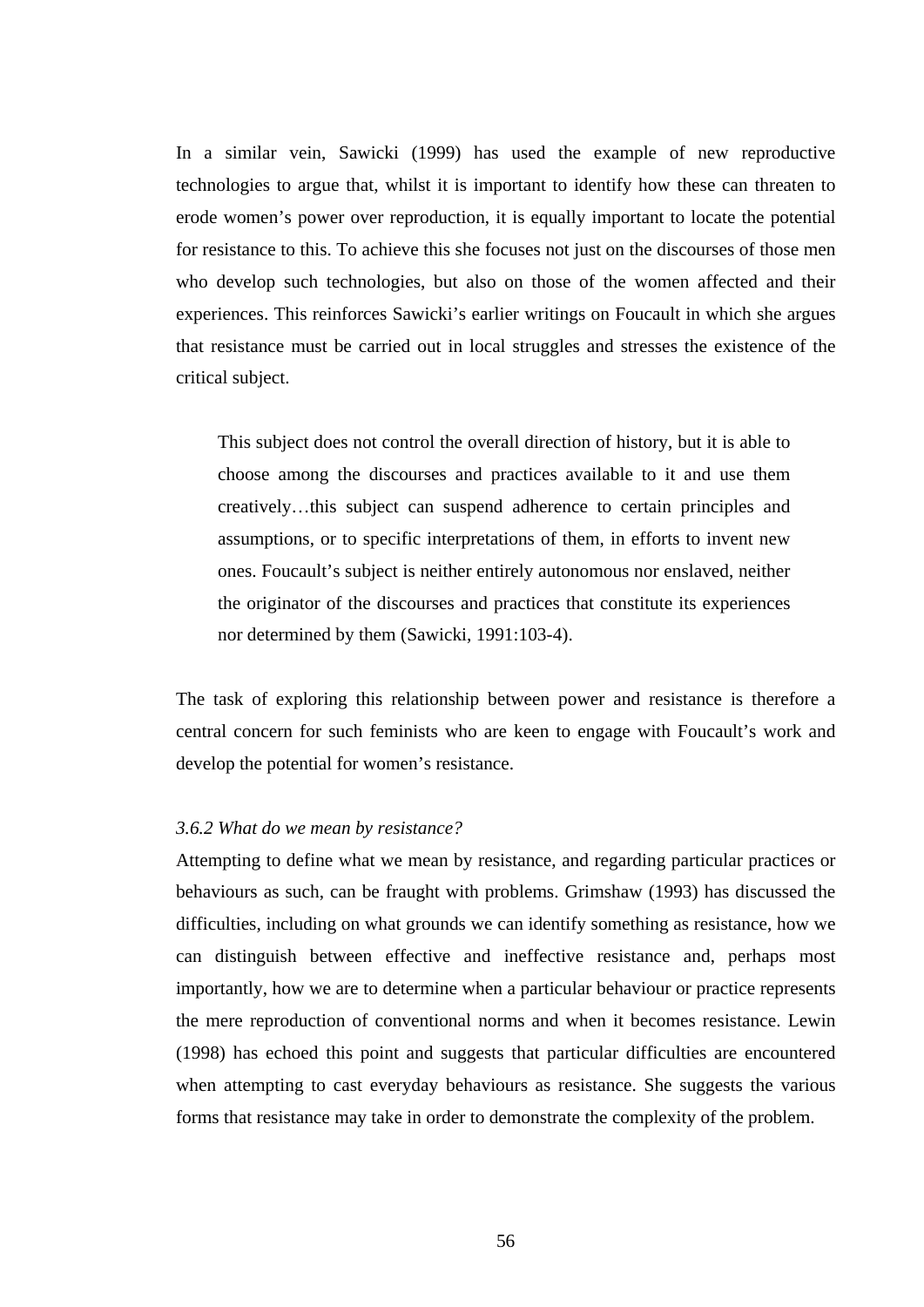Resistance…can be either conscious or unconscious, either carefully crafted or serendipitous, either direct and efficient in its impact or stymied by powerful forces beyond the control of the actors. Resistance can be physical and observable or may be imputed even to those who accede to the demands of the powerful while perhaps secretly harboring what seem to be subversive thoughts. (Lewin, 1998:164)

We must also be aware of the need not to 'romanticize' women's resistance and ascribe it a quality that was never intended. Abel and Browner (1998) have suggested that much of the recent emphasis upon women's resistance is the result of a desire to describe dominatory patterns but without portraying women as nothing more than passive victims. They argue that 'our desire to restore agency to such groups may encourage us to find instances of resistance where none exists' (Abel and Browner, 1998:322). Abu-Lughod (1990) has also warned against this and raised further 'analytic dilemmas' about how to deal with such resistance through a case study of Bedouin women. These centre around, firstly, how to deal with such practices without misattributing elements to them that are not part of the experience, while also not devaluing them. Secondly, how to deal with the fact that such women both resisted and supported the existing system of power. Finally, how we can acknowledge that, whilst forms of resistance such as folktales and poetry can be culturally provided, they can still be seen as resistance. Abu-Lughod's proposed solution to such 'analytic dilemmas' is a shift in perspective that is concerned not so much with the status of resistance itself as what forms of resistance can tell us about the forms of power that they are competing with. This, of course, feeds back into the need to explore the power/resistance relationship as a whole, rather then simply one side of it, in order to avoid the inherent problems (Davis and Fisher, 1993).

However, this does not completely remove the problem of arriving at some form of definition of what can be taken to represent resistance. Appeals to think carefully about what kinds of behaviours or practices should be regarded as such, although sensitising us to the issues and potential consequences, leave us no nearer a conclusion.

Perhaps the most important issue in determining what should be regarded as resistance is whether intention is vital. In considering women's responses to the process of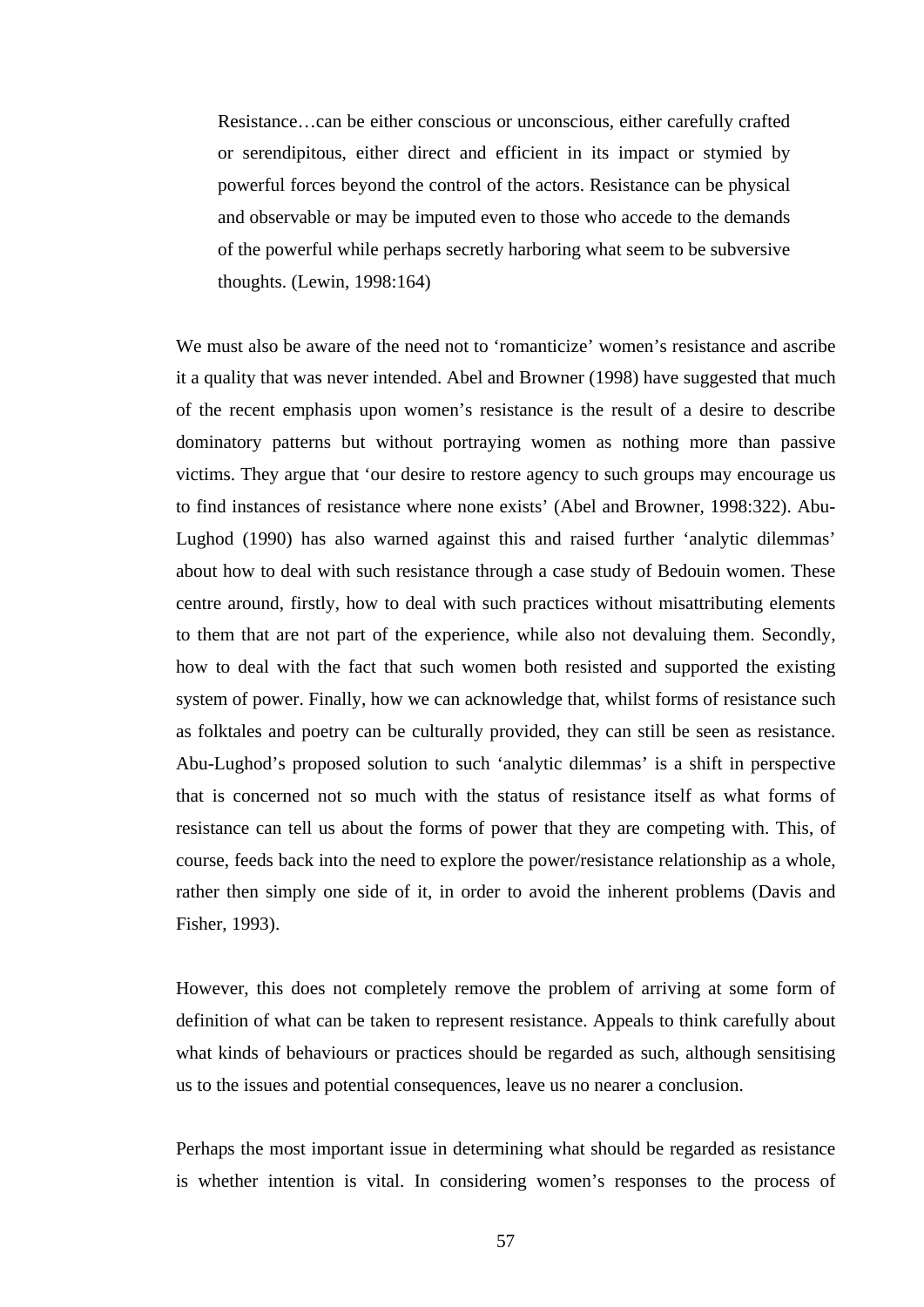medicalization, Lock and Kaufert (1998) explore the complexity of these which, they argue, can range from selective resistance to selective compliance. In specific relation to new medical technologies, they argue that women's relationships to these are usually grounded in existing habits of pragmatism and that in this way women's resistance may be for pragmatic rather than ideological reasons. However, despite this it is still in direct response to a form of power. This leads us to question whether intentionality is vital for a behaviour or practice to be regarded legitimately as resistance.

Kielmann (1998), in the context of exploring women's resistance to the stigma of infertility, adopts the position that intentionality is necessary and argues that,

…we can only start to attribute meanings of resistance when women themselves envisage and express the possibility of options diverging from orthodox frameworks of meanings (Kielmann, 1998:136).

This may at first appear a relatively extreme position, but Kielmann offers this in the context of discussing the problematic nature of regarding particular bodily practices, such as gestures and habits, as resistance.

In relation to her study of childless women in South India, Riessman (2000) employs a rather less stringent criteria and argues that the women's responses to the stigma of being childless are complex and contradictory. Women collaborate in the reproduction of gender hierarchy in marriage at the same time as challenging those in-laws who blame them for infertility. Riessman argues that a feminist language of resistance is better able to capture the complexity of such resistance than theories of stigma. With particular reference to what can or should be regarded as resistance she argues that,

Efforts do not have to be public, organized, formal, or *unambivalently intentional* to qualify as resistance (Riessman, 2000:122, my emphasis).

Rather than focus on intention, Riessman uses the concept of 'transformative effects' when considering whether thoughts or actions represented resistance. She argues that studies of resistance need to be contextual and to take the possibilities for resistance into account. However, this does not mean that resistance can or should be ascribed to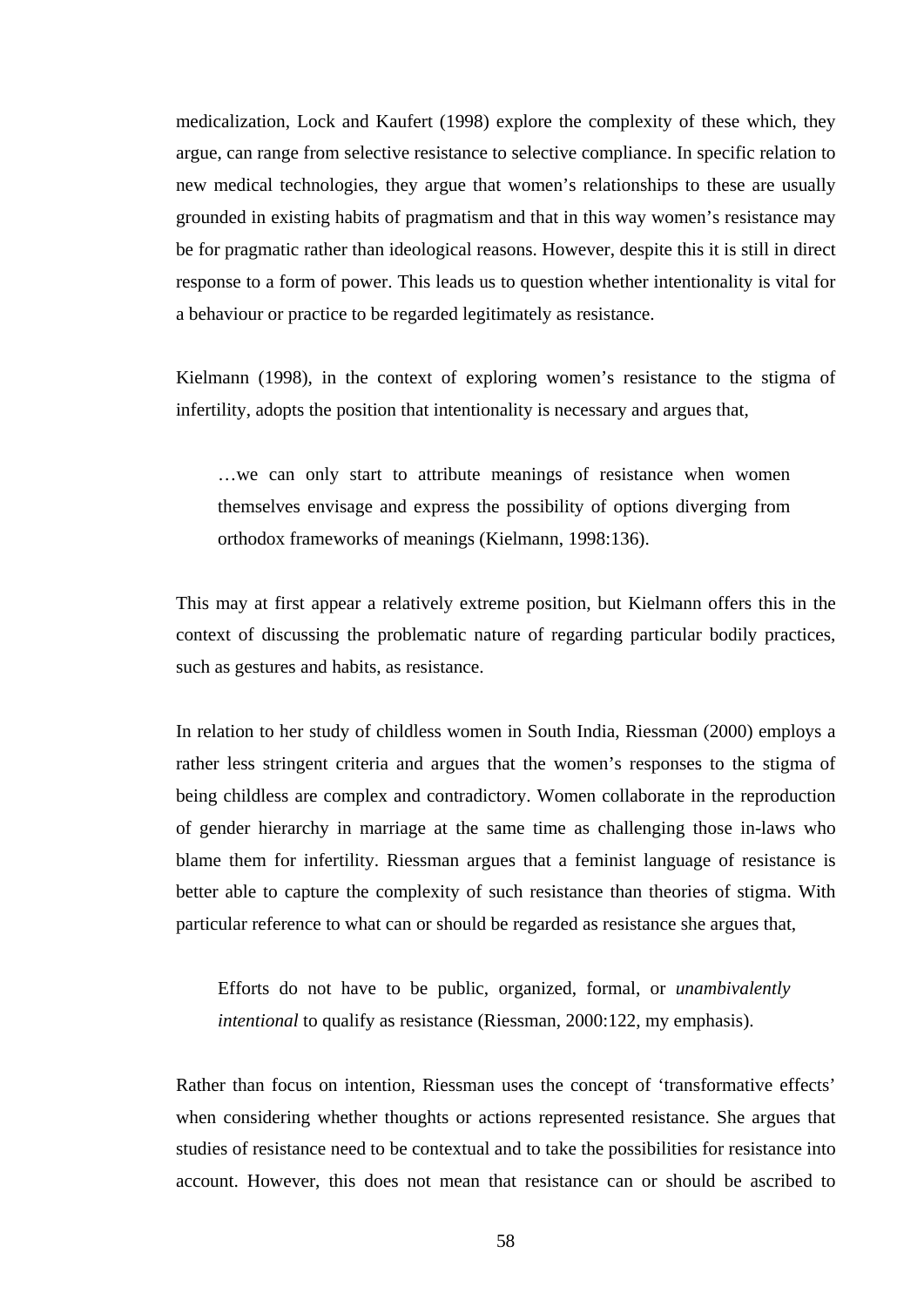practices of simple coping or adaptation in the case of adversity. There must still be an element of agency present. For Riessman, resistance includes 'transformative actions in which women press their own claims vis-à-vis others who stigmatize them' (Riessman, 2000:131).

I regard this conceptualisation as more useful than that put forward by Kielmann (1998). By regarding resistance as the transformative thoughts and/or actions of individuals in order to press their claims in relation to others', Riessman maintains the need for 'palpable agency' without the restrictive criteria of intentionality. Having taken the first steps towards defining what I take to constitute resistance within this research, I now turn, both in this chapter and the next, to exploring how such resistance may manifest itself before ultimately setting out my position.

So how does this resistance manifest itself? In her research Riessman (2000) identifies three patterns of resistance, the first two consist of transformative thoughts and actions in everyday life, including resistant thinking and strategic avoidance and speaking out against stigma, while the third involves rejecting motherhood by being voluntarily childless.

In her research on women and breast cancer, Kaufert (1998) also explores the complex nature of resistance, particularly in terms of resistance from within the system. This stems from Kaufert's argument that withdrawal from such a system for a woman with breast cancer would be difficult to maintain. She therefore explores the various forms of resistance developed from within the system. Kaufert argues that women with breast cancer have put together an oppositional discourse on the disease that challenges existing stereotypes of how women with cancer should see themselves and how they should behave. While this resistance was initially manifested at the micro level of individual encounters with health professionals,

…resistance subsequently turned into a demand for the reformulation of the relationship between women and the medical and scientific research establishment (Kaufert, 1998:288).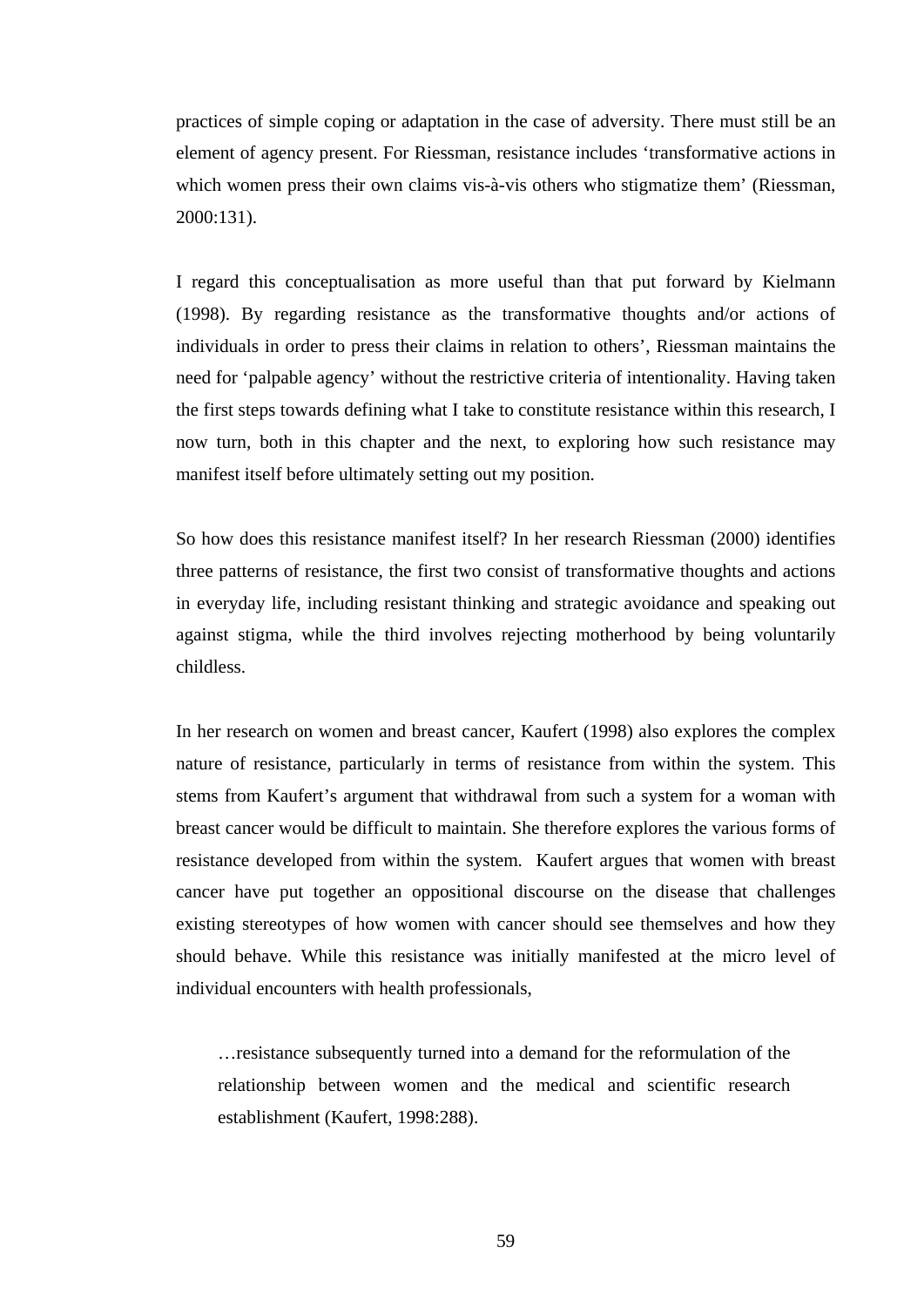In terms of the resistance demonstrated at the individual level, Kaufert details how women prepared lists of questions for their oncologists, consulted other women, phoned information lines and did their own literature searches. She asserts that asking questions, querying treatment or changing doctors all counts as resistance, albeit confined to the micro-political level.

It is at precisely this level of everyday life and interactions that Foucault's conceptualisation of power leads us to look for resistance. To reiterate, Foucault did not see power as being centrally located in the hands of the powerful within society. Instead, power is seen as more widely dispersed and localised, present within all social interactions. It is for this reason that traditional views of how to seize power are seen as misguided.

Revolutions in the sense of traditional political oppression are ruled out as ineffective resistance because they are based on the assumption that power is an external force possessed by some ruling group and exercised through laws and prohibitions (Bailey, 1993:117).

As power is seen as being much more dispersed and as taking a multiplicity of forms, no longer simply repressive or coercive, resistance to these specific power relations must be equally dispersed and diverse. Bordo (1993) has argued that modern power relations are increasingly seen as being unstable and transitory and so resistance to these must also be perpetual and ever-changing. The importance of focusing resistance at the local, individual level is stressed within many feminist accounts. It is therefore important to recognise that the situations of individual women can vary enormously and that the potential for resistance, and the available strategies and resources for this, may be very different. Writers such as hooks (1981, 1989), for example, have long argued that the position of black women can be very different to that of white women, and that mainstream feminism has failed to take sufficient account of this. Difference of course extends beyond race or ethnicity though and there exist a range of other factors that may impact upon the potential for women to resist, such as social class or sexuality. In her study on the ways in which South Indian women resist the stigma of childlessness, Riessman (2000) argues that women in different social class positions can mobilize different resistance strategies. She also draws attention to how such stigma operates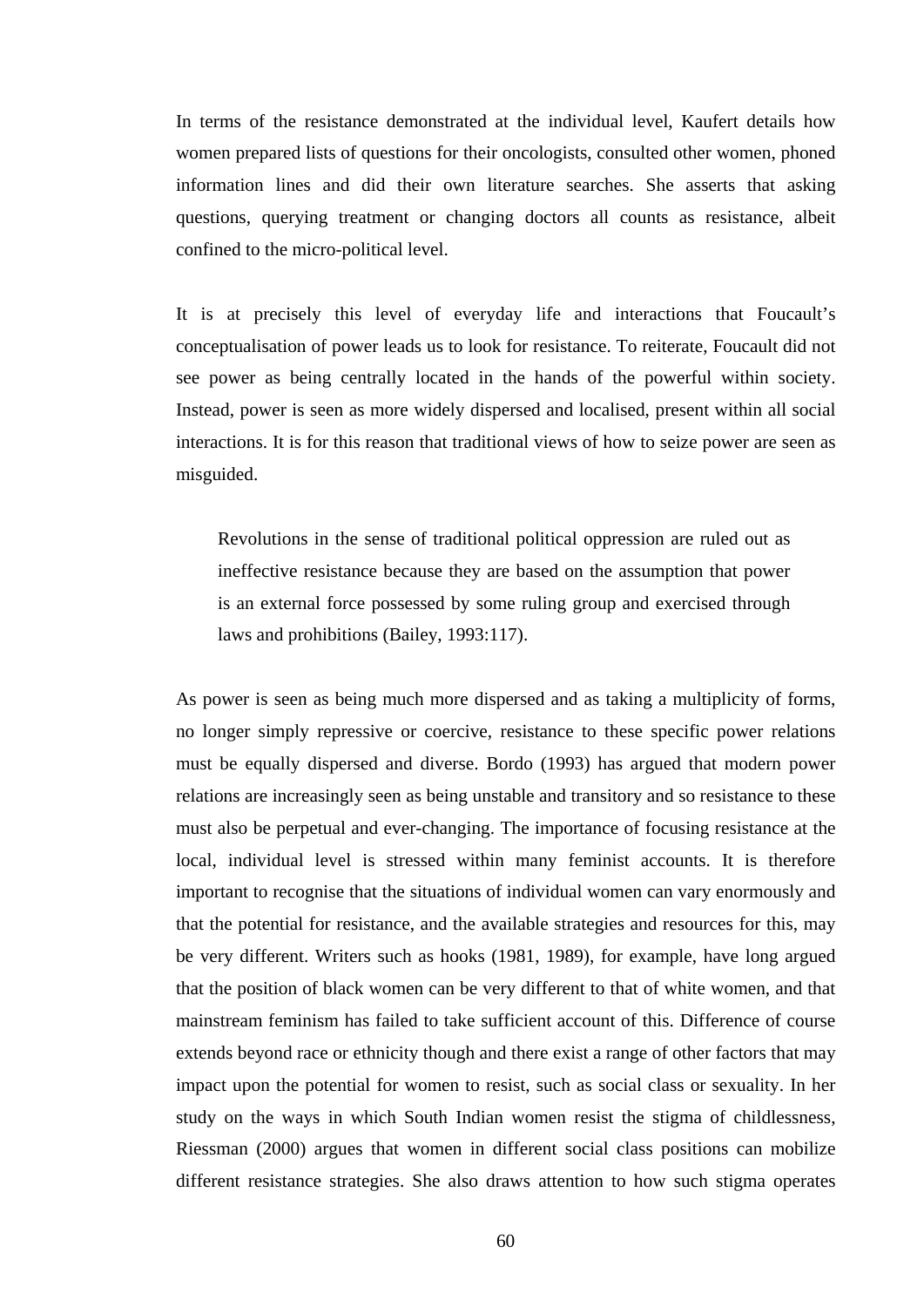differently over the life course, as the value of motherhood varies. As such the availability, and effectiveness, of particular resistance strategies may also vary. There are therefore a plurality of factors that may influence whether and how different women can demonstrate resistance.

In her introduction to the edited collection *Up Against Foucault*, Ramazanoglu (1993) explores some of the possible forms that resistance may take. She argues that resistance to power,

…comes through new discourses producing new truths. These may be 'counter discourses' which oppose dominant truths, or 'reverse discourses' (Ramazanoglu, 1993:20).

While a 'counter discourse' exists in opposition and may potentially relate to the original in a variety of ways, a 'reverse discourse' is more closely tied to what is being resisted. This concept can be explored through Foucualt's own example of homosexuality. Foucault (1981) argued that the discourses produced around sexuality served to normalise heterosexuality that was practiced within the marriage relationship and that produced children. In turn, other forms of sexuality, those that did not fit within this discourse, were problematized and came to be seen as deviant. However, it is inevitable that the very act of constructing a particular form of sexuality as normal and desirable will have the effect of creating other forms of sexuality and sexual behaviour that are counter to that desired. Those who occupy these alternative positions will gain some form of identity, however undesirable and abnormal this identity is deemed to be by that which is dominant. Sexual heterogeneity was initiated in which the dominant discourse around 'normal' sexual behaviour was contrasted with '…a multiple implantation of 'perversions'.' (Foucault, 1981:37). While this had the inevitable effect of making the advance of social controls into these areas of perversion possible, Foucault argues that it also had the effect of making possible the formation of a reverse discourse.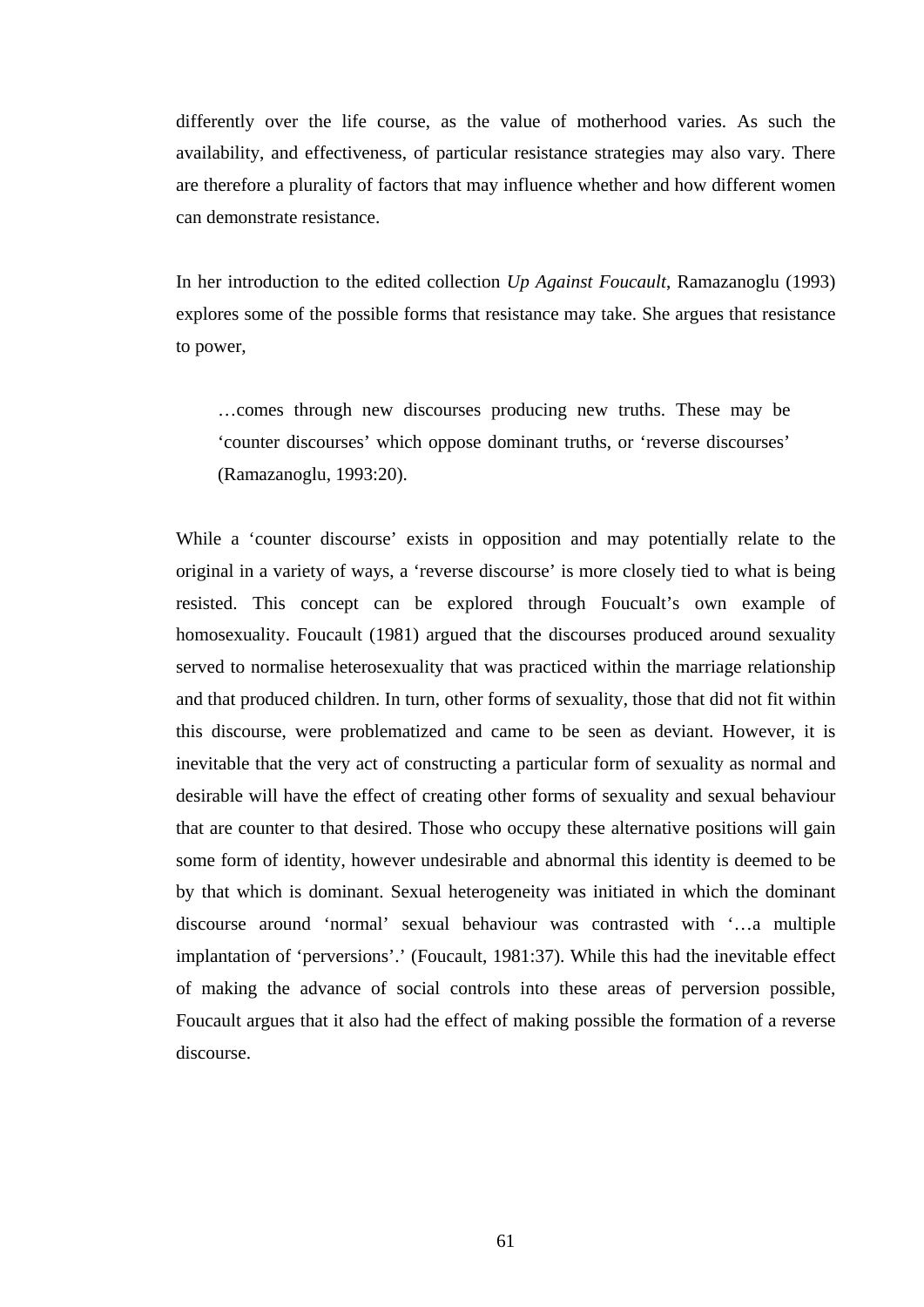Homosexuality began to speak in its own behalf, to demand that its legitimacy or 'naturality' be acknowledged, often in the same vocabulary, using the same categories by which it was medically disqualified (Foucault, 1981:101).

Ransom (1993) has contrasted this production of counter or reverse discourses with the more traditional view of what constitutes effective resistance.

Radical movements are not best understood as seeking to seize power or take power, but rather as producing alternative power-saturated knowledges (Ransom, 1993:129).

In further developing her argument, Ransom uses the work of Weedon (1987) in discussing the various discourses that have emerged around motherhood. As discussed previously, Weedon resists the critique that some feminists level at Foucault, namely that his notion of discourse dissolves the agency of the subject, reducing it to a docile body. Instead, she argues that, although the subject is constructed through discourse, she still exists as a thinking, feeling social agent who is capable of some display of resistance and innovation. This potential emerges from the clash between alternative subject positions suggested to the individual, and how these fit with the individual's interests. Ransom (1993) uses the idea of motherhood to show that, while a discursive construction of the perfect mother may exist, this may be challenged by competing feminist conceptions of what women can be or the differing ways in which they can be mothers.

However, as Bartky (1988) has pointed out, individuals may be unwilling to relinquish the secure self-identity that a particular discipline offers. This is because, regardless of its ultimate effect, discipline has the potential to provide the individual upon whom it is imposed with a secure sense of identity. There may therefore be a reluctance to part with the 'rewards of compliance'.

Putting this possibility to one side, the development of alternative discourses increases the potential for individual agency and resistance. This is because if competing discourses exist then the individual must interact with them and ultimately choose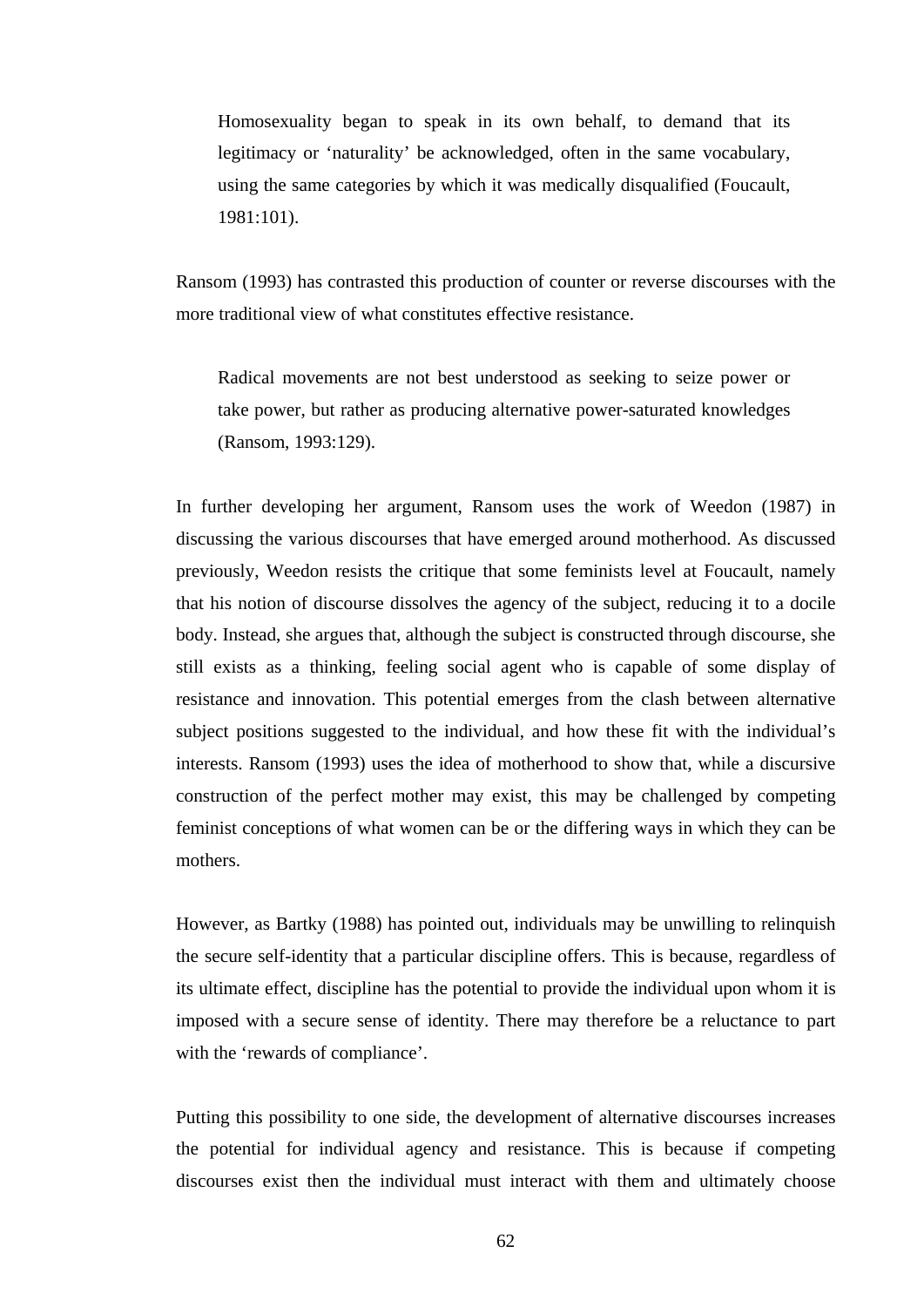between them. Feminist writers sympathetic to Foucault have argued that, far from the passive subject that critics accuse him of portraying, this active individual is compatible with Foucault's work. Sawicki (1991) in particular has argued that this kind of critical individual is precisely what Foucault envisaged.

## **3.7 Sociology of the Body**

While the chapter thus far has alluded to the importance of the body and the way in which it is subject to regulation, most notably through the use of Foucault's concept of bio-power, it is now necessary to explore this area in more detail and relate my research more explicitly to issues surrounding the regulation of bodies in general and the regulation of the female body and feminine sexuality more specifically.

## *3.7.1 The nature of bodies*

Foucauldian theory regards the body as merely a fabrication that has no 'real form' outside particular discursive formations. The body is continually constructed and reconstructed in different forms through discourse and various conceptions of the body become privileged over others within different societies and at different times. However, these privileged conceptions are rarely regarded as such and instead are taken to constitute a particular reality, which is used to justify and perpetuate particular claims to truth (Shildrick, 1997). Shildrick is particularly concerned to explore the truths that are attributed to the female body within a male social order. She argues that, although bodies themselves are discursive formations, the results that follow from the adoption of these 'truths' can, and indeed do, have very real material effects on the lives of women (Shildrick, 1997). These material effects on women are also discussed by Lawler (1991) in her discussion of the interdependent relationship that exists between biology and culture, and the way this impacts on the body and is expressed bodily. Lawler cites the work of Kern (1975) who argues that the body, and what are taken to be the truths about that body, are crucial determinants of how our social lives are conducted (Lawler, 1991:71). It can therefore be argued that privileged conceptions of the female body are used to determine the role of the female within a male social order.

The female body is a problem for women in patriarchal society because it forms a nexus with reproduction and sexuality through which female roles are constructed and reinforced (Lawler, 1991:100).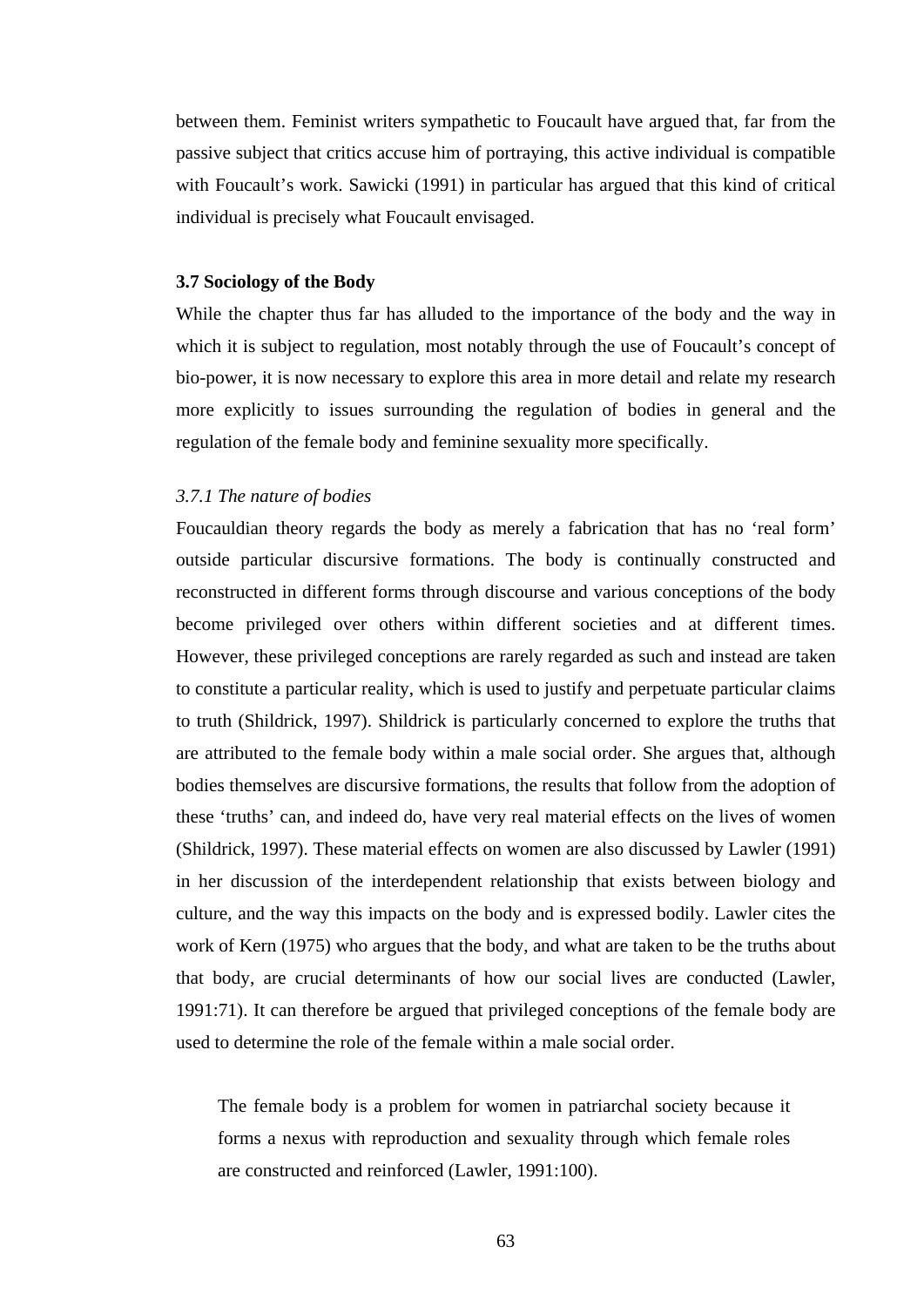The ways in which power can be exercised through the discursive production of the body have been detailed in Armstrong's *Political Anatomy of the Body* (1983). In this work, Armstrong argues that the various ways in which the body has been described and constructed throughout history are not simply the results of random events or a progressive enlightenment. Instead they are based on,

…certain mechanisms of power which, since the eighteenth century, have pervaded the body and continue to hold it in their grasp. From that time the body has been the point on which and from which power has been exercised (Armstrong, 1983:2).

In particular, Armstrong (1983) has explored the ways in which particular constructions of the body have impacted upon the development of medical knowledge and medical education. The problematic nature of the medical model of the body has been discussed at length within medical sociology and, more recently, in the emergent sociology of the body. Shildrick (1997) has argued that the medical model of the body is problematic, especially for feminist theorists, as it represents the body as some kind of stable and unchanging given,

…differentiated simply by its variable manifestation of the signs and symptoms of health or disease, ability or disability, normality or abnormality (Shildrick, 1997:15).

This approach, it is argued, ultimately results in the human body being reduced to the level of a machine, the occurrence of illness being seen as merely the malfunctioning of that machine. This reductionist approach, focusing as it does on the pathology of the body, is essentially dehumanising. The medical model of the body, Shildrick argues, relies heavily on a reading of the dualistic conception of mind and body developed by Descartes in the seventeenth century. A traditional reading of this Cartesian model credits the mind with the powers of intelligence, spirituality and selfhood, while, in contrast, the corporeal body is regarded as simply a machine. This medical conception of the machine-like body is further explored by Turner (1992), particularly in the context of his discussions of attempts to govern and regulate the body through diet. In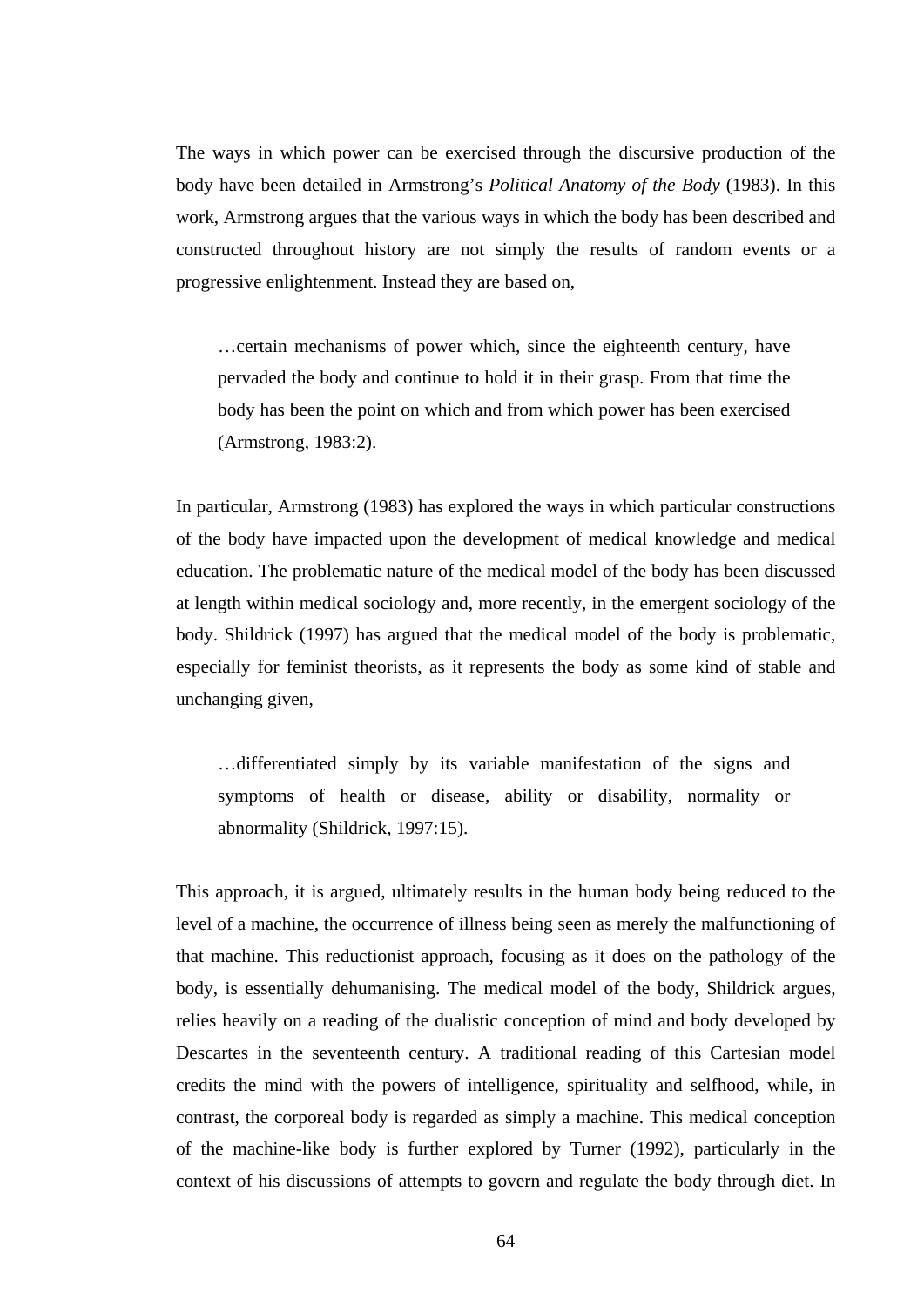his exploration of dietary science, Turner draws attention to metaphors of the body and argues,

…the growth of theories of diet appears to be closely connected with the development of the idea that the body is a machine, the input and output requirements of which can be precisely quantified mathematically (Turner, 1992:182).

Turner argues that this development of mechanistic metaphors of the human body plays a crucial role in the emergence of a scientific discourse around the body in general and of dietary science in particular.

These discursive constructions of the nature and 'truths' of the human body were of particular interest to Foucault and are something he constantly returned to in his writings. Foucault saw these discursive constructions of the body as effects of power and knowledge, and as providing the focus for the disciplinary and regulatory techniques practised within society (Shildrick, 1997). What is of particular interest to Shildrick though is the way in which neither of these conceptions of the nature of the body, Cartesian or Foucauldian, demonstrates any awareness of the different constructions of male and female bodies (Shildrick, 1997). In his defence, Sawicki (1999) has stated that Foucault did indeed intend to write a history of women's bodies. A volume of the *History of Sexuality* was to be entitled *Woman, Mother and Hysteric* and was intended as a study of the sexualization of women's bodies and related concepts such as hysteria and frigidity.

# *3.7.2 The 'problematic' female body*

Shildrick (1997) argues that, although female bodies have figured strongly throughout history, they have continually been conceptualised and valued in a quite different way to male bodies. The Cartesian tradition of privileging the mind over the body had the effect of attributing the potential for rational action only to men. Although both women and men have material bodies, women were regarded as unable to transcend their bodies in the way that men could. This was largely due to the perception that, because of their reproductive abilities, females were more closely tied to their bodies.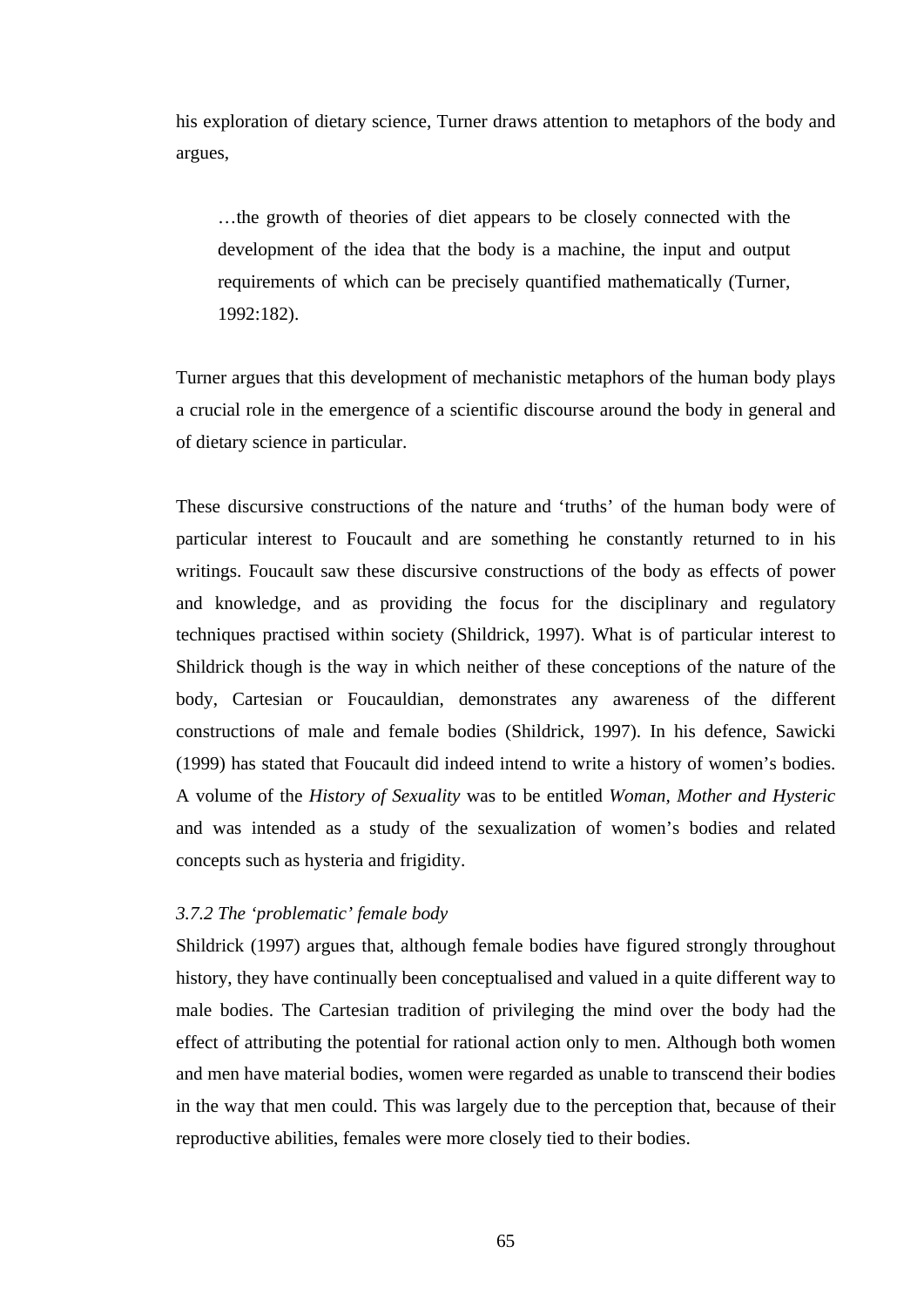In being somehow more fully embodied then men, women have been characterised simply as less able to rise above uncontrollable natural processes and passions and therefore disqualified from mature personhood (Shildrick, 1997:26).

This focus upon the reproductive abilities of the female can be seen in more general cultural representations of women, in which, Shildrick argues, women have either been invisible as a separate category or are positioned simply as reproducers. This reproductive positioning occurs regardless of whether or not the individual woman has the ability or intention to bear children, and has the effect of attributing the reproductive role almost wholly to women rather than men. The male's role in reproduction is minimised in favour of a focus upon the long process of conception and pregnancy, which happens **inside** the female body (Shildrick, 1997). Women are therefore seen as more involved in, and responsible for, reproduction and, as a result, it is the female body that is regarded as more open to manipulation in order to achieve this end.

If we return to the idea of the medical model regarding the body as a machine, then it is possible to conceptualise the female body as a machine engaged in the production of children. In this sense the doctor may be likened to the factory supervisor or even the owner (Martin, 1987). In exploring the medical metaphors and imagery that surround reproduction and birth, Martin (1987) suggests that two pictures are juxtaposed,

…the uterus as a machine that produces the baby and the woman as laborer who produces the baby. Perhaps at times the two come together in a consistent form as the woman-laborer whose uterus-machine produces the baby (Martin, 1987:63).

The doctor is therefore attributed the role of supervisor or foreman in charge of the labour process. The doctor manages the woman's labour.

In this way then, the biological 'reality' of the female body is used to determine how women should live their social lives (Lawler, 1991). The nature of the female body, and the focus upon its reproductive role, is employed in the construction and reinforcement of female roles. In this vein, some feminists argue that the female body provides an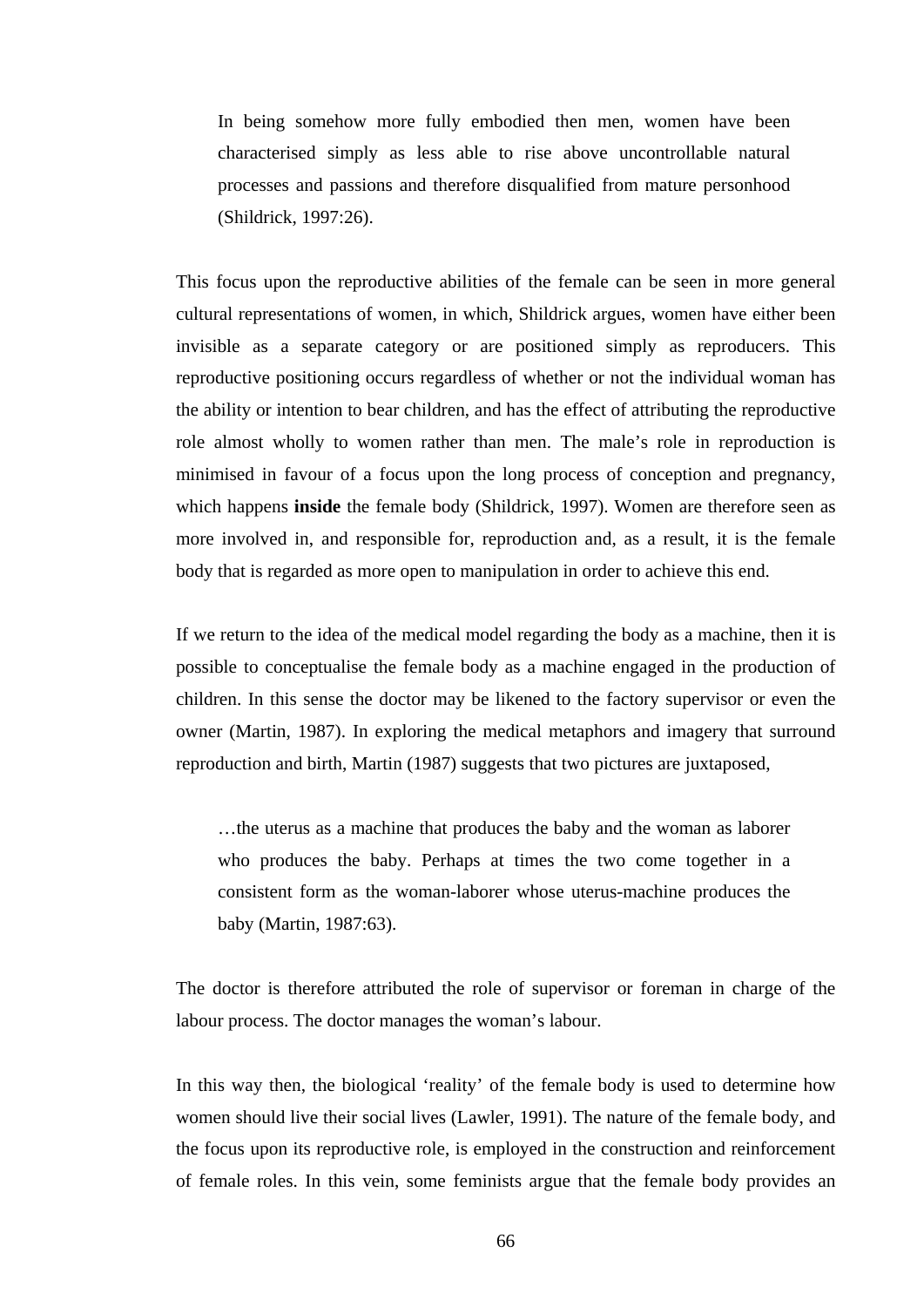important mechanism through which men exercise dominance over women in patriarchal social systems. It is argued that the female body is attributed social meanings that serve to disadvantage women (Lawler, 1991). Wilton (1998) argues that, within medical discourse, women are predominantly defined in relation to their reproductive abilities and, as a result of this, can only achieve full emotional and physical health through the bearing of children. This medical model inevitably pathologizes women who cannot or do not have children, but also problematizes what are seen as 'inappropriate' forms of childbearing, for example unmarried women, older women or lesbians. These assumptions can also be demonstrated within the context of health promotion and health education. Daykin (1998) argues, for example, that these strategies commonly employ assumptions about the 'natural' or 'proper' roles of women and men. Daykin argues that assumptions about female duties have permeated health promotion strategies at a number of levels. Much health promotion literature is targeted at women because it is assumed that women will take responsibility for the health of others, especially children, and will act to protect and maintain the health of families and households.

This tendency to define women primarily in terms of their reproductive abilities has led to a negative construction of menstruation and menopause, particularly in the medical context. Martin (1987) has explored in great detail the negative metaphors used to describe these female bodily processes in medical texts. The focus upon the essentially productive nature of the female body inevitably leads to the problematisation of these unproductive processes. In particular, menstruation is seen as a fundamental lack of production, i.e. the failure to become pregnant, but is also associated with,

…the idea of production gone awry, making products of no use, not to specification, unsalable, wasted, scrap (Martin, 1987:46).

Martin supports her argument with numerous examples from medical texts, which discuss menstruation using such terms as 'degenerate', 'leak', 'deteriorate', and 'expelling' (Martin, 1987:47-8). In comparison with this negative representation of menstruation as breakdown and decay, the regular shedding and replacement of the lining of the stomach is discussed in more positive terms of production, replenishment and renewal. Martin argues that, while it is possible to view both of these processes as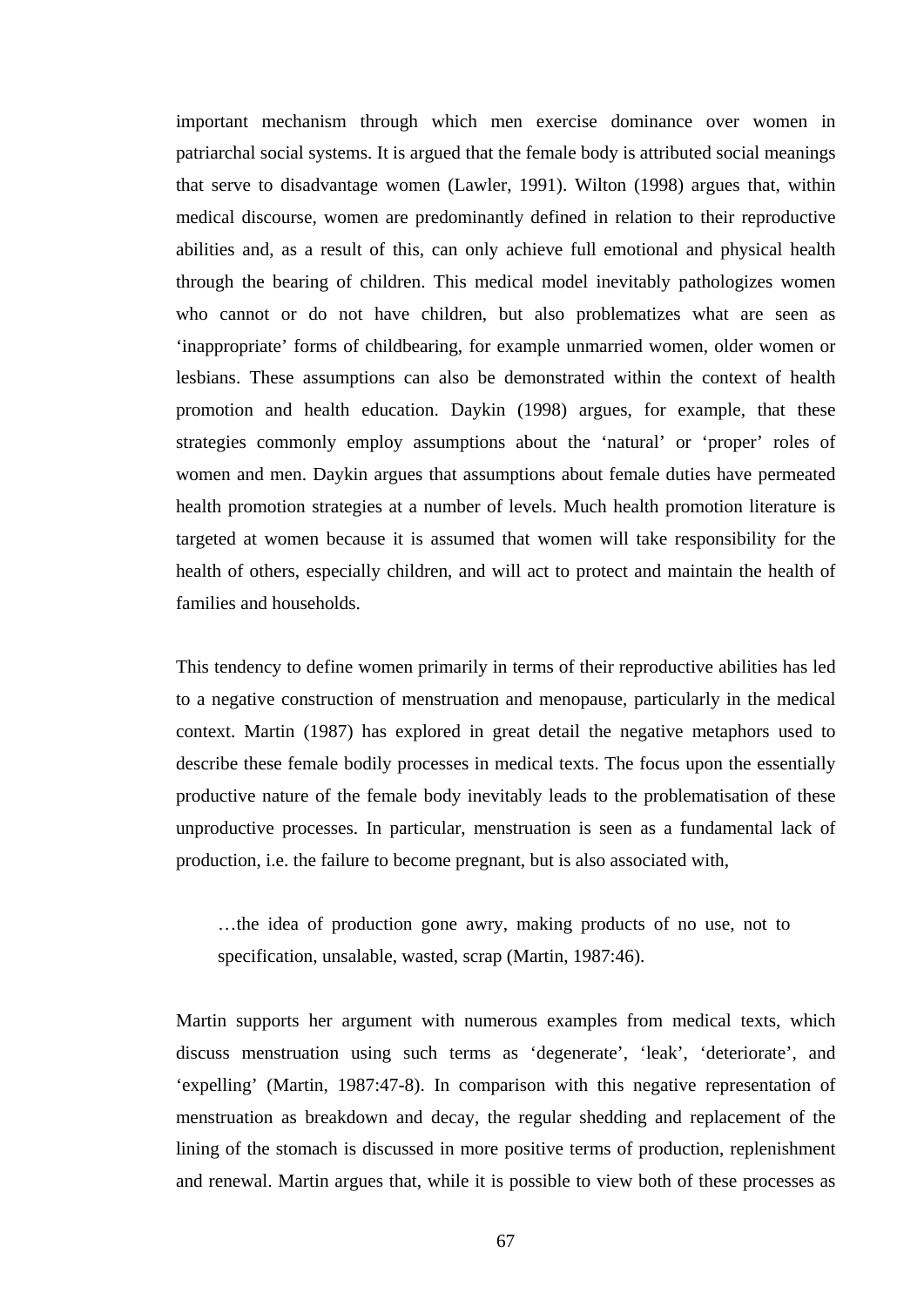negative breakdown and decay or positive renewal and replenishment, the stomach occupies the positive side while the uterus, which only women have, occupies the negative side. The assumptions behind these negative medical metaphors of menstruation and menopause can therefore be argued to rest upon the notion that the sole function of the female organs is the transportation of eggs to a place of fertilization and growth. Martin challenges this assumption by arguing that a woman may do everything within her power to prevent this process and, therefore, in this case the purpose of her monthly cycle is in fact the production of menstrual blood. Martin suggests that there is no reason why menstruation itself should not be regarded as the desired outcome of the female cycle in such an instance.

These negative medical metaphors used in the description of both menstruation and menopause, can be argued to constitute a specific example of the more general negative views of the female body that society holds. Shildrick and Price (1999) argue that the female body is regarded as intrinsically unpredictable, leaky and disruptive. It is for this reason, as discussed above, that women are seen as being incapable of exercising rationality. This ability is attributed solely to men because women are seen as being held back by 'natural' biological processes and are therefore unable to transcend their bodies in the way that men can. The female body is seen as being unreliable and unpredictable and therefore out of control.

The very fact that women are able in general to menstruate, to develop another body unseen within their own, to give birth, and to lactate is enough to suggest a potentially dangerous volatility that marks the female body as out of control, beyond, and set against, the force of reason (Shildrick and Price, 1999:3).

The development of abnormal cells within the cervix can be seen as an example of the unpredictable nature of the female body. Through the cervical screening programme these abnormalities will be identified and treated as soon as they develop, largely in the absence of any certainty over whether or not they would go on to develop into invasive cervical cancer. Through the identification and treatment of these abnormal cells, the situation can be brought under control and the woman's cervix returned to 'normal'. Therefore, in contrast to the self-contained and secure male body, the volatile and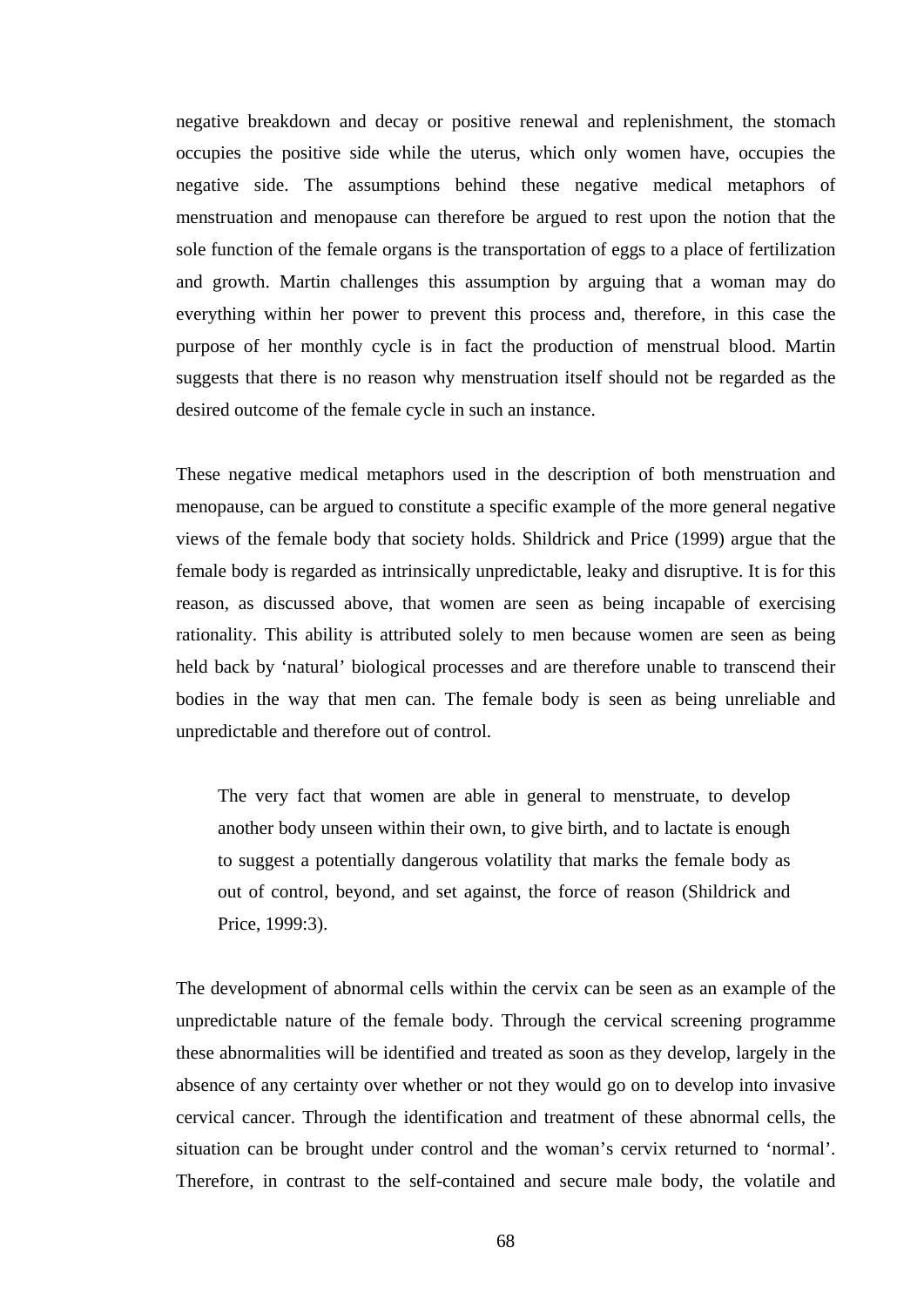unpredictable body of the female is seen as being in need of attention and regulation. It is in the context of this disciplining and regulating of women's bodies that feminists have made most use of the work of Foucault.

#### *3.7.3 The regulation of bodies*

Turner (1992) argues that one of the main concerns of the new area of the sociology of the body is the way in which the body represents a regulatory problem within society and therefore has to be trained, manipulated and disciplined. Since the government of the body is really the government of sexuality, what is really at issue is the regulation of female sexuality within a patriarchal system (Turner, 1984). It is predominantly the female body that is the focus of social control mechanisms. Using Foucauldian ideas, Bordo (1997) argues that, through the organisation and regulation of daily life, the female body is trained and shaped into the desired form. Bordo states that women are spending more time than ever on the management and discipline of their bodies. The construction of femininity to which women are argued to aspire, is seen by Bordo as always homogenising and normalising, resulting in the aspiration of all women to a coercive and standardized ideal.

Through the pursuit of an ever-changing, homogenizing, elusive ideal of femininity…female bodies become docile bodies – bodies whose forces and energies are habituated to external regulation, subjection, transformation, 'improvement' (Bordo, 1997:91).

Bordo regards the discipline and normalization of the female body as an '…amazingly durable and flexible form of social control' (Bordo, 1997:91).

Foucauldian ideas, and particularly those surrounding the production of docile bodies, have been of great interest to some feminist writers and have been used to explore the links between the lived body and the disciplinary and regulatory practices that shape its form and behaviour (Shildrick and Price, 1999). Feminist theorists such as Bordo (1993, 1997) and Bartky (1988) have explored how the processes of both surveillance and selfsurveillance are involved in creating a 'normality' to which bodies aspire. Foucault's concept of bio-power can be used in order to locate the processes through which the female body is controlled and governed (Sawicki, 1999). In particular a Foucauldian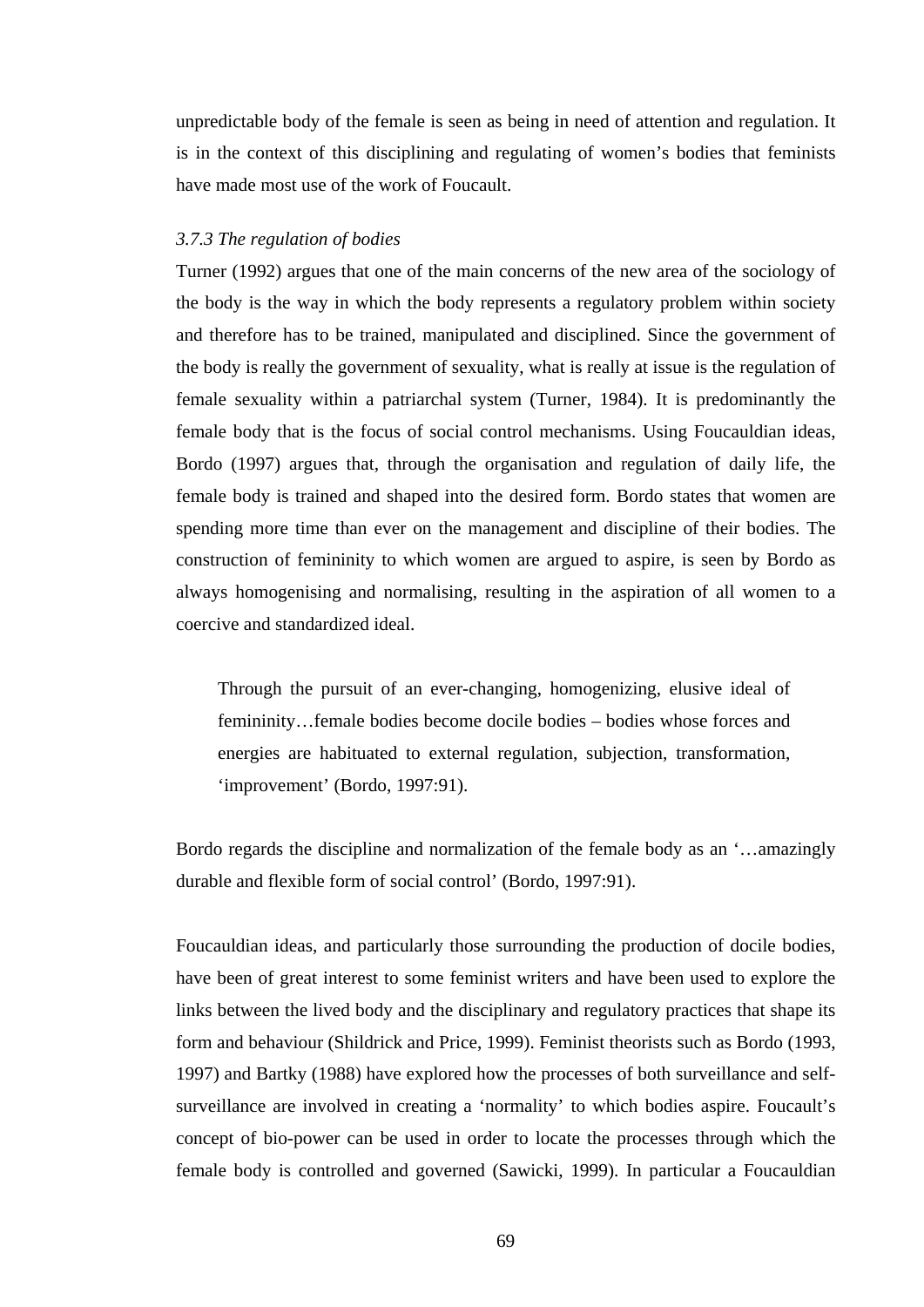model is of particular use in an analysis of male dominance and female subordination, which increasingly seems to be reproduced voluntarily (Bordo, 1993).

The control and regulation of female bodies can be seen to serve the interests of patriarchy in the same way that biopower is regarded by Foucault as indispensable to the development of capitalism. Sawicki argues that biopower,

…must also have been indispensable to patriarchal power insofar as it provided instruments for the insertion of women's bodies into the machinery of reproduction (Sawicki, 1999:191).

In a similar vein, Doyal (1995) has argued that women's capacity to conceive and give birth to children is not only important to them as individuals, but also has wider social and cultural significance. Indeed, in many societies the sex life of the woman is a highly contested area over which individuals and groups will fight to maintain control (Doyal, 1995). Any discussion of the regulation of the female body must therefore begin, Doyal argues, with the social relations of production.

## *3.7.4 The influence of medicine*

Numerous individuals and groups can be argued to be involved in these attempts to regulate female bodies and bring them under control. Doyal (1995) argues for the involvement of institutions such as the family, religion and governments. However, the main area with which this work will be concerned is the role of medicine in attempts to regulate bodies in general and the female body in particular.

One of the most influential theorists examining the way in which medicine has acted to control and regulate bodies is David Armstrong (1983, 1993, 1995). Armstrong is concerned with the way medicine is involved in the surveillance and examination of bodies and, through these processes, how the body is subjected to a complex machinery of power. The most recent version of this is the contemporary public health regime, in which the danger of illness is seen as potentially all around us and, therefore, a vast network of observation and surveillance has been deployed throughout society in order to monitor these potential dangers (Armstrong, 1993).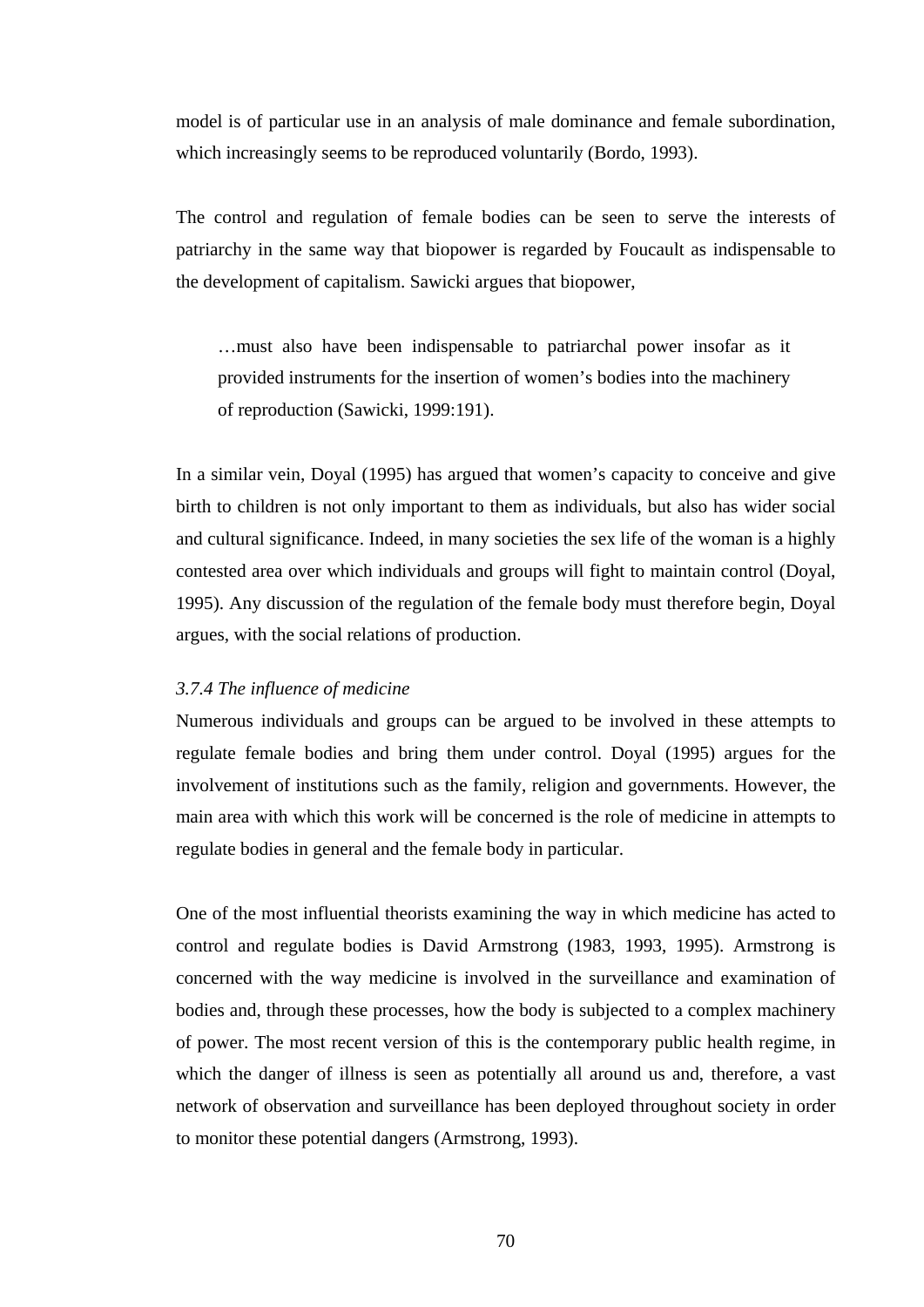This increased observation and surveillance of the population has been explored at length by Armstrong (especially 1995) and has been termed *surveillance medicine*. The premise of this concept is that a new model of medicine can be seen as emerging during the twentieth century that is concerned with the observation and monitoring of apparently healthy populations. The traditional domain of medicine, seen as the hospital, has been extended and medical surveillance now penetrates wider society. However, the role of surveillance is not limited to medicine itself. Increasingly individuals themselves are being encouraged to participate in self-monitoring and, to some degree at least, the monitoring of others. This observation of the seemingly healthy population serves to break down the distinction between those that are healthy and those that are ill. Medicine is no longer concerned simply with the latter, instead, the whole population comes under surveillance (Armstrong, 1995).

This 'problematisation of the normal' constitutes a central feature of the new surveillance medicine as it attempts to bring everyone within its network of visibility. There is no longer simply a distinction between the healthy and the sick, instead, Armstrong sees bodies as being classified on a continuum with no inherent distinctions between them. The only differences between these bodies are the spaces that separate them from each other. The relative positioning of bodies is now regarded as of importance and is used to establish that no-one is truly healthy (Armstrong, 1995). What is considered to be 'normal' is no longer some form of external referent, instead,

…the normal came to be located within the social body itself; bodies themselves defined normality (Armstrong, 1983:43).

As a result of this new focus, individuals were increasingly compared with others and their bodies were placed in the context of those of others and the differences measured. Therefore a continual comparison between bodies was brought about.

This intrusion of medical surveillance into the lives of the apparently healthy has been termed by de Swaan 'the management of normality' (de Swaan, 1990). In de Swaan's view, everyone in society lives under medical supervision to some degree. Those that have an established medical condition live under stricter supervision, but the remainder of the population are not seen as healthy, rather as not yet sick and therefore live under a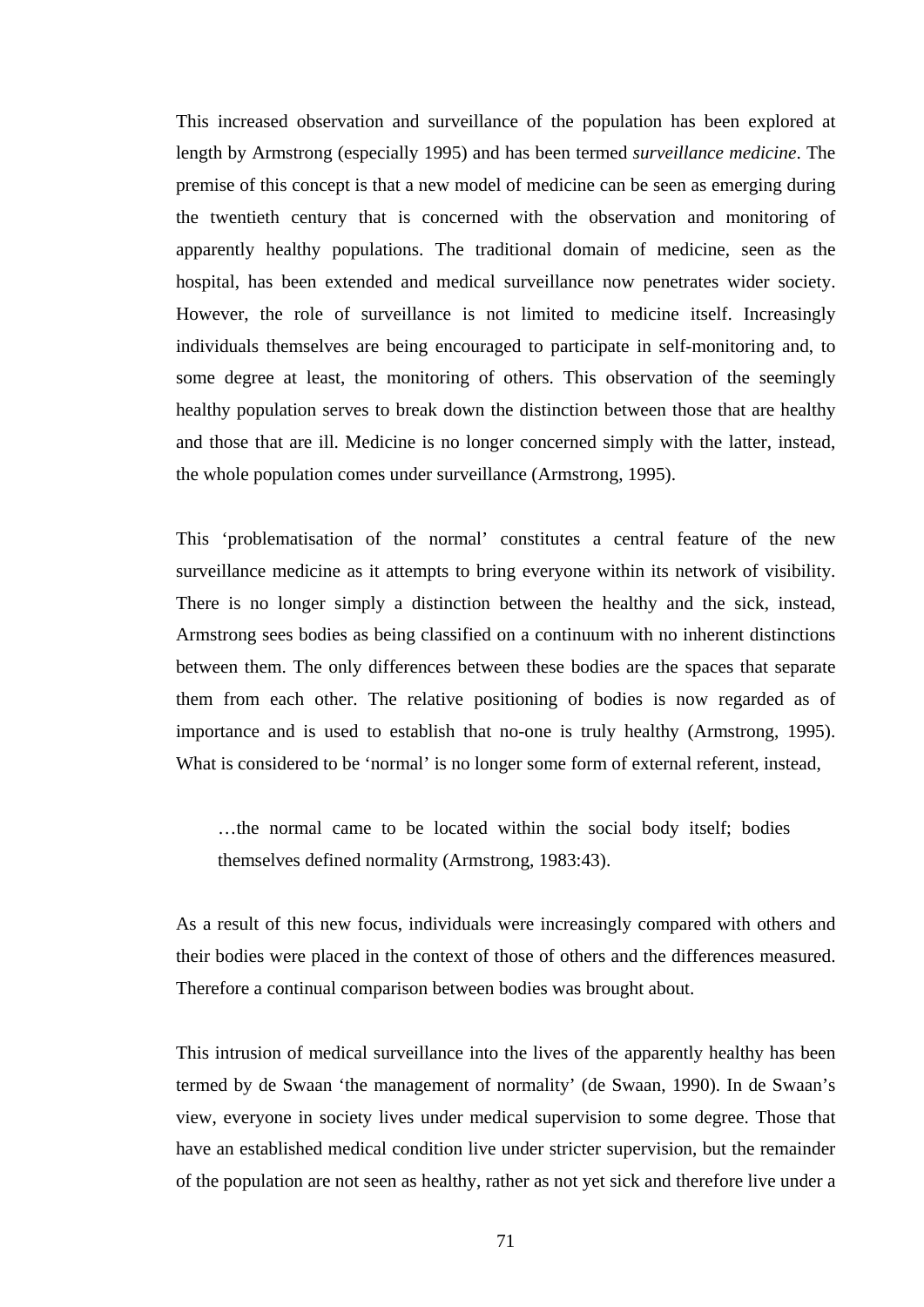light medical regime. This is apparent primarily at the level of everyday life through the ways in which people pay attention to what they eat, take exercise and are concerned with their environment. Interestingly, while de Swaan states that this is sometimes at the urging of doctors, it is more commonly the result of individuals 'talking each other into it' in the name of medical opinion. De Swaan argues that the medicalization of everyday life can be observed in the increasing deployment of medical arguments in increasingly diverse areas where previously arguments would have been based on aesthetics or morality.

In addition, the early detection of health risks often means that the potential for future illness is identified before the individual is aware of any symptoms. Kavanagh and Broom (1998) have drawn attention to a newly developing form of risk; that which is located in the individual body. This corporeal or embodied risk is increasingly being monitored and potentially modified through the use of medical screening, Kavanagh and Broom cite the particular example of cervical screening in this context. Surveillance of this embodied risk must therefore be medical as it is typically internal, invisible and, crucially, asymptomatic.

# *3.7.5 Women's experiences and reactions*

In discussing these various ways in which women's bodies can be argued to be subject to regulation, it is all too easy to assume that women take the part of passive victims in these instances. Often the discussions can portray women as simply having things done **to** them without any display of resistance. Many have found these kinds of assumptions problematic, especially to the extent that they appear to represent the regulatory strategies employed as always completely successful and therefore do not allow women the potential to resist.

In her study of the cultural representations that surround women's bodies and reproduction, Martin (1987) found that, during interviews, women continually questioned, opposed, rejected and reformulated the ways in which they lived and the ways in which society might work. While Martin acknowledges that many women have their views of normal bodily processes, such as menstruation and menopause, distorted in a male-dominated society,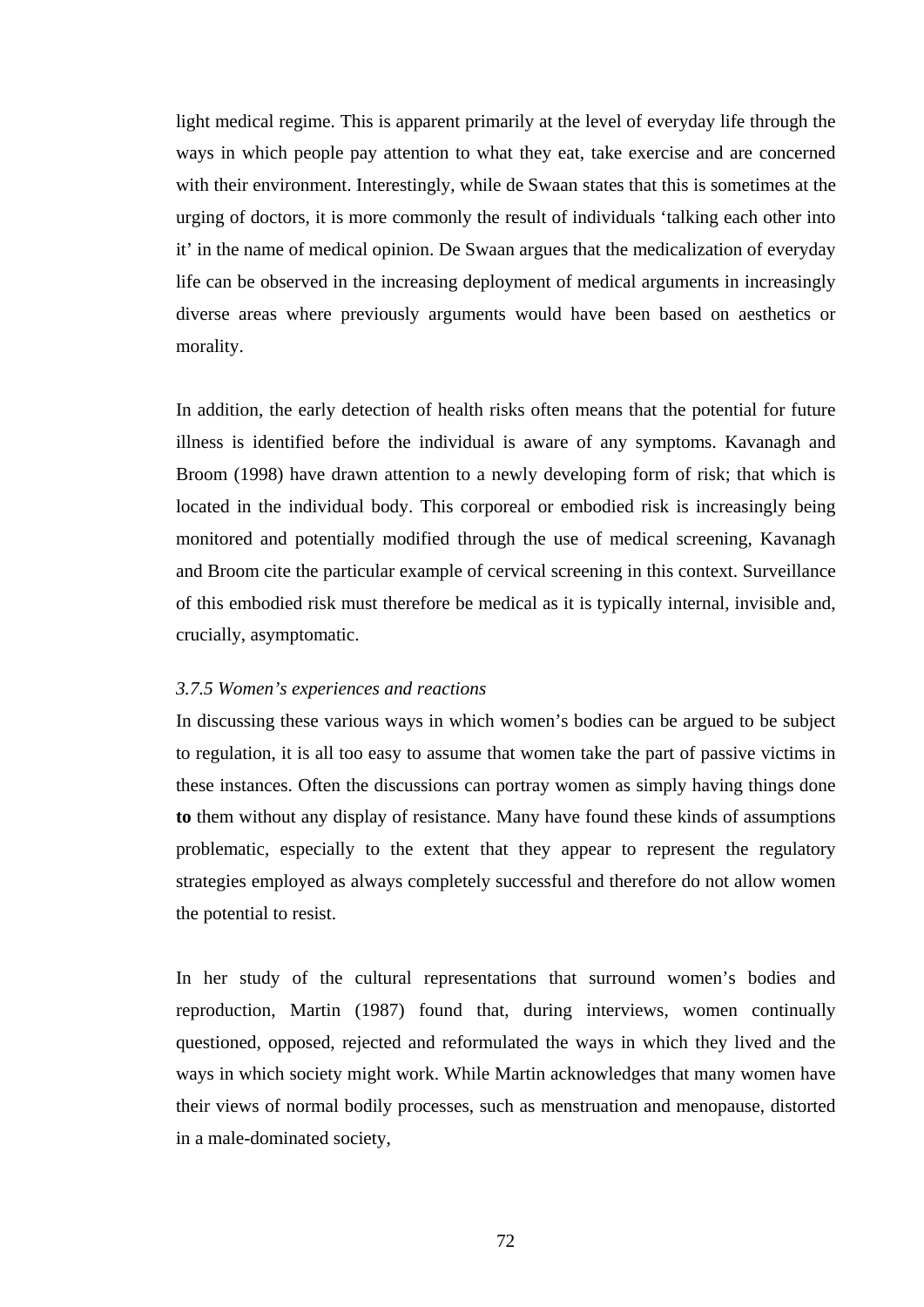…alongside this shame and embarrassment are a multitude of ways women assert an alternative view of their bodies, react against their accustomed social roles, reject denigrating scientific models, and in general struggle to achieve dignity and autonomy (Martin, 1987:200).

Sawicki (1999) draws attention to the way in which the unstable power relations that surround an issue can open up the space for resistance. In exploring new reproductive technologies, Sawicki uses a Foucauldian approach and focuses not simply on the dominant discourses and practices of medical experts, but also on the moments of resistance that have resulted in the transformation of these practices. In addition, Doyal (1995) has explored what she terms 'women's movements for health', which have predominantly centred on issues such as contraception, abortion and childbirth. In the case of childbirth, Doyal argues that a 'consumer movement' has developed around maternity care, particularly in Europe and North America, which aims to increase the choice for women and give them greater control over their own labour. These movements and campaigns can hold widely divergent beliefs, for example some have actively sought 'natural' childbirth, while others have simply emphasised the right of women to determine their own labour. However, despite these differences, these movements represent a belief in the right of women to determine what happens to their bodies (Doyal, 1995).

It is important to bear in mind, therefore, that powerful discourses will not always be successful. As has been previously discussed in the case of public health discourses, these will not succeed with all individuals and certainly not all of the time (Lupton, 1995, 1997). It is therefore crucial to allow for the possibility of resistance to the discourses that attempt to regulate and control women's bodies and explore how women are affected by these and how they experience them. In her example of new reproductive technologies, Sawicki (1999) argues strongly for an exploration of the ways in which women are affected by the discourses that surround these technologies and how they affect women. As Turner (1984) has argued,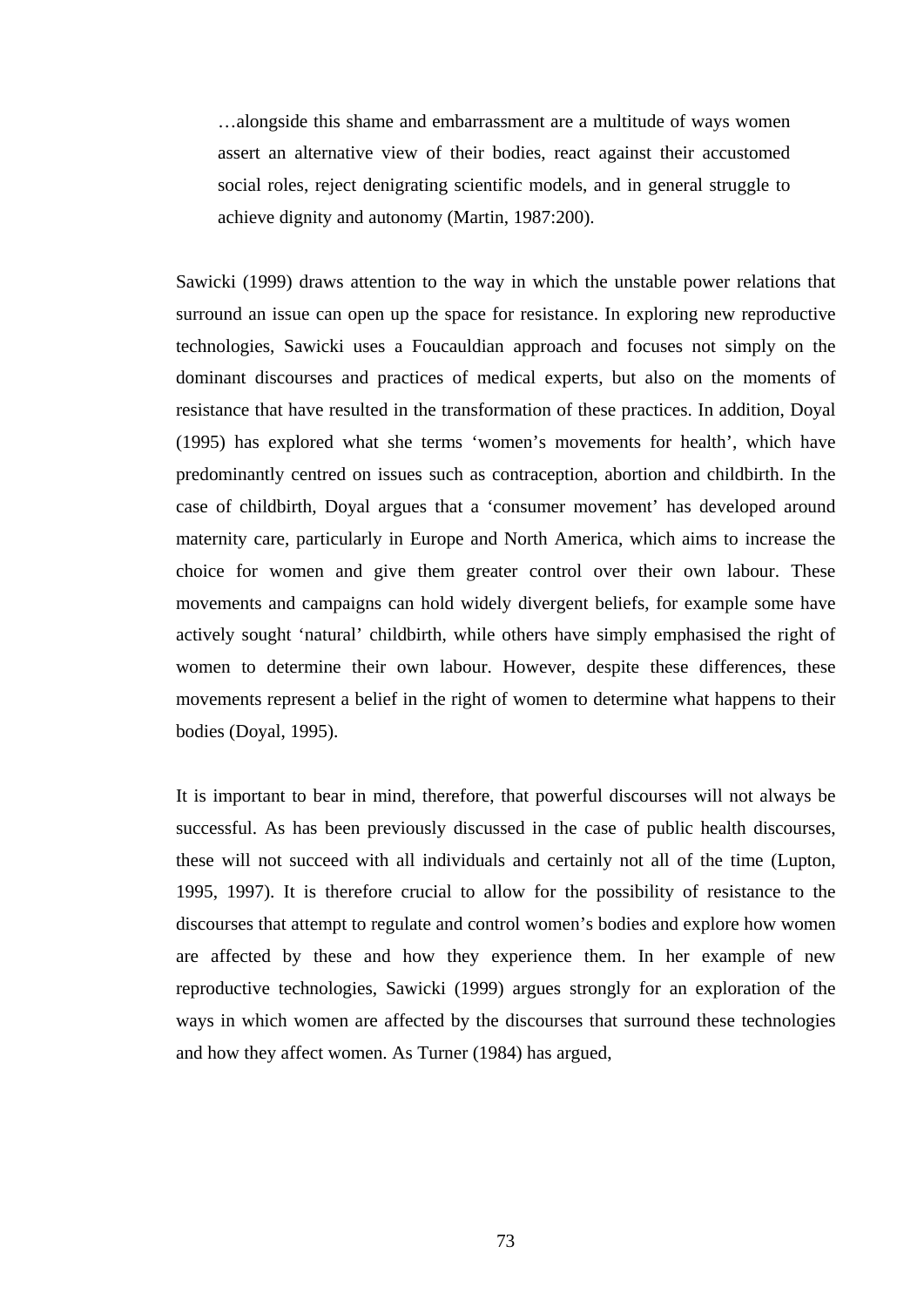Discourses are not linguistic machines which routinely and invariably produce the same effects, but possible modes of social construction the consequences of which contain a large element of contingency (Turner, 1984:175).

In Turner's view, knowledge is too frequently extracted from its social context and discourse is assumed to operate almost without reference to the social groups that interact with it. To reiterate the theme running throughout this chapter, there will always be at least the potential for resistance to discourse.

# **3.8 Conclusion**

The purpose of this chapter has been to frame the research in the context of relevant sociological theory. This has been achieved through the use of Foucault, employing both his earlier work on techniques of domination and his later balancing of this with techniques of the self. In addition, more recent interpretations and developments of Foucault's work have been employed, most notably how some feminists have taken up his ideas to inform their work on women's resistance.

Following this, the relevance of the research to sociological thinking about the body, and especially the female body, in society was made clear. In addition, considerations of how attempts are made to control and regulate the body were explored and the role of medicine within this highlighted. The medical control of bodies and everyday life is clearly a key concern for this research as medical screening for such conditions as cervical cancer very much concerns what de Swaan (1990) has termed the 'management of normality', as individuals with no apparent medical condition are drawn into the medical sphere.

The theme that has been apparent throughout this chapter is that wherever there are relations of power there is always at least the potential for resistance. This argument has been made in theoretical terms, with a focus upon the process through which large-scale cultural patterns come to be reproduced and how this may open up the space for resistance through the taking up of alternative subject positions. In particular, feminist writers have discussed how women may be engaged in 'negotiating at the margins' of power and how this needs to be acknowledged and taken account of. Riessman's (2000)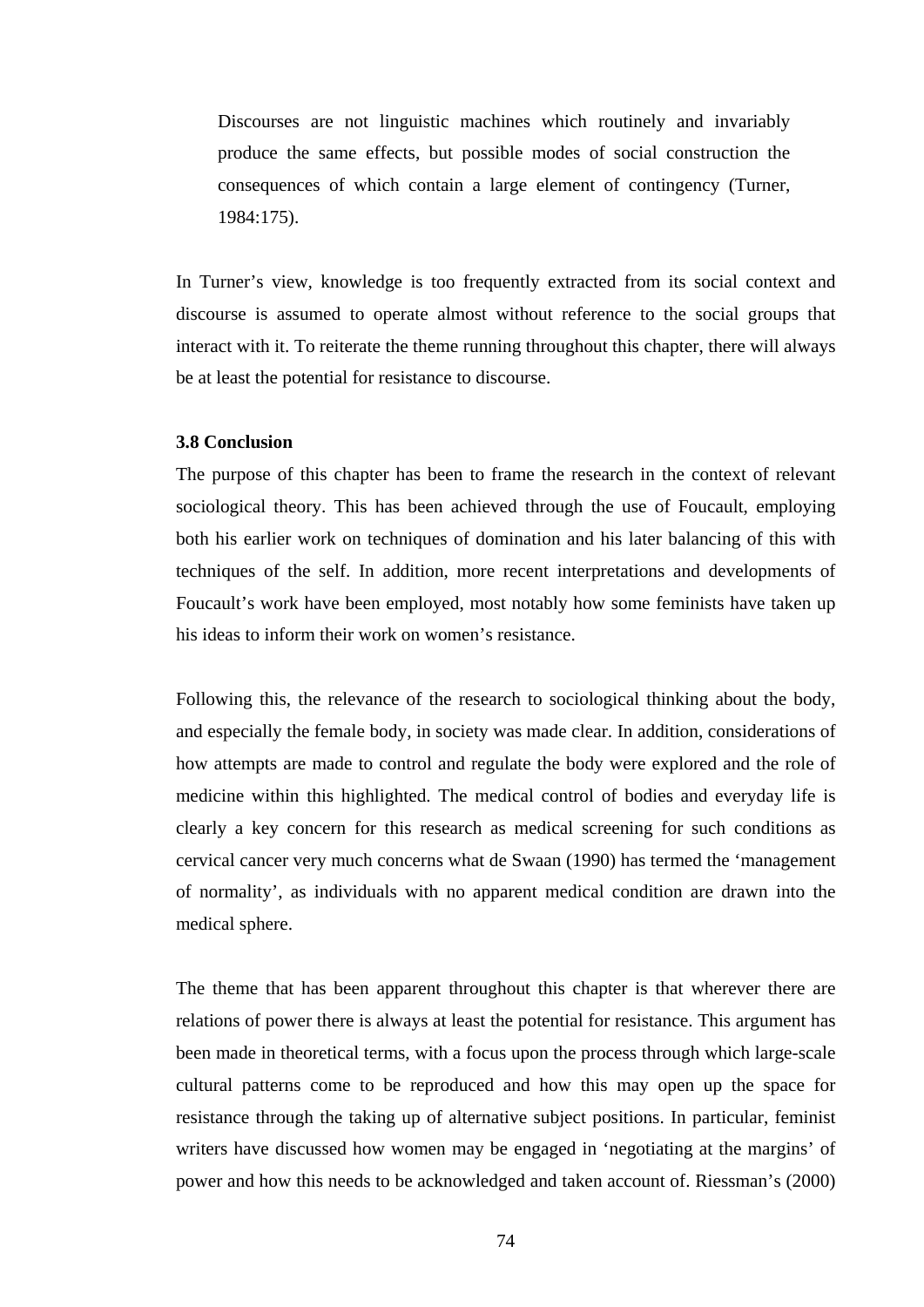work on childless women in India resisting stigma, and Kaufert's (1998) work on the oppositional discourses constructed by women with breast cancer, have both clearly illustrated this while Kielmann (1998) and Abu-Lughod (1990) have alerted us to the problems associated with trying to conceptualise and research resistance and the need to develop some form of criteria for how it will be identified.

What my research on women's interactions with the official discourse on cervical cancer screening will demonstrate is that this type of resistance to discursive power and subject construction can be found within this context. As such it contributes to debates around what types of accounts or behaviours can be taken to constitute resistance and the forms that these may take.

In the next chapter I detail existing work on cervical cancer screening, from both a sociological and a health services research perspective, in order to demonstrate why this kind of research on the potential for women to resist is necessary. I also look in more detail at what can be referred to as 'empirical studies of resistance' in order to explore further the myriad forms that resistance may take and the ways in which it can be framed, exercised and legitimised or accounted for. This carries forward the running discussion of what can or should be seen as resistance and I ultimately define what I take to constitute resistance in this research.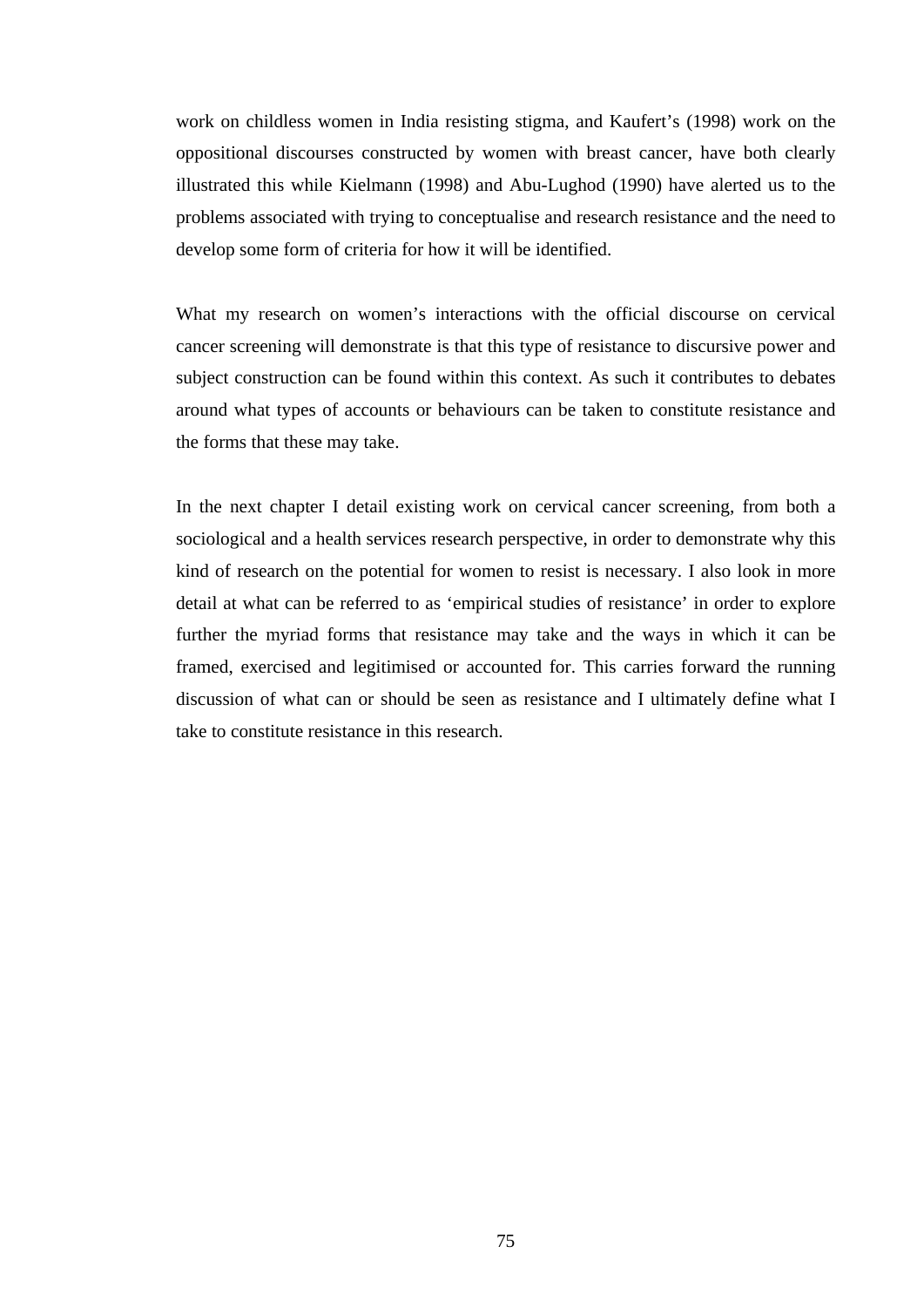# **Chapter 4 Cervical Screening, Women's Health and Resistance**

# **4.1 Introduction**

The aim of this chapter is to explore the empirical context of the research, thereby demonstrating the gap in this material that my study fills, and to employ empirical studies of resistance to consider the different forms that resistance can take. Through this, it builds on the theoretical considerations of how resistance can or should be defined, contained in the previous chapter, and sets out the criteria for defining resistance that are used in this research.

The chapter begins by looking at the kinds of empirical work that exist in cervical cancer screening, both from a sociological perspective and in other areas. As such I begin by detailing work that comes from the area of health services research. As I argue below, the vast majority of this work is quantitative and concerns itself with identifying why some women do not attend for screening and, therefore, what measures can be taken to remedy this and increase coverage. The second body of work I detail is more concerned with exploring women's attitudes, understandings and experiences of screening and is often more qualitative in nature. However, the underlying aim of the work often links back to the issue of attendance, or more specifically non-attendance, and I argue that this is still problematic. Thirdly, I explore recent sociological work on cervical screening, showing how this goes some way to remedying the problems I identify with the previous kinds of research. This is achieved through a focus on how women can feel 'morally obliged' to attend for screening and so problematizes attendance by viewing it as operating within a particular set of power relations.

Having explored a range of relevant empirical work on cervical screening specifically, I then move on to consider some research in other areas that are relevant to my study. The first of these areas centres on women and health, and is important because women's responses to a particular health intervention are likely to be influenced, to some degree at least, by the ways in which they view their own health and their understandings of health and illness more generally. Within this I include work that explores which health problems are of concern to women, how these may be influenced by factors such as age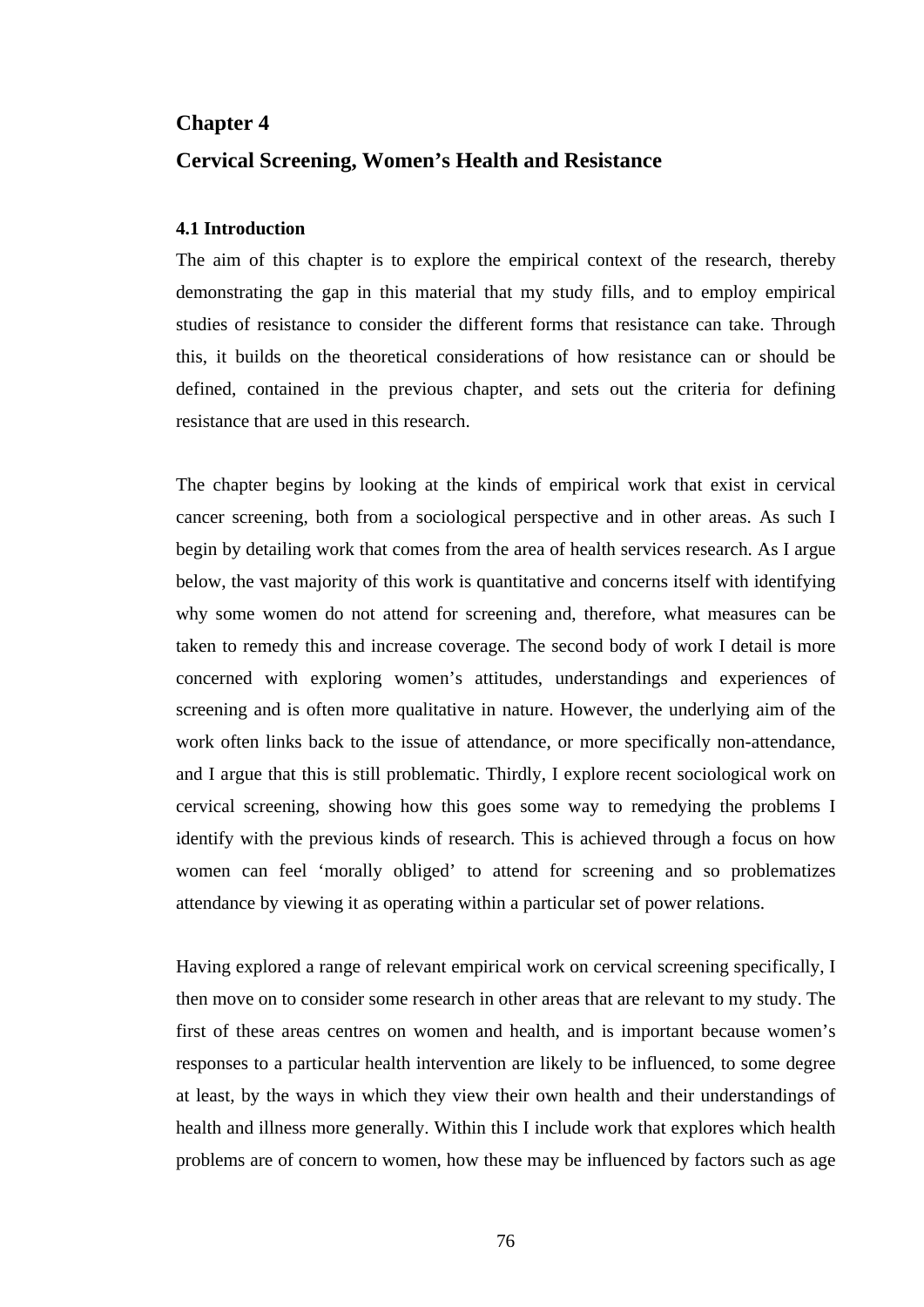and social class and women's lay ideas of disease causation. Moving from the general to the specific, I set out work on women's lay representations of cancer and how these may influence participation in screening programmes. I then widen back out to consider the large body of work on lay health knowledges, focusing on how these are constructed, the purposes they may serve, how they differ from professional knowledges (but also have significant overlaps), and whether they can (or should) be seen as posing a threat to these.

Finally, the chapter looks at a range of specific studies of resistance that are found within the empirical literature. This follows on from the limited engagement with such work in the previous chapter, for example Riessman (2000), Kielmann (1998) and Kaufert (1998), which was more theoretically focused. My aim in doing this is to further explore the types of resistance that are possible and the different ways these may be exercised. Ultimately, my exploration of these examples leads me to set out the criteria that I employ in my research and what I take to constitute resistance.

# **4.2 Work on Non-Attendance**

 $\overline{a}$ 

Since  $1995<sup>14</sup>$  $1995<sup>14</sup>$  $1995<sup>14</sup>$  the NHS Cervical Screening Programme (NHSCSP) has consistently achieved coverage rates of over 80%. The most recently available figures at the time of writing state that, at March 2003, 81.2% of eligible women had been screened at least once in the last five years (Department of Health, 2003). The programme therefore achieves high levels of coverage of the eligible population, with low levels of nonattendance. The majority of the work that is specifically concerned with non-attendance for cervical screening is largely descriptive and quantitative in nature and is concerned with the identification of specific factors and/or characteristics of non-attenders and how these influence whether or not a woman attends.

Elkind *et al.* (1988) suggest that, within the context of cervical screening, there exist different groupings of non-attenders and that each grouping can be seen as having different reasons for their non-attendance. Most non-attendance explored within this research is argued to be due to problems and inaccuracies within the computerised call and recall database. For example, issues such as incorrect address details, the

<span id="page-77-0"></span>Data are available from this point in order to allow for a period of transition from the previous opportunistic screening arrangements to the national programme, which was established in 1988.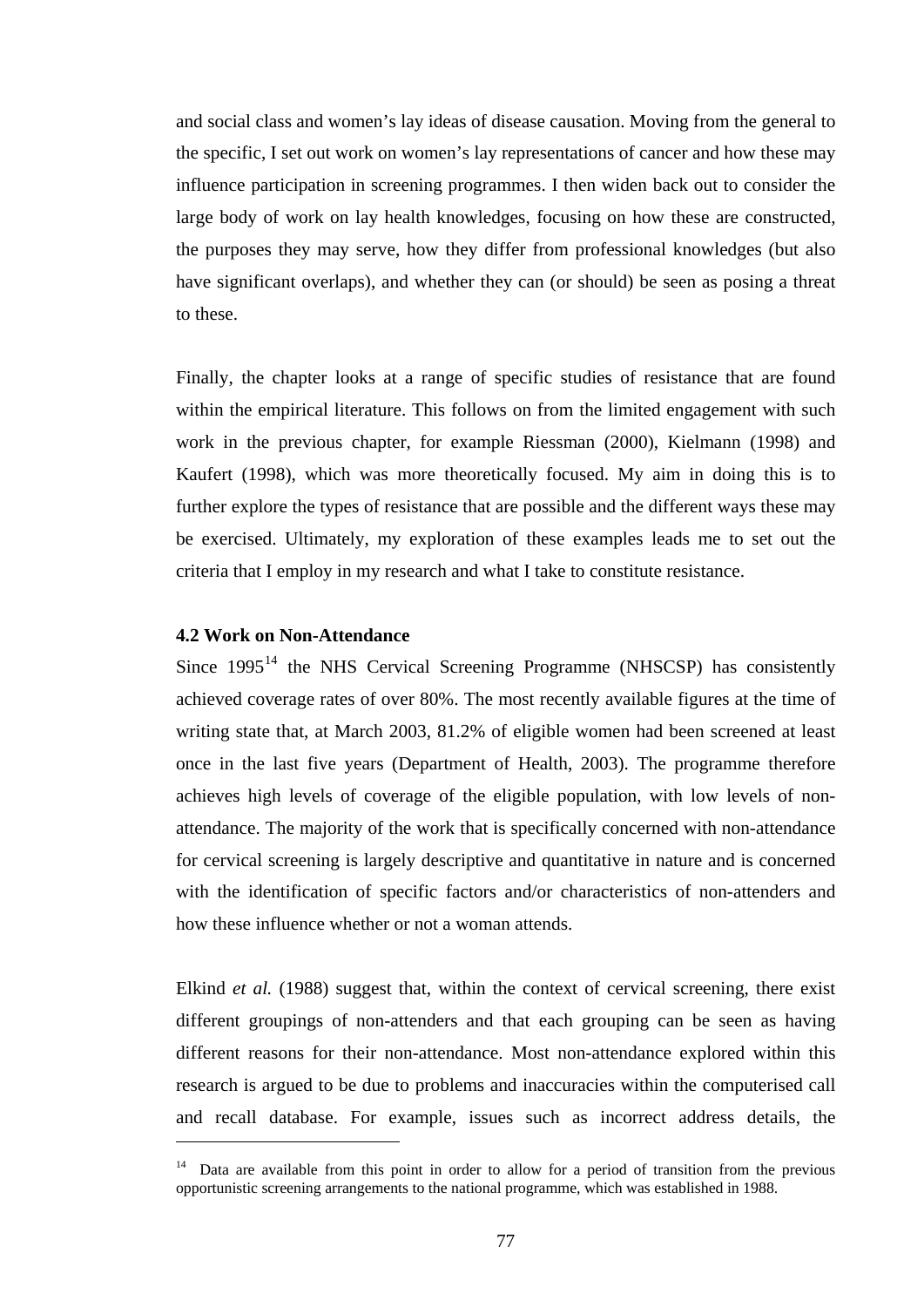ineligibility of women or their unsuitability, failed communication and the incorrect classification of individual women are cited as accounting for a sizeable proportion of non-attendance. It is only the final category discussed, that of refusal, in which the beliefs, attitudes and understandings of the woman herself are considered. The category of refusal is defined by Elkind *et al.* as '…women who receive their invitation, who have no *valid* reason to believe the test is inappropriate...and who decide not to attend' (Elkind *et al.*, 1988:659, my emphasis).

It is therefore the case that this category of refusal includes within it a diverse range of explanations for the failure of women to attend for screening. Elkind *et al.* include within this category the practical problems that women may experience, for example the timing of the appointment or the venue, an invalid belief that the test is inappropriate for them, and attitudinal barriers such as fear or dislike of the test. The possibility that an individual woman may make an informed decision, based on all the available evidence, and ultimately decide not to attend for cervical screening can find no place within this typology of non-attenders.

In a similar study, Eaker *et al.* (2001a) explored reasons for women's non-attendance in Sweden and its association with other health behaviours. For example, non-attendance was found to be positively associated with not using oral contraceptives and negatively associated with the intention to participate in future mammography screening. Nonattendance was also linked with such factors as frequent condom use, not having had genital problems and living in rural or semi-rural areas. Eaker *et al.*'s study also found no evidence that high-risk sexual behaviour was more common among those that did not attend for screening. In fact, they argue that those that did not attend were more likely to always use condoms during intercourse. Eaker *et al.* suggest that this protective behaviour may therefore lead to the view that medical care, in this case cervical screening, is unnecessary.

Non-attendance, and the reasons for it, is explored by Bentham *et al.* (1995) with specific reference to the computerised call and recall programme introduced in England in 1988. The key advantage of such a population-based approach is that it permits the screening of women not likely to be reached through the previous opportunistic system. Bentham *et al.* therefore set out to identify and compare the factors affecting non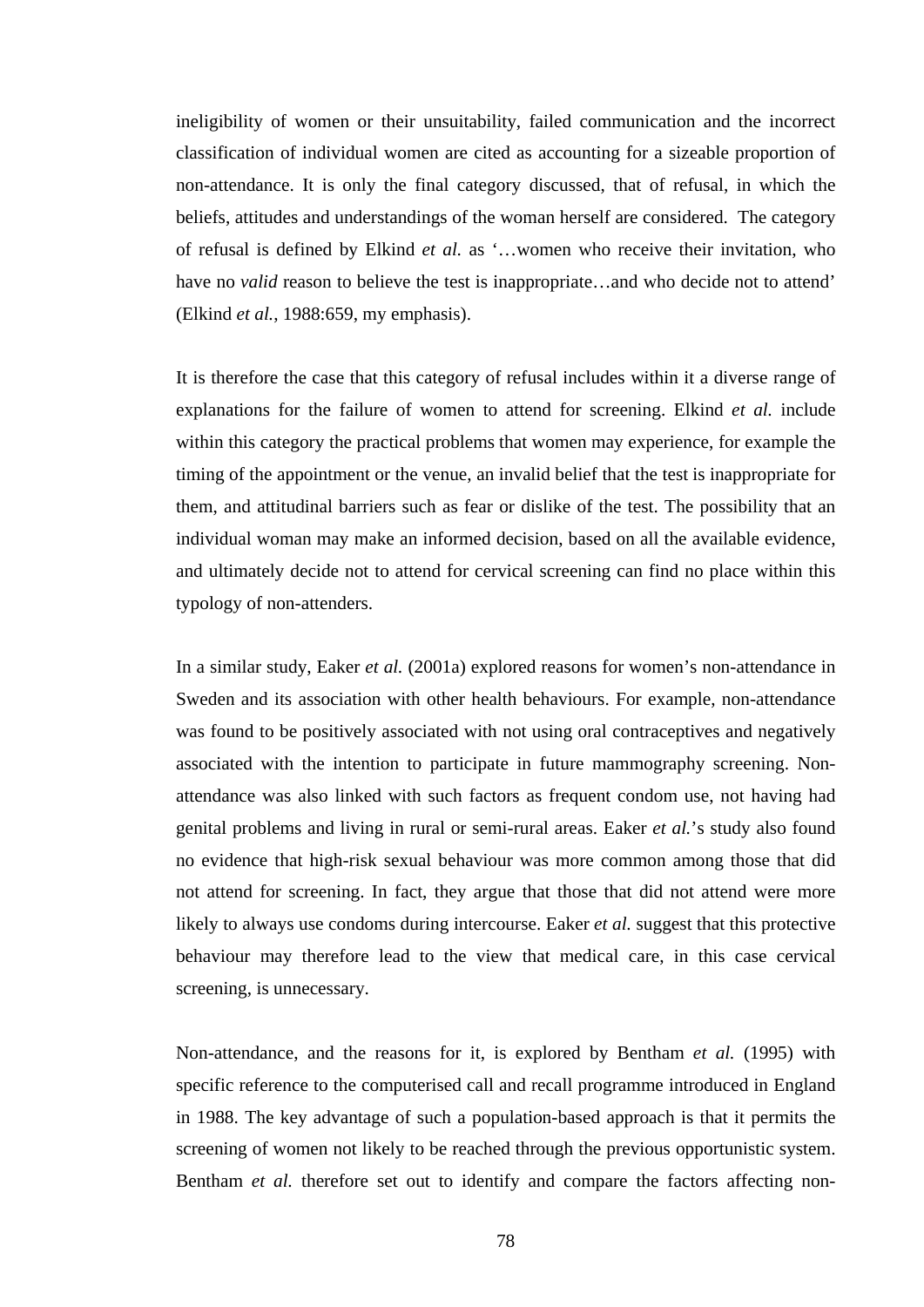response both before and after the introduction of the new system. Perhaps unsurprisingly, the study found that non-response rates were significantly lower under the new system. Relationships between non-response and the explanatory variables, such as age structure of the practice and its rural remoteness were weakened. However, other significant associations persisted and Bentham *et al.* argue that the new system was still failing to reach women at risk. For example, there was still a social gradient in uptake, and practices with a female GP continued to achieve higher coverage levels. Bentham *et al.* conclude by arguing that '...social and organisational barriers to participation were reduced but not removed by the new scheme' (Bentham *et al.* 1995:134). Once again, the focus of this research on the factors that affect non-response levels leaves little room for the beliefs, attitudes, opinions or preferences of individual women.

This focus upon the characteristics of women and the identification of those factors that are strongly associated with non-attendance can lead to the emphasis being placed on the 'failure' of certain kinds of women to attend for screening. Eardley *et al.* (1985) argue that the blame is often placed on the women who do not attend rather than on the screening programme itself. 'Such a view, however, is too narrow and fails to take into account the attributes of the service that is being offered' (Eardley *et al.* 1985:957). Eardley *et al.* also criticise the reliance of non-attendance studies on official records of screening attendance, which make no distinction between those women that have specifically refused an invitation and those that have missed a test for some other reason. They review the work of studies that consider what happens when women are specifically invited to attend, in order to explore the real differences between those that accept and those that refuse these invitations. They argue that, in the right circumstances, a high proportion of women are willing to have a smear test when invited.

Eardley *et al.* conclude by arguing that the emphasis on non-attendance has underestimated the necessary pre-requisites of regular screening behaviour. They argue that, in addition to having knowledge of the test, a woman must also have a positive view of its function, a belief in its efficacy and see it as relevant to her. She must also find the prospect of the test and its implications acceptable. In relation to this argument, Neilson and Jones (1998) have explored the impact of women's lay knowledge of cervical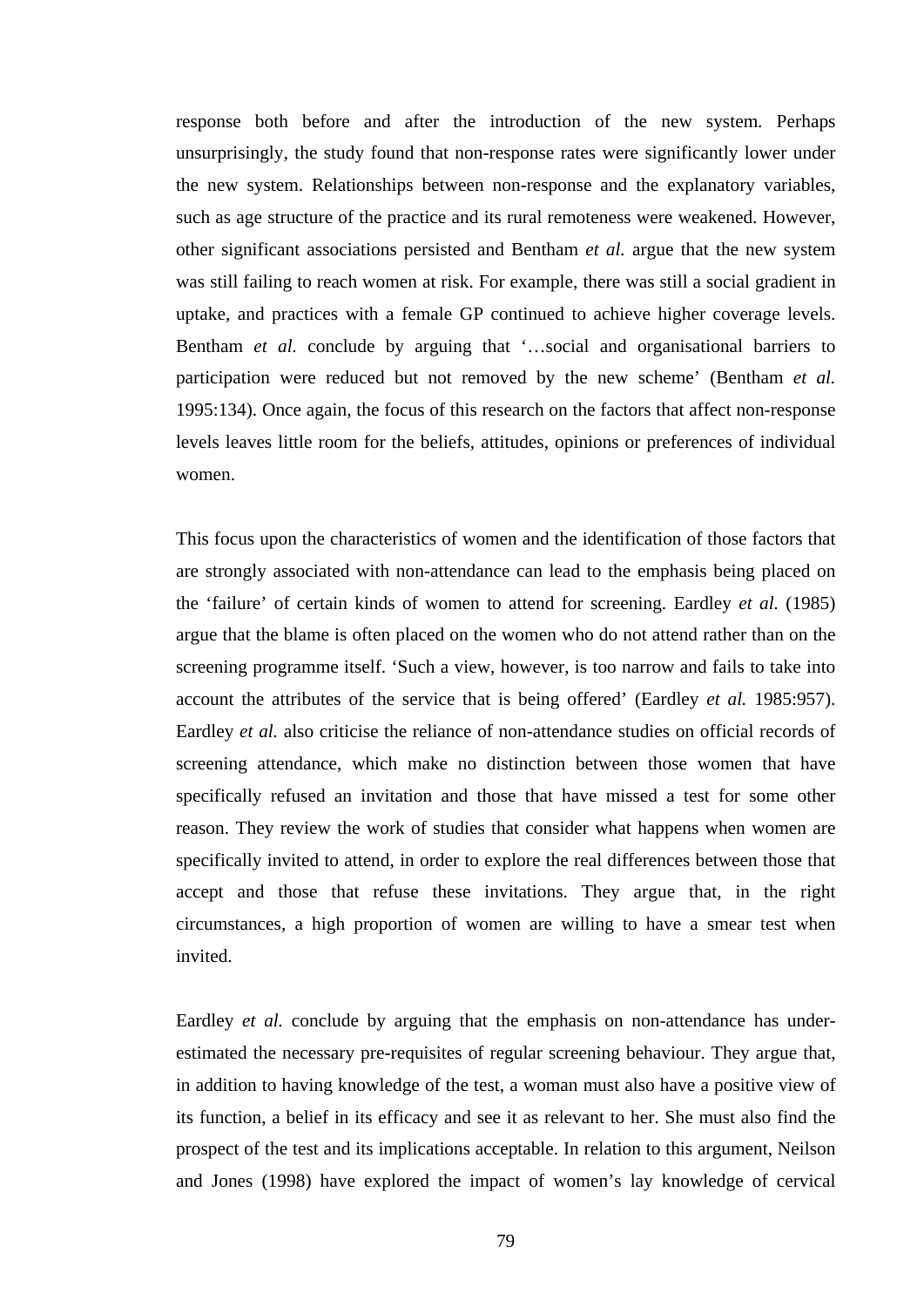cancer and cervical screening and have considered its role in accounting for nonattendance. As they argue, the health beliefs of individuals can be strong influences in determining their chosen course of action and, therefore, the success of health promotion strategies and screening programmes can be heavily influenced by individuals' ideas of how best to maintain their health and prevent disease. In terms of the responses given within Neilson and Jones' research, half of the women questioned had discussed the test mostly with lay people such as their partner, work colleagues, female relatives or friends. Only 9% of the women had consulted their GP, although this figure may be misleading as the vast majority of cervical smears are taken by the practice nurse and so it is likely that questions would be addressed to them.

As previously discussed, and highlighted through this brief discussion, the majority of work in this area tends to be quantitative and largely descriptive. It is common for such work to explicitly set out to discover those factors positively associated with nonattendance in order to facilitate changes in service provision and information so that attendance levels can be increased. Such work also tends to focus upon specific characteristics or qualities of women to explain their non-attendance instead of a more in-depth exploration of women's beliefs, attitudes and understandings and how these have developed. Often the implicit, or sometimes even explicit, assumption of the research is that if only the incorrect views or understandings of women could be dispelled then coverage rates and attendance levels could be increased. Emphasis is placed more on the proportion of women that misunderstood the purpose of cervical screening, for example, than on exploring the means though which women develop and come to hold these views. As Press and Browner (1998) argue, in the context of women who refuse prenatal diagnosis, predicting which women will refuse is less useful than developing an understanding of the interaction of factors that brought the woman to that decision. Such a focus on non-attendance also relies upon this simple dichotomy between attendance and non-attendance, which suggests that women who attend do so uncritically and have no problems or reservations about doing so. In reality the situation is likely to be much more complex than this over-simplistic representation as the outcome measure based simply on attendance/non-attendance takes no account of women's experiences, understandings and thoughts on both cervical screening and the cancer itself.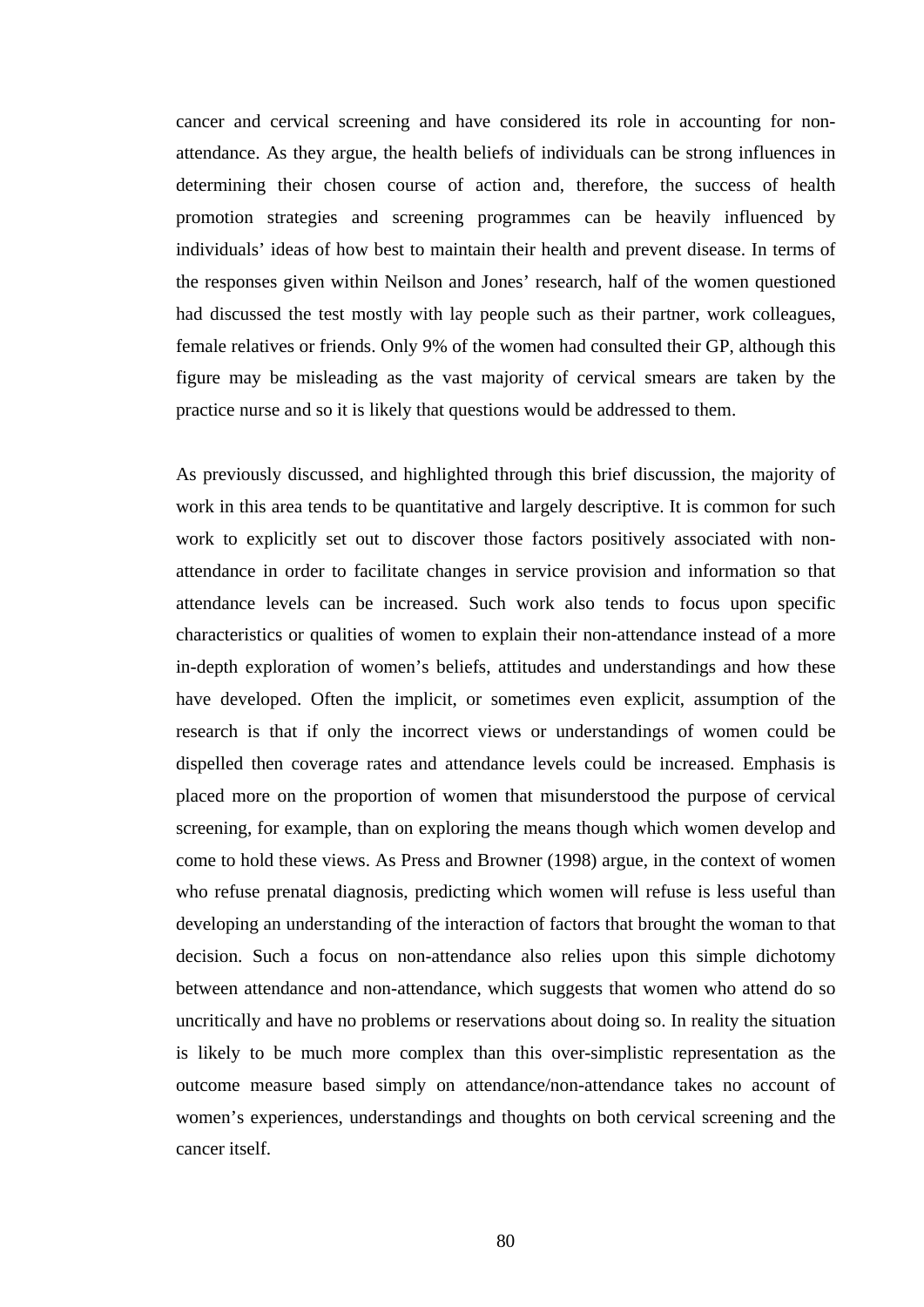# **4.3 Women's Understandings and Attitudes**

In contrast to the predominantly descriptive and quantitative work discussed above, other work on cervical screening has gone some way towards exploring the ways in which women understand the screening programme and their views and experiences of it. Often, though, the underlying focus falls back onto how these may impact upon attendance.

Eaker *et al.* (2001b) argue that there are important differences in the attitudes and beliefs of non-attenders and attenders for cervical screening. Rather than being simply emotional however, the main barriers in this research were found to be either practical issues or rooted in misunderstandings of screening and a lack of relevant information. Again, there is the assumption that if only these incorrect attitudes and beliefs could be corrected then attendance would be increased. Similarly, Fylan (1998) has reviewed women's attitudes, knowledge and behaviour and has classified the factors that influence screening behaviour as health service related, patient centred, or obstacles to attending for colposcopy<sup>[15](#page-81-0)</sup>. Summaries are provided of these various factors that can reduce participation, which include poor awareness of the indications and benefits of the cervical smear test, a lack of knowledge of cervical cancer and its risk factors, anxiety and poor understanding. Fylan concludes by considering the impact on screening behaviour of individuals' health beliefs and argues that women should be encouraged to take responsibility for their own health and to be active participants rather than passive attenders for screening. Here again the focus tends to fall back on attendance and how this can be encouraged and increased, rather than engaging with these issues in their own right instead of as a problem that needs solving.

McKie (1993), for example, conducted research on women's views of the cervical smear test in order to challenge the opinions held by some health professionals that women failed to attend for screening due to laziness or ignorance. McKie argues it is unlikely that many health professionals will have had contact with so-called 'noncompliers' and therefore conducted her research in order to give such women a voice. Her research found that the most commonly cited reason for non-attendance was feelings of fear and embarrassment. Other common responses were that women did not

 $\overline{a}$ 

<span id="page-81-0"></span><sup>&</sup>lt;sup>15</sup> Colposcopy is an examination to identify the type and area of cervical abnormality identified by a smear test. A decision is then taken on whether further treatment is necessary.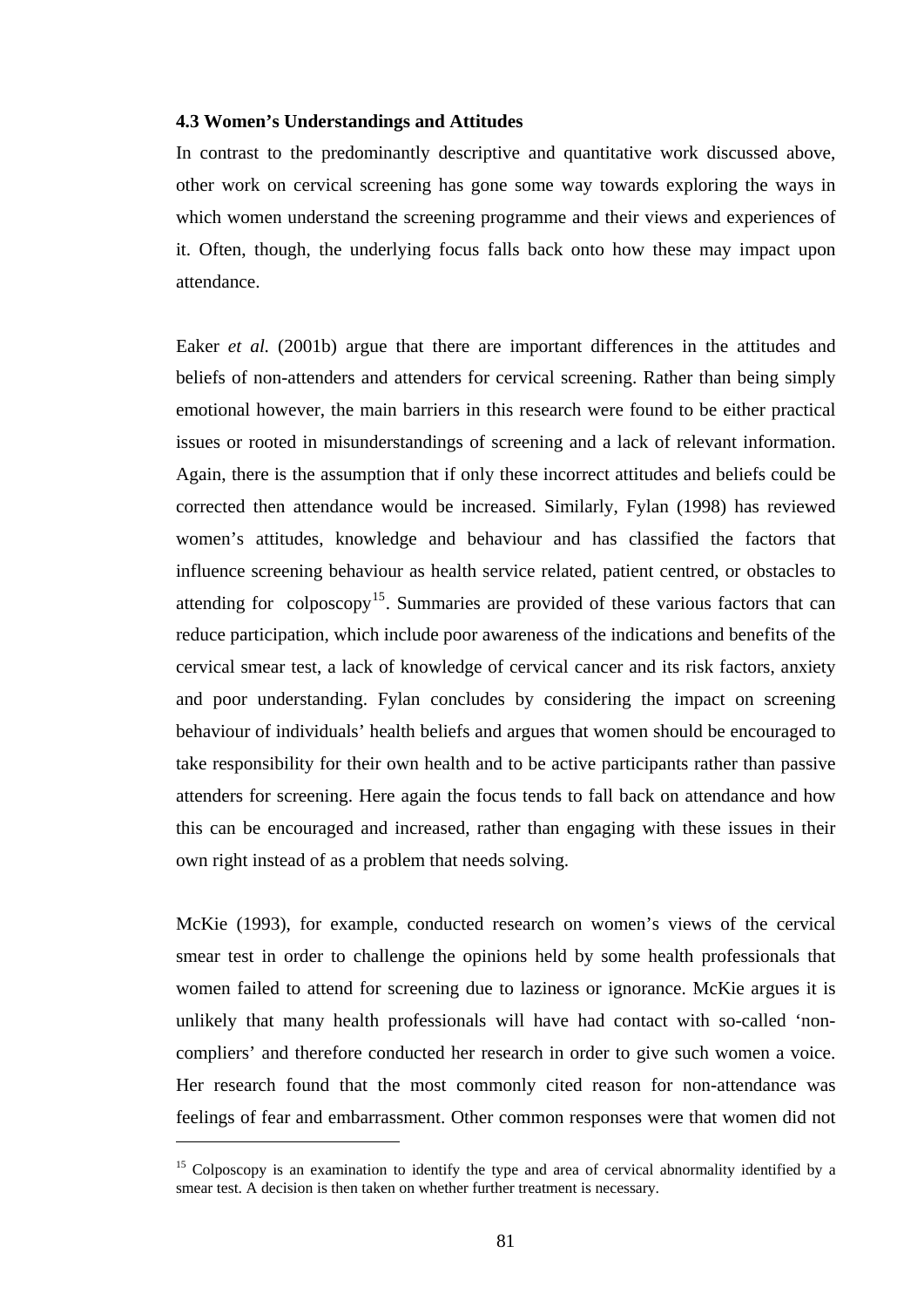want a test, they felt themselves to be ineligible for screening or they felt a test was unnecessary for them as they had no symptoms. McKie concludes by arguing for the importance of women's beliefs and attitudes as major barriers to participation in the screening programme. It would appear that health education messages had failed to break the strong link between the presence of symptoms and service use in such cases. It may be that in the years since McKie conducted this research the increasing focus within society on the importance of maintaining and protecting health, and therefore on taking preventive measures, has resulted in this link being further eroded.

This is highlighted by research by Forss *et al.* (2001) who used qualitative methods to explore women's reasoning for attendance in a Swedish context. The two most striking themes to emerge from the study were the possibility of having a disease without being aware of it and/or the importance of early detection in such cases. Forss *et al.* state that, while these themes were present in almost all interviews, they were often found as a subtext rather then an explicit form of reasoning. Of particular importance for many respondents was the actual invitation letter itself. This was evident through both a specific focus on the receipt of a letter as a reason for attendance and through the letter's role in emphasising the beneficial aspects of screening. Forss *et al.* therefore argue that women's reasoning for attendance can be seen as grounded in many sources of experience,

…in reference to gynaecological examinations and implicit or explicit information on cancer risk and prevention from media, friends and families, through which women seem to learn how to interpret and make sense of experiences in socially acceptable ways (Forss *et al.*, 2001:82).

They argue that their findings can be seen as reflecting societal discourses on womanhood, disease prevention and health control in Sweden. The women interviewed seemed to have 'learned' that it is both important and possible to detect disease in its early stages and that the technology exists through which this can be achieved.

In addition to exploring how women understand cervical screening and how they decide whether or not to attend, it is also important to consider how women feel about screening and their specific experiences of it. Crombie *et al.* (1995), for example, have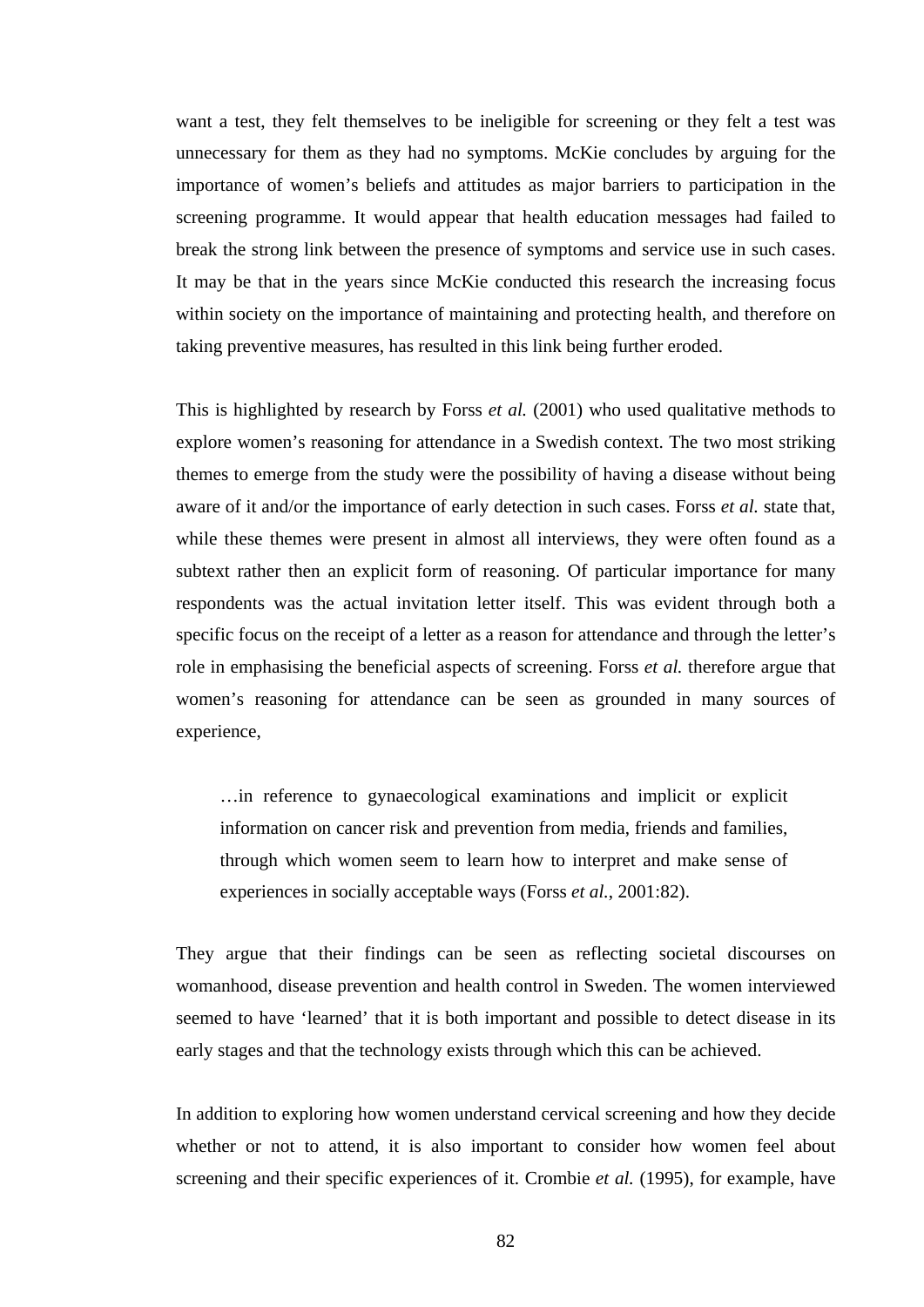explored women's experiences at screening and found that just over half of those questioned remembered feeling concerned prior to screening. These feelings ranged from worry to anticipated embarrassment. Although in contrast to this, other women reported little or no concern prior to their test. Crombie *et al.* conclude that situational factors, such as the circumstances in which the smear is taken, or the smear taker, may contribute to the embarrassment felt. However, it is likely that many women may simply find the process to be an inherently embarrassing experience.

In terms of exploring women's views on the smear test, Gregory and McKie (1991) argue that, instead of simply those that use the service and those that don't, there is in fact a considerable variation in the type of service use exhibited. This can be affected by factors such as '…the way in which a woman is recruited into the smear test service; the knowledge she holds about the service, and her social beliefs, which may result from her age and background' (Gregory and McKie, 1991:32). In many cases women attached a low priority to their own health, especially in comparison to that of their children, and found it difficult to take time out from family responsibilities when ill. In terms of women's knowledge of cervical cancer and the smear test, this was found to be patchy and many women had received unpleasant and insensitive treatment.

White (1995) addresses the issue of women's attitudes to cervical screening with particular reference to older women. Through a series of in-depth interviews with older women in New Zealand, White explored how women's perceptions of cervical cancer and screening may affect their help-seeking behaviour. The relationship between having symptoms and seeking medical care is highlighted by White as many of her respondents said they would not think of going to the doctor if they were well. This focus on the necessity of symptoms prior to seeking medical help may well be more common in older women as, for them, health education and health promotion are a relatively new phenomenon. In terms of cervical screening itself, most of White's respondents thought that having regular smear tests was important, especially for younger women with children. This concern with doing what was best for the children was common amongst the women. White states that the older women interviewed would ensure that children received medical care before themselves and were concerned that young women protected their health for their children's sake. In this way then, it can be demonstrated that a woman's understandings of cervical screening and an assessment of its relevance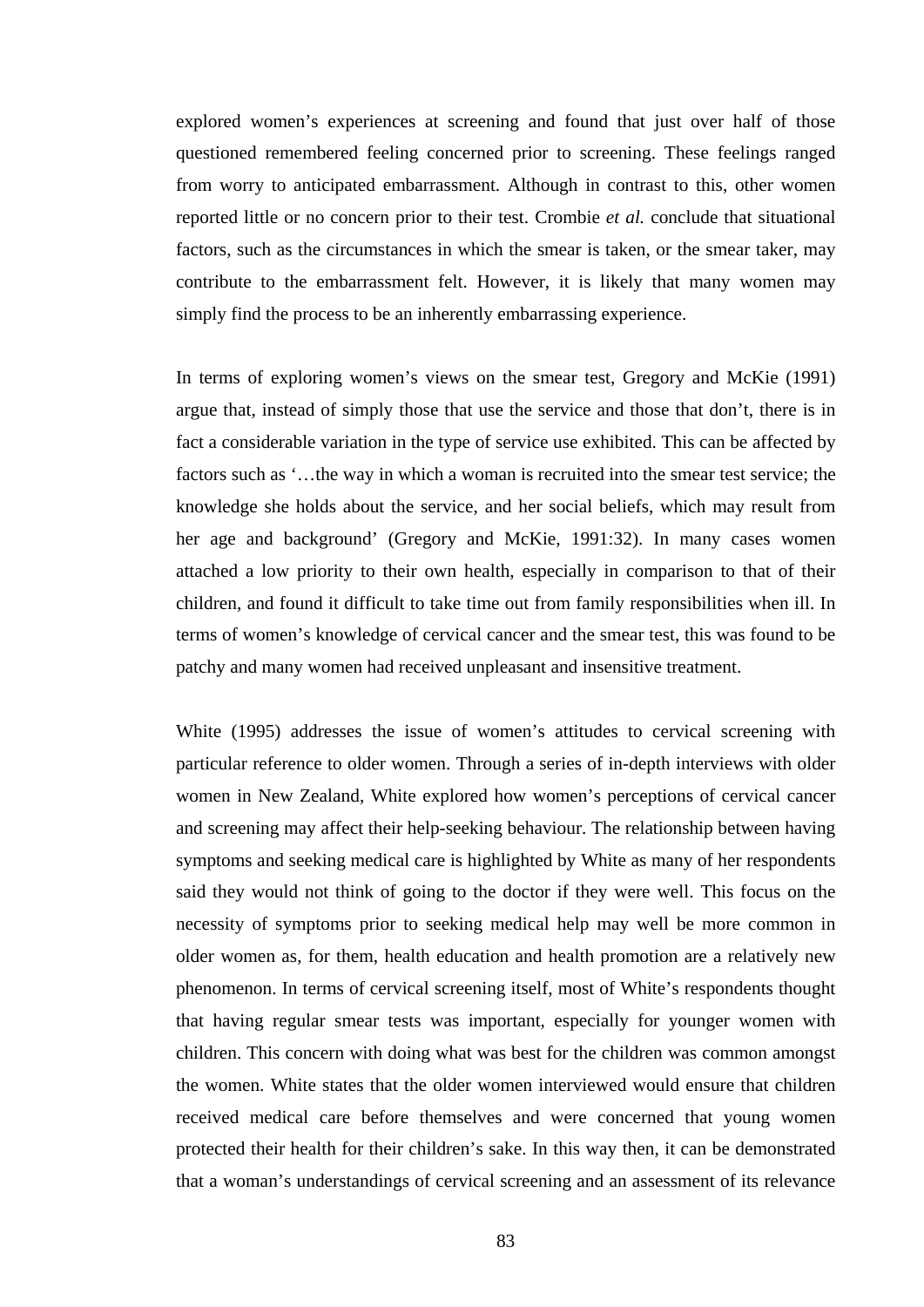to them can have an impact on their screening behaviour. These older women's perceptions of cervical screening as important mainly for younger women with children, together with their view that symptoms must precede a visit to the doctor, construct screening as irrelevant for them and they therefore see little reason to attend. They regard cervical screening as important, but for a different type of woman.

It can therefore be suggested that the health beliefs and attitudes of individual women may influence the ways in which they understand cervical screening and their subsequent screening behaviour. In addition to those studies discussed above, Seow *et al.* (1995) attempted to identify the cognitive barriers to screening activity through a study based in Singapore. The study found that, overall, the belief of personal susceptibility to cancer was low and that a substantial proportion of women held the attitude that cancer could not be prevented. These two factors in combination would obviously have an impact on screening uptake and led Seow *et al.* to suggest the means through which uptake can be increased are culturally specific and must deal with widely-held beliefs and attitudes. The uptake of cervical screening services can also be linked to related examples of health behaviour. Gillam (1991) for example used the health belief model to understand cervical screening uptake and argues that it is necessarily associated with other health behaviours. A wide range of beliefs, attitudes and socio-economic factors is important in determining this behaviour.

When discussing women's understandings of, and attitudes towards, cervical screening it is important to bear in mind that for many women it can be a highly emotional subject. The linking of a positive smear test with sexual promiscuity and 'dirtiness', for example, is not uncommon. Indeed, as Quilliam (1990) argues following her own experiences of a positive test,

The most overwhelming lesson is that for many women having a positive smear is not 'simply' a medical event. Because of the very particular nature of cervical cancer, it is also a highly emotional event (Quilliam, 1990:19).

Therefore what is often simply a routine procedure for a health professional can be a major episode in the life of the particular individual and may result in them feeling morally judged by others on the basis of their test result.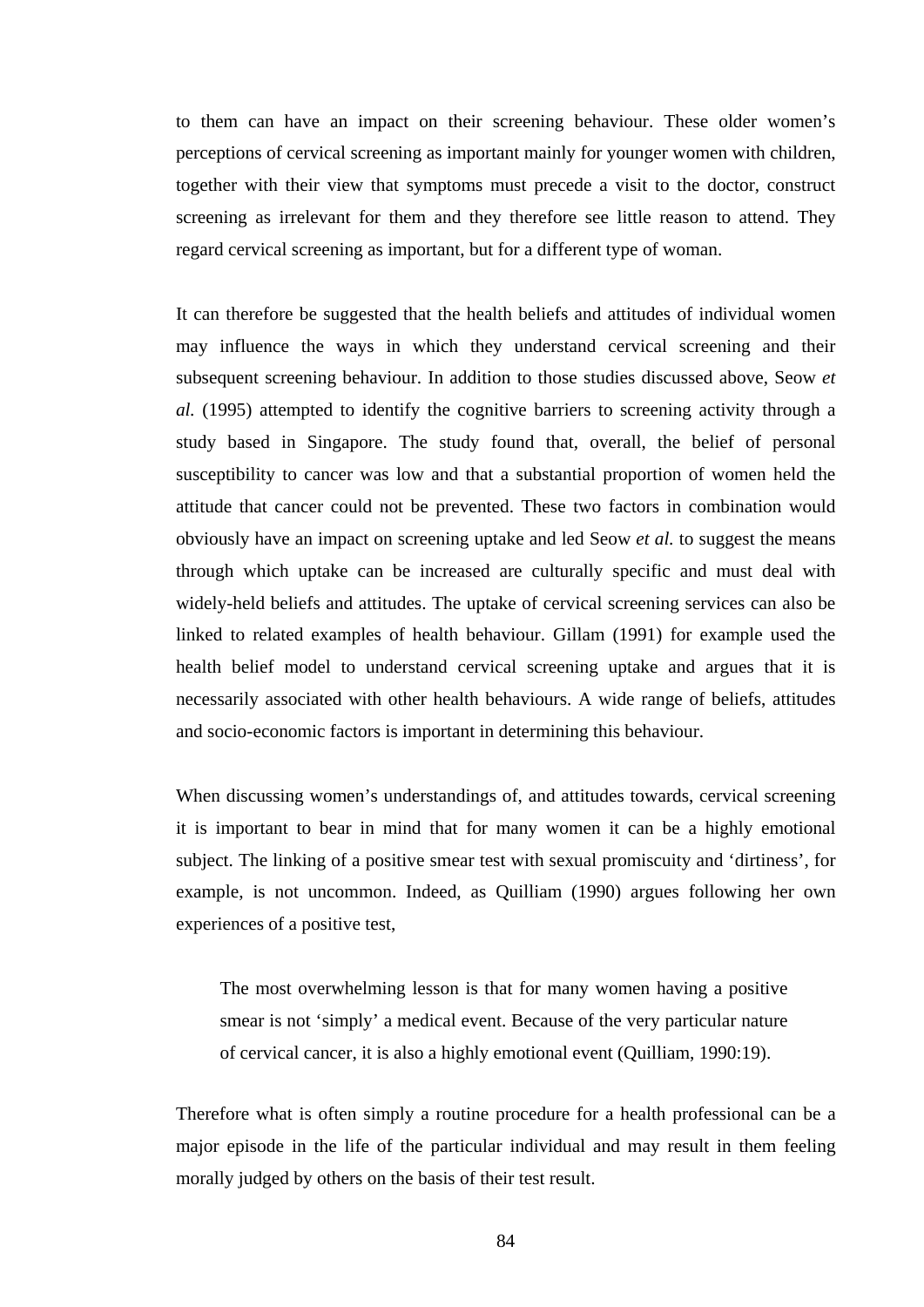In terms of women's understandings of cervical screening, Hurley (1993) argues that during her time as a health visitor she encountered many women who did not have a clear understanding about the role of screening. The prospect of attending for a smear test commonly resulted in feelings of anxiety and fear. Women were embarrassed at the thought of an internal examination and many associated this procedure with pain and discomfort. Women's understandings of the results of their smear test also contain the potential for confusion. In terms of women's understandings of a normal test result, Marteau *et al.* (2001) explored the understanding of the presence of a residual risk. They found that, when informed only that their smear was normal, 52% of women in their study understood that this meant a residual risk of cancer. In contrast, when an additional sentence was added giving a probability of this risk, 70% correctly understood what this meant, although 30% still did not. At the other end of the spectrum, Kavanagh and Broom (1997) explored women's understandings of an abnormal smear result. They found that women were often concerned and confused by the news that their smear was abnormal and that few women had a conceptual framework for interpreting the symptoms, for example bleeding and discharge, they experienced after treatment for the abnormalities. Kavanagh and Broom argue that, for many women, the news of an abnormal smear affects their sense of femininity as they feel that a part of their body that makes them female has gone awry. Women often associated their cervix with reproduction and, therefore, any problems with it affected their reproductive potential and also their femininity. These perceptions and understandings of women with regard to cervical screening and the meaning of either a normal or abnormal test result can undoubtedly be of great importance in determining how they regard cervical screening and their behaviour within the programme.

These studies do engage more with women's experiences, views and understandings of screening and demonstrate the factors that may be at work in influencing these. All too often though the ultimate focus falls back onto attendance, or more specifically nonattendance. While it is important to ensure that women are adequately informed about screening, and can therefore make an informed choice about whether or not to attend, I find it problematic to explore these areas with only this apparent objective.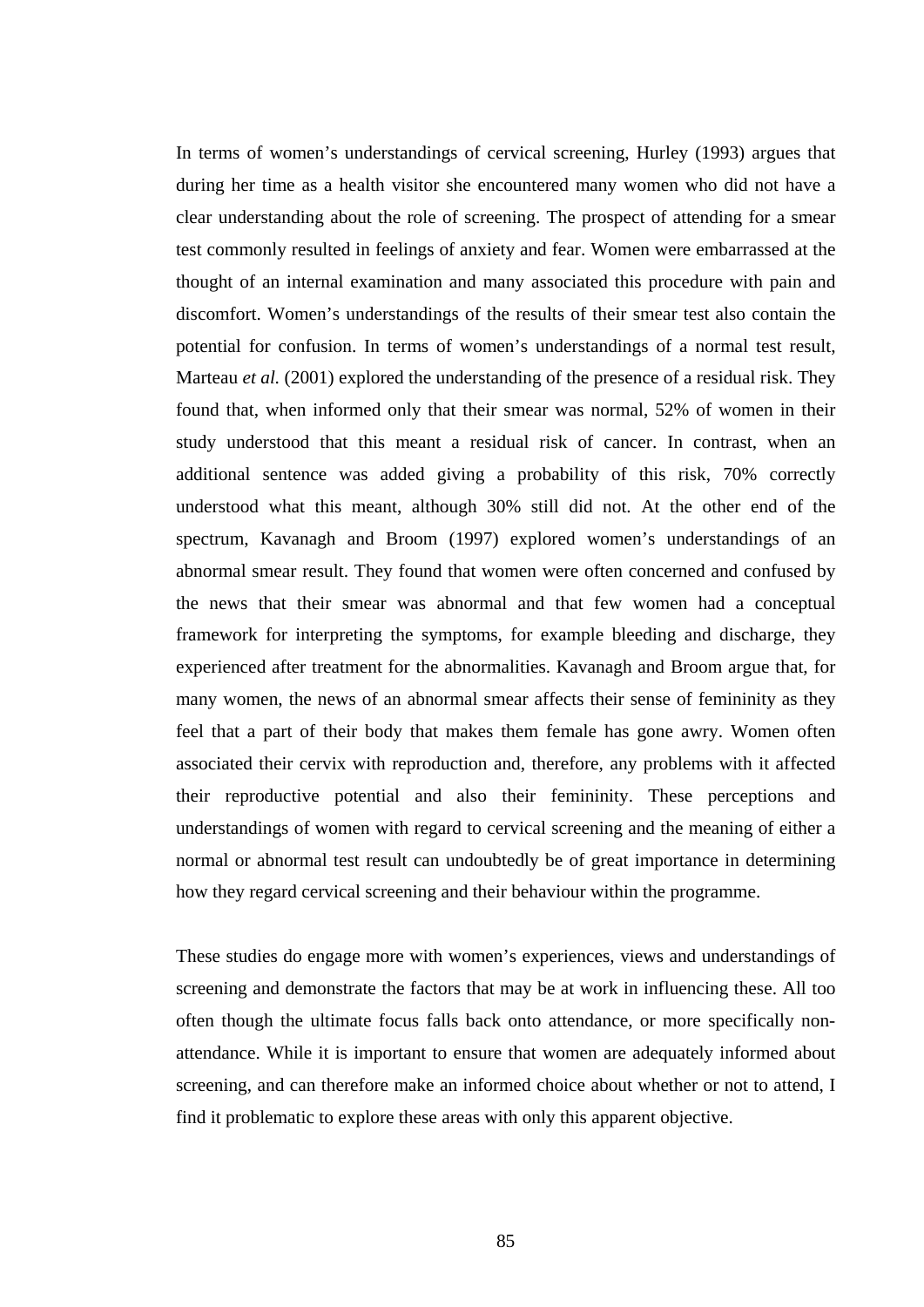#### **4.4 Sociological Work on Cervical Screening**

Recent sociological work on cervical screening has gone some way towards addressing this and has altered the focus on attendance. Instead of leading from women's experiences towards exploring how these impact on attendance, much of this research is concerned with the expectation of attendance and how this affects women. As such it has explored the aspects of surveillance and regulation that can be seen within the programme. In particular, the tendency for women to feel some kind of 'moral obligation' to attend for screening has been explored, together with aspects of female embodiment.

McKie (1995) has discussed the aspects of surveillance that can be identified within the cervical screening programme in relation to the surveillance of female sexuality and sexual behaviour. As previously discussed, a positive smear test result has implications for a woman's sexual identity as it is frequently linked to sexual promiscuity and public distaste. McKie argues that this link between a positive smear result, female sexual identity and the regulation of female sexual activity is strengthened through the minimisation of the male role. The role of men in the development of cervical abnormalities, for example through transmission of the human papilloma virus (HPV), certain strains of which have been linked to the development of cervical cancer, is rarely recognised. McKie found that few of the women she spoke to were aware of men's role and nor were the men themselves. What were commonly discussed by McKie's respondents however were male views of the cervical smear test. These were commonly discussed in terms of men believing that women may actively enjoy the test and thinking that it held the potential for 'sexual thrills'. Women often told how their partners were distrustful of male doctors conducting internal examinations and linked this to their belief that only they should touch their partner in that way. McKie therefore argues that the cervix has become a site of contested control within the female body.

Concepts of ownership and control pervaded conversations; of men owning women through relationships and of men surveying women through the cervical screening service (McKie, 1995:451).

An individual woman's participation within the screening programme may therefore, McKie argues, represent more than her concern for disease prevention. Women's sexual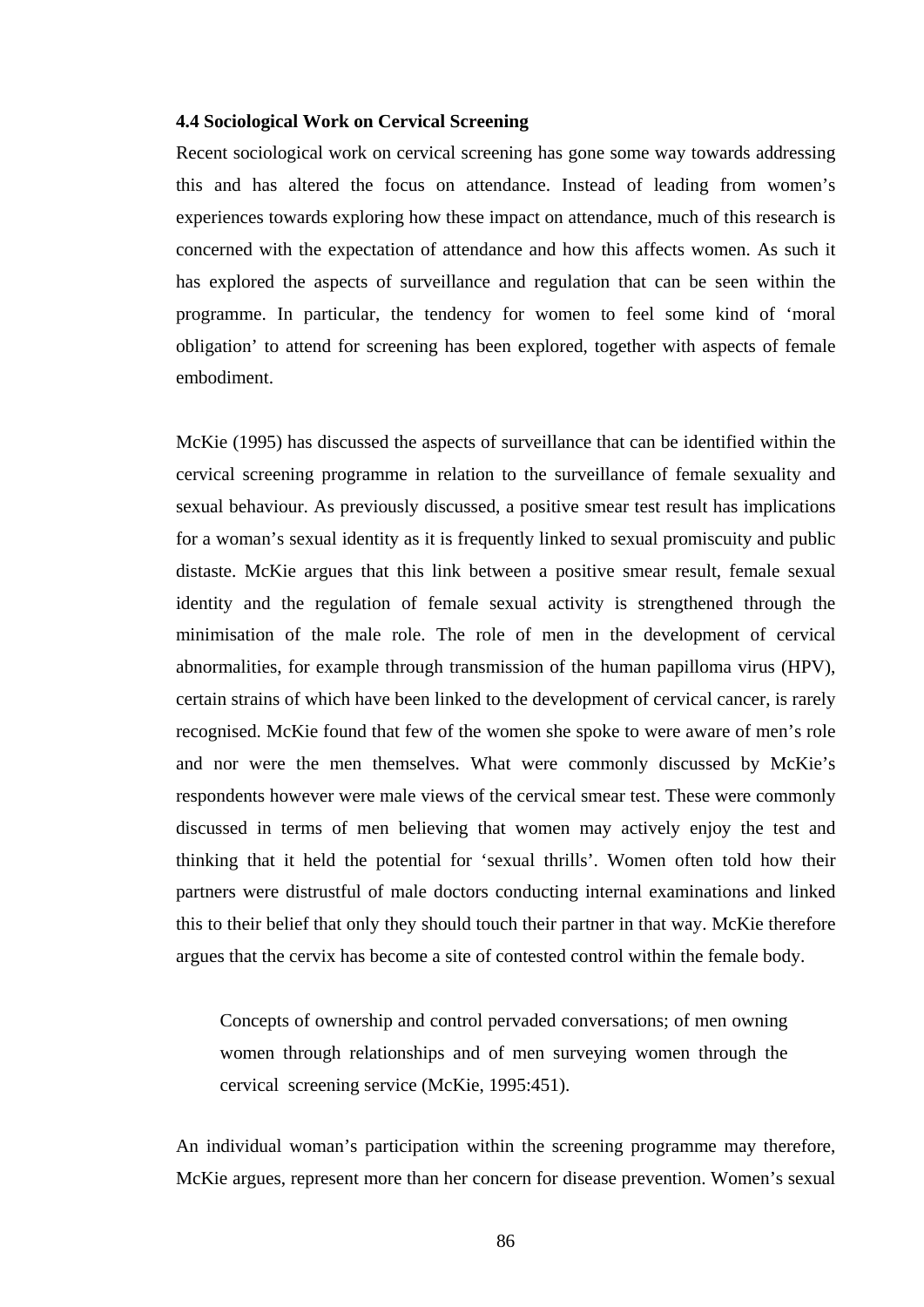activity and cervical health are seen as operating as mechanisms for the operation of power over women. In McKie's view, the cervical screening programme creates and reinforces negative views of women and female sexuality. She concludes by arguing that the discourses that surround screening sexualise a medical process and have a negative impact on women's self-esteem. These discourses are cited as evidence of a non-centralised form of power that preserves male power over women's lives.

Howson (1999) has also problematized women's attendance for cervical screening and has linked this to wider debates about the exercise of power within society. Howson argues that much literature and research on cervical screening adopts an unproblematic view of attendance (or compliance as she terms it), seeing it as a consequence of rational decision-making and as morally neutral. Howson argues that the act of attendance for screening needs to be more fully explored and can in fact be seen as highly problematic. She argues,

…compliance can also be understood as a response to a particular expression of power or set of normative expectations…compliance with screening cannot be viewed exclusively as a neutral, if desirable, outcome but as a social practice, which is embedded within a moral framework of responsibility and obligation (Howson, 1999:402).

Howson's interview respondents discussed the attendance for cervical screening very much as an expected response and viewed it largely as one aspect of a larger range of interventions inextricably associated with being female and having a female body. The women saw attendance for such interventions as being normal, routine and something to be expected. Although it was acknowledged that a cervical smear test commonly involved some degree of embarrassment and discomfort, it was seen as important, responsible and mature to overcome these potential barriers. This leads Howson to argue that women are placed under a form of 'moral obligation' to overcome their fears and misgivings and attend for screening. Cervical screening has become seen as a normal part of womanhood and as being the sensible, mature and responsible course of action.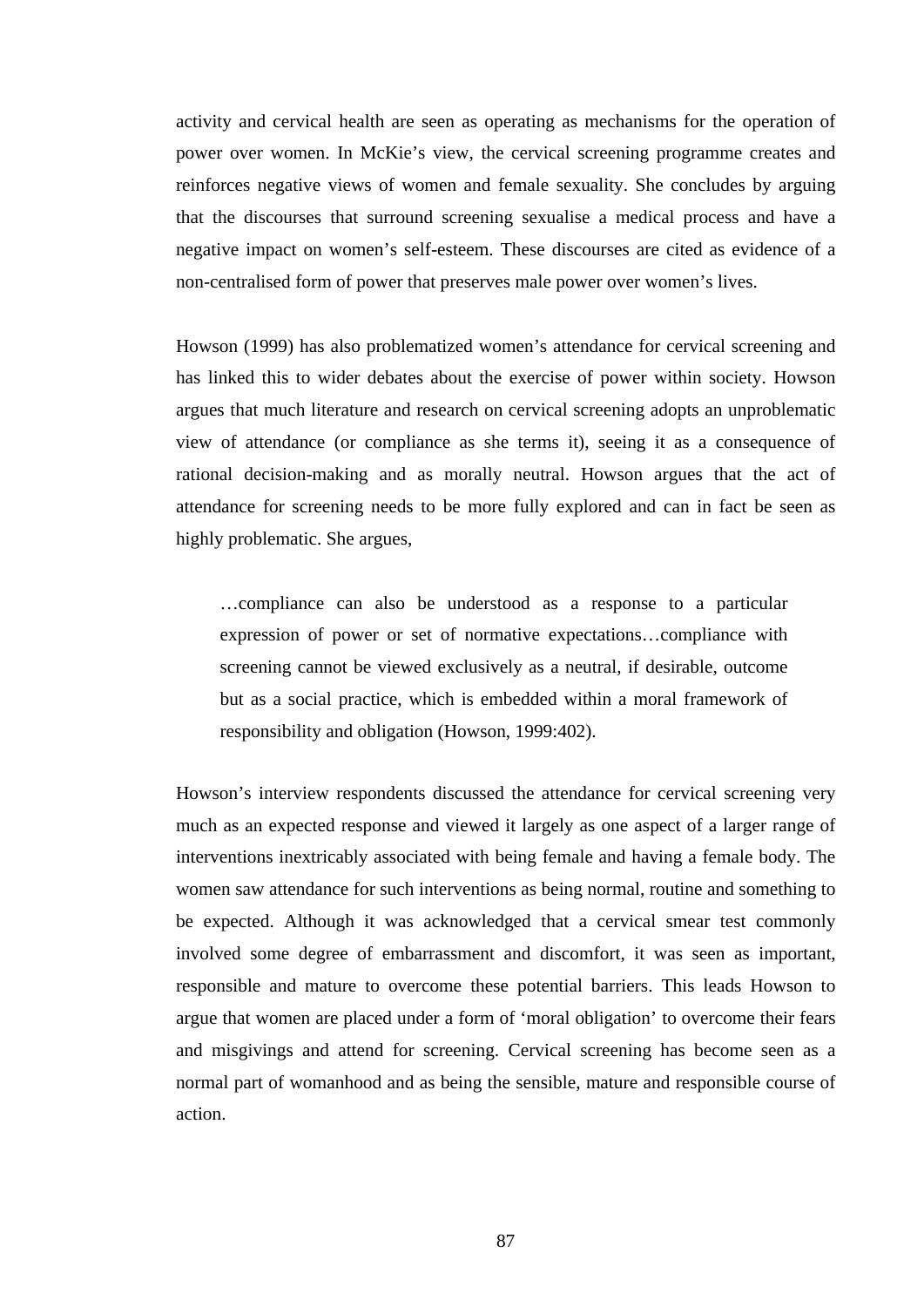This focus upon cervical screening as an inevitable part of being female has been developed by Howson in earlier pieces on the importance of embodiment in terms of cervical screening experience (Howson, 1998a&b). Many of her respondents discussed the female body as undergoing transitions and as therefore more subject to regulation than the male body. In this way, beginning to attend for cervical screening was constructed as something that could be seen as marking the transition into full womanhood in much the same way as menstruation and the development of breasts.

The obligation to attend for a smear test and the examinations and treatment which an abnormality engendered clearly implied a compliance which could be linked to routine interventions which regulated female bodies (Howson, 1998b:227-8).

This sense of the embodied understanding of cervical screening ensures participation on the basis of perceived normalcy and expectation, rather than on the basis of personal choice.

Bush (2000) has also explored these feelings of normalcy and correctness that women so frequently use to describe and discuss cervical screening. From her qualitative study, Bush argues that these feelings presented themselves in two main ways. Having a smear test was discussed, firstly, as a normal part of being a woman and, secondly, in terms of the feelings of deviance associated with non-attendance. Many women saw themselves as having an obligation to respect and look after their own body, however within this Bush argues that there were important resistances. In common with McKie's respondents, women drew attention to the fact that cervical screening focused very much on women at the expense of any consideration of the male role. The view of nonattenders as irresponsible or lazy was also challenged by some women who, while arguing for the importance of screening, recognised that attendance should be the individual woman's choice. Bush therefore argues that the discourses that surround cervical screening play an important role in maintaining the disciplinary power of medicine through the ways in which they normalise and discipline women through their bodies.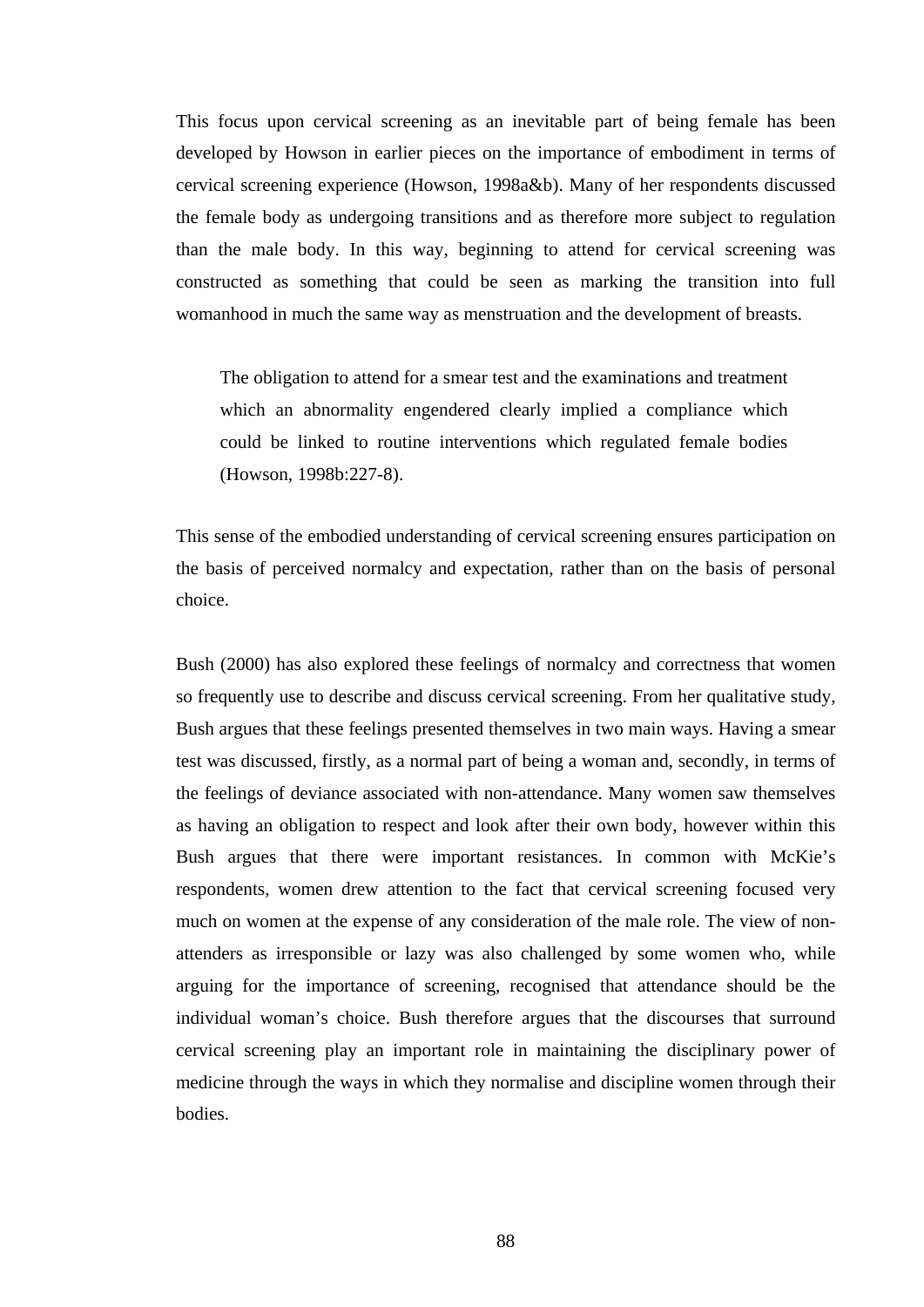Research of this kind therefore successfully moves away from a focus on women's experiences solely in the context of how these may influence attendance. This kind of work is interesting and valuable and it is clearly important to consider how women are affected by such health promotion messages and how they can feel obliged or constrained to act in particular ways. McKie, Howson and Bush all make reference to Foucauldian ideas in their work on cervical screening, and the influence of his ideas of power as increasingly dispersed and acting as productive and constructive is evident. However, although Bush (2000) and McKie (1995) both make reference to particular resistances, the focus of such work does tend to be in terms of how individual women are constrained by such powerful health promotion discourses. Therefore if we consider this work in the context of the previous chapter's discussions of power and resistance, then an imbalance is still discernible as the emphasis on how power is exercised in this context is not balanced with a consideration of how women may exercise resistance to such power. As such, there is the potential for this approach to portray women as passive victims who have no choice but to take up and occupy the subject positions presented to them. In contrast my research considers precisely the potential for women to resist these positions and the official discourse around cervical screening.

## **4.5 Women and Health**

When exploring and examining women's understandings of and attitudes towards cervical screening, or any other health intervention or condition for that matter, it is important to consider these within the wider context of women and their health. The ways in which women view their own health and their personal understandings of health and illness will undoubtedly affect how specific interventions or procedures are thought about.

Charles and Walters (1994) set out to explore the ways in which women view their own health and which health issues are of most concern to them. Replicating in South Wales a previous Canadian study, the research took women through a list of various health and social problems and asked whether they had been worried about or experienced any of them in the last six months. Charles and Walters found that the most commonly cited problems were those of tiredness, stress, headaches and arthritis. Women frequently linked their health concerns with other problems including unemployment, problems with childcare and money worries. These problems were seen to increase stress which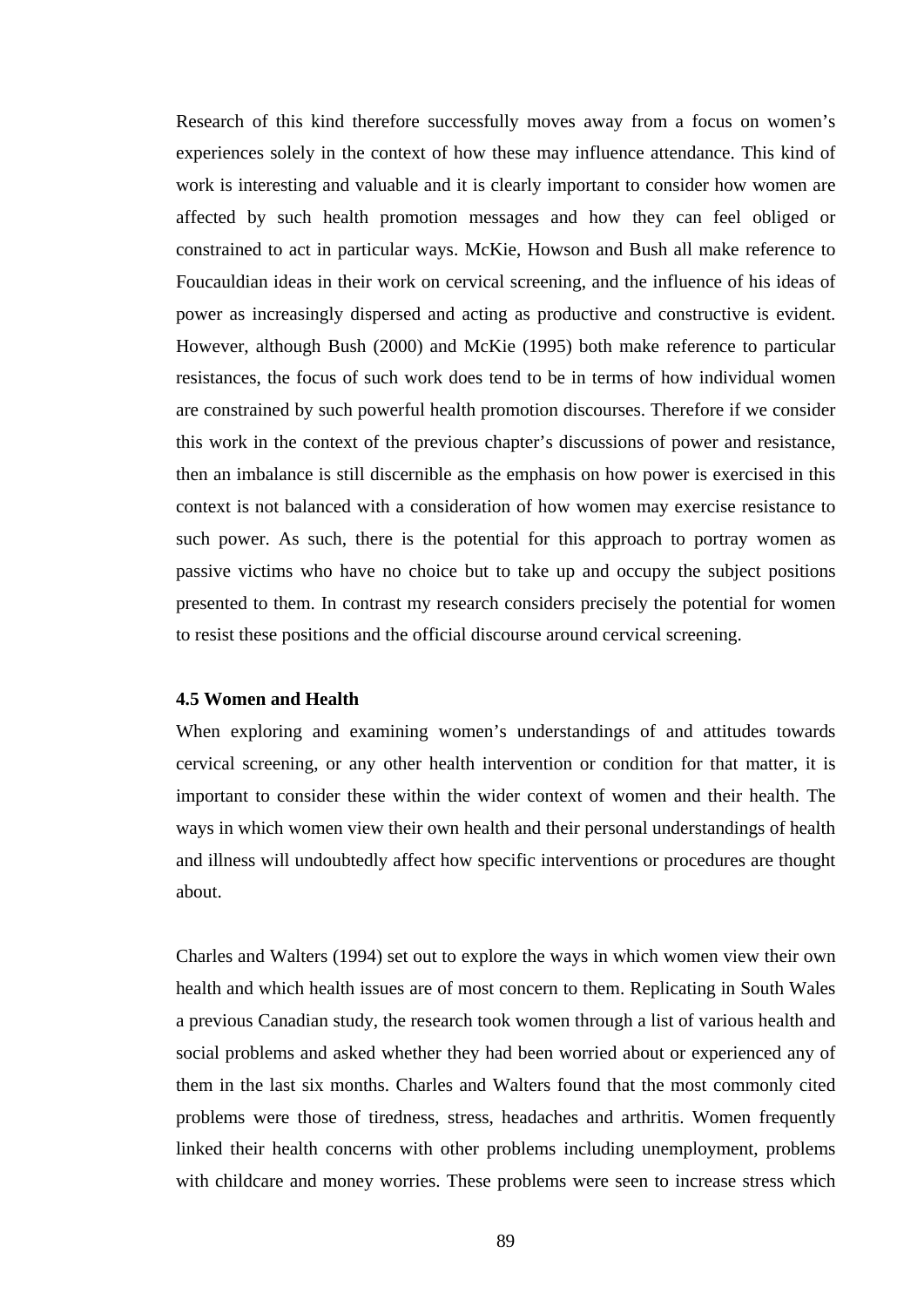then either directly produced ill-health or contributed to the development of 'unhealthy' lifestyles. These findings led Charles and Walters to argue that it is essential to incorporate women's health concerns into the policy-making process as many of these concerns are linked with the social conditions in which women live.

In a later piece, Walters and Charles (1997) further explored women's own concerns about their health and the ways in which they saw their health problems as affecting their everyday lives. As has been discussed above, the most commonly cited health problems included stress, depression, panic attacks, headaches and arthritis. Walters and Charles suggest that one of the most prominent themes to emerge from their interviews is that of unpredictability. Women discussed how their health problems had made their lives more unpredictable and less amenable to control. This often resulted in a change in their sense of self-identity and they often struggled to cope with the uncertainty that their health problems created. Walters and Charles further argue for the importance of gender and class and draw attention to the ways in which these can be seen to interact with an individual woman's health problems. For example they argue that,

The very health problems women experienced created unpredictability and in many cases women were trapped by gender and class: for example, some women had lost their jobs, some were at home with young children, some had had been widowed and most faced money problems. The control they could exercise over their lives and the health concerns they reported may have stemmed from or been exacerbated by this (Walters and Charles, 1997:1729).

Charles and Walters (1998) have also explored the roles played by age and gender in women's accounts of their health and their experience of various health concerns. They argue that there are significant generational differences in the way women talk about their health. These can be linked to the women's differing social circumstances, changes in the ways health and illness are defined over time and the inevitable physical changes associated with ageing. Charles and Walters argue that the ability to perform their various social roles was often a key element in the way women discussed their health and their experiences of ill-health. However, whilst older women frequently discussed their health problems with reference to the challenges they encountered in continuing to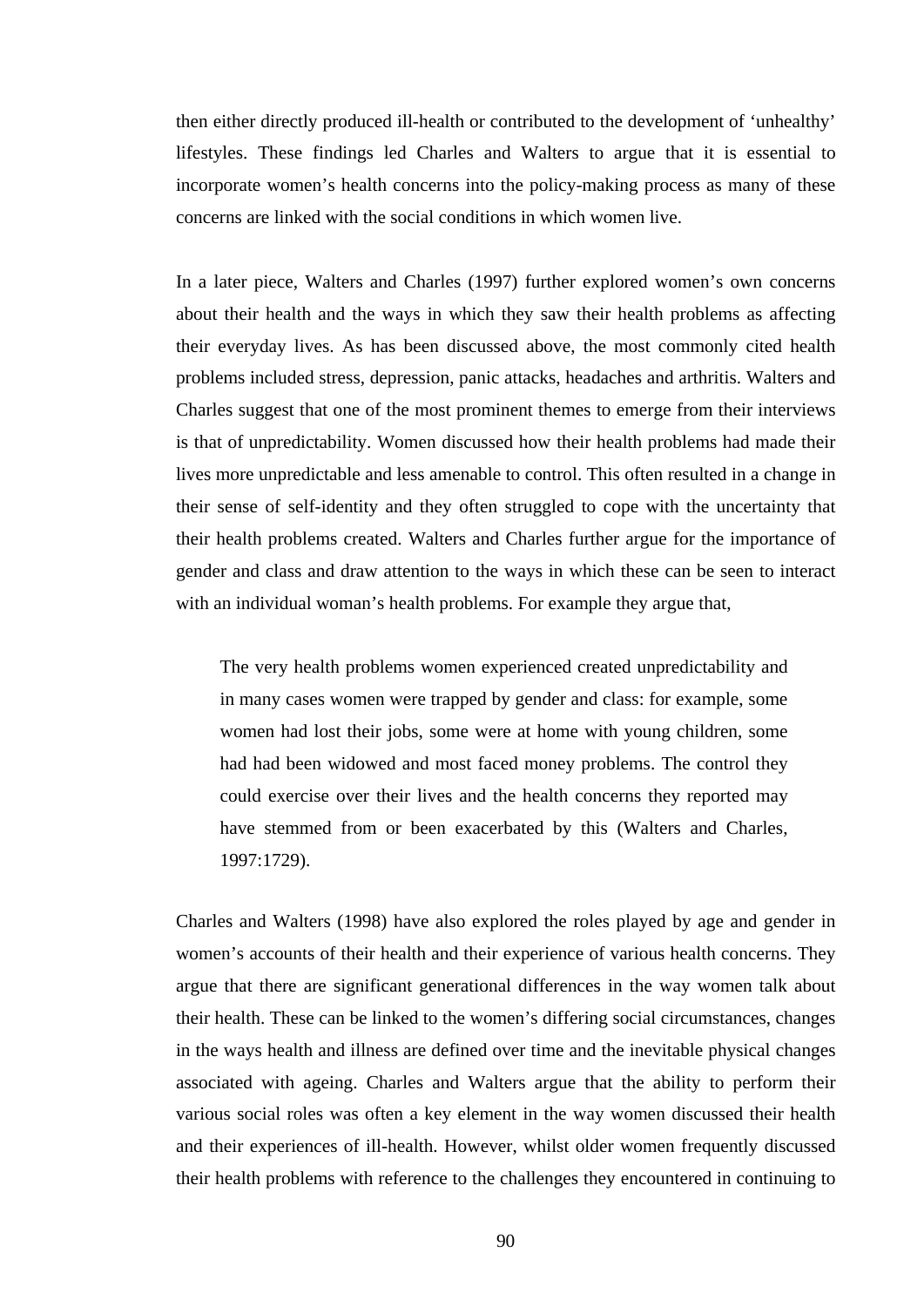perform everyday tasks, younger women were more likely to talk about the stress they experienced in managing and combining their many different roles, such as being a wife, mother and worker. Younger women were also more likely to discuss the problematic nature of gender relations and high levels of unemployment. This therefore leads Charles and Walters to argue that age plays a significant role in structuring women's health problems and the differing ways in which they talk about them.

Age is significant to women's experiences and understanding of health because, first, women's social circumstances differ depending on both their stage in the life cycle and changing patterns of employment and gender relations; secondly, ways of understanding health and ill health change over time; and, thirdly, women's bodies are subject to a process of physiological change (Charles and Walters, 1998:346-7).

Multiple factors including age, class, ethnicity and socio-economic group can therefore all have an influence on determining which, if any, health issues concern women and it is likely that these vary over time and the life course. With regard to understandings of and attitudes towards cervical screening, research has already shown that age can be a significant factor in influencing women's views (see White, 1995 above). Older women commonly regarded cervical screening as inappropriate or unnecessary for themselves, especially for those women who had experienced the menopause. However, screening was still seen as important for younger women, especially those with young families to look after. The individual woman's position within the life course, and therefore her related social circumstances, can be shown to have a significant impact on the way in which she regards both her health in general and procedures such as cervical screening in particular.

Blaxter's (1983) research into women's concepts of disease and its causes can also be of use here for its explorations of the ways in which women view different conditions and what they understand the causes of these conditions to be. With regard to the causes of disease that women discussed, explanations such as infection, heredity or family susceptibility, and factors within the environment were favoured. The women typically rejected explanations that included such factors as natural degeneration, inevitability or randomness. Blaxter argues that these models of disease processes expressed by the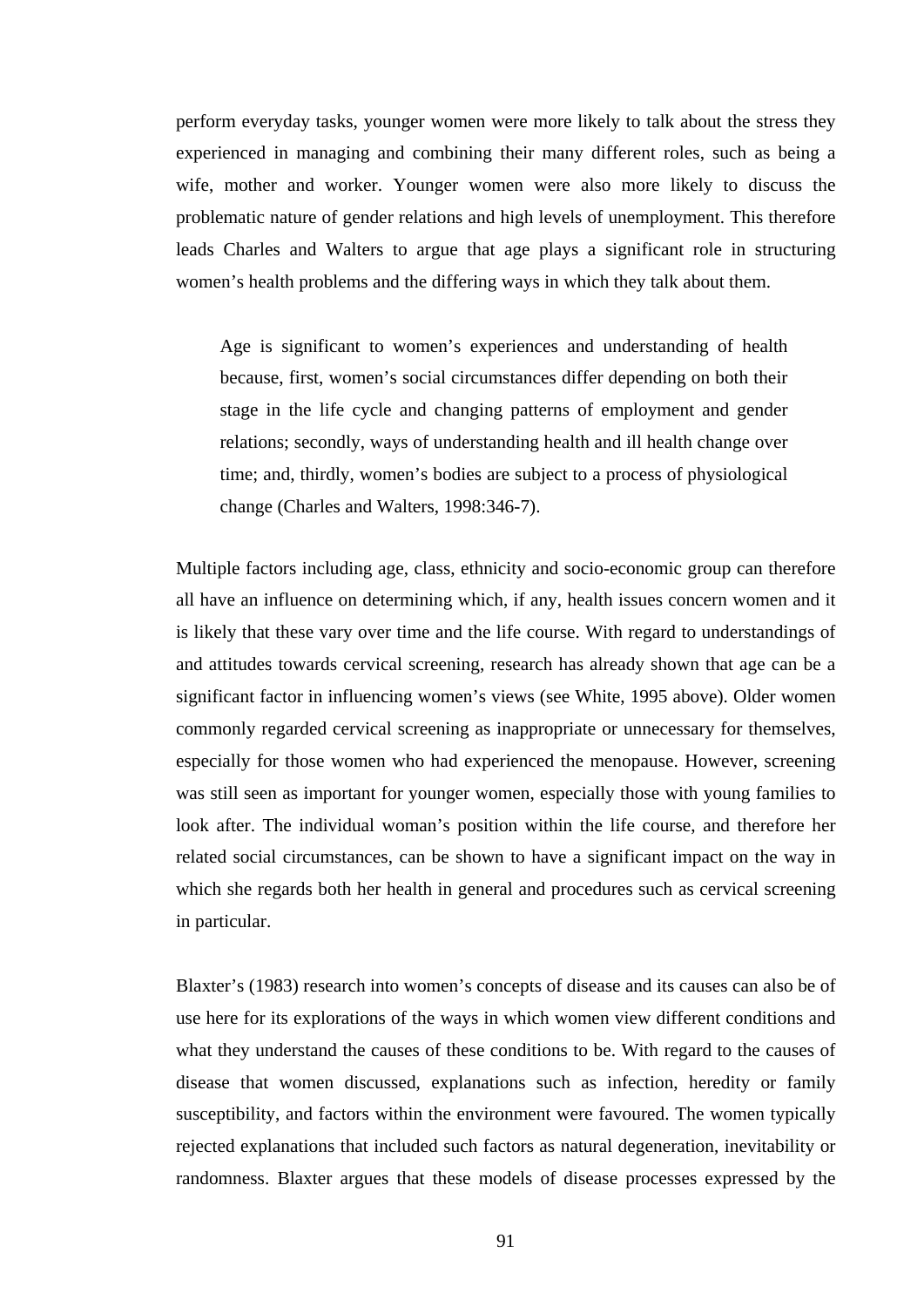women, although 'incorrect' in medical terms, were no less sophisticated than medical explanations. However, Blaxter draws attention to one of the most important features of the women's talk: the need to know about the cause of disease, the importance of producing a rational explanation and the importance of linking together life events. Disease was commonly conceptualised as some kind of malevolent entity that existed outside the body and waited to attack. The need to establish the reasons why it attacked various people, and in which ways, was seen as vital.

Of particular interest to the present research is the way in which the women in Blaxter's study discussed cancer. It is not surprising that cancer was one of the most commonly discussed diseases within Blaxter's interviews. However, given the importance women attributed to establishing cause, it is interesting that Blaxter notes how cancer, together with TB, was frequently mentioned without a discussion of cause. Blaxter suggests that women may have preferred to think of cancer as being caused randomly, therefore rejecting the idea of personal responsibility, but it was in fact this mysteriousness that gave the disease its terror. The explanations that women attribute to various diseases and conditions may play a significant role in determining whether or not they participate in health promotion programmes such as cervical screening. If a woman understands cervical cancer to have a specific cause, such as sexual promiscuity or smoking for example, then she may be either unwilling to participate for fear of being labelled as such or she may regard screening as unnecessary as she does not behave in that way. Particular views on disease causation may result in women understanding a specific type of person as more or less at risk of developing a certain condition. If that imagined person is different from herself then it can be suggested that the perceived relevance of preventive strategies will be significantly reduced, and vice versa.

Savage and Clarke (1998) have explored older women's representations of cancer, particularly in terms of comparing those of women who regularly attend for breast and cervical screening and those who are under-screened. Their interviews clearly identified a difference in the views of cancer held by the two groups of women. Those that were screened regularly were more likely to say that they were not afraid of cancer and to give examples of people they knew who had had cancer with no symptoms. In the case of the under-screened, they were more likely to be afraid of cancer and to suggest that symptoms would be present. There were few differences between the two groups when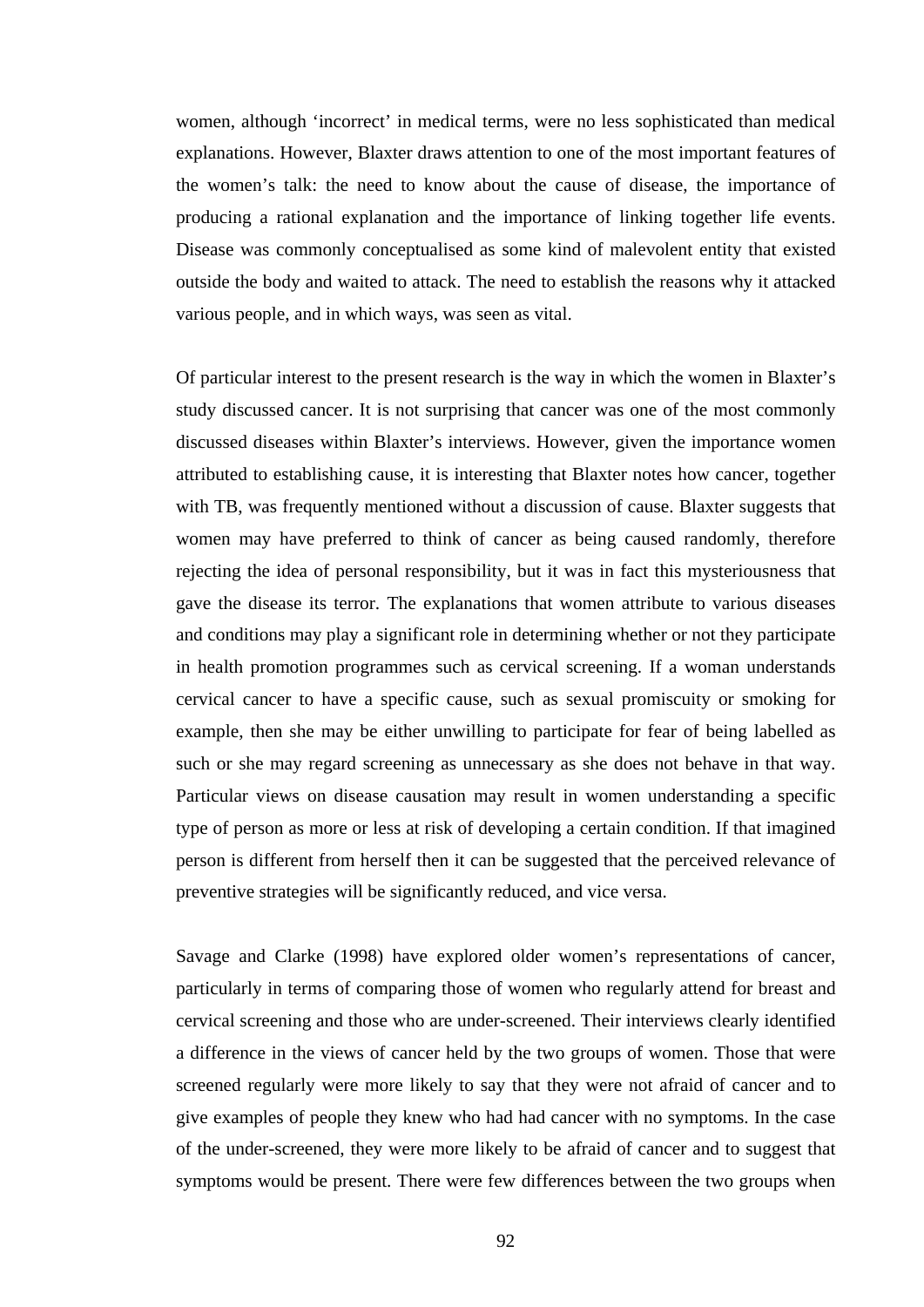asked about the causes of cancer: lifestyle, heredity and stress were amongst the most commonly cited causes. When asked about the possibility of treatment and a cure for cancer however, there were significant differences. Those who attended for screening were more likely to mention people who had been cured, whilst those that were underscreened expressed more cynicism about doctors and suggested that they would not want treatment if they were diagnosed with cancer of some kind. Once again, those that were under-screened were not necessarily against the idea of cervical screening completely. Several of the under-screened women in Savage and Clarke's study regarded screening as potentially valuable, particularly for younger women. The age of the women and their relative position within the life course again seems to be of relevance here as they do not disregard cervical cancer screening completely, instead they regard it as valuable to women other than themselves.

It can therefore be suggested that the beliefs and level of knowledge a woman has about cancer can influence her participation within preventive programmes. Sheikh and Ogden (1998) have explored this using both quantitative and qualitative methods. They began by using quantitative methods to assess the relationship between the knowledge of cancer symptoms demonstrated and help seeking behaviour. The association between these two factors was found to be significant, but not absolute. They therefore used qualitative interviews to explore the role of health beliefs in explaining the apparent gap. These demonstrated the complex way in which people discussed cancer, particularly in terms of fear, death and as a challenge. Many subjects discussed how they may recognise cancer symptoms but may not seek medical help for fear of finding out the truth. Non-attendance for screening programmes was often discussed in this way and related to factors such as avoidance, fear and denial. Interestingly, Sheikh and Ogden suggest that knowledge about symptoms may not be translated into help-seeking behaviour due to the perceived ineffectiveness of any available treatment. Also, a person may believe that their potential cancer is due to their behaviour or lifestyle and may therefore not seek help for fear of being labelled or judged.

# **4.6 The Influence of Lay Health Knowledges**

The exploration and investigation of both lay health knowledges and lay/public epidemiologies has long been a concern of medical sociology both in terms of the meanings people attach to health and illness and the differences between lay and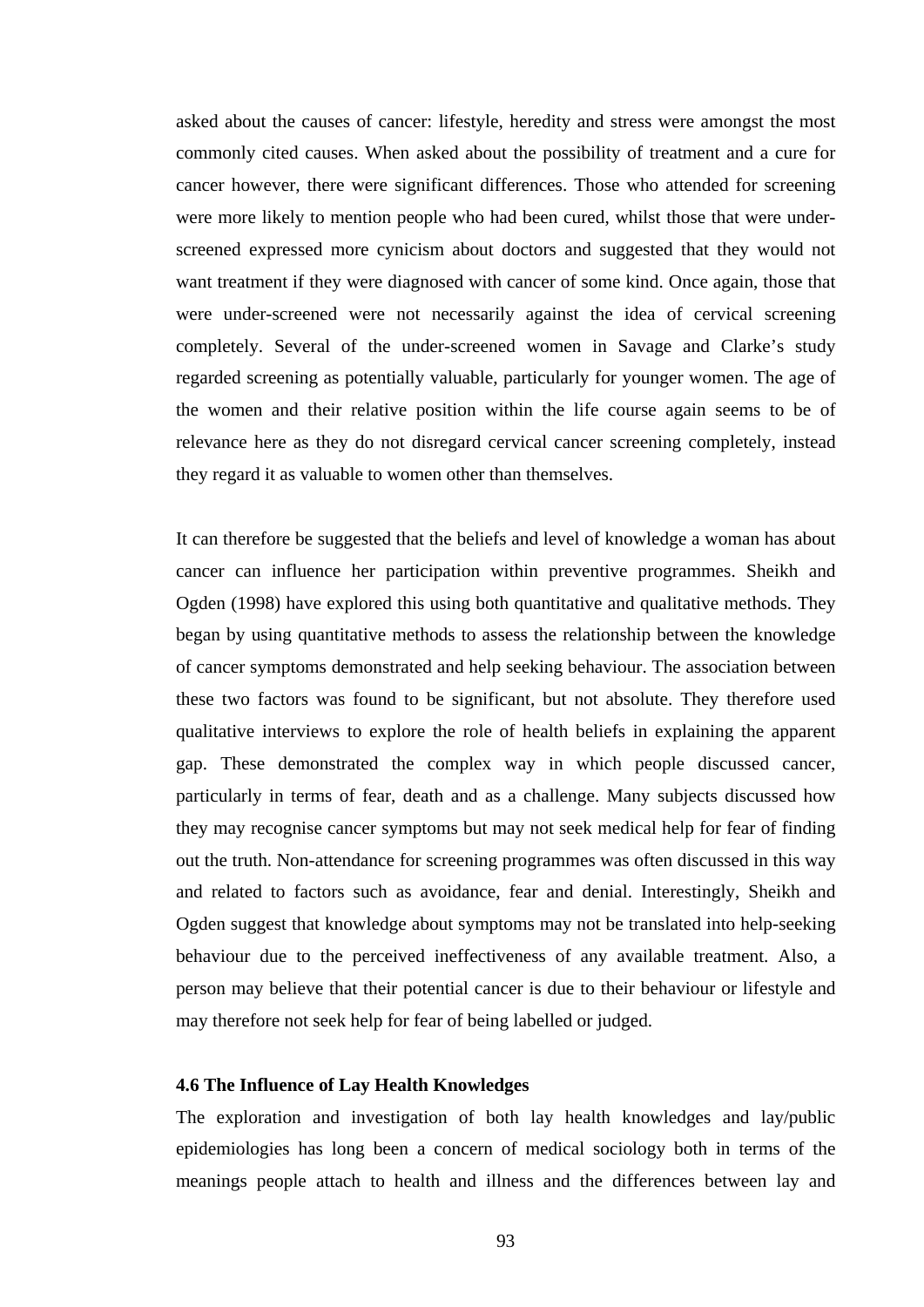professional ways of knowing (Brown 1992; Popay and Williams, 1996). The ways in which lay people come to understand various illnesses or diseases, together with their beliefs on the causes and available treatments for such conditions, are central concerns of medical sociology. Lay health knowledges and lay/public epidemiologies play a fundamental role in determining how people account for illness misfortune and how they assess the potential benefits of various preventive health behaviours (Davison *et al.*, 1992). Lay notions of disease causation, for example, are often very different from the official medical view. In their study of lay health knowledges around coronary heart disease, Davison *et al.* (1992) explore the lay notions of luck, fate, destiny and randomness and chaos in popular understandings of heart disease. Blaxter's (1983) more general study on women's views of the causes of disease found that women favoured such explanations as infection, heredity or family susceptibility when discussing disease causation. It is therefore likely that lay health knowledges and lay/public epidemiologies play a large role in determining how people understand diseases of various kinds and how they assess the potential benefits of preventive behaviour. In terms of cervical cancer screening, it is likely that the official medical discourse that surrounds the screening programme will be filtered through existing lay health knowledges and the plausibility of the health promotion message will be subject to assessment.

It has been argued that lay forms of knowledge are developed and formed in very different ways to professional knowledge and that, therefore, lay people develop a body of health knowledge that is very different from, but equal to, that of the professionals<sup>[16](#page-94-0)</sup> (Popay and Williams, 1996).

The distinctive nature of lay health knowledge comes, at least in part, from its distinctive ontological purpose.

Lay knowledge differs from expert knowledge in the sense that is has an ontological purpose, orientating behaviour in terms of an understanding to the individual's place in their life-world. It is…expressed in narrative form. This form is antithetical to traditional models of cause and effect…they

 $\overline{a}$ 

<span id="page-94-0"></span> $16$ <sup>16</sup> This is not to suggest the knowledge of professionals necessarily forms a coherent whole.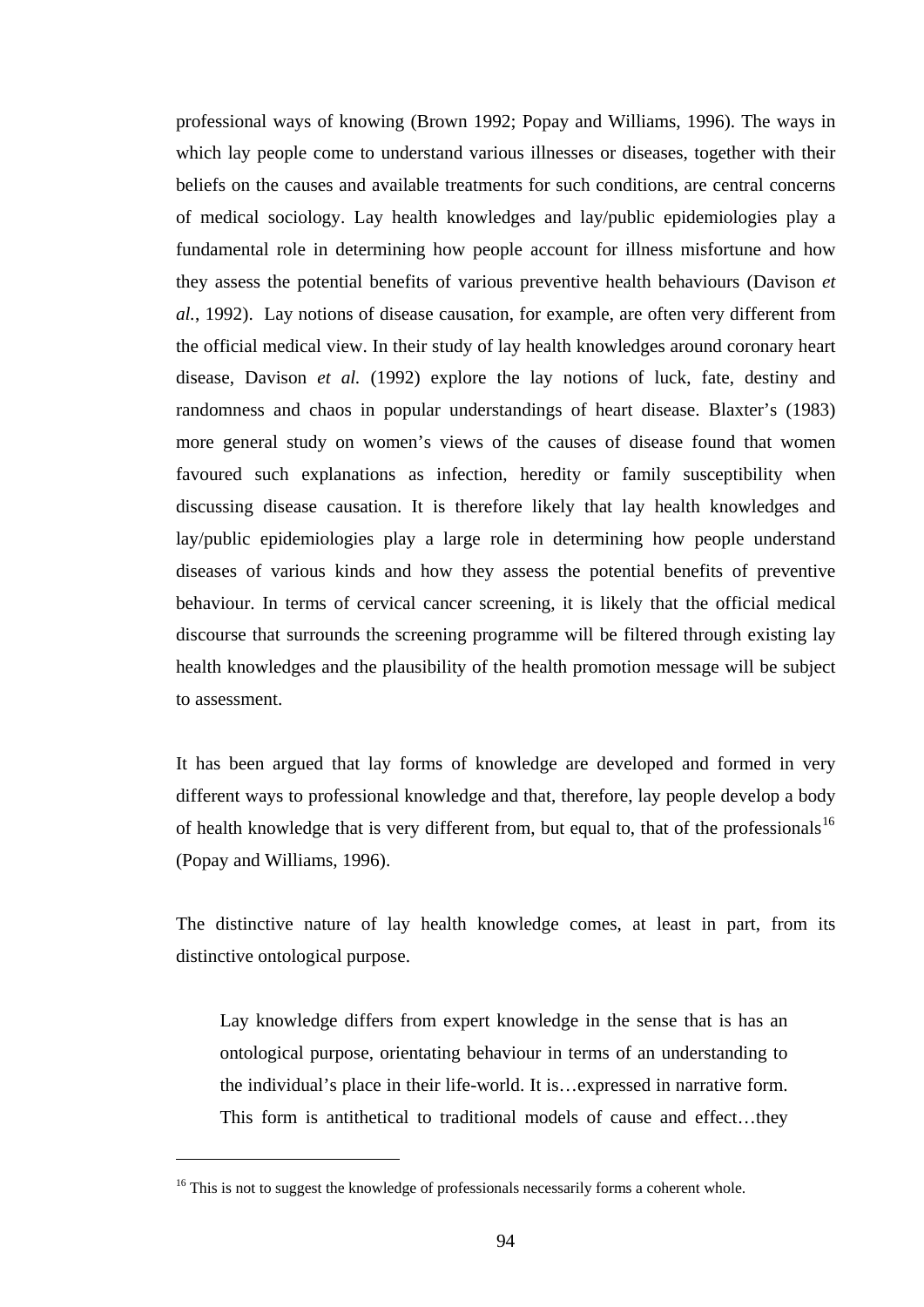may also constitute a form of knowledge that challenges that of experts (Popay *et al.*, 1998).

The development of medical knowledge is rooted in the concept of disease, while the development of lay knowledge is firmly rooted in the experience of illness (Williams and Popay, 1994). Williams and Popay argue that a means of understanding the experiences of those who have various diseases is lacking from this traditional medical model. As medicine became more based in science and concentrated in the institution of the hospital, the patient's view came to be more and more excluded as somehow marginal and a threat to medicine's objectivity (Jewson 1976).

However, it should not be assumed that lay and professional health knowledges occupy distinct and separate spaces (Williams and Popay, 1994). The complexity of lay knowledges on health and illness has been acknowledged, and these may well incorporate expert knowledge or expert medical concepts, and indeed vice versa (Helman, 1978; Shaw, 2002). Indeed a range of research has demonstrated the ways in which, what appear to be lay perspectives on health and illness, incorporate biomedical ideas and concepts, albeit in altered forms (see for example Davison *et al.*, 1991; Gold and Ridge, 2001; Markens *et al.*, 1999). This leads Shaw (2002) to argue that the very concept of 'lay beliefs', defined as those not explicitly derived from the conceptual framework of medicine (Hughes, 1968), is invalid. This is because the public is so surrounded by professional messages and concepts of health that it is difficult to see how, at least in contemporary Western society, ideas about health and illness could develop completely independently of these. However, while it is highly likely that lay thinking on health will have been influenced to some degree at least by medical concepts and explanations, this professional knowledge is reinterpreted in terms of everyday life experience (Davison *et al.*, 1991). These interpretations are unlikely to be uniform and suggest the possibility that lay individuals can use their personal experiences, knowledges and beliefs to interpret and employ these professional concepts in a variety of ways and to a variety of ends.

Whether lay health knowledges and lay/public epidemiologies should be seen as posing a threat to professional dominance is a disputed area within medical sociology. Williams and Popay (1994) have explored this issue and argue that the challenge lay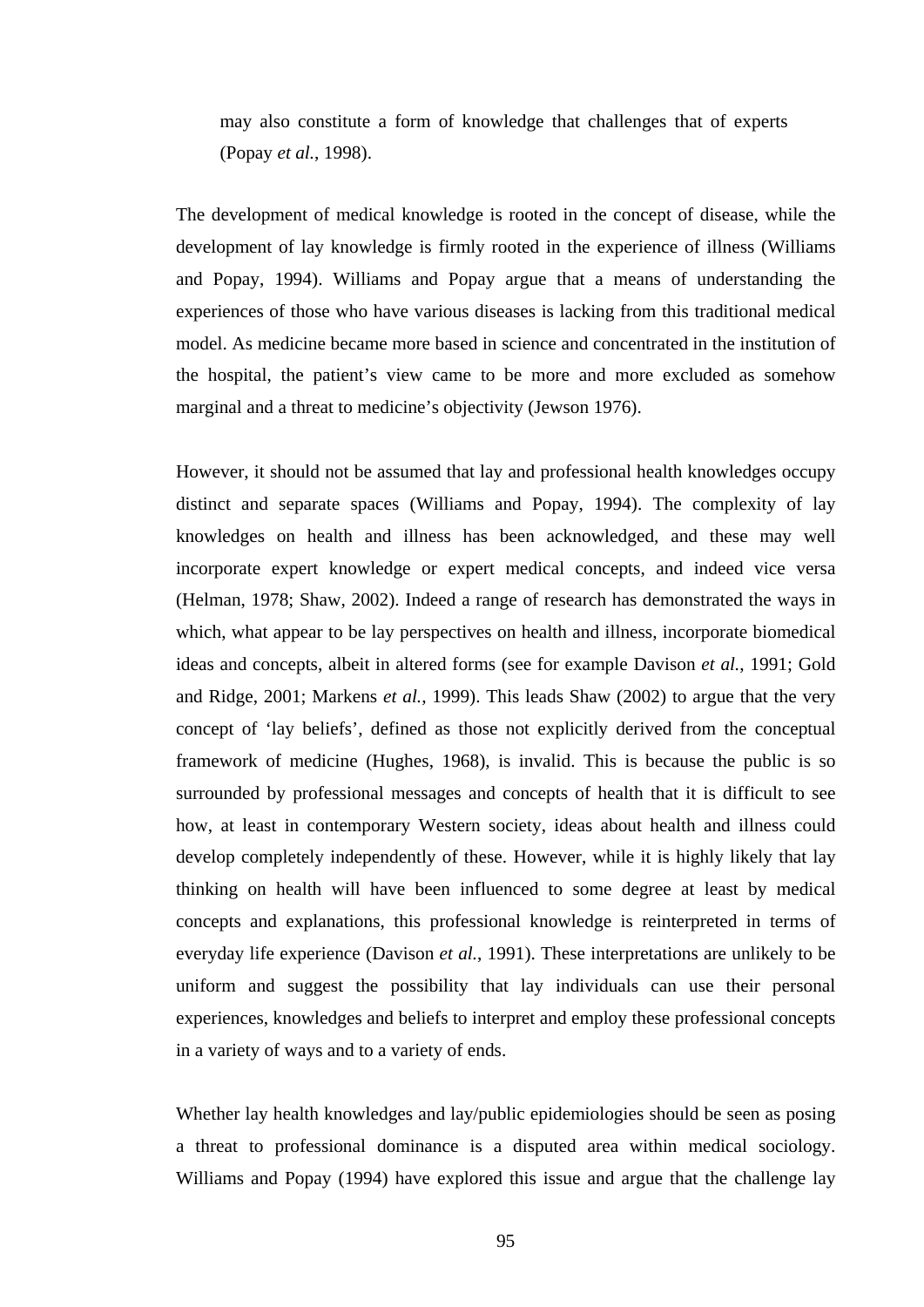health knowledges pose to medical knowledge and dominance remain largely implicit and most commonly take the form of non-compliance with medical advice. In their view, the knowledge expressed by the lay population remains disorganised and *adhoc*. It poses little or no direct challenge to the dominance of professional medical knowledge.

However much these beliefs are part of a shared culture and society, they are expressions of personal experiences which remain outside the worlds of science and politics (Williams and Popay, 1994:118).

However, this does not mean that lay health knowledges do not have the potential to pose a significant threat to medical knowledge and medical dominance. Williams and Popay, whilst arguing that the threat posed currently is largely implicit, nevertheless see the potential threat that lay health knowledges may pose. They argue that,

…the intervention of lay knowledge (by invitation or otherwise) into the world of public and environmental health offers the possibility of a challenge to the dominance of the medical profession (Williams and Popay, 1994:119).

Williams and Popay argue that the nature of the challenge posed can be seen as twofold. Firstly, a challenge to the objectivity of the expert is discerned. The impartiality of expert medical knowledge can be challenged and questions raised about whether this process of objectification allows a proper understanding of health problems. An epistemological challenge can therefore be made to professional medical knowledge. Secondly, lay health knowledges can challenge the ways in which health professionals define problems in the policy arena. In this way, Williams and Popay argue, a political challenge to the institutional power of medicine is mounted.

The challenge that lay health knowledges and lay/public epidemiologies can pose to medical dominance is perhaps most developed in the areas of public and environmental health.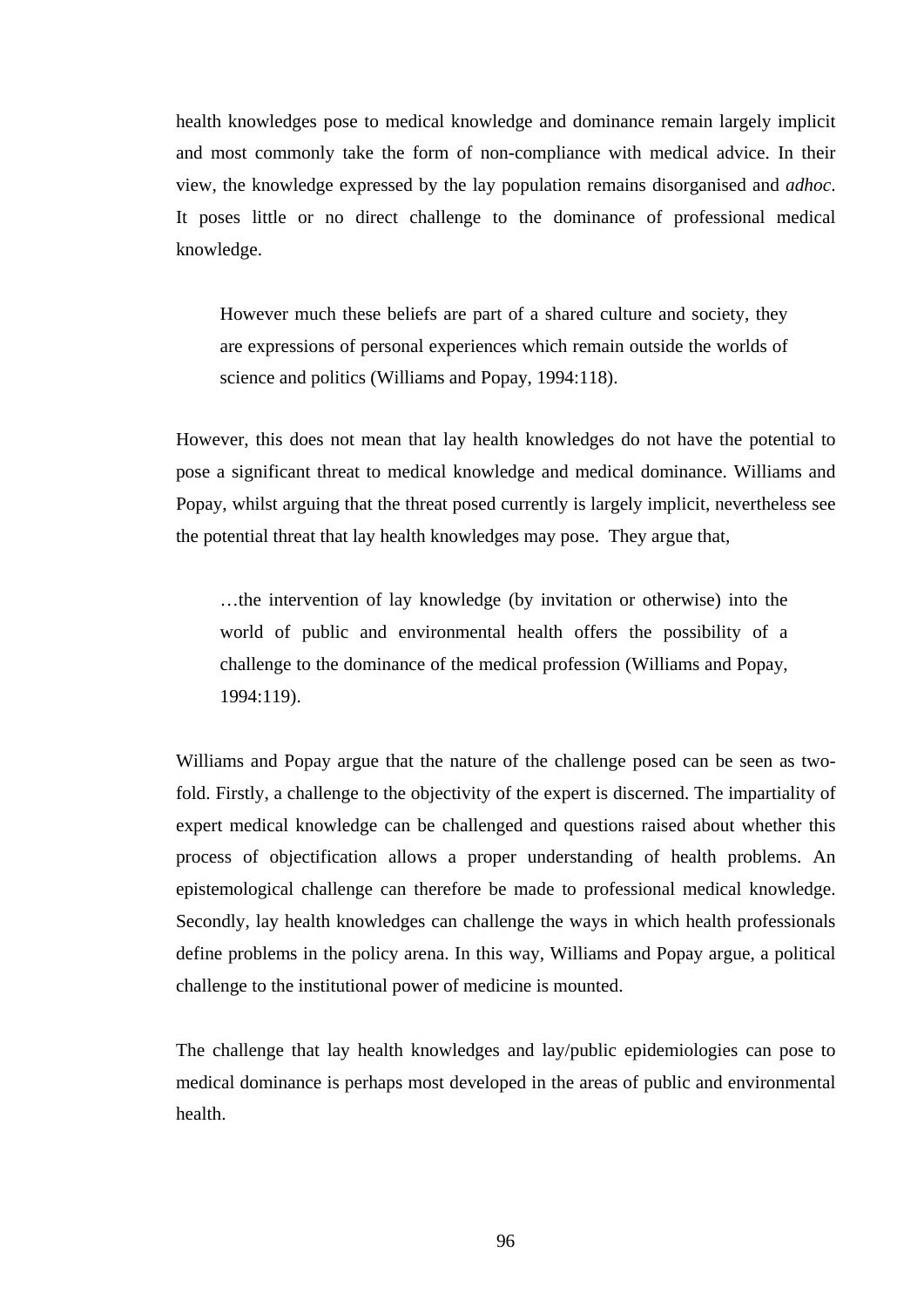In these situations we can see the way in which the role of lay knowledge is politically unsettling for those who hold power in society, and for those who are accustomed to being able to have their truth claims vindicated by reference to a body of technical knowledge (Williams and Popay, 1994:123-4).

It is increasingly common for lay health concerns to develop into organised protest against specific aspects of biomedical knowledge and its uses. Williams and Popay cite the example of the Bristol Survey Support Group who challenged the medical researchers in whose trial they had been subjects. Findings of a research project considering the survival rates of women attending the Bristol Cancer Help Centre, which offers a range of complementary medicine to cancer suffers, claimed that women with breast cancer attending the centre fared worse than those receiving only conventional treatment. These findings were reported in the media and medical press without warning to the women who had taken part. The Bristol Survey Support Group was set up in response to both the findings and the way the report was released. The group took the two bodies funding the project to a hearing, where they were censured for inadequate supervision of the research. Organised challenges of this kind raise important questions about the relationship between the knowledges of lay people and those of medical professionals. It has been suggested that the trust lay people traditionally placed in the authority and knowledge of the medical expert is beginning to disappear.

However, concentrating on this kind of challenge and protest can be seen as potentially restrictive, as it focuses on overt and direct strategies of resistance. While these are unquestionably important and significant, they represent only one particular form of resistance. In many ways they can be seen as more compatible with traditional Marxist or feminist views of power, in which this is an external force located in the hands of a dominant group in society, and therefore direct challenge and protest is necessary and appropriate to rectify this imbalance. However, as I have discussed at length in the previous chapter, the Foucauldian ideas within which this research is framed suggest a very different conceptualisation of power, and therefore of resistance to it. Foucault sees power as more widely dispersed within society and as present at a multitude of levels, right down to the localised, micro level of social interactions. In this way, power is no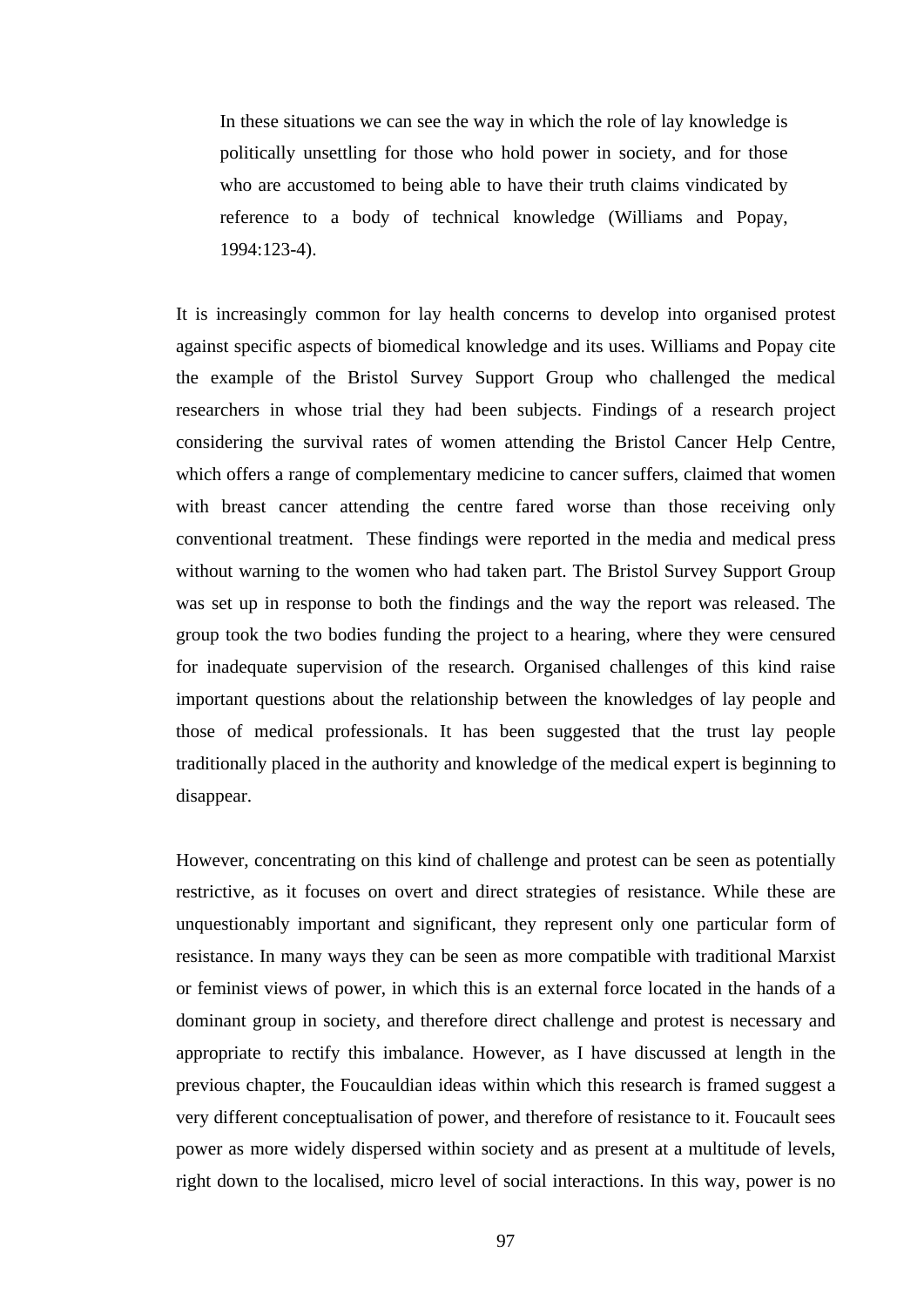longer seen as only repressive and coercive but as taking a multiplicity of forms. As the points at which power operates are multiplied, so too are the potential points or sites of resistance (Bordo, 1993).

As such, it may be the case that the most useful way of thinking about how lay health knowledges can threaten or challenge professional medical knowledge, and certainly the most relevant to this research, is through an examination of the ways in which the lay health knowledges and lay/public epidemiologies held by many people influence the way in which professional medical knowledges are interpreted and understood and the perceived plausibility of modern health promotion messages (Davison *et al.*, 1991). In this way, the focus is shifted away from strategies of direct opposition and more towards exploring the process through which medical discourses are interpreted, negotiated and incorporated into lay people's lives. Such an approach recognises the many factors that may be at play in this context and takes us beyond the simple opposition of lay to medical knowledge.

In their study of lay understandings of coronary heart disease, Davison *et al.* (1991) suggest that professional medical messages on the risk behaviours associated with heart disease are readily incorporated into lay health knowledges and epidemiologies. However, these messages are incorporated in such a way as to fit in with culturally important concepts such as luck, fate and destiny. In this way, the lay process of assessing who is likely to become a victim of heart disease can look very different to that employed within professional medical circles, but need not be in direct opposition to it. The lay concept of candidacy is particularly important here.

A key theme within this work is an exploration of both the scientific and lay theorising about who is likely to become a victim of heart disease. In the context of lay health knowledges, Davison *et al.* suggest that the idea of 'candidacy' is of particular interest as it demonstrates how lay individuals,

…assess personal risks, obtain reassuring affirmation of predictability, identify the limits of that predictability…devise appropriate strategies of personal behaviour and…go some way to explaining events (Davison *et al.*, 1991:6).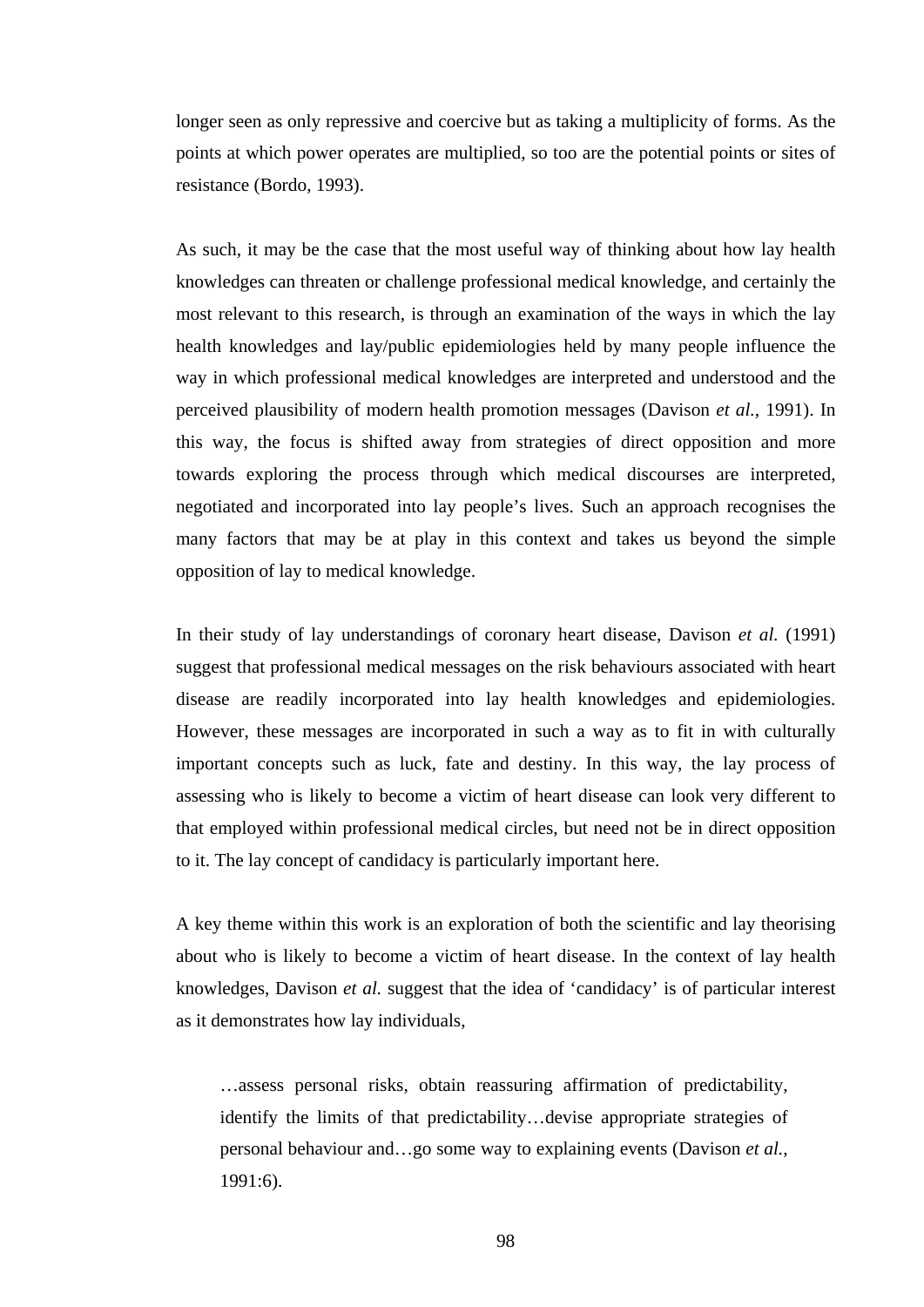However, the development of these ideas cannot be seen as a purely individual activity. Instead, Davison *et al.* argue that it should be seen as a collective activity with many different types of input. Information from the media and official bodies, reports and experiences from personal networks, and the observations of the individuals themselves will all combine and be woven together to produce the individual's health knowledge.

In a similar approach, Calnan (1990) explores lay beliefs about food and health. It is suggested that epidemiological evidence suggests a strong association between diet and a number of major diseases and, as a consequence, a number of bodies have produced guidance on a healthy diet. However, Calnan argues it is not clear whether the public have taken notice of these guidelines and suggests that eating patterns remain relatively unchanged. Through an exploration of what individuals understand to be 'good' and 'bad' foods, a balanced diet, a 'square' meal and a 'proper' meal, Calnan concludes that there is a discrepancy between health beliefs and patterns of food purchase. Patterns of food purchase, particularly among working-class households, may be influenced by beliefs, tastes and preferences, while health concerns are not a high priority. As such the multiplicity of factors influencing food purchase and consumption is recognised, and in particular, the ways in which official discourses on healthy eating are interpreted and mediated.

Finally, Brown (1992) has contrasted lay and professional ways of knowing in the context of environmental health risks. A detailed study of the Woburn, Massachusetts childhood leukaemia cluster allowed Brown to explore the different ways in which lay and professional groups considered data quality, analysis methods, accepted levels of measurement and levels of statistical significance. Lay ways of knowing, termed popular epidemiology, were found to be very different from professional ways of knowing and to have very different purposes. Brown concludes by arguing that,

Based on different needs, goals, and methods, lay people and professionals have conflicting perspectives on how to investigate and interpret environmental health data (Brown, 1992:267).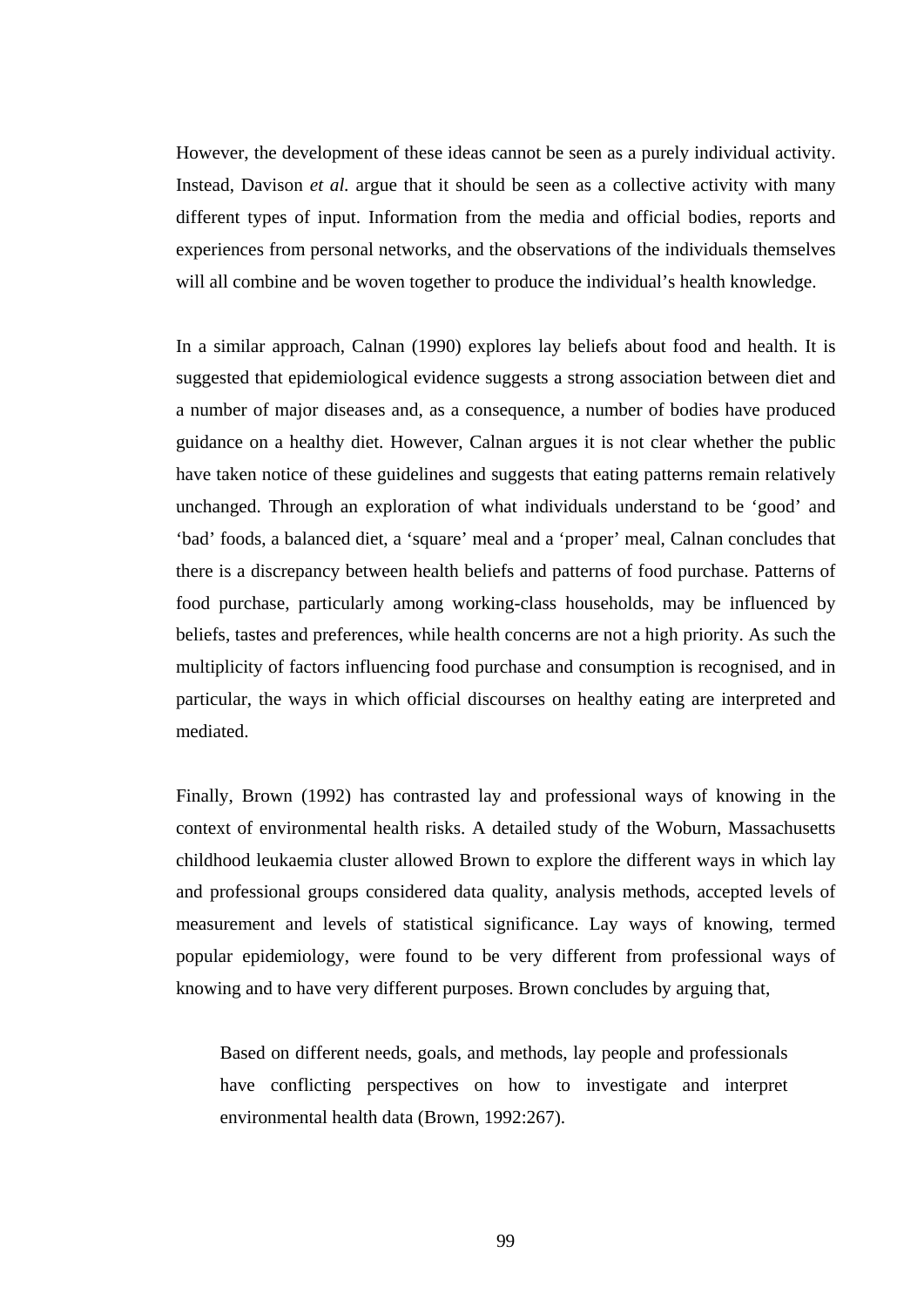However, as interesting and informative as these studies are in terms of exploring the various ways in which lay health knowledges and lay/public epidemiologies can be used in the transforming and interpreting of professional health knowledges, I now want to move on to consider some more extreme examples of the uses to which these lay knowledges have been put: specific studies of resistance to professional health knowledges.

#### **4.7 Empirical Studies of Resistance**

 $\overline{a}$ 

The intention in this section is to explore a range of empirical studies of resistance in which different forms of resistance are demonstrated and ultimately to use these examples to set out what I take to constitute resistance in my research on women and cervical cancer screening.

The studies of resistance I examine here are all in the general context of health and illness and therefore involve resistance being demonstrated against forms of medical knowledge or expertise to varying degrees. In the previous chapter I explored studies outside this area and considered research on women's resistance to the stigma of childlessness (Riessman, 2000) and infertility (Kielmann, 1998). However, this was in a more theoretical context and, as such, was concerned more with attempting to define resistance than with the particular forms it may take, although the two are linked to a certain degree. Here though I restrict the focus to health and illness as that is the context of my research and there may be particular issues that are relevant to the potential for resistance in this kind of area that are not present in others.

The examples that I have chosen represent a range of situations and demonstrate the diversity of forms that resistance may take. I detail them in turn along a kind of continuum that leads from the least to the most severe forms of resistance, severity being defined in terms of the overtness or their contradictory nature<sup>[17](#page-100-0)</sup>. Through this I compare and contrast how resistance may manifest itself in different contexts and the limitations that such contexts may place upon the kinds of resistance strategies available to individuals. I consider how these may compare to the case of cervical screening and

<span id="page-100-0"></span> $17$  I deliberately avoid using the terms 'strongest' or 'weakest' here as I regard them as inappropriate and do not wish to make any kind of judgement on the strength or success of particular types of resistance.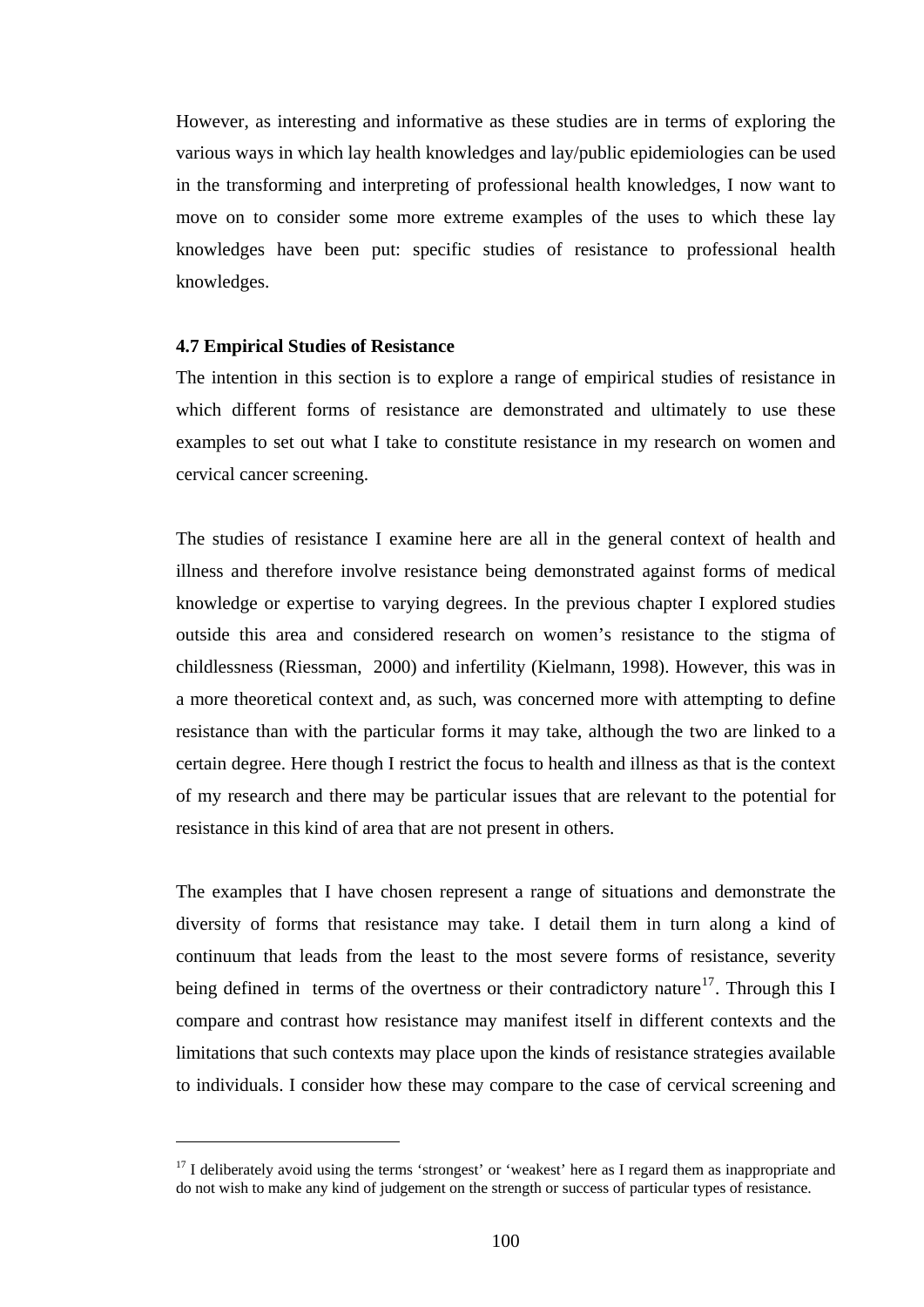therefore what forms of resistance may be demonstrated in this context and what I am prepared to regard as such.

# *4.7.1 Studies of resistance*

At first glance the refusal of an offer of prenatal testing may appear a fairly overt form of resistance, however, as Markens *et al.* (1999) have demonstrated this need not be the case. In fact their research suggests that a refusal of this kind may actually demonstrate a very subtle and interesting form of resistance. Markens *et al.* argue that most of the research in the area of prenatal testing, and maternal alpha-fetoprotein (AFP) in particular, has been concerned with women who accept or actively seek out such tests. In contrast, they argue, little attention has been paid to those who decline such tests with the general assumption being that those who do so are resisting this form of medicalization and/or are opposed to abortion. In order to rectify this imbalance, Markens *et al.* explored how such refusals of AFP are framed, conceptualised and thought about by those who refuse. Importantly, they found that a refusal of AFP did not signify the rejection of, or resistance to, the offerings of science and technology. Instead, such women used the medical concept of risk to account for their decision. As such, the biomedical concept of risk was used to refuse one of biomedicine's own offerings.

However, the concepts of risk employed by the pregnant women were not always in accordance with those of medical professionals. Instead, despite medical assurances to the contrary, women refusing AFP perceived a range of risks associated with such tests, including stress, abortion and miscarriage. The conceptions of risk held by lay people and medical professionals are therefore often very different and can vary according to the particular personal and cultural circumstances of the individual (Lupton and Tulloch, 2002a&b).

Markens *et al.* (1999) are clear that the refusal of AFP testing does not constitute rejection and/or resistance to the offerings of science and technology, as it may at first glance appear to do. Instead, it can be argued that the resistance is demonstrated at a much more subtle level. Both women who accepted and refused AFP testing used ideas of 'risk' to account for their decisions, however what is important is the difference between the two lay perceptions of risk. Markens *et al.* argue that, for the acceptors, it is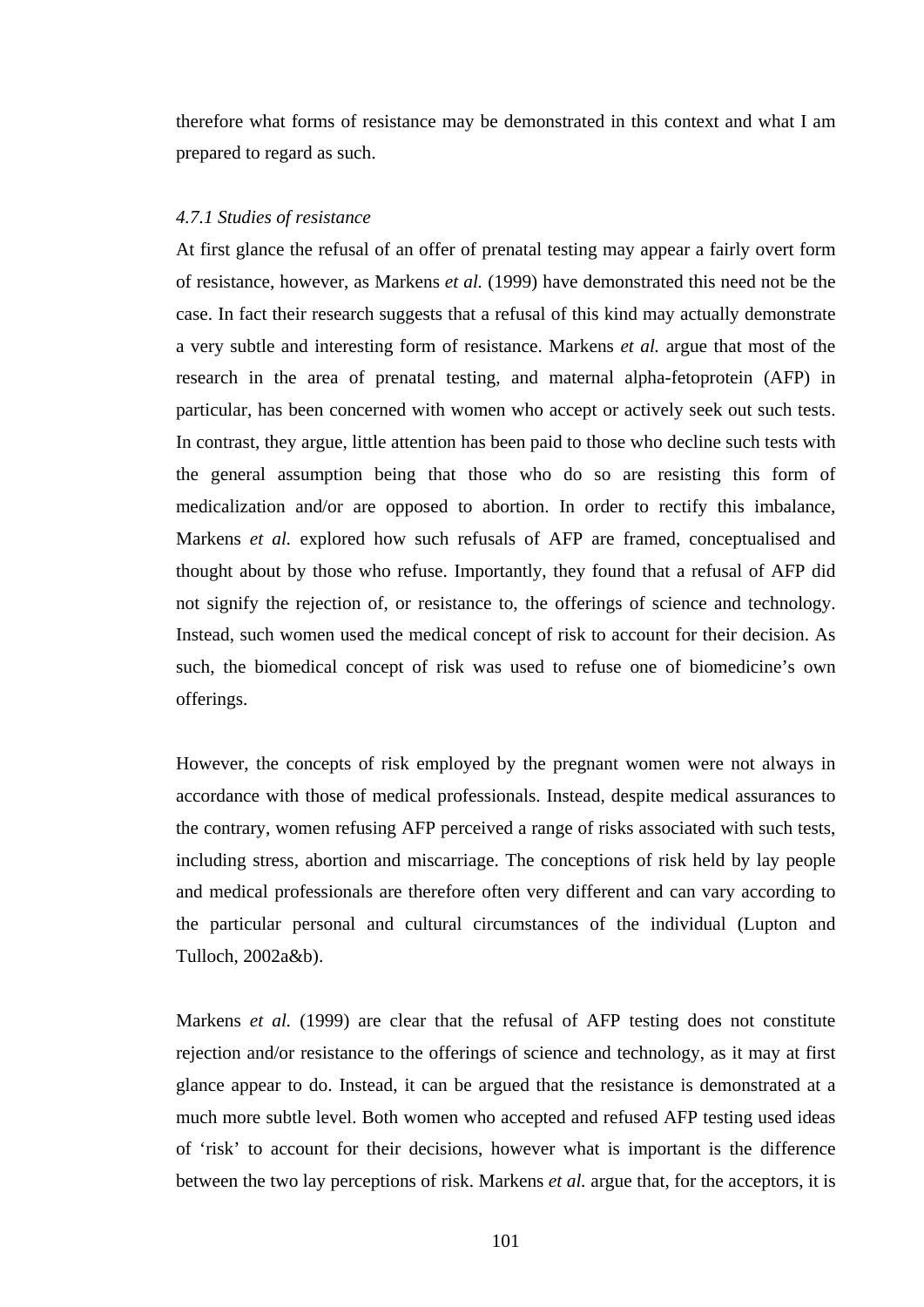the absence of prenatal information that constitutes a risk, whereas for the refusers it was the information produced by such tests that posed the risk. It is therefore the perception and interpretation of the concept of risk that influences whether or not an offer of AFP is accepted or rejected, not any form of resistance to biomedicine as such.

The importance of exploring how biomedicine's concepts and messages are interpreted and taken up by individuals is highlighted in Browner and Press' (1996) work on the production of authoritative knowledge in American prenatal care. They found that pregnant women did not accept biomedical authority uncritically, instead a process of selective incorporation was apparent. Generally speaking, women accepted those recommendations that were confirmed by embodied knowledge and experience, whilst rejecting those that ran counter to pre-existing beliefs about how to care for themselves during pregnancy or that could not be easily incorporated into their everyday lives. For instance, many women drew on their embodied experience when opting not to incorporate prenatal biomedical recommendations. Browner and Press suggest that women who have already had healthy children are particularly likely to act independently and to make reference to an earlier pregnancy when giving an explanation. They cite the example of Kitty who was reluctant to give up smoking during pregnancy, despite being encouraged to do so. Kitty explained that she smoked during her first pregnancy and had a nine-pound baby who scored a 9 on the AGPAR (a system of scoring an infant's physical condition one minute after birth, on which the maximum score is 10). Kitty therefore rejects the universal claim that smoking during pregnancy harms the unborn child as it does not conform to her embodied experience. Resistance in this example therefore comes through the selective incorporation of biomedical recommendations, in which those that do not fit with existing experiences or beliefs are resisted.

Resistance as a refusal to think about things in the same terms as biomedicine can also be seen in Potts *et al.*'s (2004) research on Viagra users, whose accounts do not necessarily support the medical understanding of their sexual difficulties. Potts *et al.* argue that the medical model of erectile dysfunction employs a mechanistic view of the body and makes no reference to factors outside that body. However, some users of Viagra challenge this medical presentation and view dysfunction as a natural part of the ageing process. They are therefore critical of the 'pathologization' of their problems as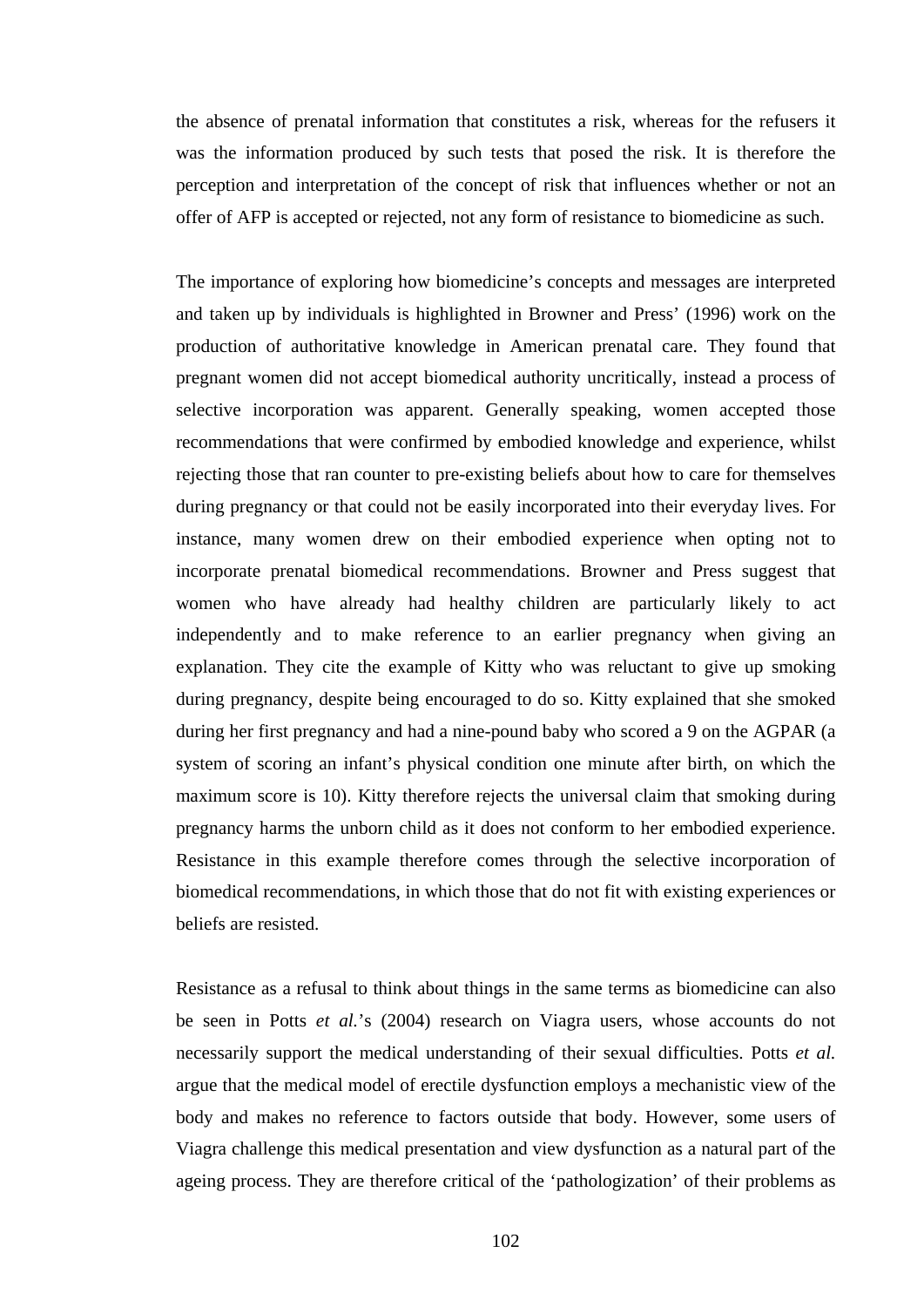representing some form of medical problem. In an interesting approach, Potts *et al.* juxtapose extracts from drug company pamphlets, which are targeted directly at consumers, with accounts of users in order to demonstrate the discrepancies. As such they contrast the pamphlet's framing of 'erection problems' as a medical matter that a visit to the doctor would resolve with participants' discussions of how these were simply one part of a whole range of bodily changes associated with ageing. Potts *et al.* conclude by arguing that the medical model of male sexuality assumes the universal application of the 'sexual response cycle' and therefore a commonality of experience. However, the diverse range of understandings and experiences highlighted by their research demonstrates the lack of empirical support for this and draws attention to the resistance of users to thinking in these terms and their employment of a variety of alternative meanings and significances.

Thus far the three studies detailed can be regarded as demonstrating similar kinds of resistance. In all cases the focus is on fine-grained and subtle forms of resistance that do not entail an overt, full scale challenging of medicine. Instead, the resistance comes through a reluctance to think about or perceive things in medical, or medically 'correct', terms. As such, women in Markens *et al.*'s (1999) research interpreted risk in a different way to both biomedicine and to other women who made the decision to accept prenatal screening and, although this ultimately led them to decline a biomedical offering, such decisions did not constitute a rejection or refusal of biomedicine as a whole. There was a more explicit element of rejection in Browner and Press' (1996) work on authoritative knowledge in prenatal care, in which women frequently employed embodied experiences from previous pregnancies to counter biomedical claims. However, this resistance was selective as, while some recommendations were rejected, others were accepted and acted upon. Similarly, in Potts *et al.*'s (2004) work users of Viagra demonstrated a resistance to thinking about their sexual difficulties in medical terms or employing the universal medical model. Instead, they put forward their own conceptualisations that demonstrated the heterogeneity of experience. These differences in approach led some men to stop taking Viagra, but many did not and continued to use this medical solution to their problems while maintaining alternative, non-medical conceptualisations of those problems.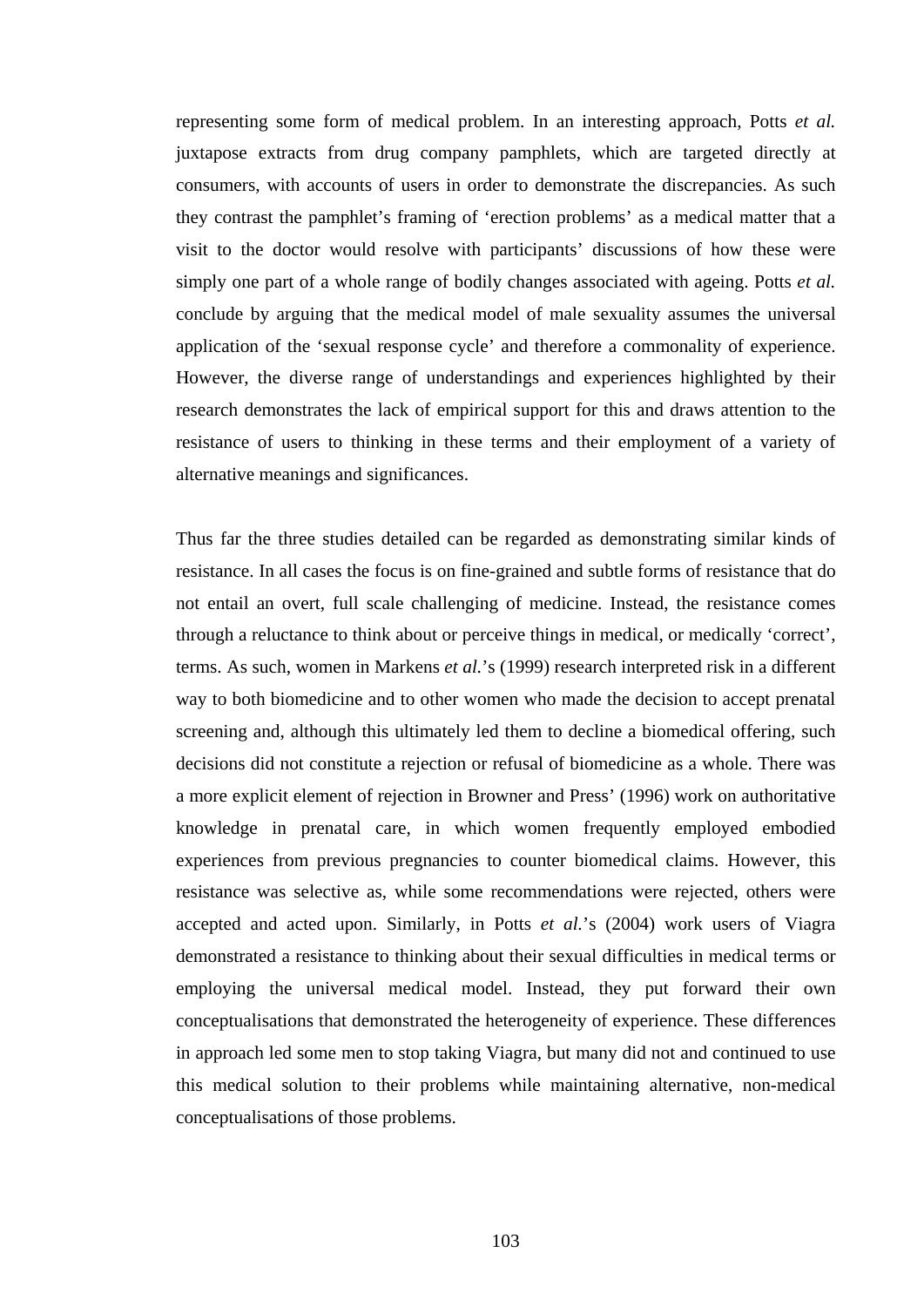More explicit forms of resistance can be found in research by Murphy (2003), which explores how mothers resist and refuse expert advice on infant feeding. All the women Murphy interviewed admitted to breaking at least some of the expert-defined rules in this area. In common with the sociological work on cervical screening (Howson, 1998a&b, 1999; McKie, 1995; and Bush, 2000) discussed above, Murphy suggests that women are subject to powerful medical discourses that clearly set out the 'correct' behaviour, for example exclusive breast feeding for the first sixteen weeks. However, rather than portraying these women as powerless in the face of such discourses, Murphy demonstrates how mothers engaged with and resisted this normalising discourse of medicalized scientific expertise and offered counter discourses through which their own feeding practices were legitimate. These counter discourses can therefore be understood as a 'rhetorical strategy of resistance' (Murphy, 2003:443).

As highlighted in the previous chapter, Rose (1992, 1996, 1998) argues that expertise plays a central role in modern forms of government and it is interesting to explore the way in which mothers in Murphy's research engaged with ideas of expertise and employed them in their strategies of resistance. Many criticised professional, scientific expertise on infant feeding on the grounds that it could not adapt to particular circumstances and individual babies. Through this, women who 'broke the rules' could legitimise their behaviour through appeals to their expertise with their particular baby.

Expertise continued to be an important issue around which women's talk pivoted, but it was redefined and, as a result, relocated. Expertise relevant to infant feeding was now based on individualised knowledge of a particular baby. Such knowledge was, by definition, invested in the person who had day-to-day care of the baby (Murphy, 2003:449).

Therefore women do not reject the notion of expertise, instead they employ this very concept in their production of counter discourses that rely upon their status as holders of a different kind of expertise. Murphy's research therefore illustrates a type of resistance that goes further than that detailed so far, demonstrating as it does women's resistance to professional claims of expertise over the whole area of infant feeding. To a degree it echoes the work of Browner and Press (1996) on women's selective incorporation of antenatal biomedical recommendations in that women give preference to their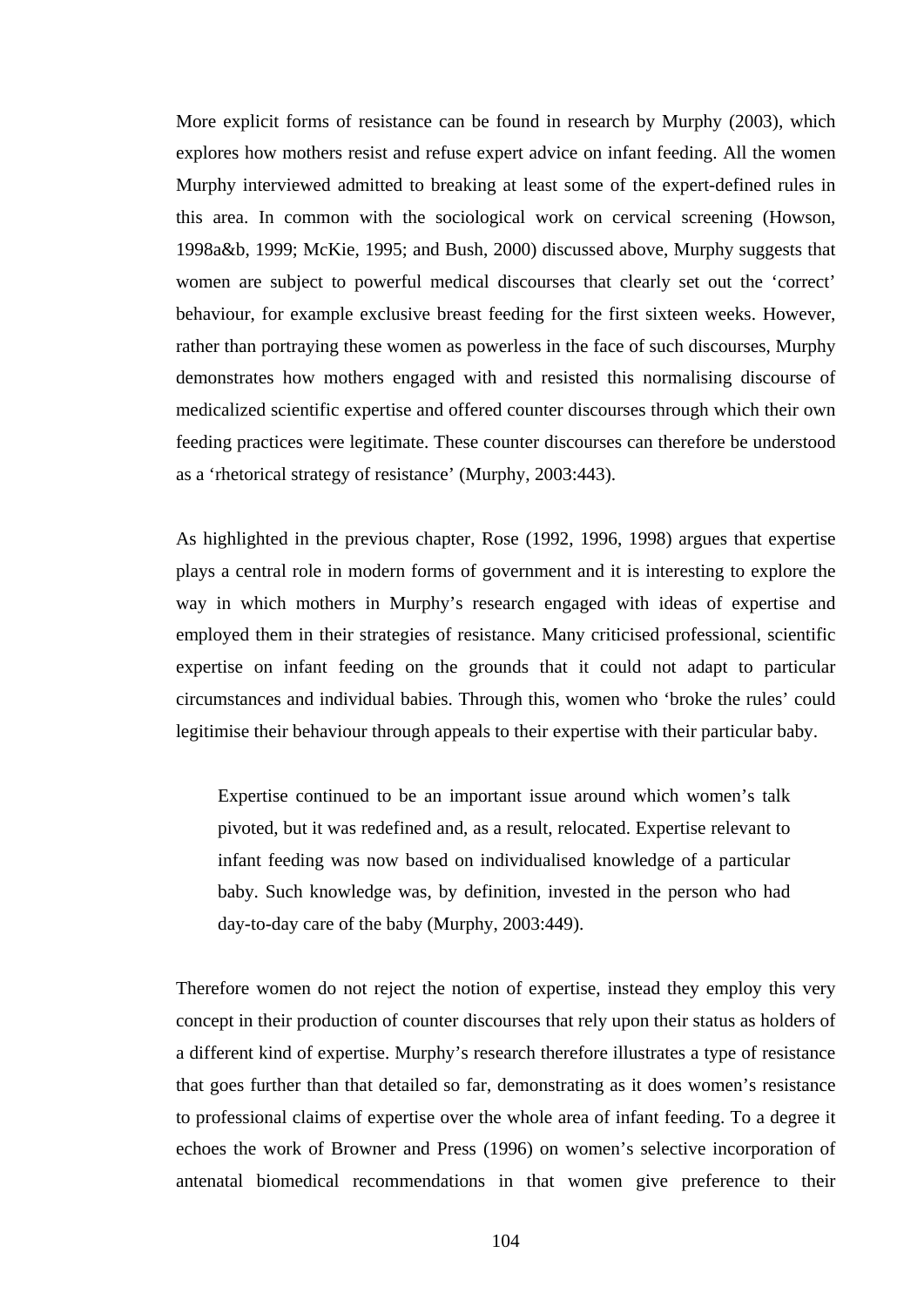individual knowledge and experience. However, the resistance demonstrated in Murphy's research goes further than this as women have constructed a coherent and sustained counter discourse that they employ.

Similar examples of opposition to official health doctrines can be found in Rogers and Pilgrim's (1995) work on opposition to the mass childhood immunisation (MCI) programme. They argue that the resistance they identify in this specific context is representative of a wider phenomenon in which lay people challenge scientific expertise, as in Murphy's research, or reassemble it in order to resist it. As such lay people can develop dissenting views on disease aetiology and different assessments of risk. Rogers and Pilgrim suggest that the accounts offered by parents who chose not to vaccinate their children indicate that such 'non-compliance' develops over time and can be influenced by a diverse range of factors and processes. Some of the examples cited include discussions of the environment, healing, holism, the roles and responsibilities of parenting and a critical reading of both scientific and alternative literature. As was to be expected, the balance between such factors varied in different accounts.

Parents choosing not to vaccinate their children therefore drew on these kinds of accounts in order to resist the official doctrine that children should be included in such immunisation programmes and to justify their decision. However, what is interesting is that the position adopted by these parents with regard to immunisation was not representative of a wider conflict with bio-medicine and health promotion messages. Instead, such parents were heavily involved in reducing potential risks to their child's health in all other ways, including long periods of breastfeeding, promoting healthy eating and a focus on physical and mental well-being. In addition, their views on other forms of immunisation were mixed. While some were opposed to immunisation as a philosophy, others were more selective according to the perceived risk in each context.

Rogers and Pilgrim therefore argue that this challenging of medical authority in the context of MCI represents the breaking down of traditional patterns of authority and deference between the lay population and medical professionals. However, it is important to bear in mind that this resistance in one quite specific context does not necessarily mean a full-scale rejection of biomedicine. The final example I consider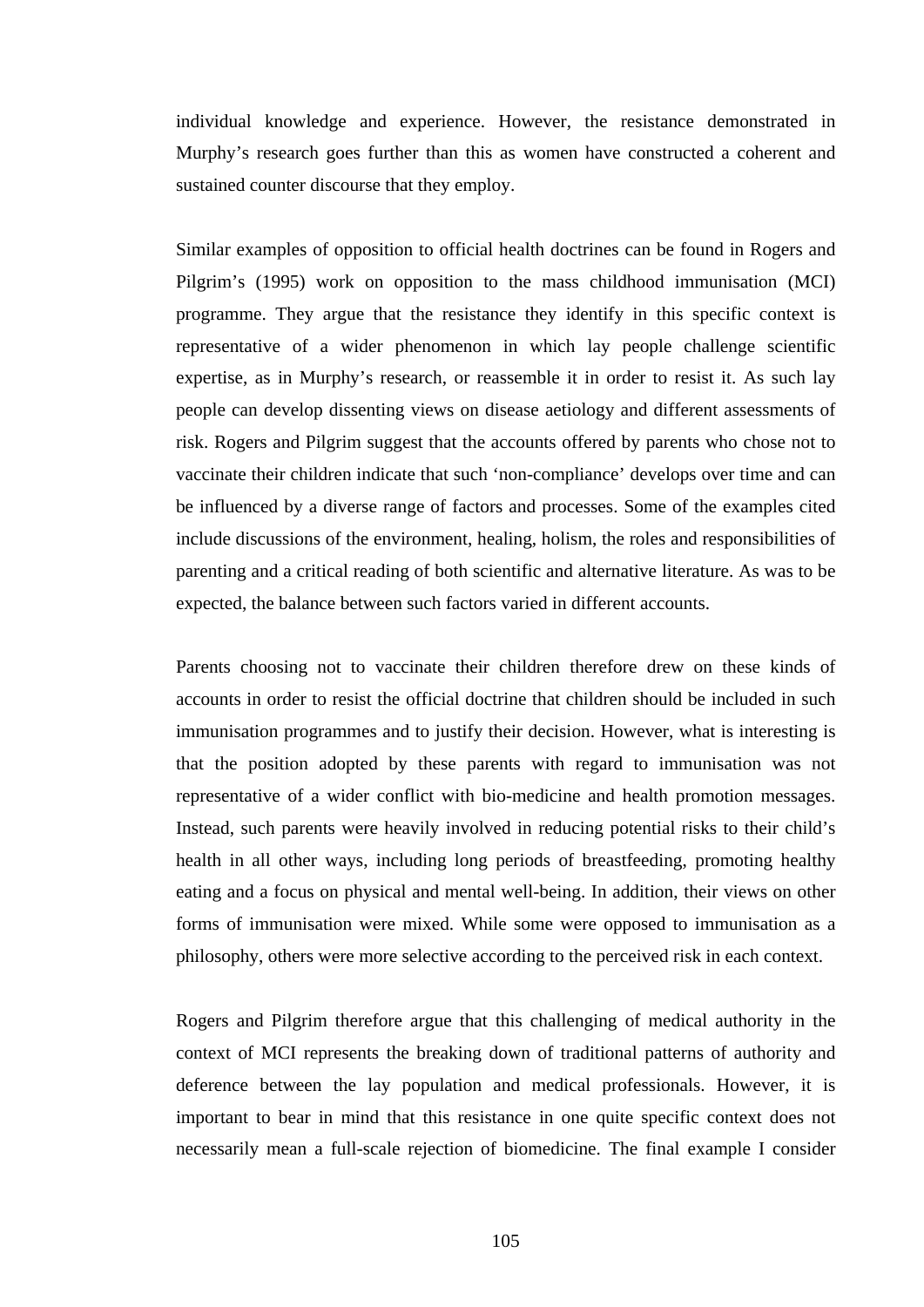here, although still concerned with a specific context, represents a wider rejection of biomedicine and demonstrates a refusal to adopt medical ways of thinking.

Gold and Ridge (2001) interviewed 20 HIV-infected Australian gay men who had decided not to access antiretroviral drug therapy. Their reasons for deciding not to access the treatment were varied and included side effects, toxicity, inconvenience, a threat to morale and the absence of any symptoms. With regard to the first four of these, the primary resources drawn upon were the experiences of friends who had used the drugs. Only a minority of the men interviewed had any personal experience of the drugs on which to base their decisions. In this way the resistance here differs from that based on personal experiential knowledge, as seen in Browner and Press (1996), as the experiences are not personal but based on those of friends. Many men felt that the official medical discourse trivialised the potential side effects of the drugs, for example, and employed their friends' experiences to challenge this. The final reason, absence of symptoms, was employed as a reason for not accessing treatment by a number of men. Conversely, the onset of symptoms was a reason to start drugs.

Many of the men were engaged in various self-help actions to try and maintain their health and used these as reasons for not needing the therapy. The strategies employed included regular check-ups and tests, alternative therapies, healthy eating and exercise. Gold and Ridge also identify a very interesting theme within the men's accounts, which details how they felt themselves to be resisting unreasonable pressure, from both doctors and the gay community, to access the therapy. A certain pride was felt by the men in their ability to resist this pressure. Gold and Ridge argue that these men were in conflict with the biomedical model for the management of HIV/AIDS and that their decisions not to access therapy should be seen as examples of dissent. The men had a very different way of thinking from the biomedical model and their resistance was based very much on their own experiences, or that of friends, rather than medical concepts. In this way, the values upon which medical science makes its claims to authority, such as abstraction, detachment and objectivity, are rejected in favour of knowledge drawn from the experience of those close to the individual. Therefore, not only do men reject the drug treatment offered by biomedicine, they also reject the underpinning approach and perspective therefore demonstrating that their resistance is likely to extend beyond the specific context of antiretroviral therapy.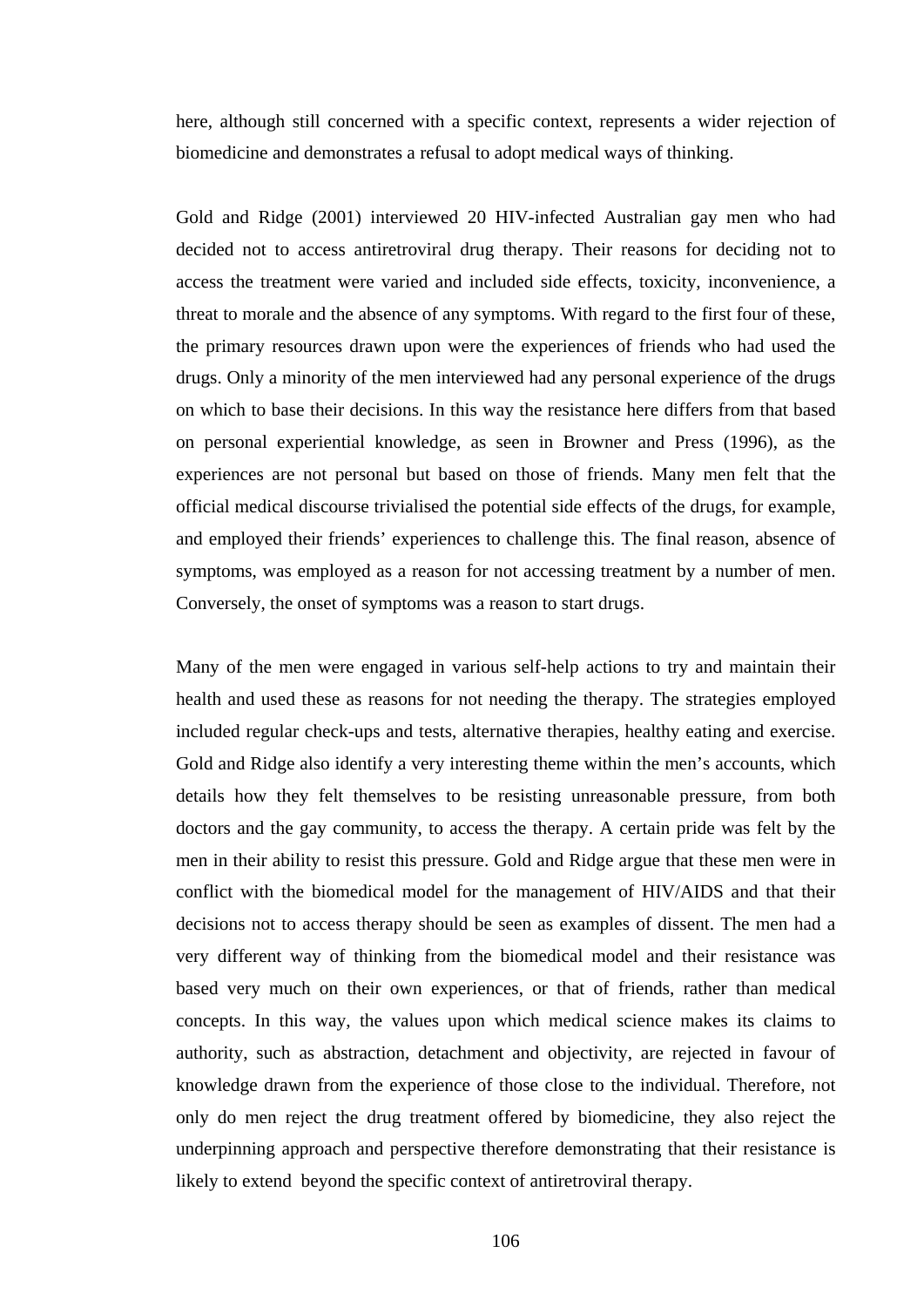# *4.7.2 Resistance in the context of my research*

The discussion in the previous section has served to sensitise and alert me to the possible forms that resistance may, and indeed does, take, and how this may be influenced or limited by context. The particular example of cervical cancer screening is an interesting one as it represents an example in which, at one level, women have either complied with medical advice and had a smear test or have failed to do so. In this way there is no possibility of appearing to accept medical advice or expertise without doing so in reality. This is in comparison to examples in which individuals may give the impression of following medical advice but fail to do so in practice. In the case of infant feeding discussed above (Murphy, 2003), it may be possible for a woman to assure her health visitor that she is following expert guidance and 'rules' when in fact, in her day to day life, she is doing nothing of the sort. Bloor and McIntosh (1990) have explored different forms of resistance in the context of health visiting and suggest that this kind of 'concealment' is the most common. Within this, mothers would often conceal practices, such as early weaning, that they anticipated the health visitor would criticise. Bloor and McIntosh argue that this is a particularly popular form of resistance as it neutralises the potential for the exercise of power but does not explicitly challenge it in a way which may provoke confrontation.

However, it is difficult to see how this form of resistance could be employed successfully in the case of cervical screening. While women may be able to conceal their non-attendance from friends and family, this will not be possible with health professionals. Women cannot assure their GPs that they are presenting themselves for screening when their records show that this is not in fact the case.

This dichotomy of attendance/non-attendance is employed, for obvious reasons, in the compilation of statistics on cervical screening. However, while there are reasons why it is important to know how many women are or are not being screened, I would argue that this focus on attendance in no way adequately represents the diverse range of positions or stances that women may adopt. This is because attendance for screening need not represent agreement with all aspects of the official discourse around it, for example on risk or disease causation. In contrast, non-attendance need not represent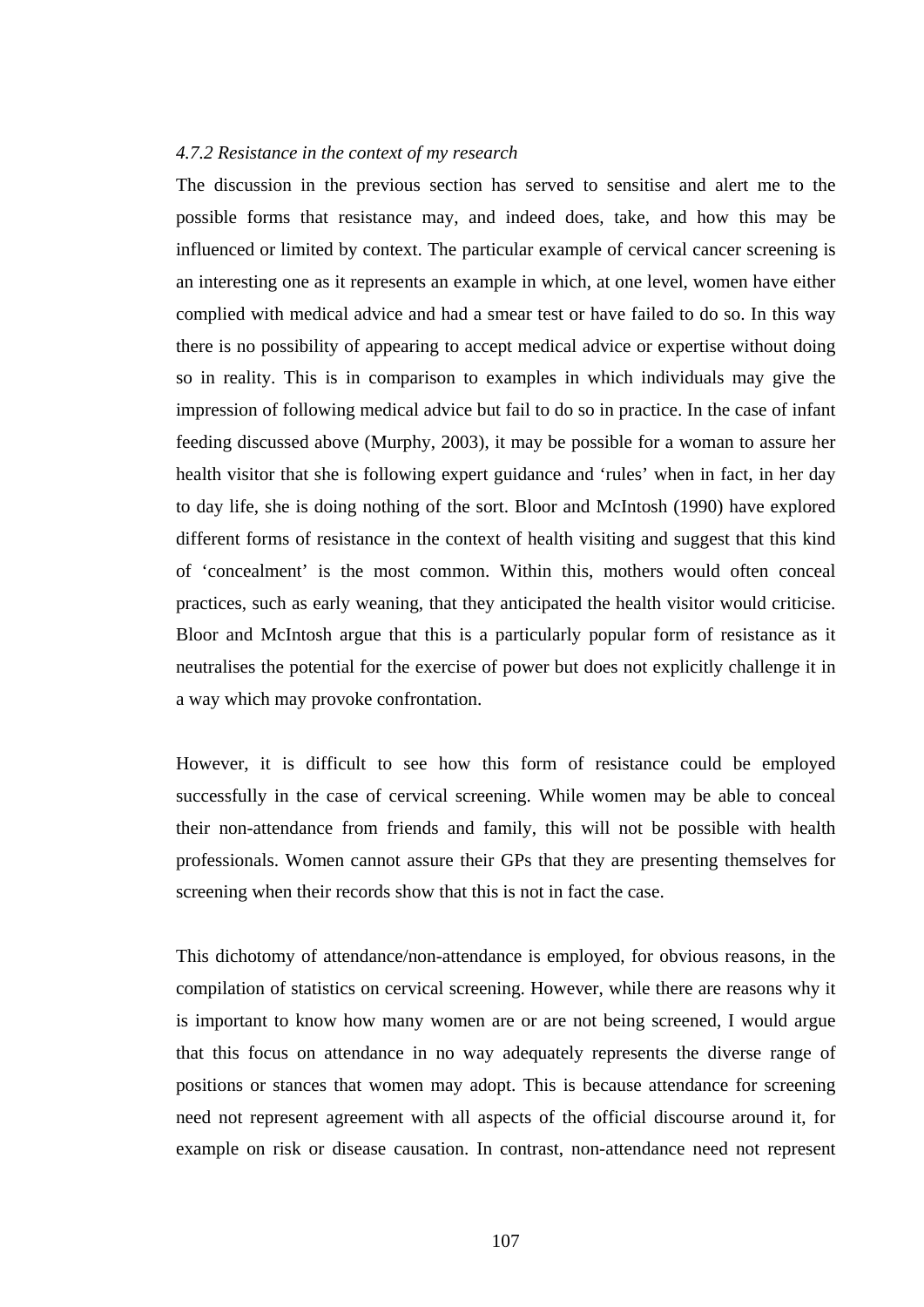wholesale rejection, as women may be very supportive of screening but simply not able to find the time to attend. Therefore such a focus on attendance is misleading.

There are likely to be many possible positions within the complex interplay of factors and discourses relevant to cervical screening. Potts *et al.* (2004) show how, while many men were resistant to the problem of erectile dysfunction being medicalized, they nevertheless took advantage of the medical treatment offered. In this way, attending for screening need not represent a wholesale acceptance of the wider discourse surrounding it. At its most extreme, a woman may fundamentally disagree with all aspects of screening, such as disease causation and the efficacy of screening, but not feel able to remove herself from the 'moral obligation' (Howson, 1998a, 1999) she feels to attend.

The potential forms that resistance may take are therefore multiple and may operate at different degrees of severity. In light of this, I adopt a deliberately open definition and will regard resistance as any talk or action that differs from the official discourse. In this way I align myself more with Riessman's (2000) idea of 'transformative potential' than with Kielmann's (1998) focus on intentionality. As such the focus will be on the alternative conceptualisations or counter discourses that women produce on cervical screening and the cancer itself.

## **4.8 Conclusion**

This chapter has served a number of key purposes. Firstly, it has set out and critically examined a range of recent empirical studies in the area of cervical screening, ranging from health services research through to the application of theoretical sociological ideas to this particular health intervention. Secondly, through a critical reading of these kinds of work, the chapter has demonstrated the particular gap that my research is designed to fill. In particular I argued that, although existing sociological work on screening is valuable for the way in which it problematizes the issue of attendance, such a focus runs the risk of overstating the extent to which women are constrained by power in this respect, at the expense of exploring the ways in which they may demonstrate resistance to such power. I argued that, in the context of Foucauldian ideas on power and resistance discussed in the previous chapter, it is important to focus on the relationship between the two and explore how individuals have the potential to resist the forces that attempt to discipline them.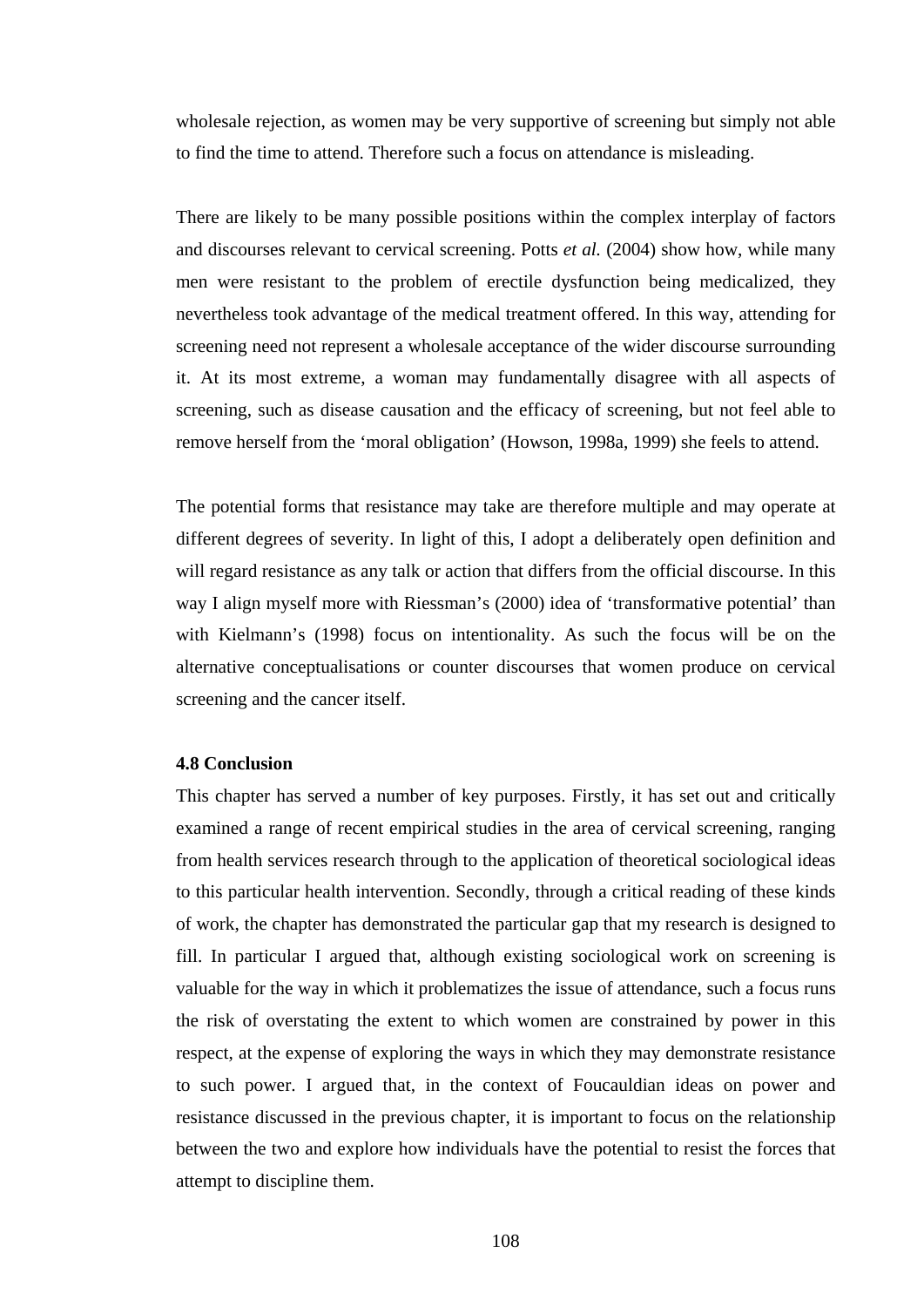Having established the need for work of this kind, I moved on to locate it within the context of relevant sociological studies that may prove useful in thinking about the way in which such resistance may be demonstrated or the means through which it may be expressed. Areas covered included women and health, lay perceptions of disease causation and cancer, and lay health perspectives more widely.

Finally, the chapter explored some recent empirical studies of resistance in the area of health and illness in order to demonstrate the different forms this may take. A spectrum of types of resistance was employed on order to illustrate the range of possibilities and to make the point that refusal of a biomedical offering should not necessarily be construed as wholesale resistance (Markens *et al.*, 1999), while using a medical treatment need not represent full acceptance of the medical perspective on a particular condition (Potts *et al.*, 2004).

This was later developed in considerations of what I would take to constitute resistance in my research. Here I problematized the tendency for work on screening to focus on attendance and the implicit assumption that attending means there is therefore no resistance on the part of women. As the NHS Cervical Screening Programme constantly achieves coverage of over 80%, such an assumption would suggest that the vast majority of women attend for screening uncritically and in absolute accordance with the official discourse in areas as diverse as risk factors, the appropriate screening interval and target age range, and the actual experience of having a smear test. As this thesis goes on to show, this is an incorrect assumption and, in reality, women can and indeed do set out very different views and understandings to those present in the official discourse.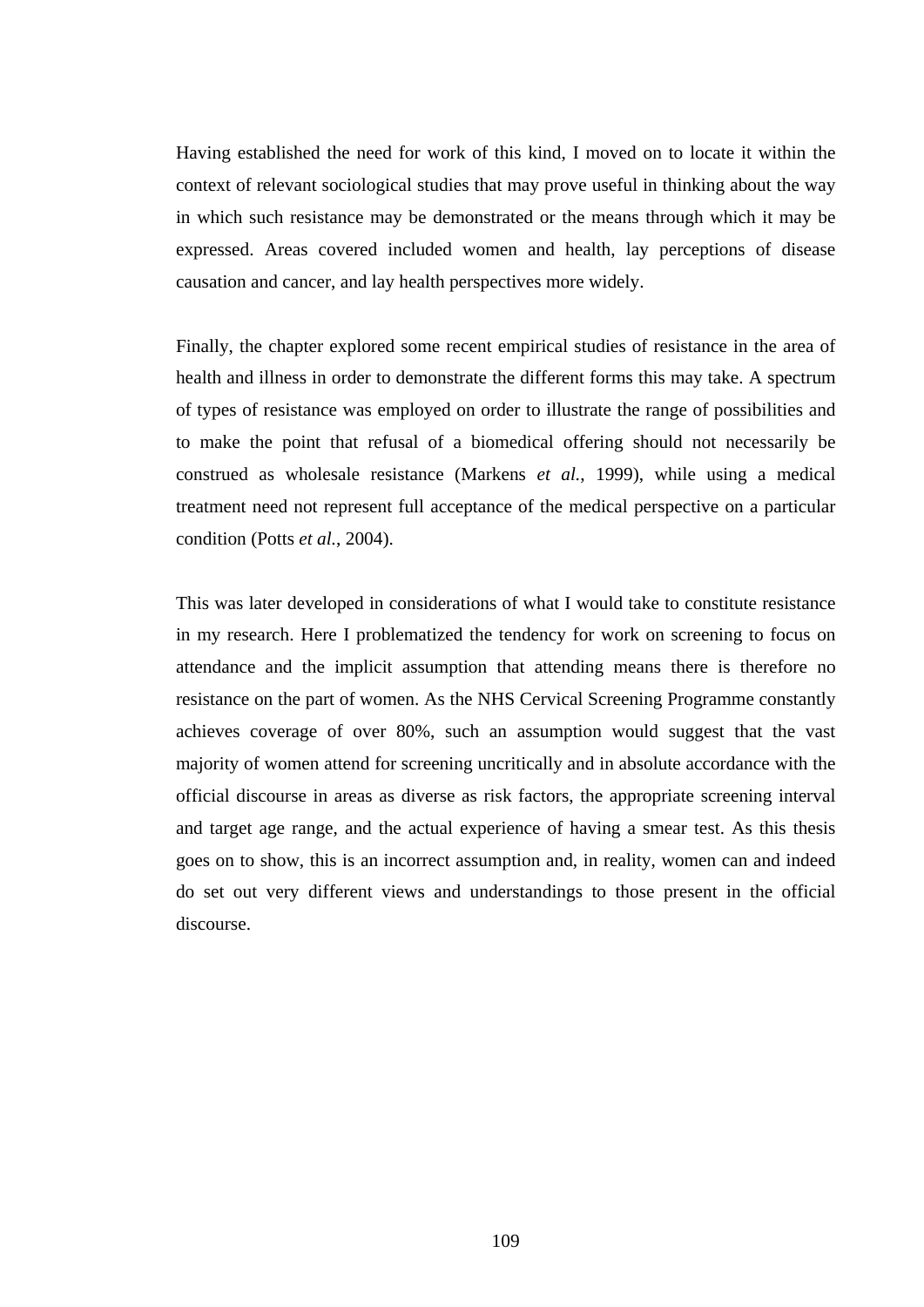# **Chapter 5 Methods**

# **5.1 Introduction**

The purpose of this chapter is to set out the way in which the research was approached and carried out. I begin by recapping on the aims of the research and how these necessarily influenced the research methods used. Due to the nature of the research a two-stage approach was needed with an initial documentary analysis being undertaken in order to characterise the official discourse around cervical screening before the main focus of exploring women's understandings, experiences and views of this health intervention could begin. In the first main section of this chapter I set out how I arrived at the most appropriate research methods to meet my particular aims.

As stated, the initial stage of the research involved a documentary analysis to establish how cervical screening is presented to women invited to participate within the programme. I provide details on why this was necessary, the kinds of material selected for analysis, how this was accessed, gathered and analysed and, finally, where the outcomes of this stage are to be found in the thesis.

Following this I move on to set out how the main stage of the research was carried out. I begin by providing information on the sample used. Important questions such as whom I wanted to include in the research, and consequently who was excluded, and how I arrived at the inclusion criteria are addressed. I detail the decision to use a quota sample, the criteria on which this was constructed and how these changed during the research, also the means through which I accessed and recruited women. The final sample profile is detailed.

Having set out how I drew up my sample and recruited participants, I move on to provide information on how the research was actually conducted and to reflect upon this process. I consider the ethical implications of this kind of research and set out the steps I took to protect the women participating. How the material collected was analysed and used is covered.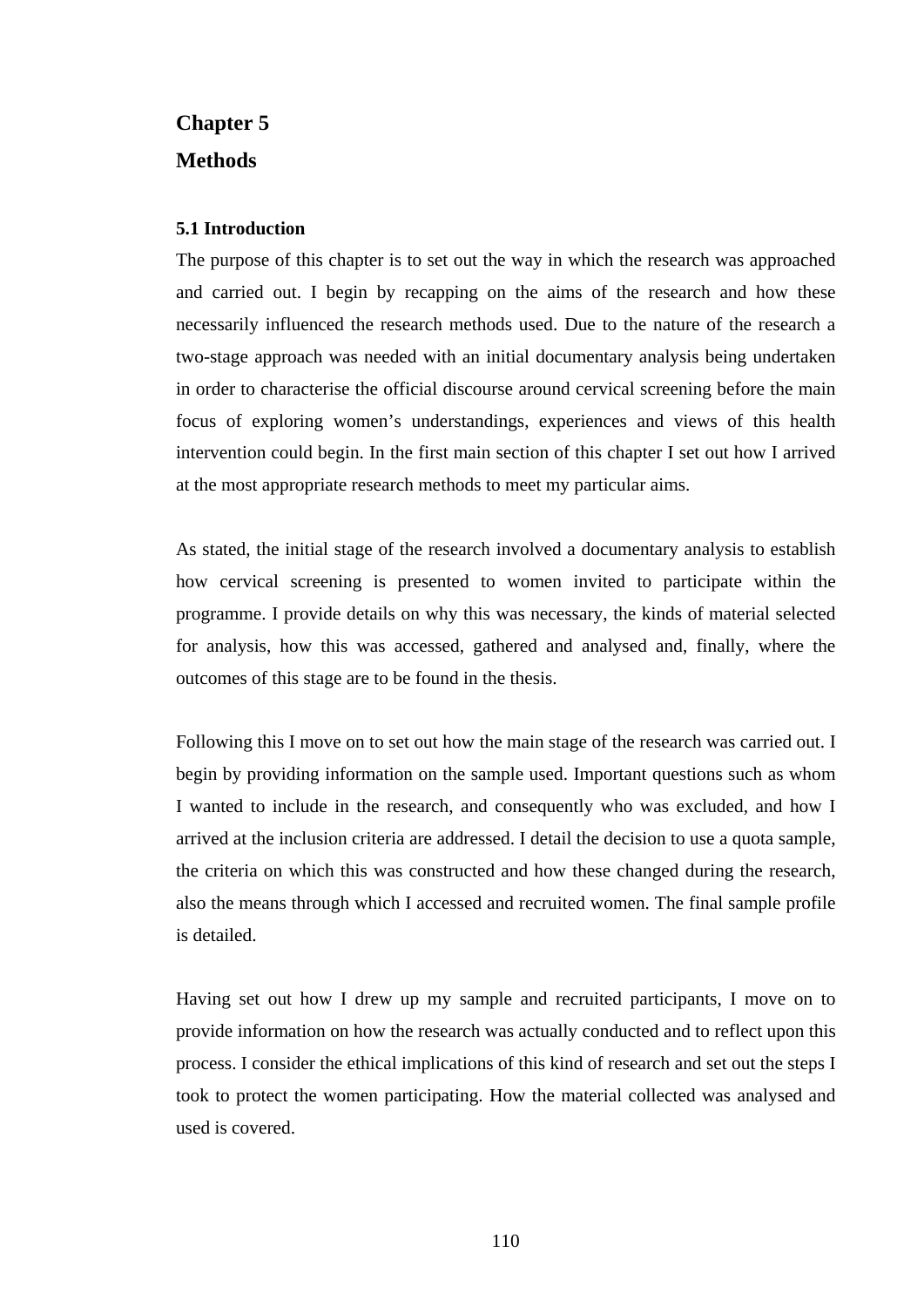Finally, having detailed the research from the initial decision-making about choice of research methods and approach, through drawing up a sample and recruiting women and ultimately to actually conducting the research, I spend some time reflecting upon the whole process. I identify some of the issues and problems that I faced, difficult decisions that had to be made, my identity as researcher and how this may have influenced the material gathered. At times I make reference to some of these issues in the preceding discussion, but here I draw them together and introduce those not covered elsewhere. This allows the chapter to conclude with a consideration of how the research methods used, and the decisions taken, may have impacted upon the research and the material gathered.

#### **5.2 Research Methods to Meet Research Aims**

The aims of any research project are, of course, fundamental in determining how the research is approached and carried out. The purpose of my research has been to explore lay women's understandings, experiences and opinions of cervical cancer screening in the context of the NHS Cervical Screening Programme (NHSCSP) operating in England. In particular, the work is concerned with the different ways in which women demonstrate forms of resistance to the official discourse surrounding this programme through the ways in which they understand, think and talk about screening. At a theoretical level, Foucault's later work on the 'technologies of the self' is employed to consider how women interact with this discourse, in terms of how it is interpreted, made sense of and understood, therefore demonstrating resistance to the official discourse surrounding it (Foucault, 1984a&b, 1988).

# *5.2.1 Initial stage*

As I have indicated above, the nature of my research meant that an initial stage was necessary in which the official discourse on cervical screening was characterised. It would be problematic to proceed with the main body of the research, exploring how women may demonstrate resistance to this, without having done so. The task of characterising the official discourse on cervical screening, and establishing how it is presented to women, posed some difficulties both in terms of how it could or should be represented. While it is likely that many women discuss cervical screening with Primary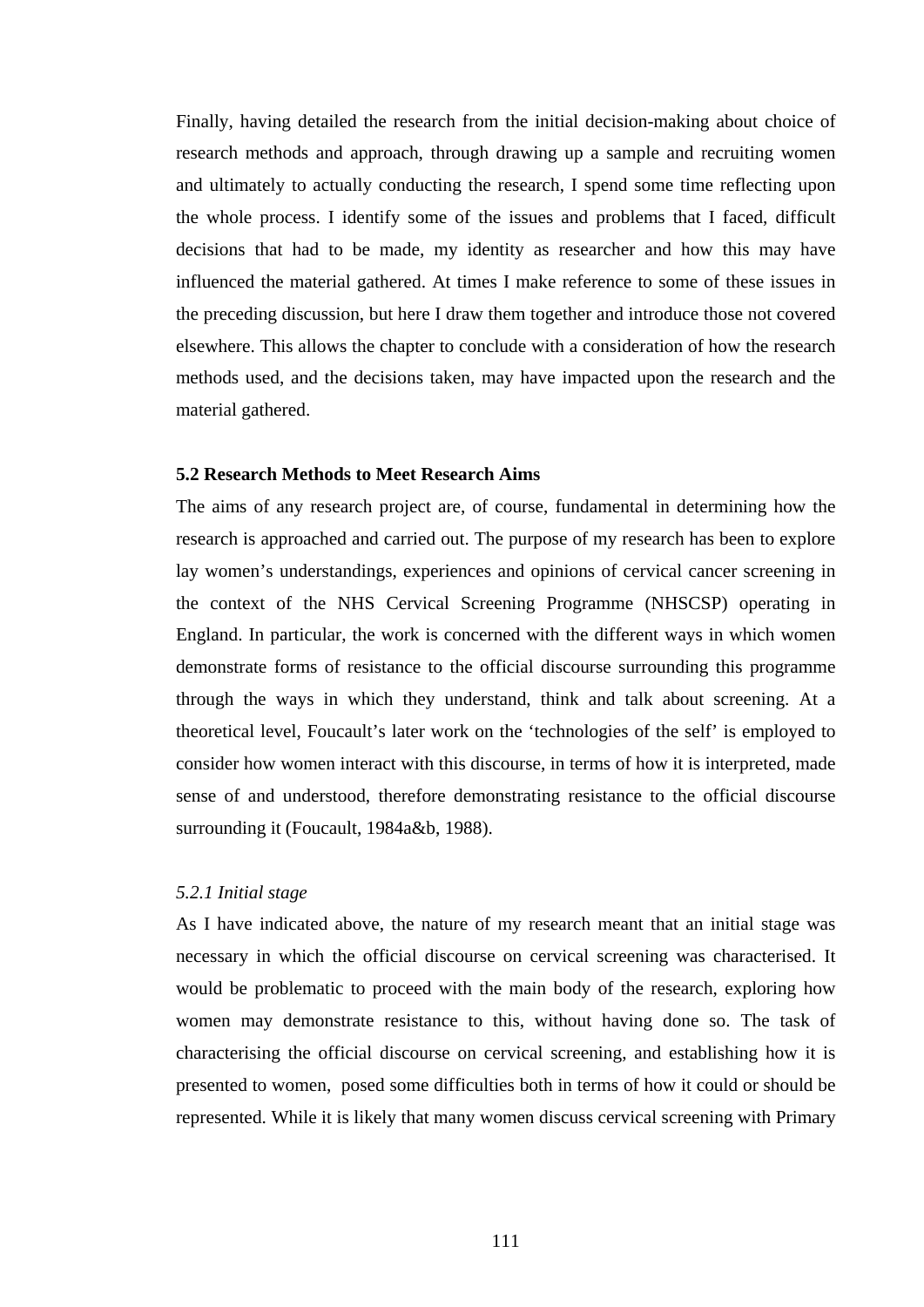Care staff<sup>[18](#page-112-0)</sup>, and receive some information from them on the subject, taking this to represent the official discourse is problematic for several reasons. Firstly, from a purely practical perspective, gaining access to these kinds of discussions could prove to be very difficult as it is likely that they would occur either in the context of a cervical examination or when a woman goes to the practice for some other reason, as attendance for screening is increasingly integrated with other visits. In the majority of cases it would not be possible to ascertain in advance whether these encounters would involve the individual seeking information and therefore a discussion of cervical screening in any detail. Secondly, as has been discussed in Chapter 2, it is likely that health professionals may hold differing views on the value and usefulness of cervical screening and that, therefore, their discussions with lay women have the potential to differ widely. Finally, although cervical screening is delivered through Primary Care, the programme itself is nationally co-ordinated and managed and so, although women have their smear tests largely in the context of General Practice, they are participating in a much wider programme<sup>[19](#page-112-1)</sup>.

The fact that the NHSCSP is co-ordinated at the national level by the National Office of the NHS Cancer Screening Programmes reflects its centralised nature and, as I go on to discuss, the information leaflet that women receive about screening is produced at this level and not by Primary Care Trusts (PCTS) or General Practice through whom screening is actually delivered. It is therefore important to ensure that what is taken to represent the official discourse on screening reflects this. It is for this reason, more importantly than the practical problems discussed above, that it is inappropriate to focus attention at the intermediate, health professional level. The underlying premise of the research, as framed theoretically in Chapter 3, is how individuals respond to a state level discourse and so to introduce a level which sits somewhere in between would be muddling. Instead I focus on the state level, which is combined with a particular form of medicine, that which feeds into and informs policy development and is not located at the level of practice.

 $\overline{a}$ 

<span id="page-112-0"></span><sup>&</sup>lt;sup>18</sup> I include here both those based in General Practice and in Family Planning Clinics as women can choose where to have their smear test taken. However, the vast majority of smear tests are taken in General Practice.

<span id="page-112-1"></span><sup>&</sup>lt;sup>19</sup> The extent to which women were aware of this differed, with some women seemingly unaware that those involved in delivering their screening were operating within national recommendations and guidelines.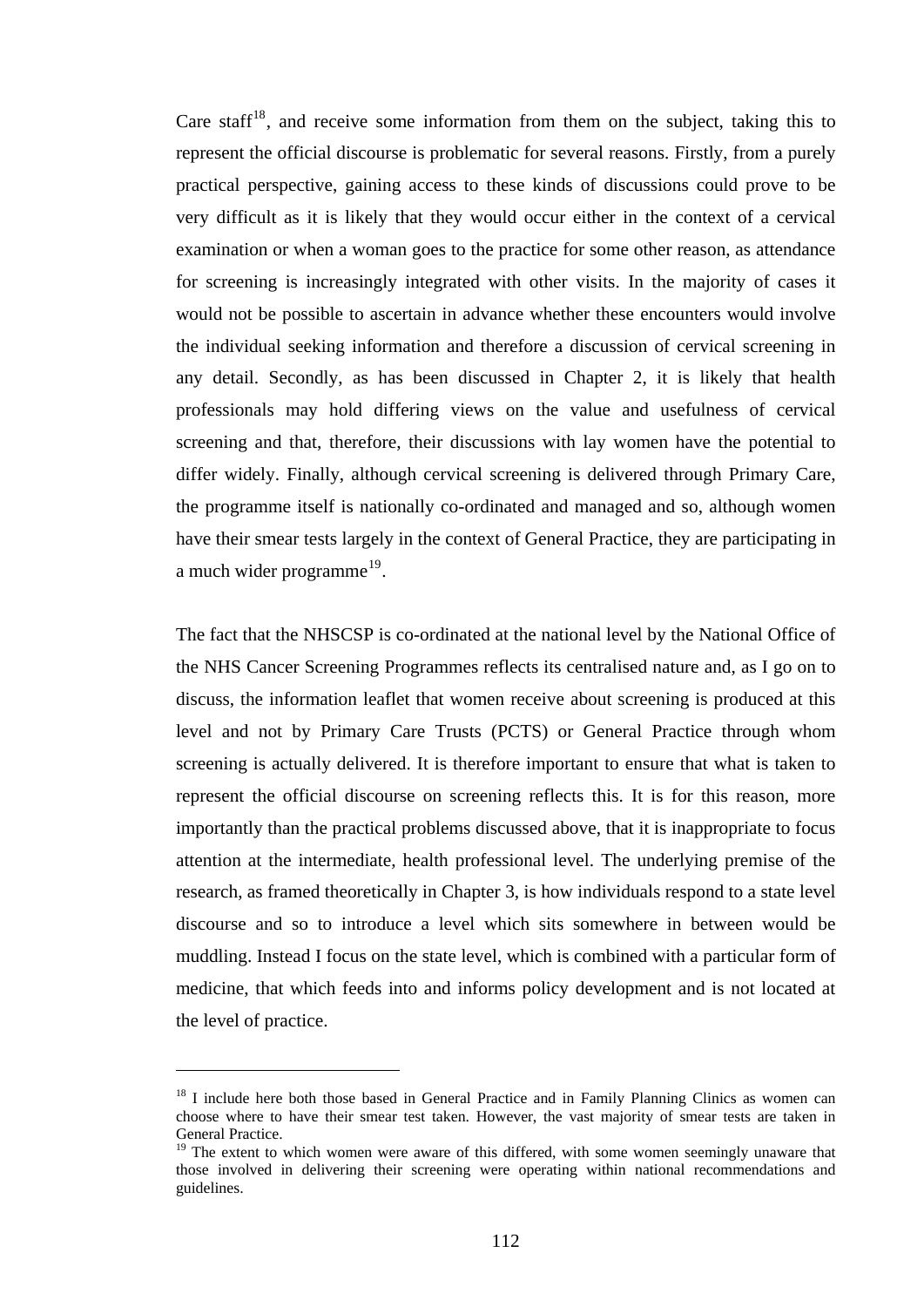Having taken these issues into account I made the decision to characterise the official discourse through an analysis of the information material produced at this state level, but also to look at the locally produced invitation letters that this accompanies in order to gain a fuller understanding of how screening is presented to women. Section 5.3 provides more detail on the materials chosen and how they were accessed, gathered and analysed.

#### *5.2.2 Main research stage*

Having dealt with the necessary initial stage of the research, my thoughts turned to conducting the main body of my research. As I wanted to explore the ways in which women thought about, understood and experienced cervical screening I identified qualitative methods as the most appropriate way of approaching the research. A qualitative approach meant that I could focus on the particular ways in which women spoke about cervical screening and engage with this at a micro level to produce a finegrained analysis of the discourses and themes on which they drew. I was keen to give women the chance to talk about screening in their own words and for me to explore the complexities and subtleties of such talk.

But how to gain access to such material? I wanted to explore how women talk about cervical screening and, since this was not likely to be a subject on which they frequently engaged in detailed conversations in the course of their everyday lives, a specific context needed to be identified or created. A possibility could have been to observe the discussions that women had with Primary Care staff about such screening, but this would have proved problematic for a number of reasons. Aside from the kinds of practical problems I have already detailed, such an approach does not fit with the aims and purpose of the research itself and introduces the very intermediate level that I was clear needed to be avoided when characterising the official discourse. Instead the research must take place outside the medical context and, since it is unlikely that women engage in detailed discussions about this topic routinely<sup>[20](#page-113-0)</sup>. I felt it both necessary and justified to create a specific context in which to ask them to generate accounts of their thoughts, understandings and experiences of screening. Dingwall

 $\overline{a}$ 

<span id="page-113-0"></span> $20$  This was borne out by some women's comments during the research.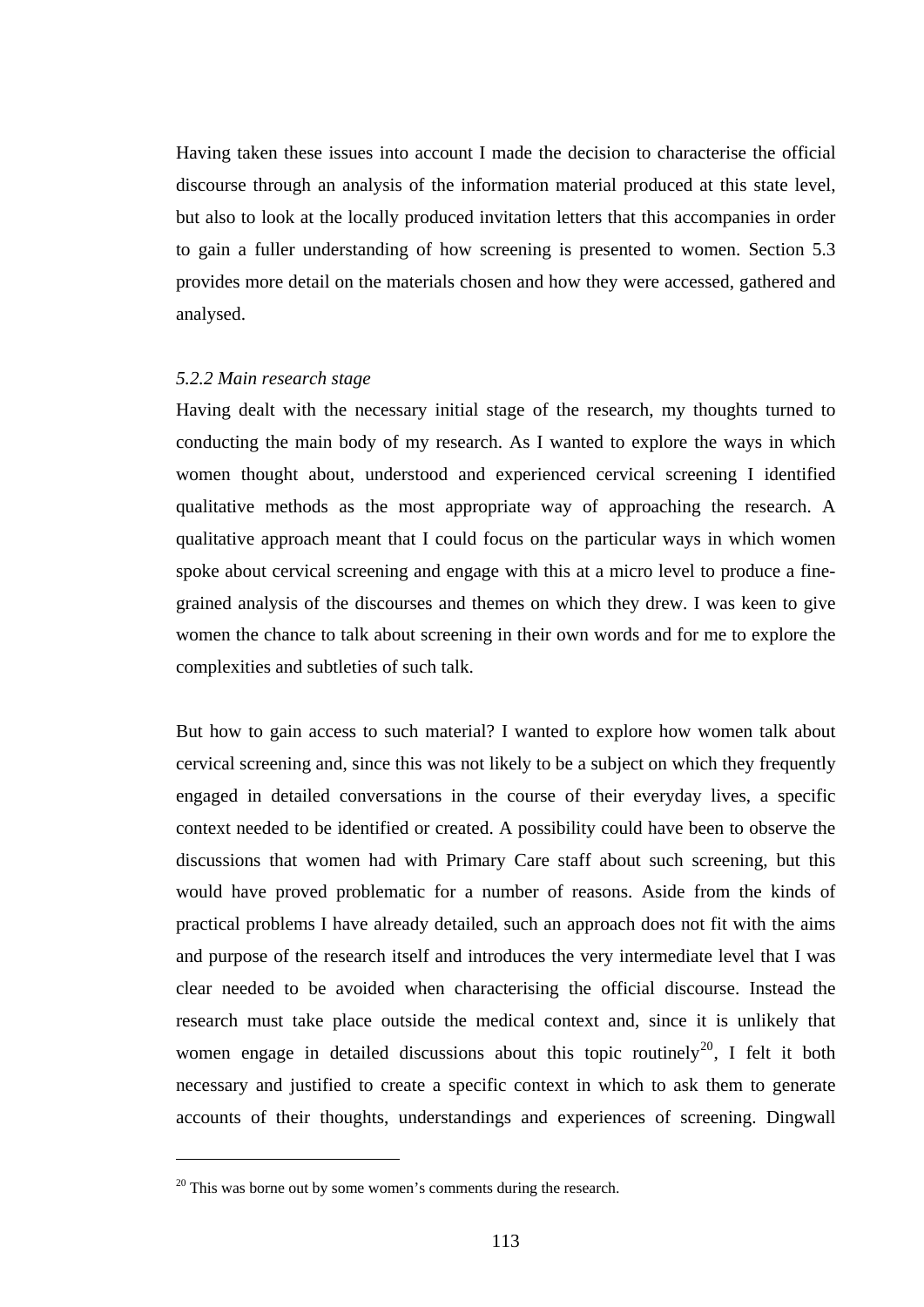(1997) has argued that the research interview constitutes a deliberately created opportunity to talk about something that the researcher is interested in and which may or may not be of interest to the respondent. He therefore argues that interviewing is inferior to observation as a research method as the data produced are social constructs. However, as Bryman (2001) has argued, there exist a wide range of issues that are simply not amenable to observation and, as a result, creating a specific situation in which to ask people about them can be the only viable method of researching them. As I have indicated, it is hard to conceive of a naturally occurring, non-medical, situation in which women discuss cervical screening at length that would be both practical and ethical to access. I therefore feel that the creation of an interview situation is justified within the context of this research.

But should the situations created be individual interviews or group discussions? Previous sociological studies on women and cervical screening have adopted different approaches. Howson (1998a&b, 1999) used individual interviews in her research, which illustrated how women draw on specific contexts and relationships through which participation in cervical screening is given meaning. In contrast, McKie (1995) used discussion groups to find out about participation and views on screening. The use of groups has the potential to provide an interesting forum in which women can consider and respond to others' views and experiences. However, more important for McKie was the need to provide women with a level of security and informality in which they felt comfortable enough to discuss a sensitive issue. She argues that the use of established groups ensured that women felt comfortable with each other and provided important support mechanisms. She states that 'women often touched each others' hands or arms, providing visible as well as vocal support' (McKie 1995:448). It may be that women feel more comfortable discussing sensitive issues in a supportive group environment than they would in an individual interview with a previously unknown researcher. However, using this approach can have the reverse effect, with women being reluctant to talk about things in front of others that they may have otherwise disclosed. McKie gives the example of a focus group participant who approached her after the session was over and told her that she had had a positive smear test but had not wanted to say anything in front of people in case they thought badly of her. This particular individual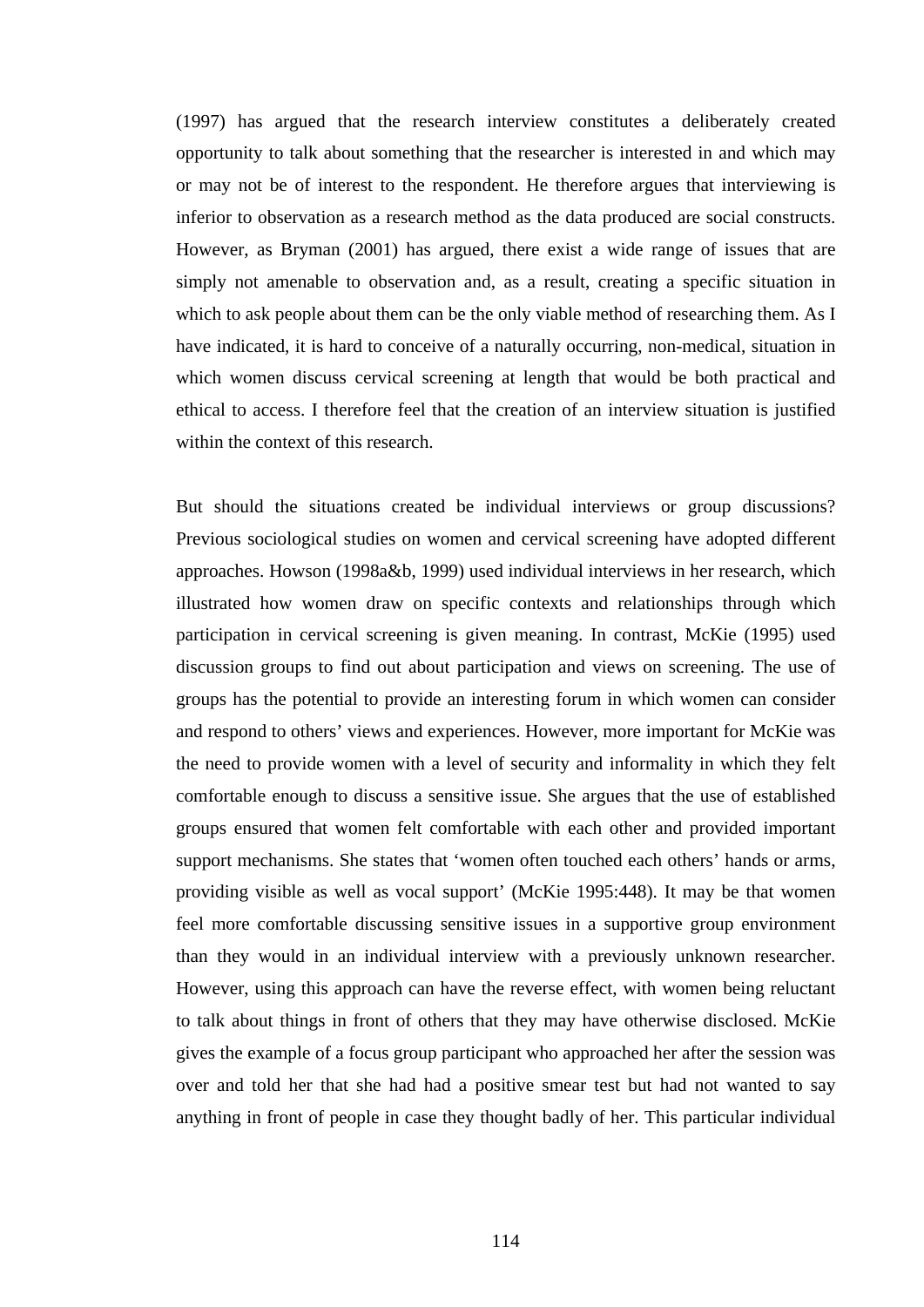came forward, but it is impossible to know how many others were holding back information or an opinion during the discussion $^{21}$  $^{21}$  $^{21}$ .

There is much discussion about the suitability of focus groups for the discussion of sensitive issues. Morgan (1988) has argued that they can be very useful in this context as they provide a forum in which participants are encouraged to share their thoughts and experiences about an issue that is relevant to them all. However, there is the possibility that people may get carried away in the moment and disclose more than they intended, leading them to regret what they have said later.

After careful consideration of each potential approach, and how they would help me to fulfil my research aims, I decided to adopt individual depth interviews as my method. I felt that these were the most appropriate method for a number of reasons. First, as I wanted to explore how women think and talk about screening, and the kinds of resistance that this may demonstrate, it was vital that I created an environment in which women felt able to talk as freely as possible. Due to potential problems with group dynamics I did not feel that discussion groups could offer this. Second, and in a similar vein, I needed to create an environment in which women felt able to put forward views and understandings that potentially ran counter to both the official discourse on screening and other women's positions. Again, I did not regard groups as creating the degree of safety required for this to happen. Finally, although as indicated earlier, groups can provide a forum to explore how people consider and respond to others' views, this aspect was not perceived as particularly important to the research. Instead it was felt that creating an environment in which women could set out their own individual positions must take precedence<sup>[22](#page-115-1)</sup>. However, I was aware that focus groups can be used effectively as a follow-up to individual interviews as a means through which to explore issues that only become apparent during the analysis stage (Morgan, 1988) and resolved to keep them in mind for this purpose.

 $\overline{a}$ 

<span id="page-115-0"></span><sup>&</sup>lt;sup>21</sup> It is of course equally impossible to know what information or opinions individuals might keep back in an one-to-one interview situation.

<span id="page-115-1"></span> $22$  This was borne out by the focus in the analysis stage on how women individualised screening and made it relevant to their personal circumstances and characteristics.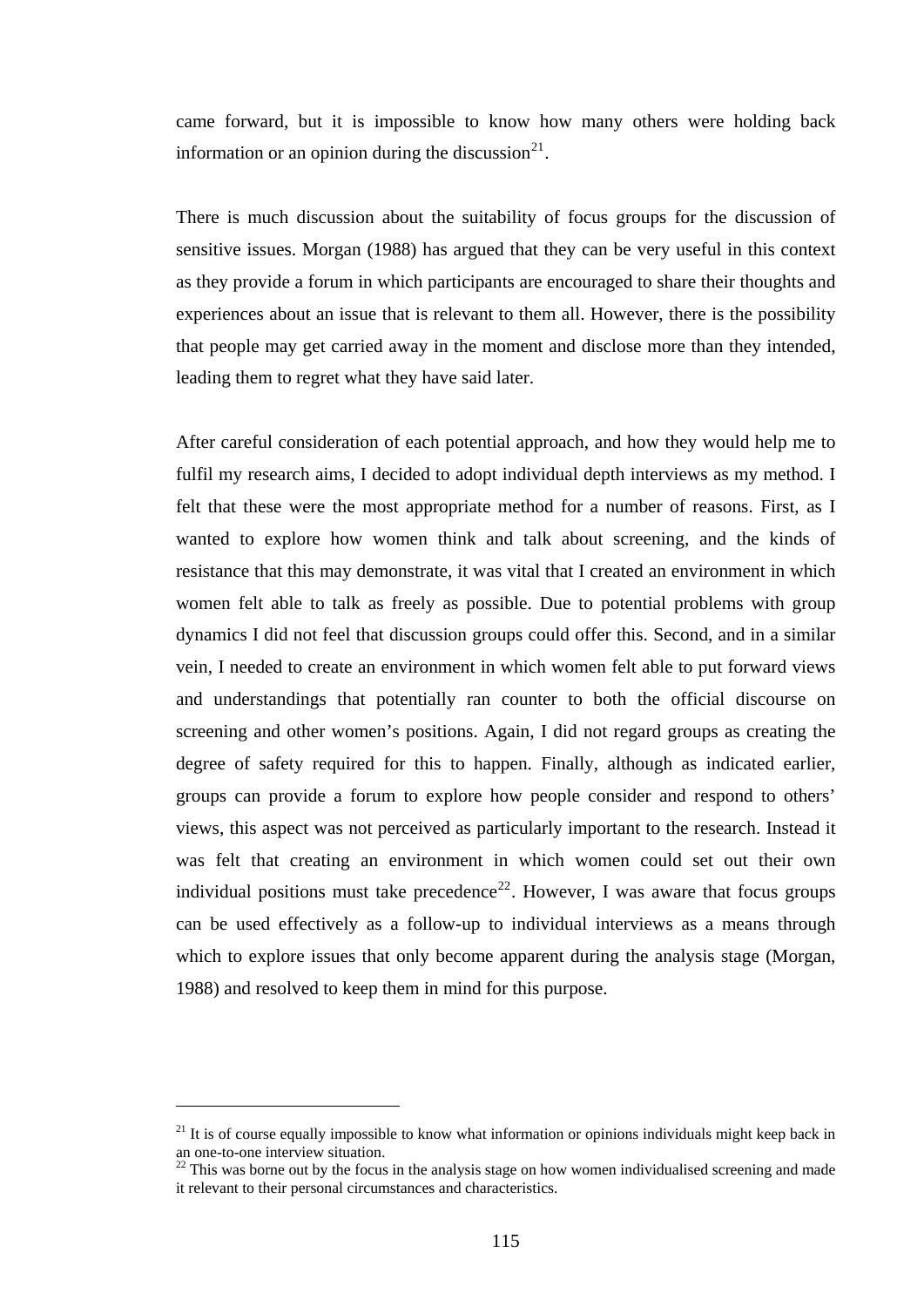In terms of the nature of my individual interviews, I decided that these would be lightly structured and allow women the time and space to talk freely about their personal thoughts, understandings and experiences of screening. Although I as the researcher had initially defined the research questions that I wished to pursue, I was keen for women to suggest to me areas that they regarded as pertinent and significant and was open to the idea of including these within subsequent interviews. I was keen that my participants should be able to shape the research and how I thought about my research questions, rather than simply regarding them as sources of the information I had predetermined as important (Oakley, 1981). Not only do I regard this as a more ethical way of conducting research, I would also argue that it is likely to result in higher quality data being produced as women feel more positive about the interview and are prepared to invest more of their time and energy into it. Finch (1984) has highlighted potential ethical problems with this approach, particularly when a woman is interviewing another woman. She argues it is problematic to create a situation in which a participant feels as if they are having a conversation with a friend and therefore reveal more than they had intended, when in fact the researcher will go away and use the conversation as part of their research project. While I agree that this is an undesirable situation, I did not feel that this was likely to become an issue in my research, and indeed it did not appear to be so on the whole. During every stage of the research women were fully aware that they were taking part in a research project and how the data would be used. In addition, as I will discuss in more detail later in the chapter, potential areas around which this kind of problem may have occurred were largely mitigated by my personal characteristics such as my age and ethnic background.

Therefore, through a detailed consideration of both my specific research aims and the relevant methodological and practical issues, I reached decisions about the most appropriate research methods for this project. In the rest of the chapter I go through how these were put into practice and the issues and problems that arose.

## **5.3 Documentary Analysis**

The nature of my project made an initial research stage necessary. As the main aim of the research was to explore how women may demonstrate forms of resistance to the official discourse around cervical screening, it was vital that I characterised this.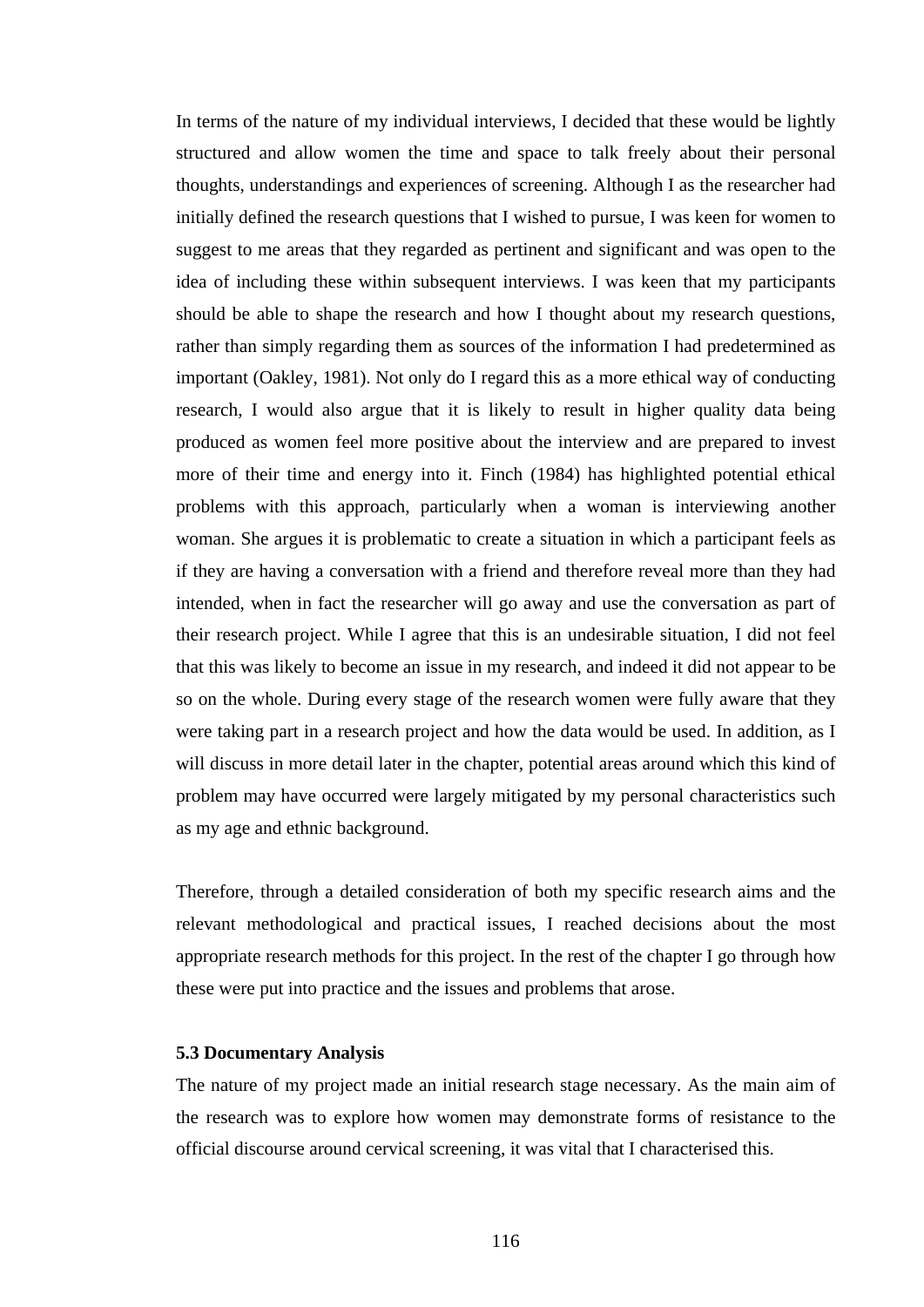## *5.3.1 Material chosen*

 $\overline{a}$ 

As I have detailed in section 5.2.1 above, I made the decision to focus my analysis on the written materials produced and sent to women invited to participate in the programme. In practice these were, firstly, the invitation letters produced locally by PCTs and, secondly, the nationally produced information leaflet that is required to be sent out with all invitation letters. The decision to use these kinds of material brings advantages and disadvantages.

The focus upon standardised written materials allows me to bypass potential problems of different health professionals discussing screening in very different ways. As I have made clear elsewhere in the thesis it would be problematic to assume that health professionals have a uniform view on screening and so opting to use standardised written materials ensures that I am analysing what could be termed the 'official line'. However, this inevitably means that there is a 'missing link' between the individual level and the 'official' level, that is the intermediate level of health professional/patient interaction. I feel that this is justified given the way in which my research is theoretically framed and given the specific research questions I seek to address. In addition, my choice of written materials for analysis still permits the exploration of the growing disaggregation of information to some degree. The information leaflet is nationally produced and is sent to all women invited to attend for screening, while invitation letters are produced locally at the PCT level and so can vary in style, content and level of information. My decision to include material produced at these different levels allows me to explore the different ways in which information and knowledge about screening are presented and the potential discrepancies that can occur between the nationally and locally produced sources. Finally, although interactions between health professionals and women are not a level at which I explicitly focused my data collection, this perspective is not lost entirely as the women interviewed in the main research stage frequently made reference to these during interview<sup>[23](#page-117-0)</sup>.

<span id="page-117-0"></span> $23$  This is not to suggest that I regard women's accounts of these interactions as a complete substitute for observation of these, merely to highlight the fact that my decision not to collect data at this level did not mean that it was completely excluded.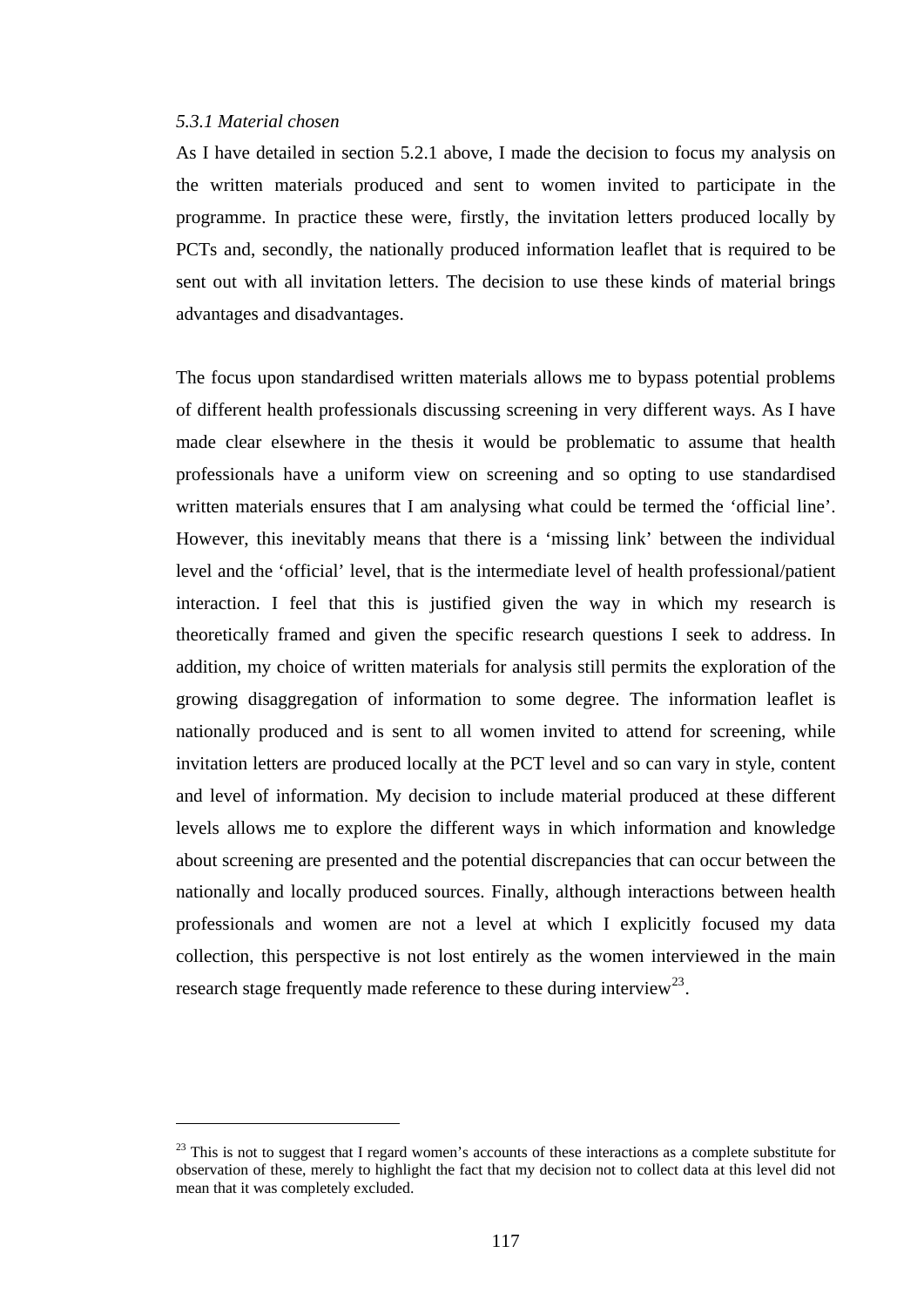#### *5.3.2 Accessing and gathering material*

The locally produced invitation letters and nationally produced information leaflet were therefore identified as the most appropriate representations of the official discourse on cervical screening that women will encounter in the course of their contact with the NHSCSP. I had already obtained copies of the information leaflet in a variety of ways, for example by downloading it from the NHSCSP website and through a visit to the National Office of the NHS Cancer Screening Programmes in Sheffield. However, the leaflet itself is not sent out to women at this level, instead it is required to accompany invitation letters that are sent out locally. I therefore decided to focus my collection of these materials at the PCT level as these are now responsible for providing cervical cancer screening services for their eligible populations.

There are currently 302 PCTs in England and these receive budgets directly from the Department of Health to deliver local health care. I downloaded a list of these PCTs from the NHS website  $(\frac{http://www.nhs.uk/root/localnhsservices/list \text{orgs.asp?ot=5}}{$ and decided to use a sample of approximately 10% of these. In order to ensure as wide a coverage of the country as possible, I grouped the 302 PCTs according to the 28 Strategic Health Authorities that monitor performance and standards and chose one at random from each area, giving a total of 28. In addition to this, the four local PCTs within the Nottingham Health Community were included as it was anticipated that those women involved in the main research stage would come predominantly from these areas and so would have received the invitation letters produced by these local PCTs.

The documentary material was then accessed through direct contact with PCTs. A standard letter was produced and sent to each giving details of the research and requesting a copy of their standard invitation letter and any material that was sent out with this. It was anticipated that the information leaflet, entitled *Cervical Screening: THE FACTS*, would be sent by all PCTs but this was not assumed. Instead the letter simply asked for any additional material that was sent out with the invitation letter.

There was an interesting range of responses from PCTs to my request for information. The most helpful contacted me either by telephone or e-mail (I had supplied my details in the letter) to discuss the possible range of materials that they could send me. I had asked for a copy of their standard invitation letter but they were keen to stress the range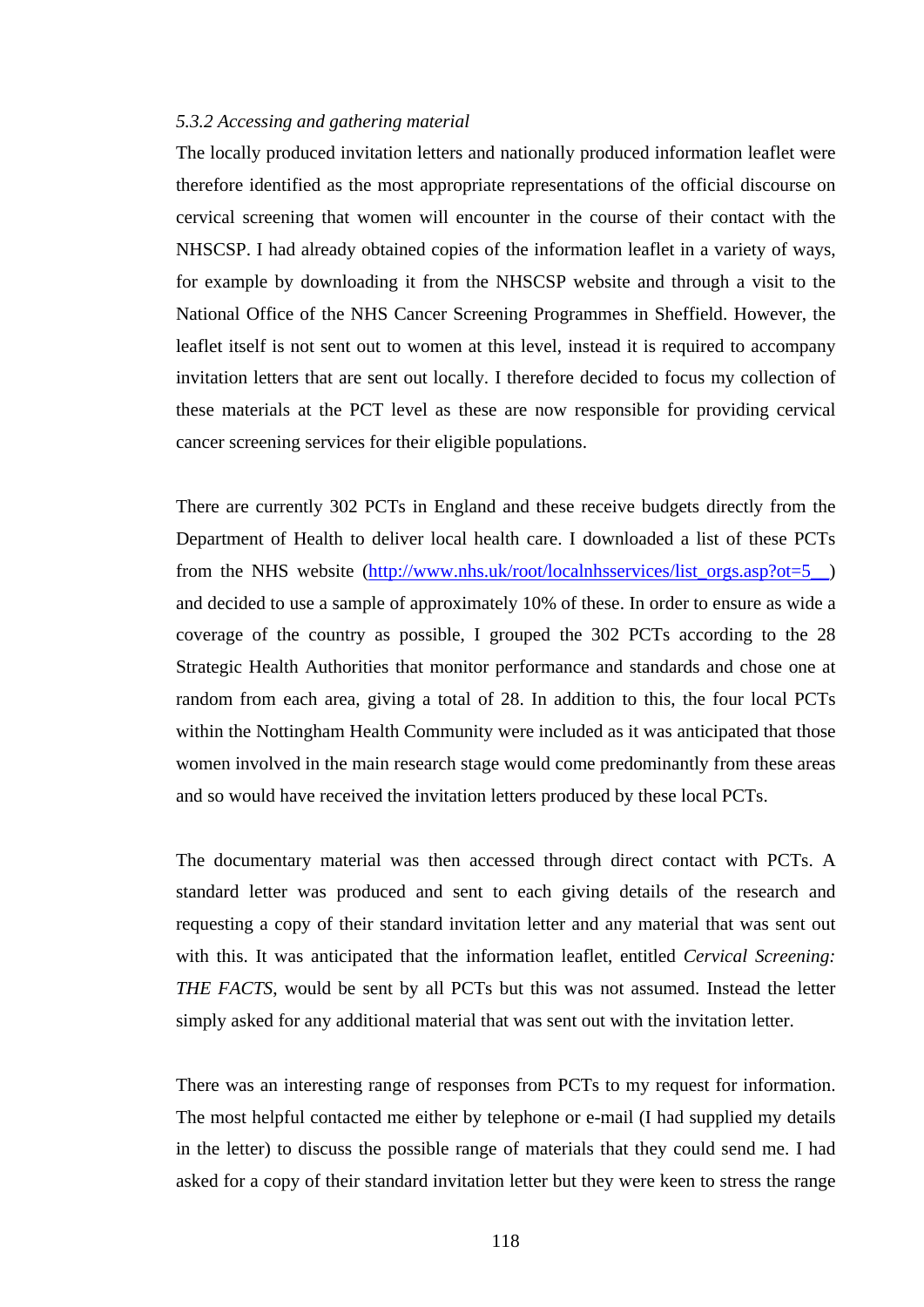of letters they employed, for example those inviting women for their first smear test or those chasing up women who had not attended. I adopted an approach of accepting all the information they were willing to send me, but after consideration only used their standard call and recall letter for analysis. This was for two main reasons. Firstly, having examined the range of letters I was sent I found that the core content was very similar, with the differences being largely restricted to a sentence or two at the beginning referring to the specific context e.g. first test or letter following nonattendance. Secondly, because the vast majority of women (over 90%) within the programme are on standard call and re-call following negative results, this standard letter is the kind that they will be receiving.

Less enthusiastic, but no less helpful, were those PCTs who promptly sent me the information I had requested. However, a sizeable number of PCTs approached proved very unwilling to supply information. Sometimes a follow up telephone call or e-mail was enough to prompt them to action but more commonly I was forced to substitute the most unhelpful with another PCT from the same area, often unfortunately with very similar results. I reviewed the materials received regularly and, as they were proving to be largely similar in nature and due to the difficulty in obtaining information from some PCTs, I took the decision to cease collection when I had received satisfactory material from 24 PCTs. This represented 75% of my original total of 32 PCTs.

## *5.3.3 Analysis of documentary material*

I approached the analysis of these documentary materials in two stages and the results of this can be found in Chapter 6. Firstly, a largely descriptive section sets out basic information about the material addressing such issues as who the material is produced by and for, its purpose, its content, the format used and what is included or excluded. These may at times seem mundane but are important in order to fully understand the context in which these materials are produced and the way in which they are put together (Hammersley and Atkinson, 1995; Scott, 1990; Silverman, 2001). Following on from this the analysis takes a more sociological turn and explores in more detail the way in which cervical screening is characterised and how the material is put across. Important questions will centre on the language and discourses used to put the information across, the assumptions made by the authors about both the readers themselves and the information or views they already hold. These are important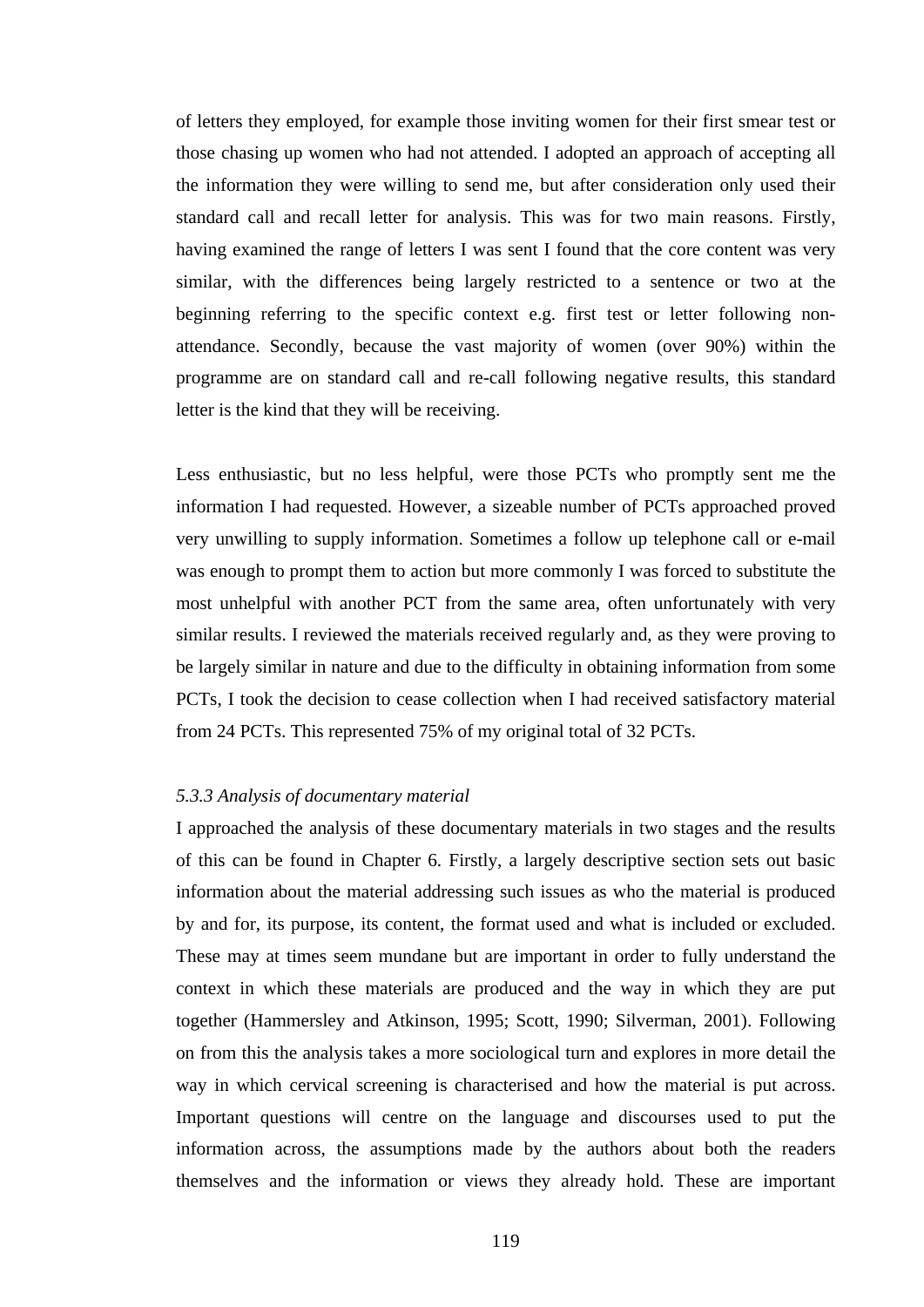questions, and ones that link to the wider Foucauldian framework within which the thesis is based, exploring the ways in which the information or knowledge contained within this material is produced, encoded and displayed (Prior, 1997), how the texts work to achieve particular ends and how they construct reality (Atkinson and Coffey, 1997; Silverman, 2001).

#### **5.4 Sampling and Accessing Women**

In this section I give details on how I decided upon who I wanted to include in the main stage of the research, how I accessed and recruited these and my final sample profile.

## *5.4.1 Who did I want to include?*

 $\overline{a}$ 

Due to the particular nature of my research, not least its relationship with the official discourse around cervical screening characterised by the documentary analysis detailed in section 5.3, I took the decision very early on to limit inclusion to those women currently being invited to attend for screening through the call and re-call programme. This therefore meant that all my participants would necessarily be within the 20-64 year old age group, as this was the age group routinely invited for screening at the time of the research<sup>[24](#page-120-0)</sup>. Whilst I acknowledge that women outside this age range may still have relevant knowledge and experiences of screening and the programme, even though they are not routinely invited, I felt that it was more appropriate to limit the research to those currently being invited. Whilst it was vital that the women interviewed were currently being invited to attend, and therefore were receiving the information used in the documentary analysis stage, I was clear that I wanted to include both women who were currently attending for screening and those who (for whatever reason) were not. Given that coverage for cervical screening is consistently over 80% I was aware that this would be difficult but not impossible. In addition to the simple problem of numbers, there were also potential issues regarding the willingness of current non-attenders to be interviewed. For example, a woman who has not attended due to a lack of time is unlikely to then make time for an interview. Moreover, it is perhaps those who have made a deliberate decision not to attend that may be least likely to participate. It is likely that those who choose not to attend will have had to explain and justify their decision to various people and therefore they may not wish to go through the process

<span id="page-120-0"></span> $^{24}$  As detailed in Chapter 2 the target age range for routine screening has very recently been changed to 25-64 years of age.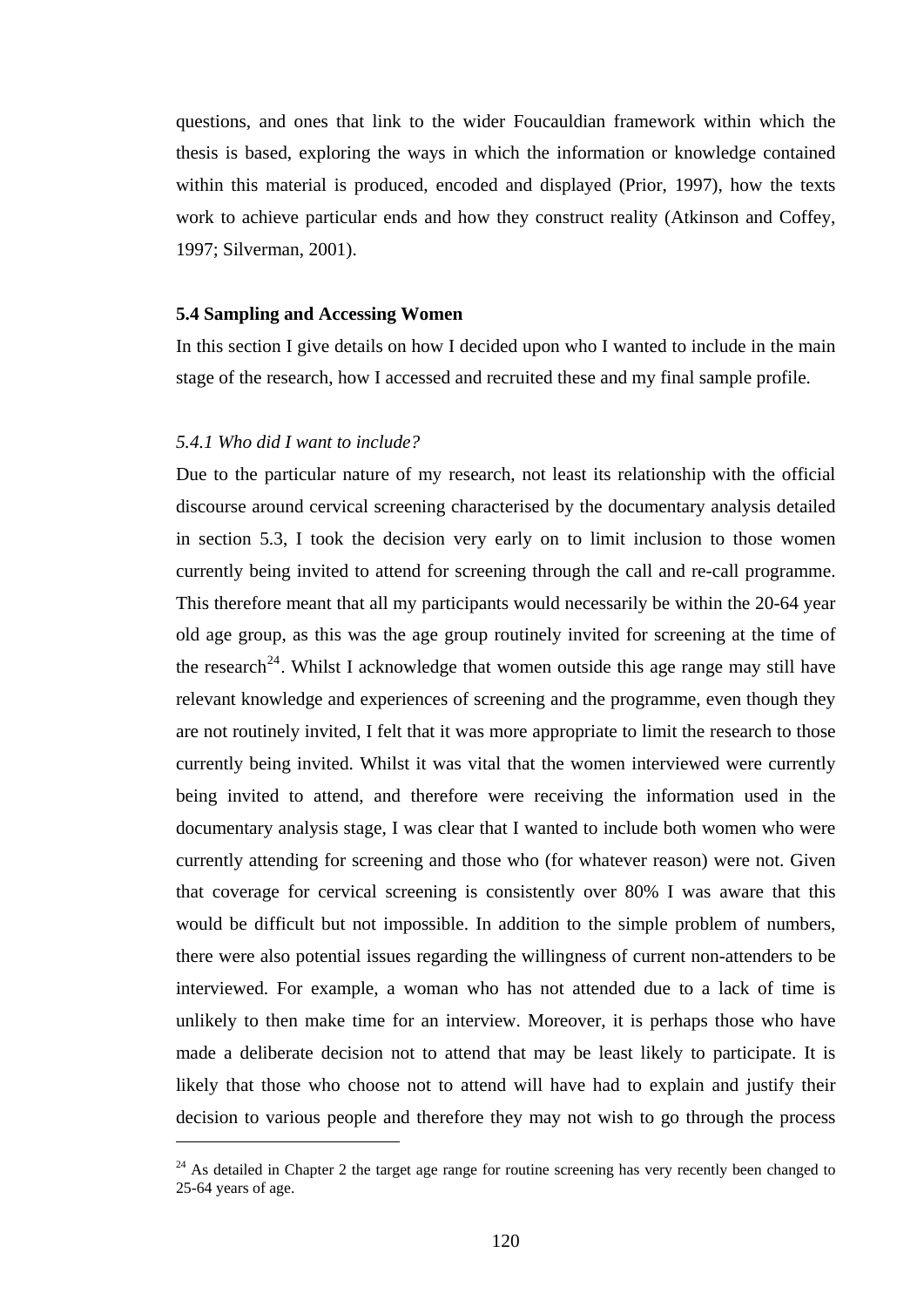again, especially if they think that I will be trying to encourage attendance. In order to try and minimise this problem throughout the access and recruitment stage I routinely stressed wherever possible that I was not a qualified health professional and that I would make no judgements on women's screening behaviour. Instead I presented myself as a social researcher who was interested in exploring women's thoughts and/or experiences of cervical screening.

This therefore meant that there were a large number of women who were eligible for inclusion in the research and so, in order to try and ensure that as wide a range of views as possible was included, I decided to employ a quota sample. When drawing up the sample I identified a number of factors that may potentially be important in influencing how a woman thinks about, understands and/or experiences screening. The most important of these were as follows:

# **Age**

This was identified as particularly important as past research has shown that older women often regard health promotion strategies as no longer relevant to them, but still see them as important for younger women (White, 1995; Savage and Clarke, 1998). The menopause seemed to be of particular significance here as post-menopausal women have discussed cervical screening as no longer relevant to them as that part of their body is 'finished with' (King, 1987, cited in Neilson and Jones, 1998). Therefore within the wide 20-64 year old age range that was eligible for inclusion, I was keen to ensure that represented a range of ages and stages in the life course.

## **Motherhood**

It is often argued that women with children, particularly young children, can feel a stronger obligation to engage with health promotion strategies as they are seen as being responsible for maintaining both their own health and their family's health (Daykin, 1998). As discussed above with relation to age, cervical screening has been viewed as most important for younger women who may have children to look after (White, 1995). Another potential dimension to including both women who have children and those that do not is the potential impact that childbirth may have on women's willingness to present themselves for what is an intimate and personal health intervention.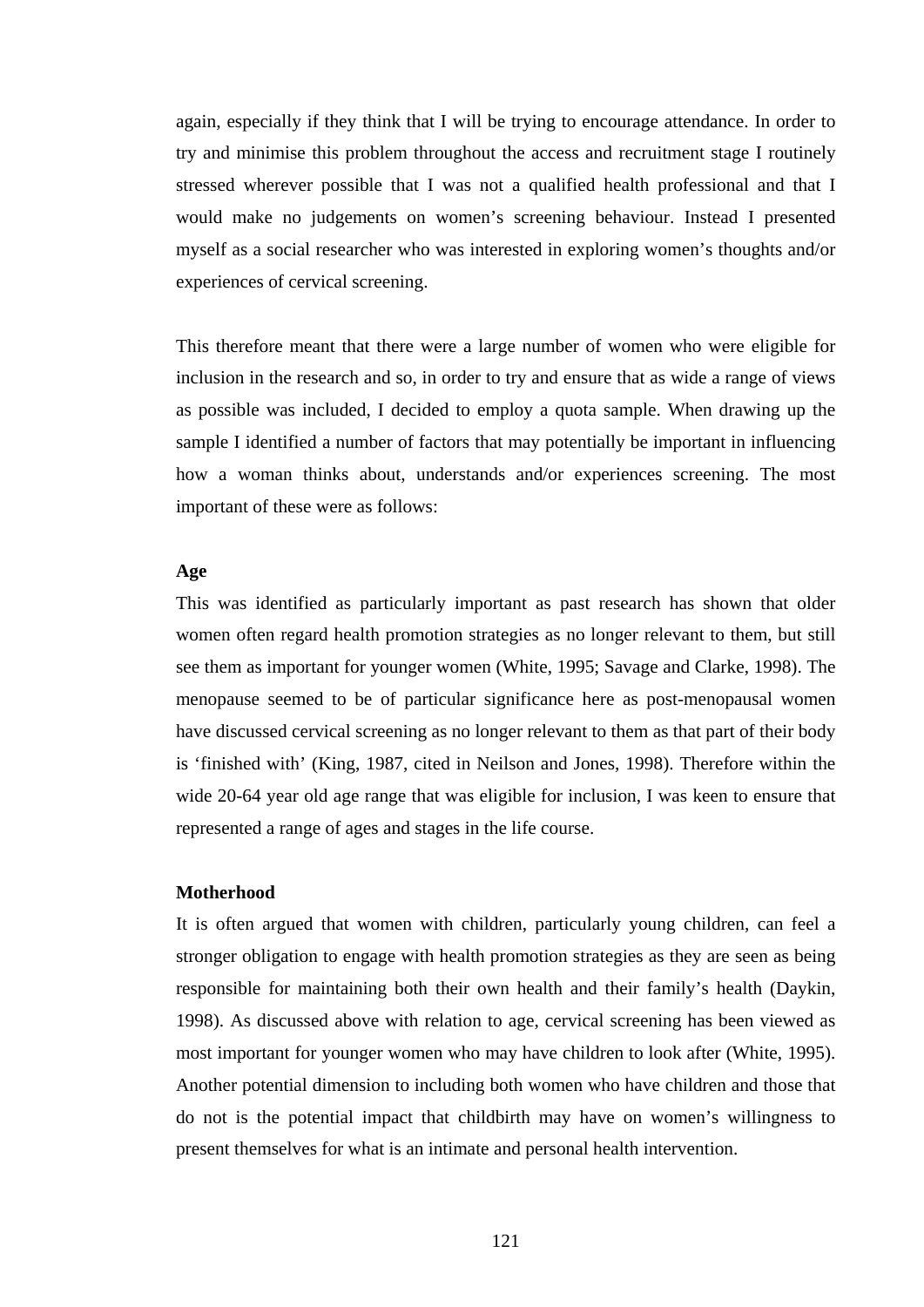## **Socio-Economic Position**

A person's socio-economic position has been shown to be strongly associated with their preventive health behaviour (Pill *et al.*, 1995) and an important determinant in whether or not health promotion strategies are accessed. With particular reference to breast cancer screening, Maclean (1984) found that those who did not attend for screening were from lower socio-economic groups, while it was predominantly middle class women that attended. I therefore aimed to include women from a wide range of socioeconomic positions, as determined by the Registrar General's classification. Whilst important in terms of attendance, it was felt that socio-economic position may also impact on women's readiness and ability to challenge the official discourse in this context.

# *5.4.2 Using and adapting a quota sample*

I structured my quota sample using the three criteria detailed above. This is shown below.

| SOCIO-ECON. |    | 20-34 YEARS OLD |       | 35-49 YEARS OLD |       | 50-64 YEARS OLD |       |
|-------------|----|-----------------|-------|-----------------|-------|-----------------|-------|
| 1,2,3NM     | 3C |                 | 3NC   | 3C              | 3NC   | 3 <sub>C</sub>  | 3NC   |
| 3M,4,5      | 3C |                 | 3NC   | 3C              | 3NC   | 3 <sub>C</sub>  | 3NC   |
|             |    |                 | $=12$ |                 | $=12$ |                 | $=12$ |

#### Table 1. Initial quota sample

#### **=36 TOTAL**

# **Key to Notation**

AGE: The target age range for screening was divided into 3 groups.

MOTHERHOOD:  $C = A$  woman with children  $NC = A$  woman with no children

SOCIO-ECONOMIC : The Registrar General's classification is used.

- 1. Professional occupations
- 2. Managerial and technical occupations
- 3. Skilled occupations
	- NM: non-manual M: manual
- 4. Partly-skilled occupations
- 5. Unskilled occupations

When I had interviewed 17 women I reviewed my quota sample and the material produced from the interviews carried out so far and decided to revise the sample. The main factor driving this was the material produced from interviews I had carried out with South Asian women accessed through a local community group. The views and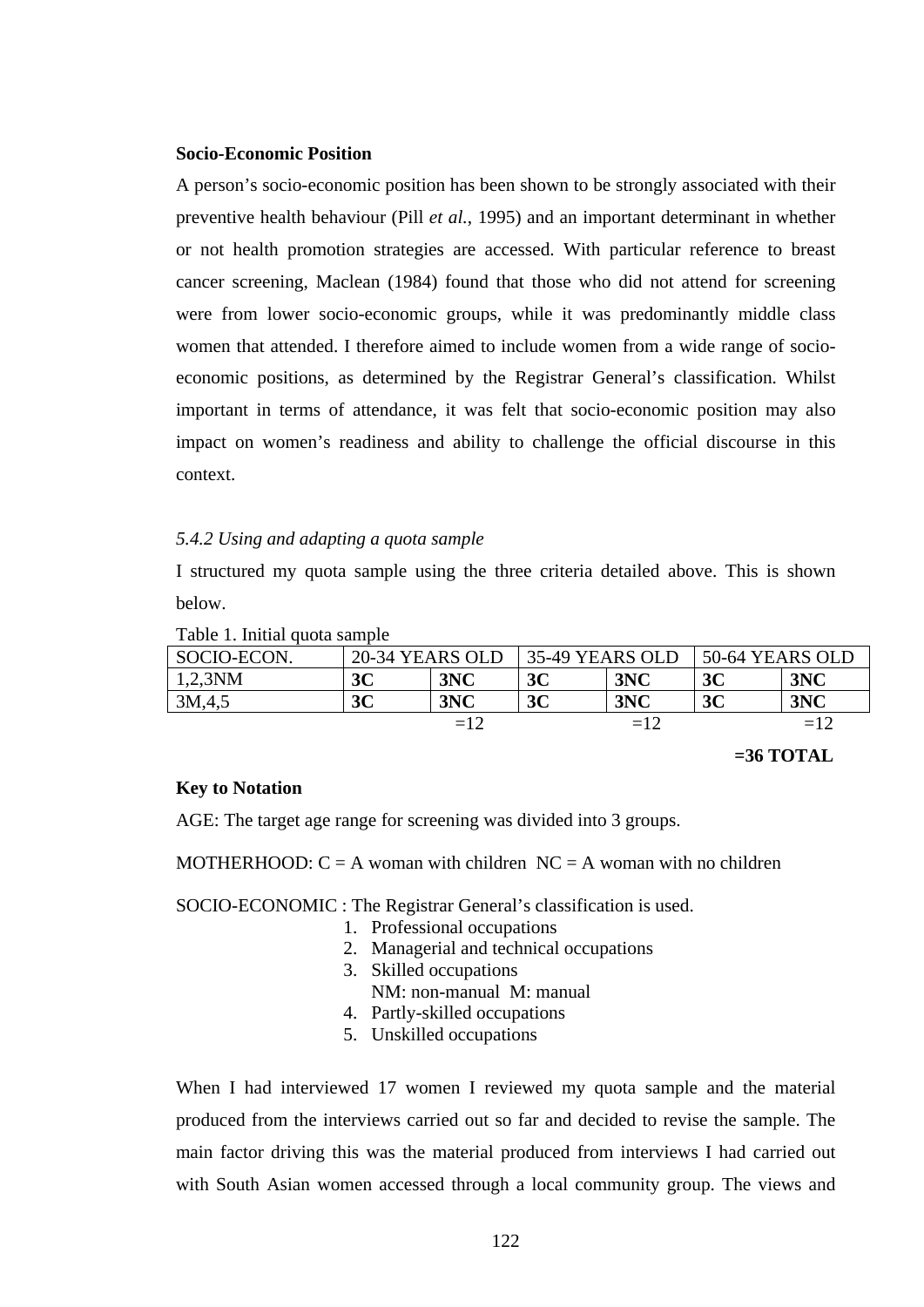understandings of screening put forward by these women were very different from those of the White British women I had also interviewed up to this point. In response to this, and after careful consideration, I took the decision to restructure my quota sample to make the inclusion of women from different ethnic backgrounds more central and to remove socio-economic position and motherhood as these were not proving particularly useful.

In order to demonstrate the position with regard to women interviewed at this point I reproduce my original quota sample to indicate the numbers interviewed in each cell.

Table 2. Part-filled quota sample

| SOCIO-ECON. | 20-34 YEARS OLD |        | 35-49 YEARS OLD |        | 50-64 YEARS OLD |        |
|-------------|-----------------|--------|-----------------|--------|-----------------|--------|
| 1,2,3NM     | 3C(2)           | 3NC(1) | 3C(3)           | 3NC(1) | 3C(2)           | 3NC(0) |
| 3M, 4, 5    | 3C(3)           | 3NC(1) | 3C(3)           | 3NC(0) | 3C(1)           | 3NC(0) |

i.e. 3C (2) means: 3 women with children needed, 2 interviewed

3NC (1) means: 3 women without children needed, 1 interviewed

As stated I decided to make ethnic background an explicit sampling criteria in response to the interesting differences emerging between how White British and South Asian women understood cervical screening. There exists a wealth of research on how particular ethnic, cultural or religious groups can hold different understandings of health and illness, and have different experiences of health care. For example, work exists on the different beliefs about, and responses to, hypertensive therapy amongst the White population and those born in the West Indies (Morgan and Watkins, 1988), how culturally-defined concepts of health and illness can influence heart health associated behaviours (Higginbottom, 2000), the health and illness understandings of African Caribbeans, and how these may be influenced by age and gender (Curtis and Lawson, 2000), the role of culture and religion in how diabetes is managed by Kashmiri men (Naeem, 2003), and how the religious beliefs and customs of Muslim women can impact upon participation in breast and cervical cancer screening (Underwood *et al.*, 1999; Sutton *et al.*, 2001). There is also work exploring how structural factors can lead to poorer health and create problems in accessing health care amongst minority ethnic groups (Ahmad, 1993; Ahmad and Walker, 1997; Nazroo, 1997, 2003).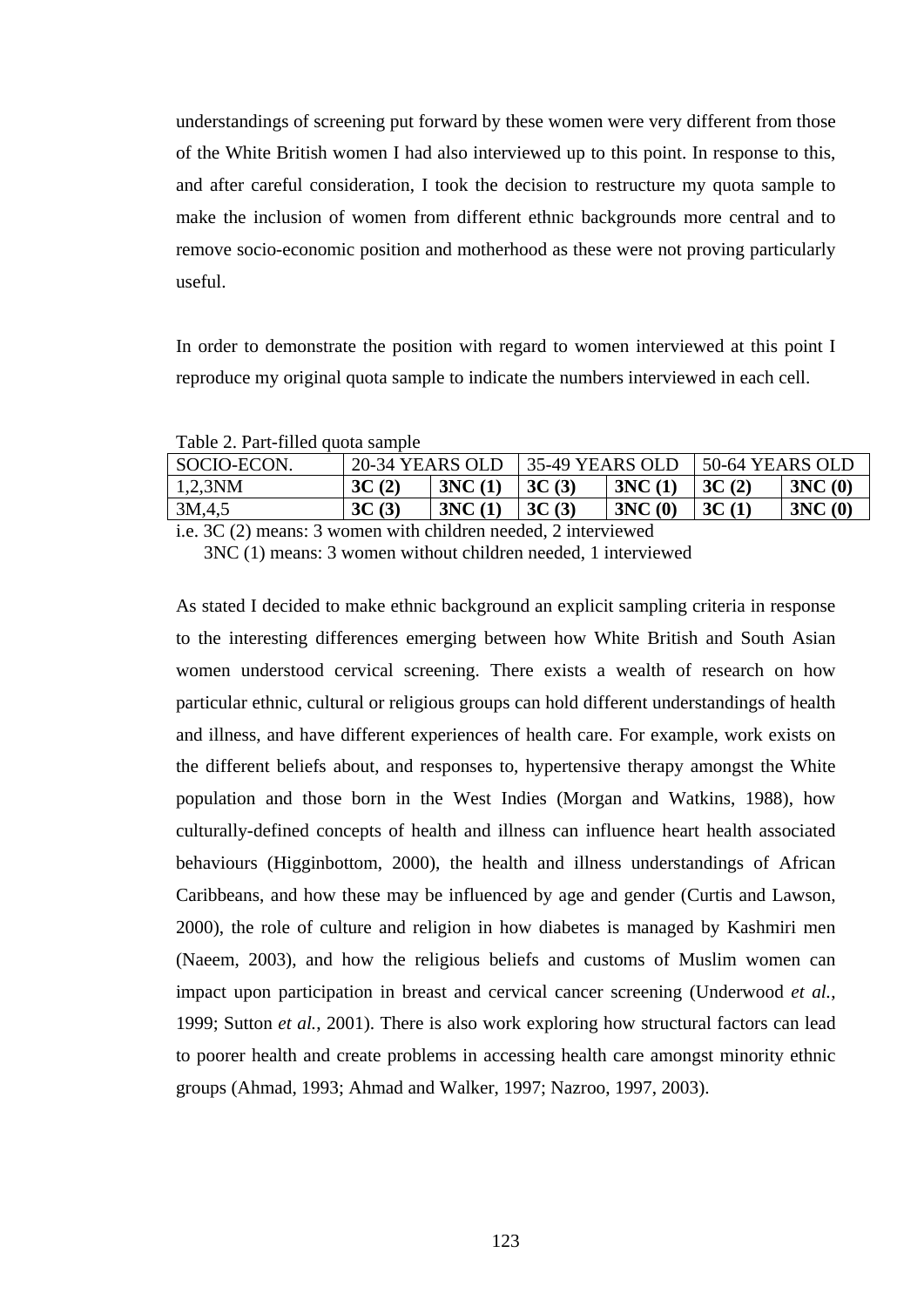Up until this point I had interviewed White British and South Asian women<sup>[25](#page-124-0)</sup>, but wanted to move beyond these two groups and not limit the sample. A look at the population statistics for the Nottingham area (National Statistics, 2004b), where the research was largely based, showed that the three groups making up the vast majority of the population were White British, South Asian and African Caribbean<sup>[26](#page-124-1)</sup>. I re-drew my quota sample along these lines and this is shown below, together with how the 17 women already interviewed fitted into it.

ETHNIC GROUP  $\vert$  20-34 YEARS OLD  $\vert$  35-49 YEARS OLD  $\vert$  50-64 YEARS OLD White British **4 (4) 4 (4) 4 (4) 4 (4) 4 (4)** South Asian **4 (3) 4 (2) 4 (6) 4 (6)** African Caribbean **4 (0) 4 (0) 4 (0) 4 (0) 4 (0)** i.e.  $4(4)$  means: 4 women needed, 4 interviewed  $= 36$ 

Table 3. Revised quota sample

4(0) means: 4 women needed, 0 interviewed

Although socio-economic position and motherhood were no longer explicit within the quota sample they were not dropped completely. Instead they joined what might be called a 'secondary group' of factors that, although not explicit within the quota sample itself, were nevertheless important in determining the approach used to fill it.

# *5.4.3 Accessing and recruiting participants*

 $\overline{a}$ 

I initially considered approaching the Trent Institute for Health Services Research at the University of Nottingham for access to their Collaborative Research Network in order to identify a small number of General Practices that would be prepared to participate in the research and therefore access women through this route. However, I ultimately rejected this approach for two main reasons. Firstly, from a purely pragmatic position, this approach would be time consuming to arrange due to the large number of requests that the Network received and there would be no guarantee that willing General Practices would be identified. Secondly, as I wanted to explore how women may demonstrate resistance to the official discourse on screening, it seemed inappropriate to access them through the medical route. As cervical screening is a universal service

<span id="page-124-0"></span> $^{25}$  By South Asian I refer to those who identify with, or whose countries of origin are in, the Indian subcontinent, including India, Pakistan and Bangladesh, although I recognise that this fails to fully appreciate the important differences between national groups.

<span id="page-124-1"></span>By African Caribbean I refer to those who identify with, or whose countries of origin are in, the African Caribbean, although again I recognise that this fails to fully appreciate the differences within this group.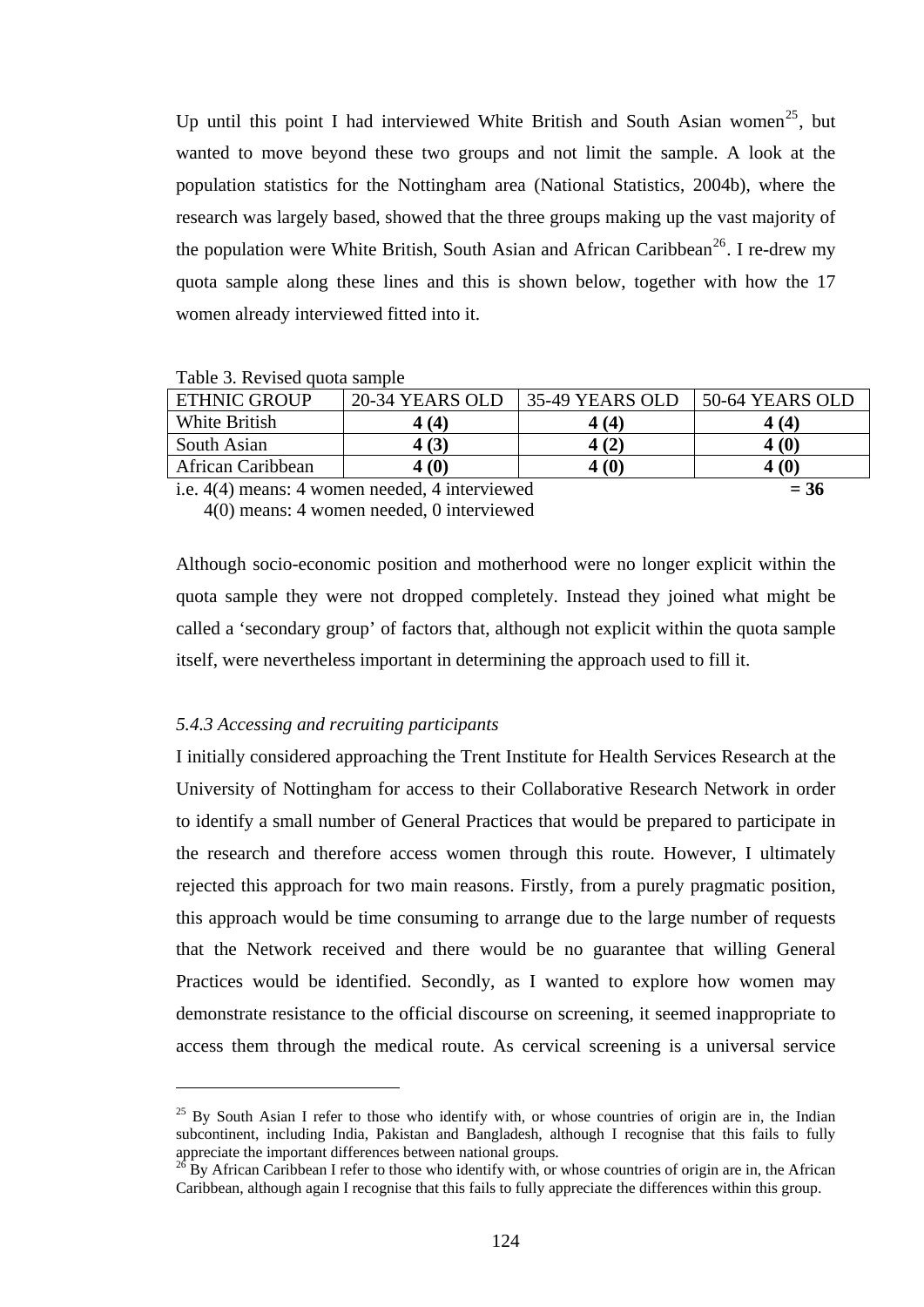offered to the vast majority of women, there was a large population of women eligible for recruitment to the research that could be accessed outside the medical context. This approach, while still posing some potential problems, offered a less time-consuming and bureaucratic route. It also had the advantage of going some way towards taking women out of the medical context and therefore reducing the likelihood of 'textbook answers' to questions about screening.

Instead I adopted a strategy of targeting local community groups as a means of recruiting participants. The types of groups approached were carefully selected, both in order to meet the needs of my explicit quota sample and to take account of factors such as social class and motherhood as much as possible. The kind of groups targeted therefore included:

- Ethnic minority groups
- Mother and toddler groups
- Women's Institute groups
- Church women's groups
- Lesbian and bisexual groups
- Student groups
- Sports clubs

Groups were identified using the local press and community websites. A letter was then sent to these telling them that I was currently doing some research on how women feel about cervical screening and that I would be keen to talk to women from the group. Wherever possible, the letter was sent to a named contact, but where this was not known the group name was used. In addition to each letter I enclosed several copies of an information leaflet that I had produced (see Appendix 1). I asked that the leaflets be distributed amongst the group and that individual women who wanted to participate or find out more should contact me using the details on the leaflet. Finally, I made clear in the letter that I would contact the group again shortly to see what the response had been, but that if they required any further information in the meantime then they could contact me. I also stated that I would be happy to come and speak to the group about the research and answer any further questions.

As the recruitment process progressed more groups were identified as necessary, and some types of groups were rejected as inappropriate. For example contacts in the local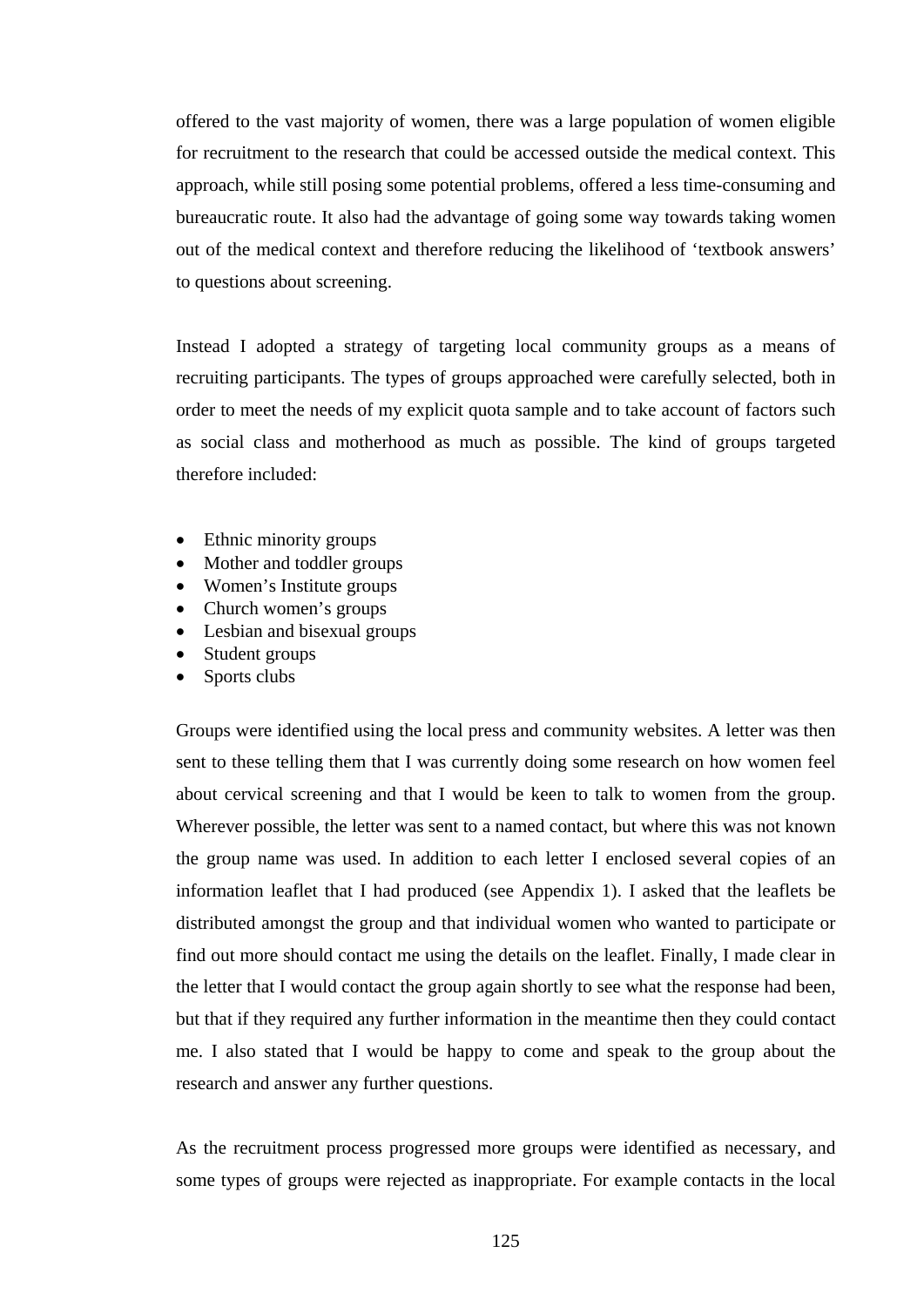Women's Institute groups I approached told me that the majority of their membership were above my upper age limit of 64 years, while, on the other hand, the change in my quota sample meant that identifying and approaching ethnic community groups took on a new significance<sup>[27](#page-126-0)</sup>. Alongside this community group approach I also made limited use of personal contacts and snowball sampling.

# *5.4.4 Final sample profile*

 $\overline{a}$ 

The final sample profile is shown below.

| ETHNIC GROUP      | 20-34 YEARS OLD | 35-49 YEARS OLD | 50-64 YEARS OLD |
|-------------------|-----------------|-----------------|-----------------|
| White British     |                 |                 |                 |
| South Asian       |                 |                 |                 |
| African Caribbean |                 |                 |                 |
|                   |                 |                 | Total = $35$    |

Table 4. Completed quota sample

As previously stated, alongside the explicit sampling criteria within the quota sample I had a 'secondary level' of factors, such as social class and motherhood, that I was keen to take account of as far as possible and that influenced my selection of groups to approach. More detail on the final sample profile in this respect is given below including information on current screening attendance.

<span id="page-126-0"></span> $27$  This is not to suggest that women from ethnic minorities are only active in these kinds of groups, indeed a number of the African Caribbean and South Asian women interviewed were recruited outside this context.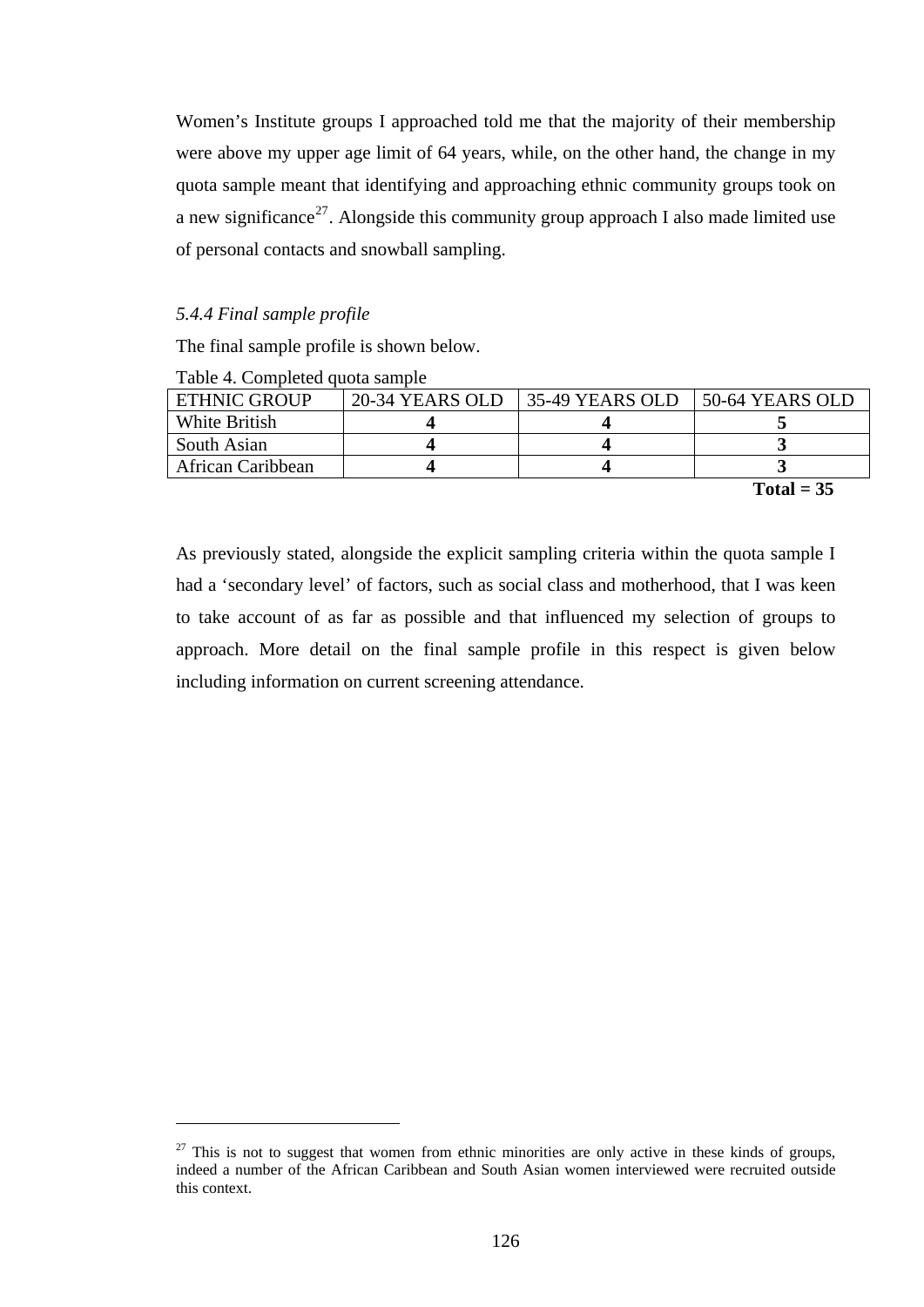Table 5. Sample Profile

| <b>Socio-Economic Position</b>              |                                              |
|---------------------------------------------|----------------------------------------------|
| Higher $(1,2,3NM)$                          | 18                                           |
| Lower $(3M, 4, 5)$                          | 17                                           |
| <b>Marital Status</b>                       |                                              |
| Married                                     | 23                                           |
| Divorced/Separated                          | $\overline{2}$                               |
| Single                                      | 1                                            |
| Co-habiting                                 | 4                                            |
| Widowed                                     | $\overline{c}$                               |
| Unknown                                     | 3                                            |
| <b>Motherhood</b>                           |                                              |
| Children                                    | 30                                           |
| No children                                 | 5 (including one having fertility treatment) |
| <b>Attendance</b>                           |                                              |
| Regular attender                            | 26                                           |
| Recently had first test                     | $\overline{2}$                               |
| Intermittent attender                       | 3                                            |
| Never attended                              | 1                                            |
| Not currently attending                     | $\overline{2}$                               |
| On accelerated recall following an abnormal | 1                                            |
| test result                                 |                                              |

The use of a quota sample, and my targeted approach to identifying and contacting groups, resulted in a heterogeneous sample, that contains within it women with very different backgrounds and characteristics. A look at the completed quota sample (Table 4) shows that there is over-representation in one cell and under-representation in two, all in the 50-64 year old age group. The extra woman in the White British cell represents a woman who was very keen on taking part in the research, and who I identified as a key contact within a community group. I therefore decided to include her for these two reasons. The cells for South Asian and African Caribbean women of this age are both one short, which reflects a difficulty in recruiting older women in these groups.

## **5.5 Conducting the Main Research Stage**

In this section I provide information on all aspects of my main research stage.

## *5.5.1 Practicalities*

Having accessed and recruited women for individual interview using the strategies detailed above I set about arranging and conducting these. Interviews were usually arranged by telephone contact with individual women, but sometimes when I was visiting community groups to discuss my research further with them arrangements were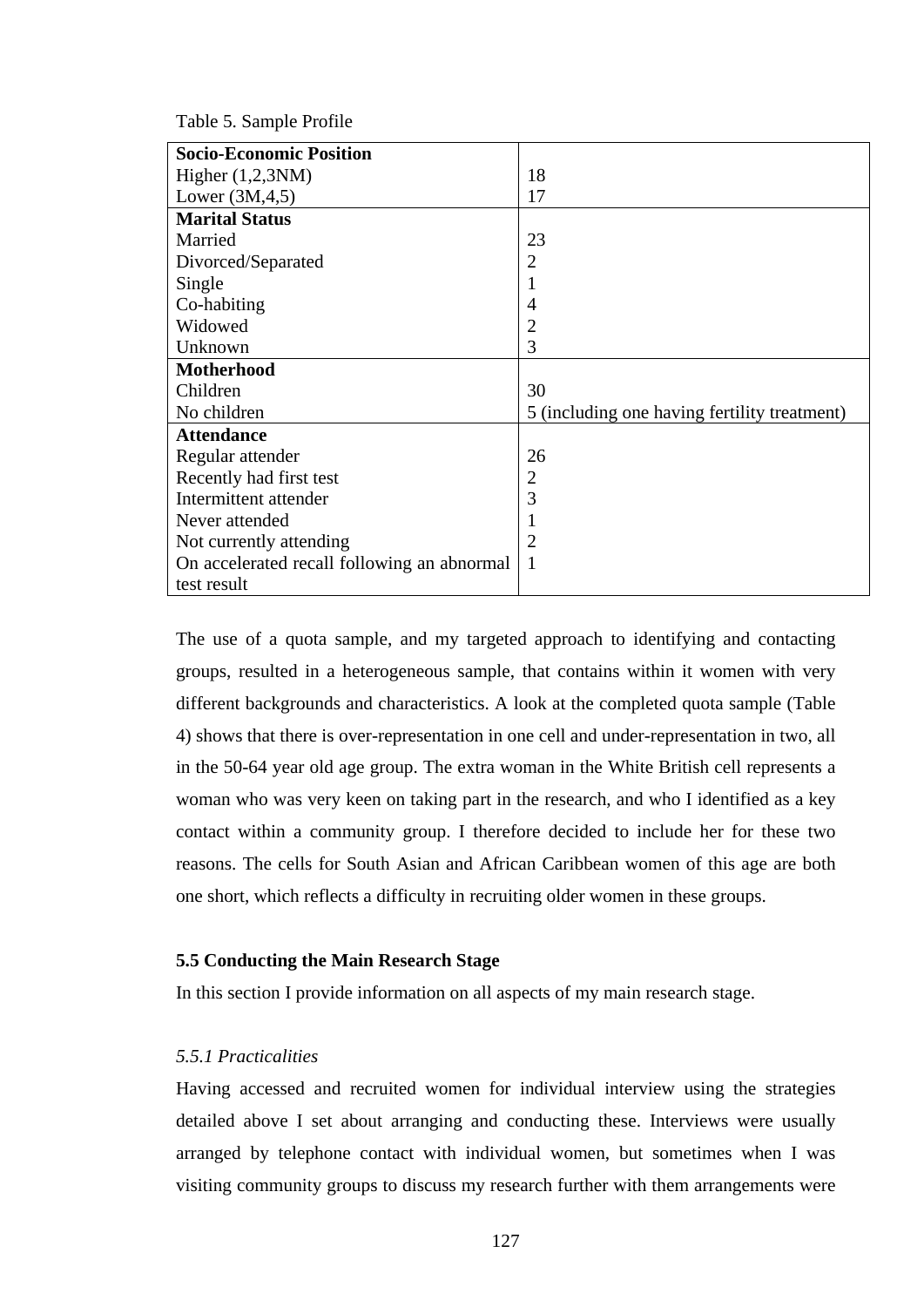made face to face. Occasionally in these situations women volunteered to participate and suggested that I interview them there and then. However, I avoided this wherever possible and arranged a time to meet them on another  $day^{28}$  $day^{28}$  $day^{28}$ . I preferred this approach as it meant that the women had specifically agreed a time that was convenient for them and that they had set aside for the purpose, rather than simply doing an *adhoc* interview in whatever time was available.

Wherever possible I arranged to conduct the interviews one at a time, however this was not always the case, especially when making face-to-face appointments with women at community groups. I sometimes found myself conducting two or even three interviews almost straight after each other when they were all to be carried out within the group's premises. This was obviously not ideal as interviewing is hard work (Mason, 1996), especially for someone such as myself who was relatively inexperienced and initially found the process quite taxing. However, the women genuinely thought they were helping me by arranging to be interviewed in succession, thereby saving me making separate journeys, and I did not want to appear awkward or difficult by rejecting this.

In terms of location, I interviewed 18 of the women in their own homes and 17 on the premises of the community group through which I had made contact with them. The groups were very helpful in arranging for a private room to be available in which I could carry out my interviews. On one occasion this involved the group leader arranging to be out of her office on a particular morning so that it was free for me to use.

Finally, the three interviews that I carried out with older South Asian women required the use of an interpreter. These three women were contacted through a community group, and the interpreter was identified in the same way. Cervical screening is obviously not an ideal topic to be discussed through an interpreter, given its highly personal and intimate nature, and I was initially unsure about doing so. However, the interpreter was female, of a similar age to the women and, perhaps most importantly,

 $\overline{a}$ 

<span id="page-128-0"></span> $^{28}$  It was often the case that I could not have conducted the interviews even if I had wanted to as I did not have my tape recorder and interview schedule with me. Even when I did, this proved a useful explanation for why the interview would have to take place at a later date and was one that did not cause offence or make me appear difficult.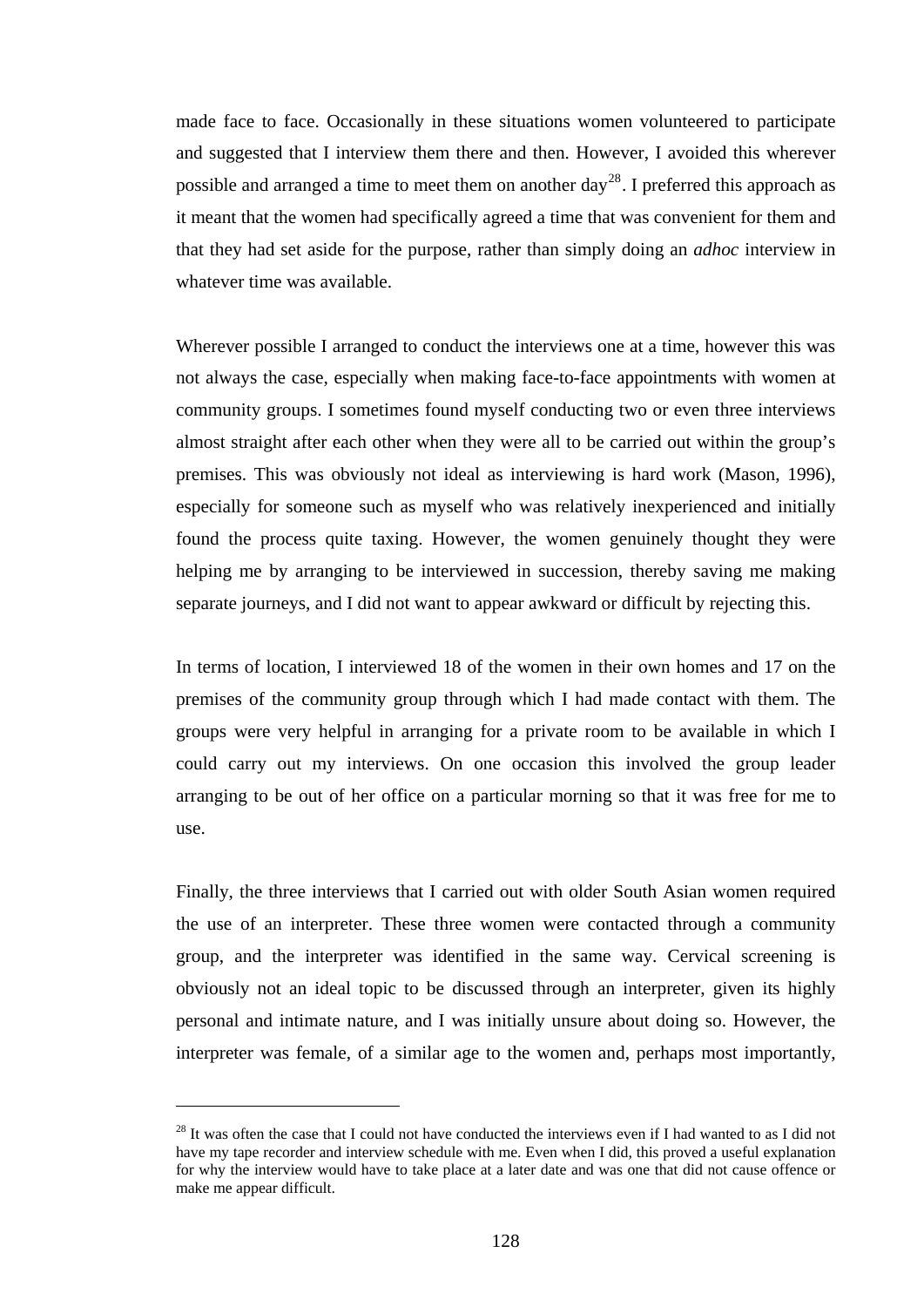was known to them. The women were happy to talk to me in these circumstances and, as I did not want to miss the opportunity to include the perspectives of these older women, I went ahead.

## *5.5.2 Conducting the interviews*

As I have previously made clear, I was keen for the interviews to be as lightly structured as possible and that they should give women the opportunity to discuss experiences or issues that they regarded as important. Having said that it was clear that, as the researcher, I had pre-defined the broad research area that I wanted to explore. Within this I also had in mind a number of areas that I wanted to cover in each interview, these included:

- Experiences and views of cervical screening
- Screening histories i.e. past (non-)attendance and test results (if willing to disclose these)
- Whether they regard cervical screening as relevant or important for them personally
- How they understand cervical cancer and who they see as vulnerable to the disease
- The kinds of resources that are drawn upon in these discussions e.g. personal experience, information from health professionals, media coverage, social networks

On the basis of this I drew up a very flexible interview schedule that covered these issues and provided some form of structure for the interview (see Appendix 2). In practice, this schedule served two key purposes. First, it provided each participant with a framework within which to operate. While I was keen for the interviews to be as participant-led as possible, I was also aware that this may be very daunting for women. Giving women some general information on the kinds of things I was keen to hear them talk about went some way towards reassuring them that the things they were saying were the things I wanted to hear. Secondly, the schedule proved very useful during the first few interviews I carried out in terms of giving me something to work from and to fall back on when nerves got the better of me and my mind simply went blank. As I became more experienced at interviewing I found that I could 'manage' the interviews much better and so found myself using the interview schedule less and less.

I was conscious of the need to be careful about how I approached some of the areas during the interview. This was particularly important when discussing such issues as risk factors for cervical cancer or who was particularly at risk. First, it was possible that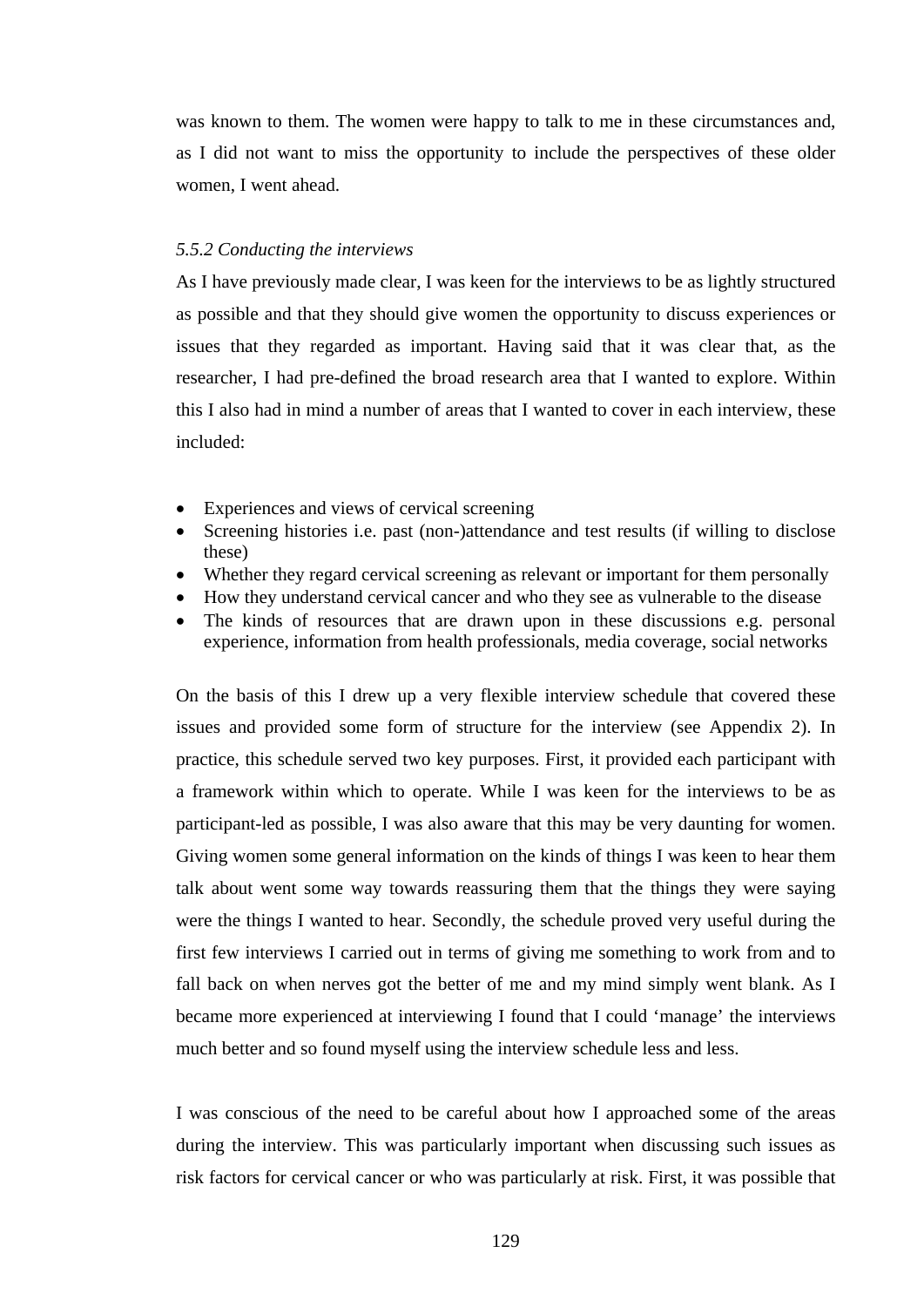women may feel as though they were being 'tested' on these things if faced with direct questions or requests for them to talk directly about the topic. This may have caused unnecessary anxiety and perhaps resulted in women not wishing to volunteer much information for fear of saying something 'wrong'. Secondly, and in relation, if these areas were approached directly then women may simply respond with what could be termed 'textbook answers' and give what they regard as the 'correct' answers. As the research was concerned with exploring how women may demonstrate resistance to the official discourse on screening and focusing on how they made sense of screening in their own ways, an approach that resulted in women simply presenting me with chunks of medically correct information would be of limited use.

Instead I adopted a much broader approach in which I began by encouraging women to tell me the history of their experiences of cervical screening and their contact with the programme, starting with the most recent and working backwards. This resulted in women talking about cervical screening in their own terms and their own language and provided a base from which to go on and pursue the other issues I, and they, regarded as important.

## *5.5.3 Using vignettes*

In addition to using this kind of life history approach, I also produced a small number of vignettes that I employed as a means through which to encourage women to talk about things that were outside their personal realm of experience. The four vignettes were 'snapshots' of individual women of different ages, in different circumstances and with different views on screening (see Appendix 3).

I did not employ these vignettes in all interviews as sometimes the women had achieved a very similar result through their own discussions. It was not uncommon for women to draw comparisons between themselves and women that they knew, or just women that were in some way different to themselves. For example, one woman who did not worry a great deal about screening contrasted herself with relatives who had had abnormal results in the past and so for whom screening was much more important. It was not the discussion of the specific vignettes as such that I was interested in, more their use as a means through which to encourage women to talk about issues such as why screening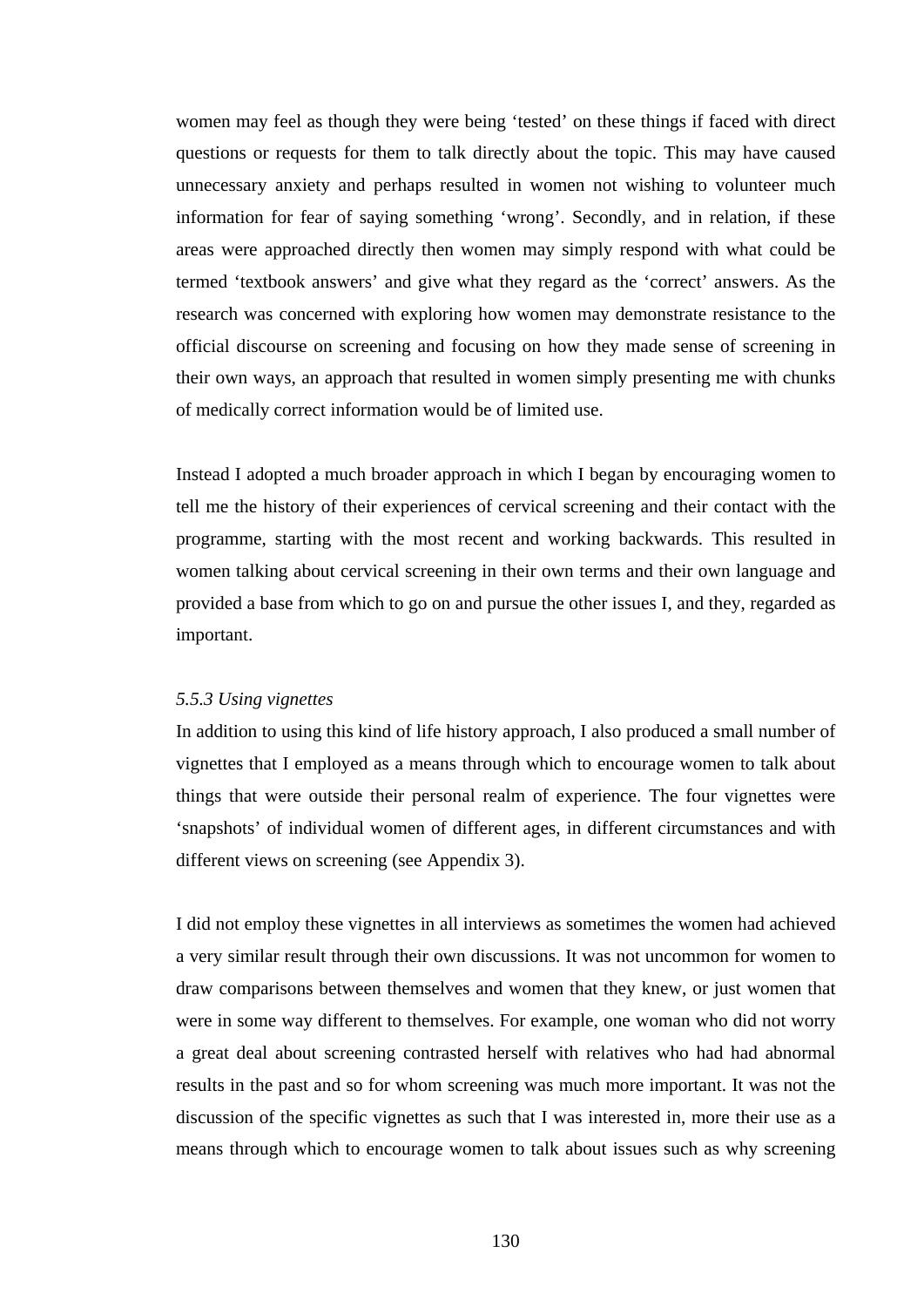might be more important for some women than others or how they viewed other women's attitudes towards attendance.

## *5.5.4 Recording and transcribing*

Before each interview began I asked for each woman's permission to audio tape-record what was discussed, explaining that this was so I had an accurate record of what was said. Following assurances that the tapes would be anonymised<sup>[29](#page-131-0)</sup> all women agreed to this. However, on one occasion I had to rely on notes written up almost immediately after the interview as I found that the tape recorder had malfunctioned.

The interview tapes were all transcribed in full, apart from one which was selectively transcribed. In this case the woman, towards the end of our discussion, began to tell me about her past mental health problems and either ignored or did not recognise my attempts to steer her back towards cervical screening. I was troubled as to what I should do with regard to the tape of our conversation and eventually took the decision to transcribe the earlier relevant material and to wipe the rest as I did not feel it was ethical to keep this material.

#### *5.5.5 Pilot focus group*

 $\overline{a}$ 

In my earlier discussion of whether individual interviews or group discussions were most appropriate for the research I ultimately decided to use individual interviews but to keep focus groups as a possible follow up. On completing my interviews I organised and carried out one pilot focus group in order to ascertain whether this was an approach worth pursuing.

The group consisted of six women who worked together and was arranged through a personal contact. A meeting room at the workplace was used and the discussion took place over a buffet-style lunch which the women themselves had provided. The discussion centred around me providing the group with short quotes from my interviews and them sharing their responses to, and views on, these and how they related to their own experiences.

<span id="page-131-0"></span> $29$  Tapes were identified by pseudonyms and the list linking these to the women's real names was kept locked in a separate cabinet.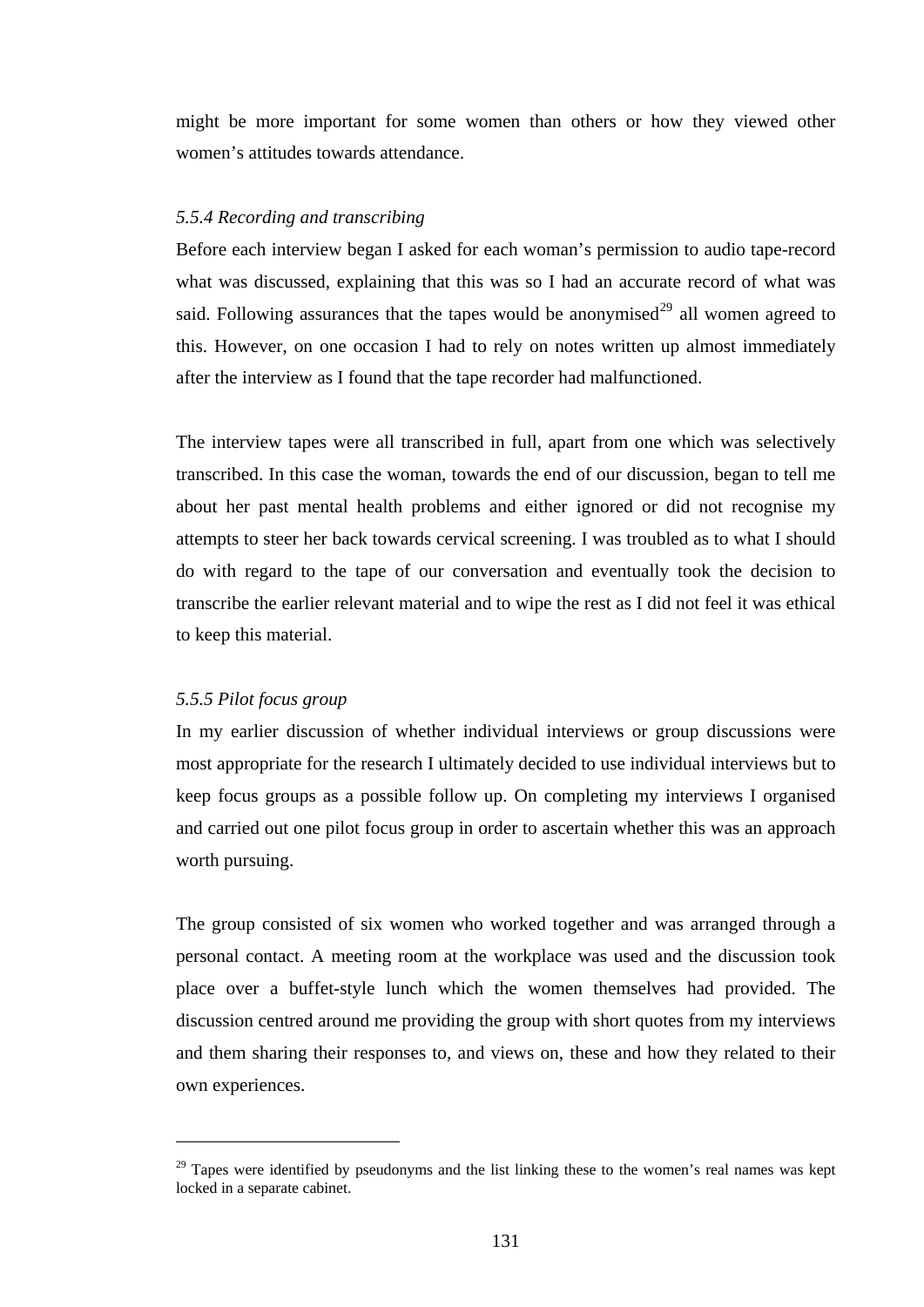While organising and running this group was very enjoyable, and I was pleased to able to develop my skills in this area, I ultimately decided that the process had added little to the research. As I had adopted a strategy of reviewing the themes emerging from the interviews regularly I had been able to incorporate these into later interviews and so using focus groups as a complementary follow up to these was unnecessary.

## **5.6 Ethics**

In this section I consider the ethical issues raised by my particular research and the steps I took to address these and protect my participants.

## *5.6.1 Gaining informed consent*

As Mason (1996) has suggested, the process of gaining informed consent can be difficult and complex. Securing an individual's consent to being interviewed is often only the tip of the iceberg, inevitably leading to further issues such as whether this means the researcher has the right to use the material produced in any way they see fit or to analyse it in any way they deem appropriate.

When recruiting women for interview I always made sure that I explained who I was and that I was conducting the research for my PhD. This meant that I would be writing up the research and that I may use things that they said during this process (again indicating why I needed to tape record the interviews). I also went through the arrangements I had put in place to ensure that their identities remained unknown within this (these are detailed in the following section). Finally, I gave them the opportunity to ask me any questions or to ask for more information on something they were unsure about. These typically revolved around confidentiality, such as whether their name would appear on their tape, and were easily dealt with so that all women agreed to their interviews being recorded.

More troublesome to deal with were questions around what the research was actually for and how the material would be used. Although I continually presented myself as a sociology PhD student, it was not uncommon for women to assume that I was carrying out the research on behalf of the NHS to directly improve screening provision. I was always very careful to explain that this was not the case and that my work was, above all, a piece of academic research designed to gain me my PhD. However, I was also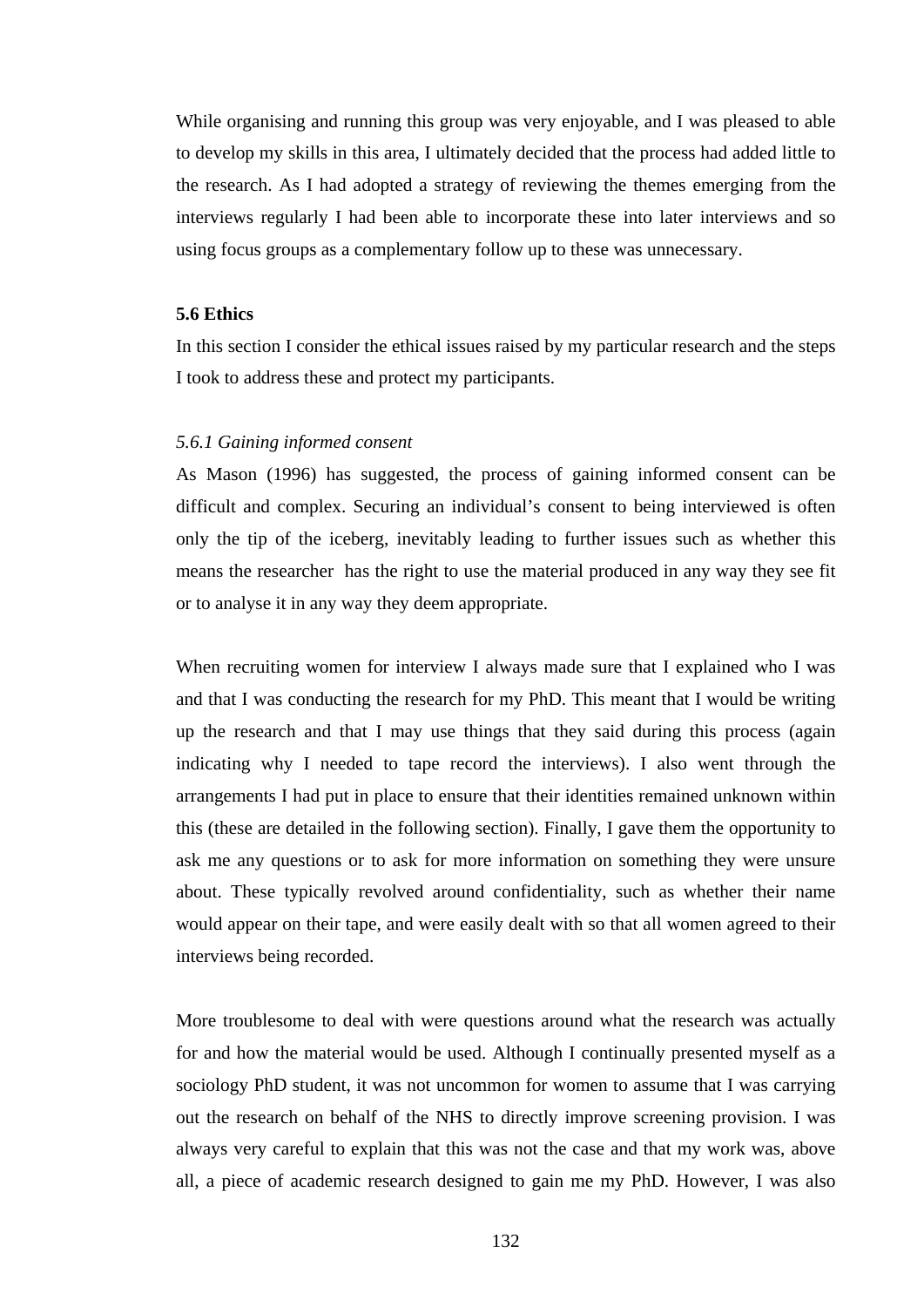aware that participants can be keen to identify the wider benefits of their participation and so stressed that, although this was not the primary aim, my work may feed into these kind of debates at some later stage.

Having stressed the primarily academic nature of my research I was then faced with another difficulty: how much detail I should (or indeed could) provide about the theoretical framework or analytical approaches I was employing. Mason (1996) quite rightly suggests that most participants will be unfamiliar with the kinds of approaches social researchers adopt, indeed they may not even be particularly interested. When introducing my research to women and asking them to participate I presented it as a study to explore women's views and experiences of cervical screening. This was enough for most women, but a small number wanted to know more. This was not in terms of finding out exactly what the research was about before agreeing to take part, instead it represented genuine interest usually after the interview had taken place and I was packing up my equipment. In these situations I explained that I was particularly interested in looking at how women's experiences and views of screening fitted with how it was presented to them and to see if there were any mismatches between the two.

## *5.6.2 Preserving confidentiality and anonymity*

As previously stated, when gaining women's consent for interview I assured them that their identities would be protected. I took several steps to ensure that this was the case. As women were recruited to the research I compiled a list containing their names, contact details and the date and time of interview that was kept in a locked cabinet. Following each tape-recorded interview I assigned a pseudonym to each woman and it was this that appeared on the tape as opposed to their real name. The pseudonyms were then added to the details I had for each woman. The list linking women with their pseudonyms and the tapes were kept in separate cabinets that locked with different keys. There was therefore no possibility that women could be identified. Immediately after each interview the individual woman became, to all intents and purposes, the pseudonym I had assigned to her. It was this name that was used during all transcription, analysis and writing up. While for some research projects anonymity is not realistic, for example if an individual is clearly identifiable from the context in which they were interviewed, this was not the case here and I feel that I took all the necessary steps to protect my participants.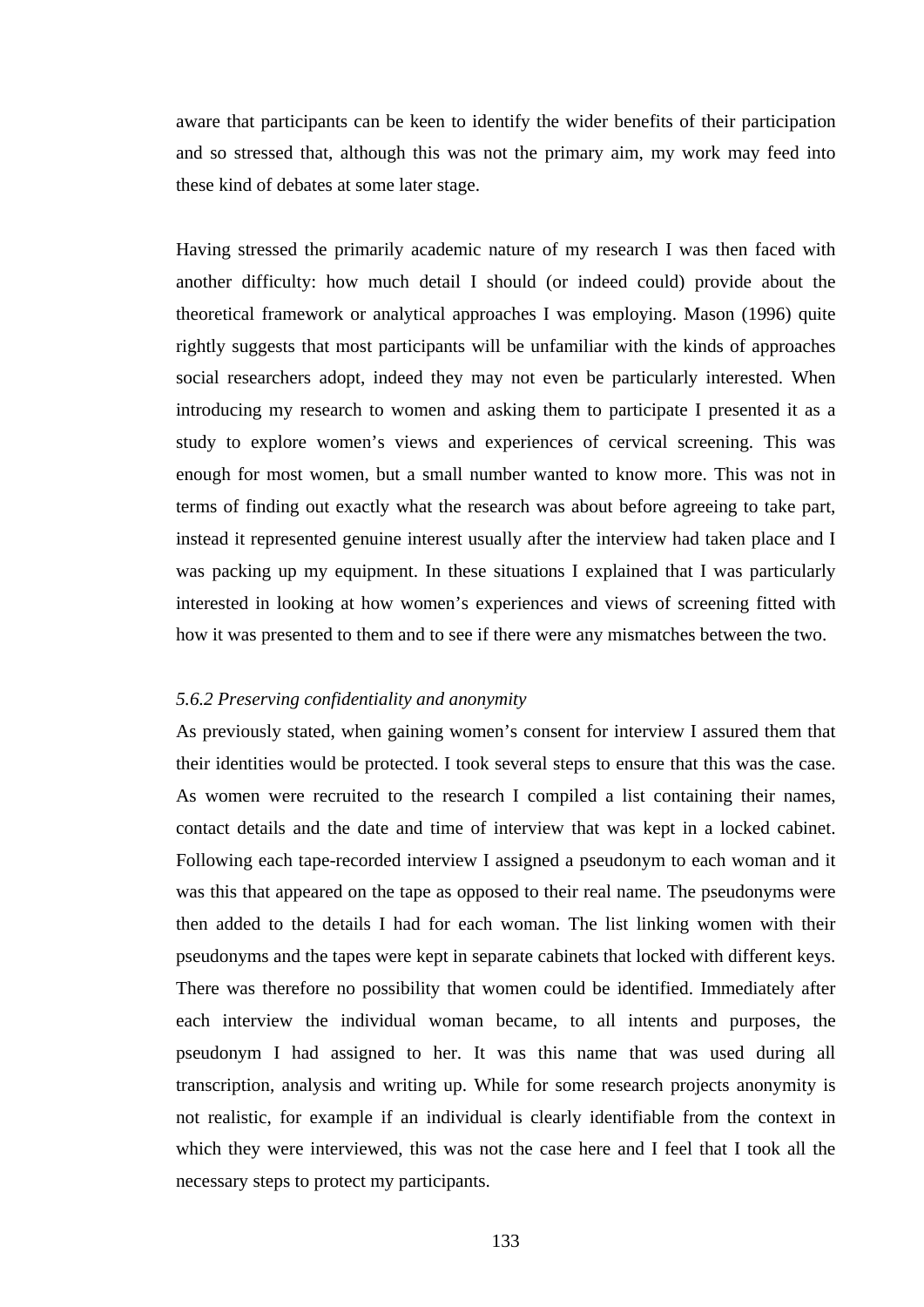## **5.7 Analysis**

This section largely deals with the process of analysing my interview transcripts and producing the three analysis chapters based upon this.<sup>[30](#page-134-0)</sup> However, it is important to bear in mind that data analysis does not constitute a stand-alone section of the research process. Instead, throughout the various stages of this project an element of analysis, albeit to varying degrees, has been at work, from shaping the initial research questions, through designing the research methods and, most notably, during the data collection phase.

In many ways my data analysis began during the interviews themselves as I made judgements about what was interesting and what I wanted to pursue with individual respondents. Sometimes, as I travelled back after an interview, I would be working the themes discussed through in my mind and relating them to my research questions and theoretical framework, trying to build a tentative structure. I always attempted to transcribe interviews as soon as possible so that I could have an on-going analysis process throughout the data collection phase. This meant that new ideas and issues that emerged could then be incorporated into later interviews and followed up with other respondents. In this way, my aim of wanting participants to shape the research process as much as possible went beyond simply allowing them to shape the content and coverage of their own interviews and extended to having an influence on the issues discussed in later ones. For example, very early on it became apparent that the issue of women ceasing to be routinely invited for screening over the age of 64 years was an issue that many felt strongly about. In talking about this decision they drew upon a discourse of rights and entitlements in order to construct screening as something that they should be allowed to have at any age. This was surprising to me as it turned the idea of attending for screening as some kind of obligation or duty on its head and constituted a discourse that I had not previously considered.

# *5.7.1 Analysis of interview transcripts*

 $\overline{a}$ 

During the preliminary analysis of my data I adopted an inductive stance. While my main research question concerned the potential for women to demonstrate some forms

<span id="page-134-0"></span> $30$  The process of analysing the documentary material collected is covered in Chapter 6.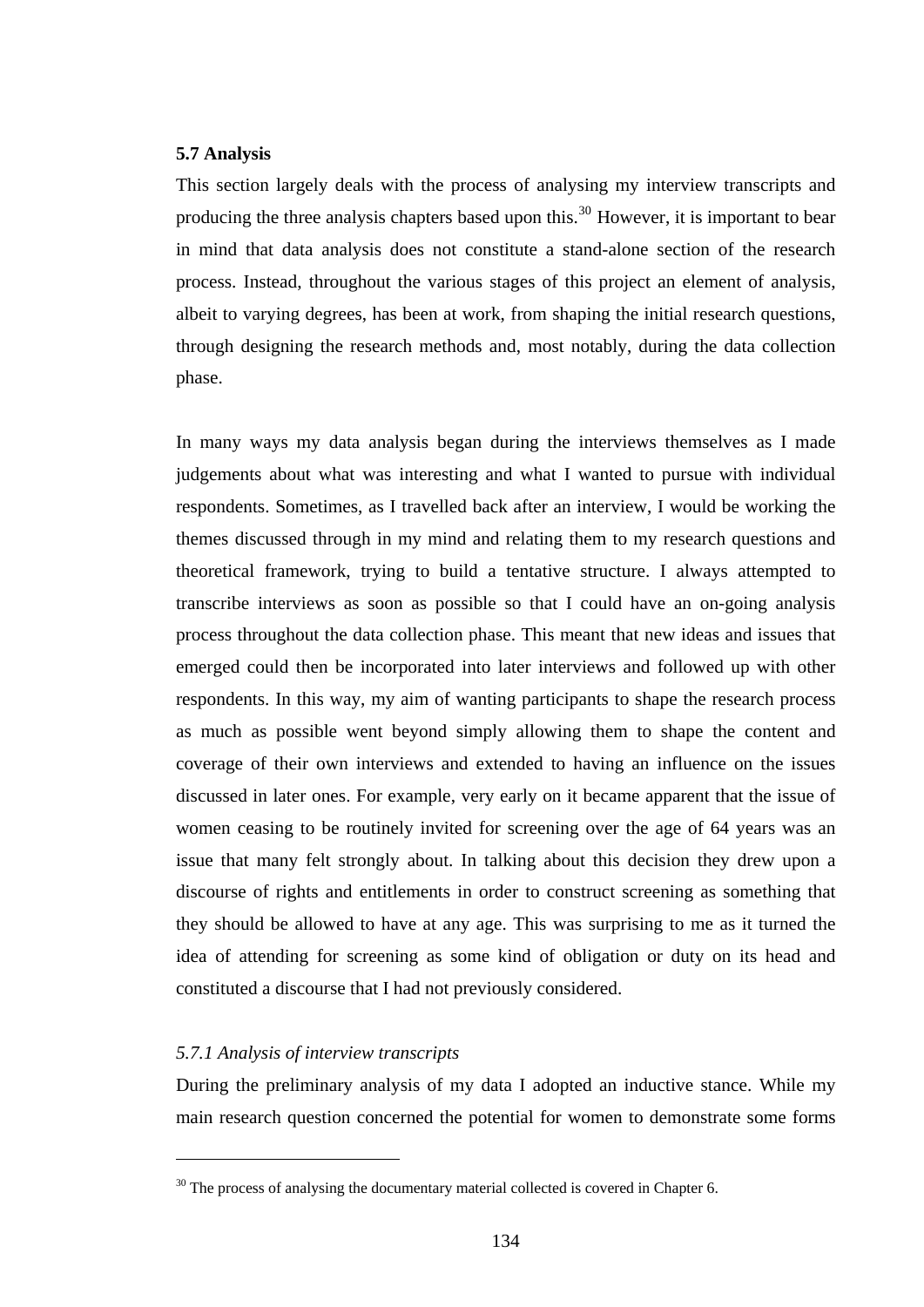of resistance to the official discourse on cervical screening, I kept a deliberately open mind about how such resistance may be manifested. Although my reading of relevant theoretical and empirical material had alerted me to potential forms that it may take, I did not approach the data looking for particular kinds of resistance from the outset. Instead I began by adopting what might be called a 'thematic approach' in order to tease out the kinds of discourses that women drew upon and the ways in which they talked about cervical screening and cancer. As I progressed with this I began to get a feel for the themes that were most common and to start to think about how they could be framed as different kinds of resistance. I was keen to keep writing throughout this period, when time allowed, and try to develop my ideas further instead of waiting until I was clear about exactly what form my analysis would take. I found this very useful as it helped to develop my thinking and allowed me to explore the relative positions of different ideas. During this time there was a good deal of movement as the significance of material ebbed and flowed. For example, an idea that I had initially regarded as playing a minor role might develop into an over-arching theme of which there were many strands, while something that I had seen as central lost significance as my thinking changed direction.

I found it very hard to identify a point at which my analysis could be said to be 'finished', indeed perhaps it still is not. However, there came a point at which I was clear about how I wanted to use my data and the kinds of resistance that I wanted to put forward. Even during the writing up though there was still an important element of fluidity to my thinking. It was not uncommon for examples to shift from one chapter to another as the process of actually putting my ideas down on paper forced me to clarify my thinking even further and to construct logical and coherent theoretical arguments backed up with solid empirical evidence.

## *5.7.2 Using computer assisted qualitative data analysis software (CAQDAS)*

The use of CAQDAS has, quite rightly, been the subject of debate and has raised important questions. As ever there are both advantages and disadvantages to using such programmes and these need to be carefully considered. The advantages in terms of the organisation and retrieval of coded data are obvious (Coffey and Atkinson, 1996). However, an over-reliance on such software can lead to the researcher 'losing touch' with their data.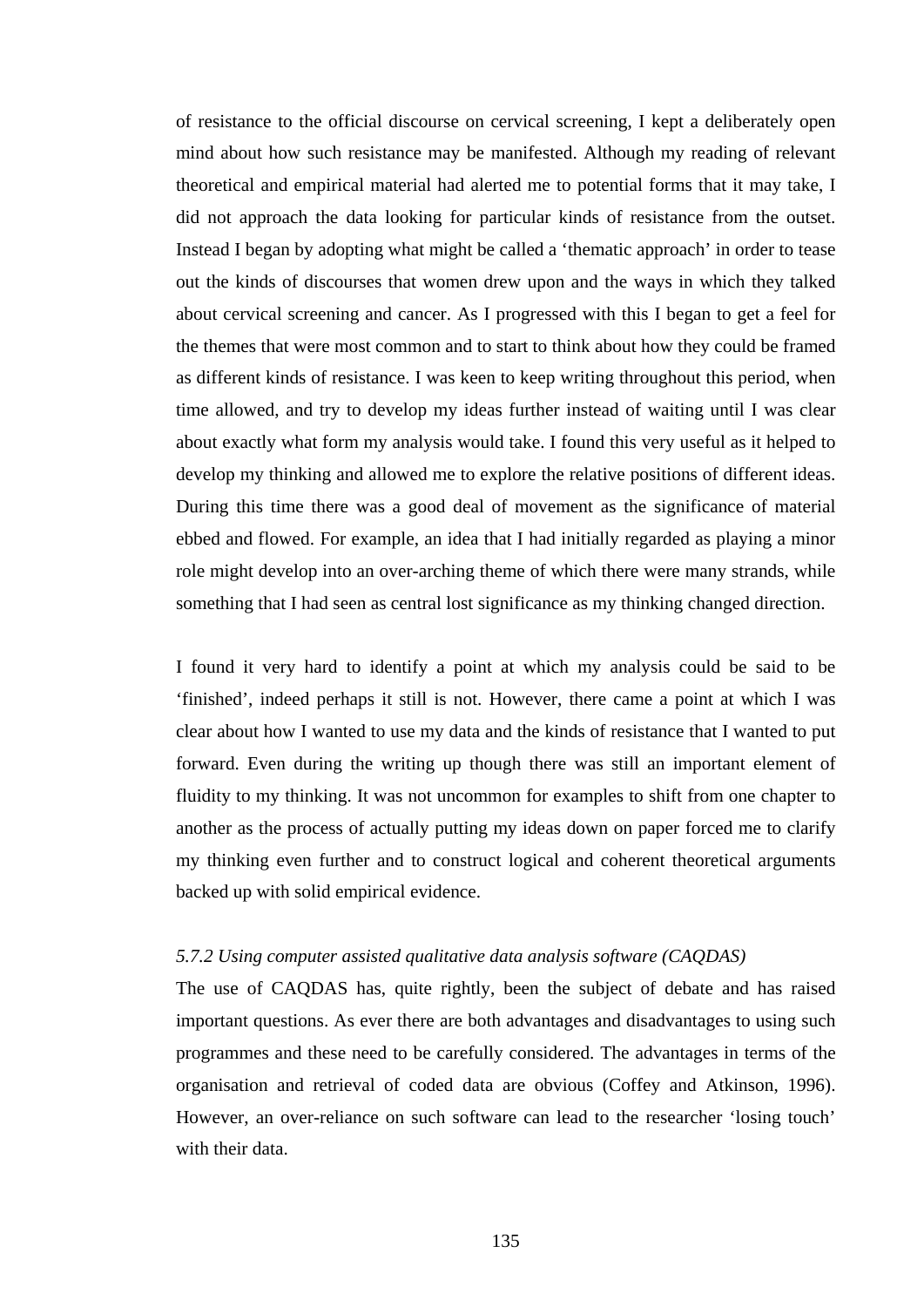I had had experience of using these kinds of software packages prior to starting my field work and decided that I would employ a programme with which I was familiar, NVivo, to help me manage the large amount of data I produced. Due to the fact that I had conducted all the interviews myself I did not feel that I ran the risk of becoming too distanced from my data. I remained open-minded about the extent to which I would employ the software and, in the end, my use was largely limited to coding and retrieval.

When I began coding my transcripts I adopted an inductive approach and, instead of searching them for particular things, explored the kinds of discourses and themes that women drew upon and coded them quite generally. These early codes included: the idea of a trade-off between the short-term costs of screening and the long-term benefits, discussions of cultural differences and personal feelings of vulnerability. As I completed more interviews, and coded the transcripts, I began to look at my coding framework and consider how I could adapt it to capture what I considered the most important emerging themes. I began to code transcripts, and re-code those I had already completed, according to how women spoke about particular issues that were clearly important. These included: the age criteria used for screening, where women got information about screening from, the screening interval (time between smear tests), and their personal experiences of having smear tests taken. I used NVivo 'tree nodes' here so that I could further break these down, for example the different ways in which sexual behaviour was discussed or whether personal experiences were discussed in physical or emotional terms.

While I found the software invaluable in terms of ordering my data and keeping track of it, I ultimately preferred to do my analysis using traditional pen and paper. This 'lowtech' option allowed me to 'map out' the different issues within my research, building theoretical arguments around them and drawing comparisons with other empirical work. I then returned to the coding framework I had developed to help me interrogate my data in order to determine whether it would support such ideas and arguments. Having the data so well-ordered meant I could retrieve appropriate supporting examples, but also search for contradictory instances to ensure that I was not misrepresenting the material.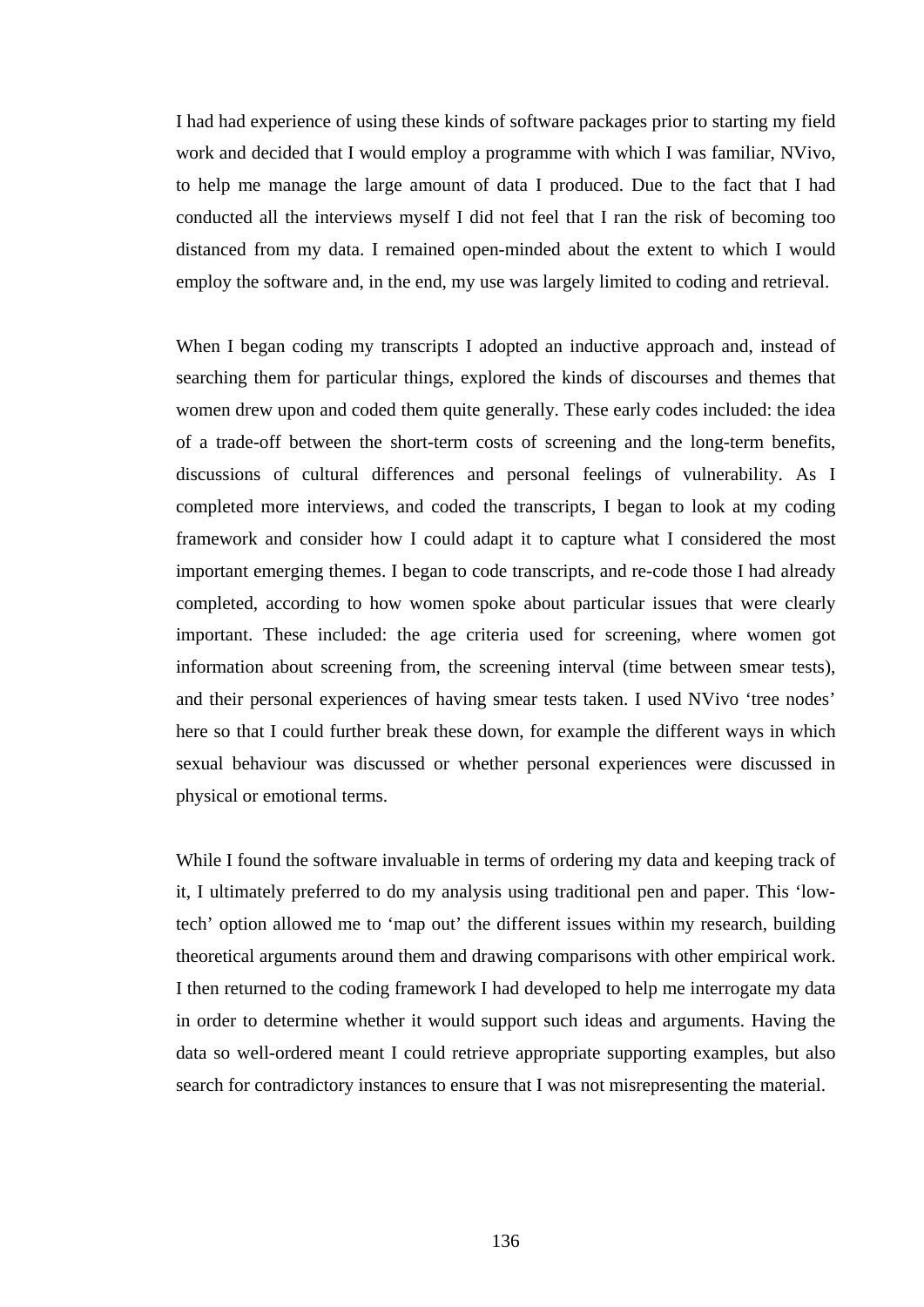#### **5.8 Reflecting on the Research Process**

In this final section of the chapter I reflect upon the whole research process and consider some of the challenges that I faced, how I dealt with them and how they may have influenced the data produced. I deal with potential challenges of researching a topic such as cervical screening and the related issue of women's self-selection to the research. I consider how my personal characteristics (female, white, young and with no children) may have impacted on how participants viewed me and related to me and what this might mean for the interviews. Finally, I reflect upon the process of making sense of the data that I had produced and the concerns and problems that I encountered when trying to turn pages of qualitative interview transcripts into a coherent whole that addressed my research questions.

## *5.8.1 Cervical screening as a sensitive topic*

From the outset I was always conscious that cervical screening had the potential to be a subject that women regarded as highly intimate and personal and that I could well have problems with recruitment and carrying out interviews. Indeed, as I have discussed above, its sensitive nature was one of my key concerns when working out whether to conduct individual interviews or group discussions. I therefore approached the research carefully and tried to make the whole process as easy for women as possible.

During the recruitment process I was always careful to stress the ways in which I would ensure that women could not be identified, through the use of pseudonyms, and that their interview tapes would be securely locked away. I was also clear to stress that I regarded every perspective as valid and that I would make no judgements about women on the basis of what they told me. Finally, I also made clear that there were no 'wrong' answers to the kinds of questions that I would be asking them. It appears that these strategies were successful as I had relatively few problems finding women prepared to participate in the research, although it must be said that recruiting South Asian and African Caribbean women into my 50-64 year old category posed some challenges and I did not manage to secure quite as many as I would have liked.

During the interviews themselves I also employed strategies to deal with the potentially sensitive subject area. When planning the interviews, and the approach that I would take to them, I decided that I would adopt a policy of answering any questions about my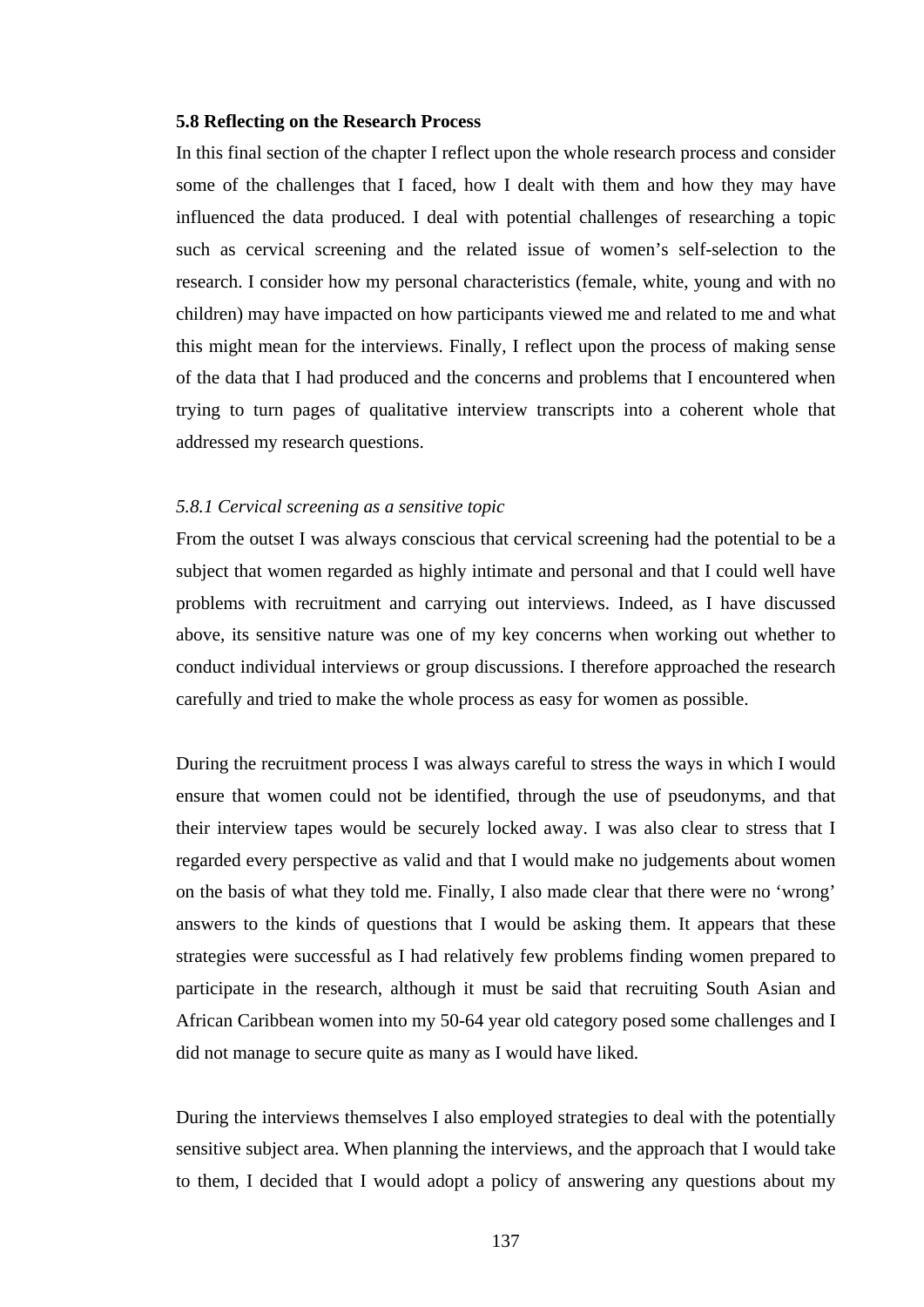personal screening experiences that women might ask me<sup>[31](#page-138-0)</sup>. I felt that as I was asking women to reveal to me personal and intimate details about screening, that may potentially be very embarrassing for them, it was only fair that I should do the same if asked<sup>[32](#page-138-1)</sup>. As women were telling me of their experiences and views I always tried to be as encouraging as possible, giving women the time and space they needed if they were finding something particularly difficult and I always tried to take my lead on language<sup>[33](#page-138-2)</sup> from that which the individual used as I felt that correcting them, even if only implicitly by using the 'correct' term, may cause embarrassment and a reluctance to say more. Finally, when attempting to further explore women's views and perceptions I was careful to distance myself from the alternative interpretations that I suggested to them. I tended to frame this in terms of 'other people might say that…' so that it did not appear that it was me personally that held an opposing view and that I was directly challenging the woman and questioning her.

As I have indicated, I went into the research convinced of the sensitive nature of the subject area and that I needed to be aware of this and develop ways of dealing with it. However, while it was the case that some women did find some of the material we discussed difficult, for many this was not a problem. With some women I had very full and frank discussions that gave me a level of detail I had not dreamt of achieving prior to beginning the interviews. Indeed, in a reversal of expectations, it was perhaps me who was the more embarrassed at such times. This was also the case when women discussed their views as, in stark contrast to my concerns about them feeling unsure of putting their real feelings across, some women were very forthright in setting out their perspectives on the value or otherwise of screening and of defending their positions when I suggested possible alternative interpretations.

I would therefore suggest that, whilst it is important to bear in mind that some subjects are likely to be potentially sensitive or embarrassing, and to approach them accordingly, not all people will regard them in this way. Indeed, it may be doing participants a

 $\overline{a}$ 

<span id="page-138-0"></span> $31$  I was less clear about how I would deal with any questions about my views on screening as I was aware that answering these had the potential to stop women voicing potentially contradictory opinions. I decided to explain that I was not fully clear on my personal view and that, since beginning the research, I had found that my views were changing all the time as I listened to women's points of view.

<span id="page-138-1"></span><sup>32</sup> In fact I never was asked.

<span id="page-138-2"></span><sup>&</sup>lt;sup>33</sup> Most commonly this was in relation to body parts or screening terminology.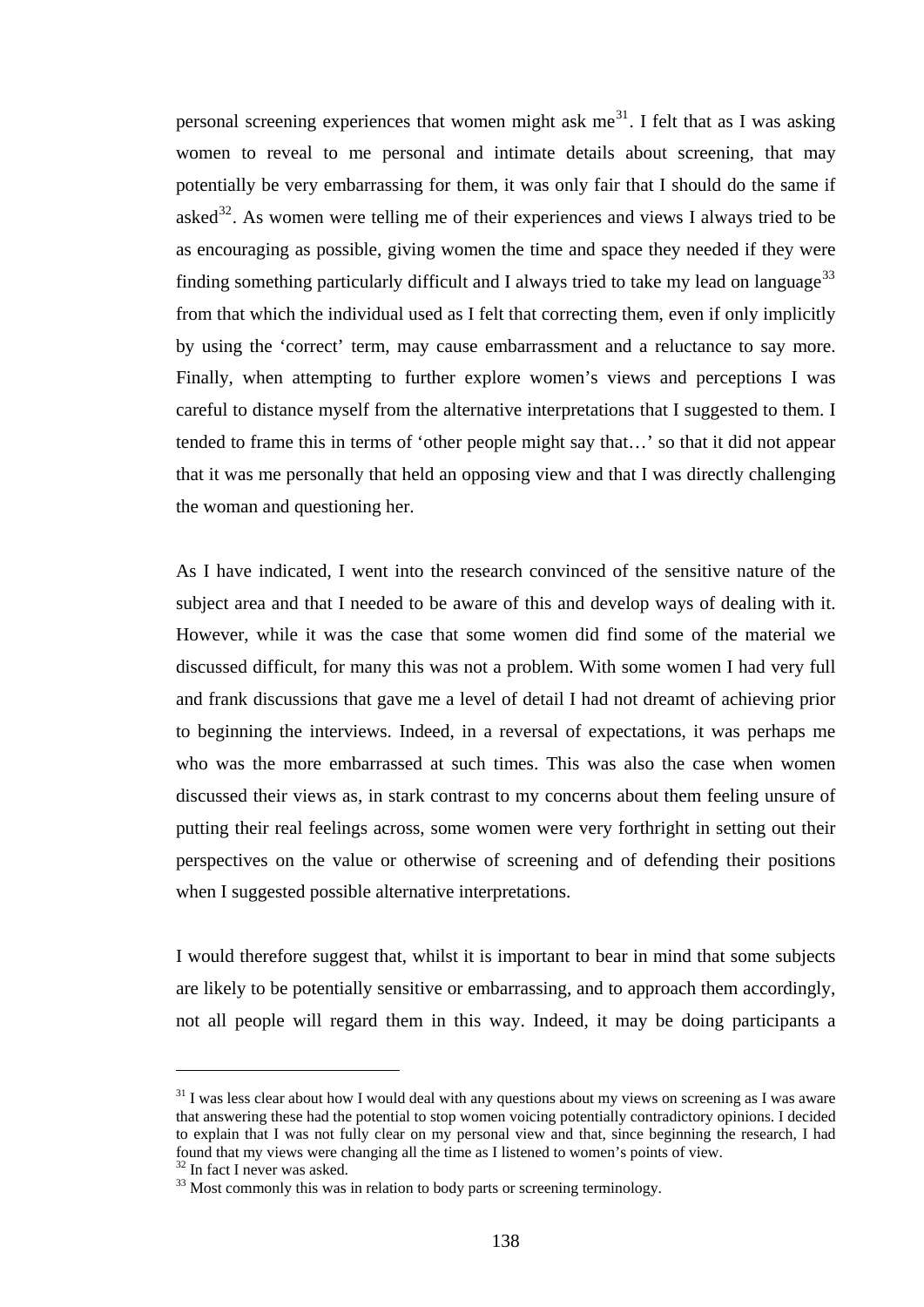disservice to view them in this way, as 'delicate flowers' that will need careful handling. However, I recognise that the way I recruited women to my research meant that I was only speaking to women that had agreed to be interviewed on cervical screening and so indicating that they anticipated few problems with the subject. I turn to the potential problems of such self-selection in the next section.

## *5.8.2 Issues of self-selection*

 $\overline{a}$ 

The approach I took to recruitment meant that the women who participated within the research were largely self-selected, that is, they had put themselves forward for inclusion. As I have suggested above, it is likely that I encountered few problems getting the women to discuss a potentially sensitive topic as they had already volunteered to do so. Women who would not have been happy to discuss such issues would not have agreed to take part in the research. This raises important questions about the material collected as it is possible that women who are happy to talk about screening may think and feel differently about it than those who choose not to do so<sup>[34](#page-139-0)</sup>. However, due to the nature of the problem, this is something that I cannot be sure of. Instead all I can do is draw attention to the diversity of views and experiences present within the research in order to show that the way in which I recruited women did not result in a group of women with very similar perspectives.

It is a distinct possibility that self-selection will result in a group of people who feel very strongly about the particular issue and have therefore taken the opportunity to put forward their views on it. While in contrast those who do not hold such strong views may not be motivated to do so. Within my research there were inevitably those women who felt particularly strongly about cervical screening, or particular aspects of it, in either positive or negative terms and were keen to use my research as a means through which to make their voices heard. However, this did not represent the majority and many of the women did not appear to hold such strong views. Instead they were simply happy to help me out by taking part in some research on a particular topic.

<span id="page-139-0"></span><sup>&</sup>lt;sup>34</sup> It is important to bear in mind though that not wanting to talk about a particular issue may not be the only reason for non-participation. Other factors such as not having the time or simply not being interested may also play a part.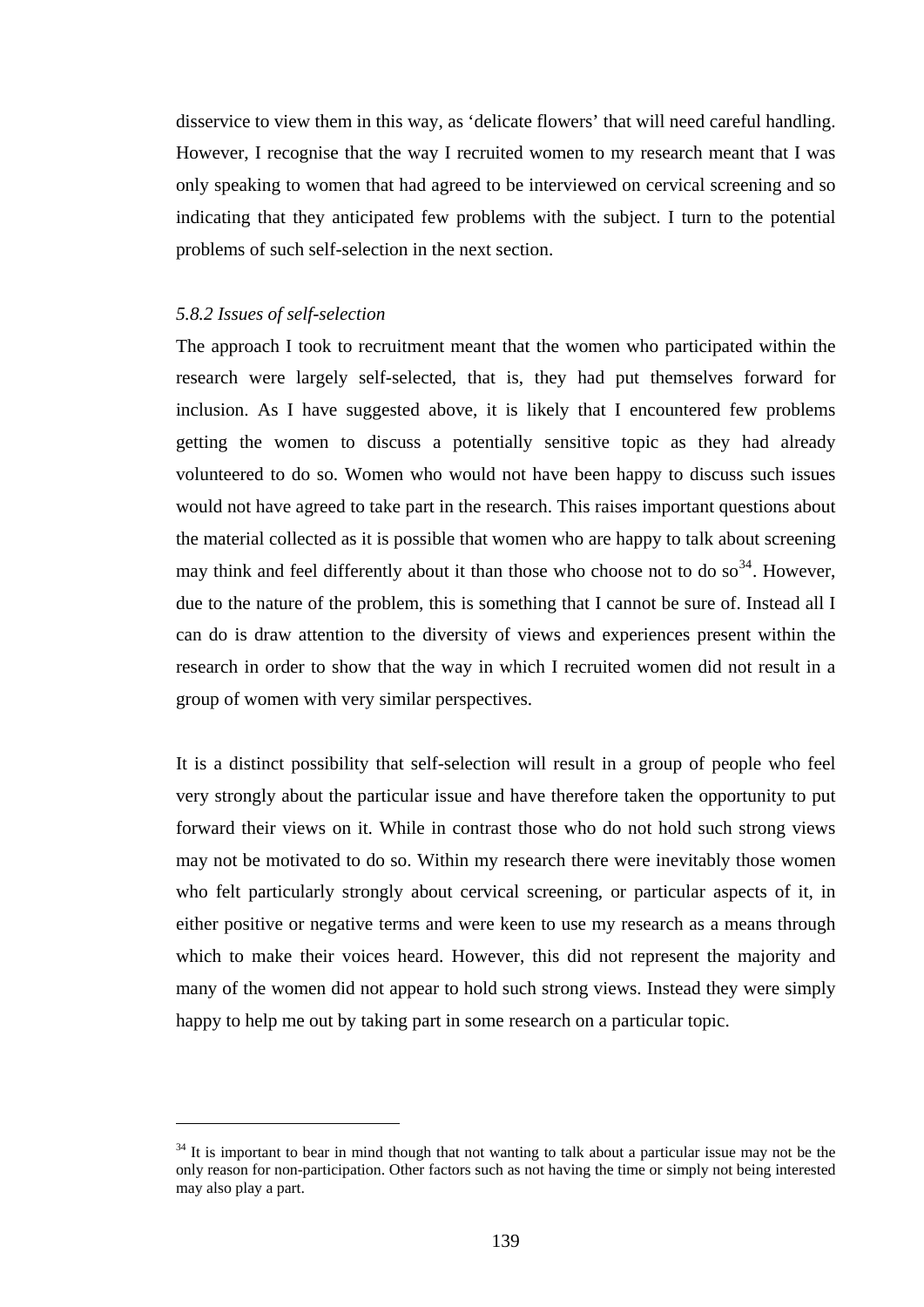It was also not the case that such self-selection resulted in a sample of women with very similar experiences or screening histories. The range of experiences, both positive and negative, was large and Table 5 in section 5.4.3 above includes information on the women's attendance, or otherwise, for screening. This indicates that, whilst most of the women were regular attenders for screening<sup>[35](#page-140-0)</sup>, a range of other statuses, including never attended, intermittent attenders and not current attenders, was represented.

## *5.8.3 Myself as the researcher*

 $\overline{a}$ 

My identity as the researcher will undoubtedly have had some impact on how participants behaved within the interview encounter and the accounts that they gave. While I am not suggesting that women refused to discuss certain areas with me on any such basis, it is likely that the ways in which their responses were framed or the amount of detail that was offered were influenced by the way in which I was viewed.

While I shared the same biological sex as all my participants this could only ever get me so far. As I soon found, there were other important factors that influenced how screening was viewed and experienced, and these are found within a group of individuals who are all female. Simply because I was female, and had had experience of cervical screening myself, did not mean that I had had the same experiences as them or shared the same views. Indeed it was possible that I could have little or no understanding of the factors influencing theirs. As many have argued, gender congruence does not mean that the interviewer will be able to make sense of other factors influencing an account, such as class or ethnicity, or even recognise their importance (Riessman, 1987; Hall, 2004; Tang, 2002). One of the most obvious issues I faced was that, following its re-drawing, my sample was structured to include equal numbers of women from three different ethnic backgrounds: White British, South Asian and African Caribbean. I was concerned about how my ethnic background (White British) would potentially influence my interactions with women from other groups. Indeed, some would argue that I should not be interviewing women from other ethnic or racial groups. This is most commonly discussed in the context of whether white researchers should interview black people. Barrett and McIntosh (1985) argue they should not, as they are not the best placed to tackle this. Instead, empirical studies of

<span id="page-140-0"></span><sup>&</sup>lt;sup>35</sup> As would be expected given that the national programme regularly achieves over 80% coverage.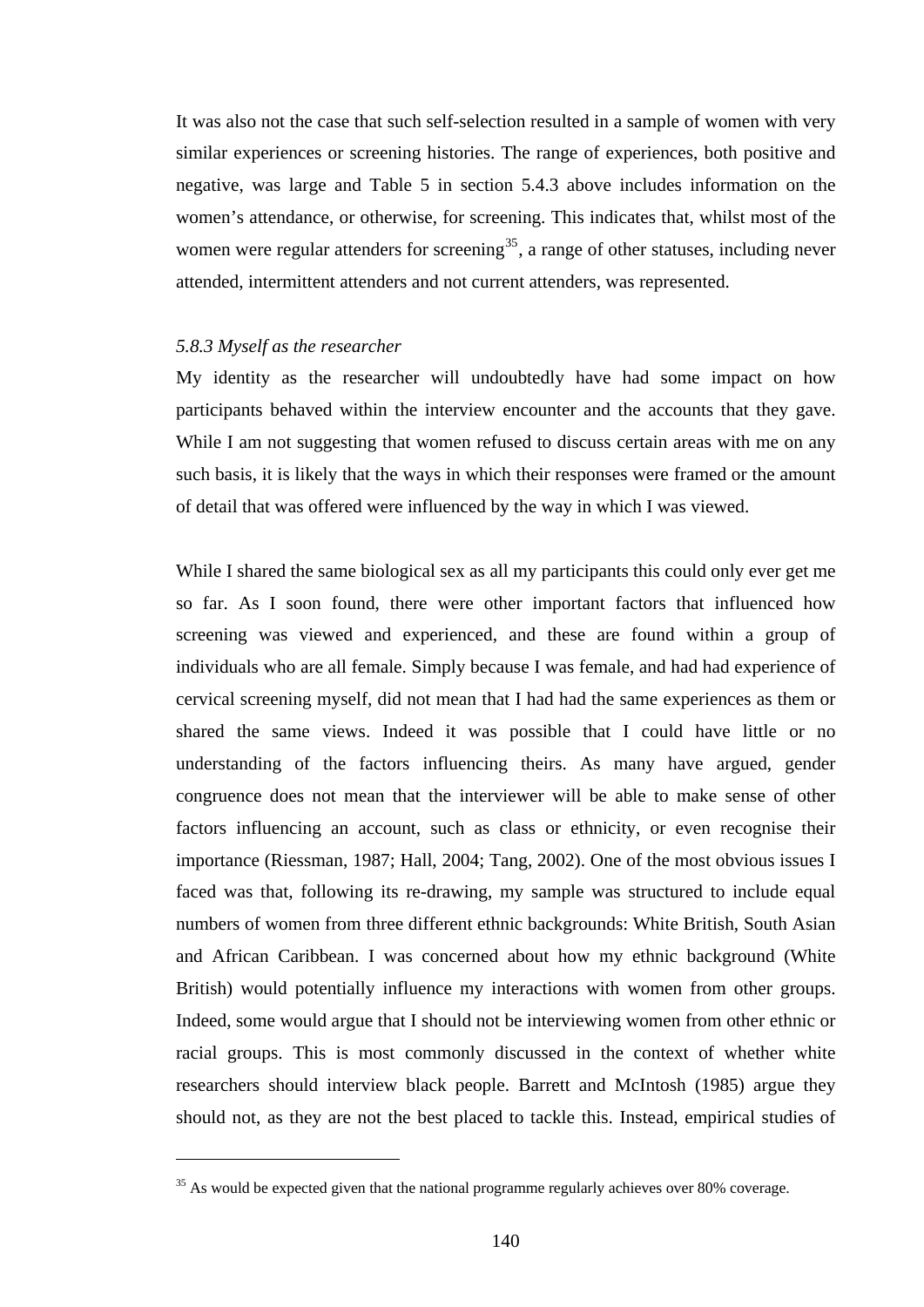black people's lives need to be carried out by black researchers. In a similar vein, Carby (1982) has criticised studies carried out by white researchers as operating with white supremacist assumptions. In contrast, Rhodes (1994) has suggested that, while 'racial matching' of interviewer and interviewee may often be appropriate, this strategy risks the marginalisation of black researchers and its assumptions of a single 'truth' is open to challenge.

In an account of whether she, as a white woman, should be attempting to interview black women, Edwards (1990) suggests that these arguments offer little guidance when the area studied is not directly concerned with race or ethnicity, but in which they may play a part. Therefore, in undertaking a study of mature students who were mothers, and therefore balancing education and family life, Edwards sampled women from a range of backgrounds. I would argue that this is a similar context to my study, in which race or ethnicity is not of direct concern, but the ways in which they influence understandings and experiences of cervical screening are.

While there were apparent differences between the ways in which the African Caribbean women and White British women discussed the significance of screening, for example the former often employing ideas about the sanctity of the female body, it was with South Asian women that the most noticeable differences emerged. These women commonly employed both cultural and religious ideas when talking about screening that I was largely unfamiliar with. In these instances my identity as a White British woman clearly awarded me an outsider status, in relation to which my sharing of gender was over-ridden and counted for little. However, it would be misleading to suggest that an outsider status is always problematic in research. Hall (2004) has argued that outsider status can have unpredictable results, bringing both positive and negative effects. In her case, a study of South Asian women immigration applicants, her outsider status resulted in her gaining access to respondents who would not have agreed to talk to another South Asian.

In my study, I found that my outsider status proved useful in terms of exploring the religious and cultural ideas that influenced understandings of screening. I was largely unfamiliar with these and was concerned that I would somehow cause offence because of this, or misrepresent them in some way. I therefore had to develop a strategy for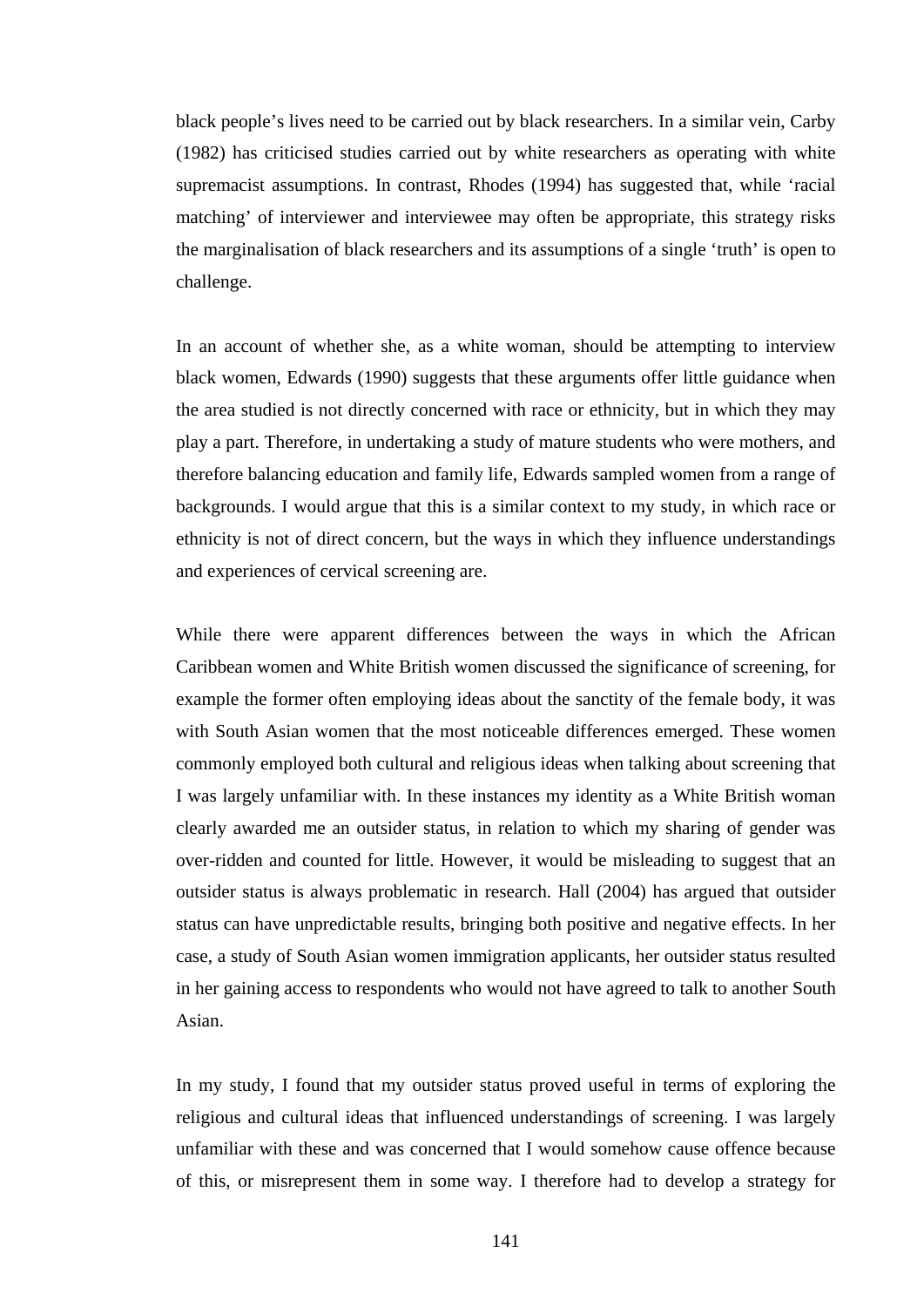dealing with this. Rather than trying to educate myself about these issues outside the interview context I decided to adopt a strategy of presenting myself to South Asian participants as someone who was largely unfamiliar with these things and ask them to explain them to me, therefore drawing attention to my outsider status and using it as a means through which to seek further detail. This commonly took the form of my saying something like,

'It seems that X is important in how you think about this but I'm afraid I don't know much about it, can you please explain it to me and how and why it is important?'

This approach had the effect of giving some degree of power and control to the participant within the interview and allowed them to take on the role of educator, a role which some were very enthusiastic about. During research exploring the health beliefs and behaviours of British Asian mothers, Reed (2000) had to deal with aspects of difference, including during the interviews themselves. She argues that the differences between herself and her respondents were constantly shifting within interviews and were rarely equal. While at times she was perceived as a 'medical expert', at others this was subverted and the position of dominance shifted to the respondent as they moved on to new topics with which she was unfamiliar, for example advice on alternative, nonwestern medicine.

However, it also became apparent later that adopting this approach in my research had a further advantage, as it meant that I could explore the different ways in which South Asian women talked about these things and how they constructed them as important, rather than my assuming I understood the significance of these cultural and religious ideas and treating them uniformly. Instead, I could explore the differences between how they were employed in individual cases. In this way it is likely that my different background worked to my advantage as I was able to adopt a position of relative ignorance and, therefore, ask women to explain things in a way that a person of shared ethnicity or religion, an insider, would not. If an insider had requested this further detail and explanation there is the potential that the respondent would have felt unsettled as they perceived that they shared the same context as the researcher. They may perhaps feel that they had 'misread' the situation and so proceed more cautiously.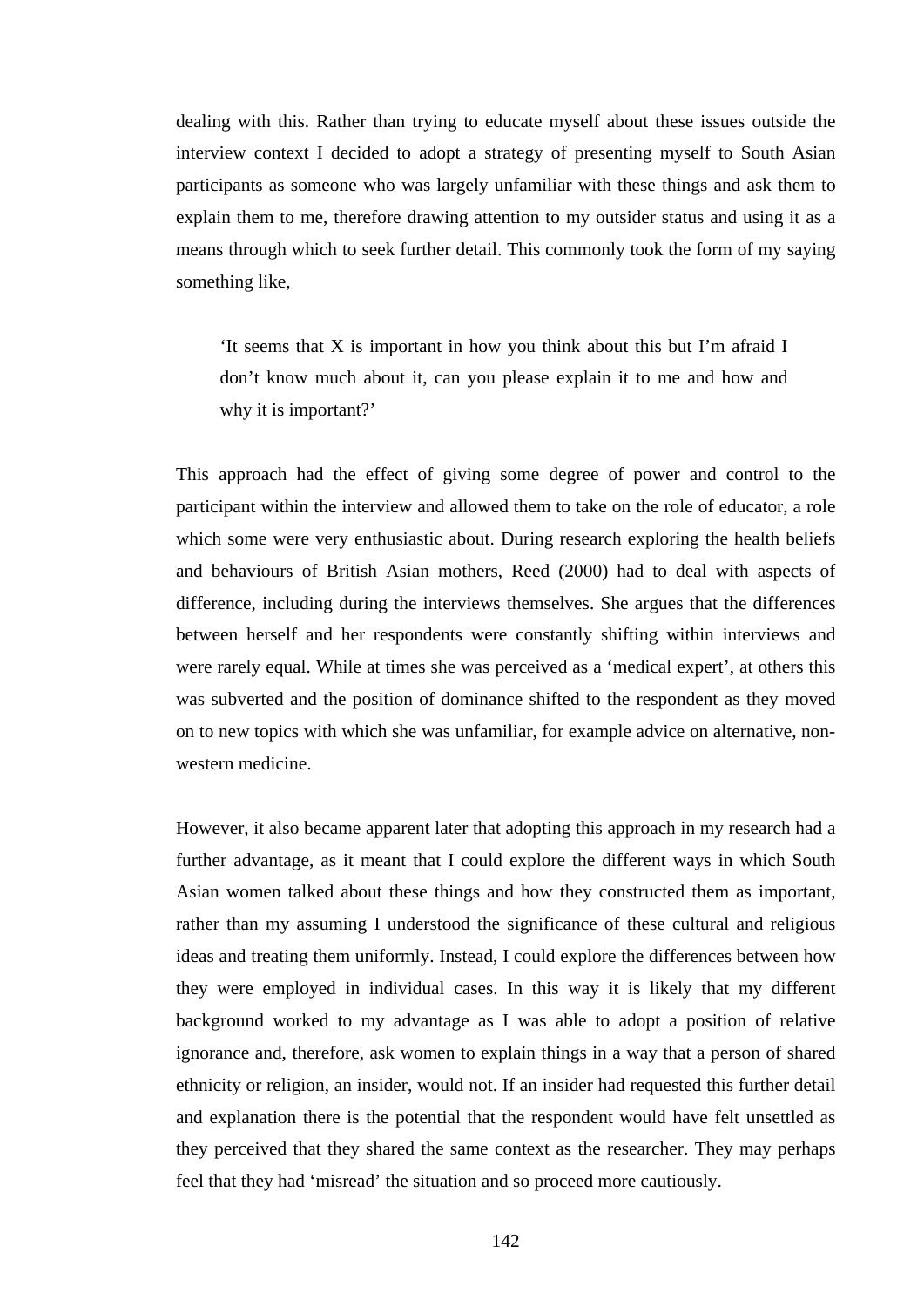However, this is not to suggest that ethnicity was the only important factor in how I related to my participants and vice versa. Even when interviewing White British women with whom, by definition, I shared biological sex and ethnic background, there was another important factor at play. It became apparent that my age, and subsequently my position in the life course, could have an effect on how women related to me and therefore how they framed their responses in certain areas.

This was most noticeable in areas such as childbirth and the menopause where, although I shared other characteristics with women, I was in a different position and had not gone through the experiences that were important to them and influenced how they felt about screening. As these are experiences, both physical and emotional, they are of a different nature to the cultural and religious ideas discussed above. As such, the strategy adopted in that context could not be employed so successfully here. Even if women were prepared to explain these experiences to me it was likely that this would be no substitute for actually going through these processes and would not result in the kinds of shared knowledge that would make it possible for me to understand their perspectives.

I felt this particularly clearly when interviewing women who were approaching or going through the menopause as, in contrast to childbirth, it was immediately apparent that I had not yet gone through this. At 25 years of age it was quite possible that I could have had children. In fact I do not, and indeed, while some women asked if I did, others described the process as if I would know exactly what they meant. However, menopause was different and it was noticeable that when women were trying to tell me how this influenced their thoughts about screening they struggled with my inability to demonstrate any kind of empathy or real understanding.

A particular example came during my interview with Deirdre when she was discussing the associated hormonal changes and how these could make menopausal women more at risk of developing cervical cancer. Her account was not very detailed and as I attempted to clarify her views and get her to talk in more detail she became uncomfortable and told me, not unkindly, 'you wait until it happens to you'. This was followed by nervous laughter. Obviously I cannot know for sure, but it is possible that if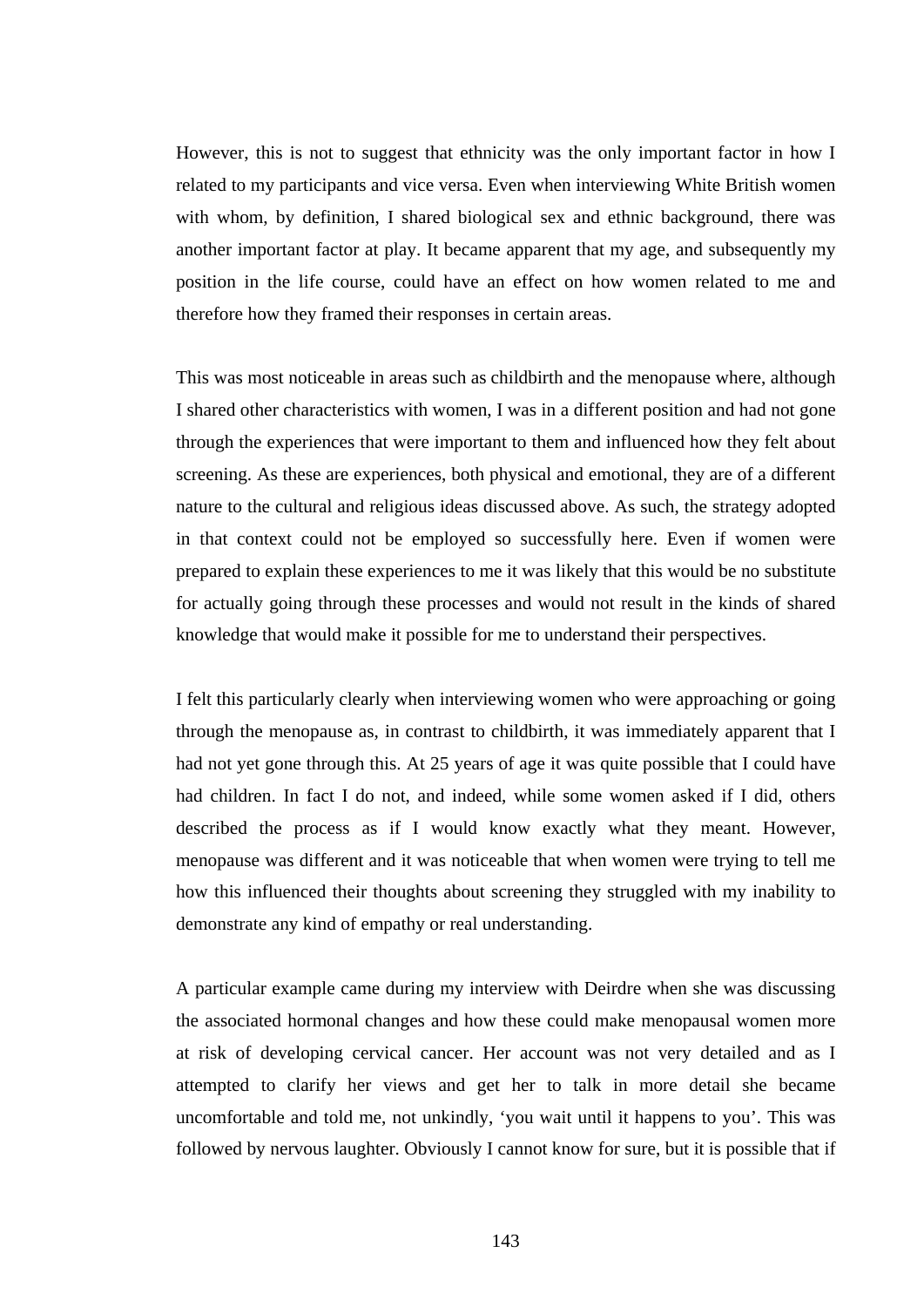I had been able to make some comment about how I had felt during the menopause then Deirdre would have felt able to go into more detail.

# *5.8.4 Making sense of the data*

When my interviews were completed I then began to think seriously about how to make sense of it all; a process that I initially found daunting. I had produced a large amount of detailed qualitative material and at times it felt as if I had so many ideas I did not know what to do with them all, while at others it felt as though I could not seem to find the thread that ran through the data and held them together. As my thinking developed, my ideas changed regularly with continuous movement and fluidity about where particular things 'fitted' and how they worked together. While I found it reasonably straightforward to identify and develop the themes from the data that I wanted to pursue, I found it more taxing to relate these back to my theoretical level and to weave the two together. However, perhaps the most difficult thing was accepting that I would have to drop some of the ideas that could not be incorporated into the overall argument of the thesis, no matter how interesting they were in their own right. This was particularly troubling if they concerned issues on which my participants had spoken passionately.

However, as much as it is possible for the researcher to be open to respondents' ideas and their views on which issues are important, it is ultimately the researcher who shapes the research process and the end product. Indeed, Glucksmann (1994) has argued that, however much we may aim for reciprocity within the interview encounter, the production of knowledge from this is ultimately the researcher's responsibility.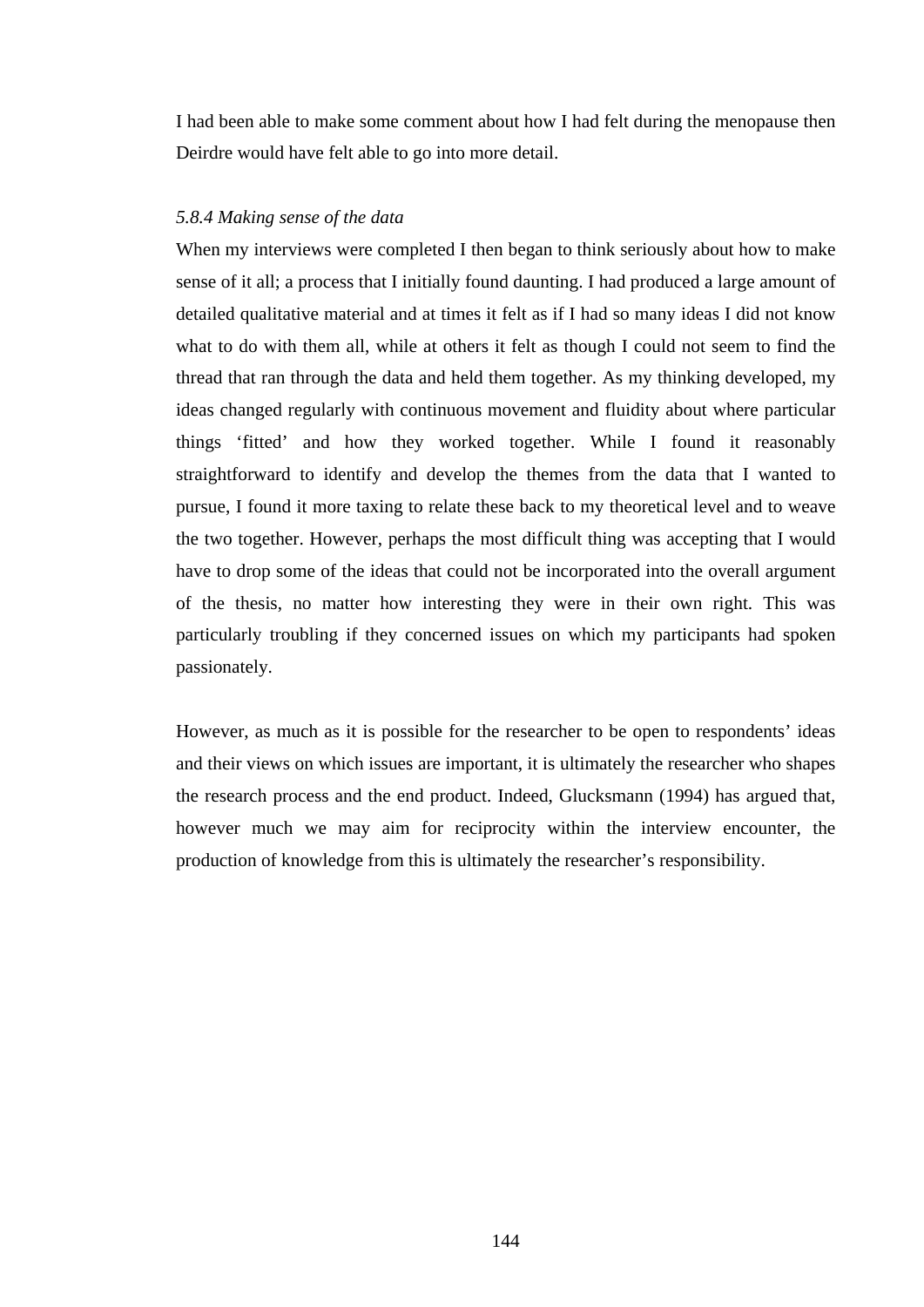# **Chapter 6**

# **Characterising the Official Discourse on Cervical Screening**

### **6.1 Introduction**

The purpose of this relatively brief chapter is to characterise the official discourse that surrounds cervical cancer screening. It is important to do this in order to establish how screening is communicated to women invited to participate in the national programme, to examine the material they are presented with and therefore to understand the context and circumstances within which women encounter screening and go on to develop and demonstrate different forms of resistance to it. It is of course important to stress that this characterisation of the official discourse is not to suggest that the medical profession as a whole, other health professionals and those involved in policy-making, are unified in their views on screening. Indeed in Chapter 2 the different critiques of cervical screening put forward from a range of perspectives were considered in order to illustrate this. Instead the purpose of the exercise is to characterise the official discourse and the way in which the NHS Cervical Screening Programme (NHSCSP), often through and/or with other bodies such as General Practice and Primary Care Trusts (PCTs), communicates with women and presents screening to them.

The analysis presented here explores the documentary material that women receive in the course of their routine contact with the screening programme. It represents the material received by women who have a normal recall status and does not cover the more detailed and specialised information available to women who have received an abnormal smear test result. The material used comprises the invitation letters that are sent out at the local level, and can therefore vary, and the standard nationally produced information leaflet, entitled *Cervical Screening: THE FACTS,* that all PCTs are required to send out with their invitation letters. These materials were collected through direct contact with both the National Office of the NHS Cancer Screening Programmes and a sample of PCTs within England. More detail on the collection of this material can be found in Chapter 5.

The analysis presented here explores the documentary materials and asks important questions about them. This falls broadly into two main categories: a largely descriptive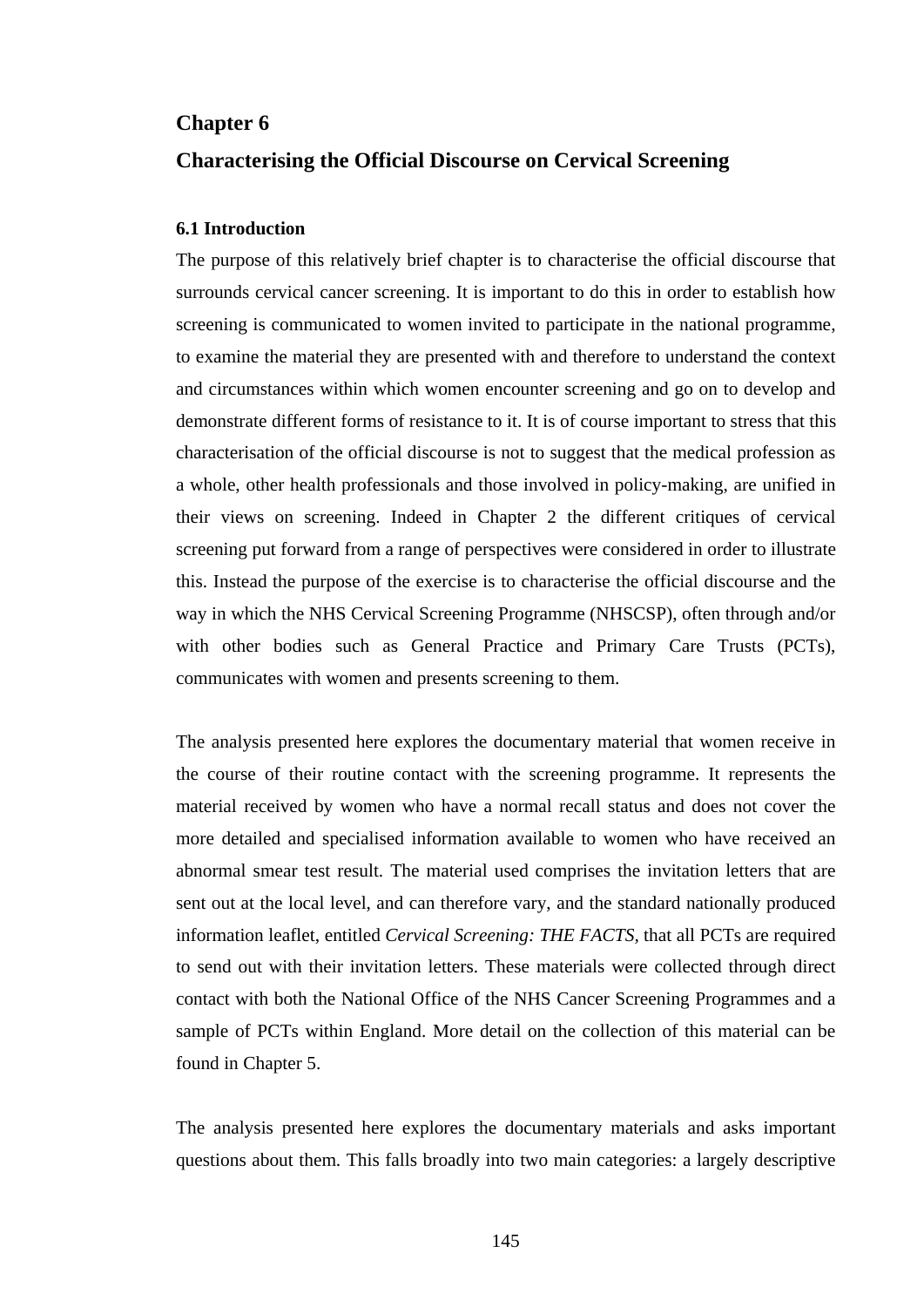section and a more detailed sociological analysis, as I explained in Chapter 5. Following this, the conclusion sets out the particular ways in which this characterisation sets up the main body of the thesis, and the limitations of characterising the official discourse around screening in this way are also considered.

### **6.2 Descriptive Information**

This section gives information on the descriptive nature of the documents used. For the purposes of clarity, the two types of material, the invitation letter and information leaflet, are dealt with separately at first as they are produced for different purposes and by different organisations. However, within this, the way in which the two documents work together will be considered.

# *6.2.1 Invitation letters*

 $\overline{a}$ 

The invitation letters automatically sent to women through the computerised call and recall programme are produced by individual PCTs, or by a lead PCT in the case of collaborative arrangements. The purpose of these letters is to alert women that their next smear test is due and to invite them to make an appointment to attend for this. They are produced and sent automatically and therefore women have had no role in requesting them.

These letters sent out by PCTs were usually no more than one A4 sheet of paper in length. The one exception to this was a PCT that was taking part in an NHS pilot scheme to test the new liquid based cytology  $(LBC)^{36}$  $(LBC)^{36}$  $(LBC)^{36}$ . As a result of this the letter to women in this area included specific information on LBC and the research and informed them that they may be invited to complete a questionnaire about their experiences of this new method. This additional information meant that the letter continued onto a second sheet of paper.

All except two of the letters examined were addressed *to* a named individual, therefore emphasising the personal nature of the communication and suggesting that the PCT or GP were concerned that that individual woman should attend. The two letters that were

<span id="page-146-0"></span><sup>&</sup>lt;sup>36</sup> The National Institute for Clinical Excellence has since recommended that LBC be employed as the primary means of processing cervical samples in England and Wales. More detail can be found in Chapter  $\mathfrak{D}$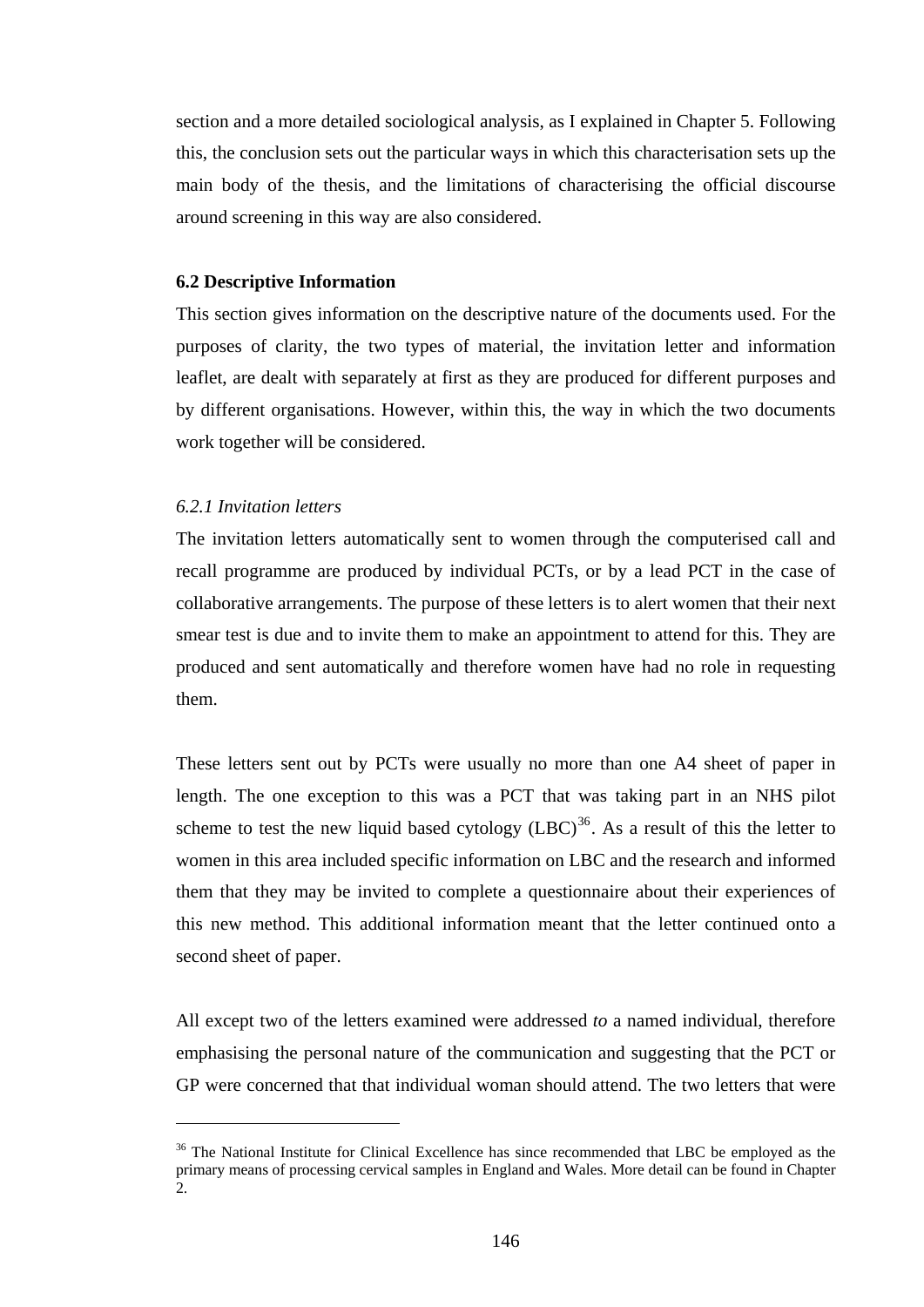not to a named individual appeared to be a standard letter that was not specifically addressed to any particular woman. All except four of the letters were *from* a named individual, with the remaining four being from simply either 'Screening Department' or 'Primary Care Agency'. Of the 20 letters that were from a named individual, 12 were signed as from the woman's GP and eight were from a member of the screening department. Again this personal dimension of the communication may serve to persuade women that there is a particular person concerned that they should attend for screening and that will be aware if they do not do so.

From reading the letters it was clear that 12 of the PCTs invited women, and therefore sent out these invitation letters, every three years, nine PCTs invited women every five years and the policy of the remaining three PCTs was unclear from their letters. These different screening intervals broadly correspond to the national picture in which, although the official guidance is that women should be screened at least once every five years, over half of PCTs screen women every three. However, the screening interval is undergoing a process of change, as detailed in Chapter 2, and will become linked to a woman's age. The frequency of these invitations, together with the focus upon normal recall status letters, suggests that women will be expecting these letters and that they will come as no surprise.

The focus and purpose of the letters themselves seems very much to simply inform women that it is time for their next test and to tell them how to go about making an appointment. There is no real attempt to provide much detailed information here or to reintroduce the screening programme in any detailed way. Perhaps this is not surprising as these are re-call letters to women who have already had their first test and are simply being routinely invited to attend for subsequent ones. The assumption seems to be that, as women have already attended for one or more tests, they will continue to do so without going through a separate decision-making process on each occasion or considering what has happened to them in the meantime<sup>[37](#page-147-0)</sup>. In this way the letter seems to be designed to simply alert women of the time since their last test and remind them to have another. As a result, the majority of the letters assume that those reading them hold at least some degree of knowledge about screening, using such phrases as,

<span id="page-147-0"></span> $37$  Here I refer to the life events that may influence how women think about screening and whether they regard it as important to them, for example giving birth to a child or ceasing to be sexually active.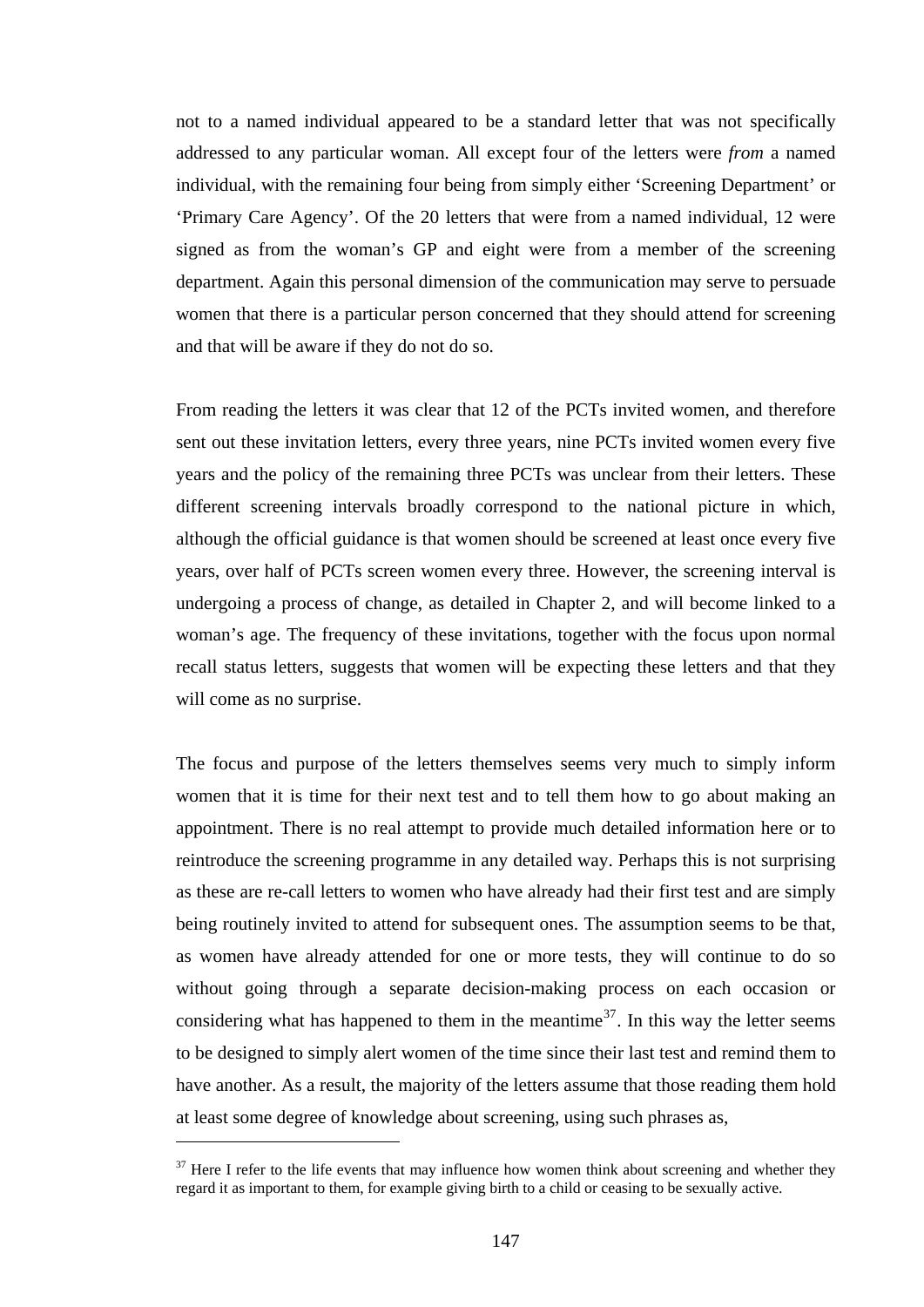*'As you know doctors recommend that all women 20 years of age and over have a cervical smear test every three years'[38](#page-148-0)*

*'As you know, doctors recommend that all women between 20-65 should have regular cervical smear tests'* 

As suggested, the assumption within the letters is that women will attend for their next smear test and often the sole content is the information that it is time for them to do this. In over half of the letters women were simply asked, or even just instructed, to make an appointment.

*'It is once again time for you to contact your Family Doctor or Practice Nurse with a view to making an appointment at your earliest convenience for a further test'* 

*'According to our records, it is 5 years since you last had a cervical smear test. Please could you ring the surgery for an appointment'* 

*'I would like you to make an appointment for a cervical smear test'* 

Only 15 out of the 24 PCT letters give any explanation of the test and what it is for in these routine recall letters, with the remaining nine containing no reference to the test's purpose. It must be stated though that seven of these nine letters make some reference to the enclosed information leaflet and so perhaps do not see the need to replicate the information. However, the two remaining letters contain neither an explanation of the test nor any mention of the leaflet which they indicated to me that they enclosed.

<span id="page-148-0"></span><sup>&</sup>lt;sup>38</sup> The absolute accuracy of this statement is questionable given that the target age range for screening at the time was 20 to 64 years and, although this PCT's policy may have been to screen three yearly, the recommended frequency was every five years.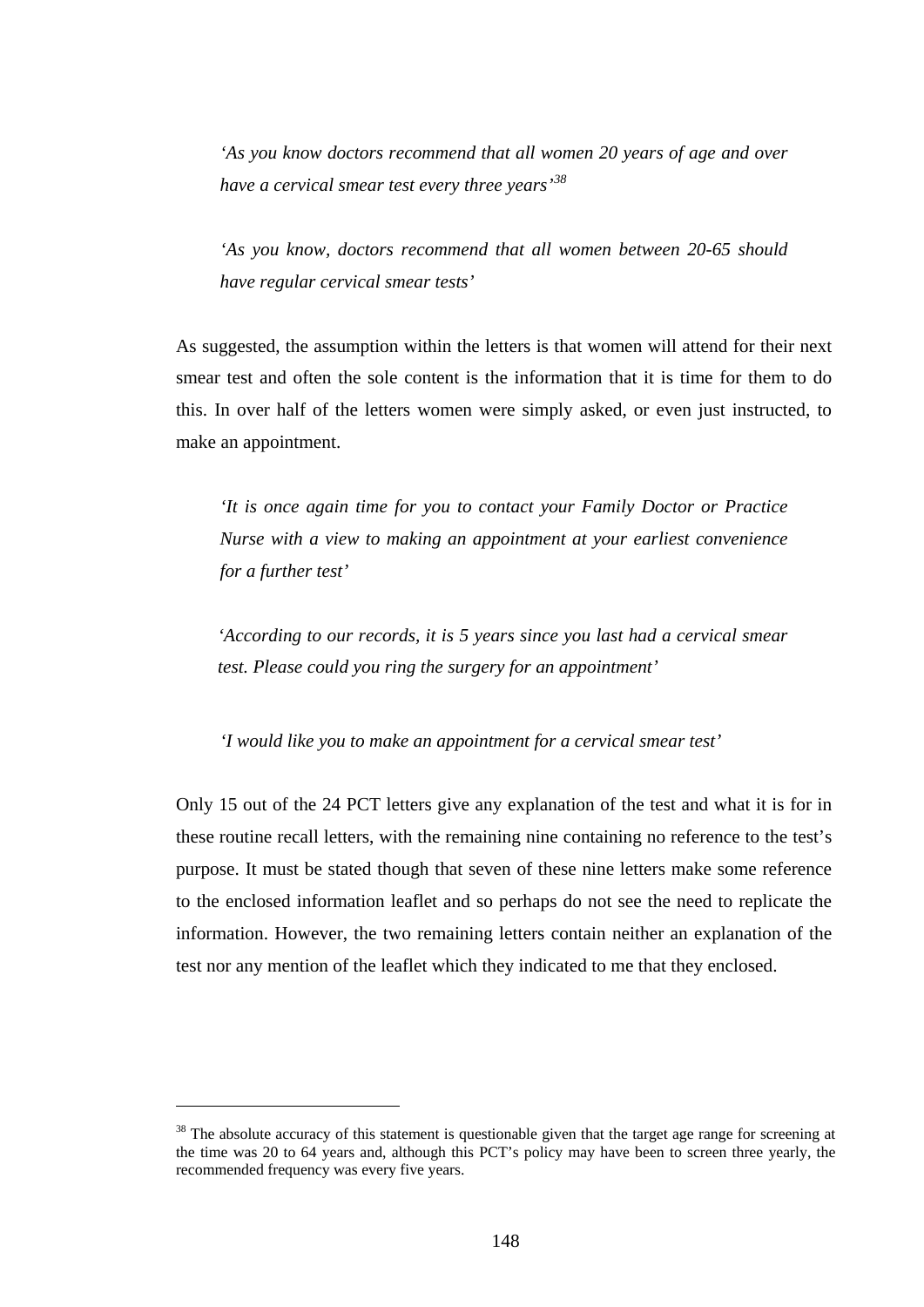The explanations of the test found in the 15 letters which included this centred primarily around the role of the test in checking the health of the cervix, often indicating that this was the neck of the womb.

In only one case did the letter include guidance on what the woman should do if she did not want to have the test, advising her to contact her GP in order to receive and complete a withdrawal form that would stop the invitations. Of these 15 invitation letters offering any explanation for the purpose of the test, only six mention cervical cancer in any explicit way, the others focusing solely on the health of the cervix with no apparent indication of the possible consequences of an unhealthy cervix. References to cervical cancer occur in the context of the dangers of leaving cervical abnormalities undetected and untreated. However, one letter makes the potentially misleading claim that,

*'Regular smear tests help PREVENT cervical cancer developing'*  (original emphasis)

While the smear test itself can identify cervical abnormalities that may, if untreated, go on to develop into cervical cancer, it is the follow-up treatment after the detection of any abnormality that may prevent the development of cancer and not the screening itself. This kind of statement has the potential to give women the message that screening itself is protecting them against cancer development.

Finally, several of the letters take the opportunity to stress the simplicity of the cervical smear test and how little time it will take. It is described as 'a simple test', 'a simple check' and something that is 'simple and takes very little time'. However, many of the women I spoke to argued that, while the test itself may take very little time, the time it takes to make an appointment for a convenient time, get to the practice, sit in the waiting room, have the test and then get home again is much more substantial.

Therefore the purpose of these, sometimes very brief, invitation letters is often simply to request or instruct women to attend for their next test. They tend to assume both knowledge of screening and attendance, and stress the simplicity and ease of the test. They therefore appear to serve a routine administrative function and their role in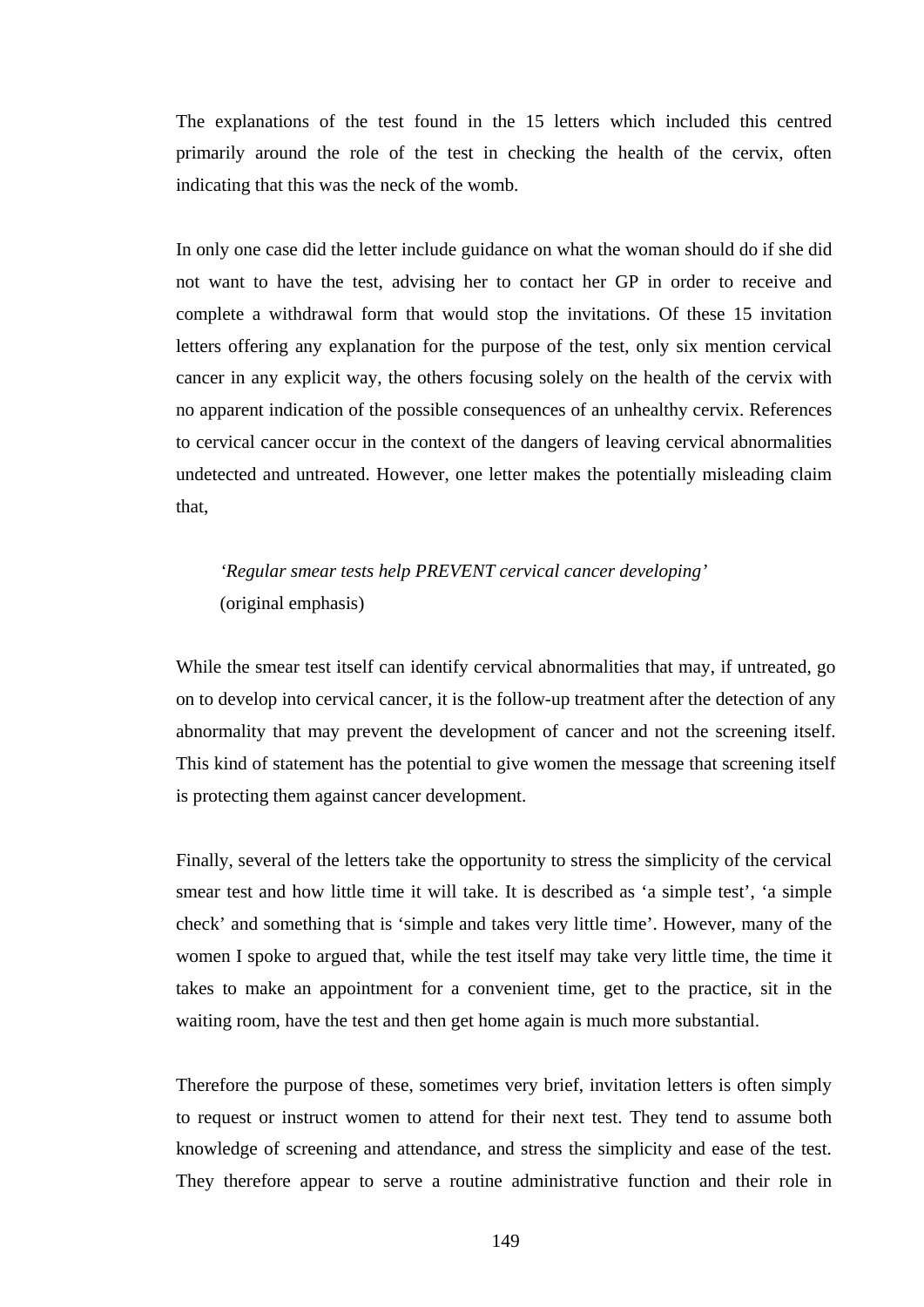informing women about screening is minimal or even non-existent. The role of providing information is predominantly left to the accompanying leaflet and it is to this that the focus now turns.

### *6.2.2 Information leaflet*

National guidelines state that the centrally produced information leaflet *Cervical screening: THE FACTS* must be sent out with all cervical screening invitation letters. This inclusion was anticipated when approaching PCTs for the documentary material, but was not assumed. The request for information simply asked for a copy of the invitation letter and any other information that was sent out with this. In fact all the PCTs from whom material was received stated that they enclosed this leaflet. However, in one case the material contained within the leaflet was reproduced on A4 paper and attached to the invitation letter. As a result it was not clear that the information was originally separate from the letter, it appeared that the information had also been produced by the PCT.

The leaflet entitled *Cervical screening: THE FACTS* is produced by the Department of Health in association with the NHS Cancer Screening Programmes, and with advice from the Cancer Research UK Primary Education Research Group. This leaflet, and the associated *Breast screening: THE FACTS*, were introduced relatively recently in order to provide clear information on the benefits and limitations of these kinds of screening and to meet the commitment in the NHS Cancer Plan (Department of Health 2000) that all women should receive a national information leaflet on these kinds of screening by 2001.

The leaflet itself is a ten-page booklet measuring 9.9cm by 20.8cm, and is just under 1500 words in length. It is entitled *Cervical screening: THE FACTS*. This title immediately suggests that the leaflet provides some sort of 'truth' about cervical screening, with the associated suggestion that any other forms of knowledge or information that women have acquired or developed from other sources that run counter to this must be incorrect. This theme will be pursued further later in the chapter. The document consists solely of words, with no pictures or diagrams included. The clarity of the text has been approved by the Plain English Campaign. This is important as past research has suggested that the readability levels of past health information materials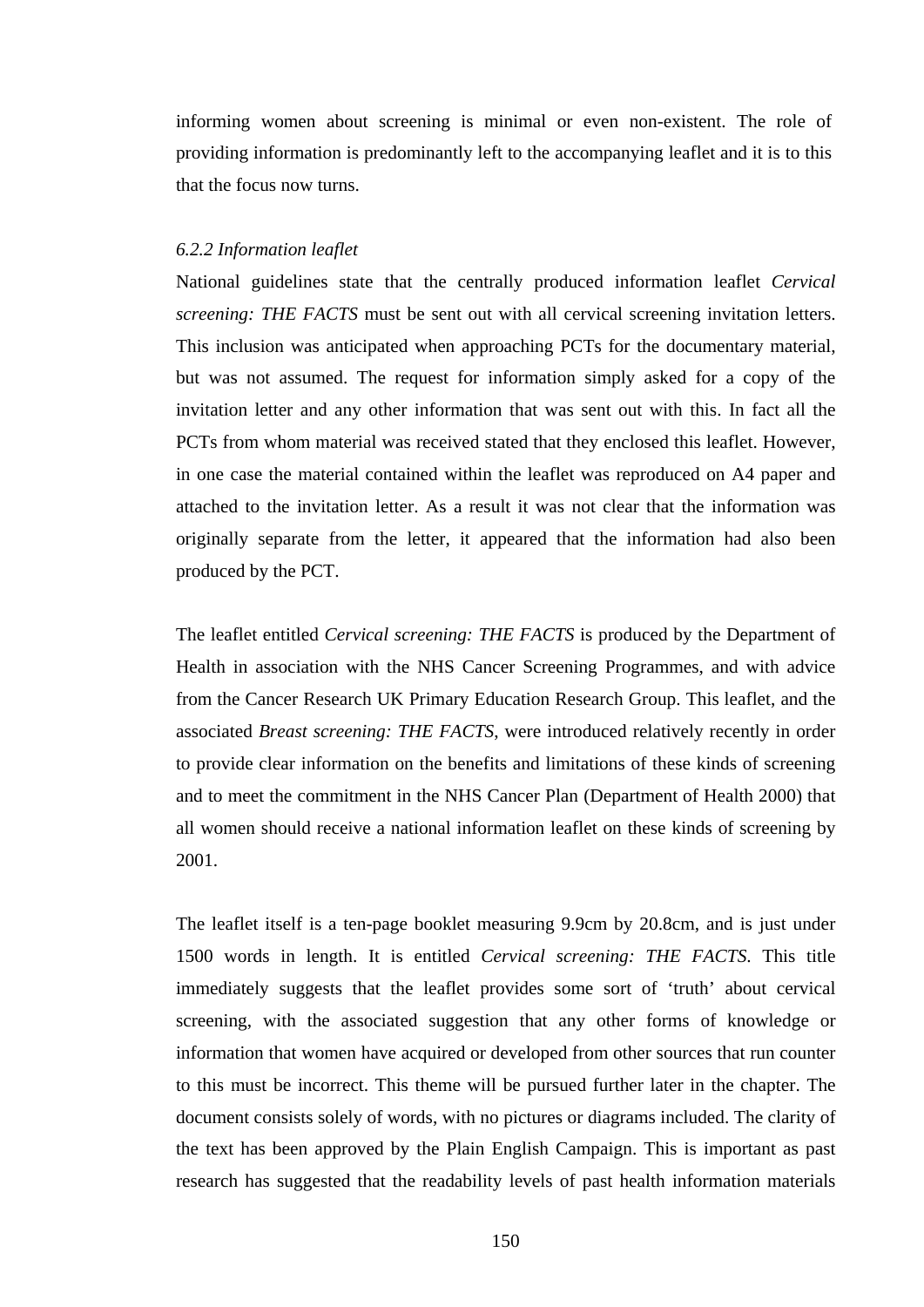have been too low, meaning that those who are in most need of information are those least able to read them (Nicoll and Harrison, 1984).

In terms of informational content, the leaflet is divided into 18 separate sections, most of which adopt a question and answer format. The 18 sections cover the following areas:

'What is cervical screening?' 'Why do I need cervical screening?' 'Should all women have the test?' 'What is the NHS Cervical Screening Programme?' 'Who will carry out my test?' 'Will I have to undress?' 'What happens during the test?' 'Does the test hurt?' 'Is there anything I should do before the test?' 'Can I have sex before the test?' 'When do I get my results?' 'How reliable is cervical screening?' 'What does it mean if I am called back?' 'Can anything be done about abnormal changes?' 'Can cervical screening prevent cancer?' 'What happens to my sample once it has been looked at?' Summary More information and support

When discussing the purpose of the cervical smear test, as was the case in several of the invitation letters, the focus is upon the test as a means of checking the health of the cervix. The leaflet explicitly states that 'cervical screening is not a test for diagnosing cervical cancer'. The leaflet aims to reassure women that the majority of smear test results are normal, but that 'for one in 10 women the test shows changes in the cells that can be caused by many things'.

The leaflet gives the information that screening is offered to all women between the ages of 20 and 64 years old, thereby emphasising the universal approach adopted. However, it also makes the point that a number of factors can mean that cervical cancer is more common. These are if you:

- First had sex at an early age
- Smoke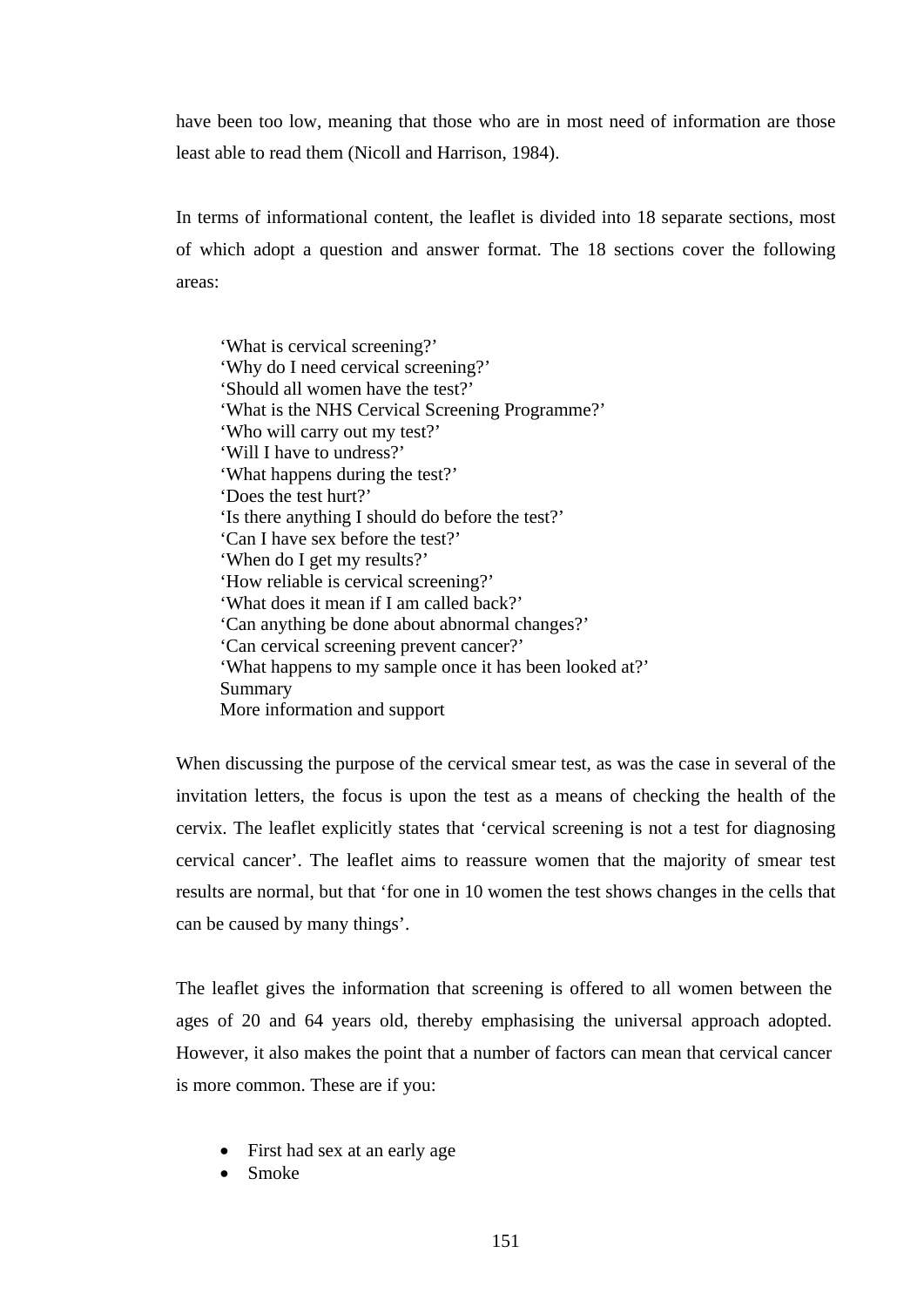- Do not use condoms
- Have had several sexual partners or have had a sexual partner who has had several other partners
- Take immunosuppressant drugs (for example, after an organ transplant)

It is immediately apparent from this list that four of the five factors are lifestyle related, with three of these concerning an individual's sexual behaviour. The latter is further reinforced by the suggestion that women who have never had sex should speak to their doctor about the need for screening. It is also interesting to note, and I return to this in the chapters that follow, that not all of the risk factors associated with cervical cancer development that were covered in Chapter 2 are mentioned here. This is perhaps not surprising for risk factors that are not yet fully understood or that may be compounded by other factors, for example parity or oral contraceptive use. However, there is no mention of the most widely accepted and understood risk factor, high risk types of the sexually-transmitted human papillomavirus (HPV). Risky sexual behaviours are highlighted but the mechanism through which these work, and in particular how they can work to increase an individual's risk of developing cervical cancer, is not explicitly made clear. This is important and may be due in part to a reluctance to represent cervical cancer as a sexually transmitted disease due to the potentially negative connotations. As indicated in Chapter 2 the potential new role for HPV testing in cervical screening, particularly as a primary screen with cytology only for those shown to be at risk, is of interest here, and the way in which any new development would be communicated to women.

As previously indicated, the main aim of this leaflet is to provide women with detailed information on both the benefits and limitations of screening so as to enable them to make an informed decision about whether or not to attend. Past research has highlighted problems with both the kind of information available to women and the potential tension between providing unbiased information on the one hand and aiming to increase attendance for screening on the other. The general feeling has been that women need to be provided with comprehensive, honest and balanced information so that they are as fully informed as possible (Anderson and Nottingham, 1999; Raffle, 2001; Slater, 2000), and are in a position to provide informed consent for screening as set out in the General Medical Council guidance (General Medical Council, 1998). Advocates of this approach stress that participants in screening are autonomous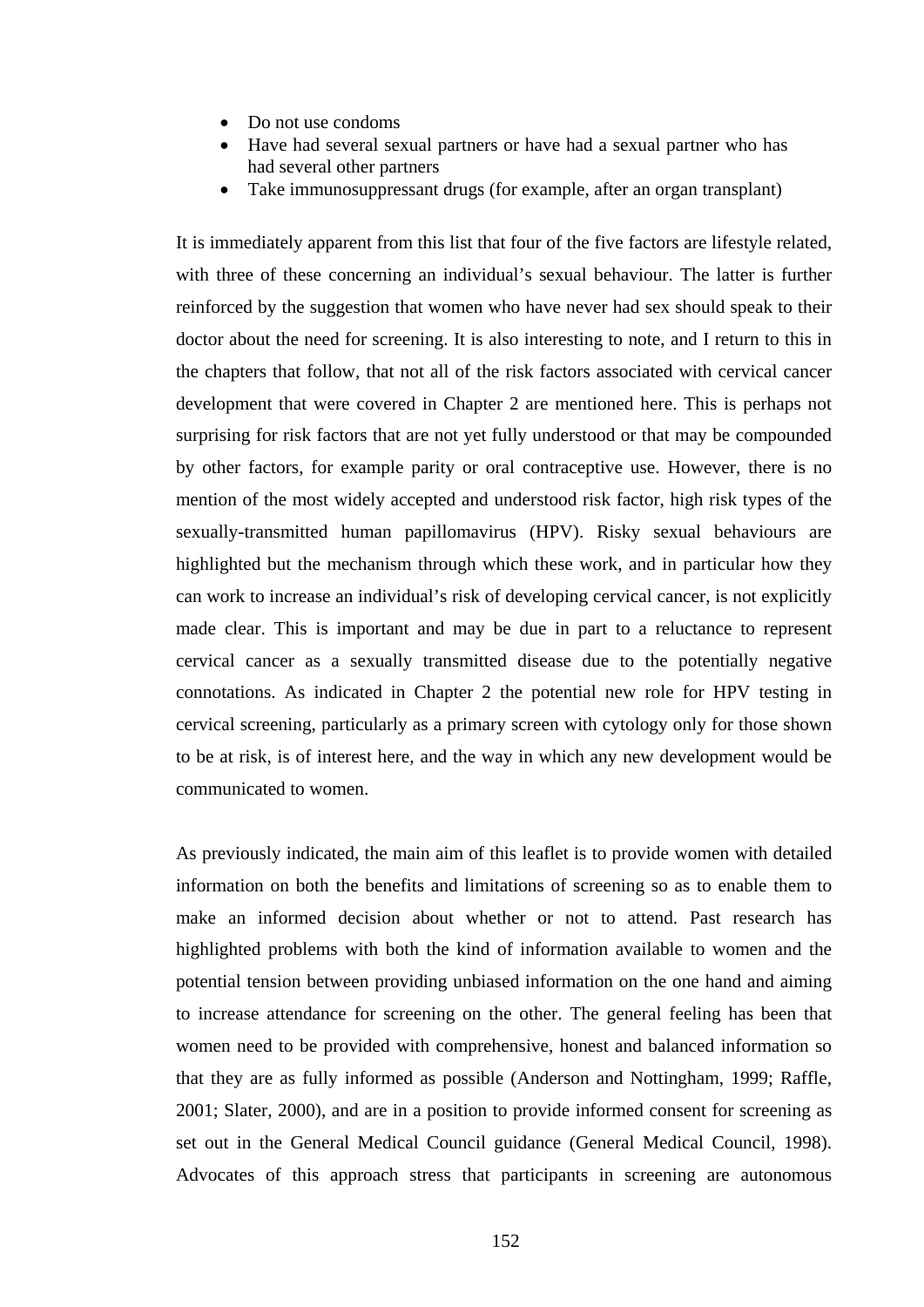consumers of health care who should have access to the necessary information to enable informed choice (Raffle, 2001).

To this end a section in the leaflet is devoted to answering the question 'how reliable is cervical screening?'. Within this, it is acknowledged that cervical screening is not perfect and that it may not always detect early cell changes. The reasons for this are clearly set out:

- Sometimes they do not look much different from normal cells
- There may be very few abnormal cells on the slide
- The person reading your slide may miss the abnormality (this happens occasionally, no matter how experienced the reader is)

In addition the fact that about 10% of tests are inadequate and have to be taken again is highlighted and the possible reasons, such as obscuring of the cells by blood or mucus or the sample not being properly prepared, are listed. The possibility of false negative and inadequate results is therefore flagged up for women. In addition, in the summary section at the very end of the leaflet the possibility that the test may show up abnormalities that would have regressed to normal on their own is raised and there is a very clear statement that,

*'It is not yet clear which minor abnormalities would develop into cancer and which would not'* 

It therefore seems that the leaflet goes some way to balancing its inevitably very positive view of screening with information about the potential limitations and shortcomings. Whether this information is enough to ensure that all women attending for screening are fully informed and able to provide valid consent is not possible to ascertain through this kind of analysis.

### **6.3 Sociological Analysis**

This section moves on from the previous, predominantly descriptive, exploration of the nature of the documents and the kinds of information that they contained. Here the focus turns towards a more sociological analysis of the documents in order to explore the ways in which the information is presented and communicated to women and how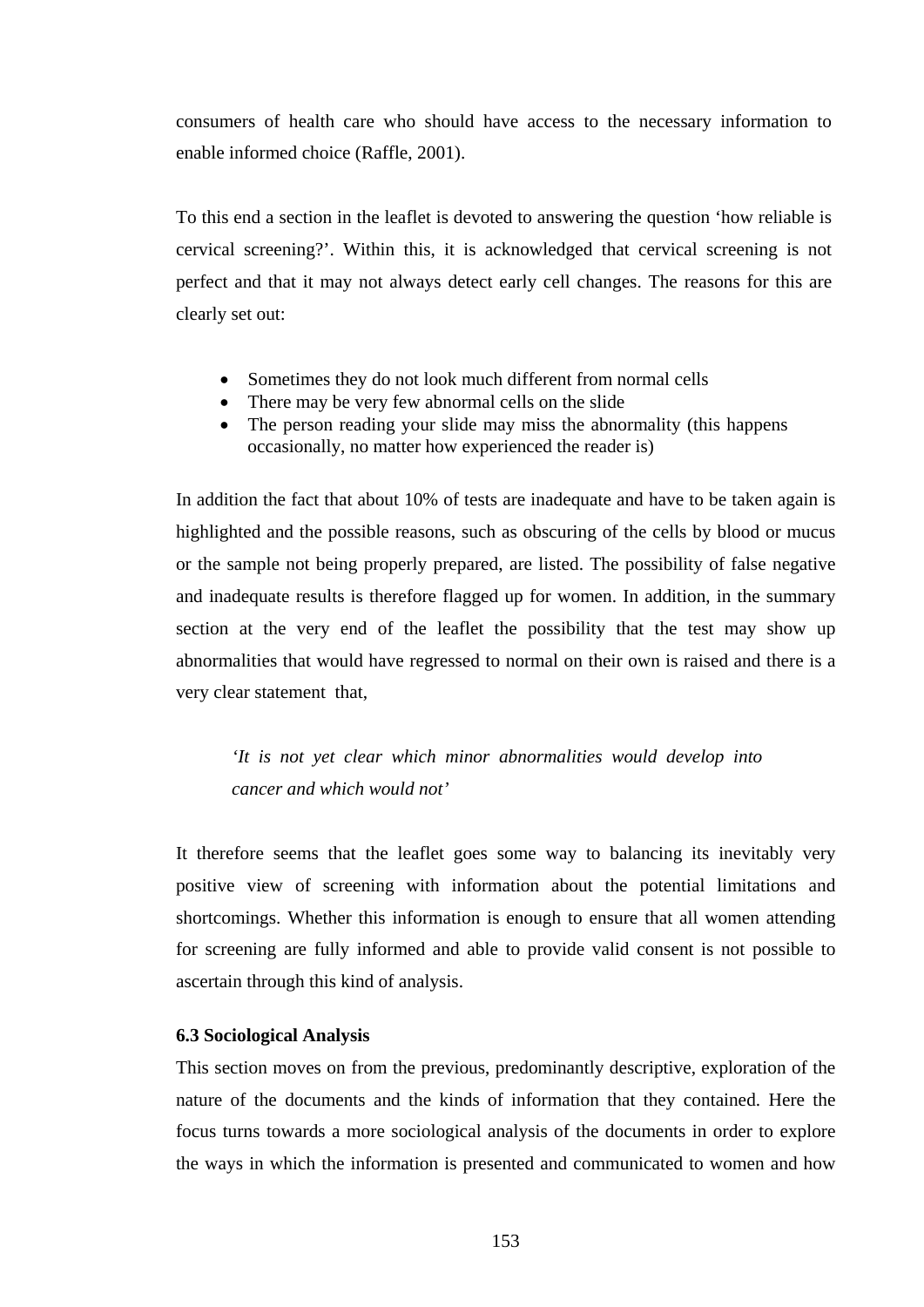cervical screening is characterised. Key concerns are the ways in which the information or knowledge is communicated (Prior, 1997), how the documents function and how they construct cervical screening in particular ways (Atkinson and Coffey, 1997; Dixon-Woods, 2001; Silverman, 2001).

# *6.3.1 Information as facts*

 $\overline{a}$ 

One of the most obvious discursive strategies used in the material, especially the information leaflet, is the explicit suggestion that these represent undisputed facts. The information leaflet is, after all, entitled *Cervical screening: THE FACTS*. As noted before, this immediately gives the impression that the information contained within is objective, scientific and above all represents some kind of 'truth'. As indicated earlier, this strong and immediate focus on the leaflet as providing 'the facts' about cervical screening suggests that any other, potentially contradictory, forms of knowledge or information that women may have acquired or developed must necessarily be incorrect. As a consequence it serves to construct the official bodies that produce the material as perhaps the only, or at least the most appropriate, people who can or should speak on such a subject<sup>[39](#page-154-0)</sup>. In comparison with the individual invitation letters sent out by PCTs, the majority of which were seen to be from a named individual and included 'I' or 'we', the standard information leaflet does not give the same impression of authorship. While there are uses of 'we' these are relatively uncommon and the general tone of the writing is much less personal, with no named individual as author<sup>[40](#page-154-1)</sup>. This is a strategy used to stress the objective and factual nature of the material. As Atkinson and Coffey (1997) have argued,

'The absence of an implied personal author is one rhetorical device that is available for the construction of 'authoritative', 'official' or 'factual' accounts. It implies a reality that exists independently of any individual observer, interpreter or writer' (Atkinson and Coffey, 1997:59).

<span id="page-154-0"></span><sup>&</sup>lt;sup>39</sup> As such it is possible to frame this in terms of the increased role of expertise within neo-liberal societies that I discussed in Chapter 3.

<span id="page-154-1"></span><sup>&</sup>lt;sup>40</sup> This is not to suggest that invitation letters are necessarily personally written by the individual named, merely that this is the impression created.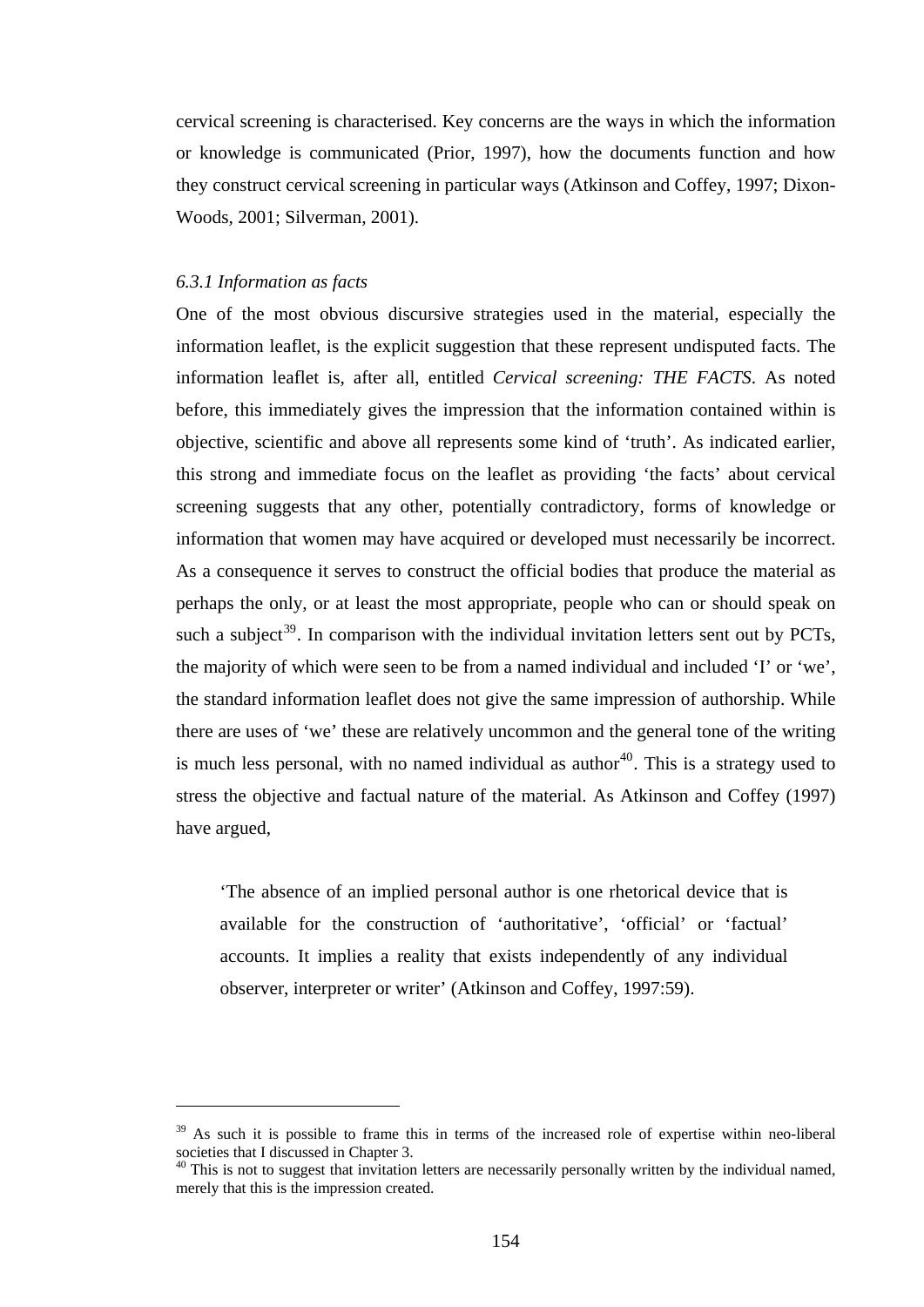The material sent out to women in the course of their contact with the NHSCSP, in particular the more detailed information leaflet, therefore seeks to establish itself as authoritative, objective and above all factual. It presents women with a particular construction of cervical screening, further elements of which will be discussed below, and in a sense instructs them in how to view cervical screening (Prior, 1997).

#### *6.3.2 The importance of health*

The increasing emphasis placed upon achieving and maintaining good health has been discussed in earlier chapters. In particular, attention to the ways in which health status and the means for achieving good health have come to be amongst the predominant concerns of modern society (Lupton, 1995; Petersen and Lupton, 1996) have been highlighted. Of particular interest, both to the thesis as a whole and this documentary analysis in particular, is the well-documented shift in the focus of health care policy towards the need to promote good health and to encourage populations to take individual responsibility for monitoring and maintaining their own health (Nettleton, 1995; Nettleton and Bunton, 1995).

Within both the invitation letters and the information leaflet there is a strong emphasis on the importance of health, and in particular the emphasis placed on cervical screening as a means through which cervical cancer can be identified in the pre-malignant stage and its development prevented. This strong focus upon the importance of protecting and safeguarding health is central within the material and the possibility that women's primary concern could, or should, be anything other than their health appears not to be considered.

Previous sociological work on cervical cancer screening has highlighted how women may feel under a 'moral obligation' to attend (Howson, 1998b, 1999) and the focus upon the importance of health within this material offers some support for this. As detailed above, the standard, nationally produced leaflet provides information on the limitations and potential problems of screening in order to balance the positives and to allow women, at least in theory, to make an informed choice. Indeed, that women have a choice to make about whether or not to attend is explicitly stated in the summary, which recaps on the information to help women decide. However, in contrast this element of choice is not so apparent within invitation letters. Here, as detailed above,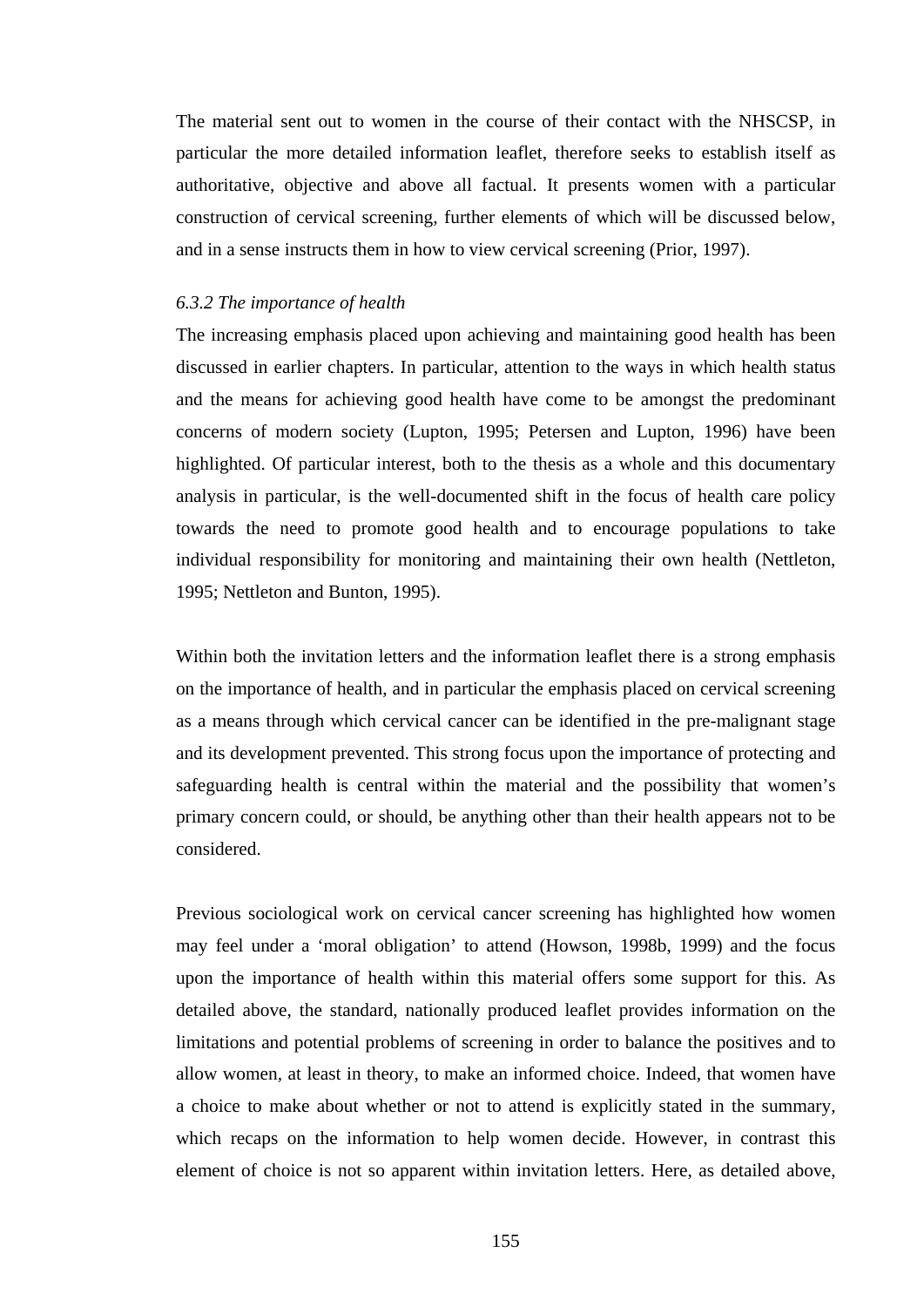the focus is very much on alerting women that it is time for their next test and telling them how to make an appointment.

It has been suggested (see for example Bush, 2000; Forss *et al.*, 2001) that many women regard cervical screening as simply routine and do not engage in any explicit decision making process about whether or not to attend. To a degree, the way in which women are invited for these tests reinforces this, as women are automatically invited and do not need to signal their desire to do so in any way. Further, the language used in many letters encourages this view of screening as phrases such as 'it is once again time for you to attend', 'it's time for your next test' and 'it's been x years since your last test' are common. Tied up within this perception of routine is the assumption of attendance. While the information leaflet gives information to allow women to make a decision, within invitation letters attendance is assumed  $4^4$ .

However, it is clear that the importance of health and the need to do everything possible to prevent disease is tied up with this assumption of attendance. As has been widely suggested in debates around the increasing focus upon health, the role and responsibility of the individual in maintaining and protecting their own health is key. Elements of this can be found within the material women receive on cervical screening, particularly the invitation letters. The emphasis within these is strongly on prevention, and the role and responsibility of the individual woman in this respect. The cervical smear test is represented as necessary to protect a woman's health although, as has been highlighted, its ability to do this is occasionally misleading. The importance of having the test, and women's individual responsibility, is stressed to varying degrees within individual letters, but perhaps the strongest exposition of this comes in the following extract.

*'The cervical smear test really can make a difference to your health – don't miss this important opportunity to protect yourself'* 

This kind of sentence contains several important elements and fulfils a range of functions. It reinforces the effectiveness and importance of the smear test, stresses the

<span id="page-156-0"></span> $41$  I have signalled above that there may be a potential complication here given that these routine recall letters are sent to women who have already attended at least once.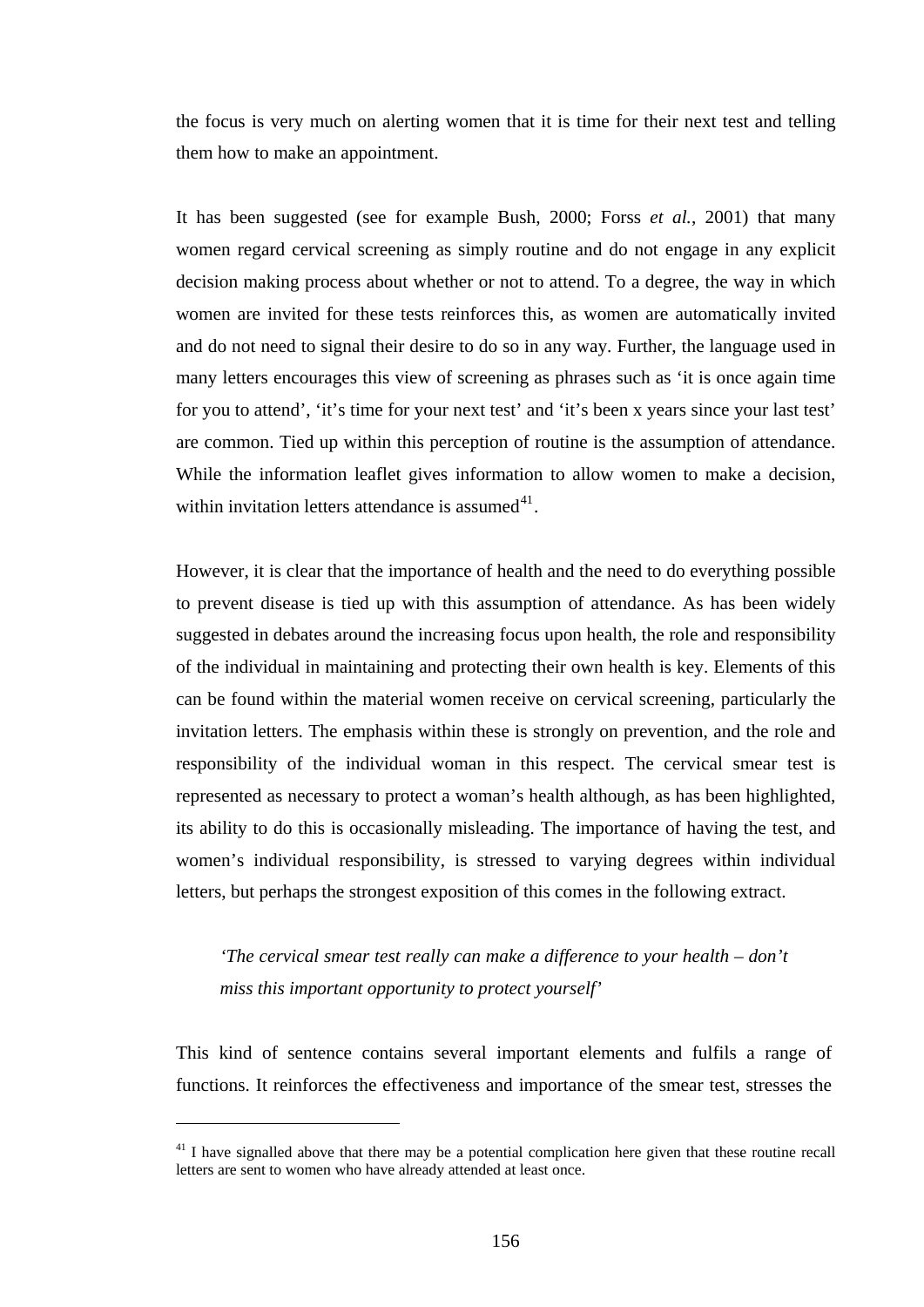difference it could make to your health, emphasises the importance of health and also, perhaps most importantly, highlights individual responsibility. The focus is clearly on the difference it can make to **your** particular health and how it represents an important opportunity to protect **yourself**. Tellingly, the onus is on the individual not to miss the opportunity that is being offered them. In tandem with stressing the importance of the test and attendance is the implicit consequence that those who do not attend, for whatever reason, are behaving in a less than responsible and sensible way and are therefore open to charges of failing to take the appropriate steps to safeguard that most precious of things, their health.

#### *6.3.3 Individual engagement with screening*

As the previous section, and indeed other research, has shown, individuals are encouraged to behave in ways identified as sensible and responsible and to take appropriate actions to protect their health, in this case attend for regular cervical screening. However, it is not simply attendance for smear tests that is required, within the material women are encouraged to engage with the screening programme in a particular way.

Firstly, the description of the experience of having a smear test is presented in such a way as to minimise its significance and intrusion. The test is repeatedly constructed as a simple test that will take very little time to perform and one that will usually be completely painless. Women are told that 'the test takes just a few minutes' and that the smear taker will 'gently put a small instrument… into your vagina to hold it open'. The test itself is therefore constructed in a particular way and one that, as later chapters will demonstrate, does not match many individual women's experiences. Perhaps the implicit assumption is that, even if women do have reservations about smear tests, these should be overcome in the longer term interests of safeguarding their health.

In addition to this, women's responsibility does not end with attending for their smear test and overcoming any potential reservations or problems they may have about it. They are charged with several other responsibilities as well. Firstly, women must make sure they attend for their test at the appropriate time as tests cannot be taken during a period. Secondly, they must not use spermicide, a barrier method of contraception or a lubricant jelly for 24 hours before the test as the chemicals contained may affect the test.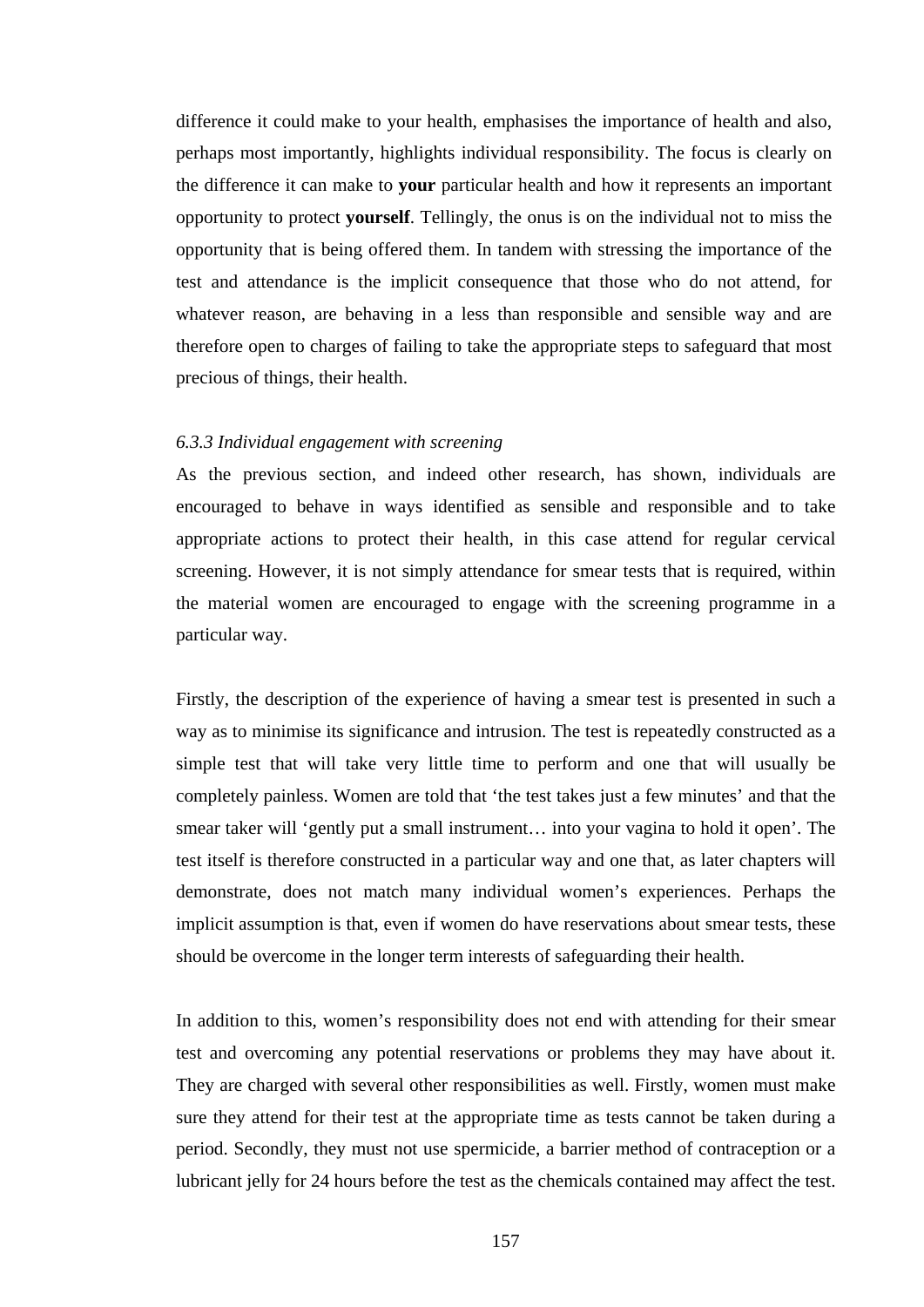Finally, women are told that they must make sure they have received the appropriate information on how, where and when they will get their results from the doctor or nurse before they leave the surgery or clinic. It is therefore apparent that women have responsibilities that extend beyond simply presenting themselves regularly for screening. They must ensure that they do so at the right time, they must not use products in the 24 hours before the test that may affect the result and they must make sure that are fully informed about where, when and how they will receive their results. Simply presenting themselves for screening will not be enough, women must engage with the screening programme in a particular, responsible way.

# **6.4 Conclusion**

This chapter has set out a documentary analysis of the locally produced invitation letters and national information leaflet, *Cervical screening: THE FACTS*, that women routinely receive in the course of their contact with the NHSCSP. This has allowed a characterisation of how screening is presented and communicated to women, how women are recruited into the programme and how the NHSCSP puts itself and screening across.

This began with a predominantly descriptive section on the nature and content of these materials, covering such issues as who they were produced and read by, their format and the information contained. A more sociologically-based analysis of the kinds of language and discursive strategies employed within these materials followed. The main themes examined here were: the emphasis on the materials as providing objective, balanced and, above all factual, information, the importance of health and disease prevention, the routinization of screening and assumptions around attendance and, finally, the responsibilities of the individual.

It has been necessary to characterise the official discourse around screening in this way in order to provide the context in which women encounter the screening programme and the information with which they are provided. It would not have been possible to explore how women think about and understand cervical screening, and the way in which it is presented to them through the official discourse, without first establishing the form this takes.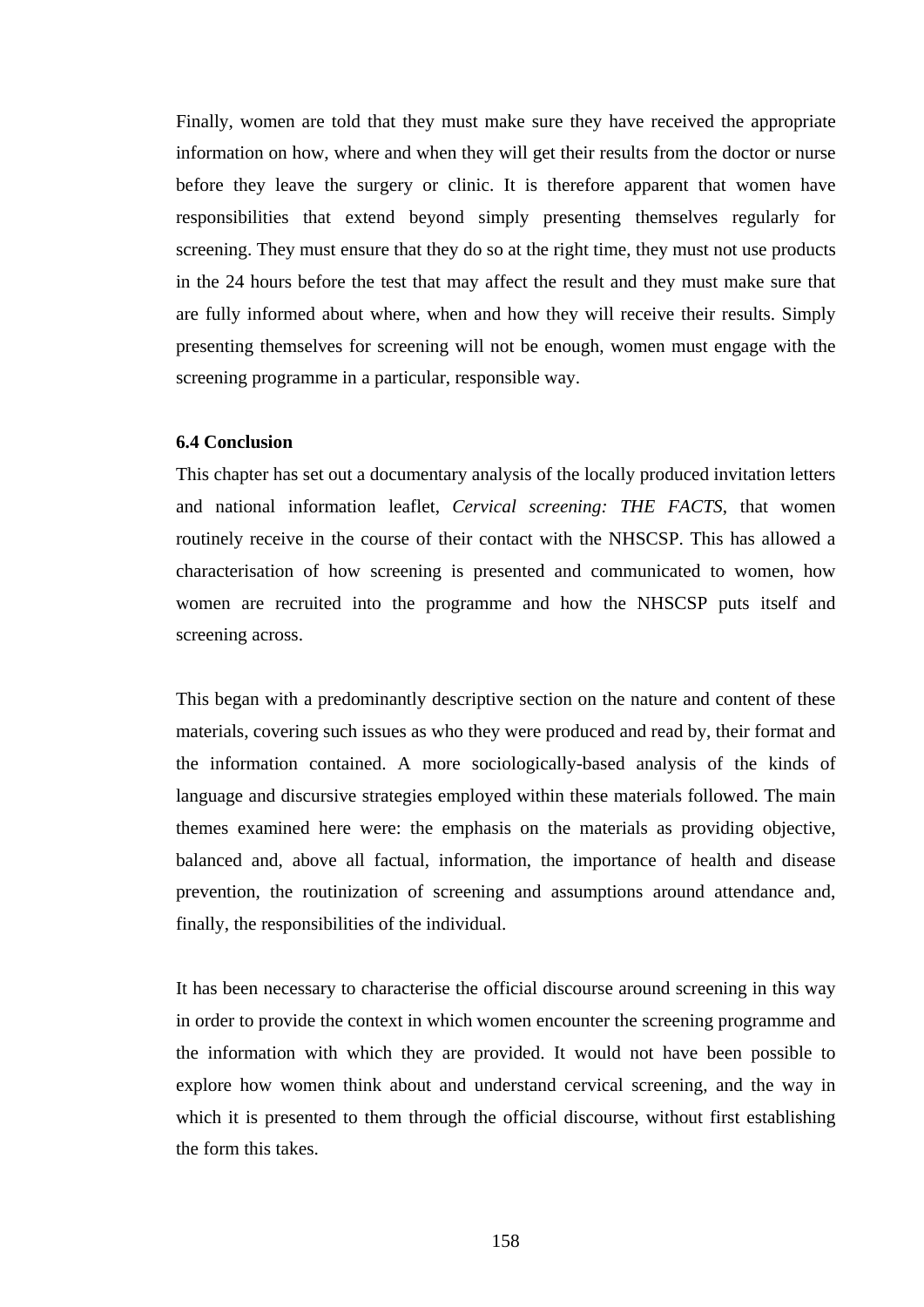The use of official documentary material to achieve this aim is, of course, not without its limitations. As I discussed in the previous chapter, the decision to focus on this state level discourse fits with the underlying premise of the research, exploring how individuals respond to such a discourse, and ensures that the material used is uniform and standardised. I acknowledged that this inevitably meant the intermediate level of health professionals in practice was missing, but argued that this would have been problematic practically and, more importantly, did not fit with how the research is framed theoretically.

I recognise that this documentary material is not the only means through which women receive information on cervical screening, indeed the extent to which they read and engage with this type of material can be questioned. However, for the reasons discussed, I decided that this was the most appropriate material to examine in order to characterise the official discourse as it represents the standard, state level discourse on screening. The use of locally produced invitation letters alongside the centrally produced leaflet means that the potential for variation is not lost completely, and allows some exploration of the growing disaggregation of information, i.e. from the national leaflet to the local invitation letter.

The characterisation of the official discourse on cervical screening set out in this chapter sets up the material presented in the following three chapters through establishing what it is that women in this research are demonstrating resistance to. In this way it represents the state side of the state/individual relationship that is the underlying premise of the thesis. As I have suggested throughout, it is possible to regard this official discourse as one of the techniques of government at work within neo-liberal societies that govern through the production of individuals who will voluntarily regulate their own conduct, therefore removing the need for coercion (Barry *et al.*, 1996; Burchell, 1996; Foucault, 1991; Rose, 1996, 1998). Indeed, sociological work has explored how women can feel obligated to attend through such a discourse (Howson, 1998b, 1999; McKie, 1995). It is also possible to link the attempts to produce the 'facts' on cervical screening, and to locate these with a particular body, to the discussions of the increased role for expertise within such forms of government explored in Chapter 3 (Rose, 1992, 1996, 1998). What I seek to do in the following chapters is demonstrate how women within this research resisted this discourse in various ways.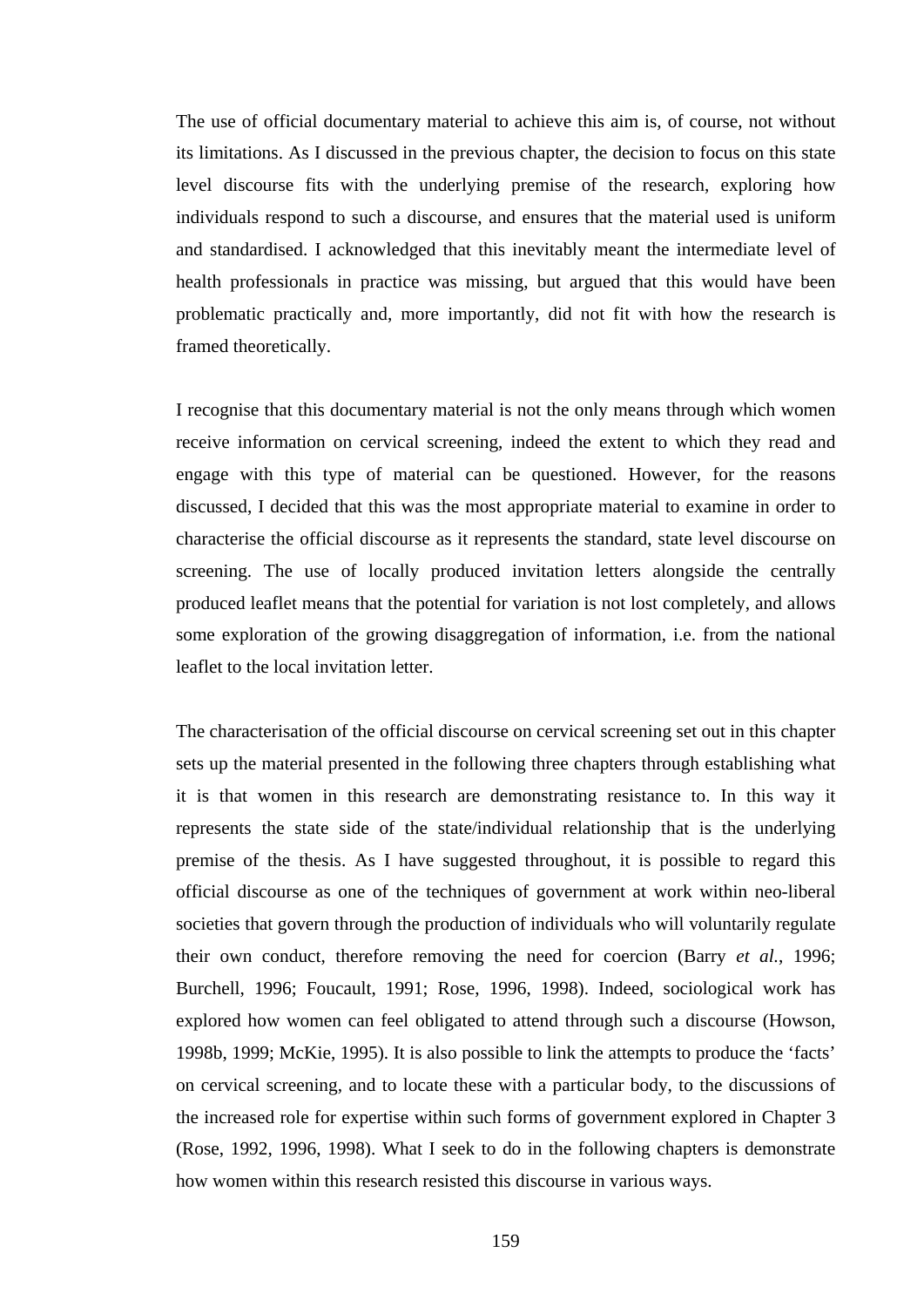# **Chapter 7**

# **Making Sense of the General Official Discourse on Cervical Screening**

### **7.1 Introduction**

 $\overline{a}$ 

As was demonstrated by its characterisation set out in the previous chapter, the official discourse on cervical screening is important for the way(s) in which it presents screening to women and encourages them to think about it. It is disseminated through the material that women receive when they are invited to attend for their routine smear tests and, as such, is necessarily general and uniform in nature<sup>[42](#page-160-0)</sup>. Although the invitation letter itself may vary across different Primary Care Trusts (PCTs), the information leaflet that is required to accompany all such letters is produced and published centrally. Therefore women encounter a very general discourse on cervical screening, one that is designed to address a large number of women. What I seek to do in this chapter is explore the various ways in which individual women interpret, negotiate and transform this through a consideration of their own individual circumstances, experiences and/or characteristics, therefore producing conceptualisations of, and discourses on, cervical screening that differ from those contained within the official discourse. The key concerns of this chapter are therefore: how women work out their own position in relation to the official discourse; the practices and techniques employed to achieve this; and how these can be seen as constituting resistance.

An exploration of the practices used by individual women, and the resources they draw upon in pursuing these, is important as it demonstrates the potential for them to resist the official discourse and the very general subject position it suggests. Instead, it allows a consideration of how these women work out their own individual and personal position in relation to cervical screening.

Throughout the chapter I argue that these practices of individualisation, through which women work out their own subject positions, can be framed as resistance through the employment of Foucault's work on 'technologies of the self'. These ideas were

<span id="page-160-0"></span> $42$  I refer here to the approximate 84% of women within the screening programme who are on routine recall following a normal smear test result (Department of Health, 2003). Women who are on more frequent recall are likely to receive additional information.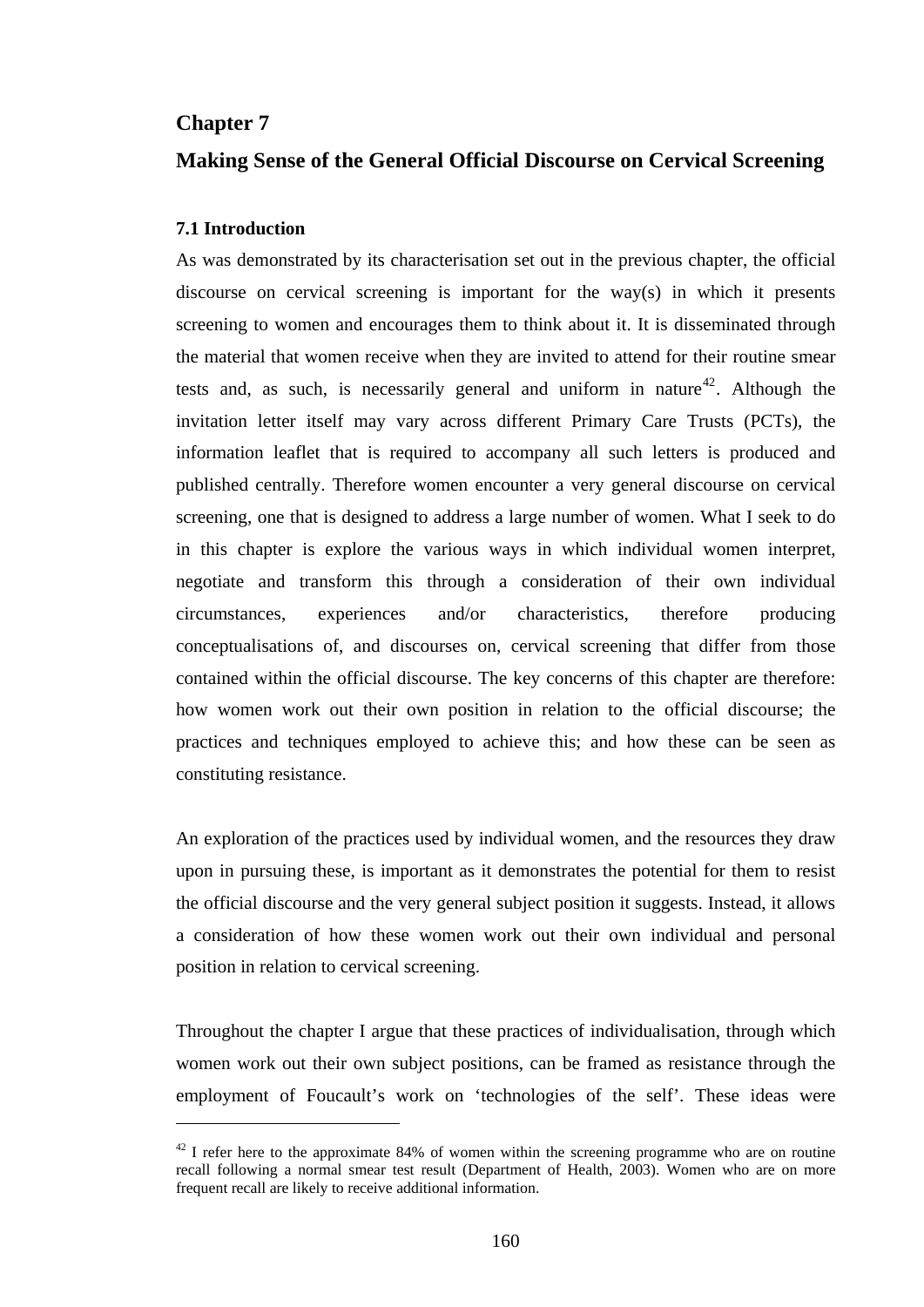discussed in detail in Chapter 3 and are central to the theoretical framing of this research. Through these Foucault is able to suggest, and begin to explore<sup>[43](#page-161-0)</sup>, a more flexible relationship between discourse and the individual (Foucault, 1984a,b&c, 1988). Instead of a process of straightforward imposition, which much of his earlier work appeared to suggest, the emphasis is placed upon the formation of a relationship and on the methods and techniques used to work this out (Burchell, 1996; McNay, 1994). Therefore a space is opened up between discourse and the individual within which there can be interpretation and negotiation, and the working out of individual subject positions.

In what follows I explore the practices, and the resources on which these draw, that women within my research use to consider and explore their particular position in relation to cervical screening. Among the practices explored in this chapter are the physical and emotional experiences of having a smear test taken, the impact of bodily changes (most notably the menopause) on the significance and meaning of cervical screening, and finally the process of 'making the discourse fit' with a religious discourse, in this case one based in Islam.

I explore how, and in what ways, these practices influence the understanding and interpretation of cervical cancer screening and what these mean for women's individual positions in relation to the official discourse. Following this I consider the position that these lay experiences and beliefs occupy in comparison to the official and medical discourses, and how far women pursue the alternative conceptualisations and discourses that they produce. It will be shown that the resistance identified is located at the thought and talk level and is only rarely pursued through behaviour. The chapter therefore concludes with an exploration of the potential for women's resistance within this context and the limitations that may be placed upon this.

#### **7.2 Individualisation Practices as Techniques of Resistance**

 $\overline{a}$ 

Within the research it is possible to identify several different ways in which individual women negotiated their own particular positions in relation to the official discourse on

<span id="page-161-0"></span><sup>&</sup>lt;sup>43</sup> As I made clear in Chapter 3, Foucault has been consistently criticised for his failure to fully explore the relationship between techniques of domination and practices of the self, with some arguing that he ends up simply juxtaposing the two.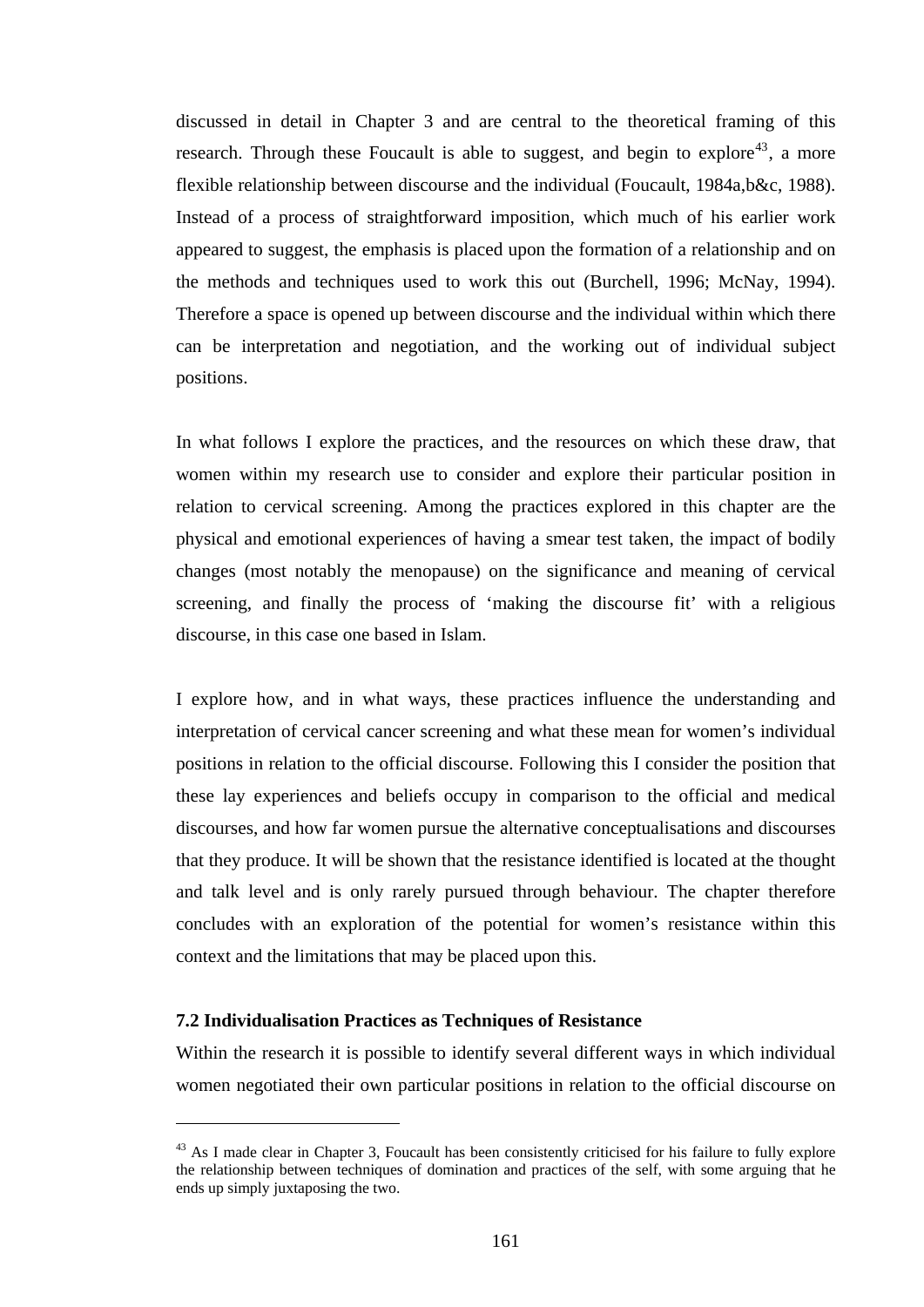cervical screening. These draw on a range of resources and lead to women resisting various aspects of the official discourse and producing alternative conceptualisations and discourses that are pursued to differing degrees and through different means. In this way, the interpretation and negotiation of the official discourse in response to individual experiences, circumstances and contexts provide the means for the 'transformative effects' through which women resist by pressing their own claims in response to others' (Riessman, 2000).

In this section I focus on two particular types of practice that can be broadly divided into the following categories. Firstly, those rooted in personal experience, and further separated into the physical and emotional experiences of screening and the impact of bodily changes. Secondly, the influence of a Muslim discourse concerning the importance of virginity at marriage.

# *7.2.1 The employment of personal experience*

 $\overline{a}$ 

One of the most common ways in which women I spoke to went about personalising and individualising the general official discourse around cervical screening was through a consideration of the experiences and the feelings, both physical and emotional, that they had gone through. It was not uncommon for women to combine the physical and emotional aspects and suggest that they may be closely linked, for example if they were nervous and tense about having a smear test then it was perhaps more likely to be uncomfortable or painful because of this.

When discussing their experiences, women frequently suggested or highlighted things about themselves that could explain their particular feelings or that meant that their experiences were likely to be different from the general presentation of cervical screening or what they took to be other women's experiences<sup> $44$ </sup>. This is most commonly the case when women regard their experiences as more difficult or troublesome than those of others and engage in a consideration of what it is about them, in particular, that makes this the case. Given that the presentation of cervical screening within the official

<span id="page-162-0"></span><sup>&</sup>lt;sup>44</sup> It is not always clear whether women are comparing their experiences to that which they find in the official discourse or to what they perceive other women's experiences to be. It is likely that women tend to assume others' experiences fit the general presentation and so the two are interwoven to a certain degree.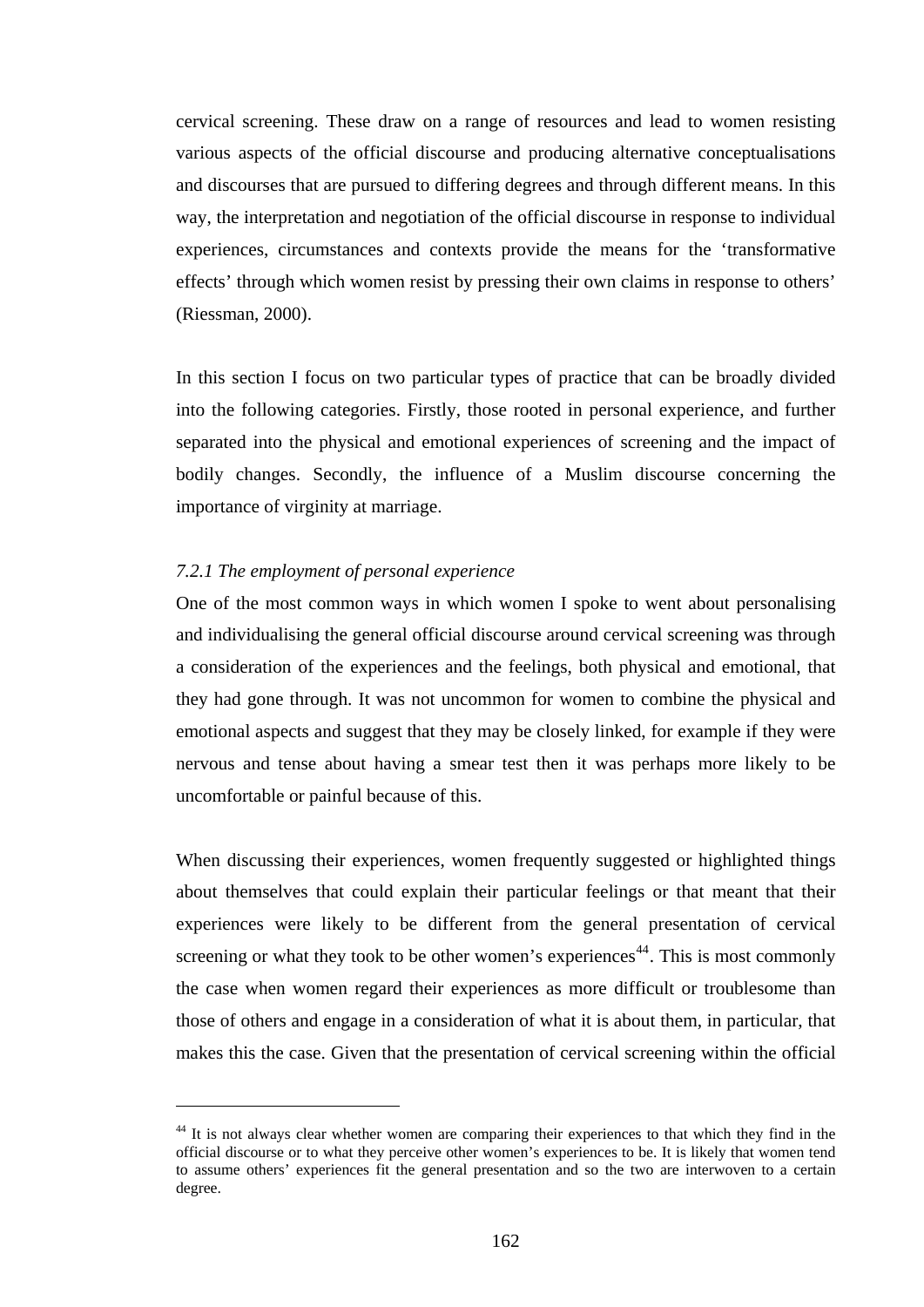material stresses the ease and simplicity of the test, it is perhaps not surprising that it is those who experience difficulties that engage in these considerations. It is as though they feel a need to negotiate a particular position for themselves in relation to this discourse and to find a way of saying 'this is who I am and this is what it is like for me.'

These discussions are inevitably based upon a certain kind of knowledge, as what women can directly know about cervical screening is largely rooted in their own experiences and, to a much lesser degree, the experiences of those known to them. All of the examples that I employ below draw upon women's own experiences and an awareness of their bodies and emotions. This form of knowledge is necessarily specific and particularistic in nature. A woman knows what having a smear test is like through her own experiences<sup>[45](#page-163-0)</sup>. In this way, a great deal of the knowledge available to women is embodied and experiential (Abel and Browner, 1998; Williams and Popay, 1994). Women experience cervical screening through their bodies and, in comparison to health professionals who have access to wider technical and biomedical material, this is one of the few resources on which most<sup>[46](#page-163-1)</sup> have to draw (Howson, 1998a&b).

I turn first here to two women who discussed the particular problems they experienced with the emotional side of cervical screening. While the majority of women discussed feeling slightly nervous and apprehensive before having a smear test, and many spoke of embarrassment during the test itself, these two women stood out as particularly extreme cases.

The first of these is Debbie who talks about how much she hates going to have her smear tests and finds it very difficult to 'pluck up the courage' to go. Debbie says,

*'It's just something that I just hate, I think it's, you know I don't know what it is, and I know to the nurse it's nothing but I think it's just, perhaps because I'm such a private person'* (Debbie 35-49 WB[47](#page-163-2))

<span id="page-163-0"></span><sup>&</sup>lt;sup>45</sup> Elsewhere I cover how some women regard having a smear test as something that can only be known through experience.

 $^{46}$  Of course some women are health professionals and have access to a wider range of resources.  $^{47}$  For a guide on how to read these identifications please refer back to the Glossary.

<span id="page-163-2"></span><span id="page-163-1"></span>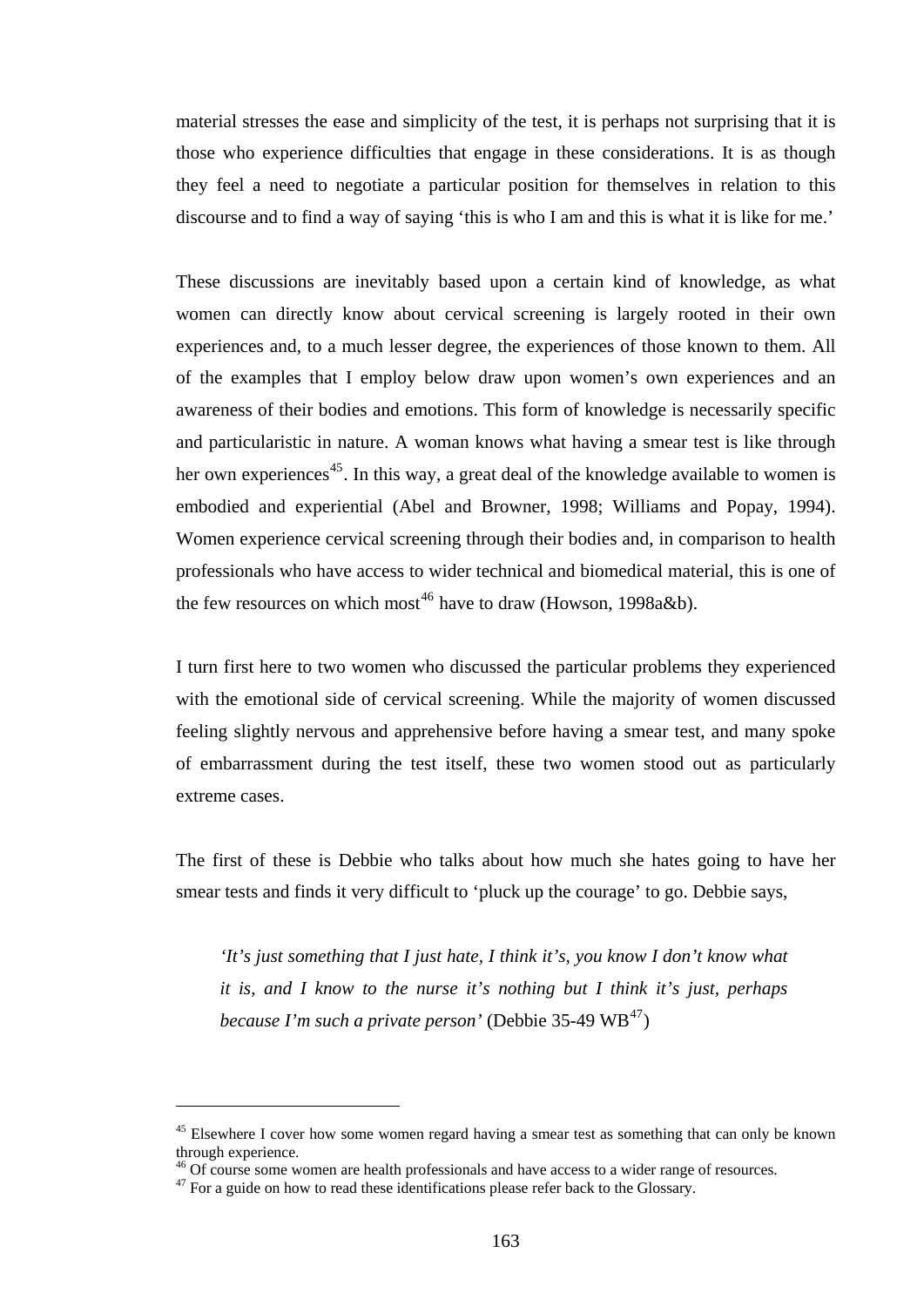So we can immediately see that having a smear test is a very difficult thing for Debbie to do, and indeed Debbie told me at length about how she took months to 'pluck up the courage' to make an appointment for her smear tests. On the last occasion she had been asked to make an appointment she had 'plucked up courage for about six months to actually ring up the doctor's'. On speaking to the receptionist, she was told that she needed to ensure that the appointment was between the tenth and fourteenth day of her menstrual cycle: something she had not encountered before. Debbie was unable to determine when this would be immediately and so had to say that she would call back. Having then gone away and worked it out she had to 'pluck up the courage' to make an appointment all over again.

However, what is particularly interesting about Debbie within this extract is the way she negotiates her own position in relation to cervical screening and attempts to explain why it is that she has such problems with it. She appears to suggest that she finds it particularly problematic, and goes on to suggest that it may be because she is such a private person that her experiences are so difficult. In this way Debbie takes steps towards setting herself apart from other women who perhaps are not so private and do not have the same worries about exposing intimate and personal parts of their body in this way<sup>[48](#page-164-0)</sup>. The fact that it is in the context of a medical encounter that this exposure takes place appears to make little difference to the way Debbie feels about it. In the extract above she tells us that she knows 'to the nurse it's nothing', implying that she is aware that the nurse has seen this kind of thing numerous times before and that it holds no special significance for her, but this does not help Debbie. For a private person such as herself this kind of thing will always be troublesome, and in this way Debbie negotiates her own space in relation to the discourse on cervical screening. In doing so she resists one of the central tenets of public health strategies such as screening: namely that individuals should make their bodies available to the gaze of health professionals and that this should be simply routine. This is very much the way that cervical screening is presented within the official discourse as it is discussed in terms of a simple and routine test that will take very little time. Debbie problematizes this and redraws the boundary between the public and the private by drawing on cultural ideas of certain

<span id="page-164-0"></span><sup>&</sup>lt;sup>48</sup> Here again it is unclear whether Debbie is comparing herself to other women or to the presentation of screening within the official discourse.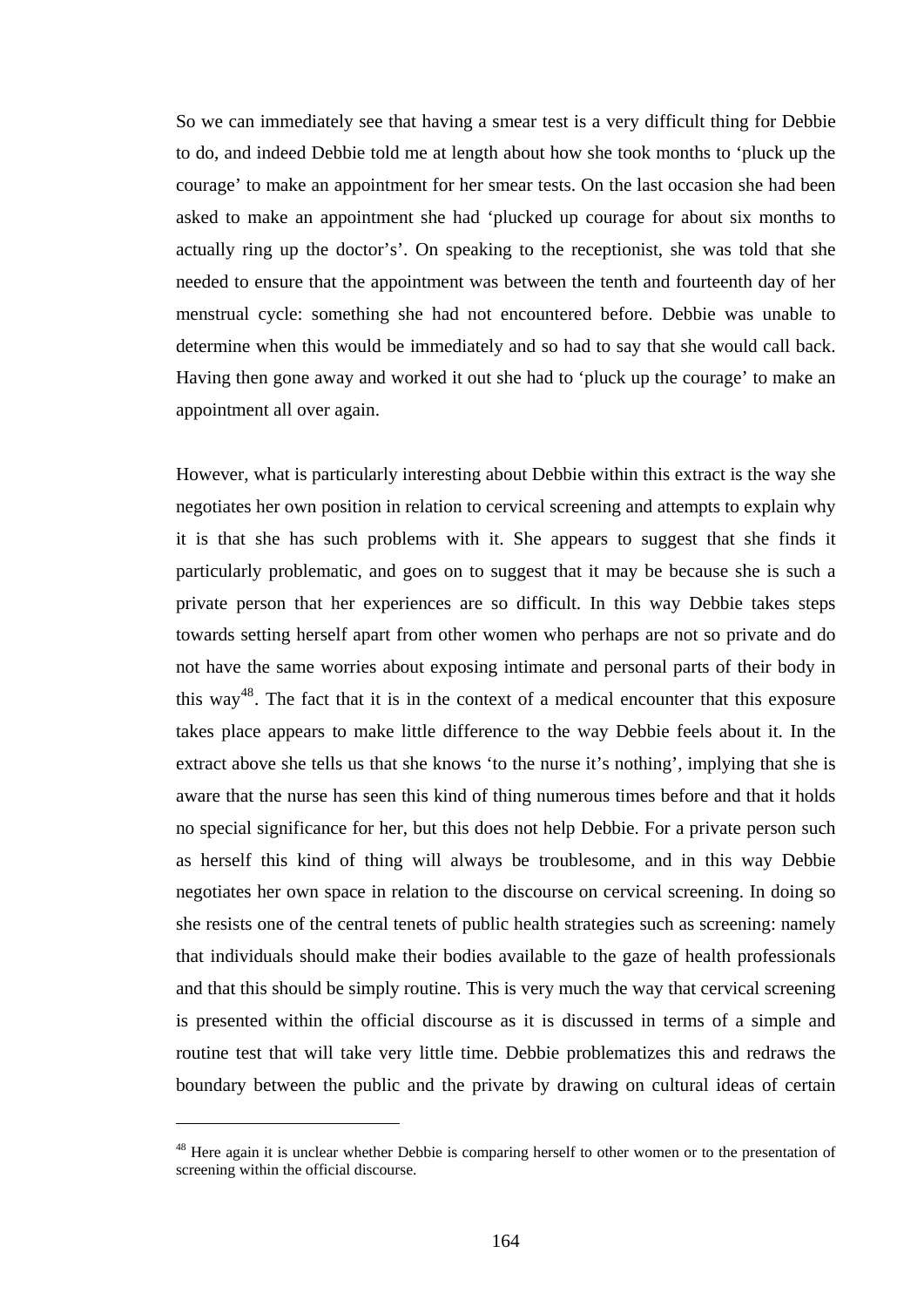body parts being taboo. Through this she resists the assumption that the medical gaze is permitted unlimited access to the body.

Julia also related how she felt very anxious and nervous about going for smear tests, but suggested a different reason to Debbie and highlighted a different issue that meant her experiences were personal to her. Julia says,

*'I'm not a sick sort of person, in fact I can honestly say the last time I went to the doctor's was three years ago for my last screening, so I think going to the doctor's for me is quite an ordeal you know, I get quite nervous and feel sick about the fact'* (Julia 35-49 WB)

So in a similar way to Debbie, Julia is offering an aspect of herself or her circumstances to explain why her feelings about cervical screening may be different from those of others. Julia very rarely visits the doctor and so the presentation of the cervical smear test as a simple and routine test does little to allay her fear and anxiety. Going to the doctor is not a routine occurrence for Julia; it is an unusual and unwelcome event and, as such, is something of an ordeal for her. She does not regard herself as the type of person who regularly visits the doctor; indeed elsewhere in the interview she stressed her very good general health and her reluctance to rely on doctors to resolve minor health complaints. Julia therefore resists attempts within the official discourse to construct screening as routine and stress its role in maintaining good health by associating it clearly with illness and literally with 'feeling sick' at the prospect of submitting herself to the medical gaze.

Similar practices of resistance through individualisation can be seen within women's discussions of the physical aspects of having a smear test. Again, whilst many made some mention of the test being uncomfortable and even painful, the two women I discuss below told me how their individual bodies made screening particularly difficult for them. I start with Alice, who discussed her experience of smear tests like this,

*'every time uncomfortable and painful, they're just horrible…apparently erm I've got a funny shape so when the instrument goes in to open your cervix up it doesn't always go properly because of the shape'*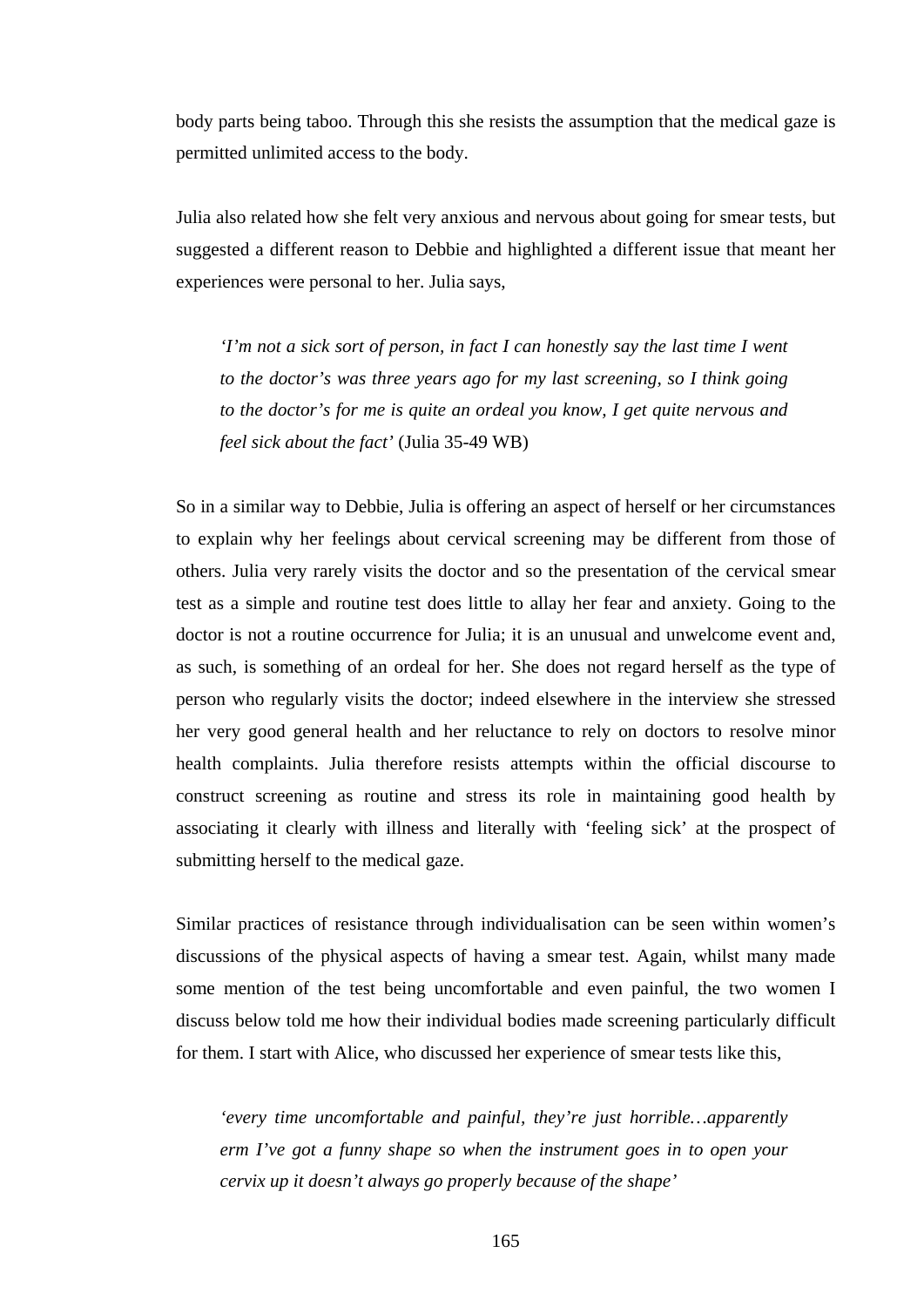#### (Alice 35-49 WB)

So here Alice, in common with Debbie and Julia before her, explains how and why her experience is in some way different and unique to her. In this way she personalises cervical screening to her own particular experiences, and indeed to her own particular body. Roberta does a very similar thing in the following extract, in which she discusses the difficulties she has experienced when having smear tests.

*'I've had a few, well I have difficulties with them I must admit because they can't get at the cervix, I think it's up and back or up and to the side and the nurse has done it the last few times and has apologised profusely for not being able to do it'* (Roberta 50-64 WB)

Again, Roberta has marked her experiences out as exceptional and shows how her personal circumstances and her particular body set her apart from others. As such she goes some way towards challenging the presentation that a cervical smear test is a quick and simple test.

Through these discussions, both Alice and Roberta are resisting a further assumption of public health strategies such as screening programmes. I have already suggested that such programmes are premised on the ideas that, firstly, individuals should make their bodies available for inspection by the medical gaze and that, secondly, this gaze needs to be routinized if it is to protect the health of citizens. A third premise is that the gaze requires a population of bodies that are homogenous. By surveying a large number of bodies that are 'normal' the gaze can identify the small minority that are pathological and therefore require further intervention in order to prevent illness. Through discussions of their particular bodies as different and problematic, Alice and Roberta are challenging and resisting this notion of homogenous bodies. Further, they are using a form of medical knowledge in order to achieve this as the reasons for their problematic experiences have been provided by health professionals.

The four women discussed above all therefore offer aspects about their particular circumstances to mark themselves out as somehow different, and to account for their particular experiences within the cervical screening programme. They explore their own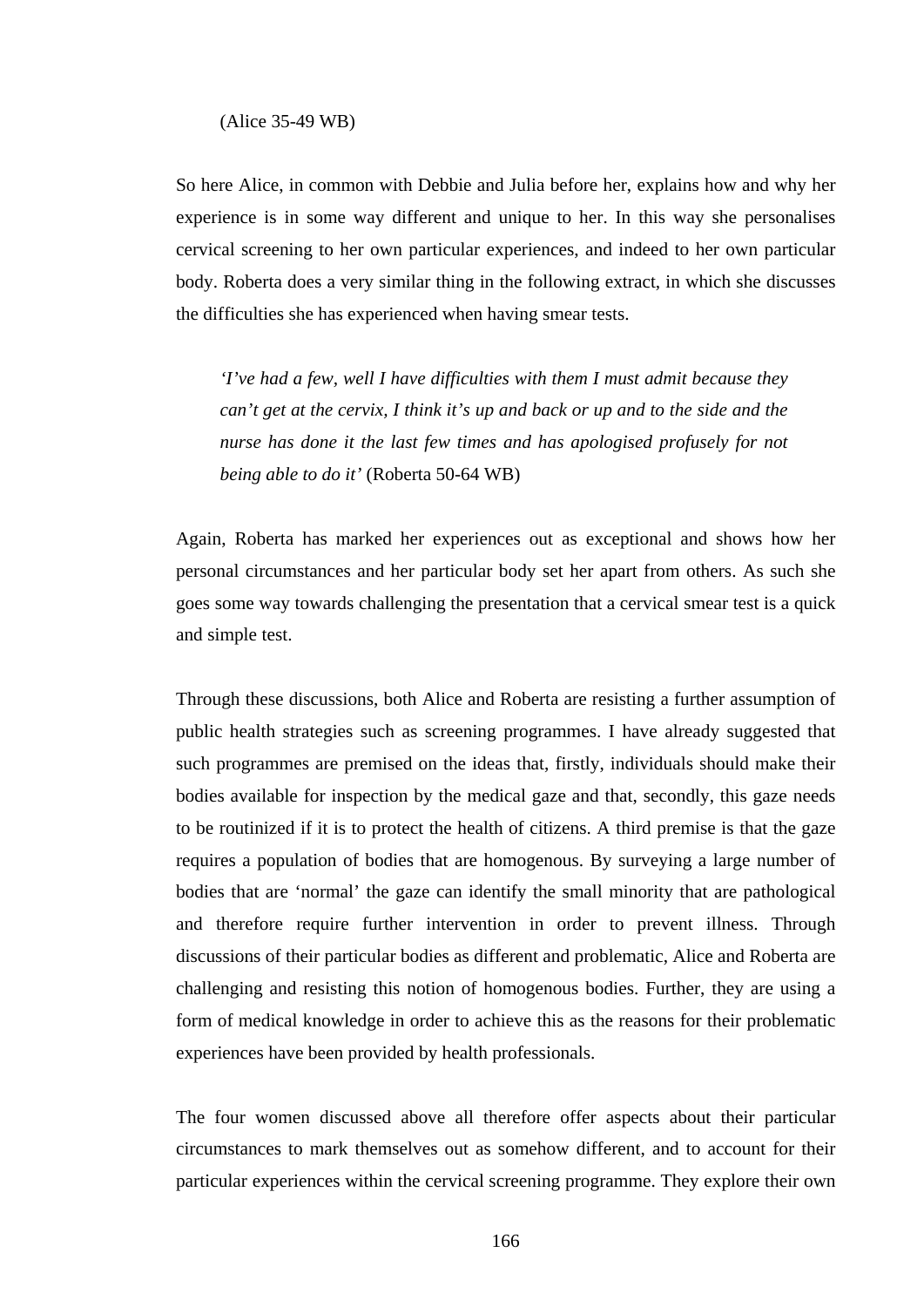personal and particular positions and go some way towards carving out a niche for themselves within the very general official presentation of cervical screening. These practices serve to highlight their particular positions and work out their own relationships to cervical screening whilst also resisting particular assumptions or tenets of the programme.

The second type of practice within this general grouping involves changes to the physical body. A noticeable resource on which some of the older women within my research drew when discussing cervical screening was the way in which their bodies had and were still changing, and how these changes influenced how they thought about screening and the significance that they attached to it. The majority of these discussions revolved around the menopause and the bodily changes associated with this. First, however, I explore the case of Vanessa who, at 57, was one of the oldest women I spoke to. Vanessa had gone for screening in the past but her attendance had lapsed of late due to a particularly bad experience when Vanessa felt she had been treated unsympathetically by the smear taker. What is interesting about Vanessa is the way in which her bodily changes have, in combination with her negative experience, affected her willingness to go for screening and how she feels about it. Although she had always found having a smear test embarrassing, the way in which her body was changing made the experience even more troublesome for her. Vanessa told me,

*'as you get older you get, like your breasts aren't as firm as they used to be, your belly starts hanging down and, you know, little bits of you start going out of shape and you think 'I don't want anybody looking at me like that' you know, I suppose if you're younger and your body's still, like not losing any of its elasticity you kind of like, maybe you're not that bothered but as you get older I think you become a bit more conscious about how you display yourself, for me anyway that's how I feel'* (Vanessa 50-64 AC)

The way Vanessa's body is changing with age is influencing how she feels about going for screening and having to display her body to people. The changes to her body she discusses have altered the way she views herself, and her physical attractiveness, and have made her even more reluctant to display her body in such a way. Like Debbie, Vanessa engages in a redrawing of the boundaries between the public and the private to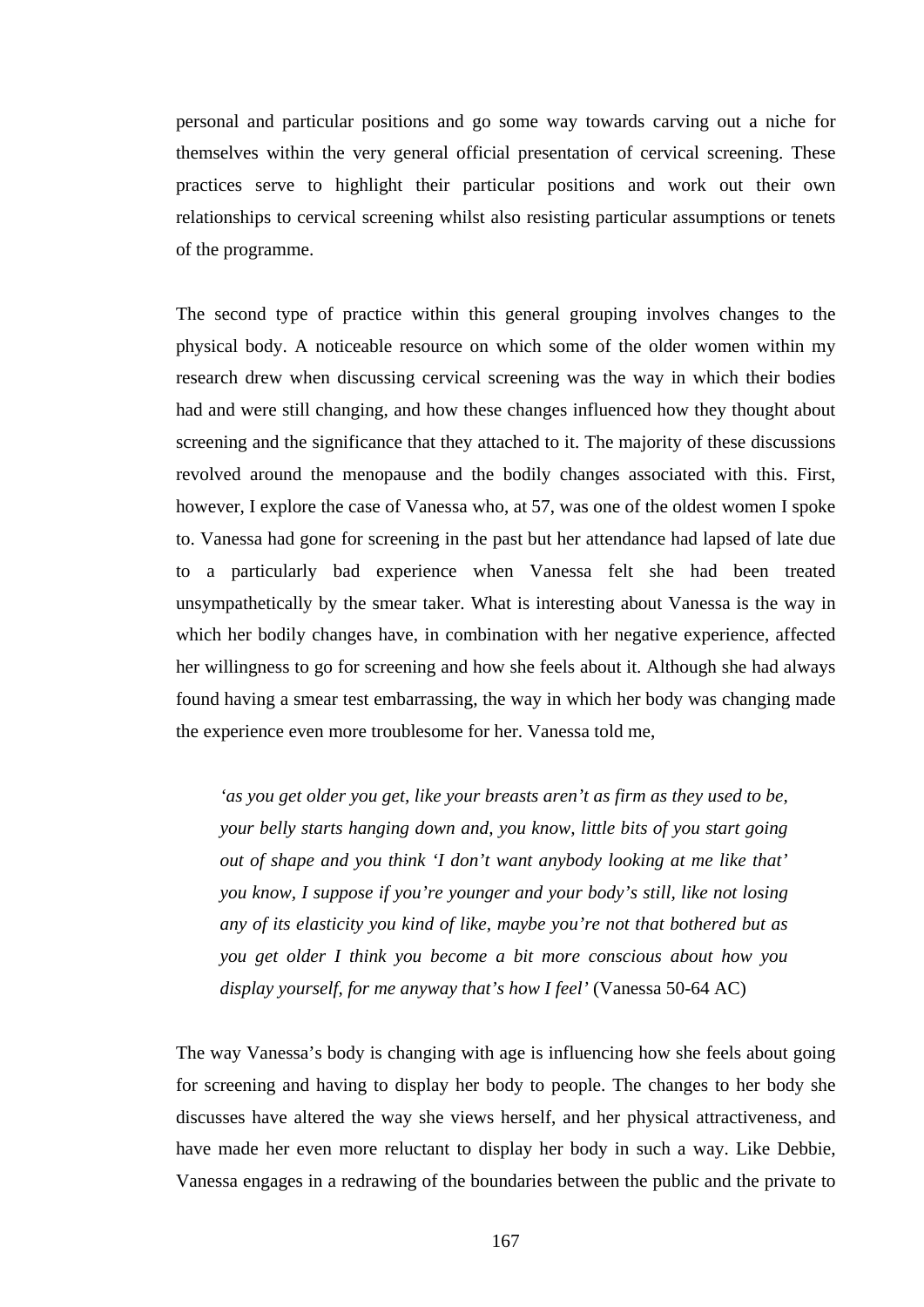some degree. She draws upon cultural ideas of the older body being less attractive in a society which, it could be argued, attractive bodies are associated with youthfulness and with 'everything being where it should be'. Again the idea that individuals should readily submit themselves to the medical gaze is problematized and resisted.

The bodily changes associated with the menopause also influenced women's thinking on cervical screening. Existing research on age and views on cervical screening (see for example White 1995) has suggested that menopausal women often regard screening as of little importance to them due to a feeling that that part of their body is 'finished with'. This is supported to some degree by the views expressed in my research, as some women suggested that screening was more important for younger women who, they argued, were likely to be more sexually active<sup>[49](#page-168-0)</sup> and to have young children to consider. However, the menopause was also discussed in terms of being a time during which screening may be particularly important due to the perceived uncertainty and 'riskiness' of the body that the menopause brought about. For some women this feeling of vulnerability, combined with an awareness of how their body was changing, made screening more important to them and served to alter its meaning and significance. For Julia in particular cervical screening had developed from simply a test to check the health of the cervix to providing a more general reassurance that the bodily changes she was experiencing were normal. Julia told me,

*'I feel more wary and in fact I feel more frightened than I have before because my body, since my last smear, has changed completely and I'm told it's normal for my age but I'll be glad when I've had the test and I think 'yeah, that is right' you know, there is nothing untoward happening and I think maybe it is a very uncertain time for women of our age and maybe it is the most important period of your life to go* (attend) *through'*  (Julia 35-49 WB)

<span id="page-168-0"></span><sup>&</sup>lt;sup>49</sup> Other women challenged the assumption that increasing age necessarily meant declining sexual activity. It is interesting that some of the strongest arguments against this came from younger women. One of these suggested that, even though one of the vignette characters was in her sixties, she could be 'a swinger for all we know'.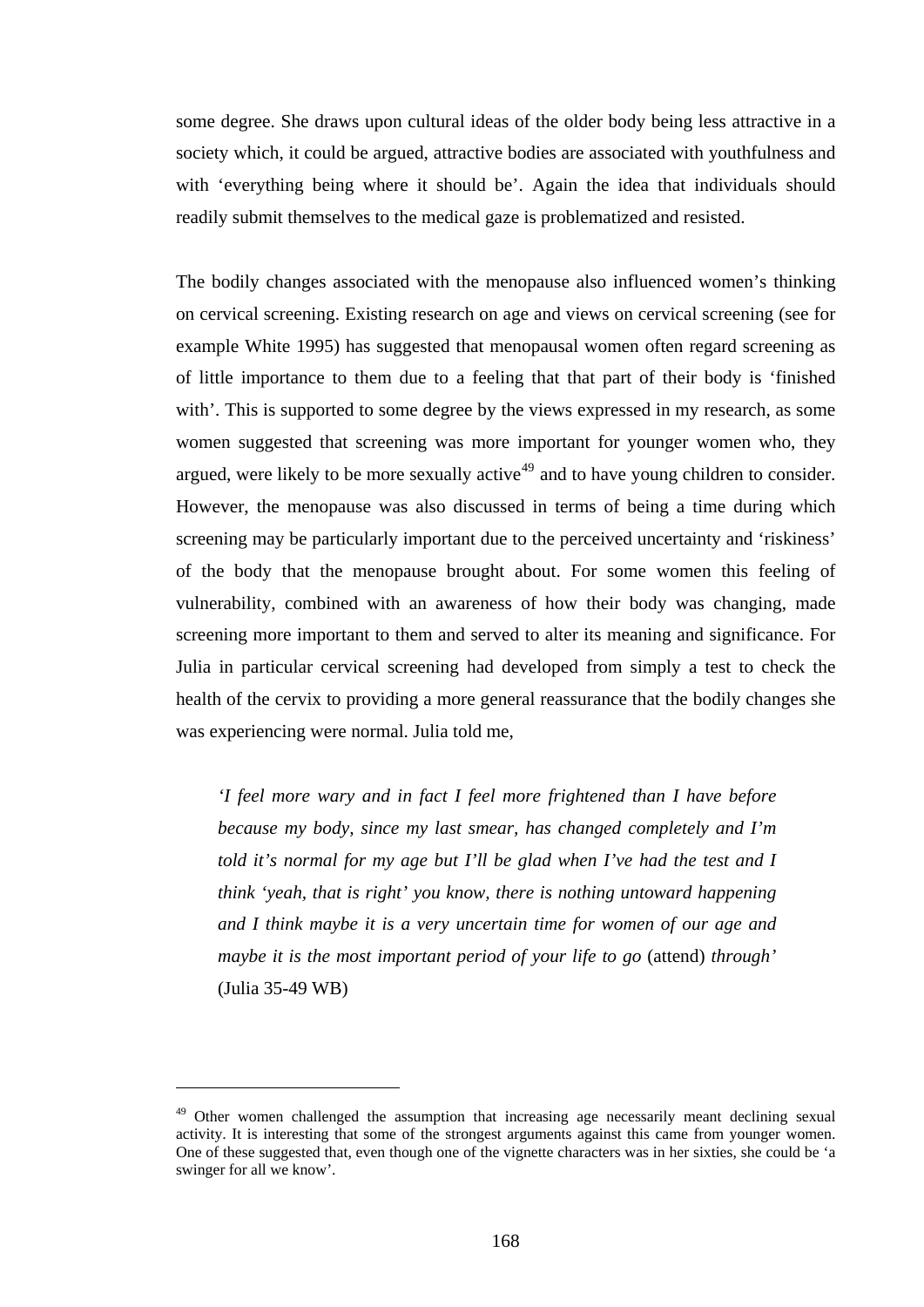Here Julia responds to the increased uncertainty and vulnerability that she is feeling by re-appropriating the smear test to serve her own purpose. She develops it into serving a wider purpose that than within the official discourse and emphasises its potential to reassure her that the bodily changes she is experiencing are normal. So while she is even more nervous about attending for her next smear test than she has previously been, she welcomes what she regards as its potential to put her mind at rest. In this way then she has tailored cervical screening to fit in with her particular feelings and concerns at this stage in her life and to fulfil the role that she currently requires. However, by doing so, Julia demonstrates unrealistic expectations of screening and what it can tell her about her general health status. While a normal smear test can tell Julia that the menopausal changes she has experienced have not brought about cervical abnormalities, it cannot provide more general information. Through stressing the changes to her body Julia also goes some way towards questioning the assumption of homogenous bodies discussed previously. By drawing attention to such changes Julia is drawing a boundary between herself and other women.

It is apparent from both Vanessa and Julia's accounts that the bodily changes they have experienced have altered the way they view cervical screening and this highlights an important point about the fluidity of the boundaries between different subject positions in relation to cervical screening. While women carve out a particular position for themselves in relation to the very general discourse, this is likely to shift and change as their personal situations do. Cervical screening may mean different things to a woman at different stages in her life, factors such as childbirth and menopause for example may alter its significance and meaning. Factors that were once important in defining her relationship to screening may cease to be so important and new issues may develop that take their place.

### *7.2.2 The influence of a Muslim discourse*

In the preceding section I explored how the official discourse on cervical screening interacts with, and is influenced by, other important societal and cultural discourses and I will introduce further examples in later chapters. In this section I seek to contrast the previous focus on practices rooted in personal experience with one which draws on more widely held religious beliefs. This centres on the importance, significance and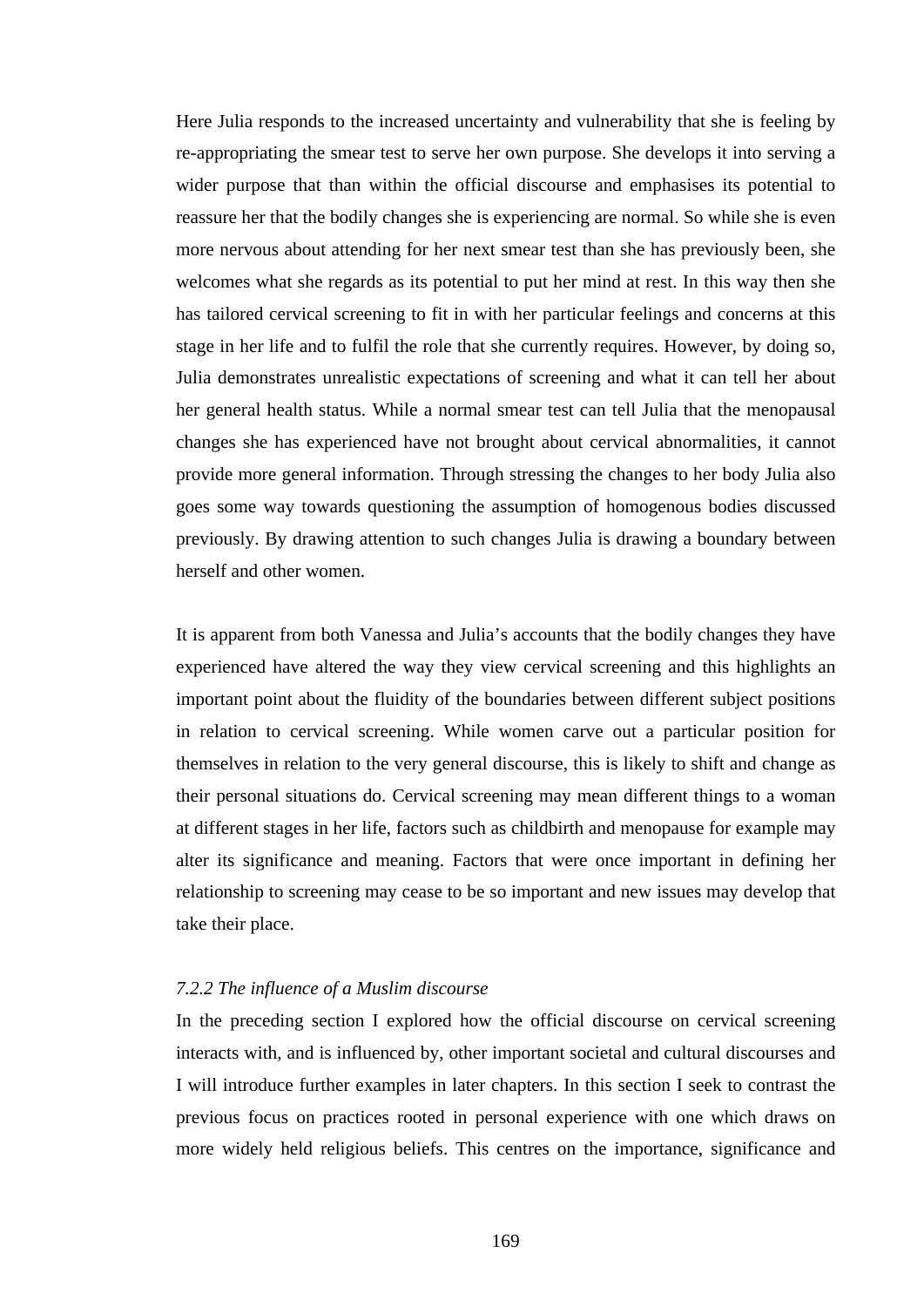definition of women's virginity at marriage and was drawn upon by the majority of the Muslim women I interviewed.

It is worth mentioning that the general issue of religious/cultural difference, and the potential barriers to screening, was discussed by several non-Muslim women within the interviews, but in very general terms and based on certain assumptions rather then concrete knowledge. For example, there was a general awareness amongst the sample that smear tests may be more problematic for Muslim women and that there may be issues around displaying the female body. However, what I want to do here is use some material from interviews with Muslim women to explore how the smear test is constructed by them and the particular significance and meaning attached to it<sup>[50](#page-170-0)</sup>. I use this as a further example of how a general discourse is personalised or individualised, and how it is 'made to fit' with another influential discourse, in this case a religious one $51$ .

It was the view of the majority of the Muslim women I spoke to that the cervical smear test should not be performed on an unmarried woman, as the internal nature of the test meant that the woman's virginity would be compromised because the hymen would be broken. The following extract from Samira is typical of how these women brought a new significance to screening and highlighted the possible consequences,

*'we're not supposed to have boyfriends or have any sexual activity before we're married because we're just for our husbands…like I said the sexual thing, it's like if they do find out. Obviously the husband's going to know first and then the father's going to know but erm if you do have the smear test obviously they put the thing inside you and they obviously break the virginity because of the thin line of skin there and I think that's why it puts like a doubt on things'* (Samira 20-34 SA)

<span id="page-170-0"></span> $50$  I intentionally focus upon Muslim women's own interpretations of this discourse rather than attempting to present the 'official version' as I regard these interpretations as the more relevant.

<span id="page-170-1"></span> $<sup>51</sup>$  I use the term religious here as this is the language used by Muslim women within my research. I</sup> explored the distinctions between religion and culture with a south Asian contact who arranged three of the interviews with south Asian women. From this discussion it is clear that both religious and cultural imperatives influence how cervical screening is thought about, but for the present discussion the focus is on religion.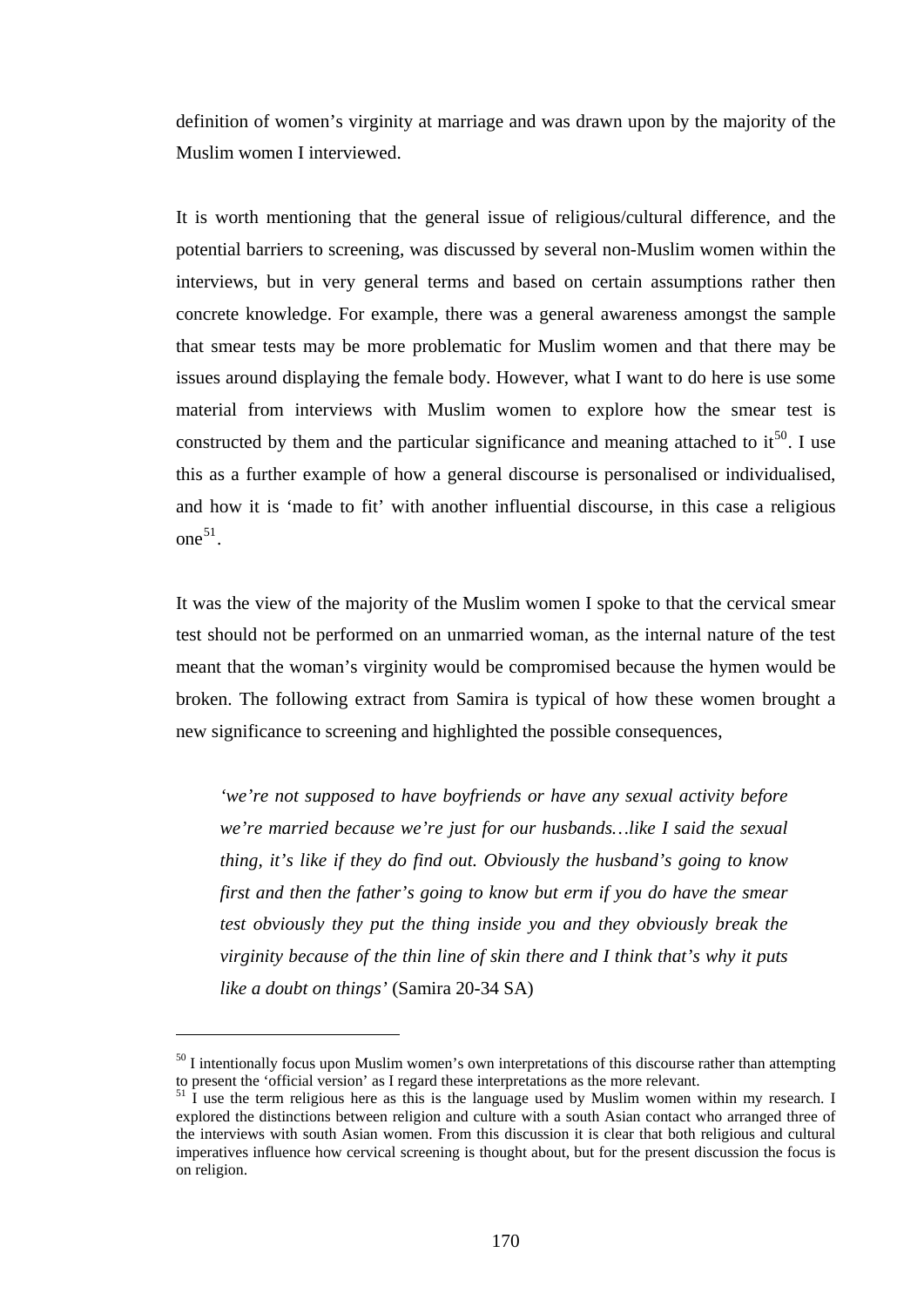This extract clearly demonstrates the way in which Samira equates virginity with the intact hymen. For her the smear test is an internal procedure, which therefore involves the insertion of an implement into the vagina, and this 'obviously' breaks the virginity because of the thin line of skin (the hymen) which will be broken. The significance of the intact hymen is clear from this extract and Samira describes how the discovery that a woman's hymen is not intact will be problematic. Samira told me that the husband will discover that the woman has 'lost her virginity' when she fails to bleed at first sexual intercourse with him and even if she were to explain that she had had a cervical smear test taken it is probable that she would not be believed and would be accused of trying to 'cover up' her previous sexual activity.

The only Muslim woman I spoke to about this issue who did not discuss it in these terms was Namirah (20-34 SA), who did not place such an emphasis on the intact hymen being equated with virginity. She mentioned the other ways in which the hymen can be broken for example, horse riding or strenuous exercise, and did not share the other Muslim women's strong views that a smear test should not be performed before marriage. Namirah's acceptance that a broken hymen does not automatically equate to a loss of virginity means that her view on the appropriateness of screening unmarried women does not match that of other Muslim women within this research.

However, it remains that the majority of Muslim women equated a broken hymen with a loss of virginity. This had the potential to be extremely damaging for the woman involved, and some went as far as to suggest that girls' lives would be destroyed by this and the stigma that would accompany it. So for Muslim women, particularly those that are not married, the smear test takes on a whole new significance that is not present within the official discourse nor within the talk of women from the other two ethnic groups contained within the research<sup>[52](#page-171-0)</sup>.

The particular significance attached to a cervical smear test by this group can be explored through the case of Nisha, who had had a cervical smear test before she was

<span id="page-171-0"></span> $52$  It is of course possible that women from other groups may view cervical screening as compromising virginity in this way but these were not present within this research.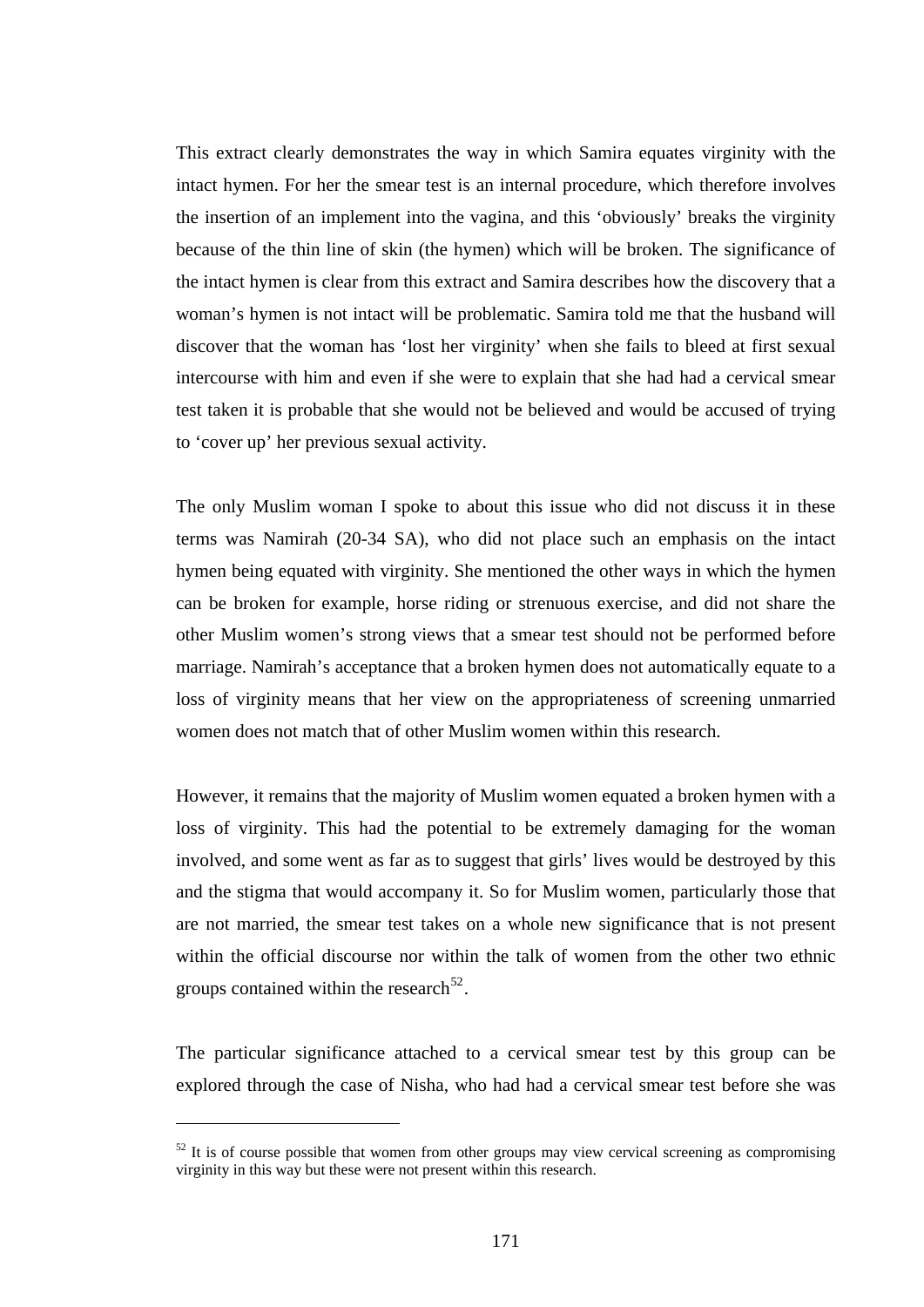married. She had received a standard invitation letter from her GP and attended for a test without knowing what it was. Her discussion of how she thought it was just a routine test, and the reaction of her mother on finding out what had happened, illustrates the particular significance of an internal procedure of this kind. Nisha told me,

*Nisha: 'I didn't know what it was, I thought it was just like a test thing, you know, I mean like you go for a blood test or something' NA: 'did you speak to anyone in your family or your friends and say 'what's this, should I have it?'' Nisha: 'I think my mum said 'yeah, you can go down and have it' but she didn't, she didn't realise, even she didn't know until afterwards when I told her how it happened and what they did and then she said 'oh no I don't think you should have had that'* (Nisha 20-34 SA)

This clearly demonstrates the significance attached to this kind of internal procedure, as for Nisha the smear test she had had was not simply another routine test, it had a different meaning and significance. Having a cervical smear test without realising in advance what it was had had an enormous impact on her and she felt that there had been a failure to take her particular circumstances into account. As she told me,

*'it's like I lost my virginity before I done anything…which I didn't think was right'* (Nisha 20-34 SA)

In this case a religious discourse has taken precedence over the official and is prioritised in determining how the test is viewed. However, this was only the case before marriage and after a woman was married, and could legitimately be sexually active<sup>[53](#page-172-0)</sup>, smear tests were acceptable and most of the Muslim women I spoke to approved of them. When I explored this further the distinction between married and unmarried women was clear. Amina (35-49 SA) who had told me that unmarried girls' lives could be destroyed by

<span id="page-172-0"></span><sup>&</sup>lt;sup>53</sup> Given the widespread view that Muslim women are expected to be virgins at marriage, the issue of sexual activity and risk is an important consideration here. It was assumed by many of the Muslim women that, as unmarried women should not be sexually active, they did not need cervical screening. The NHSCSP guidance states that women who have never had sex are at lower risk, but they are careful to state that this does not mean no risk.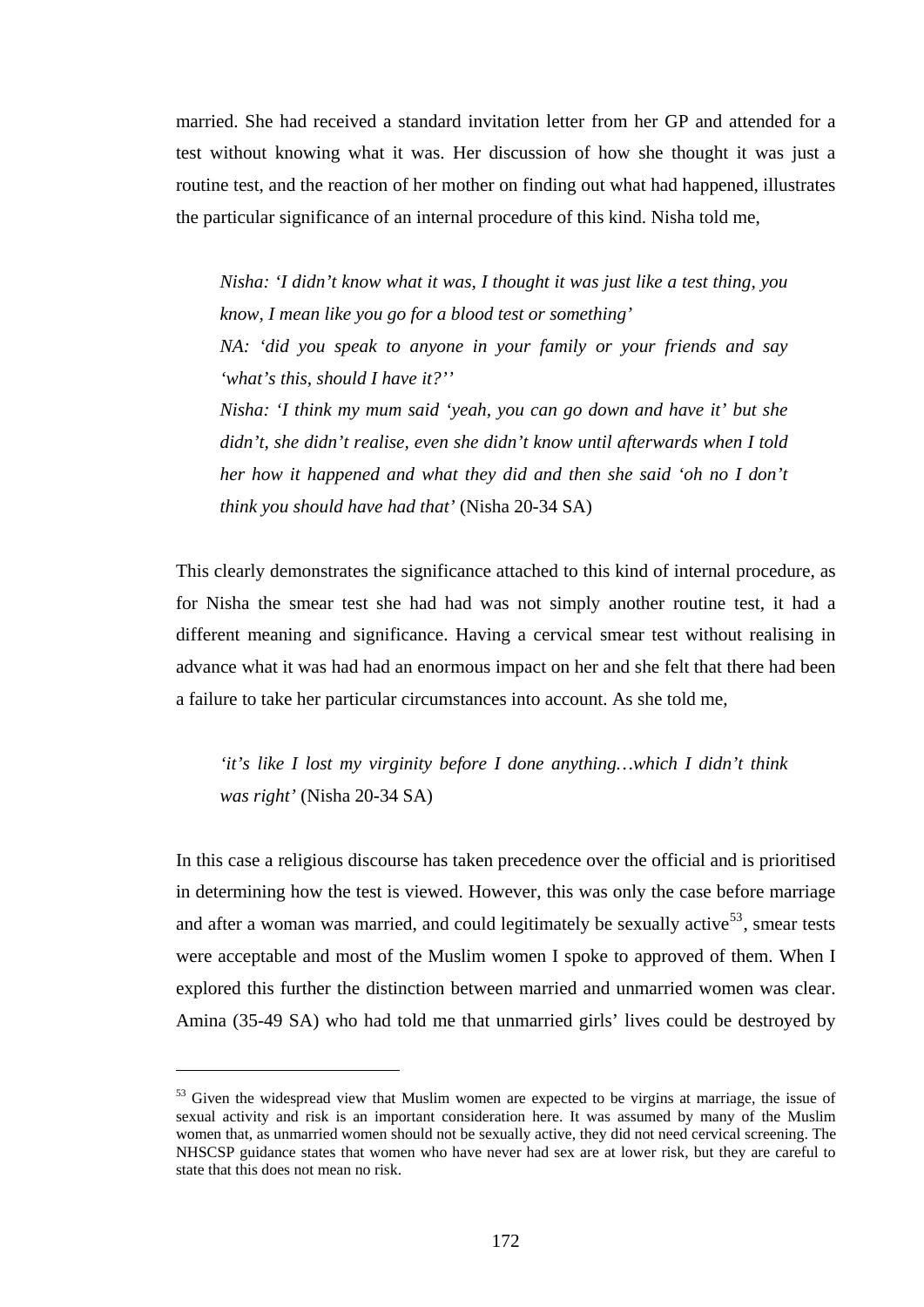having this kind of test, later went on to stress the importance of having smear tests after marriage and that this could co-exist quite happily with religious ideas. After marriage the point of resistance imposed by employment of the religious discourse is removed and the medical presentation of cervical screening as an important thing to do for the good of one's health regains its dominant position.

However, the way in which discourses are interpreted and employed by women is not uniform and the interplay of different discourses can produce different outcomes. While the majority of the Muslim women interviewed maintained the view that virginity at marriage was fundamental, Amrita was an interesting example of how this need not always be the case. She suggests that, for some Muslim women who have been brought up in the UK, as she herself was, this religious discourse may be less influential and therefore may not influence their thoughts and behaviour to the same degree. When I asked her opinion on what women like Nisha and Amina had said she told me,

*'it depends how religious they are, but erm with us like being brought up here we are very like westernised now to what's going on around us'*  (Amrita 35-49 SA)

This case emphasises the fact that, although similar discourses may be at play in influencing the position adopted by women, this need not necessarily lead to the same end result. While the majority of the Muslim women were clear about their commitment to the importance of virginity at marriage, and employed this discourse in working out their views on cervical screening, for Amrita the influence of such a discourse has declined due to her being brought up in Western culture where such views are not so widespread. In this way, the influence that the religious discourse has on a woman's position in relation to screening is diminished and weakened in the face of the more 'westernised' views which she may now hold. As such, the issue of virginity at marriage may not be so central to her views on cervical screening.

Again this demonstrates how individual women go through a process of personalising and individualising the general medical discourse around cervical screening, and engage in a process of 'making it fit' with other influential discourses. Widespread views on the different status of smear tests for married and unmarried women is a nice example of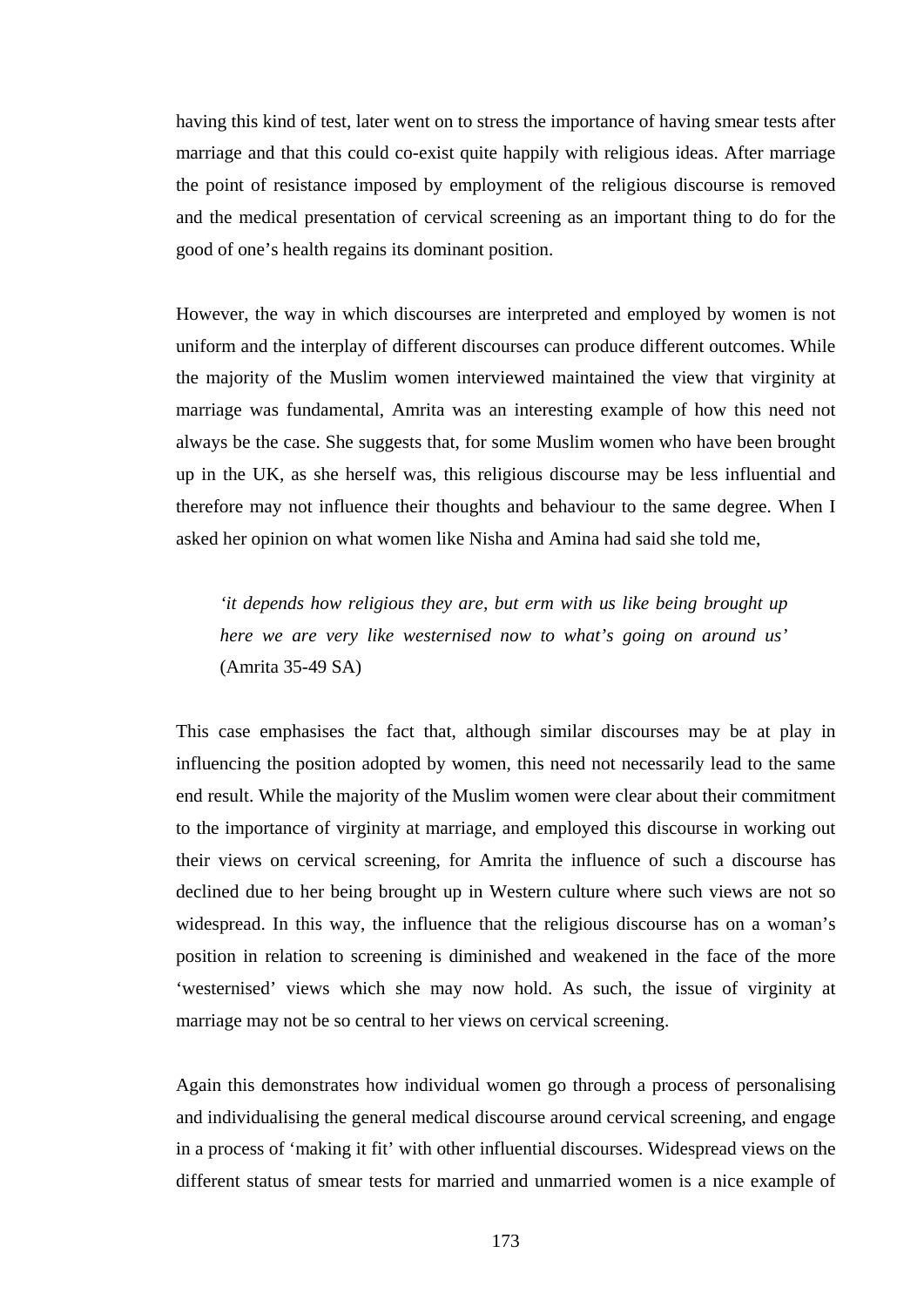how these women negotiate cervical screening in the context of their religious beliefs and attach a new significance to the test that is not present for women from the two other ethnic groups within this research. Again this can be viewed in terms of questioning some of the assumptions of the official discourse, in particular that individuals should readily submit themselves to the medical gaze. What is interesting, in comparison to the cases of Debbie and Vanessa above, is that the redrawing of the boundaries is pursued slightly differently. The boundaries of the former are constructed in terms of a topography, with certain zones of the body excluded, while the Muslim women introduce a chronological element in which certain zones are excluded until a particular point in time.

This example also demonstrates that the negotiation of discourse need not always take place at a solely individual level. While these Muslim women do talk in individual terms, there is also an appeal to a group identity and a consideration of what cervical screening means to 'women like us'. While this may be implicit in other accounts discussed above, for example Debbie is presumably not suggesting that she is the only private person, for this group of Muslim women the appeal to a group religious identity is more explicit. The appeal to a group identity can open up potential new forms of resistance in addition to those that are more individually based (Bloor and McIntosh 1990). This is because, while there is a personal and individual level apparent here, there is also the potential to appeal to a group identity that is not so immediately present within the earlier discussions of women's experiences and bodily changes. Therefore the potential for resistance goes beyond the individual and particularistic and can appeal to a more widely held religious belief. In a more explicit way than those discussed previously, these Muslim women can make some kind of distinction, and draw some kind of boundary, between themselves and other, non-Muslim women. It is to the status of these different forms of knowledge, and the implications this has for the types of resistance they allow, that I now turn.

### *7.2.3 The status of such practices*

As the discussion above has demonstrated, individual women frequently engage in a consideration of their own personal relationship to cervical screening and carve out their own particular position in relation to the very general official discourse. What is clear from these accounts is that they allow women to 'place' themselves and make sense of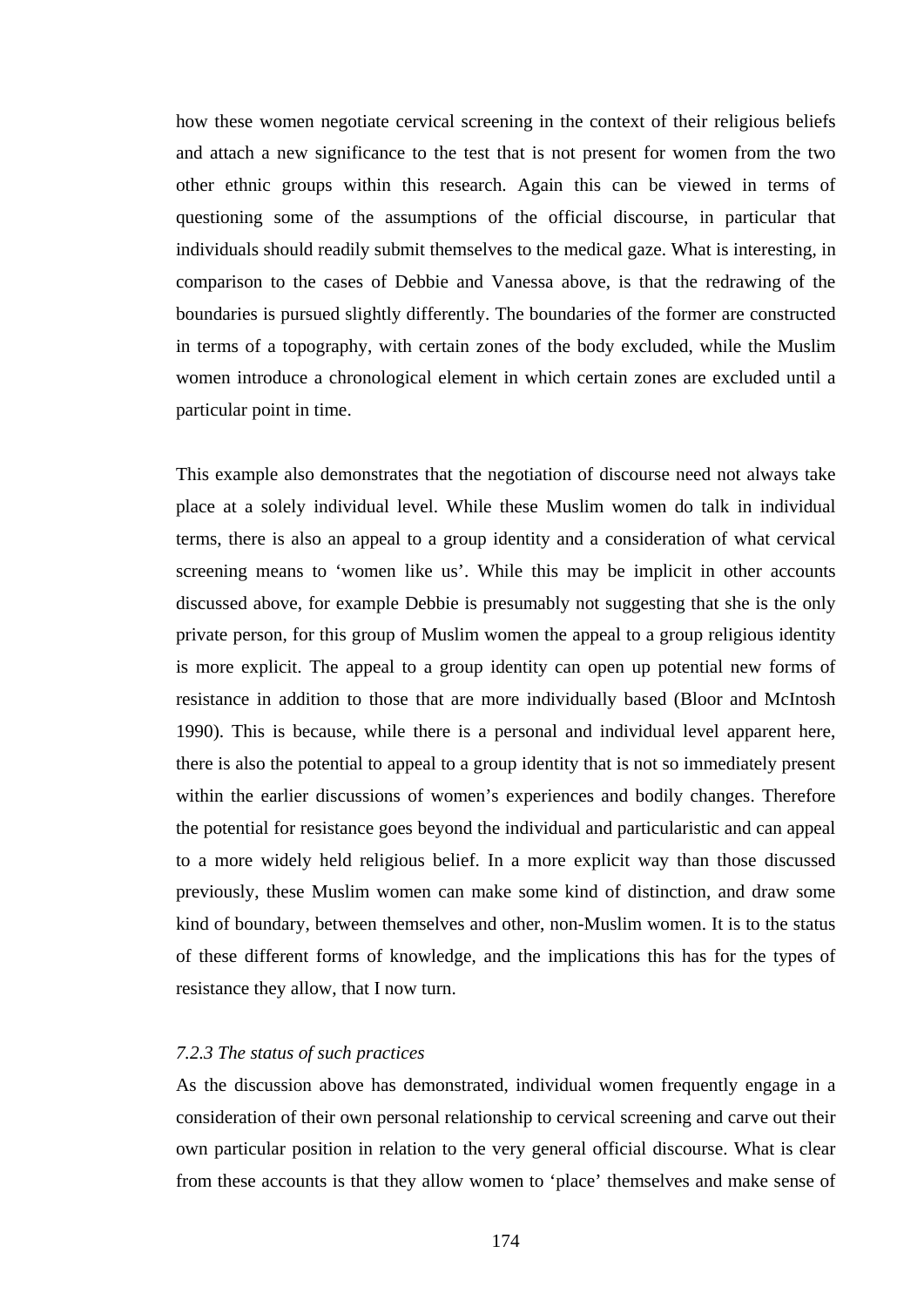screening in ways that are meaningful to them as individuals, even those women who draw upon the religious discourse rely fundamentally on their identity as a Muslim woman for this to be evoked. Given the purpose that they serve this is not surprising, but what is interesting to explore is how these individual knowledges are regarded and the status that they can have in relation to the more universal and abstract official discourse on cervical screening.

In this section I explore the position that these two forms of non-medical knowledge, those based on physical and emotional experiences on the one hand and a religious discourse on the other, can have in relation to the biomedical authority that they implicitly, and sometimes explicitly, challenge. Important issues here surround the production of authoritative knowledge, what kinds or forms of knowledge are seen as legitimate and who is entitled to produce such knowledge. As Code (1991) argues, the forms of knowledge considered to be authoritative tend to be abstract, universalistic and to transcend individual experiences. Knowledges based on these criteria are seen as more objective and scientific and are accorded a higher status. It is relatively straightforward to frame biomedical knowledge within this context and much has been written about the high status accorded to medical knowledge and the increasing medicalization of everyday life (see for example Clarke *et al.*, 2003; Conrad, 1992; Illich, 1975; de Swaan, 1990; Zola, 1972). The role of expertise within neo-liberal forms of government was discussed in Chapter 3, drawing mainly on the work of Rose (1992, 1996, 1998), and in particular the ways in which individuals are encouraged to rely upon this in regulating their conduct. However, the potential for resistance to such expertise, or its location, still exists, and is demonstrated through empirical studies of resistance (see for example Murphy, 2003; Mayall and Foster, 1989; Bloor and McIntosh, 1990) within which expertise is relocated to individuals by virtue of their experience of, and familiarity with, particular cases.

As I have argued, the knowledge that is directly available to women about cervical screening is largely experiential and particularistic. This is most clearly the case in relation to the physical and emotional experiences of screening and the bodily changes which serve to influence the meaning and significance attached to it. These are inevitably individual and personal in nature. The religious discourse used by the Muslim women within this research to transform the meaning of the smear test for an unmarried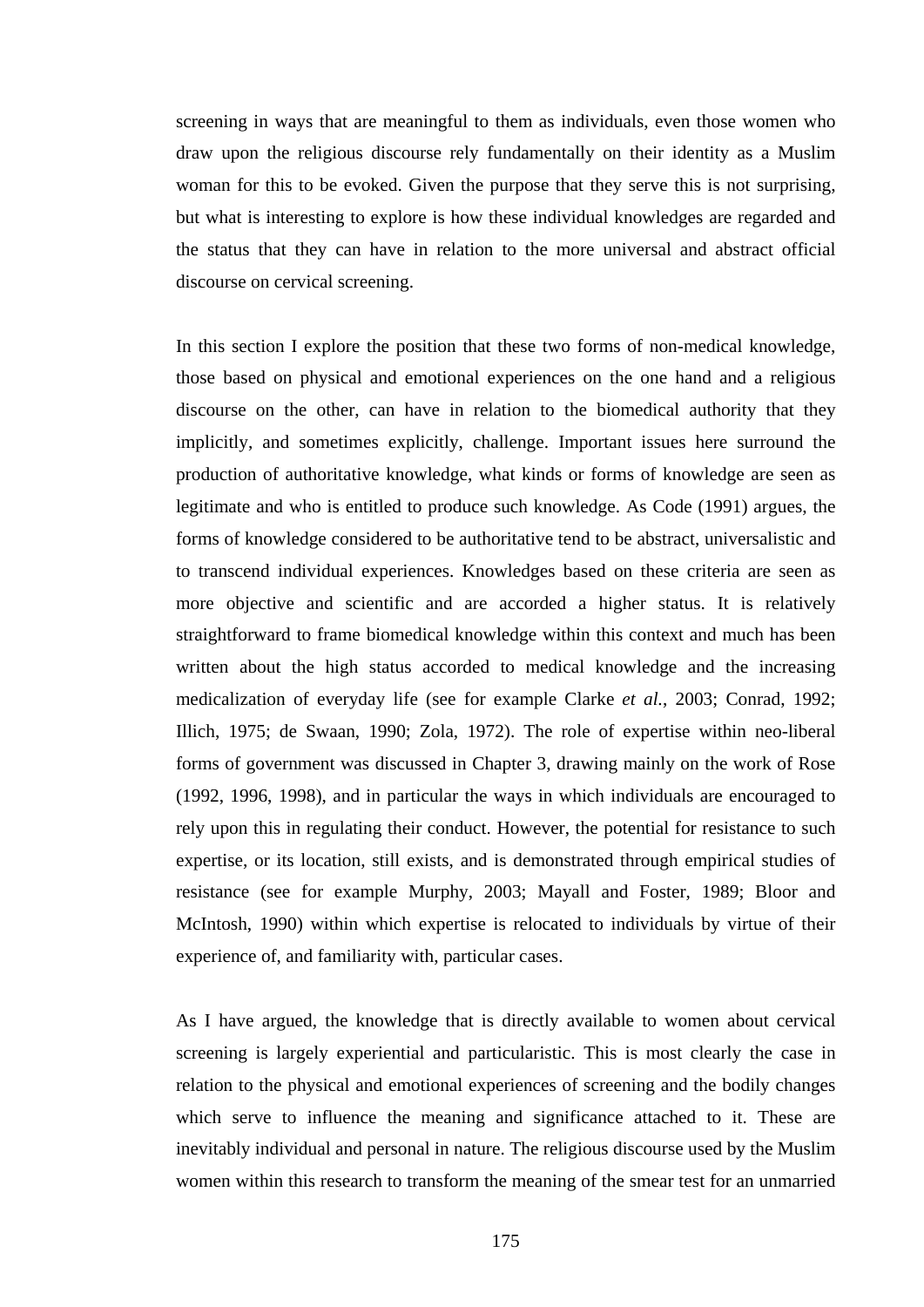woman relies less on such personal and experiential knowledges, although Nisha's personal experiences are nevertheless important. However, to a certain degree the transformation of the biomedical presentation of the smear test still takes place within the context of the female body in the sense that the significance attached to virginity and an intact hymen is essentially embodied.

The types of knowledge that women within this research employ, particularly those based on physical and emotional experiences and bodily changes, can immediately be seen to be at odds with biomedical authority. Their base in individual emotional and/or bodily experiences may serve to diminish their status as knowledge when compared to the biomedical authority based on science and reason. Different kinds of evidence are accepted by, and available to them, because, while biomedicine is concerned with what can be observed and measured, lay individuals are concerned with what can be experienced. This may mean that it is easier for women's appeals to the experiential to be dismissed. The appeals to a wider religious discourse may be viewed more favourably both by health professionals and wider society. This is not limited to a philosophical or political level. There are examples within my research of individual lay women attaching a different significance to religious/cultural imperatives than to physical or emotional experiences. When Selma and I were discussing women not attending for cervical screening, she had little time for those women whose nonattendance was based on fear, embarrassment or physical discomfort/pain. However, towards the end of our interview, we touched on potential issues for women from minority ethnic groups. The way in which Selma dealt with the potential non-attendance on religious and/or cultural grounds was markedly different from her quick dismissal of emotional and/or physical grounds. Selma was more understanding towards the potential problems that women from minority ethnic groups may encounter,

*'presumably for them it would be because of their religious beliefs and that, I don't know is it against their beliefs to go and have a smear done? Because I know that being a virgin in their culture is very important…I can imagine, because for some ethnic minority groups they can't even show an ankle or a wrist or anything so to go and expose that…'* (Selma 20-34 WB)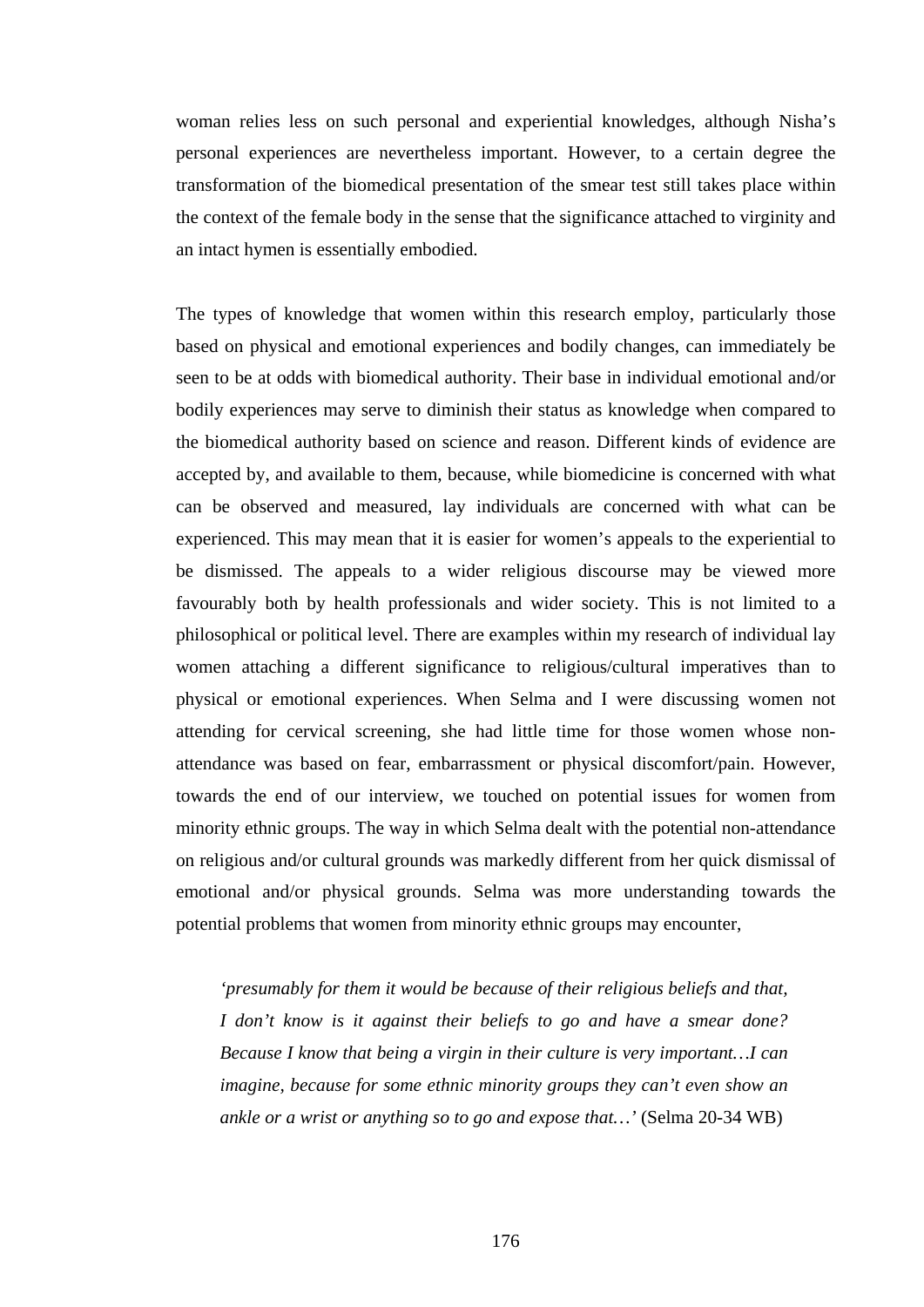Here Selma clearly makes a distinction between different reasons for non-attendance, and is noticeably more accepting of those based on religious and/or cultural grounds. She begins by marking this form of non-attendance off from others that she is less sympathetic to by stating that 'presumably for them it would be because of their religious beliefs'. She acknowledges the importance of virginity for such women and is understanding of the problems.

It might be assumed that individuals will accept authoritative knowledge, which has a clear medical or official basis, when it contradicts their own experiences or beliefs, but the possibility to challenge these dominant ideas remains. Instances of this can be found in empirical work. When exploring the resistance techniques possible within the context of health visiting, Bloor and McIntosh (1990) suggest that many of the mothers they interviewed challenged the legitimacy of the health-visiting discourse through a strongly-held view that mothering, or infant care, was an essentially lay skill that was developed through practical experience and could not be learnt from books. Health visitors that did not have children of their own were particularly seen as lacking credibility. In their work on HIV-positive gay men's decisions not to access antiretroviral therapy, Gold and Ridge (2001) argue that much of the men's dissent from the biomedical model was rooted in fundamentally different modes of thinking to that required by the model. They argue that biomedical thinking requires abstract thought that is removed from the immediacy of personal experience and that the accounts of men they interviewed placed a strong emphasis on those features devalued by the biomedical model. They based conclusions on evidence drawn from individual cases with which they were familiar and were not willing to think in the abstract way that accordance with the biomedical model would require.

In common with these examples some women within my research have questioned and challenged the official medical discourse that surrounds cervical screening through the use of the non-medical knowledges discussed above. However, others have minimised or questioned their own knowledges and experiences in the face of biomedical authority. In the next section I go on to explore how far the lay and individual knowledges discussed thus far are used by women and the extent to which it is possible for them to resist the official discourse.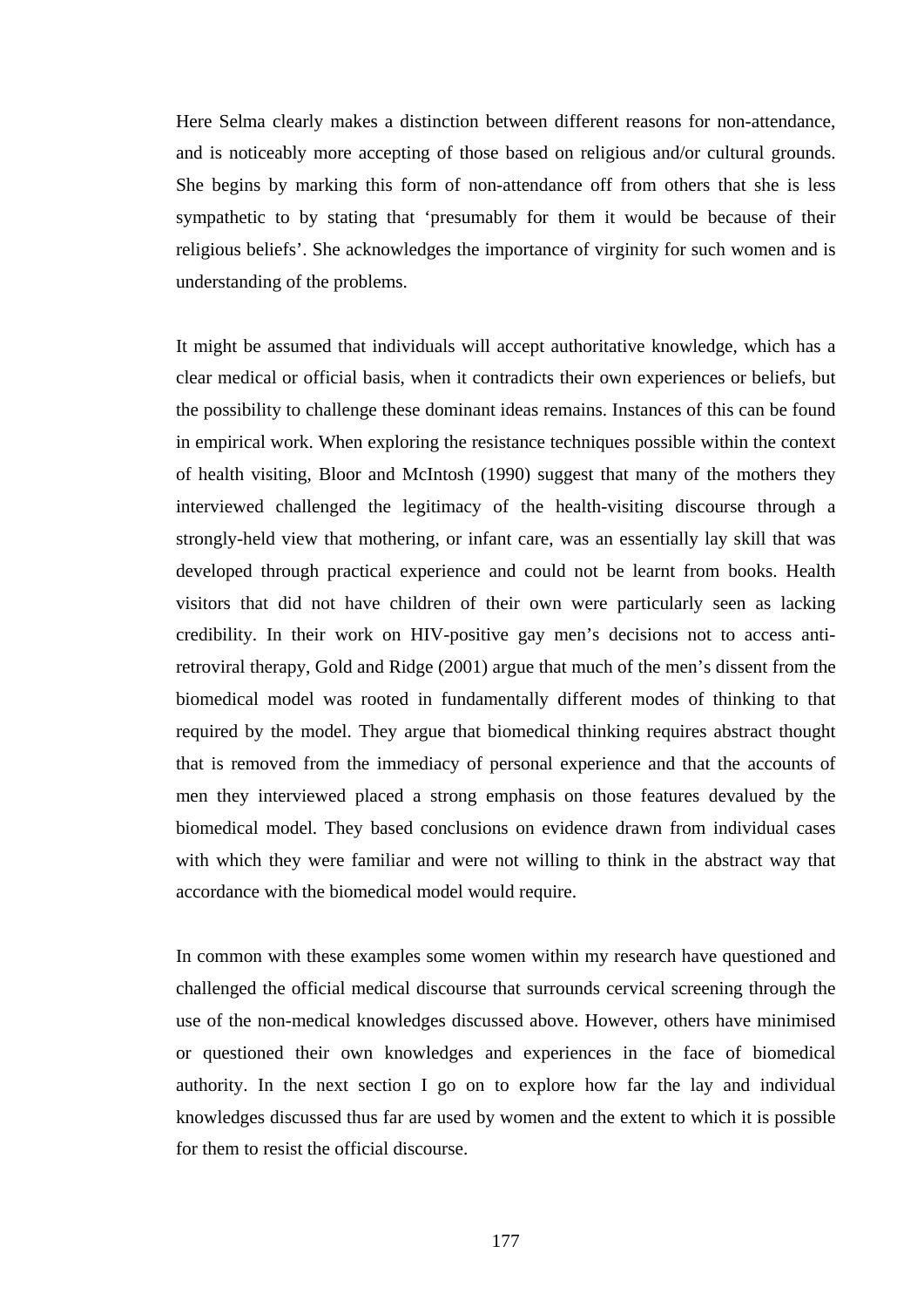### **7.3 The Pursuit of Practices**

The aim of this section is to explore how far women pursue these practices in the face of biomedical authority. However, as I will go on to discuss, the particular nature of the cervical screening programme itself can serve to limit the possible opportunities for such resistance and may influence the forms of resistance that may be possible.

#### *7.3.1 Deference to biomedical authority*

Within my research women deal with their individual, non-medical knowledges in different ways. Some minimise or even seem to invalidate their own experiences through an 'it must be just me' approach so that, faced with the problem of reconciling their personal experiences to the official presentation of cervical screening, which is often taken to represent the majority of other women's views and experiences, these women question the validity of their own experience and engage in strategies to minimise its significance.

Very early on in my interview with Deirdre she told me about the last time she had had a smear test taken and described it as a 'horrible experience'. She had found the nurse taking the smear to be very abrupt, had therefore found it difficult to relax and so it had been painful for her. Deirdre had not had that kind of experience before and it had made her unsure if she wanted to continue attending. In fact she had been contacted about her next smear a couple of months earlier but had not yet done anything about it.

Later in the interview Deirdre engaged in a comparison of her last, negative experience of cervical screening with the material contained in the information leaflet she had received. She went some way in exploring the discrepancies between the two,

*'I can't remember them saying it can be a painful experience but it certainly was this time and so I don't think in the leaflet it ever…I can't remember reading that, it said it might be a bit uncomfortable but I don't think it actually says painful erm so no probably not, it didn't say that I mean it probably was just me and I got there on a bad day and, you know, all these kind of things'* (Deirdre 50-64 WB)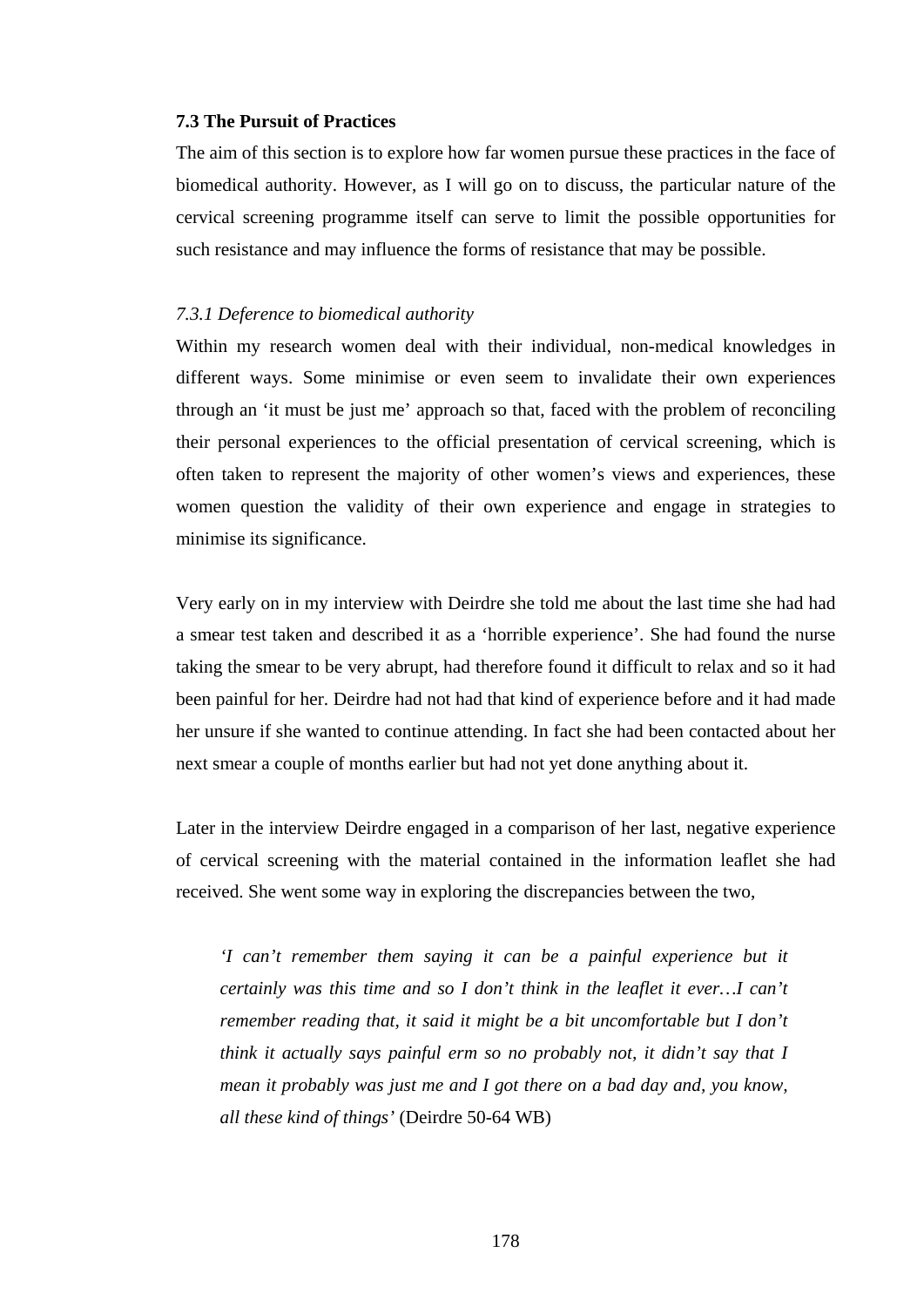In this extract Deirdre shows the potential to challenge the medical presentation of screening, as found within the information leaflet, through a comparison of this presentation of the test with her negative and problematic experience. She uses her embodied knowledge of the smear test as a painful procedure and suggests that this is not the way in which the test is portrayed. However, Deirdre stops short of making such an explicit challenge and begins to back-peddle by minimising and questioning her own experience. In contrast to the earlier part of the extract, in which she uses her personal experience strongly, in the latter part she seems to almost invalidate her experience by suggesting that is was probably just her and going on to suggest that she may have just got there on a bad day or there might have been other mitigating factors that threaten the validity of her experience. She is apparently unwilling to use her negative and problematic experience as an alternative way of thinking about cervical screening, despite her earlier strong discussions of it as a 'horrible experience'. Faced with such a possibility Deirdre opts to question herself rather than the medical discourse and presentation.

# *7.3.2 A plurality of experience*

The next stage along this kind of continuum are those women that maintain the validity of their own experiences, but without directly challenging opposing views or opinions, whether these are put forward by other women or are found within the official presentation of cervical screening. For these women it is enough to acknowledge the plurality and diversity of experience and the various subject positions possible. They draw strongly on the notion that women are a heterogeneous group and that they are likely to experience and think about screening in different ways (Lock and Kaufert 1998). While they may identify themselves with a certain position, for example regarding a smear test as unproblematic or experiencing it as an ordeal, they do not usually suggest that any one position is more valid than any other. They simply continue to stress the heterogeneity of experience and view.

Matilda illustrates this well in the following extract, in which she acknowledges how different women have different experiences of screening and view it in different ways. In the context of telling me about her own views on screening Matilda said,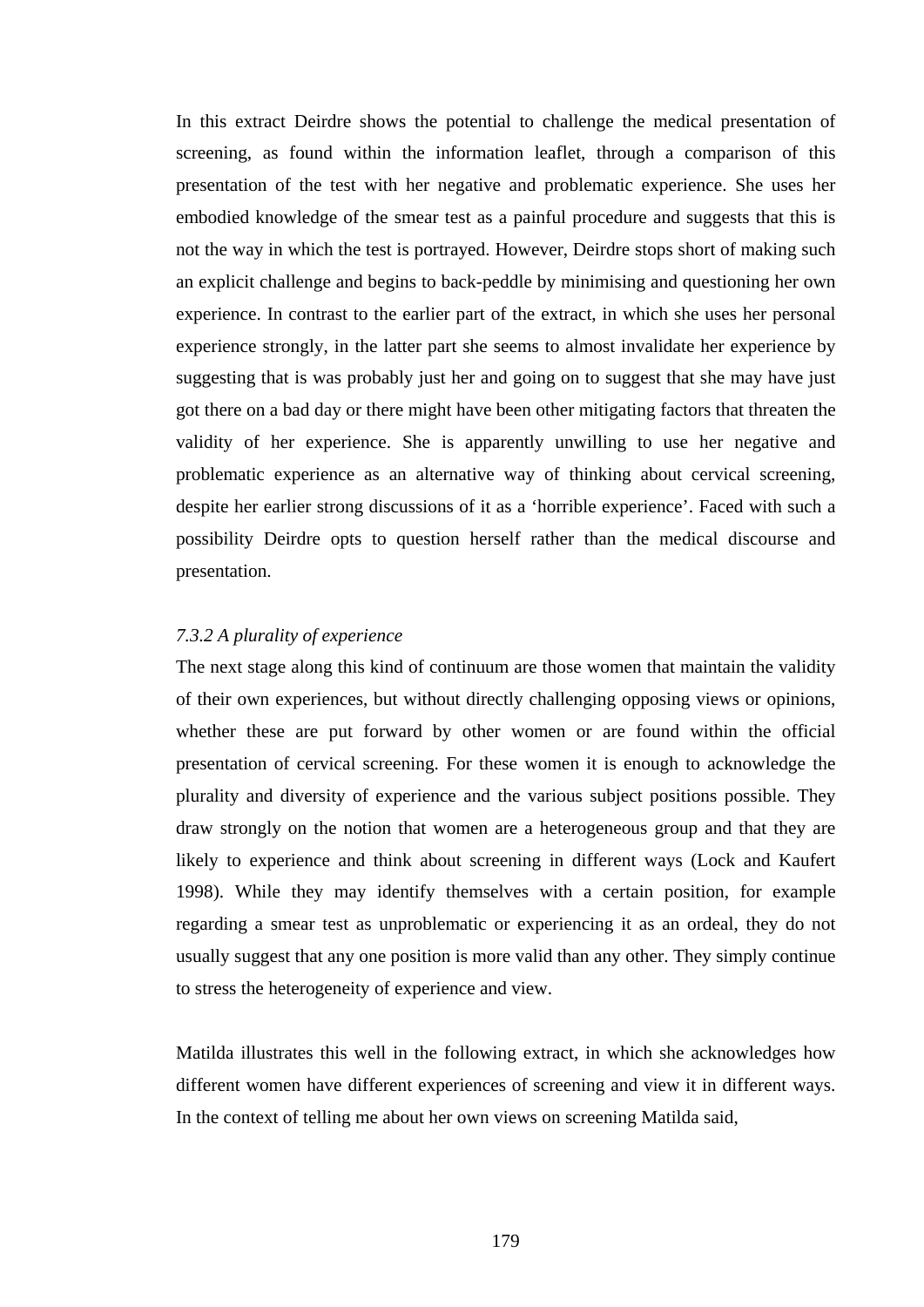*'it just so happens that it doesn't bother me too much err to go through that procedure but other women I know find it upsetting, painful, invasive, embarrassing and err, you know, we're not even talking about Muslim women for example here'* (Matilda 34-49 WB)

Here Matilda sets out her own attitude towards cervical screening before going on to acknowledge that other women she knows feel differently from her and find having a smear test more difficult. She then goes further to suggest that for Muslim women these problems are likely to even more severe, although in common with Selma earlier in this chapter her awareness of this is quite vague and does not make the important distinction between married and unmarried women, which is the crucial point for the Muslim women I spoke to.

#### *7.3.3 The maintenance of individual, non-medical knowledges*

Whilst other women within my research either played down their own experiences or acknowledged a plurality of experience without challenging the validity of the medical presentation of cervical screening and having a smear test, a number of women went further than this and used their personal experiences, their knowledge of others' experiences or their religious beliefs to challenge the way that cervical screening is presented within the official documentary material and in some cases to transform cervical screening's meaning and significance. Within this section I consider challenges based on personal knowledges and experiences and those based on religious beliefs separately. I maintain this distinction here, as in previous sections, in order to draw out the different strategies of resistance demonstrated and the different resources that women in varying situations have available to them.

I begin by considering the challenges women make to the official medical presentation of cervical screening and the process of having a smear test through the employment of their own personal experiences, and those of women known to them. I start by demonstrating how women question the official presentation of having a smear test by exploring some of their considerations around the objectivity and neutrality of this medical presentation and how it is possible to have knowledge of what having a smear test is like.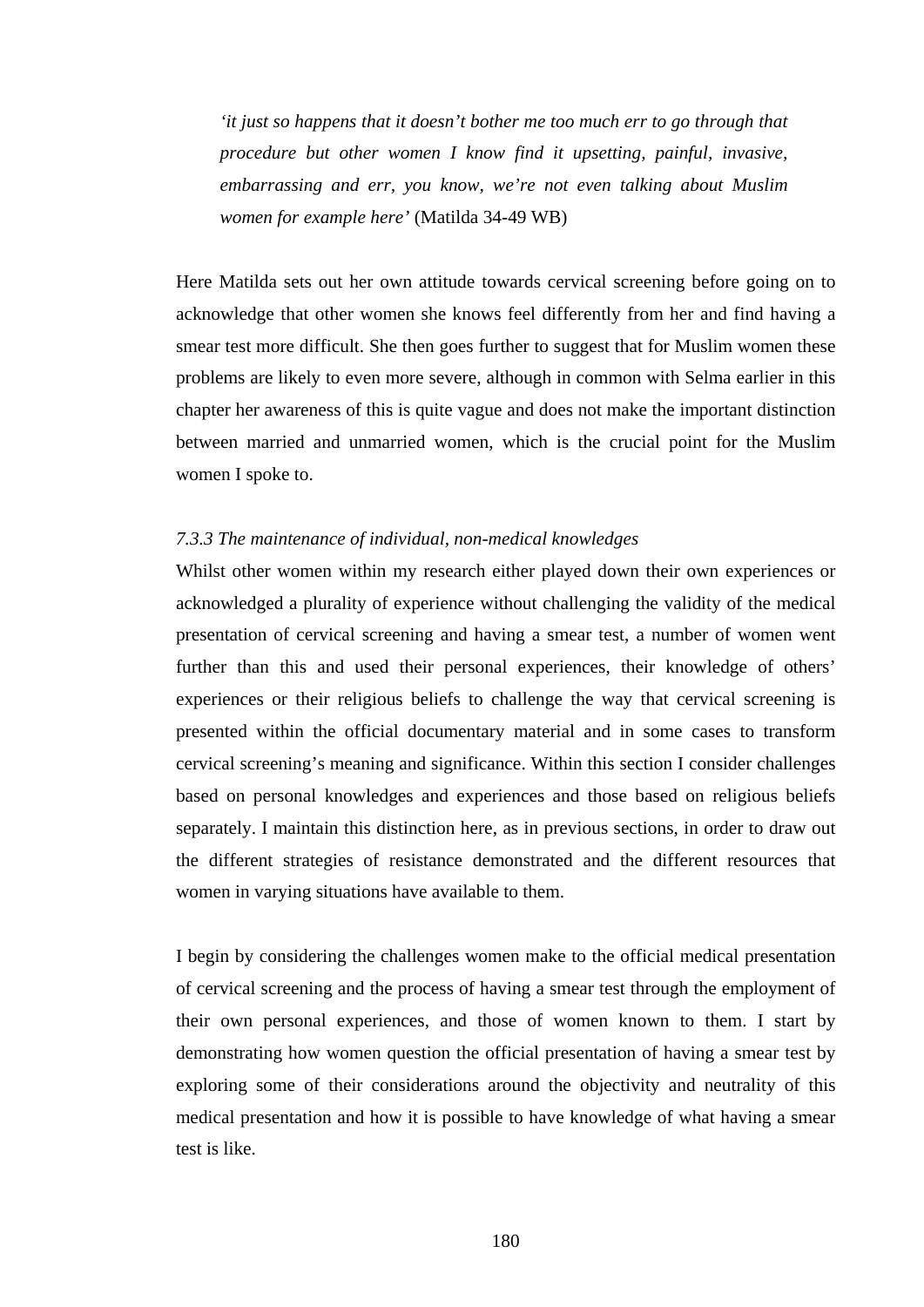The documentary material that women receive about the smear test stresses the simplicity and ease of the test. The information leaflet that is required to accompany invitation letters describes the test as being simple, quick and usually painless. The language and phrasing used within this leaflet serve to minimise the intrusion and significance of the test. For example, women are told that 'the test takes just a few minutes' and that the smear taker will '…gently put a small instrument, called a speculum, into your vagina to hold it open'. As will be immediately clear from a comparison of this presentation with the experiences of women such as Debbie, Julia, Alice and Roberta that I have discussed earlier in this chapter, many women do not recognise their experiences within this presentation. It was not uncommon for women to report very different experiences from that portrayed within the official medical material, based on their physical and/or emotional experiences.

This comparison between the official presentation and their own experiences led some women to question the official medical discourse, and this approach stands in contrast to Deirdre who, when faced with this sort of mismatch, adopted a strategy of minimising her own experience and almost seemed to invalidate this. Other women though were willing to place more emphasis on their own experiences and this therefore led them to be more questioning of the official medical presentation of screening and to explore the possible reasons why this did not match their experiences. Perhaps the key here is that these women examined the medical to see why it did not match the personal, whereas Deirdre examined the personal to see why it did not match the medical: a subtle but perhaps important distinction.

We have already explored examples of women considering why there are differences between the medical presentation and their experiences, for example Debbie discussed how her being 'such a private person' influenced how she experienced screening, and Alice and Roberta discussed how their particular bodies meant that the procedure of having a smear test taken was particularly difficult and problematic for them and so the official presentation was too general and had failed to take account of their particular characteristics. However, here I want to move a stage further and explore cases of women using their experiences to question the official presentation more explicitly.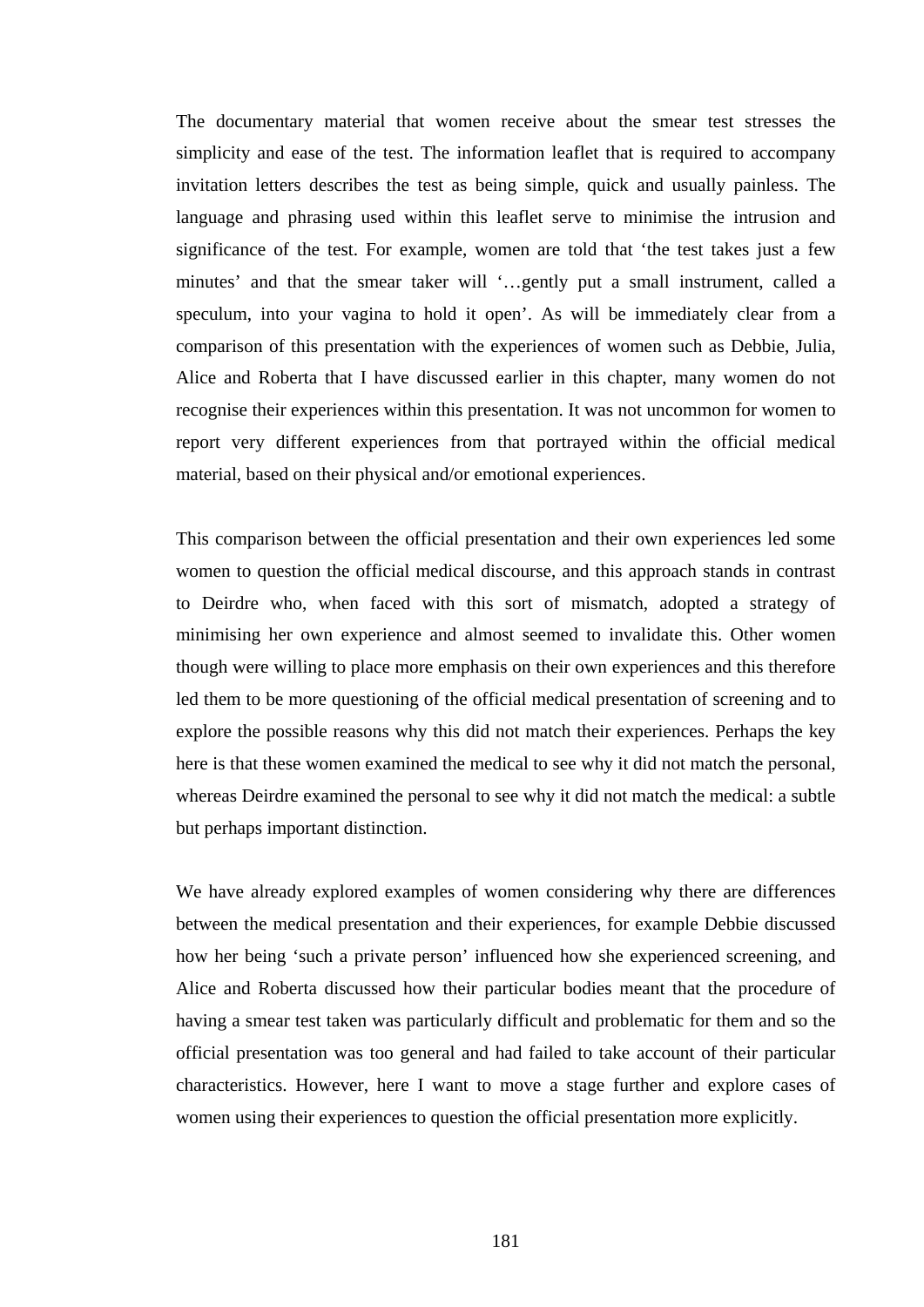As I have already discussed, many women report very different experiences of screening from that portrayed within the documentary material and this leads some, but by no means all, to question the way in which the test is presented within this material. These women question the presentation and argue that it may be unrealistic as it is very 'polished' and puts a 'very positive spin on things'. It was suggested that this may be a result of the need to encourage women to participate within the cervical screening programme and not put them off attending. Ally in particular discussed the difficulties involved in giving women sufficient information about having a smear test on the one hand and the aim of encouraging attendance on the other. Ally was stressing the importance of giving women attending for the first smear sufficient information, but then went on to suggest there was a danger this would put them off attending,

*'probably a letter should be given out beforehand to say what it is, or a little leaflet in fact…so therefore they know what needs to be done, but there's another thing as well because if people do get that and it's embarrassing or it's going to be uncomfortable then therefore it could react a different way where they don't go'* (Ally 20-34 AC)

In this extract Ally suggests that there has to be a delicate balancing act through which women are given information about what to expect and what the experience of having a smear test will be like, but not to the degree that they are reluctant to attend. In this way Ally implicitly questions the neutrality and objectivity of the information given to women through the recognition that it is intended to serve a specific purpose.

Following on from this, Audrey makes a more explicit claim about the form or type of information a woman can expect to receive from health professionals and contrasts this with the type of response one will receive when discussing smear tests with female family members or friends,

*'the GP will give you the very formal whereas your friends or family will give you the 'oh my god, it's not very pleasant', or whatever you know 'you need to think about such like, or this is something that might happen to you' and so you'll get those little bits of things so that you won't be as shocked'*  (Audrey 50-64 WB)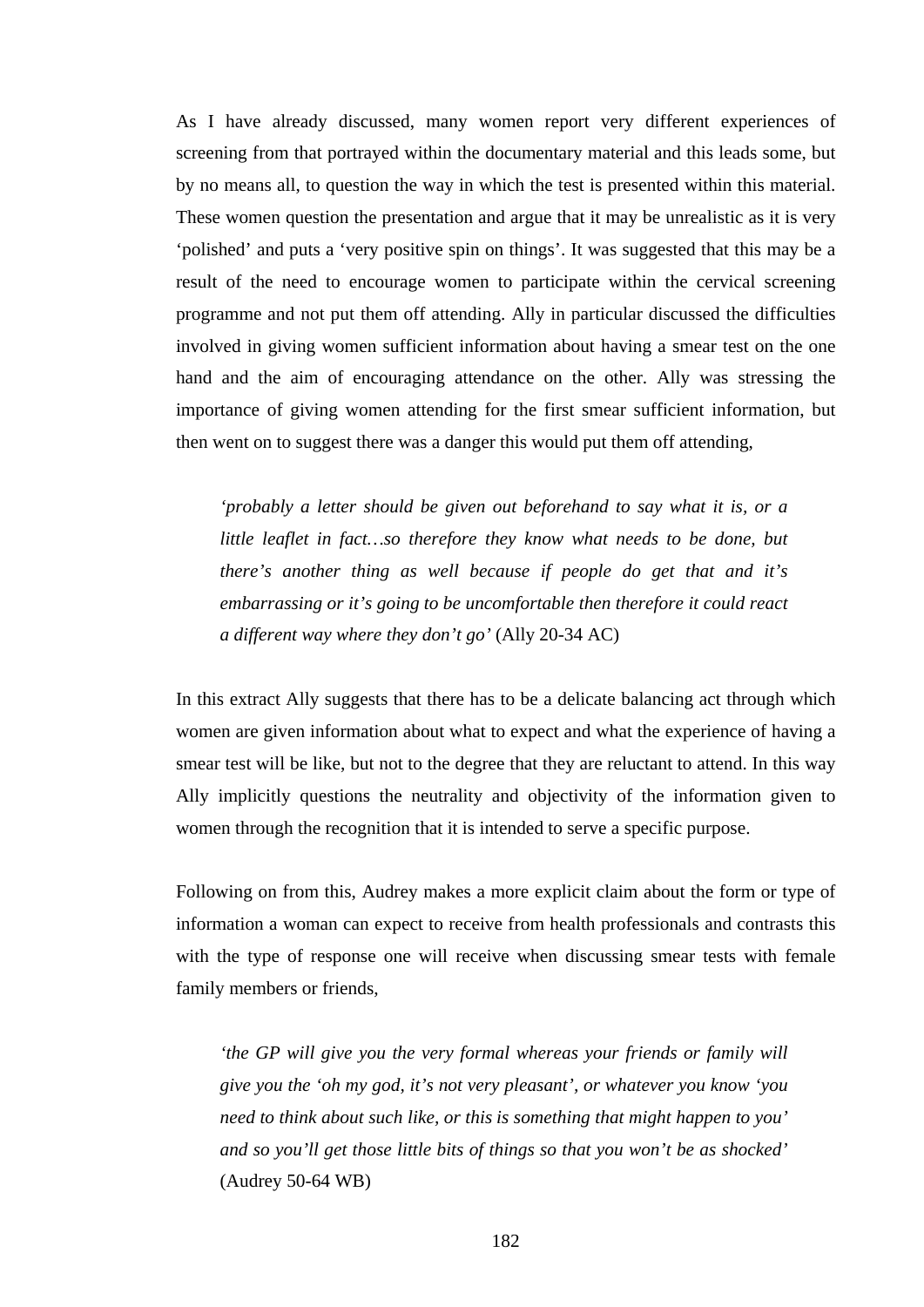Here Audrey makes a clear distinction between the different forms or types of information that a woman is likely to receive from different sources and suggests that this will be drawn from a different base. She uses the term 'the very formal' to suggest that the GP, or other health professional, will base their information on medical knowledge and procedure, or, as another respondent put it, 'the nuts and bolts'. In contrast, the response from female family members and friends will be more concerned with the experience of having a smear test and preparing the woman for what it will 'really be like'. The knowledge that other women share about smear tests is inevitably drawn from their own experiences of having such tests and was valued for precisely this. For some women this was a more valid and relevant source of knowledge on which to draw.

April made a similar distinction between her response to information from a health professional and the more experiential knowledge from lay women who had had the test themselves.

*'I tend to believe more obviously what doctors tell you and stuff, erm…but I think you listen to people more if they've been through it themselves, gone through the test themselves'* (April 20-34 WB)

So while April acknowledges that she 'believes' what doctors tell her, she still values the knowledge received from women who have gone through the test and suggests that she would listen more to these accounts. April suggests that while the doctor is the source for medically accurate information, as Audrey suggests the 'very formal', the experiential knowledge from women who have had a smear test themselves is still very much valued. Indeed several women told me that, before having their first test, they had asked female family members and friends what the test was 'really like'. These personal experiences were frequently placed above the information given in the official medical material as many women were of the opinion that you had to have a smear test to know what it was like. While there was an acknowledgement that not all women experienced having a smear test in the same way, the experiential knowledge shared between women was somehow seen as more realistic or 'down to earth' and was therefore valued for this.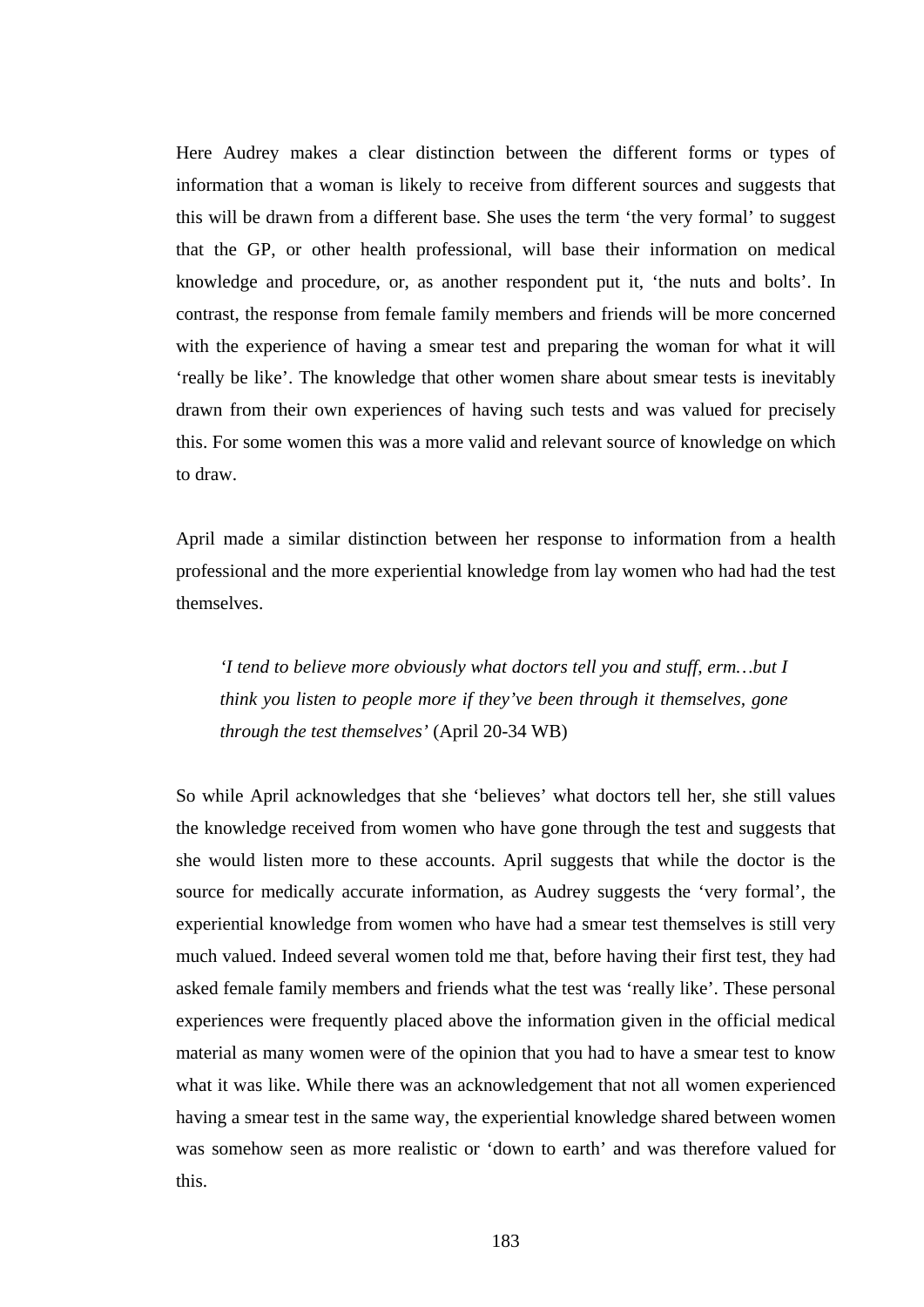While many of these personal experiences included some degree of embarrassment and/or physical pain, there were perhaps four women whose accounts of having smear tests stood out as particularly extreme and within these there is a strong focus upon the invasive nature of the cervical smear test. Interestingly, three out of these four women were of African Caribbean origin and so it may be that cultural ideas of the sanctity of the female body are particularly important within this group. However, in contrast to the religious discourse on the importance of virginity at marriage, these ideas are never made explicit within women's discussions and are not sustained to the same degree. As such it would perhaps be inappropriate to do much more than suggest that this is an interesting observation and highlights an issue that requires further investigation.

While all four of these women discussed cervical screening using such strong terms as 'degrading' and 'horrific', and argued that little care is taken by smear takers, the most extreme account comes from Joanna and incorporates such issues as power and control within the medical encounter as well as having a sexual undercurrent,

*'it's almost like an invasion of privacy and sometimes I think to myself, like you think of some doctors that abuse patients and I think to myself 'I wonder if they get off on it'…you've got no control at all especially when they've got instruments up you, it's not like you can say 'look drag it out' and get down because you could injure yourself…it's almost like being tied up, you know there are people into bondage, and you've got no control over it until they say 'ok that's it'* (Joanna 35-49 AC)

In this extract Joanna uses her personal experiences to transform the smear test into something quite different to the simple, quick procedure as set out in the literature. In common with the Muslim women who used their religious beliefs to transform the smear test, Joanna constructs the experience of having a smear test as something much more significant than that identified within the official presentation. She brings issues of power and control to bear on it and there is a strong sexual tone to what she says. Within the official discourse, the process of taking a smear test is presented very clearly as a medical procedure and the insertion of instruments into the vagina is in no way linked to penetrative sex. However, Joanna clearly makes this connection and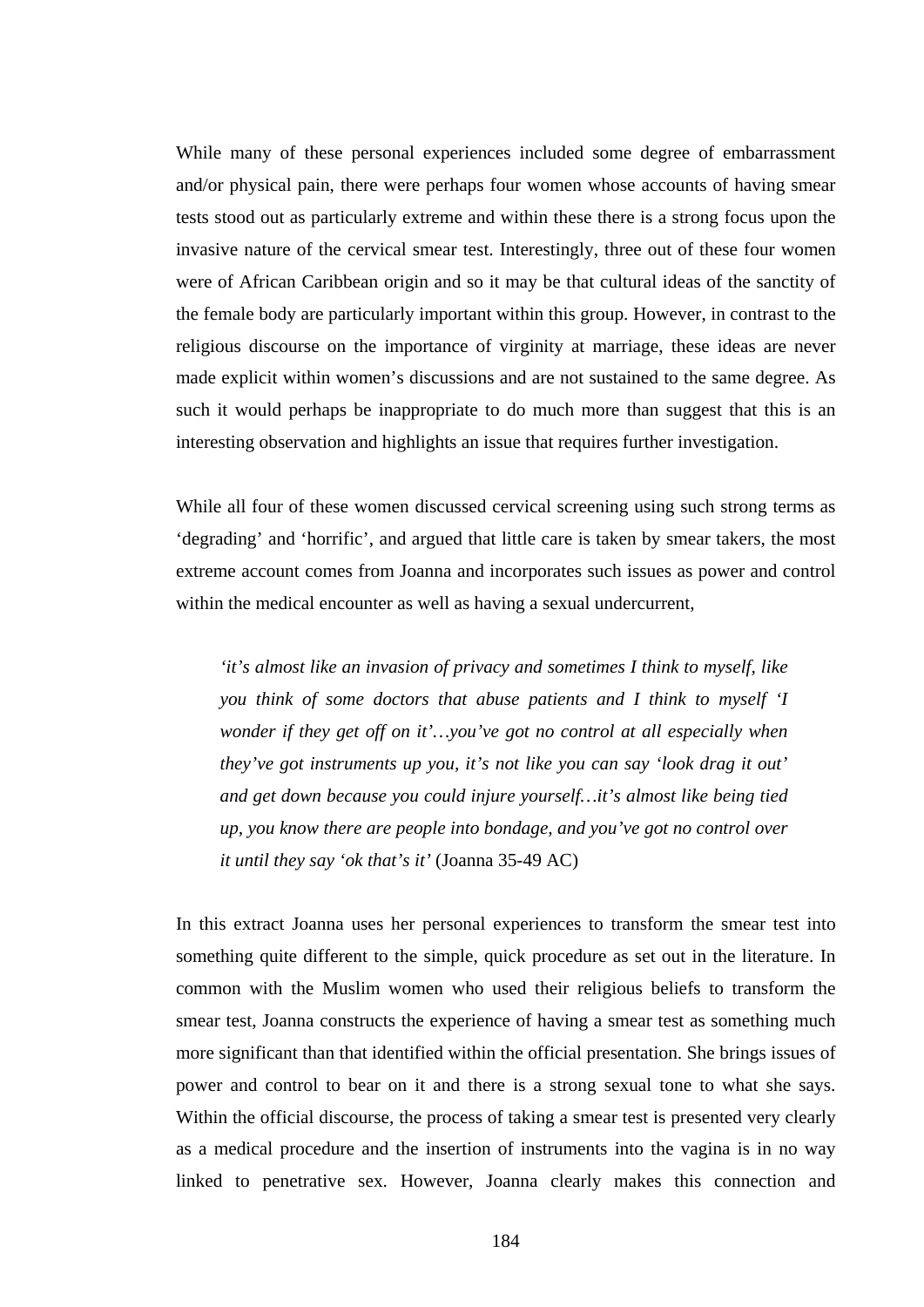introduces a sexual element to the process. This is not just from her own perspective though as she also suggests that those taking the test may 'get off on it'. Joanna obviously feels very strongly about this issue and maintains her firmly held view through her experiences. However, in contrast to the transformations brought about by the Muslim women, Joanna can only appeal to her individual experience, whereas the Muslim women can appeal to a more widely held group identity and belief to support their case. So while both have engaged in a process of transforming the meaning and significance of cervical screening, perhaps the fact that the Muslim women can call upon a religious group identity and belief ultimately means that their strategy of resistance is the more successful and based upon the firmer foundation of the two. As I have previously discussed, different forms of knowledge have different statuses within our society and, although individual women such as Joanna hold very strong opinions based on their experiences, the ability to appeal beyond the individual to a wellestablished group religious identity may ultimately mean that the resistance demonstrated by the Muslim women may be the more successful and sustainable in the face of biomedical authority and the official discourse on screening.

#### **7.4 Conclusion**

In the course of this chapter I have outlined and discussed the various ways in which women work out their own position in relation to cervical screening and the official discourse which surrounds it. I focused here on two main resources upon which these women drew: firstly, personal experience, further divided into the physical and/or emotional experiences of screening and the impact of bodily changes, and secondly, the importance of a religious discourse. Throughout I argued that these practices can be seen as forms of resistance to the ways in which cervical screening is presented through the official discourse and that, through such practices, women can develop alternative conceptualisations of, and discourses on, screening which differ from and resist those contained within the official.

Following this, I went on to consider the statuses that such practices, and in particular the resources upon which they draw, can hold in relation to biomedicine. Here I drew attention to the important differences between both the nature and relative statues of practices rooted in personal experience and those that can draw upon a more widely held religious discourse. Finally, the chapter explored the extent to which these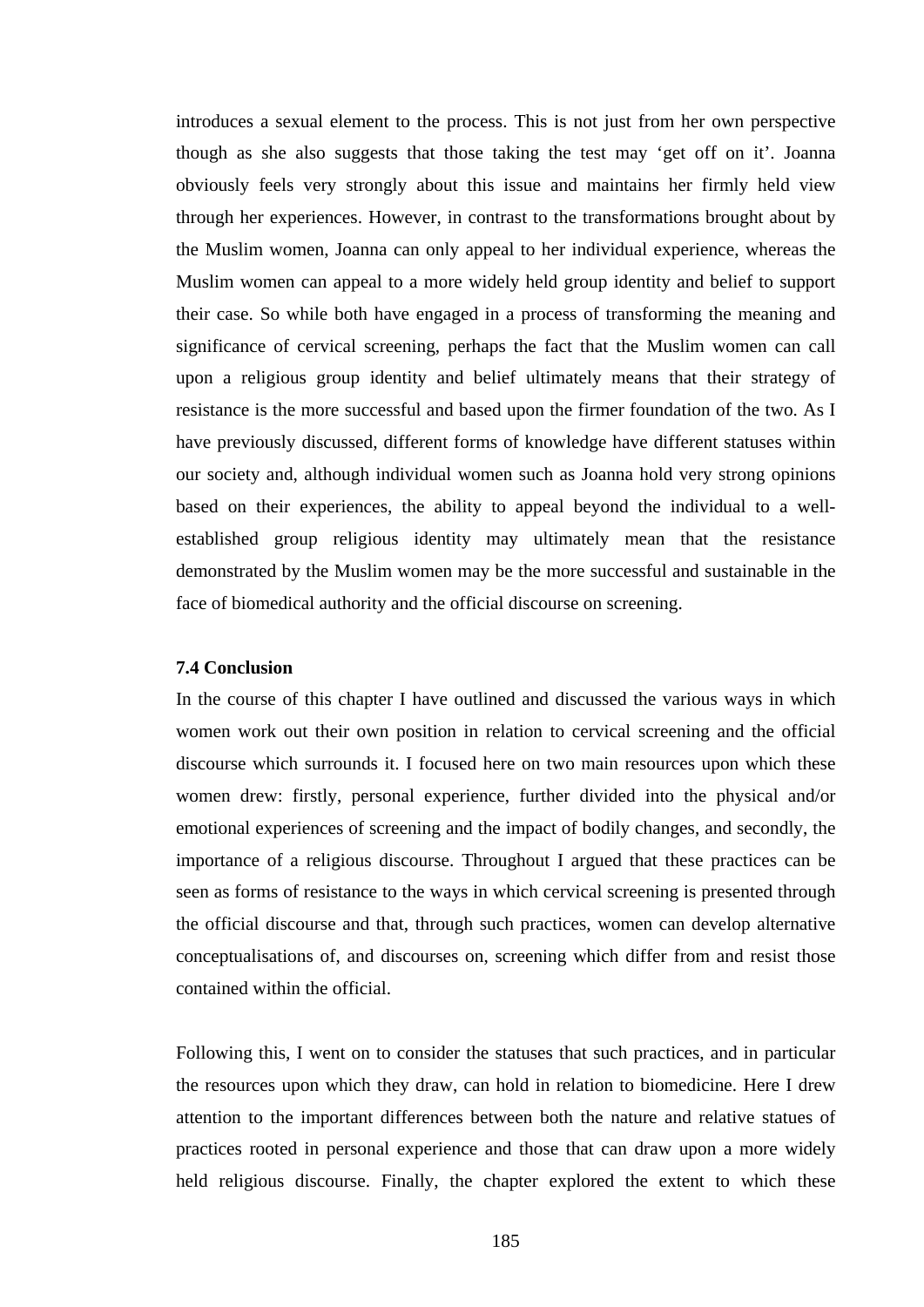practices are maintained and pursued by women through a comparison of strategies of minimisation, plurality and challenge. As I made clear at the outset, the kinds of resistance that I have explored within this chapter are located at the thought or talk level and are not pursued through behavioural means. Indeed, throughout the thesis I have repeatedly stressed the inability of a focus upon attendance to adequately capture the diverse range of positions adopted by women.

It must be made clear that the women within my research who advanced these alternative ways of thinking about cervical screening were not doing so to account for, or seek to justify, non-attendance. Only one woman interviewed had never had a cervical smear test taken and, of the remaining 34, 26 were regular attenders<sup>[54](#page-186-0)</sup>. This talk does not serve that kind of function, as even women who discussed cervical screening in very problematic terms stressed that they overcame these problems in order to attend. They were keen to stress that they had considered these problems in the context of the long-term protection of their health, therefore establishing themselves as responsible citizens (Howson, 1999; Lupton, 1995; Petersen and Lupton, 1996).

The kinds of resistance discussed in this chapter are important for the means through which they allow women to make sense of cervical screening in ways that are meaningful to them through the consideration and incorporation of their particular experiences, circumstances and characteristics. Women were generally reluctant to think about screening in the very general way presented in the official discourse and were keen to stress the heterogeneity of women and experience and to carve out their own position in relation to the very general. Indeed, some went as far as to use the personal to question the validity and objectivity of the medical presentation. Women were therefore keen to take back some sort of control over how screening is thought about and what meaning and significance the smear test holds for them. I would argue that resistance within this context be framed in terms of women's employment of various resources and practices in order to interpret, re-appropriate and even transform cervical screening and the cervical smear test. In this way, women are drawing upon particular resources, such as their own experiences or religious beliefs in order to bring

 $\overline{a}$ 

<span id="page-186-0"></span><sup>&</sup>lt;sup>54</sup> The different kinds of attendance patterns that women within this study demonstrated was summarised in Table 5 of Chapter 5.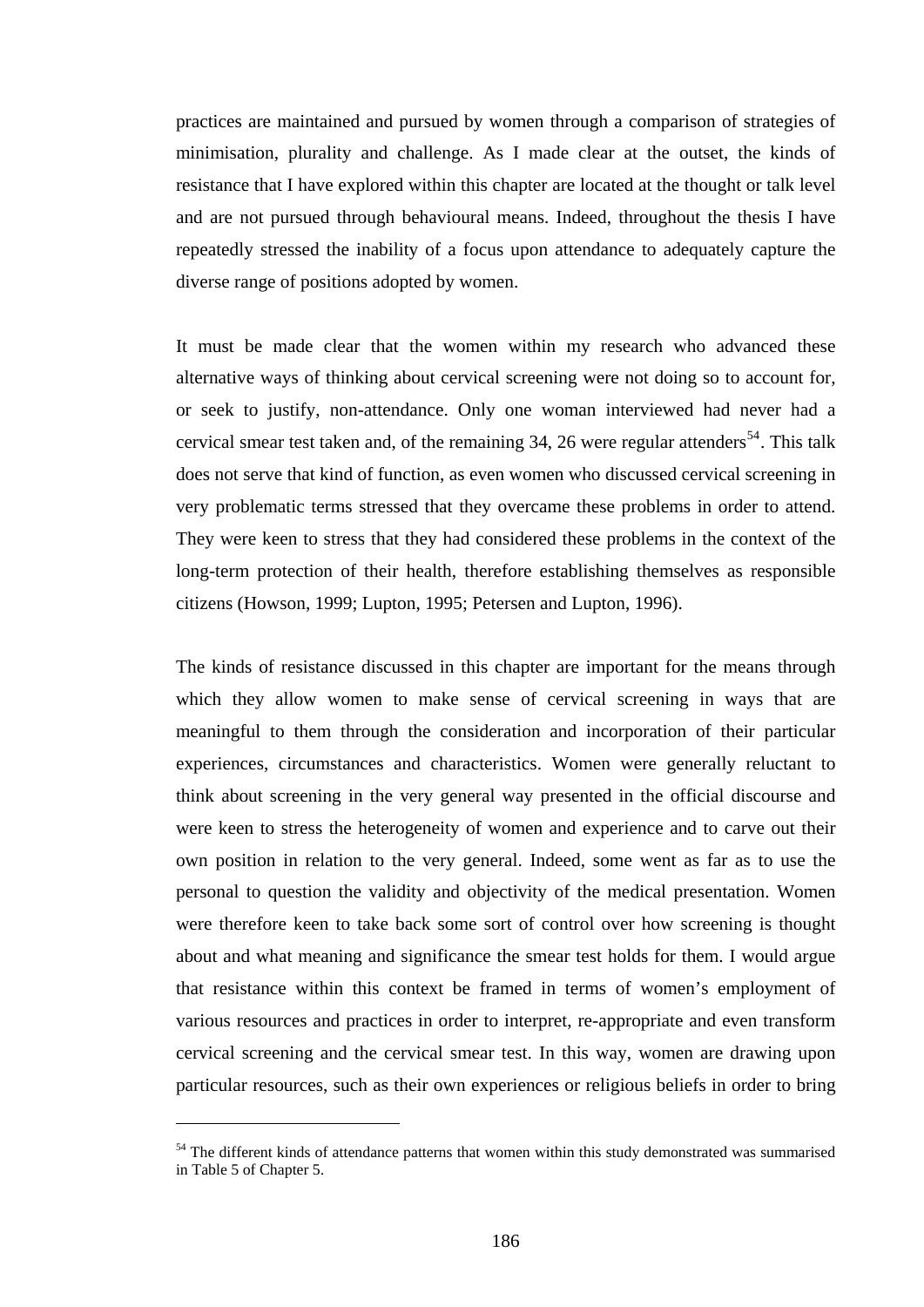about 'transformative effects' and to press their claims in response to those of others (Riessman, 2000).

This chapter has shown that, far from a straightforward imposition, the relationship between the official discourse on cervical screening and how it is understood and made sense of by individual women is in fact more flexible. There is clearly a space between the large scale discourse and individual subject positions within which women draw upon a range of resources and practices that allow them to resist particular aspects of the discourse and make sense of it in the context of their own everyday lives and identities. The fact that these do not commonly lead to them resisting screening through a refusal to attend should not lead us to think that this resistance is inconsequential. They are important for the ways in which they influence the interpretation of health promotion messages (Davison *et al.*, 1991) and, at times, challenge the objectivity of medicine by questioning the purpose of the official discourse. The resources drawn upon in these kinds of resistance then are important for their ability to suggest and impose points of resistance at the level at which discourse and the individual meet. I therefore argue that these practices should be viewed as examples of the kinds of 'technologies of the self' Foucault envisaged when considering how resistance may be possible (Foucault, 1984a&b, 1988; McNay, 1994; Burchell, 1996). Personal experiences or religious beliefs impose potential points of resistance which disrupt the flow of discourse and can lead to interpretation, negotiation and transformation.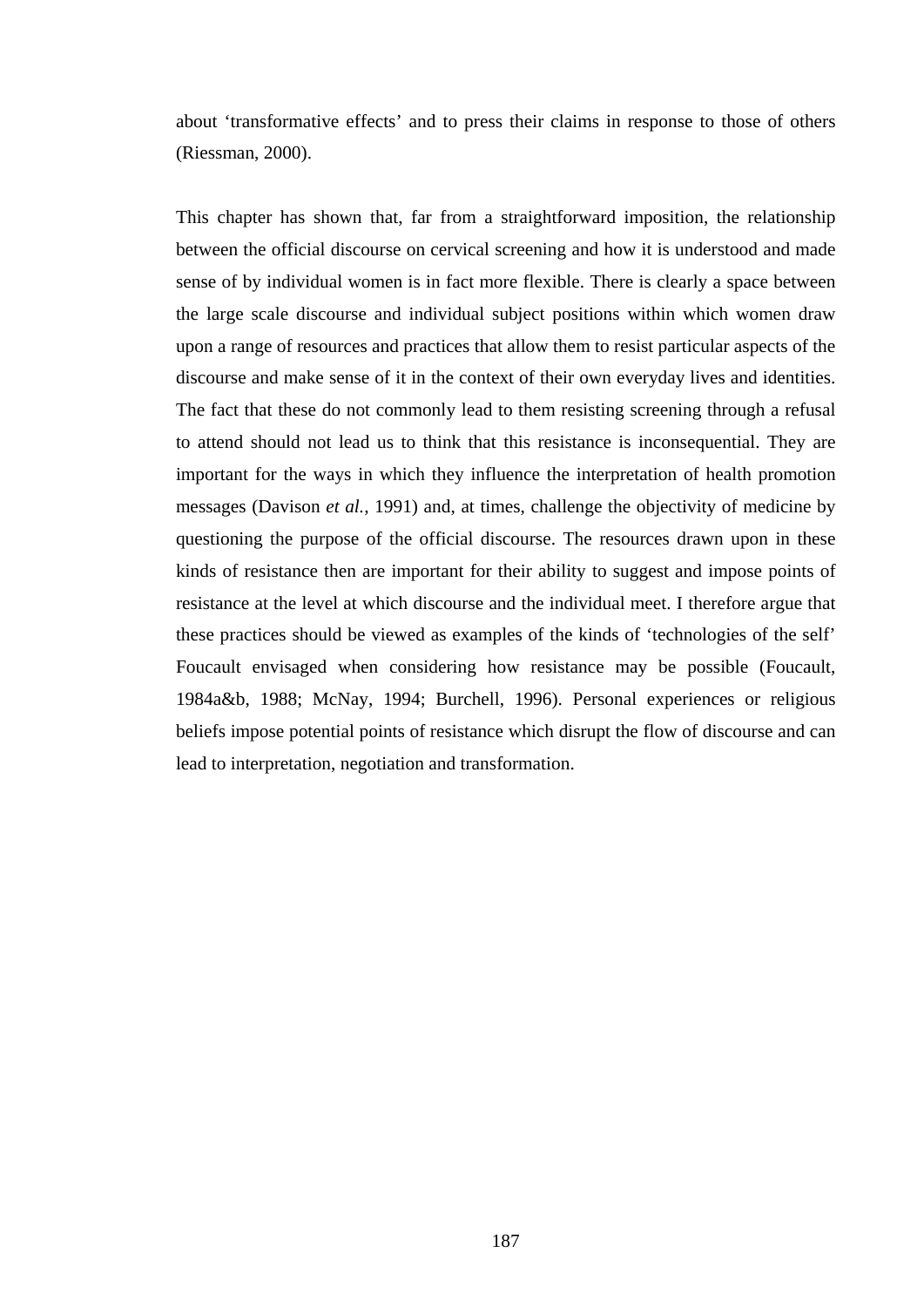# **Chapter 8 Self-Positioning in Relation to Risk and Vulnerability**

### **8.1 Introduction**

In the previous chapter I outlined and explored the various ways in which women within my research engaged in a process of individualisation in relation to the very general presentation of cervical screening that they encounter within the information material that they receive. I argued that considering cervical screening in the context of personal experience, including physical and emotional aspects, and religious beliefs led to individual women working out their own relationship to cervical screening and negotiating a particular position for themselves within, or in relation to, the general official discourse. In the present chapter I further develop this idea of individualisation within a very specific context, that of women positioning themselves with regard to their personal feelings of risk and vulnerability. By this I mean the tendency for women to work out their personal relationship to cervical screening, and its relevance to them, through a consideration of their personal risk and feelings of vulnerability based upon particular understandings of cervical cancer risk factors.

It is necessary here to refer back to the material that women receive on cervical screening, which was analysed in Chapter 6, and to recap on the information contained within this on risk factors for cervical cancer<sup>[55](#page-188-0)</sup>. The information leaflet that is required to accompany all invitation letters states that screening is routinely offered to all women between the ages of 20 and 64 years<sup>[56](#page-188-1)</sup>, therefore emphasising the uniform nature of the approach. However, it also states that a cervical cancer is more common if women:

- First had sex at an early age
- Smoke

 $\overline{a}$ 

- Do not use condoms
- Have had several sexual partners or have had a sexual partner who has had several other partners
- Take immunosuppressant drugs (for example, after an organ transplant)

<span id="page-188-0"></span><sup>&</sup>lt;sup>55</sup> As in previous chapters I would again stress that women on accelerated recall following an abnormal smear test are likely to receive additional information.

<span id="page-188-1"></span> $56$  As I explained in Chapter 2, the age at which screening begins has recently been raised to 25 years.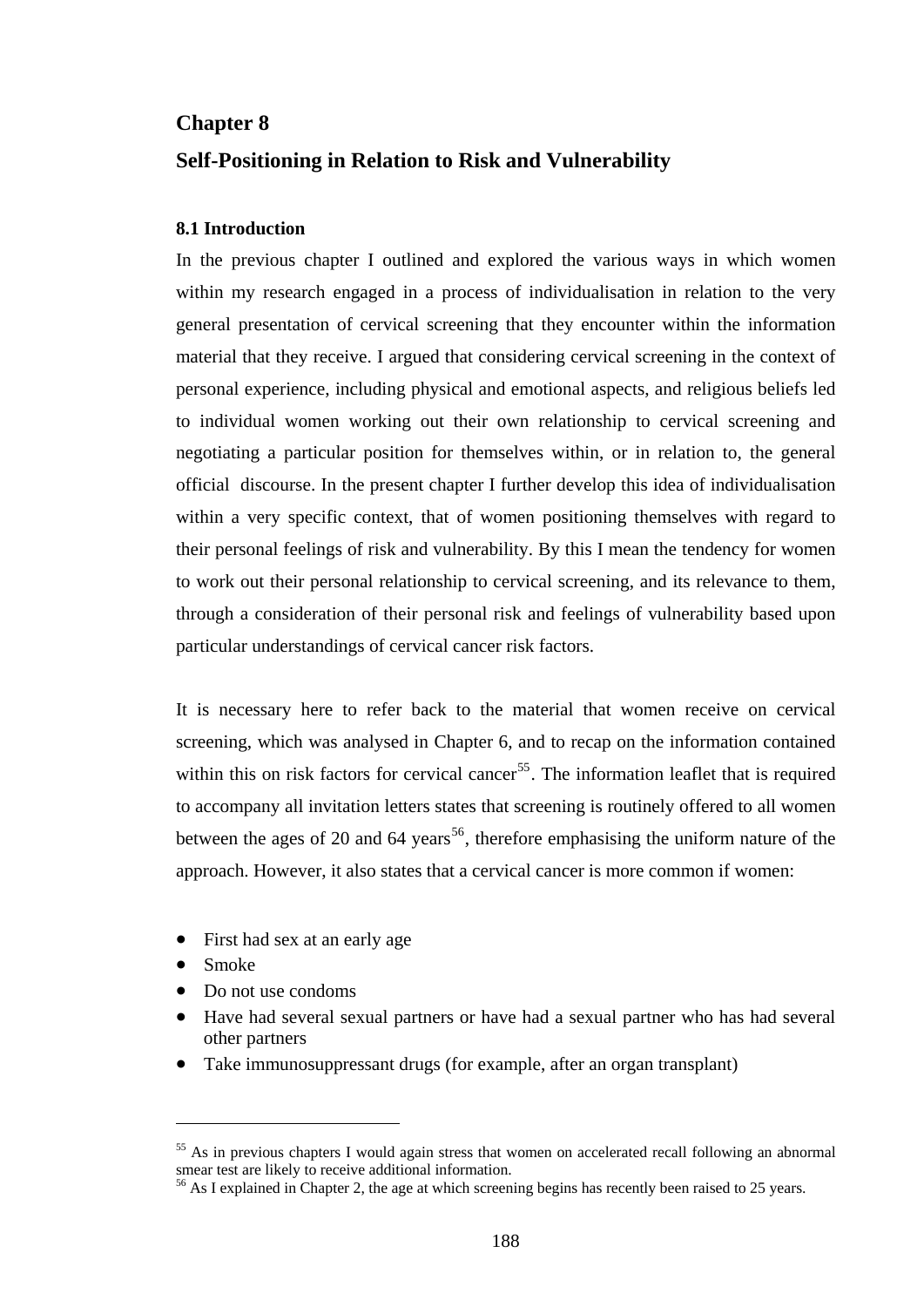It is immediately clear that the first four of the five factors that the leaflet identifies are related to lifestyle, by which I mean they are linked to individual behaviours, and that, of these four, three are linked to sexual behaviour, i.e. sex at an early age, not using condoms and number of sexual partners. The focus on sexual behaviour in relation to the risk factors associated with cervical cancer may have an important influence on how women consider their personal risk in terms of the acceptability of considering oneself as at risk of cervical cancer due to current or past sexual behaviour.

When considering their personal risk and vulnerability women drew on a number of different themes including factors such as genetics/family history, sexual activity the menopause and their general health. They also considered their risk both in purely individual terms and also in relation to other women, either generally or in relation to those known to them personally. My intention in this chapter is to explore more fully the process of self-positioning that these women engage in. I argue that resistance in this context can be framed in terms of women's reluctance to adopt the general 'at-risk' position suggested by the official material and instead to consider their personal situation through positioning themselves in relation to cervical screening. As in the previous chapter, this form of resistance manifests itself largely at the thought/talk level and many of the women who did not consider themselves to be at risk of developing cervical cancer continued to attend for screening. However, there is an interesting minority of women whose screening attendance is influenced by their considerations of their own risk and who tailor, or attempt to tailor, their participation within the programme accordingly.

This chapter begins with a consideration of the growing literature on risk, paying particular attention to the ways in which risk can be perceived from a governmentality perspective, and material concerned with how individuals understand and interact with risk. I move on to exploring individual women's considerations of their personal risk status and the themes they draw upon in the course of these considerations. Following on from this, I consider the relative status of different risk factors and the willingness of women to draw upon varying themes. Finally, I turn to the minority of women highlighted above whose perceptions of personal risk influence their screening attendance. This allows the chapter to conclude with a consideration of how these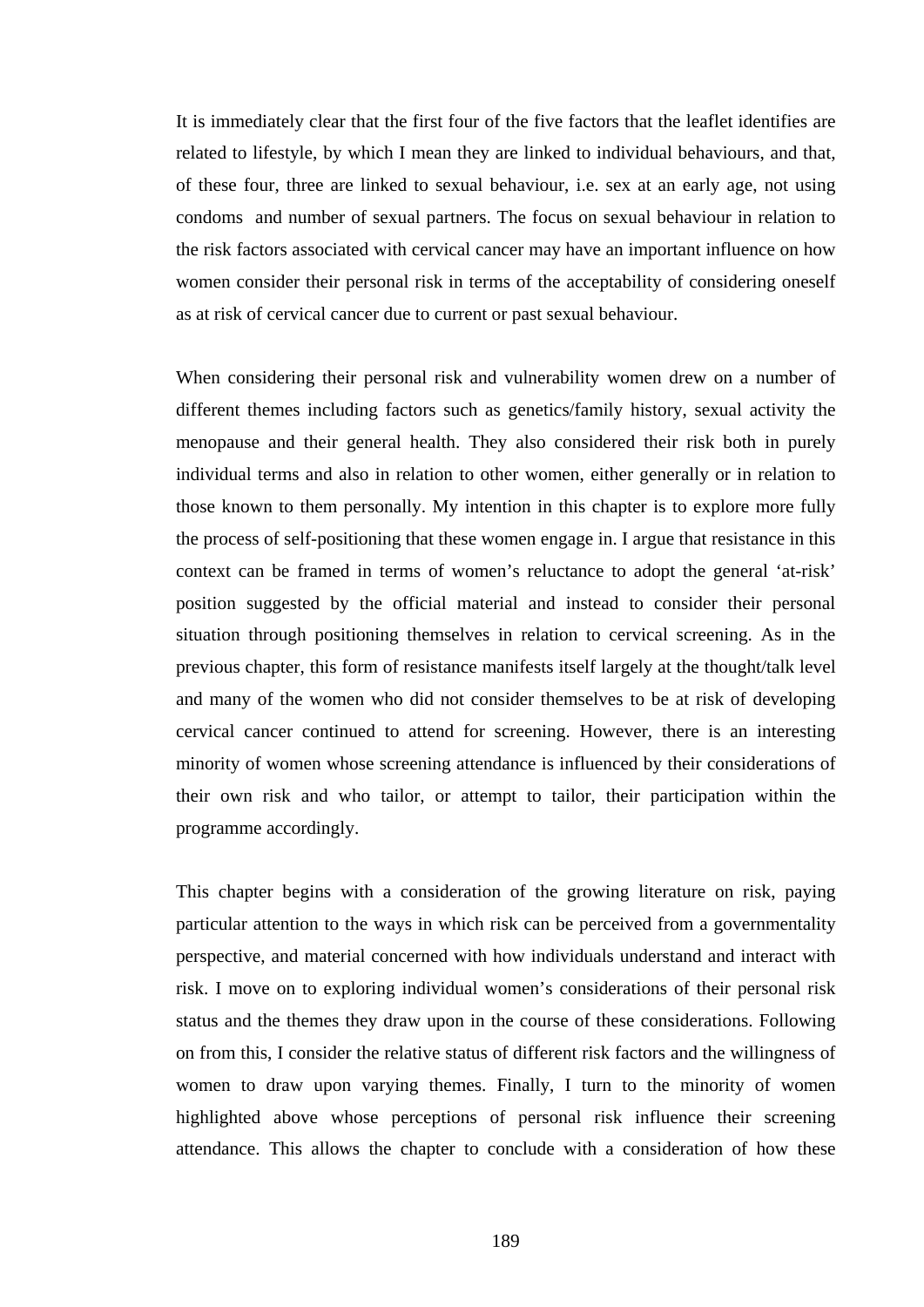women's self-positioning and their personalising of risk and, on occasion, attendance can be conceptualised as resistance.

#### **8.2 Conceptualising Risk**

Before going on to explore how individual women engage with ideas around their personal risk of developing cervical cancer, I briefly explore the growing significance of risk within contemporary society and particularly the links between risk and the ideas of governmentality that frame this research.

Awareness of risk has grown considerably within contemporary society and different kinds of risk are increasingly coming to the fore. Risk has acquired a new prominence in western society and developed into a central cultural construct (Lupton, 1993). A new meaning or dimension to risk is emerging. No longer a neutral term, risk has come to be associated with danger and, in the context of health at least, education campaigns aim to warn the public about health risks and how these are best minimised or avoided all together. As such it is possible to highlight the ways in which individuals are seen as largely in control of their health, with risk increasingly seen as a consequence of lifestyle choices. The consequences of risk are present at both the individual and the societal level and so issues around morality also come into play. As Lupton (1993:429) argues '…if individuals choose to ignore health risks they are placing themselves in danger of illness, disability and disease, which removes them from a useful role in society and incurs costs upon the public purse.'

Risk has become an important area of theoretical debate in recent years that has concerned the phenomenon of risk and the role that it plays in social life. It is possible to identify three main approaches to thinking about risk, which emerged in the 1980s and gained momentum during the 1990s (Lupton, 1999a&b). These perspectives stand in contrast to technico-scientific approaches to risk by taking into account broader social, cultural and historical contexts. I provide brief summaries of two of these perspectives before going on to explore the most relevant for this research, that of governmentality, in more detail.

The first of these perspectives comes through the work of Mary Douglas (see for example 1985, 1990, 1992) and is rooted in her earlier writings on the notions of purity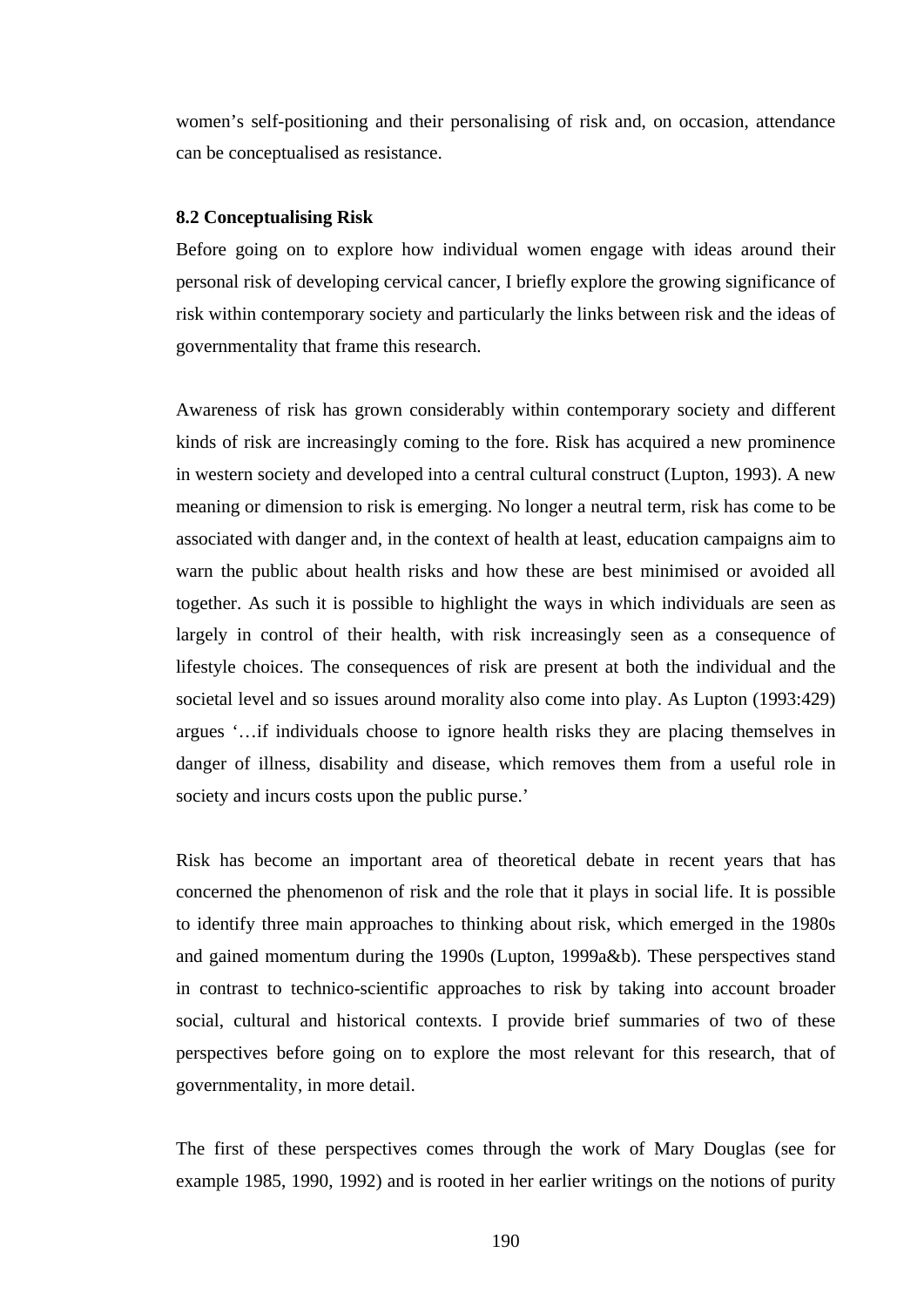and danger and how these construct cultural boundaries (1969). In her later work, Douglas showed how risk can be used as a means through which to maintain cultural boundaries within contemporary western societies. Risk has come to be associated with blame and, therefore, particular individuals and/or groups can be singled out as 'risky' and dangerous. Risk is argued to act as a 'forensic resource', providing explanations for things that have gone wrong. Douglas argues that risk has come to be the dominant forensic resource in western societies due to its association with scientific neutrality.

The second theoretical perspective on risk is thought of in terms of the 'risk society' and focuses on what is seen as an intensification of concern with risk in late modern societies. Risks under the conditions of late modernity are seen as growing and globalising and are therefore more difficult to calculate and manage or avoid. Central theorists within this perspective are Beck (1992, 1996) and Giddens (1990, 1998) who argue the importance of the concept of 'reflexive modernity'. Within this, the processes of modernity are seen as producing the many dangers by which society feels threatened. Within these late modern societies a trend towards individualisation is perceived; influencing how risk is perceived and dealt with. Individuals are seen as choosing how they personally think about and deal with danger and therefore as exercising a high level of control over how much they expose themselves to risk.

However, it is the third theoretical approach to risk, that which comes from a governmentality perspective, that is the most relevant to how this research is framed and that will feed in to how resistance is conceptualised in this chapter. As I discussed in detail in Chapter 3, Foucault and other governmentality proponents have described the development of a huge network of expert knowledge, that has been accompanied by apparatuses and institutions through which these knowledges are constructed, reproduced and disseminated (Foucault, 1981, 1991a; Barry *et al.*, 1996; Burchell, 1996; Dean, 1990; Rose, 1996). This network was the outcome of a new system of liberal government within which the emphasis is placed on the individual voluntarily disciplining themselves rather than the use of coercion. Within this perspective, risk is understood as one of the governmental strategies of disciplinary power through which individuals and populations are monitored and managed. The concept of normalisation, which again I dealt with in Chapter 3, plays a central role in such liberal government, with those significantly deviating from the norm designated as 'at risk'. The implication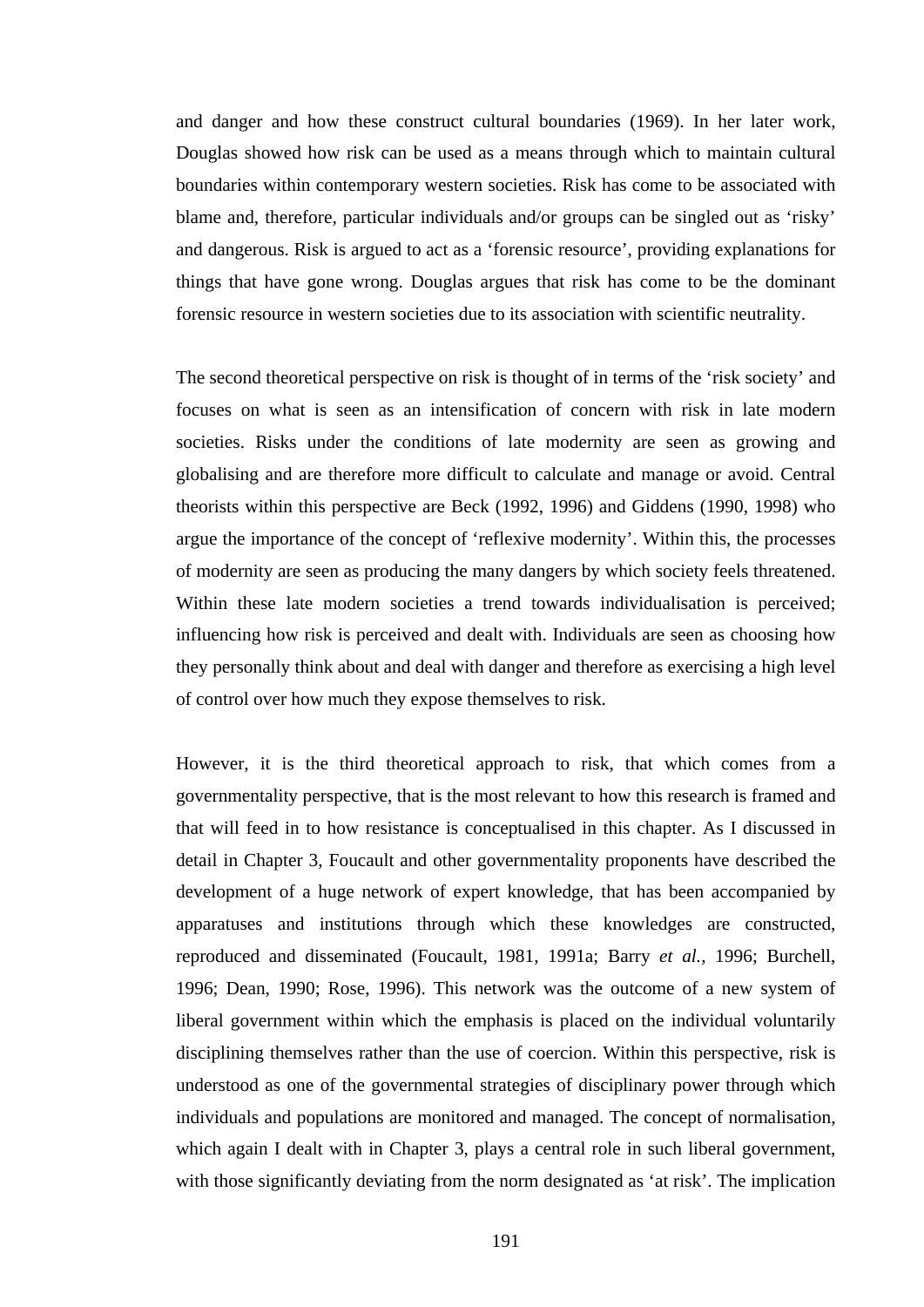of this is that risk is ultimately controllable if properly subjected to expert knowledges. The focus is therefore on personal responsibility for avoiding and/or managing risk and, in common with 'risk society' theorists, attention is drawn to the self-management and personalization of risk. Risk as a governmental strategy works through individuals taking responsibility for themselves, with risk avoidance seen as a moral enterprise (Dean, 1999; O'Malley, 1996; Petersen, 1997; Lupton, 1999a&b).

However, in common with Lupton (1999a&b) I would argue that, valuable though this attention to risk as a governmental strategy undoubtedly is, these perspectives are in danger of focusing too much attention on the discourses and strategies employed at the expense of considering how people respond to them in diverse and dynamic ways.

It is often the case that lay people hold perspectives on risk that differ from those posited by 'experts'. This is not to suggest that experts are all in agreement, rather to make the point that ideas or views differ both in terms of content and the kinds of evidence that they accept<sup>[57](#page-192-0)</sup>. As Lupton argues,

'The existence of varying perspectives on 'risk', among both experts and lay people, suggests that the phenomenon of risk is a production of competing knowledges about the world' (Lupton, 1999a:106).

Lay ideas on risk draw upon situated knowledges, the everyday and the localised (Lupton and Tulloch, 2002a&b) in order to construct risk understandings and respond to expert judgements on risk (Wynne, 1996). In this way lay people do not merely accept the expert pronouncements on risk, instead they are interpreted and understood through the context of everyday lives and experiences (Tulloch and Lupton, 2003). Therefore, in what follows, I explore how women discuss their personal risk of developing cervical cancer based upon particular understandings of risk and risk factors.

#### **8.3 Self-Positioning in Relation to Risk**

 $\overline{a}$ 

In this section I explore the various ways in which women within this research discussed their perceived risk of developing cervical cancer or their vulnerability to the

<span id="page-192-0"></span> $57$  This reiterates the discussion in Chapter 4 on the different natures of lay and professional health knowledges.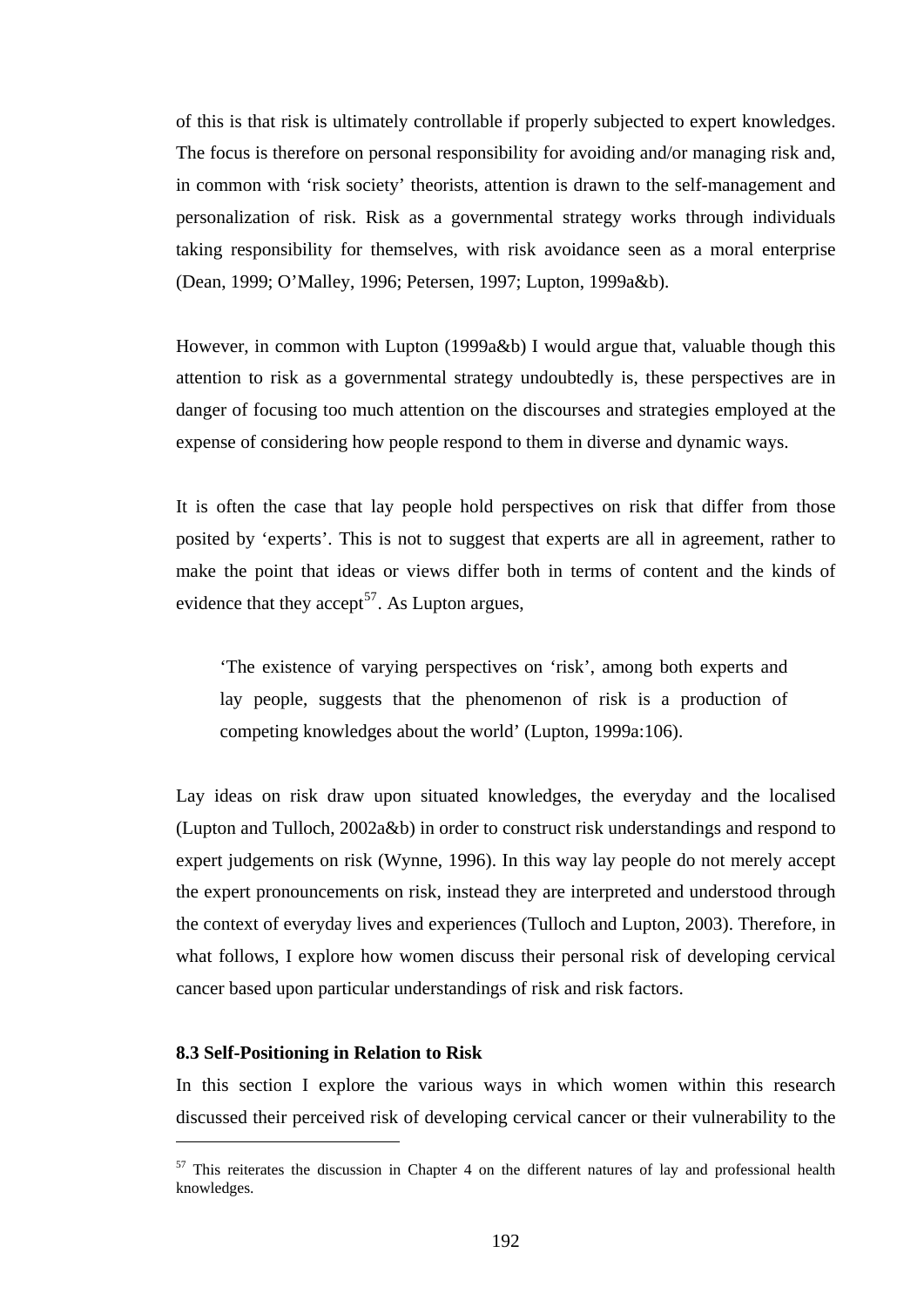disease<sup>[58](#page-193-0)</sup>. I argue that these considerations can be seen as a means though which women position themselves in relation to cervical cancer and screening. These discussions, and the themes on which they draw, allow women to explore their personal relationship to cervical cancer and present them with mechanisms through which they position themselves both in relation to the medical discourse on screening and to other women, both generally and specifically. Women drew upon such themes as genetics/family history, issues around sexual behaviour, the impact of the menopause and leading a healthy lifestyle. In what follows I explore women's use of such themes to place themselves at more or less risk of developing cervical cancer. I divide these into two distinct categories: firstly, those that can be termed 'bodily' and are therefore rooted in the physical body and, secondly, those that are linked to lifestyle and behaviour and which, crucially, are seen to be under the control of the individual.

#### *8.3.1 Bodily risks: genetics and the menopause*

 $\overline{a}$ 

As I have suggested, it is possible to draw distinctions between different categories of risk. In sociology, this has largely been in terms of the difference between environmental risks on the one hand and lifestyle or behavioural risks on the other. Lupton (1993, 1995) and Gabe (1995) in particular have both argued for a distinction between these two forms of risk. However, Kavanagh and Broom (1998) have argued for the existence of a third form of risk, what they term corporeal or embodied risks. These are so called because, instead of being located in the individual's environment or lifestyle, they are cited in the body of the person seen to be at risk. Therefore the risk comes not from where or how the individual lives, but from who that individual is. In this section I explore different examples of women within this research employing the idea that their bodies, or who they are, mean that they are at increased risk.

A dominant theme when women discussed personal feelings of risk and vulnerability was the possibility that cancer runs in families. The most common example that women drew upon was breast cancer. This is perhaps not surprising for several reasons. Firstly, although men can develop breast cancer, it is commonly perceived as a female disease in the same way as cervical cancer. Secondly, both breast and cervical cancers are concerned with parts of the female body linked to sexuality. Thirdly, women may be

<span id="page-193-0"></span><sup>&</sup>lt;sup>58</sup> I employ the terms risk and vulnerability within this section as women used both of these terms.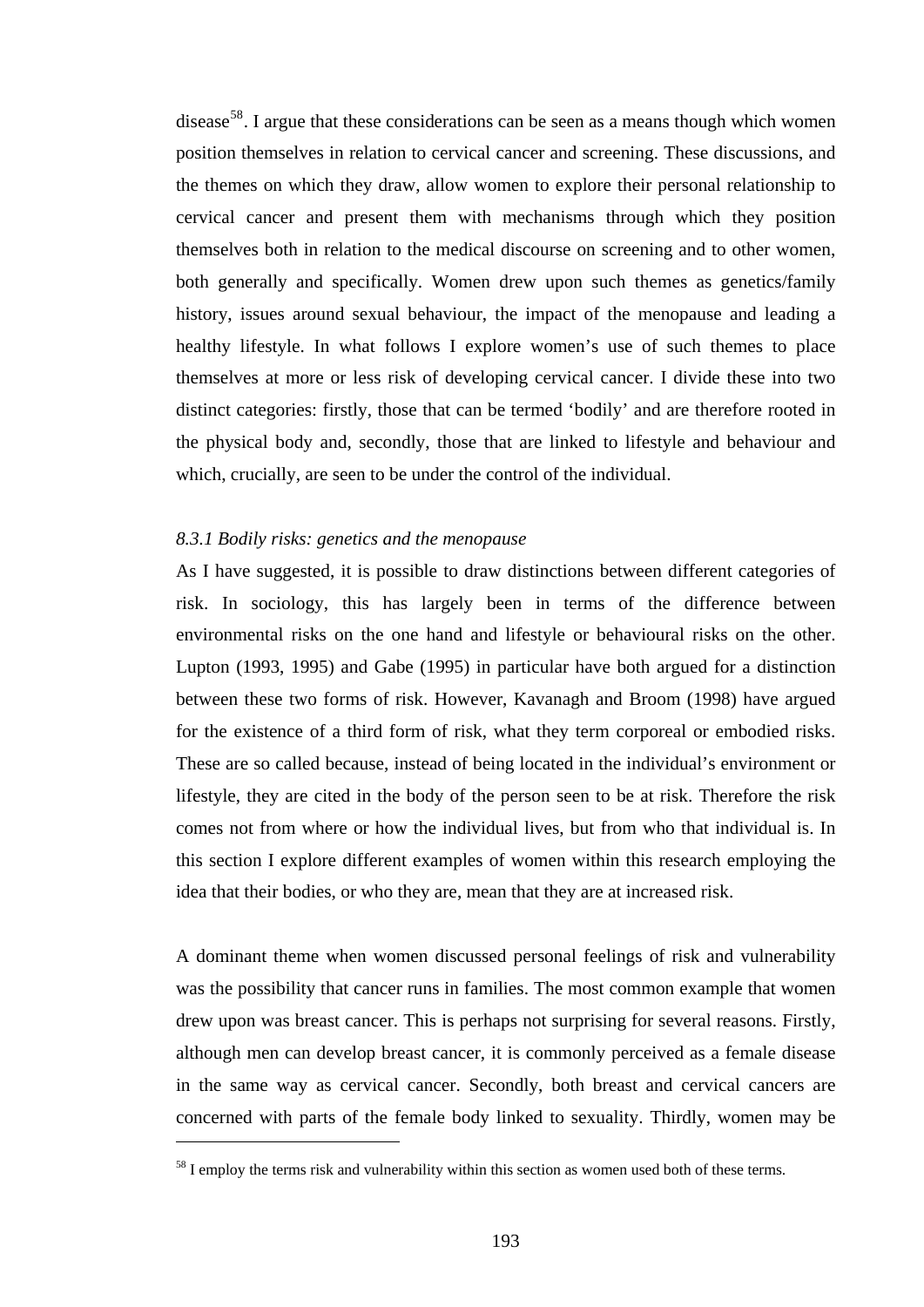particularly aware of the extensive media coverage of breast cancer and its genetic element. However, the genetic aspect of breast cancer is only one of a range of medically-recognised risk factors, others include: increasing age, the number of children a woman has had and at what age, not breastfeeding and taking the contraceptive pill or hormone replacement therapy (HRT). Cancer Research UK (2003b) state that, although people who inherit faults in the breast cancer susceptibility genes BRCA1 and BRCA2 have a higher risk of developing the disease, these gene faults are rare and cause only 2- 5% of cases.

In contrast, cervical screening is not thought to have a genetic or hereditary aspect to it and no mention is made of a genetic risk within the information material women receive<sup>[59](#page-194-0)</sup>. However, many women discussed cervical cancer in this way and also tended to combine it with other cancers as if to suggest that cancer was simply one disease that could develop in different locations around the body. This will be discussed further in the following chapter. For the present discussion I focus on the perception that 'having cancer in the family' increases a woman's risk of developing cervical cancer and vice versa.

Women discussed the genetic influence of cancer in different ways. The idea was used by some to place themselves as at greater risk due to a family history of cancer, while others used the absence of cancer amongst close family members to distance themselves from the possibility of developing cervical cancer. For the women who discussed a family history of cancer, this had often served to make them more aware of cancer in general and make them more aware of the risks. For example, Christine's father had died of cancer and she discussed how, in retrospect, there were signs that he was ill and if he had had regular health check-ups then his condition may have been picked up earlier. For Christine, this knowledge of her father's cancer had increased her awareness and she talked about how this experience meant that she thought differently about cancer screening from other women who perhaps had not experienced the same thing.

 $\overline{a}$ 

<span id="page-194-0"></span><sup>59</sup> There is however no specific refutation of this either.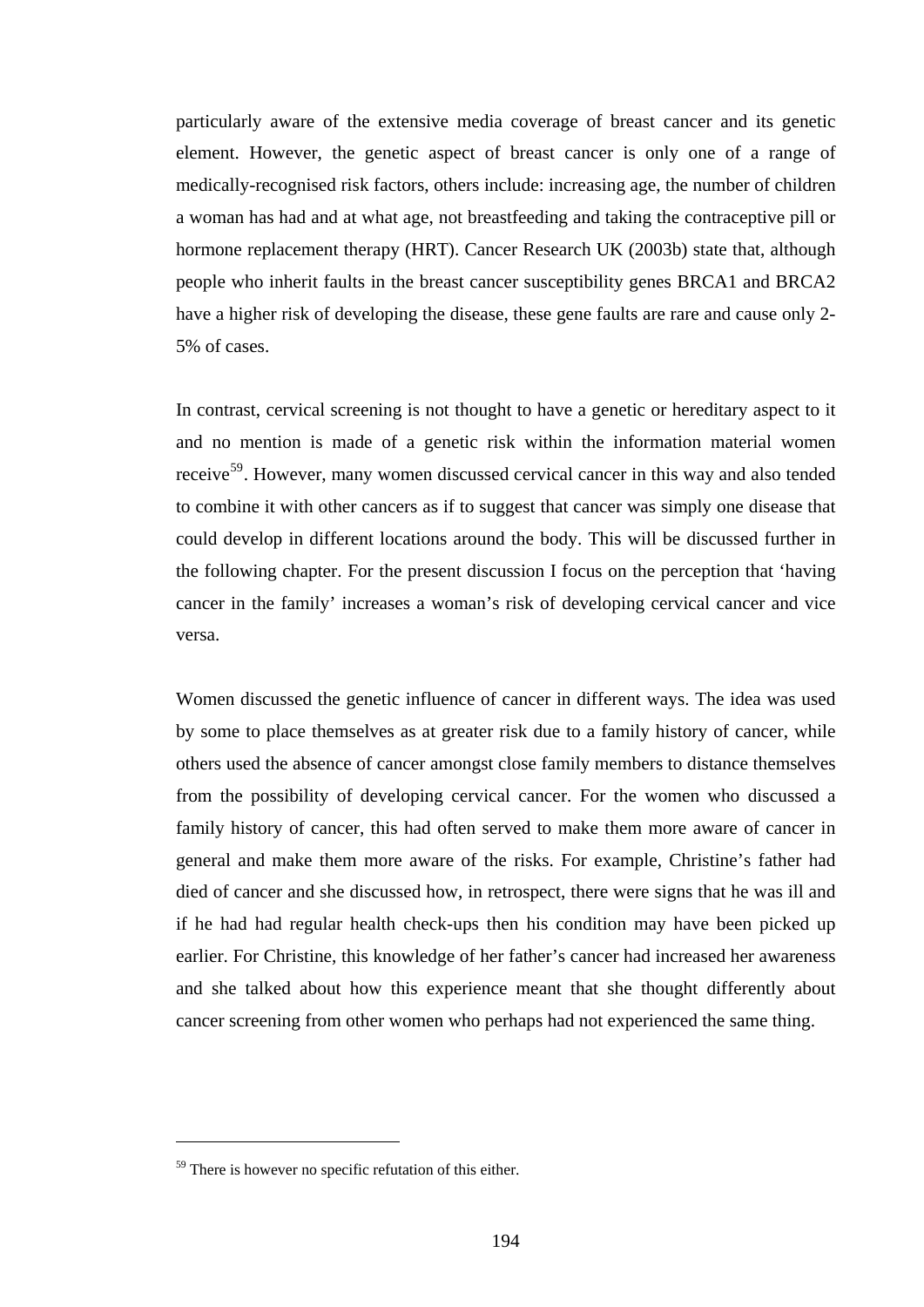*Christine: 'I think that what makes it a big thing for me is that my father died of cancer and in retrospect he had all the symptoms a long time ago…so I think that's why I'm different'* 

*NA: 'different from?'* 

*Christine: 'well I know a lot of people would prefer not to know or they'd prefer not to go and find out, or until they know that something is wrong that's when they go, but I'd prefer to find out'* (Christine 20-34 AC)

So for Christine her experience and knowledge of her father's cancer, and his subsequent death, has served to make her aware of the need to have regular check-ups. This is because she holds the view that if her father had been having these regularly then something could have been done for him. As she clearly states, she feels this experience has made her different from other people who may not share her desire to know if anything is wrong. So, while Christine does not draw on a specific vulnerability as such, she demonstrates an increased awareness and is therefore more diligent about screening.

Debbie provides a similar account, in which she relates how a lot of people in her family have died of cancer and the impact that this has had on her feelings towards cervical screening. She indicates a strong commitment to screening for this reason, but also introduces a moral aspect by arguing that if screening is available then people should take up this offer.

*NA: 'would you say that cervical cancer is one of your main health concerns?' Debbie: 'yeah, I think it is yeah' NA: 'is there any particular reason for that?' Debbie: 'well not with cervical cancer, but I mean there has been a lot of people with cancer in the family and who've died of cancer erm, so I think anything you can do, you know, to prevent anything developing if there's something there* (in terms of screening provision) *then go for it'* (Debbie 35-49 WB)

Both Christine and Debbie use their experiences of having cancer in the family. Noticeably neither is specifically using cervical cancer, to discuss their personal views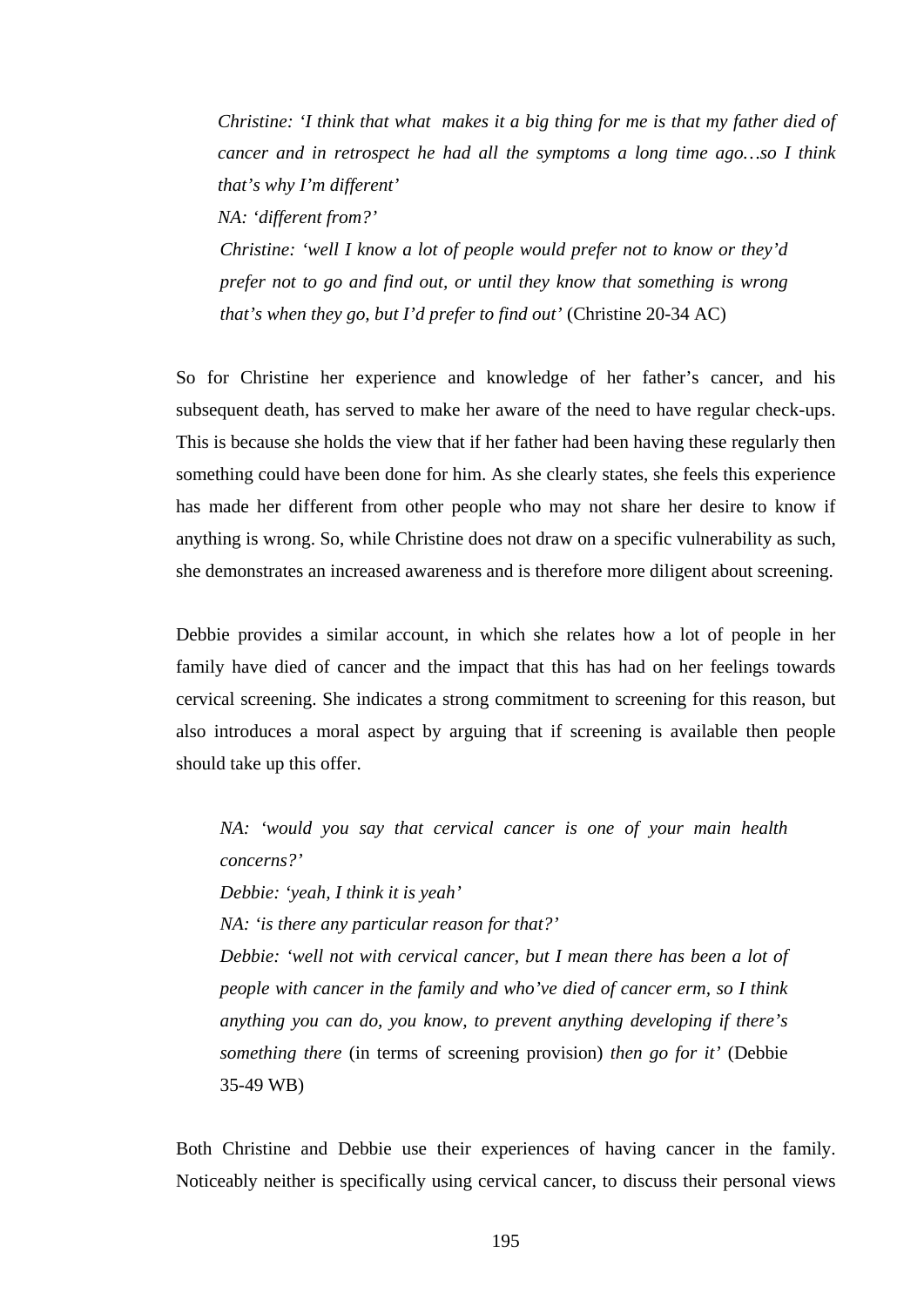on screening and how these experiences and knowledge have influenced these. Both appear to feel vulnerable to cancer in general and so present themselves as committed to the idea that women should have regular check-ups and do everything possible to prevent something developing. Christine in particular explicitly states how she feels her father's cancer means that she feels differently about cancer screening than do other women.

While these two women discuss the influence quite generally, and in a measured way, Zena has a more extreme response. She draws on the idea of a genetic predisposition in particular, while Christine and Debbie talk more generally in terms of 'cancer in the family'. Zena discusses her family history of cancer in a more detailed way than do the previous two women. She told me that,

*'well every person in my family has died of cancer…my grandparents died of stomach cancer, lung cancer, cancer of the bowel, three of my aunties have got breast cancer, the one that hasn't has had to actually have her breast off, one's had radiotherapy, the other had to have a lump removed. My cousin's now having, two of them have had lumps removed, both of which have not been found cancerous but they've had to have their breasts operated on. Mum has to go for mammograms all the time and genetic counselling. I don't have to go unless my mum develops breast cancer. If she develops breast cancer then I'll have to go, so it's all very sort of big in my family, awareness of cancer and let's just say we've obviously got cancerous genes'* (Zena 20-34 WB)

As can immediately be seen within this extract, Zena engages with the specific genetic aspects of cancer in a more detailed way than either Christine or Debbie. For them, having 'cancer in the family' has served to increase their awareness of cancer in quite general terms and increased their commitment to regular screening. However, Zena's knowledge and awareness of the particular cancers present within her family, and the associated potential risk to her own health, allow her to engage in a more explicit consideration of her own position in relation to cervical cancer, and the potential for her to develop the disease. At the end of the extract she uses the cancer in her family, and ideas around genetics, to construct herself in a very particular way. She states that 'let's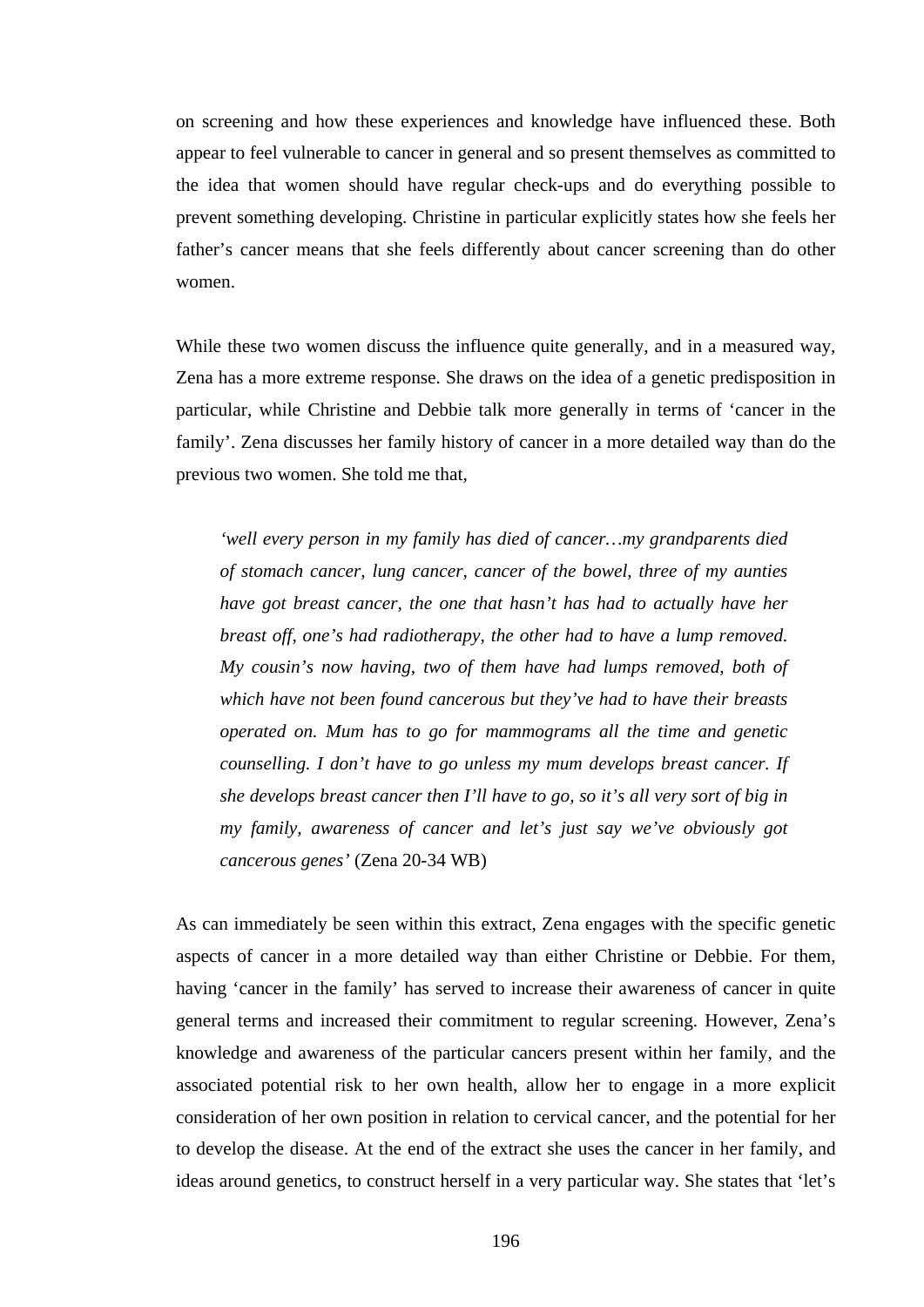just say we've obviously got cancerous genes'. Her membership of a family with such a prevalence of cancer means that Zena positions herself as at a much higher risk of developing cervical cancer; indeed she suggests that cancer of some kind is almost a certainty due to her 'cancerous genes'. In this way she goes beyond the increased awareness expressed by both Christine and Debbie and positions herself as at a specific and very real risk.

As previously stated, a genetic dimension to cervical cancer is not medicallyrecognised, and the way in which women's accounts do not take account of this will be discussed in the following chapter. What is of importance here is the way in which Zena draws on her family history of cancer to assert that they have 'cancerous genes' and the way she uses this to position herself in relation to cervical cancer and cervical screening. Perhaps understandably, Zena's views on the risk of developing cervical cancer are very extreme. When I asked about her views on women that did not attend for screening she argued,

*Zena: 'you're putting yourself at risk by not going and getting it checked out, like if you meet someone who is HIV-positive and he had the choice of using a condom or not and you go 'oh no' then that's what it is' NA: 'you see that as an equivalent sort of thing?' Zena: yeah, because you're taking the choice of I can be screened and actually see that I've got a healthy cervix or I can not be screened and find out later on down the line that you've got cancer that could have been easily prevented'* (Zena 20-34 WB)

So the idea that there is 'cancer in the family', or that the family has 'cancerous genes', can heavily influence an individual woman's views on screening and her perceived level of risk or vulnerability to the disease. These three women use their family backgrounds to position themselves as individuals for whom cervical screening is very relevant and cervical cancer a real danger.

In contrast to this, having a family background that is free from cancer was used by other women to position themselves as not at risk of the disease. When I asked Davina if cervical cancer was something that she thought she might get she told me,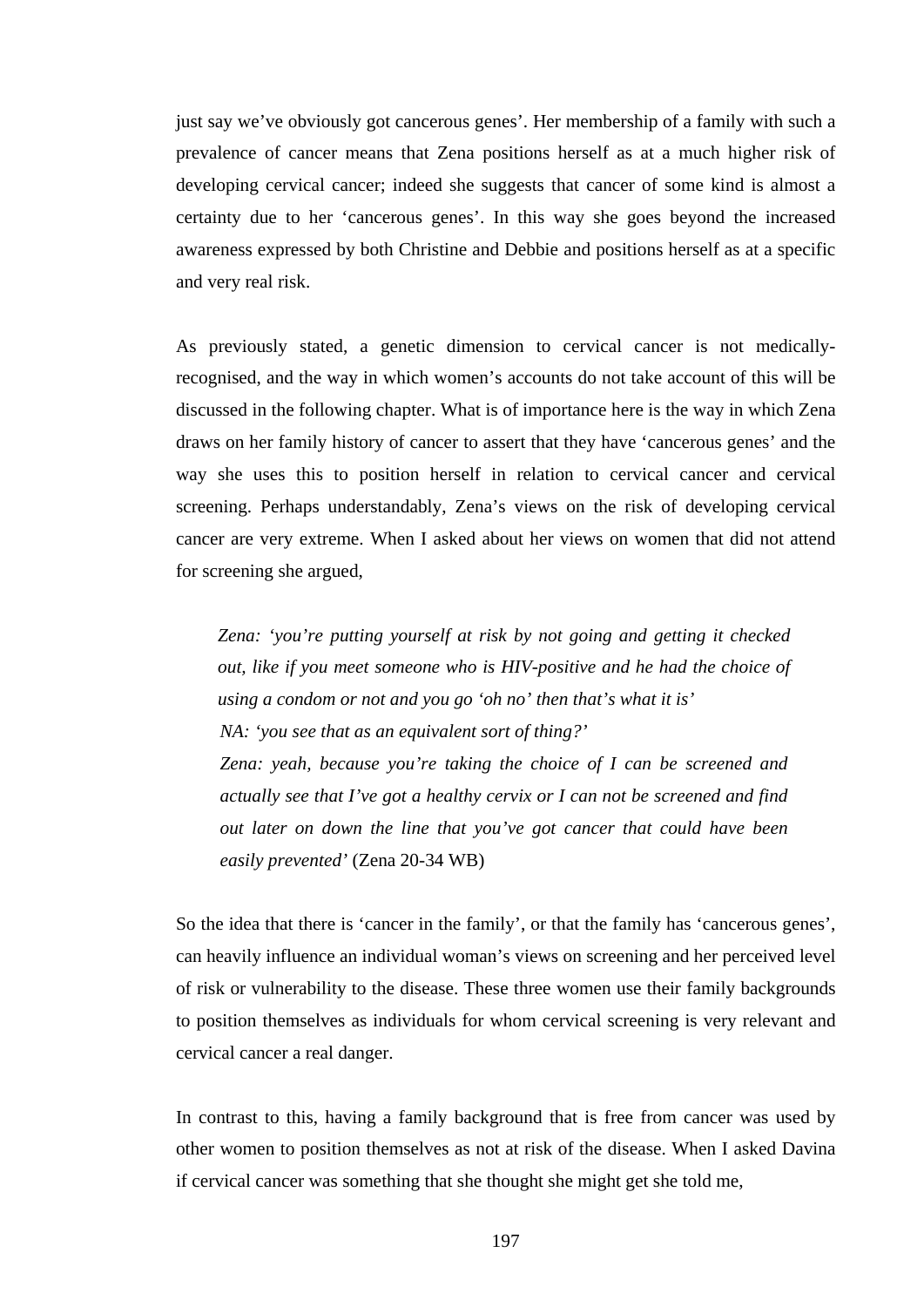*'I think a lot of cancers do tend to run in families, you know, like if your mother's had breast cancer then I would, I mean I've had five sisters and none of us have ever had, you know, breast cancer, cervical cancer and I think sometimes it does tend to run in families, you know, I think maybe if three of my sisters had it I probably would have been a bit worried you know, but no'* (Davina 50-64WB)

Here Davina positions herself as at low risk of developing cervical cancer and suggests that it is not something that she needs to worry about, and indeed does not appear to. She does this by drawing on the argument that cancers tend to run in families and, as neither her mother nor any of her sisters have been affected, she is unlikely to be. Again I do not intend to focus on the accuracy or otherwise of Davina's argument here, all I aim to do is demonstrate the way in which she uses this theme to go about positioning herself as not at risk.

A second perceived bodily risk upon which some women drew was the idea that the menopause increased cervical cancer risk. In the previous chapter I discussed how, for some women, the menopause was discussed as a period during which cervical screening may be particularly important due to the perception that the body was uncertain and 'risky' at this time because of the changes that the menopause brought about. I explored the case of Julia who explained how she felt more vulnerable during this period of her life and that, therefore, screening had taken on a new significance for her and had the potential to reassure her that the changes she was experiencing were normal. However, it was apparent that Julia was using the example of screening to explore a more general feeling of vulnerability and uncertainty and it is likely that she would feel more at risk of other conditions during this period as well.

In contrast, Vanessa discusses the menopause bringing about an increased risk of developing cervical cancer quite specifically. During our interview Vanessa told me that she had a certain level of mistrust about doctors, based on her own personal experiences, and that she was keen to manage any health problems she had by herself. She told me that she had, as a result, 'done some research' on women's health issues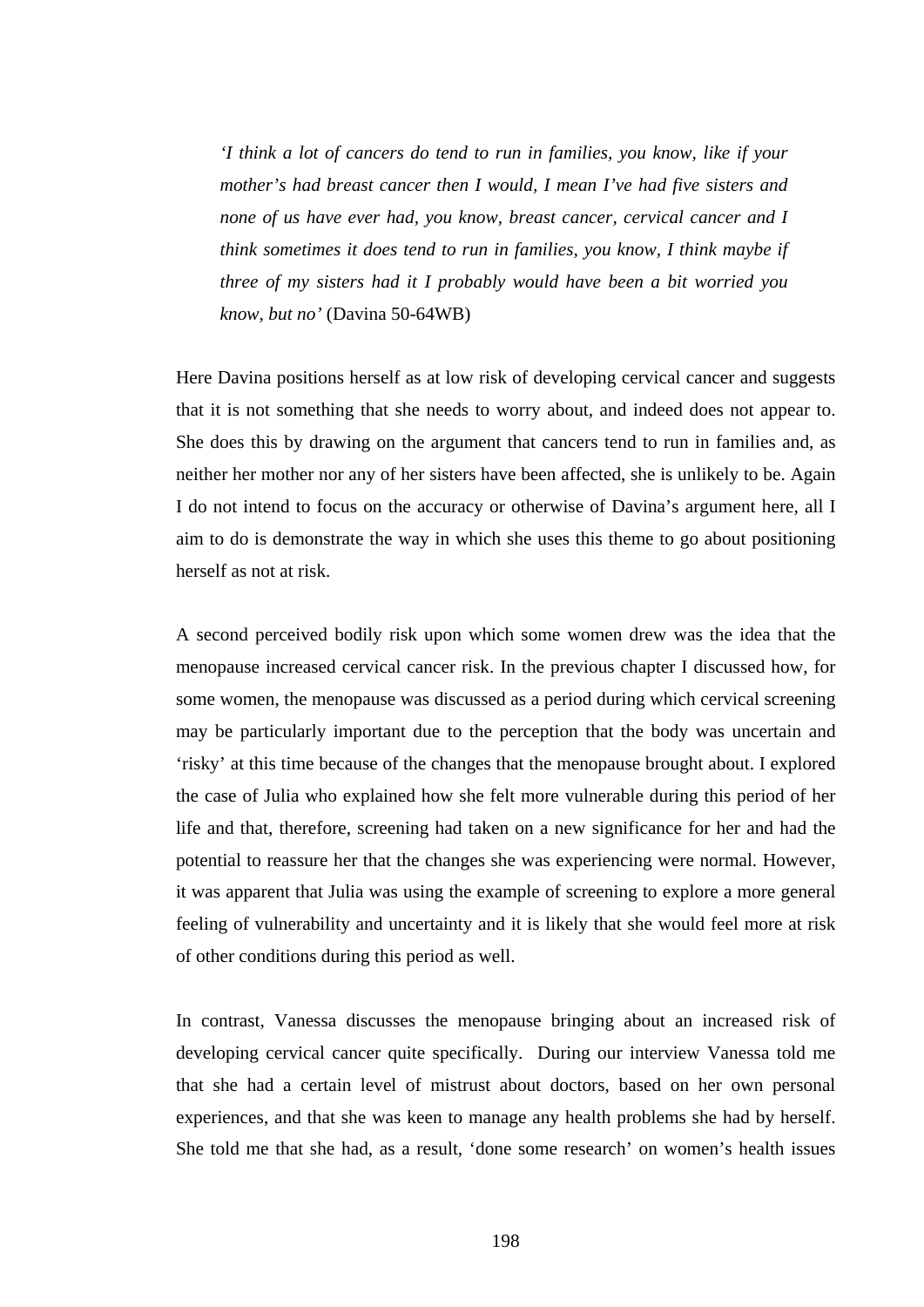and considered herself quite knowledgeable on the subject. Vanessa told me that her age (57) made her feel vulnerable to cervical cancer.

*'They say people my age, because people will be in the menopausal period, so because there are different hormones that no longer function or are not reproducing in the body…so I know that there are hormones that are no longer, they don't have their zeniths or their high points as when you were younger so because of those hormones they now say that you are more likely to'* (Vanessa 50-64 AC)

Here Vanessa draws on, and develops, a theme that was commonly expressed when women were discussing how the menopause makes women more susceptible to disease; that during this time a woman's hormones are out of balance and her body somehow unstable. She explains how the menopause influences hormone production and means that some hormones stop being produced or are not produced in the same quantities as before. Vanessa does not spell out how this causal pathway has been established, but states quite clearly that it means women in this age range are more likely to develop cervical cancer. As with the section above, in which women discuss the potential influence of genetics and family history, I do not wish to go into the medical accuracy or otherwise of these views here. My intention is solely to demonstrate how women employ these themes in a consideration of their personal risk and vulnerability. In this case, Vanessa draws heavily on the link she sees between declining hormone production associated with the menopause and an increased risk of cervical cancer in order to position herself as at risk based upon her age and menopausal status. However, in an interesting contrast to women whose high risk perception meant that they were regular attenders for screening, Vanessa's feelings about her high personal risk are not translated into screening attendance. She had attended in the past, but had had a bad experience and so had ceased attendance as a result. What is interesting here is that Vanessa's high perception of risk is not enough to overcome this past negative experience.

#### *8.3.2 Behavioural risks: sexual activity and leading a healthy lifestyle*

As I highlighted in the introduction to this chapter, the information leaflet women receive on screening lists five factors that can make cervical cancer more likely. Three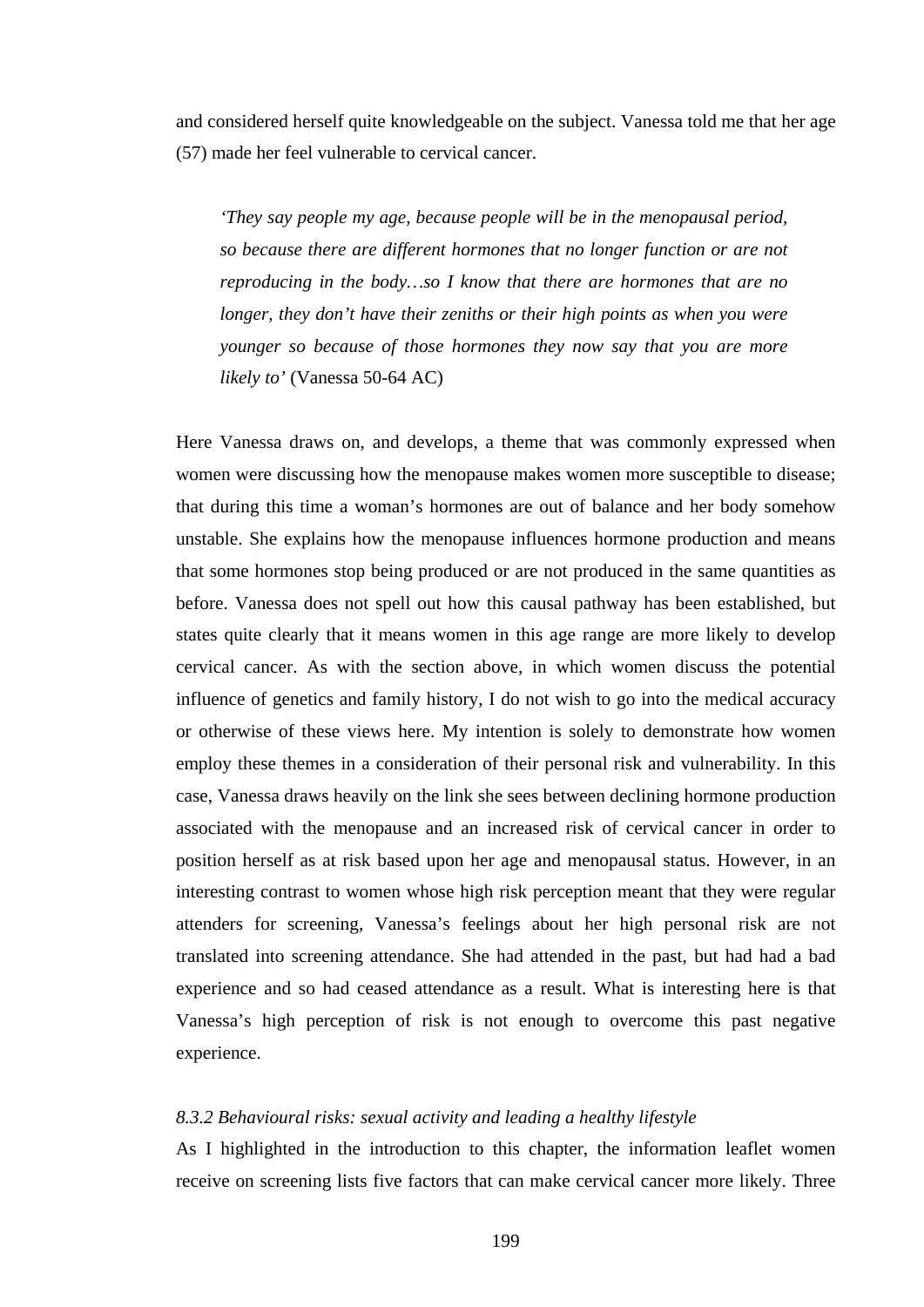of these factors relate to sexual behaviour: sex at an early age, not using condoms, and having several sexual partners or a partner who has had several other partners. In contrast to what I have termed 'bodily risks', I would argue that sexual behaviour as a risk factor carries potential implications of individual irresponsibility, and it may therefore be more problematic for a woman to consider herself as at increased risk due to this. I return to the relative acceptability of different risk factors later in this chapter.

While sexual behaviour is discussed and recognised as a risk factor by many women in general terms, there are very few references to it as having increased risk in individual cases. Many women told me that they had started having cervical smears when they became sexually active, but none used their current sexual behaviour to position themselves as at increased risk. In fact the only woman who mentioned her sexual behaviour as a factor that increased her risk in any way was Matilda, and this was only in the context of past behaviour that she no longer engaged in. When I asked her if she considered cervical screening to be an important thing for her she told me,

*'I think it probably was when I was younger, I was very well aware of the health education programme and also that I was aware of the fact that the more sexual partners you had the more important it was to do and when I was younger I had more sexual partners so I thought 'yes, something I'd better do''* (Matilda 35-49 WB)

Therefore, whilst Matilda is willing to consider her past sexual behaviour as putting her at more risk of developing cervical cancer, and therefore meaning that screening is an important thing for her to do, she contrasts this with her current sexual behaviour and stresses that she now lives in more settled circumstances. She told me that she does not now consider screening to be as important as she once did but said,

*'I would prefer to continue having screening than not, erm, because of having a wild and rumbustuous past, you know, I know that this increases my risk that err, you know because for a long time now I've lived in settled circumstances I know that my risk hasn't gone on increasing'* (Matilda 35- 49 WB)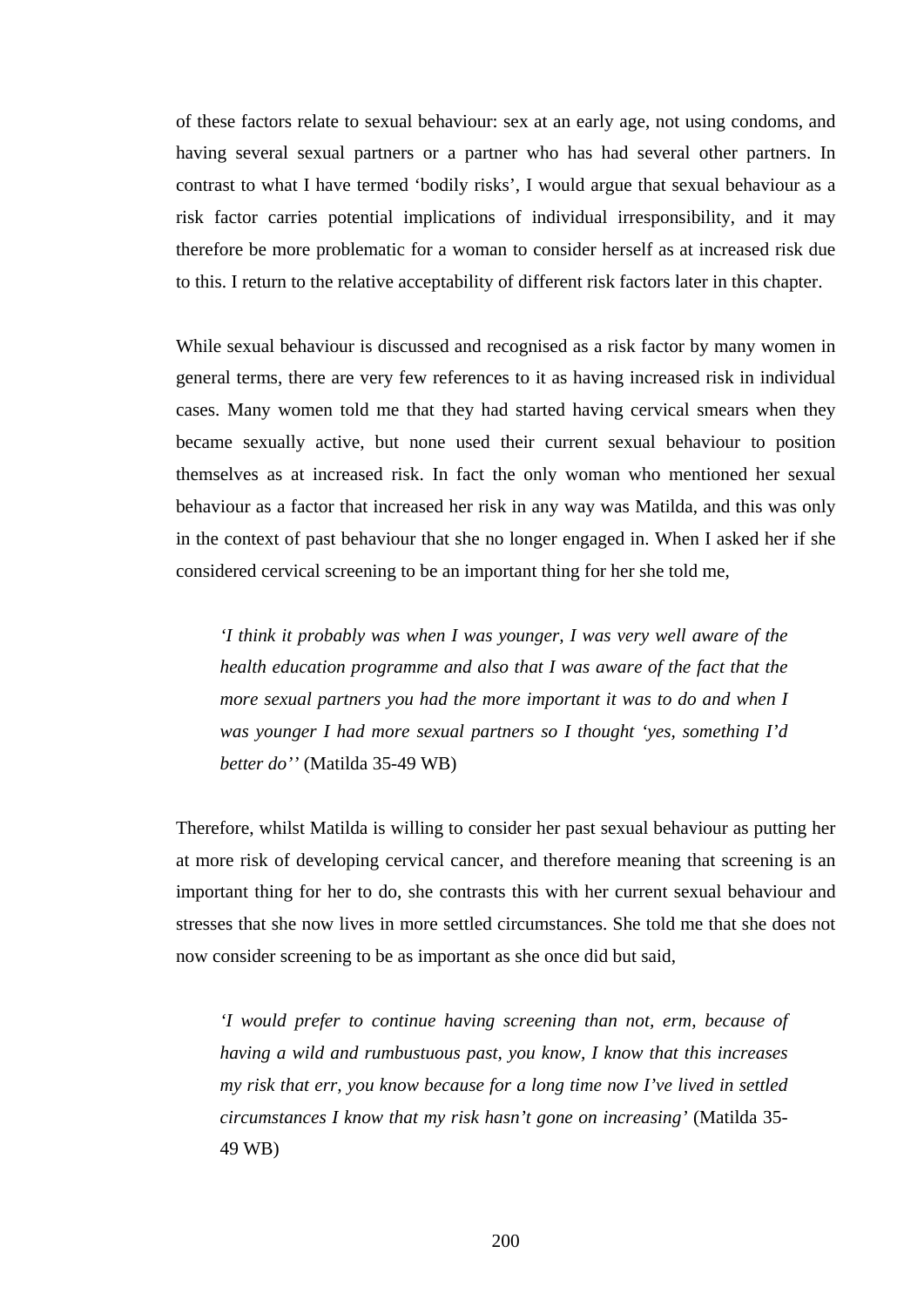As I will go on to discuss later, it may be that there are moral implications related to seeing oneself as at risk due to sexual behaviour. Matilda is the only woman within this research who discussed her sexual behaviour as risky in any way, and this was limited to her past behaviour at a younger age, and is contrasted with her present more settled circumstances.

In light of this it may be easier to employ sexual behaviour as a factor that reduces an individual's risk of developing cervical cancer. Maureen (50-64 WB) told me that she does not feel particularly at risk as there is no cancer in her family and she is not currently sexually active. For Maureen her current sexual inactivity means that her risk is not so great as for other women. She explicitly went on to tell me that she would feel more at risk of developing the disease if she were very sexually active and had lots of different partners. Maureen has therefore considered the increased risk associated with sexual activity, particularly having several partners, and used her contrasting behaviour to position herself as at less risk of developing cervical cancer based on her current personal circumstances.

Zahida, a 53-year old South Asian woman I interviewed, also employed her lack of sexual activity to position herself as not at risk of developing cervical cancer. However, in this particular case the process of self-positioning was influenced by other important factors. Zahida told me that she was familiar with cervical screening and had had two smear tests taken, both of which had been normal. However, very early in the interview she began to tell me that she kept receiving letters asking her to go for her next smear test and that she was 'sick of them'. Further discussion revealed that Zahida was frustrated by these letters as she had been for the test and nothing was wrong therefore, in her mind, there was no further need for her to attend. This was further influenced by the fact that Zahida was a widow and not sexually active. She drew on her identity as a Muslim woman strongly here to emphasise that, as her husband had died, she would no longer be sexually active and to draw a distinction between herself and other, presumably non-Muslim women.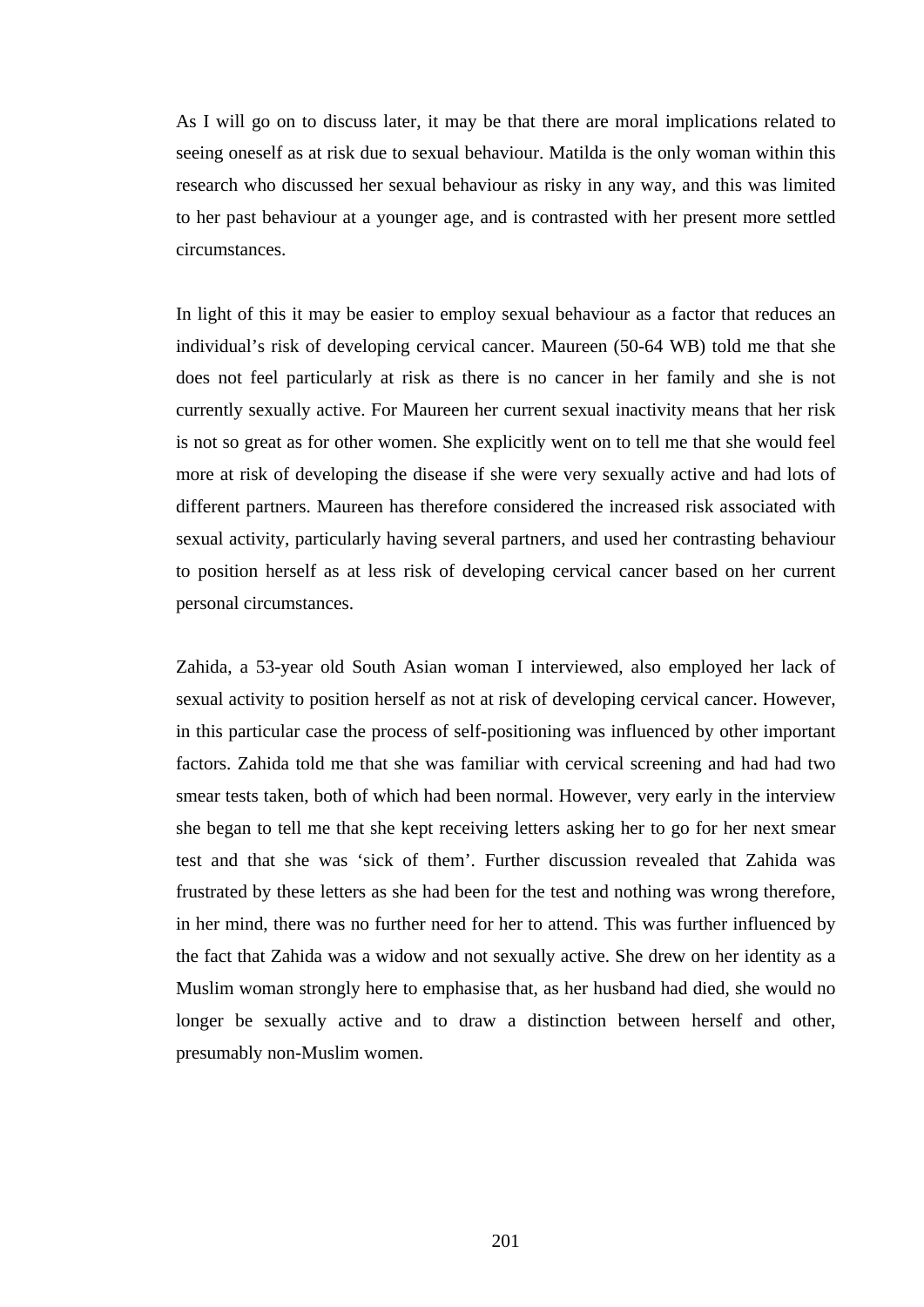*'I'm not like other ladies and going with other men, I stick with one man, I've been twice and there is nothing there and now I have no husband because he has died so I have no sexual relation with anyone so after going twice I don't need them now'* (Zahida 50-64 SA)

Zahida's particular case is very interesting as it combines several factors which lead her to demonstrate a particular form of resistance to cervical screening and the general medical discourse that surrounds it. Firstly, Zahida is certain that two normal smear tests mean that she no longer needs to attend for screening, as they have demonstrated that nothing is wrong. This is further influenced by her lack of sexual activity and the way in which she draws on her identity as a Muslim woman to emphasise that her sexual activity was limited to her late husband and to draw a boundary between herself and 'other ladies' in this respect. While this is not necessarily demonstrated in the extract above, it was clear within the context of the interview that not being like 'other ladies' meant women who were not from the same religious and cultural background and so who behaved in different ways. In common with the Muslim women discussed in the previous chapter, Zahida employs her religious identity to work out her own relationship to cervical screening. This, combined with her understanding that two normal smears means that everything is fine, ultimately leads her to the conclusion that cervical screening is irrelevant to her. As will be seen later in this chapter, Zahida is one of the small group of women who have taken, or who plan to take, steps to tailor their cervical screening participation to their personal feelings of risk or vulnerability.

A second behavioural risk that women drew upon concerned their general health status and whether they pursued a healthy lifestyle. It is perhaps not surprising that when considering the risk of developing a particular disease women consider their general health status. There are several examples of women within my research doing this and emphasising the steps they took to maintain their health. Many women, both generally and in some detail, discussed the steps they took to look after their health, including eating a balanced and varied diet, not smoking, only drinking in moderation and taking regular exercise.

During my discussion with Audrey I asked her whether cervical cancer was a main concern of hers and if she felt particularly vulnerable. Audrey immediately drew on the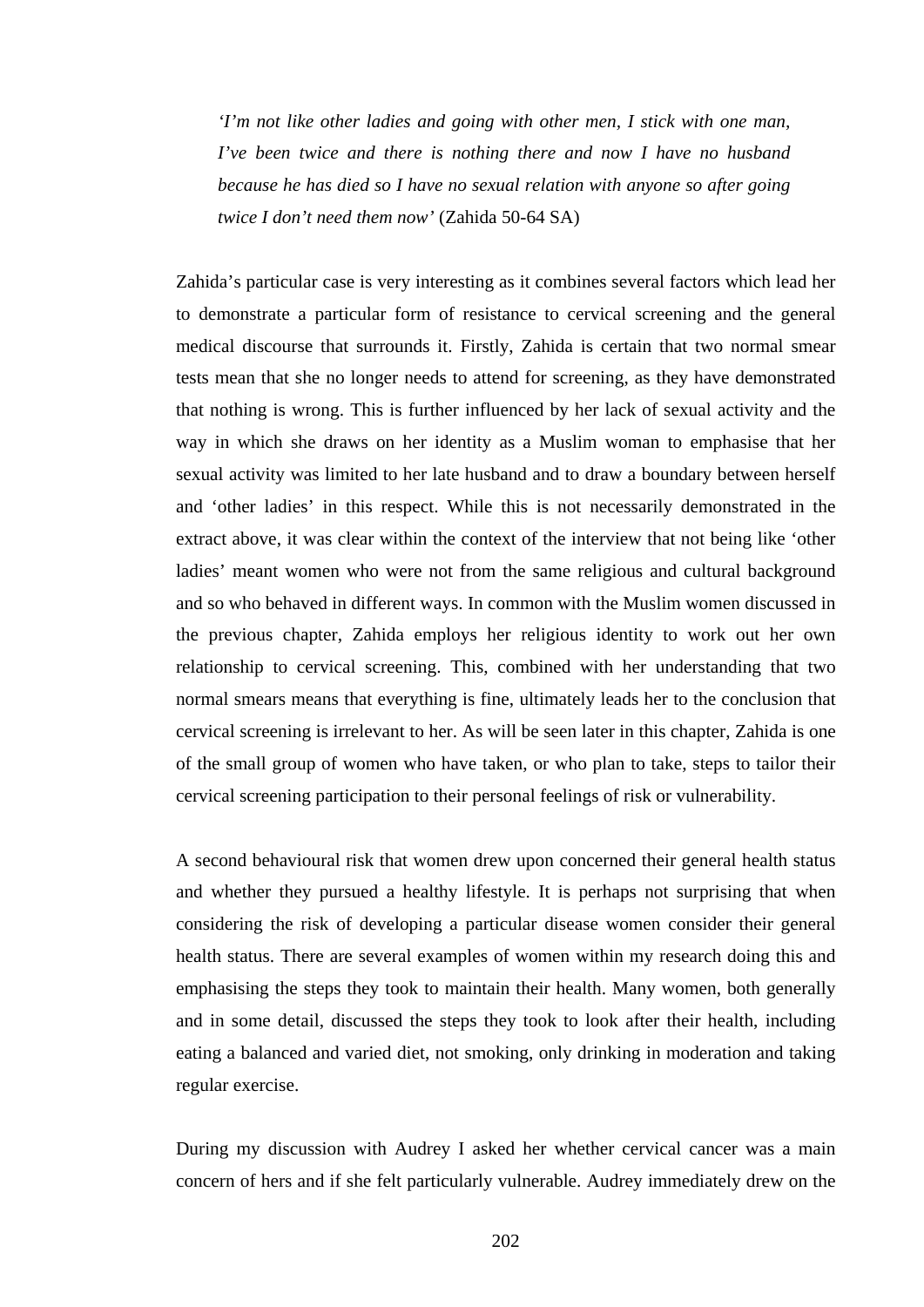theme of general health and told me how she had always been very, very healthy and that, apart from what she called 'niggling small things', her health had not been a big issue and perhaps this was why the possibility of developing cervical cancer was not of concern to her. Audrey began by describing herself as fortunate to have had such good health throughout her life, but later emphasised her healthy lifestyle in terms of not smoking, not drinking a lot and eating healthily. This therefore changed the emphasis from being fortunate to have good health towards having worked hard to achieve this good health. When considering her risk of developing cervical cancer, Audrey drew particularly on the theme of taking individual responsibility to keep herself well and healthy in order to minimise her risk. She told me,

*'I don't smoke, I don't drink a lot, that's not to say that you don't enjoy yourself or whatever, but we* (her family) *try to eat healthily and therefore, because you're doing these things, hopefully you're looking after your body'* (Audrey 50-64 WB)

Audrey therefore draws on the measures she takes to safeguard her health to suggest that, because she has taken this responsibility to look after herself, she has less need to be concerned about potentially developing cervical cancer. Of the five risk factors specifically set out in the information leaflet *Cervical Screening: THE FACTS*, Audrey touches on only one in her account. She mentions that she does not smoke, however, this is almost certainly in relation to the general damaging effect of smoking rather than in specific relation to positive smears being more common amongst smokers (Haslett, 1994) or a higher risk of cervical cancer (Ylitalo *et al.*, 1999). In this consideration Audrey makes no mention of the three sexually-based risk factors detailed in the leaflet, instead she relies on the measures she takes to look after her general health being enough to protect her. She seems to be suggesting that, as she looks after her health, she does not 'deserve' to develop the disease.

#### **8.4 Considering Risk Themes**

In this section my aim is to further develop the discussion of the risk factors explored above and to consider such issues as their relative status, acceptability and origins. To reiterate, the risk themes under discussion in the chapter are, firstly, those which I have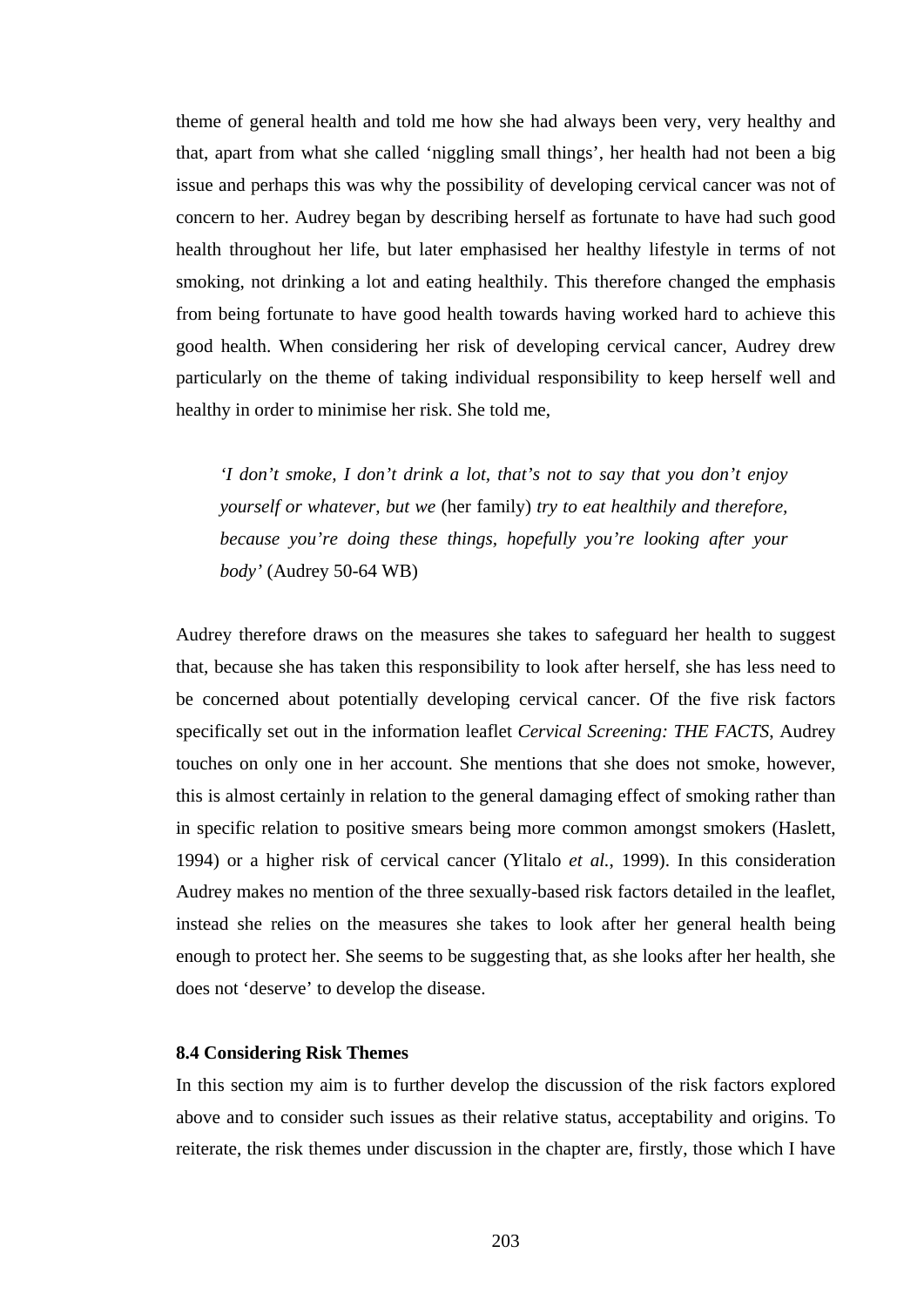termed bodily risks, specifically genetics and the impact of the menopause, and, secondly, behavioural risks, specifically sexual activity and leading a healthy lifestyle.

The first of the themes explored, genetics/family history, was used by some women to position themselves as at little risk of developing cervical cancer while others, most notably Zena, used the theme to place themselves as at increased risk. For Zena we saw that the idea of 'cancerous genes' was important to the way she thought about her risk and what cervical screening meant to her as an individual. In this way Zena drew some sort of boundary between herself and those without a family history of cancer. What is interesting is that the theme of genetics allows Zena to construct and position herself as at risk in this way without opening herself up to charges of irresponsibility and a failure to protect her health. Her assertion that her family have 'cancerous genes' serves to remove any sense of individual responsibility for the development of disease.

This is not to suggest that there are no elements of responsibility within the context of genetic risk, as work in this area has highlighted the responsibilities and obligations that stem from the identification of such a risk. Hallowell (1999) has researched women attending genetic counselling for hereditary breast/ovarian cancer and argues that, while genetic risks are constructed as 'internally imposed involuntary health risks' (1999:599), this does not absolve the individual of responsibility for their health. Women in this situation saw themselves as having a responsibility to their families to establish their risk and to take appropriate action to manage it. In addition, there are issues around being responsible for passing on their, and potentially their partner's, 'faulty' genes, a responsibility which, it is argued, is almost exclusively borne by women (Steinberg, 1996). Polzer *et al.* (2002) have also explored individual responsibility for genetic risk and have situated genetic testing as a neo-liberal technique of governance. By fulfilling the obligations of determining and managing their risk, individuals can construct themselves as healthy and responsible citizens. However, I would argue that while these responsibilities for the identification and management of genetic risk do undoubtedly exist, and could be extended to the responsibility of women in this situation to attend for regular screening, this is not the same as being ultimately responsible for the condition in the first place. How can an individual be held accountable for something which they have inherited? By definition, it has come to them from others and through a process over which they can have no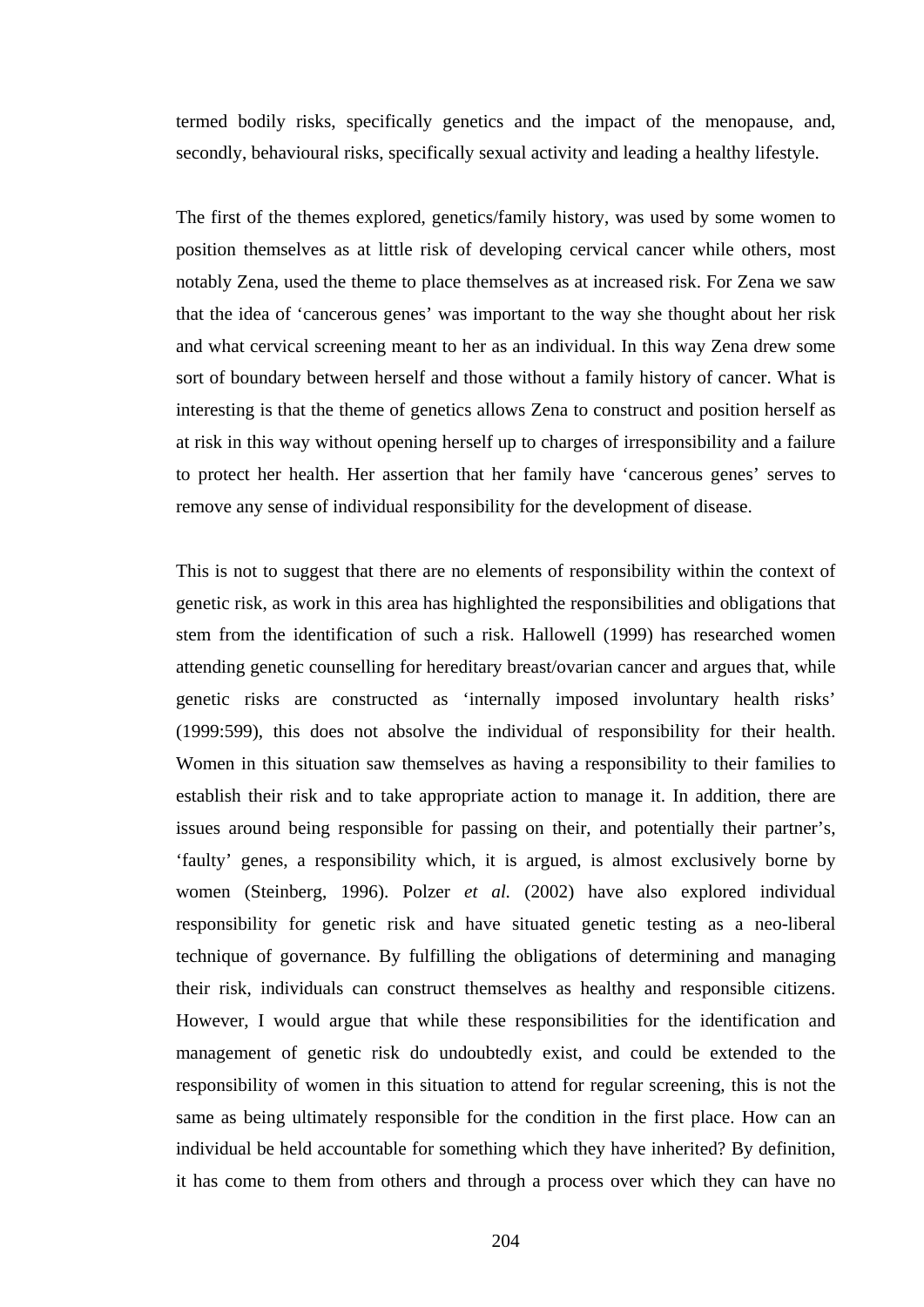control. The theme of genetics and family history was therefore used by different women to both increase and decrease their likelihood of developing cervical cancer without opening up the potential for individual blame.

In contrast to the status of genetics, risk factors associated with sexual activity occupy a different position and have a different status. I have suggested that this theme is morally charged in a way that genetics is not. Identifying oneself as at increased risk of developing cervical cancer due to one's sexual activity potentially attracts charges of irresponsibility and fecklessness, particularly, it might be argued, for women. The sexual behaviour of women is still subject to greater social scrutiny than men's and therefore women may have to consider the potentially negative consequences of identifying themselves as at increased risk of cervical cancer on this basis. In comparison to the genetic theme, there is potentially a stigma attached to drawing on this theme to increase one's personal risk. Notably, although many women demonstrated an awareness of the ways in which sexual activity influences cervical cancer risk, none of them drew upon their current sexual activity to position themselves as at risk, the only woman who discussed her 'risky' sexual activity was Matilda, and only then in the context of past behaviour and whilst taking care to stress that she had for some time now lived in more 'settled circumstances'. In contrast, several women told me that their current sexual inactivity meant that they were at little or no risk of developing cervical cancer.

It is therefore the case that, within this research, sexual activity is almost exclusively used only to minimise cervical cancer risk. It may of course be the case that none of the 35 women I interviewed engaged in sexual activity that would put them at increased risk. All I do here is suggest that it may be potentially problematic for women to identify and position themselves in this way. This is because, in contrast to the status of genetic risk, sexually-acquired risk is morally charged and potentially carries implications of individual responsibility and blame. In a similar way, failing to pursue and maintain a healthy lifestyle can also leave women open to charges of irresponsibility, this time in relation to failing to take adequate measures to protect their health. As I highlighted in Chapter 3, writers within the New Public Health perspective in sociology have argued that health has come to be a central concern of contemporary society. As such, the achievement and maintenance of good health has become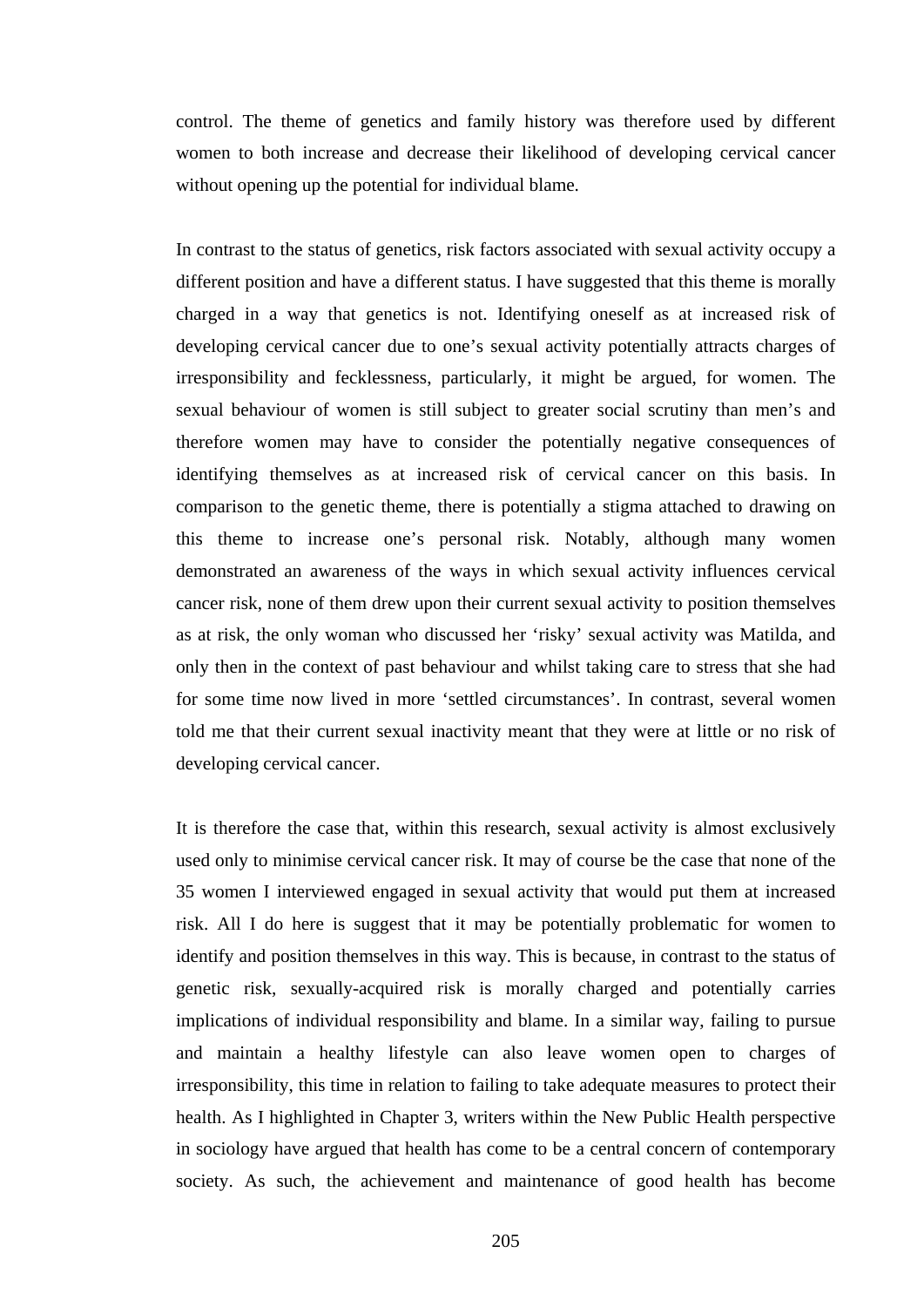inextricably tied to the status of the individual as a good and responsible citizen. Opening oneself up to charges of irresponsibility through claiming an increased risk of disease on the basis of poor health or risky sexual activity is therefore problematic.

I would therefore argue that the risk themes identified in this chapter occupy very different positions in terms of their relative social acceptability and status, and are therefore likely to be employed differentially on this basis. It is more acceptable to draw upon a genetics theme than current sexual behaviour to position one's self as at increased risk of developing cervical cancer, as this theme carries with it little or no individual responsibility for the actual development of the disease. Therefore this theme is used freely by women to either increase or decrease their personal risk. In contrast sexual activity and health status are treated much more carefully, being almost exclusively used to minimise risk.

From the above discussion, it is clear that women do not simply adopt the general 'at risk' status suggested by the medical information material, and reinforced by the universal approach to screening for all women within the 20-64 year old age group at the time of the research. Instead, women engage in a more active, personalised and individual consideration of their cervical cancer risk, based largely on the themes discussed above, that serves to establish and develop their position in relation to both the official medical discourse on screening and to other women. However, as I discussed in Chapter 3, Foucault (1984c) argues that the means through which the individual works out this relationship are not simply invented by the individual themselves, instead they are models that are found within society and are proposed, suggested and imposed upon the individual. While individuals are not free to create these means, they have the potential to use them creatively. For example, in a study of how pregnant women in the US accounted for their decision to refuse prenatal screening, Markens *et al.* (1999) discuss the women's employment of the biomedical concept of risk and stress the importance of women's interpretation and application of biomedical concepts.

If we consider the themes drawn upon in this research we can begin to identify the areas from which they are drawn. I have discussed how some women drew upon ideas of genetics and family history when considering their risk, although cervical cancer is not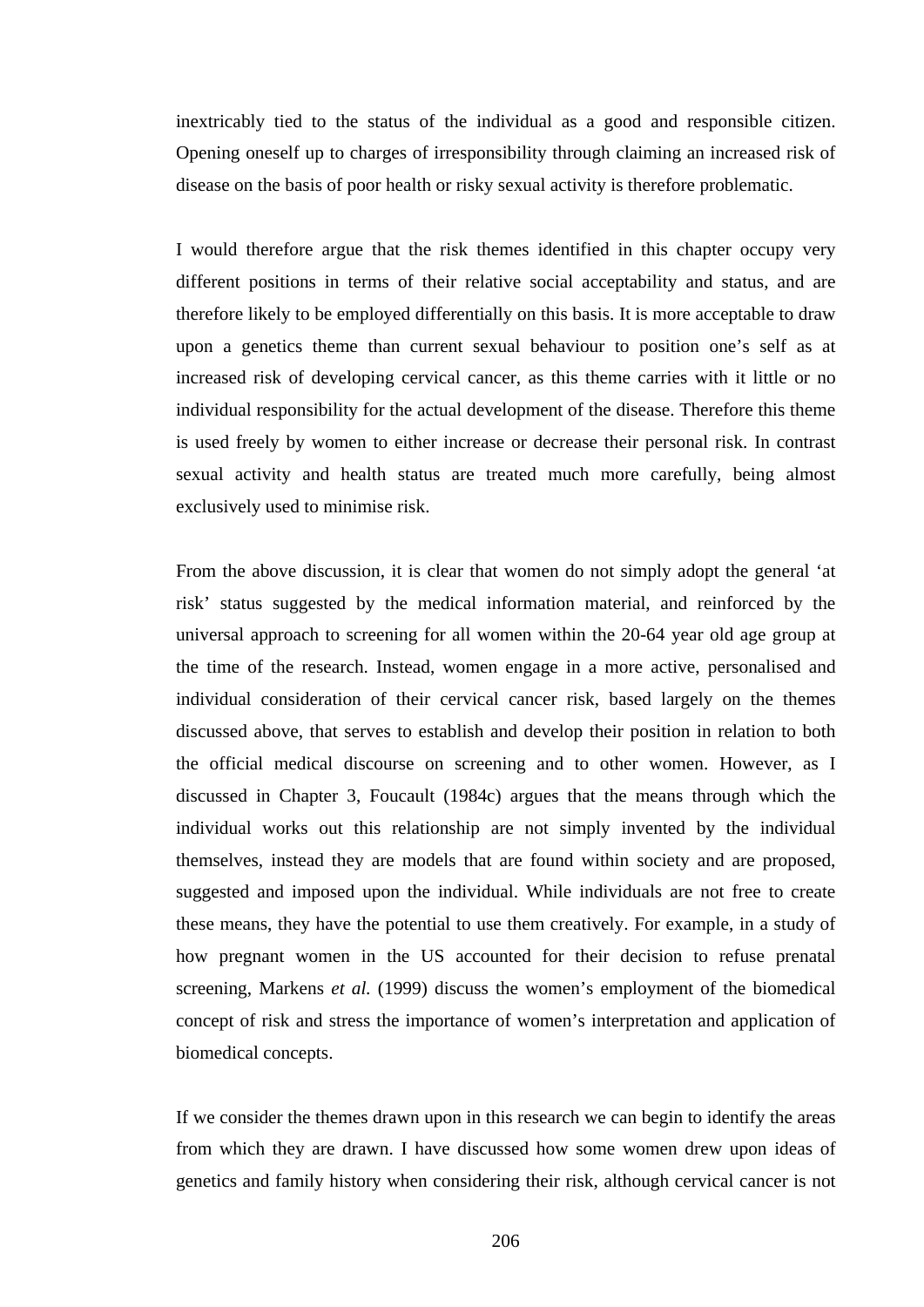one of the cancers thought to have a genetic influence. However, whilst there is no mention of genetics within the material on cervical screening, some forms of breast cancer are specifically discussed in terms of genetics and some have argued that our society is becoming more and more 'geneticized' with an ever-increasing number of human problems being seen through a 'genetic lens' (Conrad, 1997). Media reports that scientists have isolated the 'gay gene' or the 'obesity gene' serve to simplify the complexity of genetic association and causation (Conrad and Gabe, 1999) and so it is perhaps not surprising that lay women seek to understand cervical cancer risk through this means. For Zena, who talked in terms of her family having 'cancerous genes', this increased media and societal focus on the genetic aspect to many medical conditions has been reinforced by her family's strong history of cancer. Therefore it is almost inevitable that Zena will draw upon a genetic theme when considering her personal risk of developing cervical cancer.

Women's use of the menopause is also interesting, as again there is no mention of this within the official material as increasing a woman's risk of developing cervical cancer. However, much has been written on the increasing medicalization of the menopause, and also cultural images of menopausal women, and it is perhaps the combination of these that constructs the menopause as a risky and uncertain time in women's minds, leading them to position themselves as at more risk during this period.

The consideration of sexual activity as a risk theme is not unexpected as the information leaflet women receive lists this explicitly. If women are told that cervical cancer is more common if they first have sex at an early age, do not use condoms and have many different partners or a partner with several partners, then it is not surprising that they will draw upon this theme when considering their own risk. What is of interest is the very specific way in which this is employed.

Finally, as I have suggested, maintaining one's general health is a dominant health promotion message in our society and many women within the research made connections between their good health and disease prevention.

Therefore, although many of the themes that women draw on when considering their risk, and positioning themselves accordingly, are not contained within the medical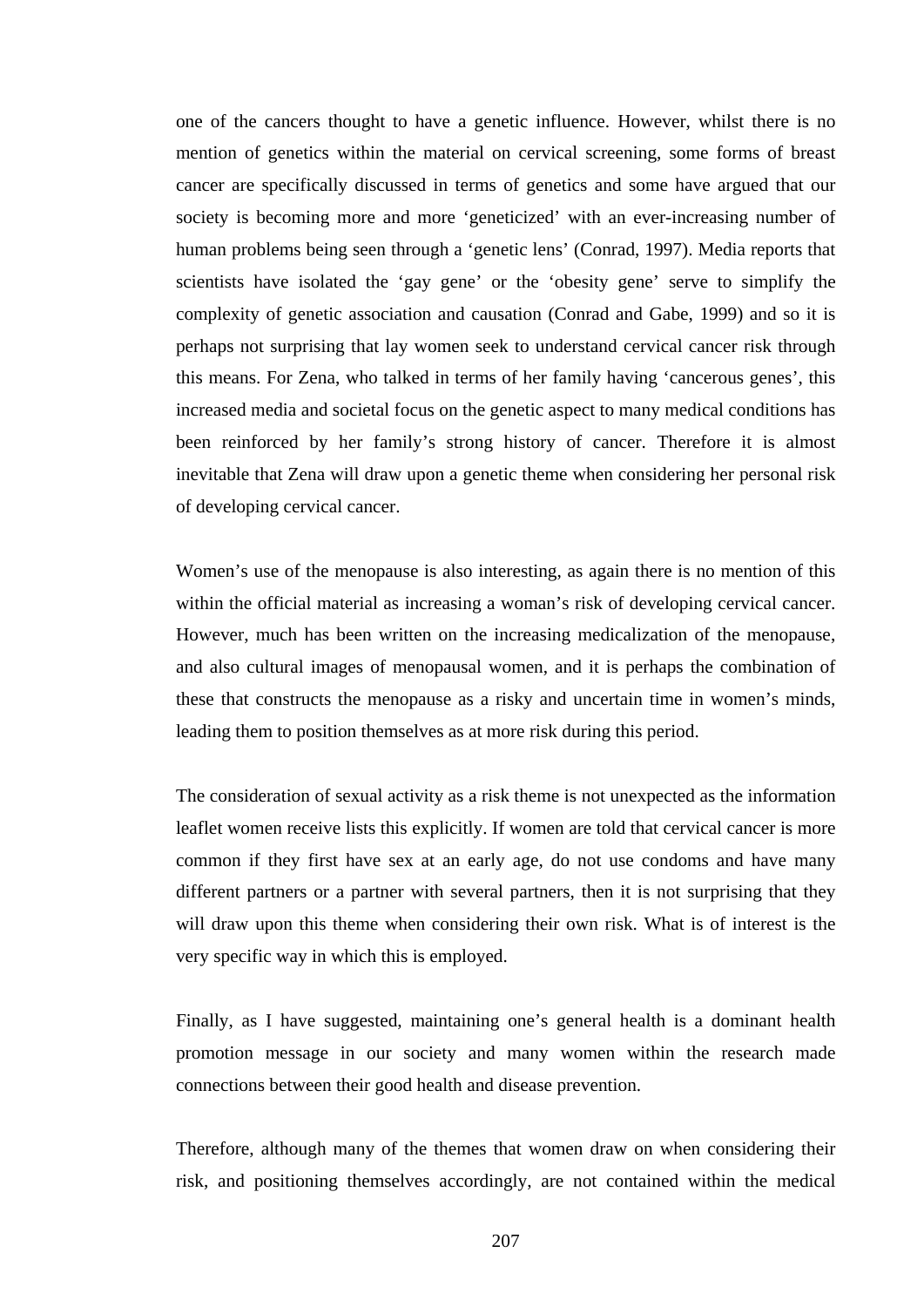information on cervical screening specifically, they can be identified in other aspects of medical and health promotion discourse and within society more widely. It is therefore the case, as Foucault (1984c) suggested, that individuals do not bring these to the arena independently, instead the women here are transferring and employing themes suggested to them in other contexts to actively work out their risk and position in relation to cervical cancer and screening.

#### **8.5 Impacts on Participation**

In the previous chapter we saw that the techniques of resistance employed by women to individualise the general medical discourse on screening were predominantly limited to the level of talk; they were not translated into behaviour in terms of influencing women's attendance for screening or their conduct during encounters with health professionals. To a certain degree the same limitations can be seen with regard to the resistance strategies shown in this chapter. The majority of women who regard themselves as at little or no risk of cervical cancer still continue to attend regularly for screening, suggesting that perhaps risk perception is not an appropriate means of thinking about attendance in these cases. It may be that the particular way in which the NHSCSP is structured, i.e. an opt-out programme that assumes attendance, means that responsibility or 'moral obligation' (Howson, 1999) are more appropriate concepts within which to frame attendance. The decision to attend for screening based upon a personal assessment of risk will be much more apparent within a programme structured along opt-in lines, in which an individual makes a conscious decision to attend due to a perception of risk. For example, in a study of decision-making about attendance for bowel cancer screening (not currently a nationally co-ordinated programme), McCaffery *et al.* (2001) found that perceived low susceptibility to the disease, based upon current health status, family history or absence of any symptoms, was an important factor in the decision to decline the offer of screening. People making this decision therefore drew on similar themes to the women in my research, for example general health and family history, to make an assessment of their risk of developing a particular disease. It is unlikely that the people declining bowel cancer screening were any more determined to demonstrate resistance, through tailoring attendance based on risk perceptions, than the women in this research. What is more likely is that the differing structures of the screening arrangements, and the implicit assumptions about attendance that follow, mean that those considering bowel cancer screening are more able to refuse this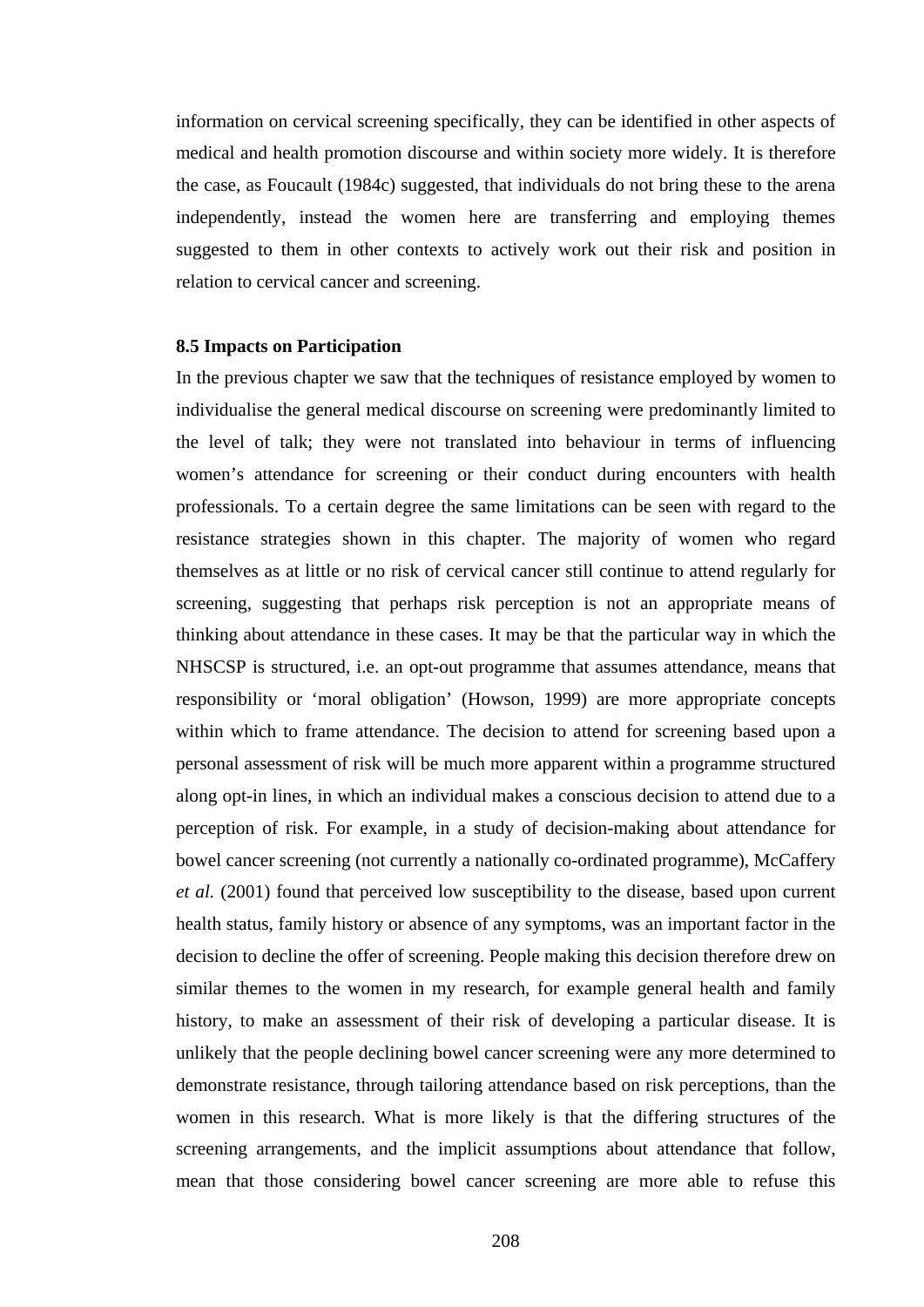screening based on low perceptions of risk than those asked to attend for cervical screening. In many ways the routine nature of cervical screening, and the in-built expectations of attendance, mean that a conscious decision to attend based on personal risk perception, or anything else for that matter, is simply not necessary. In many women's minds attending for cervical screening is something that one just does (Bush, 2000; Forss *et al.*, 2001).

However, it would not be fair to say that perceived risk has no impact on women's screening attendance. Despite the majority of women in the research continuing to attend for screening regardless of their personal risk perceptions, there is a small, but nevertheless interesting, number that have tailored their attendance based on their personal feelings of risk and vulnerability. These considerations of personal risk draw upon some of the themes discussed above and lead women to base their screening attendance upon these criteria. In what follows I explore how this can lead women to both attend regularly or reduce their attendance.

#### *8.5.1 Maintaining high attendance*

 Two women who explicitly linked their regular attendance to their personal assessments of cervical cancer risk were Matilda and Zena, both of whom were discussed above as specific examples of different themes being used to increase risk. Matilda drew on her past sexual behaviour, while Zena focused on her family's 'cancerous genes'.

Matilda, although taking care to stress that she had for some time lived in more 'settled circumstances', recognised that her past sexual behaviour had put her at increased risk and, although she perceived that her risk had not gone increasing over the past few years, she said that she would rather continue to have screening because of this past behaviour. As a result Matilda was a regular attender for screening and this, coupled with the emphasis she places on her current circumstances, serves to further reinforce her current responsible approach compared with her past behaviour.

Zena had also been a strict attender based on her perceived high risk, this is despite a very bad smear test experience she told me about that resulted in heavy and prolonged bleeding and led her to make a complaint about the smear taker. In fact so at risk did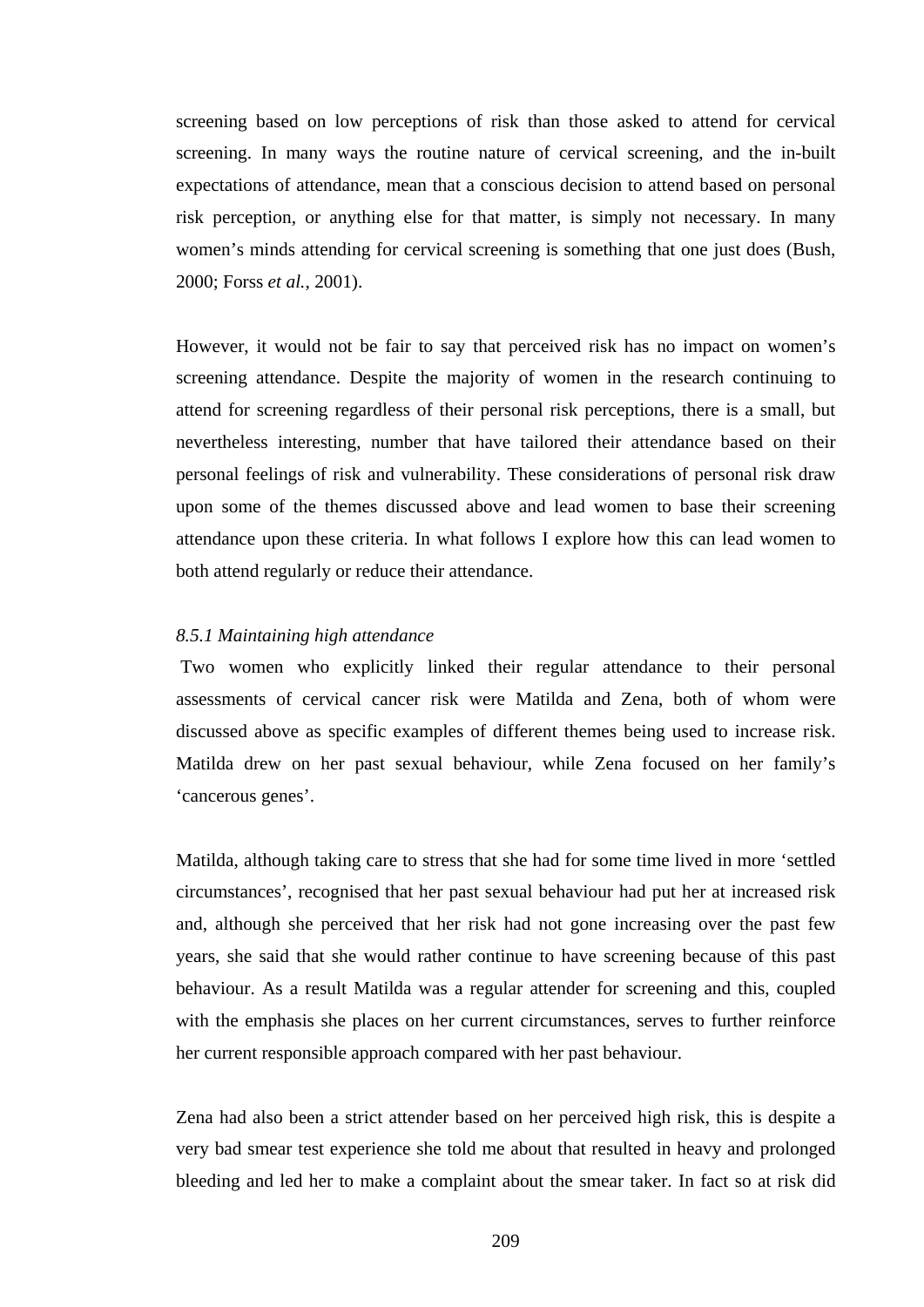Zena feel that, instead of waiting for the automatic invitation letter to first arrive, she took herself to the doctor's as soon as she became sexually active at the age of 16, as she had read that screening was necessary for all sexually active women.

As I have previously suggested, it may be easier for women to tailor their attendance based on a perception of increased risk as this is the anticipated behaviour within the programme. Women are simply doing what is expected of them. If cervical screening were organised along opt-in lines then the conscious decisions Matilda and Zena have made would be more apparent and not masked in this way. Given the structure of the NHSCSP, it is perhaps more interesting to examine women who have gone against expectations and have either reduced or ceased their attendance for screening.

#### *8.5.2 Reducing or ceasing attendance*

In contrast to those whose tailored attendance fits with that expected, it may well be more difficult for women to reduce or cease attendance based on perceptions of personal risk. While many women who told me that they felt at little or no risk continued to attend, it is unlikely that all of them would do so in the context of an opt-in programme. Indeed, they may never have participated at all given that they would have had to make a conscious decision to attend, that research has suggested is likely to be based on perceived susceptibility.

Maureen and Zahida were both also discussed above and had both, although for slightly different reasons, tailored their screening attendance according to their perceived low personal risk. Maureen, based on current sexual inactivity and no family history of cancer, did not feel at risk. This particular case is interesting as, although Maureen felt that you should take advantage of any medical tests available and the fact that this view had been reinforced by two friends' recent diagnoses of gynaecological cancer, her personal risk perception was still the dominant factor in determining her level of attendance.

Maureen had not ceased to attend completely, rather she had reduced her attendance to every other time she was invited, meaning that she was now being screened at least every 10 years instead of at least every five, which is the current guidance. It was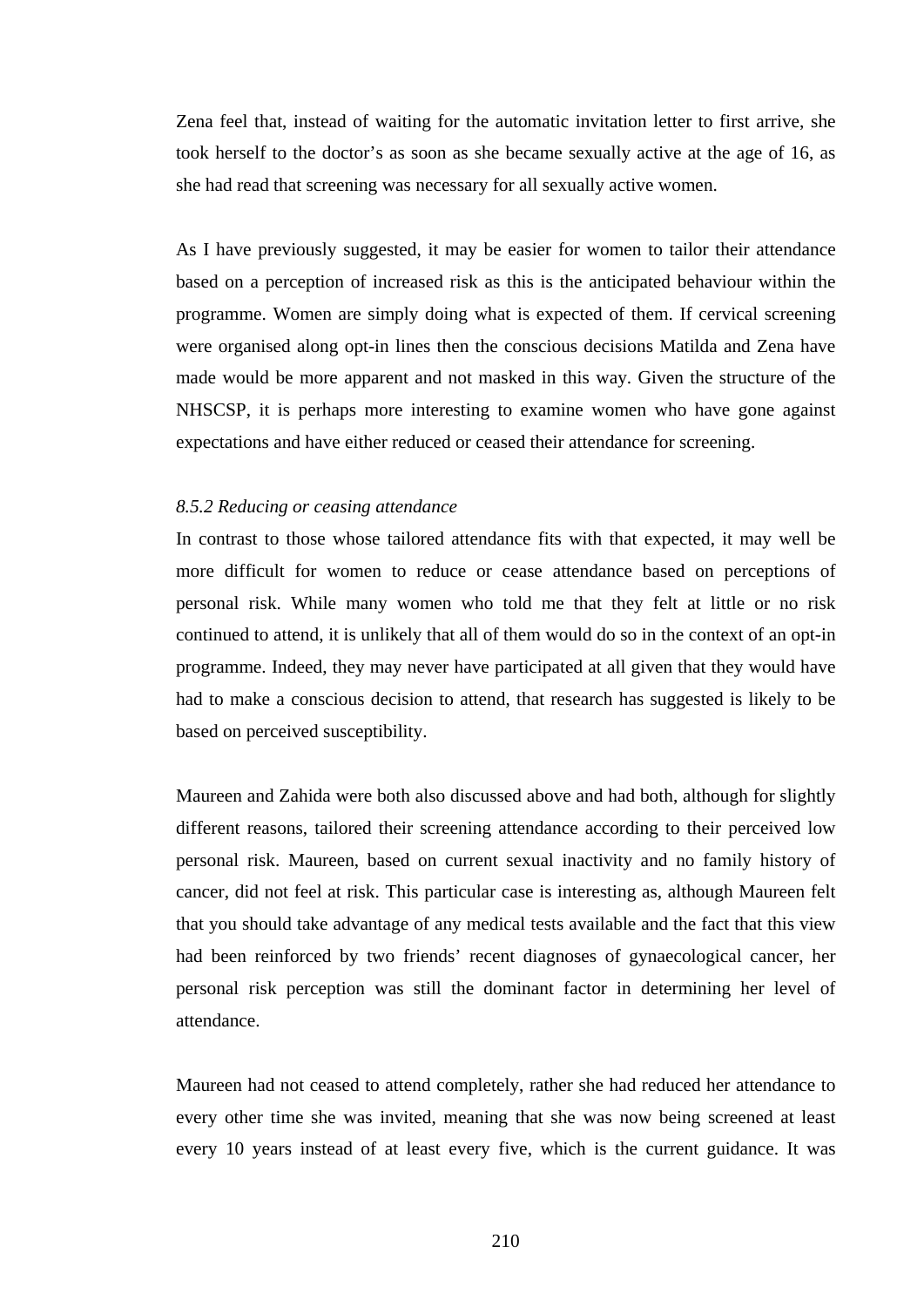apparent that, given her perceived low risk, Maureen felt that this was an adequate level of screening for her.

Zahida's view of her risk as not only reduced but non-existent was as a result of her previous two smear tests being normal, and her husband's death meaning that she was no longer sexually active. She drew on her religious and cultural identity to stress that, unlike other women, she would not be sexually active again. Zahida told me that, while she had felt a little embarrassed during her previous smear tests, she had experienced no physical pain and that, because she had given birth to four children, she was used to that kind of internal examination and it therefore posed no problems for her. It was therefore her perceived non-existent risk of cervical cancer, and her opinion that it was utterly pointless for her to attend, that was the driving force behind her decision. She was ignoring the reminder letters that arrived at her home and seemed to suggest that they must be being sent in error as she simply could not understand why she would need to attend and therefore why they were being sent out. She repeatedly asked me why she was receiving letters when they did not apply to her. I responded by saying that it was simply routine and that the letters were sent automatically. Zahida told me that the next time she went to see her GP she would tell him to stop sending the letters.

Therefore, although these women are a very small minority, they do show that it is possible to employ one's personal perception of cervical cancer risk to tailor screening attendance accordingly. It may be the case that the opt-out nature of the NHSCSP, and the expectation and 'moral obligation' that women feel, mean that others do not feel able to tailor their attendance in this way. Alternatively, women may not feel confident enough in their own assessment of their risk to translate this into a different level of attendance. Some women suggested that others may not have enough information, particularly about their partner's sexual behaviour, to make an accurate assessment. For this reason they may continue to attend routinely 'just to be on the safe side', but again this is unlikely to be the case with an opt-in system. The current arrangements for cervical screening permit this routine attendance that appears not to be based on any kind of conscious decision. In cases where participation is opt-in this routine of receiving letters and attending, without ever having to signal an interest or intention, does not apply.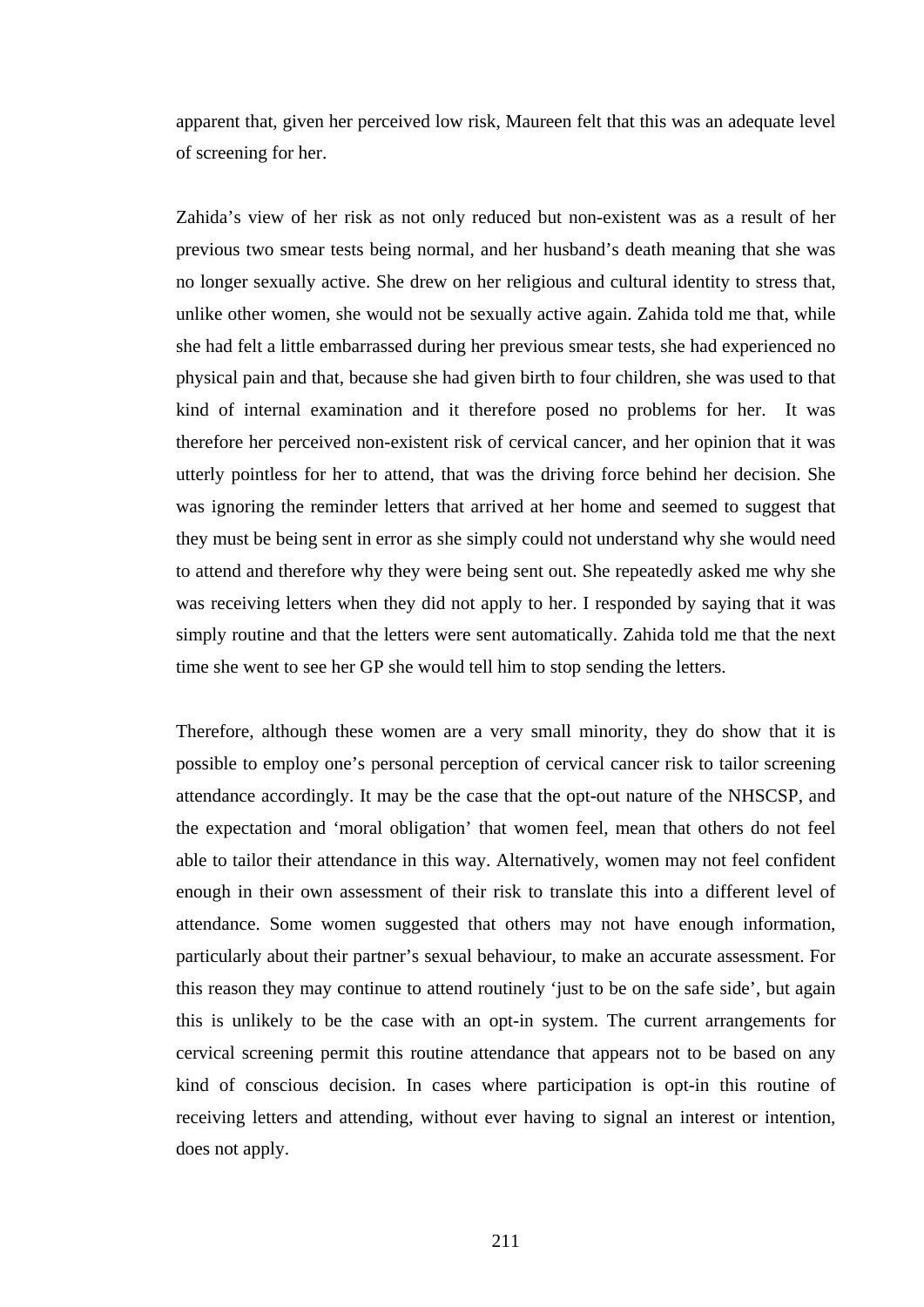#### **8.6 Conclusion**

At the outset of this chapter I explored the potential for seeing risk as one of the strategies employed within neo-liberal forms of government, and referred back to theoretical literature of this kind introduced in Chapter 3 in order to consider how risk links back to the importance of expertise and the role of experts in encouraging individuals to conduct themselves in particular ways. It is therefore possible to conceive of risk as a governmental strategy employed to encourage particular ways of thinking and behaving amongst individuals. However, by drawing on work exploring how individuals engage with ideas around risk, and how they understand and respond to them, I suggested that this governmentality perspective on risk, in common with the kinds of work discussed at length in Chapter 3, is in danger of focusing too much attention on the discourses and strategies employed to discipline individuals at the expense of exploring how they respond to these. In this way, resistance was framed in terms of how individual women within my research refused the general 'at risk' position suggested to them through the official discourse on screening, and that is reinforced by the universal approach to screening adopted, and went about working out their own position in terms of their perceived risk of developing cervical cancer.

In the main body of the chapter I outlined and considered the different themes that women draw on when considering their personal risk of developing cervical cancer and how these impact upon how they think about cervical screening. The two types of risk focused upon here were, firstly, bodily risks, comprising genetics/family history and the menopause, and, secondly, behavioural risks, comprising sexual activity and general health status. Aspects of these were used in differing ways by women, with some drawing on a theme such as genetics to increase their personal risk, while others drew on their family history to suggest that cervical cancer was not something they should be worried about.

A consideration of the relative status and acceptability focused on how, in comparison to the uses of the two other themes, sexual activity as a risk factor was only used to minimise personal risk in terms of considering current sexual behaviour as decreasing one's risk. An exception was Matilda who discussed her past sexual behaviour as putting her at risk, however this was limited to **past** behaviour. I therefore suggested that the particular theme of sexual activity was used much more carefully than others as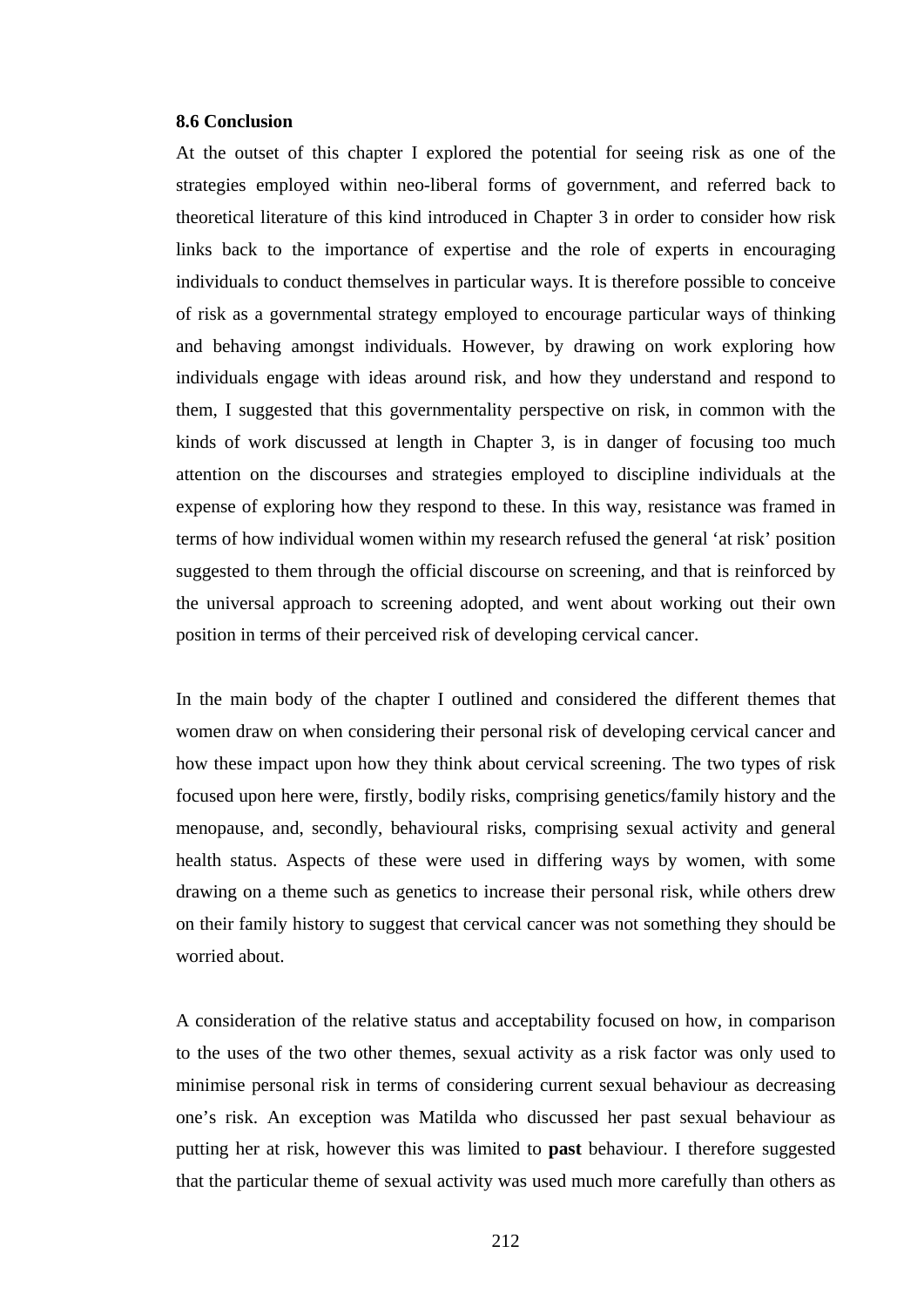it may be seen as morally charged. Women may be concerned about how others will view them, indeed there may be implications for a woman's self-identity, of placing herself as at increased risk on this basis. The notion of sexually-acquired risk may therefore be particularly problematic.

It is interesting to consider the selective use of risk factors, and their origins, in terms of thinking about resistance as a dynamic process of risk assessment that does not necessarily fit with that contained within the official discourse. Risk associated with sexual behaviour was discussed by many women and, given that this figures prominently in the information leaflet, this is not surprising. However, the other main themes discussed, genetics/family history, general health and the menopause, are not explicitly covered in this leaflet and so have been brought to the arena from elsewhere. The chapter considered how these are dominant themes within contemporary society, and more specifically within health promotion discourses, and therefore women do not create these themes independently. Instead they are suggested to the individual and employed creatively by them in their considerations of their personal risk.

The argument running throughout this chapter has therefore been that individual women respond to the presentation of risk within the official discourse in diverse and dynamic ways, and that to focus simply on how the notion of risk can be employed to discipline individuals is misguided. Through exploring how women work out their own individual positions in relation to cervical cancer risk I demonstrated that they are generally reluctant to accept the official presentation of a general 'at risk' status and so resist through pursuing their own understandings and ways of thinking about cervical cancer risk and what it means to them. In common with the previous chapter, the resistance here was mainly at the thought or talk level and appeared to be influenced by the social acceptability of different risk factors. Although there was a clear focus on sexual activity as a risk factor, it was not adopted as a factor currently increasing personal risk by any of the women interviewed. It may of course be the case that none of the women was actually in this position, but there is also clearly the potential that they were reluctant to position themselves in this way due to the social unacceptability of risky sexual behaviour and being seen as responsible for their own risk. As I argued, individuals are much more likely to position themselves as at risk of those risk factors that are not individually controllable. I would argue that discourses on risk are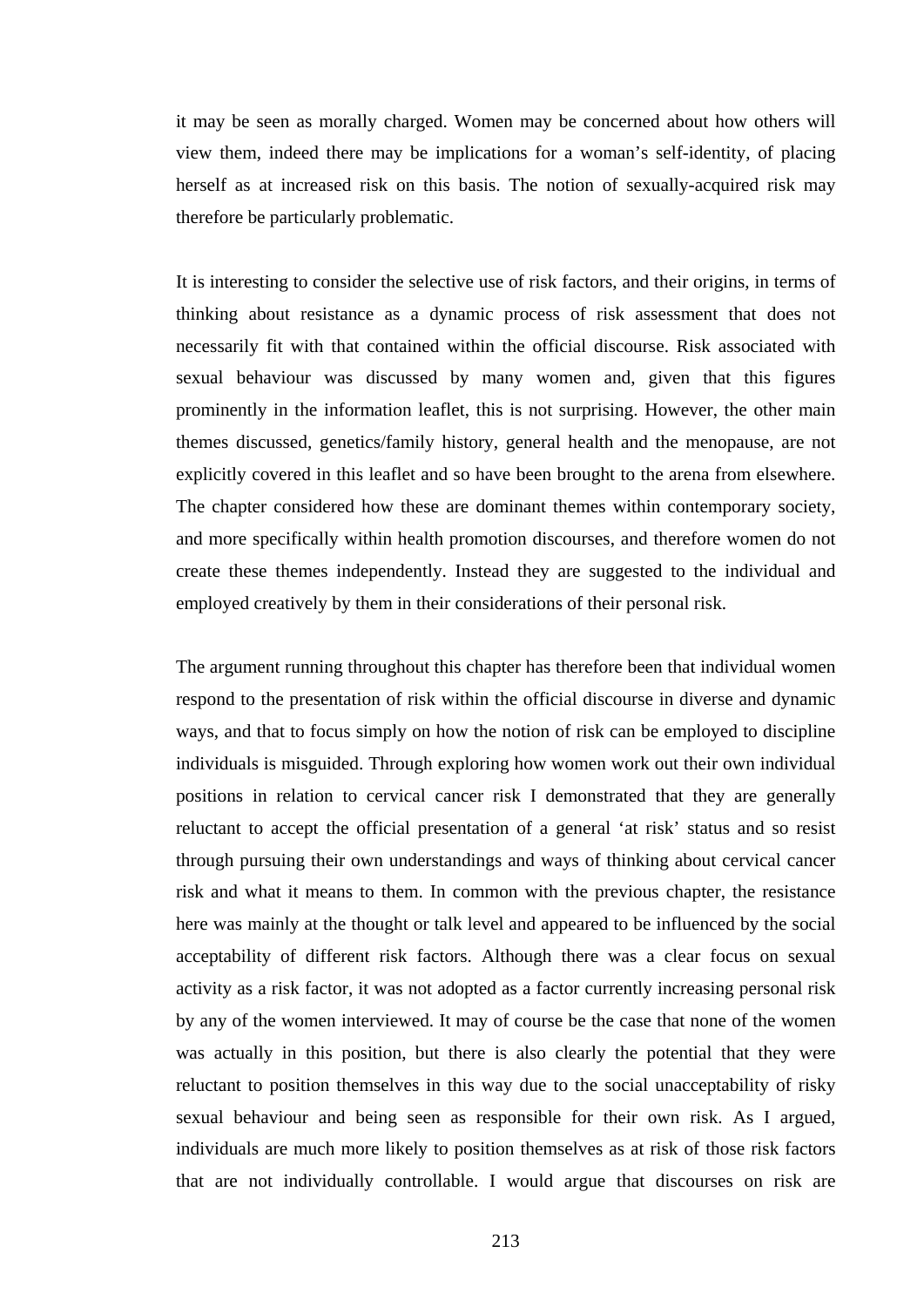interpreted and understood not simply in terms of individual notions of risk, and whether or not they are relevant to them personally, but also by perceptions of how society is likely to view such risks.

Ultimately, the NHSCSP may not be overly concerned with how individuals think about and understand risk factors so long as attendance remains high. Therefore, for example, it may not matter whether or not women are reluctant to identify themselves as at increased risk due to risky sexual activity, or how they position themselves in relation to cervical cancer risk, provided they continue to attend. The current uniform approach to screening, and the opt-out nature of the programme, means that it is not stigmatising to  $d$ o so $^{60}$  $^{60}$  $^{60}$ .

Although I have demonstrated that the majority of resistance within the context of risk is demonstrated at the thought or talk level, there are notable exceptions to this. While the universal approach to screening, the opt-in nature of the programme and the consistently high attendance rates meant that cervical screening was an unlikely case through which resistance would be in the form of behaviour, there was a small minority of women who pursued their personal position in relation to cervical cancer risk through into behaviour. As I argued within the chapter, due to the nature of the programme the most visible of these are those women who reduce or cease screening attendance on the basis of their perceived risk. These women rejected the general 'at risk' status present within the official discourse and resisted the regular calls to attend for screening that they received.

It is apparent that individual women do not simply accept the general way in which cervical cancer risk is presented to them within the official discourse. Instead they actively engage with them and interpret and understand them in particular ways, which do not always fit well with medically recognised risk factors or ways of understanding and thinking about risk.

 $\overline{a}$ 

<span id="page-214-0"></span> $60$  Although the potential incorporation of HPV-testing to identify those at high risk for whom screening is most important may impact upon this.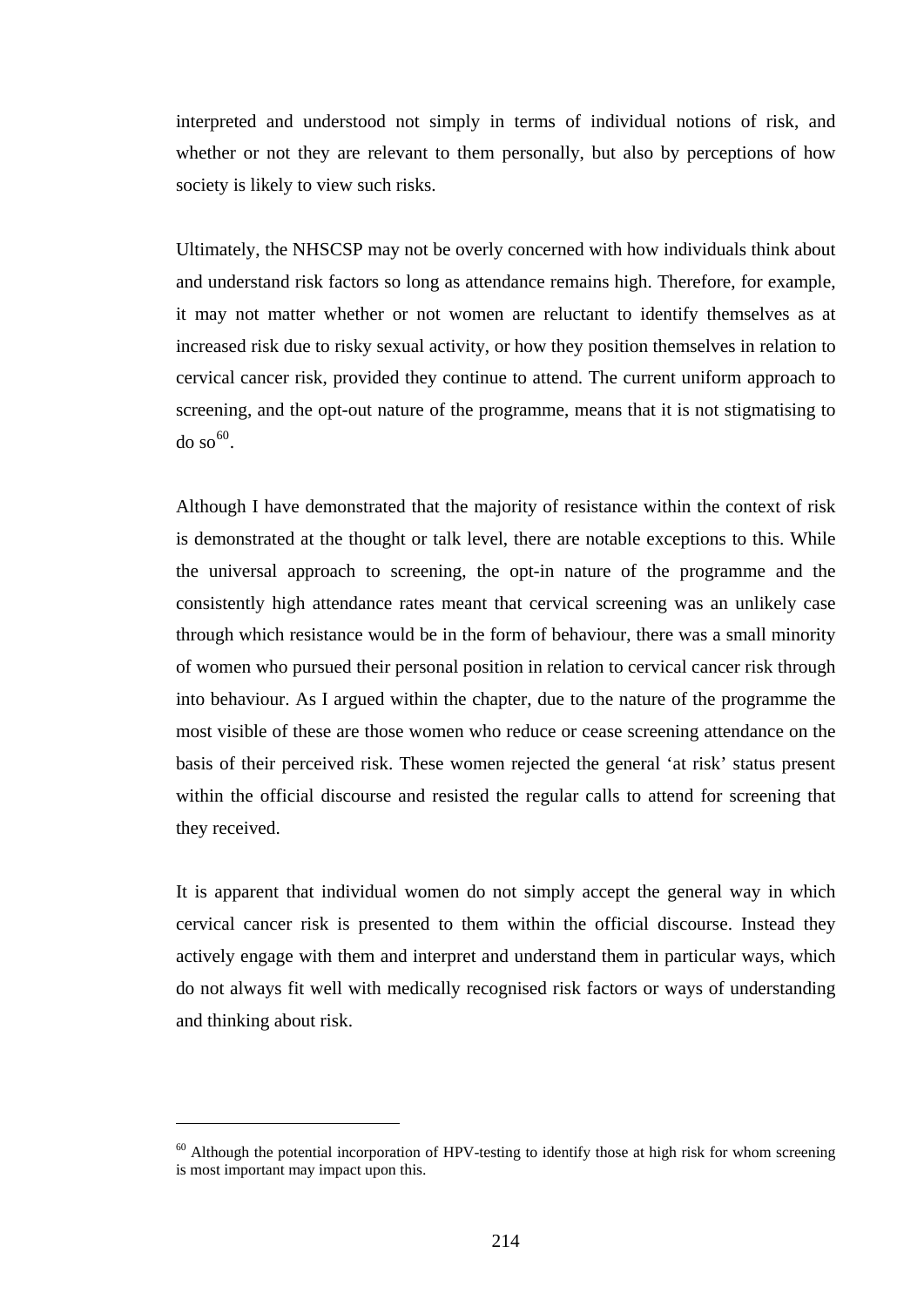## **Chapter 9 Creating a Rational Framework of Understanding**

### **9.1 Introduction**

In the latter stages of the previous chapter I explored the different ways in which some women bring risk factors, other than those contained within the official material they receive, to bear within discussions of their personal perceptions of risk and vulnerability to cervical cancer. In the present chapter I further develop and expand upon this in order to explore how women engage with the information that they receive on cervical screening and cervical cancer in the context of the NHS Cervical Screening Programme (NHSCSP) in order to understand and make sense of it in ways that are meaningful to them. As such, a different kind of data is presented here than that within the previous two chapters. There the focus was on women resisting the general, official discourse on screening and risk through the consideration and employment of their personal experiences and contexts. In this chapter the focus is less on the individual and comes from women thinking and talking more generally. Here women are moving beyond the context of themselves as individuals and are engaging with screening, and the official discourse surrounding it, in a more general way.

The chapter is concerned with how women make sense of the information with which they are presented, largely through the information leaflet analysed in Chapter 6, and how they attempt to fit all of this together into some kind of rational framework. This notion of a framework comes through the way in which many women engaged in constructing links, or building bridges, between particular pieces of information, therefore filling in the gaps they perceive so that the information forms a coherent whole that makes sense to them. Women therefore demonstrate active imagination through the production of explanations and pathways between established pieces of information, and the selective omission or rejection of items that do not fit within their framework.

Women are working within different kinds of contexts and with different kinds of resources or evidence, for example in contrast to doctors employing epidemiological evidence or policy makers using cost-effectiveness information. The ways in which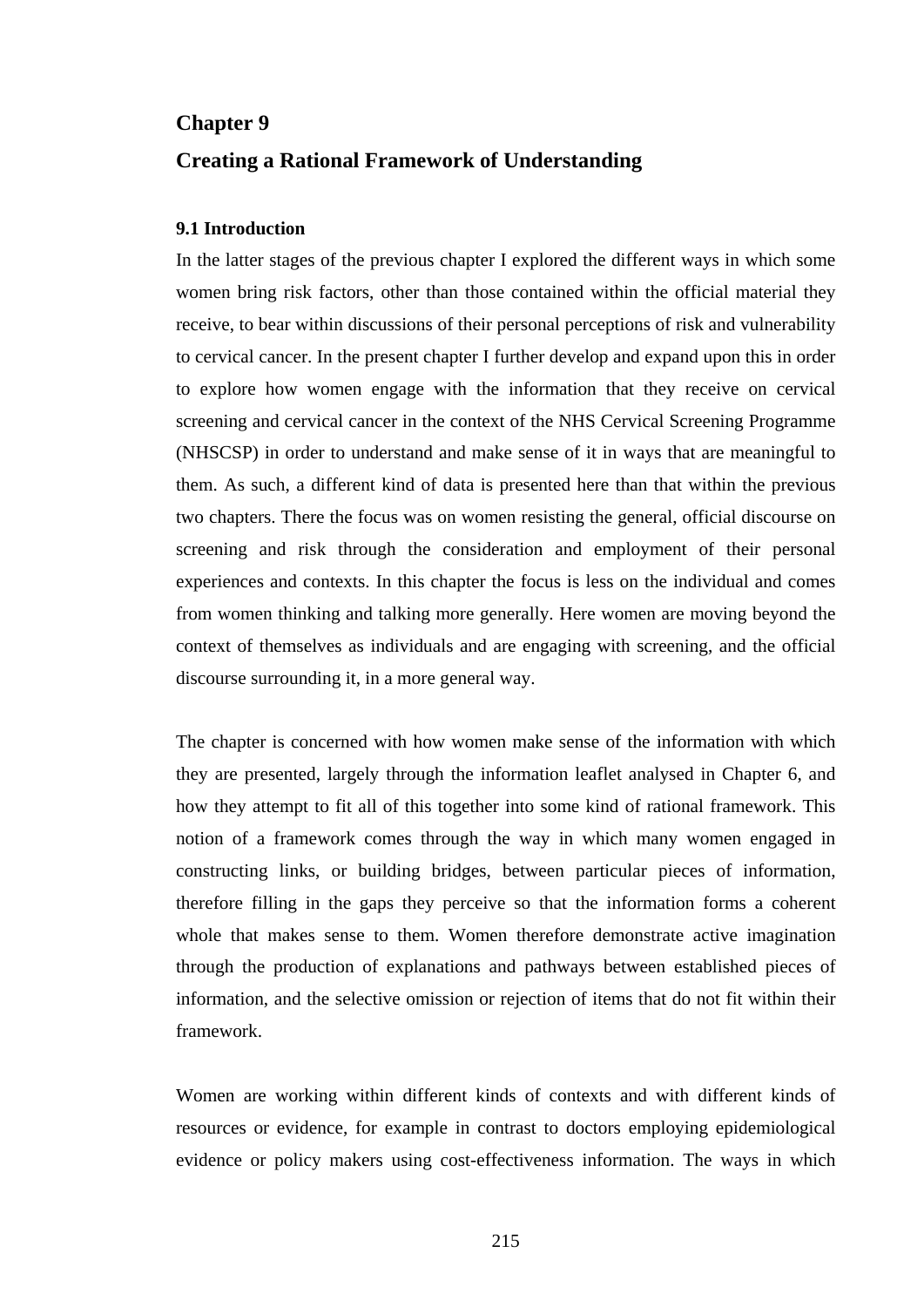women understand the information, the bridges that they build and the explanations that they produce can therefore vary enormously and frequently do not fit well with the official discourse or with medically recognised explanations or causations. Therefore, while making sense of the information presented to them, and attempting to fill in the gaps that they perceive, women can produce very different conceptualisations of, and discourses upon, screening, cervical cancer and the current screening provision. These can vary enormously from those contained within the official discourse.

In this way, resistance comes through women's active engagement with the information presented to them and their determination to make sense of it by attempting to fit it all into some kind of rational framework that is meaningful to them and 'links up' all the pieces of information by building bridges to fill the perceived gaps. The kinds of resources that these women draw upon throughout this process vary widely and can lead to the production of a range of conceptualisations and discourses. This further reinforces the point I have made throughout this thesis that resistance is not a uniform process that produces homogenous results. Instead, the employment of different resources potentially leads to variations in interpretation and understanding, which can ultimately lead to very different outcomes.

In casting the processes discussed within this chapter as resistance I again make reference back to the theoretical work on the potential for resistance, and the forms it may take, that were discussed in Chapter 3. I employ the work of Riessman (2000) on transformative effects to explore how the employment of different resources, in order to build bridges and fit everything into a rational framework, can be framed as resistance. These resources, or ways of making sense, represent the means through which alternative conceptualisations and discourses are produced and maintained. As such they are also the means through which a space is opened up between discourse and the individual and the relationship between the two develops the potential to become more complex than one of straightforward imposition. This idea is at the heart of Foucault's exploration of how resistance may be possible (Foucault, 1984b&c, 1988; McNay, 1994; Burchell, 1996). Through the opening up of such a space, the individual can engage more critically with discourse rather than simply accepting it and being controlled by it. In this way, the individual can become more active through considering the kinds of information or ways of thinking contained within the discourse and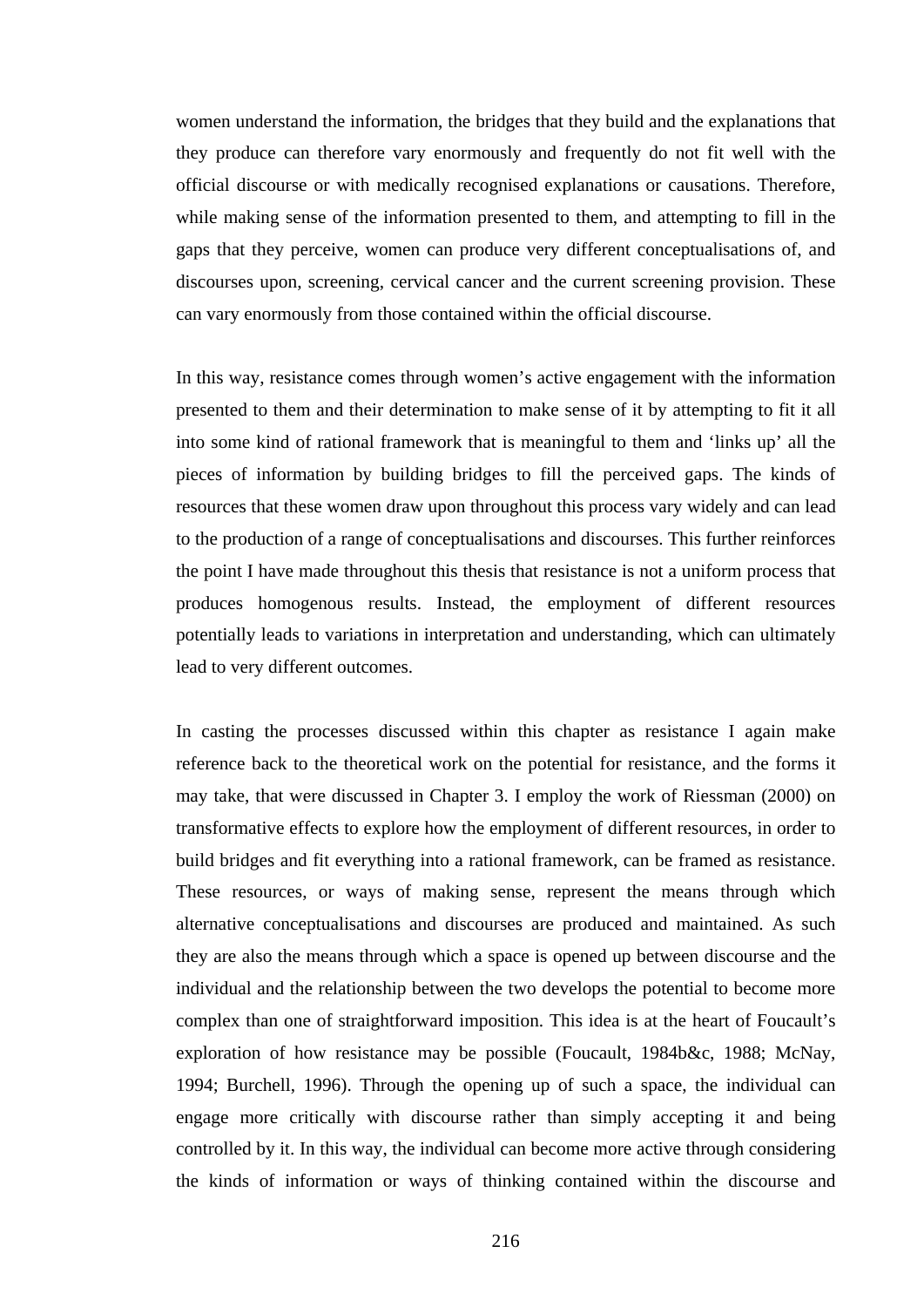ultimately regarding them as valid or invalid on particular criteria. Thus, lay women engage with particular aspects of the official discourse, such as risk factors, cervical cancer incidence and causation, or screening provision, and make sense of them in particular ways whilst attempting to fit them into a rational framework through which they can understand cervical screening and the cancer itself.

Within the chapter I cover four main areas. Initially, I briefly return to the existing sociological work on lay and professional perspectives on health introduced in Chapter 4. This is important as it 'sets the scene' for the forthcoming discussion by summarising the key themes within this important area and alerting us to important issues that need to be borne in mind during the chapter. The relative construction and development of the two kinds of perspective, including the basis of each, the kinds of evidence accepted and incorporated and the purpose that each serves, will all be considered. However, this is not to suggest that lay and medical perspectives can be neatly divided into two discrete and separate categories. Instead, the growing literature on the overlaps and 'grey areas' between the two will be discussed as the chapter considers the points of convergence and the potential for points of slippage or divergence between them.

In moving on to consider specific examples from my research, the chapter begins by exploring how women understand and make sense of cervical cancer risk factors and disease causation. The discussions of risk factors in this context are very different from those in the previous chapter, where they were explored in terms of how individual women employed them in order to work out their position in relation to the risk of cervical cancer development. In the current context I explore how women make sense of risk factors and disease causation and understand them in different ways. During the research interviews it was immediately apparent that women take up, and 'validate', some of the risk factors set out in the official material, while others are apparently ignored or rejected. In addition, as was seen to a certain extent in the previous chapter, some women bring risk factors to bear on cervical cancer that are not present within the material and do not fit with those medically recognised. The chapter both explores how and why risk factors are differentially treated and also the way in which women can take up a medically recognised risk factor, such as sexual activity, but interpret and understand it in such a way as to make it 'incorrect'.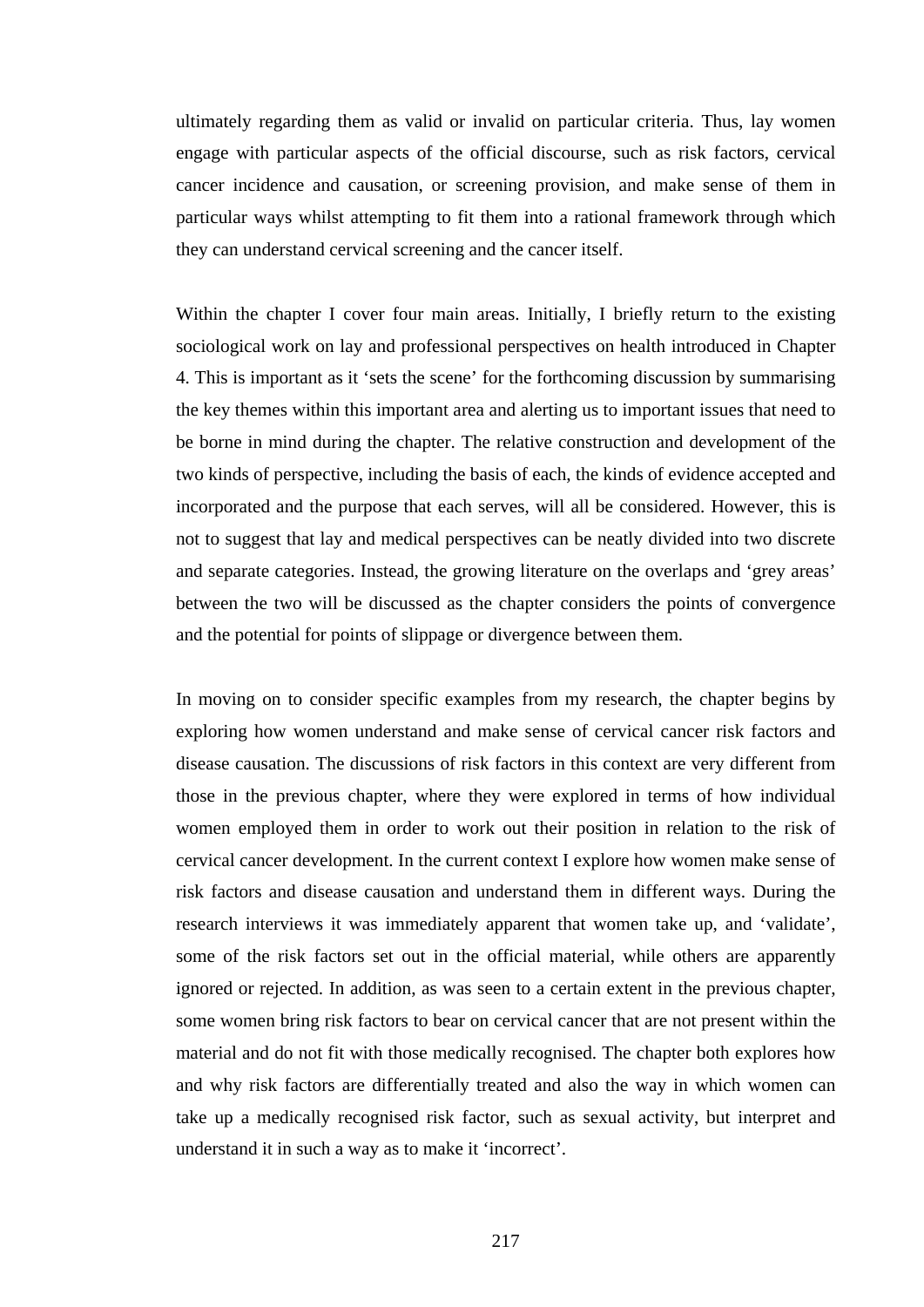Moving on from risk factors and disease causation, the chapter widens to consider women's perceptions and understandings of cervical cancer in particular, and cancer in general. This is important as perceptions of cancer, both generally and specifically, can influence how cervical screening is understood and thought about. Issues around the perceived incidence of cancer, the linkages between different types of cancer and the speed of development can all have important implications for women's views on cervical screening provision and the structuring of the NHSCSP.

This leads in to the final section of the chapter, which considers how different women think about and employ their lay understandings and how their attempts to fit all the information they receive into a rational framework leads them to regard the NHSCSP. This is in terms of the wider concerns around how women may demonstrate resistance to the official discourse on cervical screening. Areas of interest here include whether women are aware of the divergence between their understandings and the official discourse, how this divergence is accounted for and, finally, whether women acknowledging their divergent views and understandings use these as a challenge.

This then allows the chapter to conclude with a consideration of how lay women's interpretations and understandings, and their attempts to fit all of the information they receive into a rational framework by linking it up to form a coherent whole, can be framed as resistance. What can this particular example tell us about the nature(s) of resistance and technologies of the self when compared to the two previous chapters, which dealt with very different kinds of data?

#### **9.2 Lay and Professional Perspectives on Health**

Lay and professional perspectives on health were discussed in general terms during the review of the relevant empirical literature in Chapter 4. In this section I adopt a more targeted approach and consider the sociological material on lay and professional perspectives on health in relation to how women make sense of the information of cervical screening that they receive. I begin by exploring the relative natures of both perspectives, their characteristics, purposes and the sorts of evidence that each accepts. However, it is vital to bear in mind that lay and professional perspectives are not two distinct bodies of thought, and so the influences, overlaps and similarities will also be discussed. Following this, I briefly consider the different terms used to discuss lay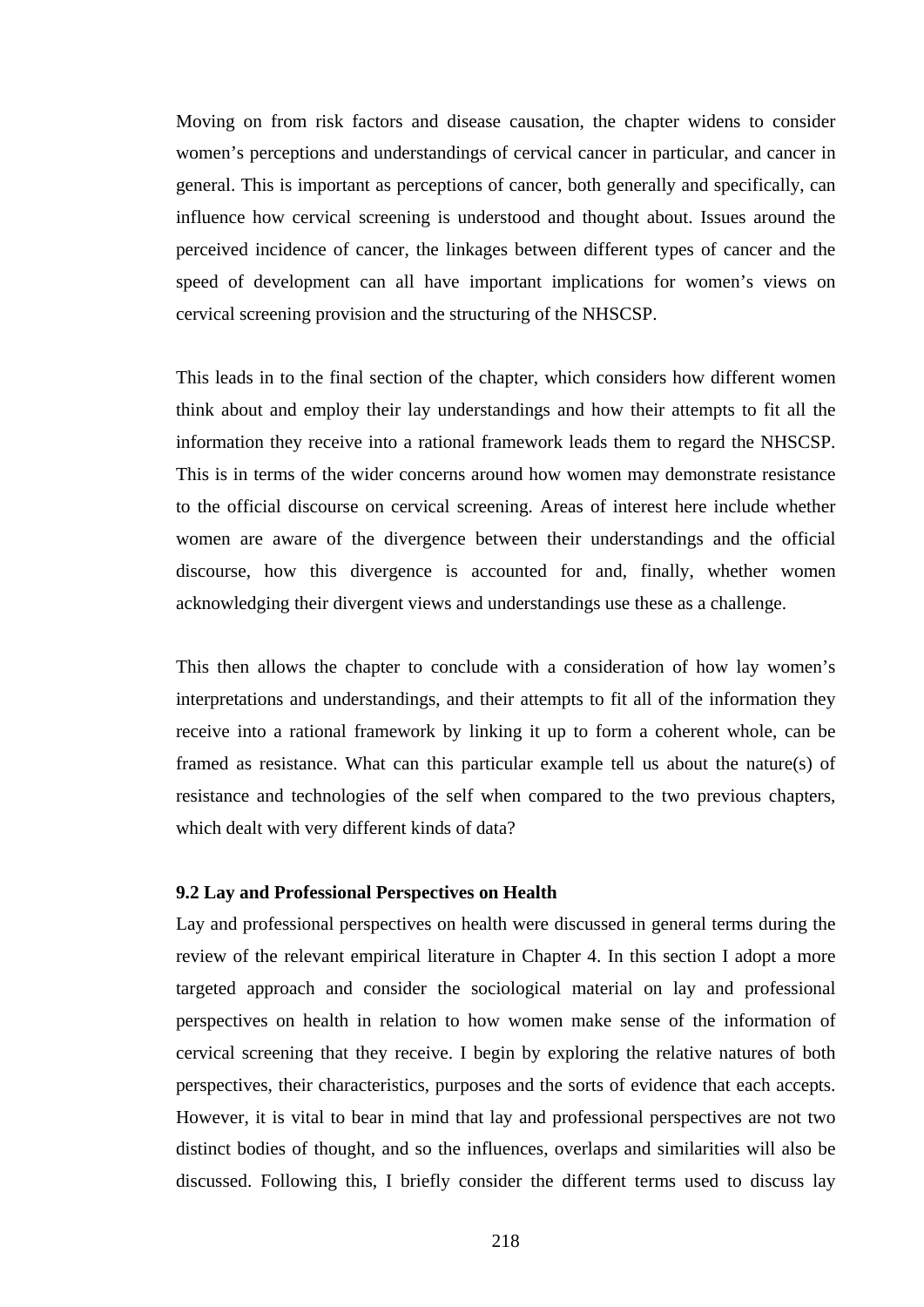perspectives on health and illness, for example the increasing use of 'lay health knowledges' rather than 'lay beliefs'. I explore the relative appropriateness of these terms and the connotations and assumptions that each carries. I consider which of these terms is most appropriate in the context of this particular chapter. Finally, I outline how I deal with lay and professional perspectives in the chapter, how each is characterised and operationalized.

#### *9.2.1 Nature of lay and professional perspectives*

Lay perspectives on health and illness are of interest to medical sociologists both in terms of the meanings individuals attach to health and illness and the differences between lay and professional ways of knowing (Brown, 1992; Popay and Williams, 1996; Popay *et al.*, 1998; Williams and Popay, 1994). How individuals come to understand a particular illness or disease, together with their perceptions of disease causation and the available treatments, can play a central role in determining how they account for illness misfortune and how they assess the potential benefits of various preventive health behaviours (Davison *et al.*, 1992).

Williams and Popay (1996) have argued that lay perspectives on health and illness are very different from professional ways of knowing, although they suggest that lay ideas should not necessarily be seen as inferior as they can be equally complex and sophisticated. The differences emerge because lay people and professionals produce knowledge in different ways and to different ends. Popay *et al.* (1998) have argued that the distinctive nature of lay perspectives stems, to some degree at least, from their specific ontological purpose. This is because, in contrast to the professional, the lay person constructs their perspective in order to help them understand what is going on around them and to orient their behaviour accordingly. Popay *et al.* (1998) argue that lay perspectives are frequently expressed in narrative form and are therefore antithetical to traditional models of cause and effect. This finds support in Blaxter's (1983) wellknown research into women's concepts of disease and disease causation. Here she draws attention to a number of important features of the women's talk: the need to know about the causes of disease, the importance of producing a rational explanation and the importance of linking together life events in order to establish reasons why disease affects certain people and in certain ways.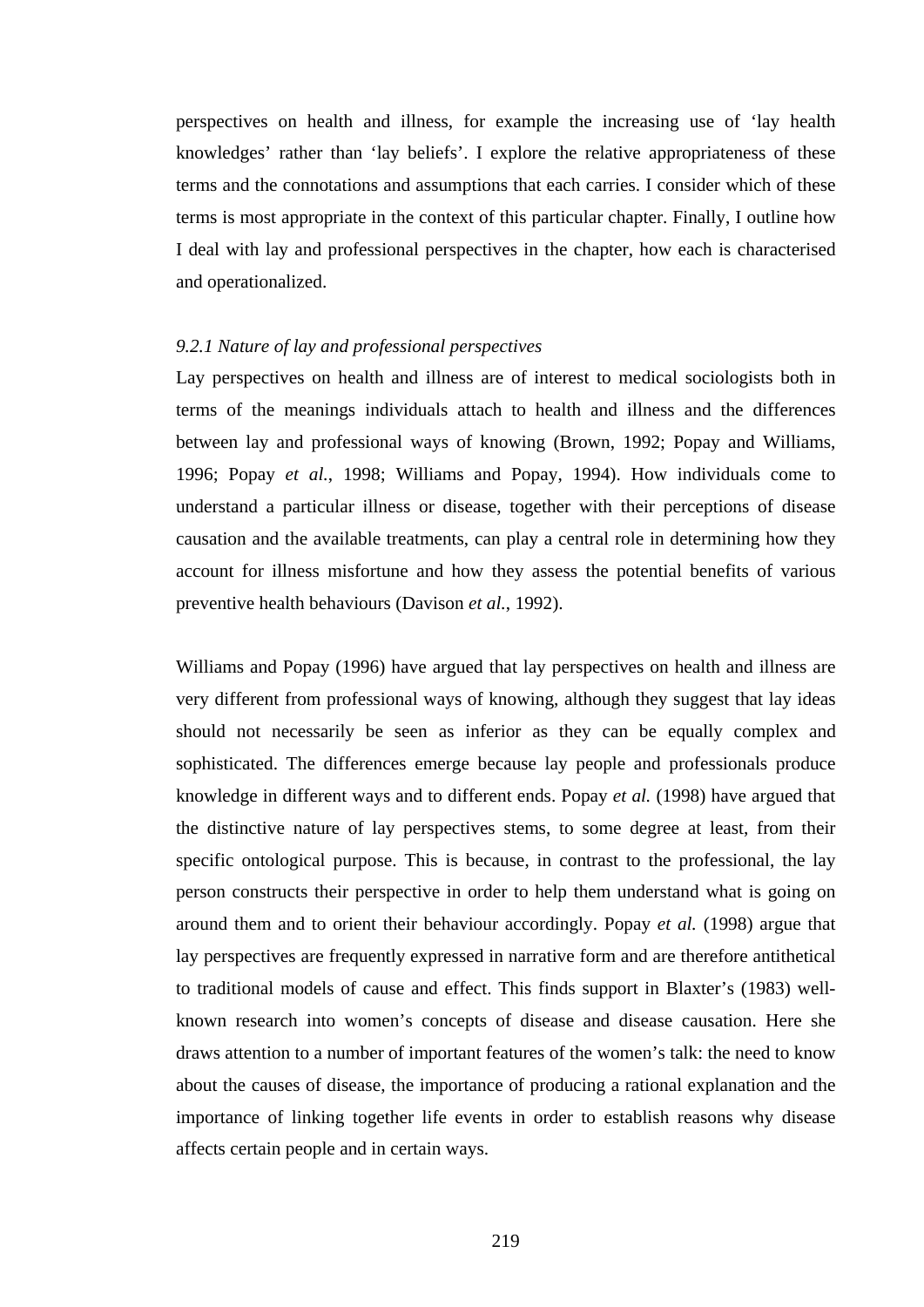Lay and professional perspectives therefore serve very different functions. The development of professional medical knowledge is rooted in the concept of disease, while the development of lay knowledge is firmly rooted in the experience of health and illness (Williams and Popay, 1994). However, it should not be assumed that lay and professional health perspectives occupy distinct and separate spheres. The complexity of lay perspectives on health and illness is increasingly becoming appreciated, and lay ideas may well incorporate expert knowledge or expert medical concepts and vice versa (Helman, 1978; Shaw, 2002). Indeed, a range of research has demonstrated the ways in which what appear to constitute lay perspectives on health and illness in fact incorporate medical ideas and concepts, albeit in altered forms (see for example Davison *et al.*, 1991; Gold and Ridge, 2001; Markens *et al.*, 1999). This leads Shaw (2002) to argue that the very concept of 'lay beliefs', defined as those not explicitly derived from the conceptual framework of medicine (Hughes, 1968), is invalid. This is because the public is so surrounded by professional messages and concepts of health and illness that it is difficult to see how, at least in contemporary Western society, lay ideas could develop independently of these. However, while it is highly likely that lay thinking on health and illness will be influenced to some degree at least by medical concepts and explanations, this professional medical influence is almost inevitably interpreted, and made sense of, in terms of everyday life experience (Davison *et al.*, 1991). Such an argument leads back to my initial assertion, in the introduction to this chapter, that the ways in which lay individuals make sense of the official information with which they are presented, and the means through which they do so, can be framed as resistance through the active engagement with such information and how it is dealt with.

# *9.2.2 Terminology*

The kind of terminology or language employed when discussing lay perspectives on health and illness has important implications for the ways in which these are perceived and the relative status attached to them. In examining the changing representations of lay perspectives on health and illness, Prior (2003) has charted the interesting changes in the language employed. Prior argues that there has been a discernible shift from talking in terms of 'lay beliefs' to regarding these as 'lay knowledges'. In a similar vein he highlights the apparent shift from a concern with lay concepts of aetiology and disease causation (see for example Blaxter, 1983), towards a focus on lay or popular epidemiology (Brown, 1992; Davison *et al.*, 1991). This changing language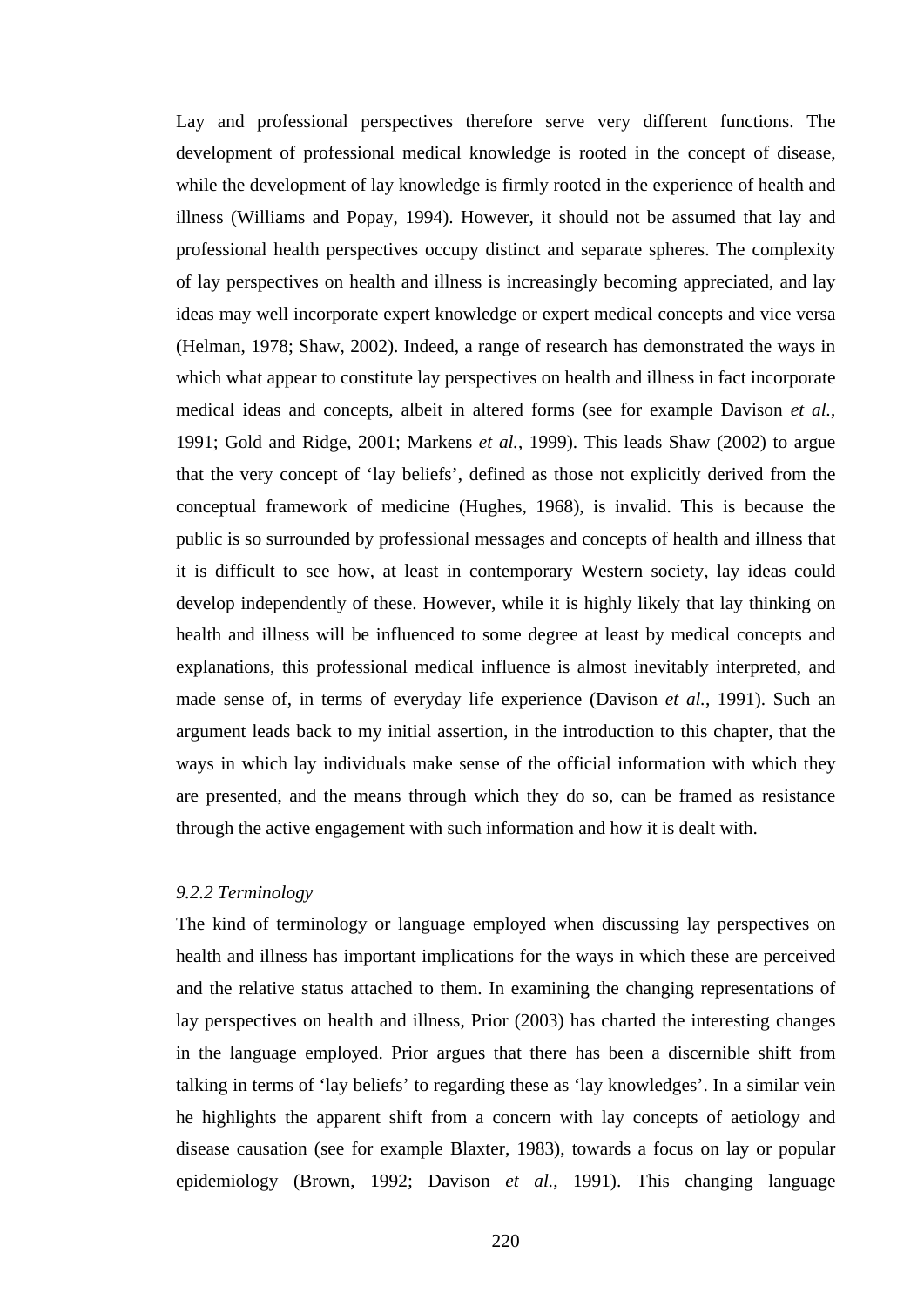undoubtedly has implications for the way in which these lay ideas or perspectives are regarded. As Prior argues,

…my feeling is that the change of language indicates the emergence of an entirely new organism. Epidemiology, after all, is a form of highly-skilled practice and quite different from having some (untested) ideas about what may or may not cause a disease. In a similar way, the concept of belief has a far less sturdy status than the concept of knowledge (Prior, 2003:44).

Prior is keen to stress the limits of lay knowledge, and particularly expertise, in the context of health, illness and medicine, calling for a re-assessment of what lay individuals can offer and drawing a boundary around the domain of expertise. Prior argues that the concept of an expertness amongst the lay population has been circulating within medical sociology for some time, but questions exactly how lay people **are** expert. He accepts that individuals can have extensive knowledge of their own lives and can also (indeed sometimes they have to) turn themselves into experts in order to challenge medical hegemony. However, for the most part, Prior argues that lay people are not experts as they are rarely skilled in 'fact gathering' for example, and can often just be plain wrong. The thrust appears to be that, while lay people can be expert in their experience of a particular condition, this does not mean that they are expert in that condition *per se*, for example through skill or experience in the analysis of epidemiological data.

This concern with who can, or should, be seen as the rightful holders of expertise leads back to the discussion, in Chapter 3, around the importance of expertise for neo-liberal forms of government. Within these, expertise is seen to provide a solution to the apparent opposition between the need to govern on the one hand and at the same time to limit such government in the interests of liberty and economy (Rose, 1992, 1996, 1998). The point here is that individuals do not possess this kind of expertise, they have to rely upon experts for guidance on how to conduct themselves, therefore binding subjects to experts in new ways and positioning expertise as central to the process of self-formation. However, what I seek to explore in this chapter is how the process of women interpreting and making sense of cervical screening and cancer can lead to them constructing and maintaining very different ways of understanding, and therefore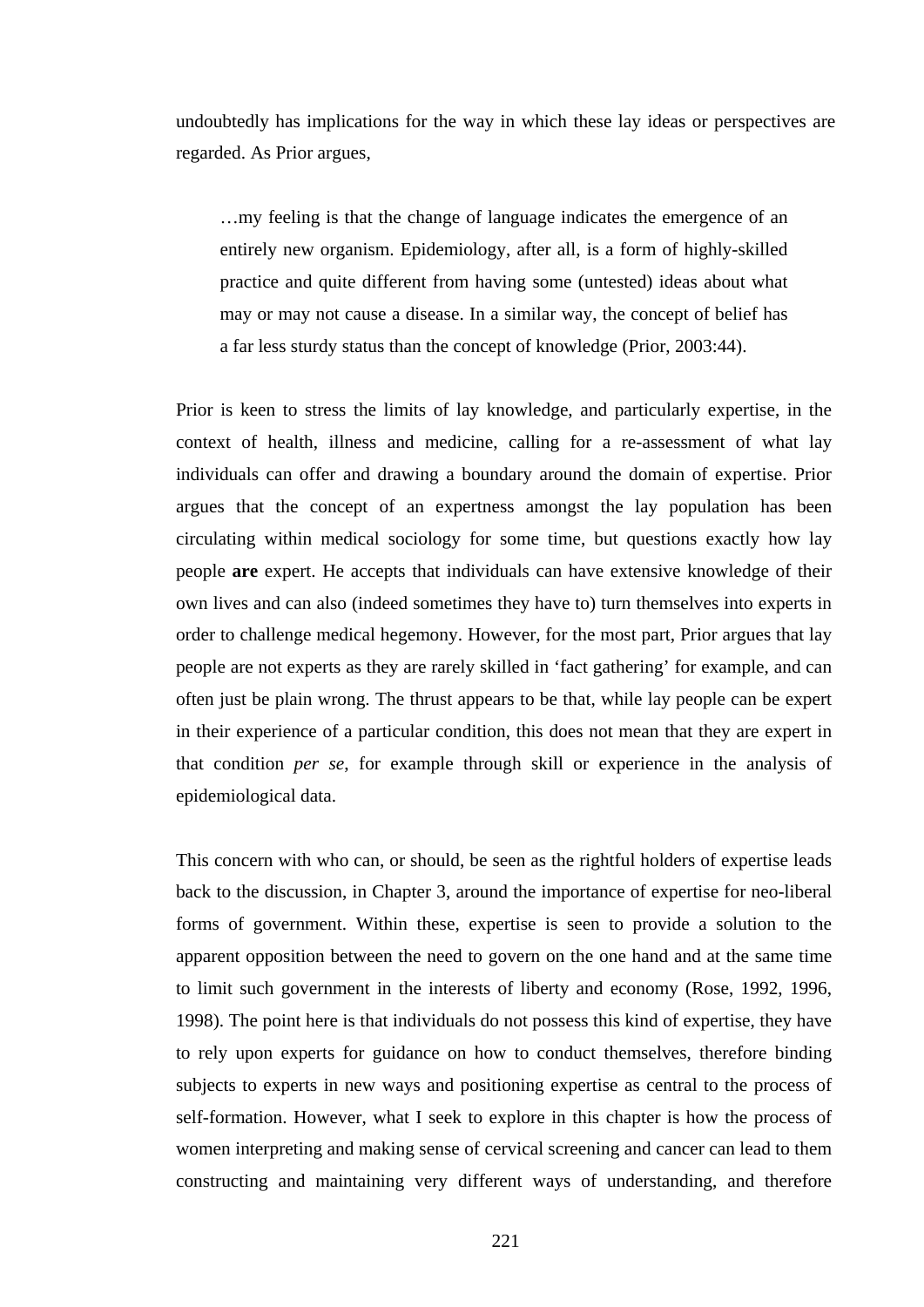resisting through an active engagement with the official discourse instead of simple acceptance.

#### *9.2.3 Lay and professional perspectives in this chapter*

In the context of this chapter the material contained within the information leaflet *Cervical Screening: THE FACTS* will be taken to represent the official, professional perspective. This is not to suggest that the medical community has a uniform and uncontested view on cervical screening. As was shown in the review of the policy in Chapter 2, there are those who have their doubts about screening in general (Stoate, 1989; Shickle and Chadwick, 1994), about cervical screening in particular (Moss, 1996; Narod *et al.*, 1991; Van Oortmarssen and Habbema, 1991), and those who disagree over the way in which the NHSCSP is, or should be, structured and organised (see for example Cruickshank, 2001; Phillips and Whynes, 2001; Waugh and Robertson, 1996). However, individual lay women invited to attend for cervical screening are unlikely to be aware of such debates. During the interviews carried out for this research I asked women about where they got information about screening from. By far the most common source were the information leaflets sent to them and/or that they picked up in their doctor's surgery. A much smaller number mentioned seeing things on television or in newspapers and magazines, but these tended to involve incidents regarding the misreporting of smear test results in a particular area. I have therefore chosen to adopt the information contained within *Cervical Screening: THE FACTS* as representing the official discourse on screening and as that which underpins the NHSCSP itself. In addition to this, when I turn to examining the 'medical correctness' of lay women's ideas on cervical cancer and screening, I incorporate further material taken from the very informative website of the NHSCSP and from wider research on cervical cancer and screening. However, these are only employed as secondary material as, while it is possible that an interested individual may have visited the website for further information, none of the women I interviewed indicated that they had done so and it is still more unlikely that lay women are aware of the research evidence on cervical cancer and screening. Again, this is supported by the accounts of women interviewed.

In contrast, the lay perspective constitutes the ideas, understandings and views on cervical cancer and screening put forward by the individual women who were interviewed in the course of this research. In light of the above discussion on the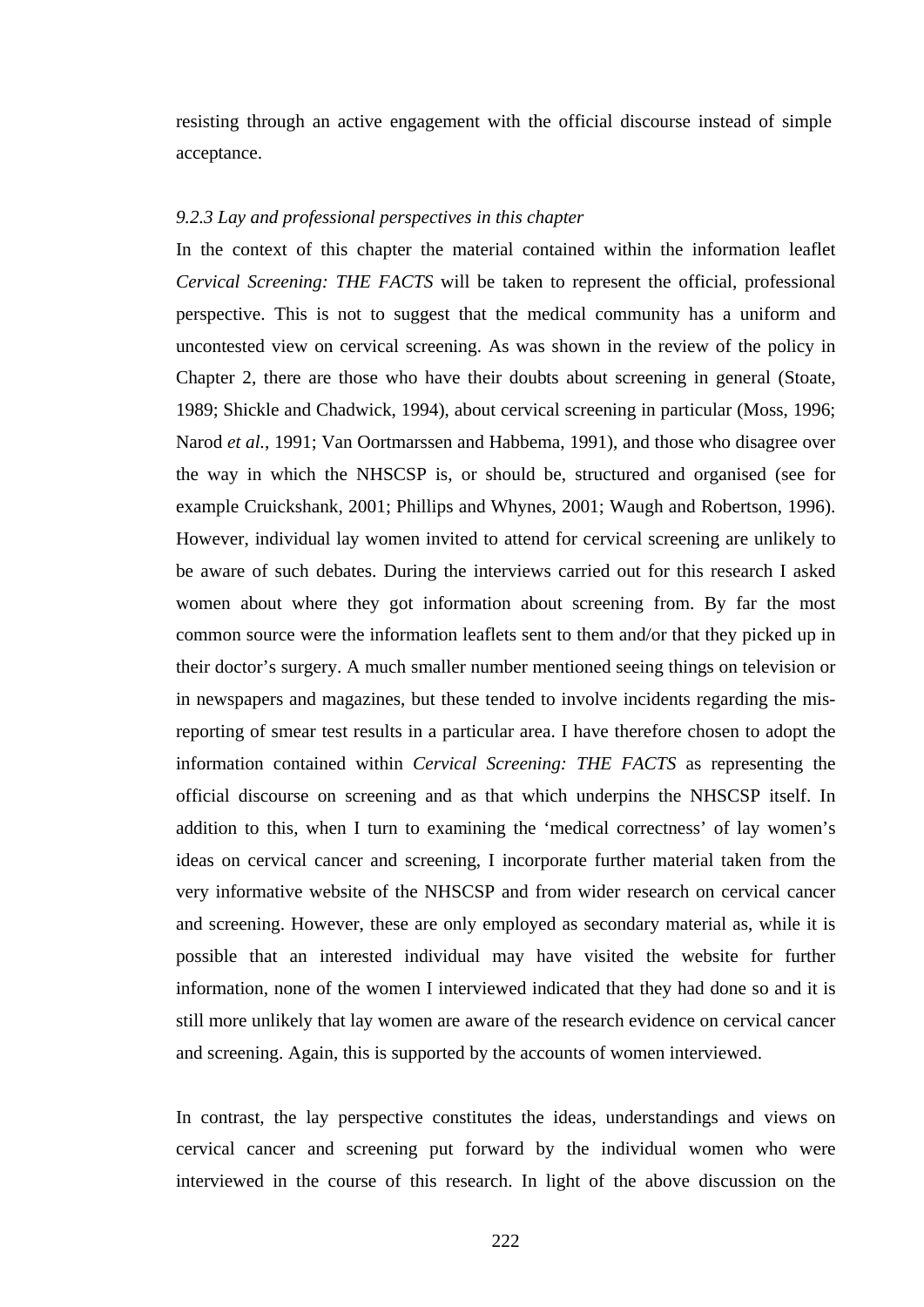different status and assumptions attributed to various terminology, I have given careful consideration to the way in which I discuss this lay perspective. This has taken account of a number of important factors.

Firstly, the views of the 35 individual women interviewed do not form a coherent single perspective, instead the ideas put forward by different women come from a range of perspectives and are frequently not in agreement. It is therefore important to stress the plurality of views expressed. Secondly, the material covered in this chapter stands at odds with the nature of material discussed elsewhere and this impacts on the kind of language appropriate. In particular, the material discussed here on women's ideas about the risk factors, incidence and development of cervical cancer, and their perceptions of cancer more generally, are very different from their experiences of cervical screening discussed in Chapter 7. In that chapter I used the language of 'knowledge' as, in common with work on lay knowledges of illness and disease, the individuals concerned had personal experience of the phenomenon and this formed the basis of their accounts. In contrast, the material that will be presented in the course of this chapter does not have the same kind of basis. None of the women I interviewed had personal experience of cervical cancer, although a small number had had a smear result showing abnormalities. It is therefore the case that the material used here is not drawn from, or rooted in, personal experience. It is for this reason that I have chosen to adopt the term 'lay understandings' in the context of this chapter in order to reflect both the plurality of views expressed and my reluctance to refer to these ideas as knowledge.

### **9.3 Women's Lay Understandings on Risk Factors**

To briefly recap, the five risk factors for cervical cancer specifically set out in the information leaflet *Cervical Screening: THE FACTS* are:

- You first had sex at an early age
- You smoke
- You do not use condoms
- You have had several sexual partners or have had a sexual partner who has had several other partners
- You take immunosuppressant drugs (for example, after an organ transplant)

As I have highlighted elsewhere, three of these risk factors concern sexual behaviour i.e. first had sex at early age, do not use condoms and having several sexual partners. The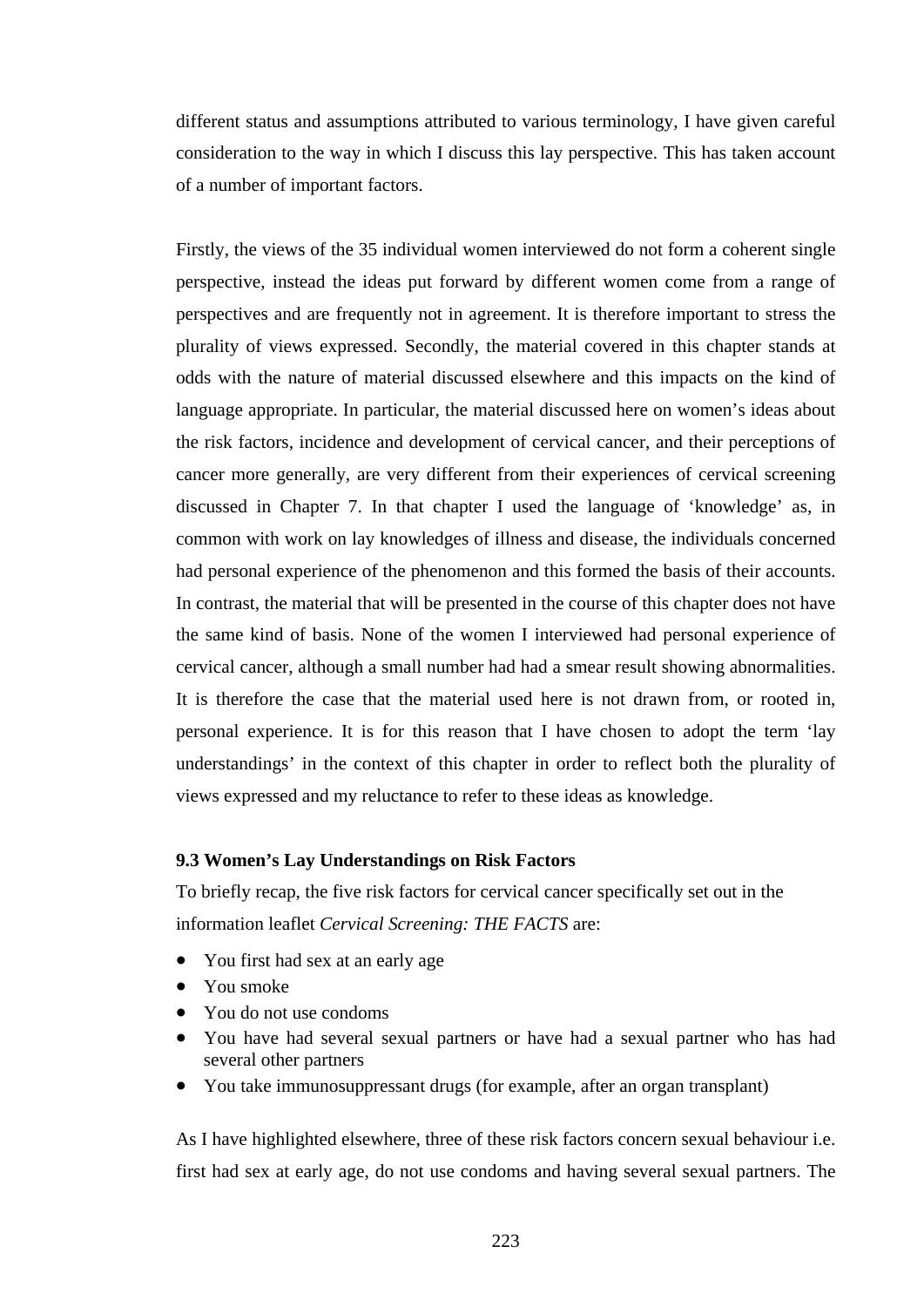links between certain types of sexual activity and the development of cervical cancer therefore come across very strongly in this leaflet and indeed almost half of the women interviewed independently raised sexual activity as being linked to its development. Awareness of sexual activity in general as a risk factor would therefore seem to be reasonably well-known. However, a more detailed exploration of the different ways in which the women who mentioned this understood its influence suggests that these lay ideas do not fit so neatly with the medical perspective.

While many women mentioned sexual activity as being linked to the development of cervical cancer, in the vast majority of cases this was in a very general way. When asked to expand, women tended to talk simply about 'being sexually active' and the importance of having smear tests when you started having sex. Only a much smaller number engaged with the specifics of this in any way. Few demonstrated an awareness that having several sexual partners could increase a woman's risk of developing cervical cancer, while only one mentioned starting to have sex at an early age and none discussed not using condoms as posing a risk. This suggests that, while many women have taken up sexual activity as a general risk factor, only a few demonstrate more detailed knowledge around the specifics of how this may work to increase risk. This is further reinforced by the way in which a small number of women who, although they discussed sexual behaviour in general as a risk factor, went on to interpret how exactly this would work in very different ways to that of the medical perspective (Calnan, 1990; Davison *et al.*, 1991, 1992; Maskarinec, 2001).

Foremost amongst these was Davina. Towards the end of the interview I had asked Davina to comment on the four short vignettes<sup>[61](#page-224-0)</sup>, one of which contained Lucy, a 34 year old mother of two young children who had been married to David for eight years, and who did not regard cervical screening as a high priority for her. Davina's initial response was to pick up on the woman's responsibility to keep herself well for the sake of her two young children. When I suggested that perhaps Lucy did not feel herself to be at risk because she was in a long term monogamous relationship and therefore did not have a lot of sexual partners Davina strongly rejected this as important in the following way,

 $\overline{a}$ 

<span id="page-224-0"></span> $<sup>61</sup>$  I described the use of these in Chapter 5, and they can be found in the appendix.</sup>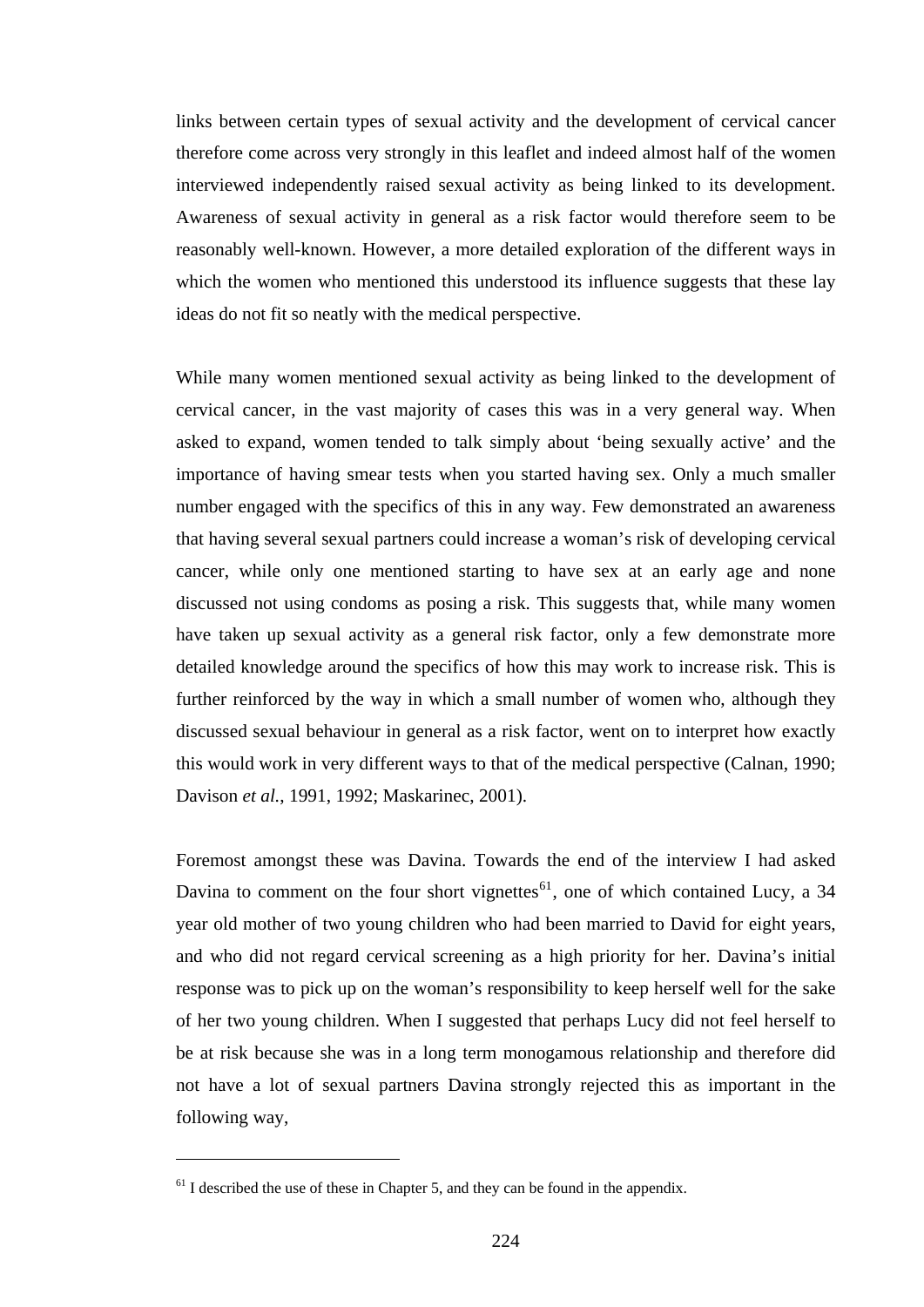*'well no no no, it doesn't work like that…you know, because you haven't had lots of partners it doesn't mean to say that she's not having lots of sex with David, you know it's the same difference isn't it, you know, you could have twice a day, you know, with David and maybe if she didn't have David have, you know, two or three partners every fortnight so it doesn't really make any difference does it?'* (Davina 50-64 WB)

Here Davina regards the amount of sex as the most important factor and explicitly rejects any distinction between sex in a monogamous relationship and sex with several different partners in terms of the risks posed. She uses the phrase 'it's the same difference' to make her ideas clear. In considering that Lucy could be having more sex in her relationship with David than if she was single and having several partners, Davina appears to be suggesting that Lucy may in fact be at more risk, based on the assumption that she may be having more sex than other women. What is most interesting here is that, although Davina has taken up sexual activity as a risk factor, she has interpreted it in such a way as to place a woman in a monogamous relationship as potentially at more risk than a women having several different partners. Although initially taking up a medically 'correct' risk factor, Davina's interpretation of it makes it 'incorrect'.

Zena does a very similar thing when considering another of the vignettes, a 23 year old, Jessica, who has a long term boyfriend and is not sure whether she will continue attending for smear tests as her first experience had been embarrassing and painful. Zena strongly recommended that Jessica should continue having tests, indeed her initial reaction was simply 'attend, don't be stupid'. When I suggested that perhaps Jessica and her boyfriend had only ever slept with each other, and so maybe she did not feel at risk, Zena challenged the idea that the number of sexual partners was so important.

*'It doesn't matter, it's not all to do with sexual partners it's to do with the change in your cervical cells, it doesn't matter at all. Apart from that, as you get a bit more adventurous with your sex life, you might do it in different positions and that might have a different effect on how your cervix is any way, and whatever else they want to experiment in'* (Zena 20-34 WB)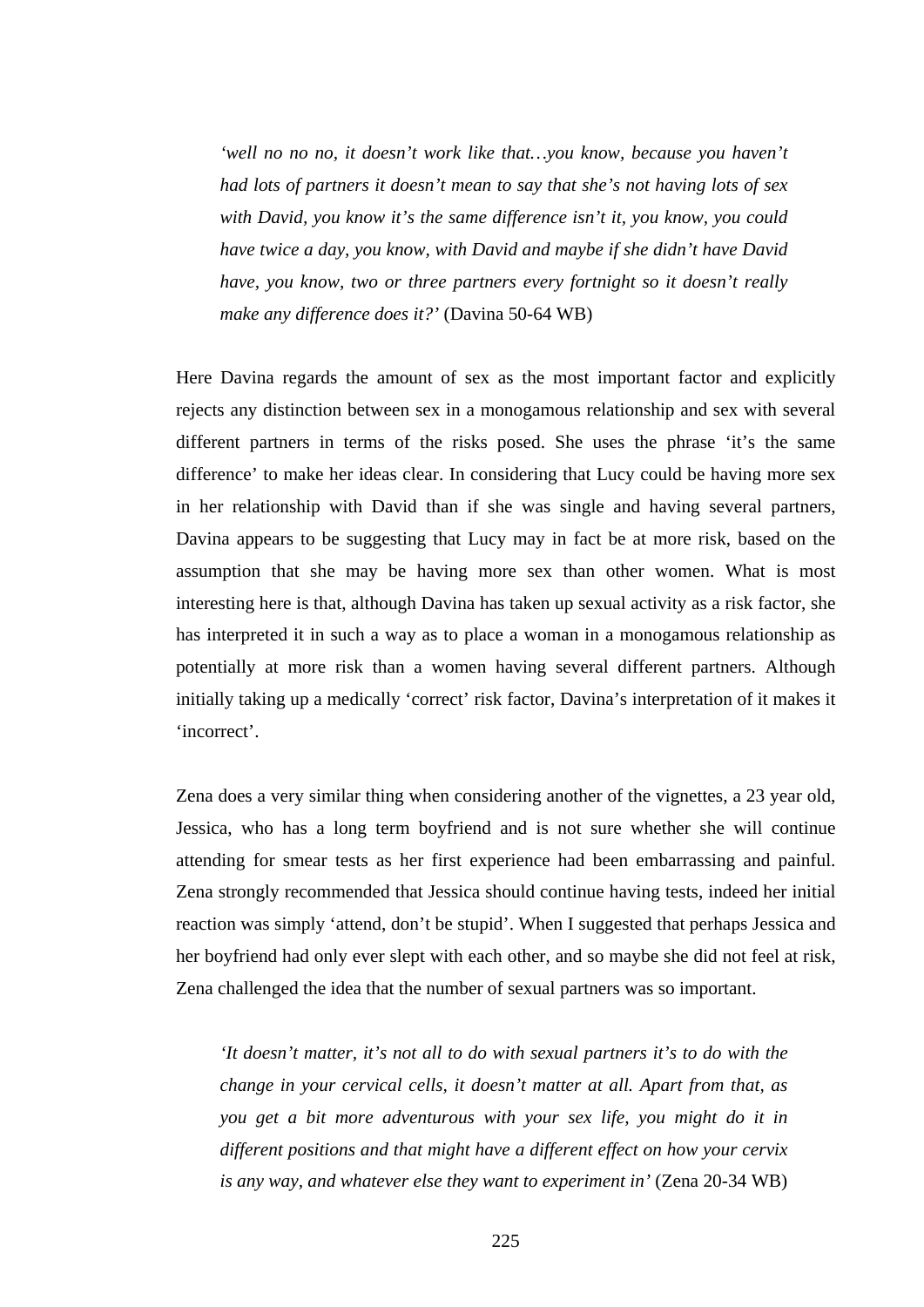Here Zena explicitly separates the number of sexual partners from any potential change in cervical cells, stating that 'it doesn't matter at all'. In contrast Zena argues that being more adventurous in your sex life and starting to have sex in different positions may have more of an effect on the cervix and may pose more of a risk. She therefore seems to be suggesting that sexual activity poses a risk of cervical abnormalities through the potential for some kind of damage to the cervix, and that this risk is increased if women have sex in different positions.

The theme emerging here is that, although women take up the idea of sexual activity as a risk factor for cervical cancer, not surprisingly given the focus upon it in the information leaflet, this is in very general terms and a more detailed understanding of exactly what kinds of sexual activity are seen as posing a risk, and how these may work, is lacking.

From the medical perspective, sexual activity as a risk factor for cervical cancer works predominantly through certain types of the human papillomavirus (HPV). There is considerable evidence that certain types of this sexually-transmitted virus are involved in the development of cervical cancer. However, research shows that women's knowledge of HPV infections and the associated risks of cervical cancer is low (Pitts and Clarke, 2002). In common with my research, the most frequently endorsed risk factors concern sexual behaviour. However, women in Pitts and Clarke's research demonstrate a more detailed understanding of the specific types of sexual activity that may increase risk, as 60.3% highlight early age at first sexual intercourse and 67.8% mention an increased number of sexual partners.

However, it is important to bear in mind that Pitts and Clarke's research was specifically designed to examine women's knowledge of cervical screening, displaysia (a form of cervical abnormality) and HPV. In contrast, my research did not have this specific aim, although women's ideas about what might cause cervical cancer were frequently discussed in the context of how they understood and made sense of cervical screening. Interestingly, although the women in Pitts and Clarke's research appeared to demonstrate a more detailed understanding of the specific types of sexual activity that increase cervical cancer risk, their awareness and knowledge of HPV was limited. Only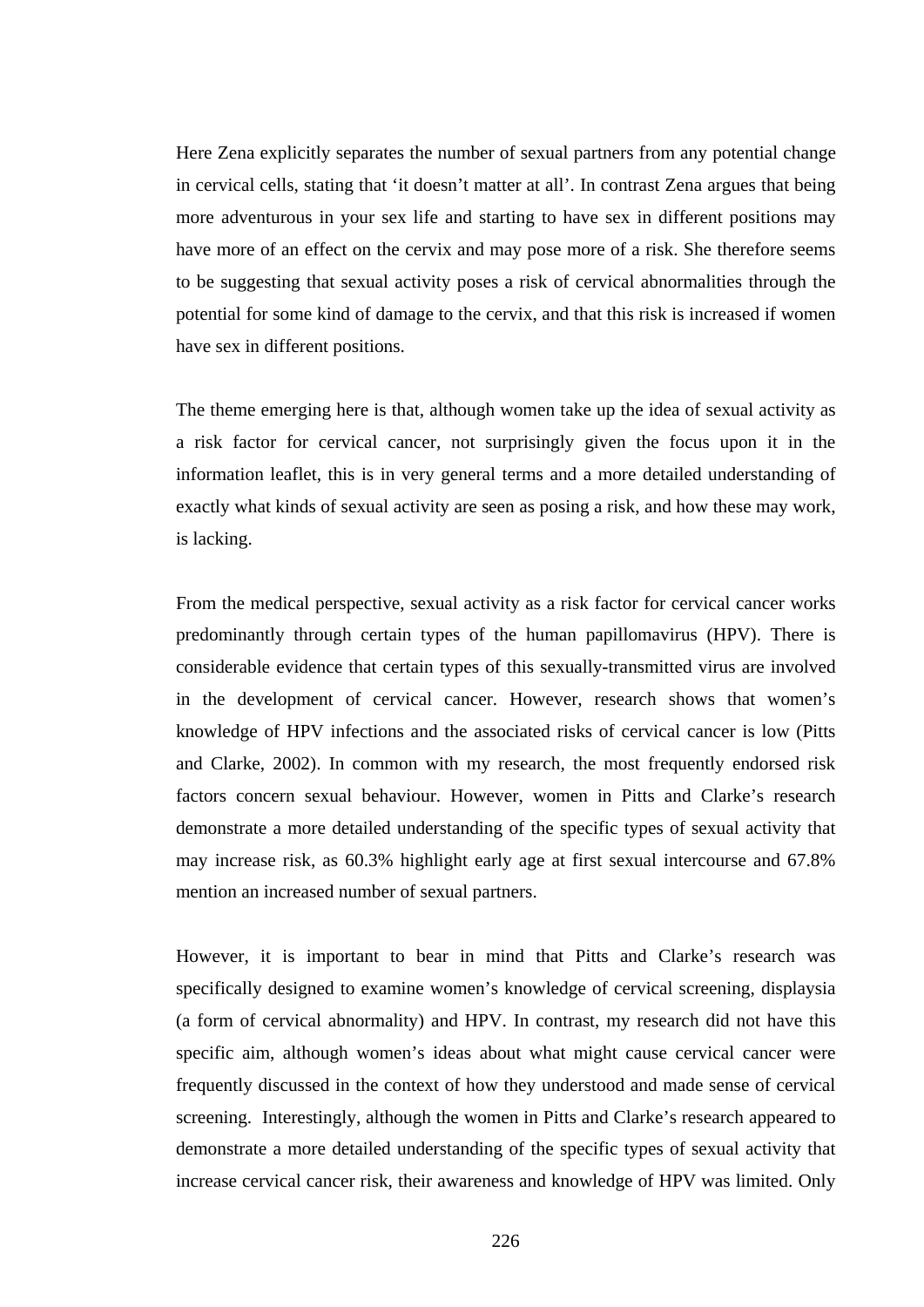30% had heard of HPV and of these many had only vague or even inaccurate knowledge. This research, in common with the research on which this thesis is based, was carried out in the UK relatively recently and women in both studies are likely to have received the information leaflet *Cervical Screening: THE FACTS*. Although this leaflet lists three types of sexual activity as increasing cervical cancer risk, it makes no mention of HPV and how this has been linked to cervical cancer development. This is interesting as it is now widely accepted that HPV plays a significant role in cervical cancer development and information about this is available on the NHSCSP website. However, no mention of HPV is made in the information leaflet and, in the absence of any explanation, it is perhaps inevitable that women will attempt to make sense of the possible ways in which sexual activity could increase cervical cancer risk. As it is probable that this will be mediated through the knowledge that smear tests check for cervical cell abnormalities, it is perhaps not surprising that women understand the link in terms of sexual activity causing damage to the cervix.

It therefore appears that, in the absence of knowledge about the role of HPV in cervical cancer development, women attempt to make sense of the ways in which sexual activity may increase the risk of cervical abnormalities in novel ways that do not fit well with the medical perspective.

This lay focus on the potential for some form of physical damage to the cervical cells is further reinforced and developed through discussions around childbirth. For some women cervical screening was seen as being necessary after the birth of children in order to make sure that 'everything was back to normal' and that no damage had been done to the cervix during the birth. There is conflicting research evidence on the effect of parity in cervical cancer development, for example Munoz *et al.* (2002) suggest that high parity increases the risk among HPV-positive women while Mogren *et al.* (2001) found that increased parity was protective and argue that this therefore contradicts other research in which multiparity was found to be associated with higher risk. However, women's discussions are not based upon this kind of evidence. What seems more likely is that the context in which these women were offered their first smear test is influencing their perceptions.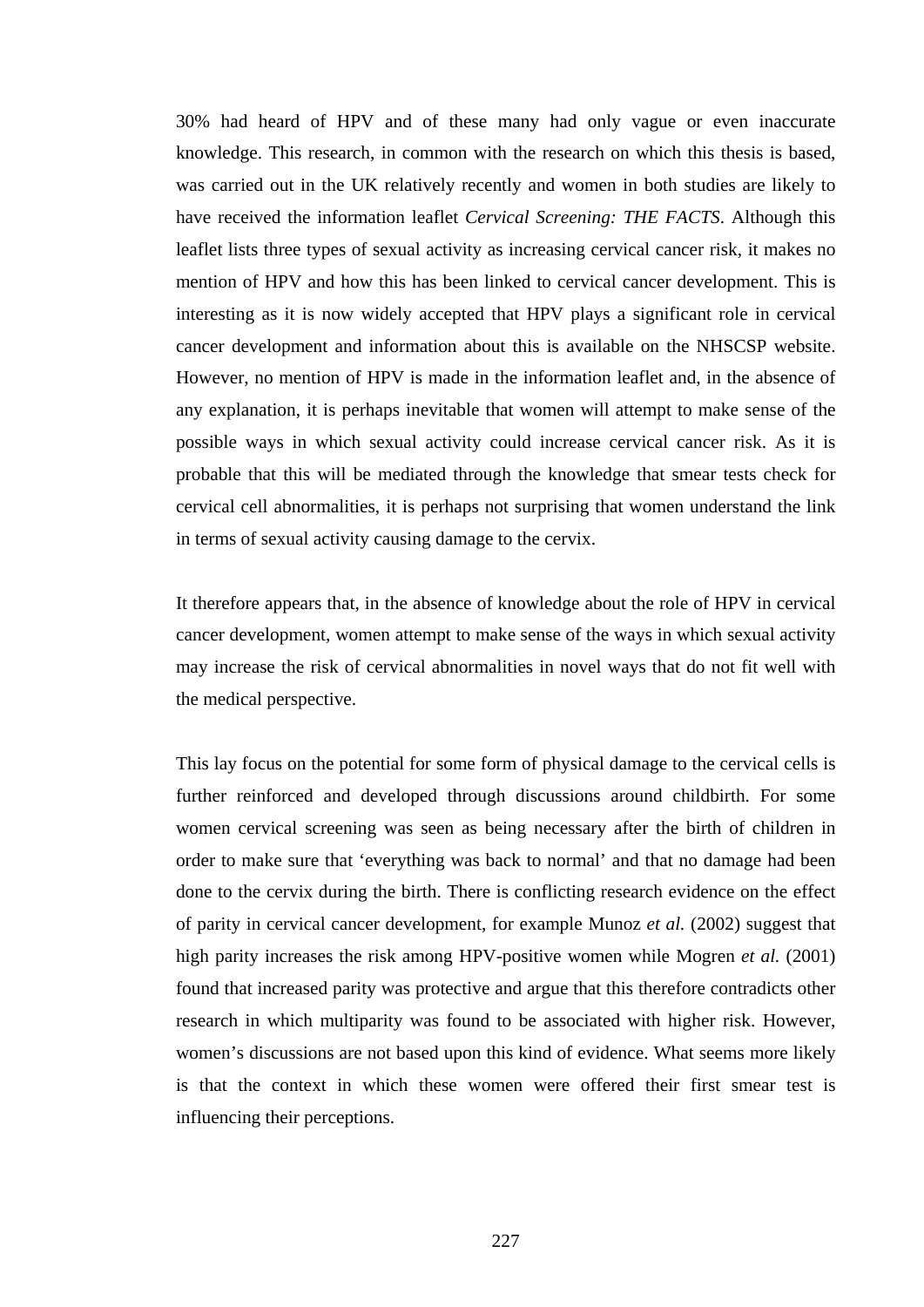Before the introduction of the national programme in 1988, cervical screening operated opportunistically with women being offered smear tests when they visited their GP for other reasons, frequently in the context of childbirth. Many of the older women within this research spoke of having their first smear taken after the birth of their first child, and of continuing this pattern of having a test to check for cervical abnormalities after each subsequent birth. It is therefore likely that, for many women, childbirth came to be perceived as creating the need for screening. The offer of cervical screening in this context may lead women to try and make sense of why they need a test to check for cervical abnormalities at this time and therefore how giving birth may potentially cause these abnormalities. In common with the discussions around sexual activity above, these lay ideas tend to revolve around some kind of physical damage to the cervix.

This particularly seems to be the case with Heather, for whom childbirth plays a very strong role in influencing her understandings and perceptions of screening. I had asked Heather if she could remember the context in which she had had her first smear test taken. She told me,

*'it was after having my first child, because you had to, it was part of after having a baby, it's part of an on-going thing after, that's when it kicks in, you have your six week check-up and everything and then the first letter came so you need a cancer smear'* (Heather 50-64 AC)

The fact that she was invited to have her first smear shortly after the birth of her first child is clearly influencing how Heather thinks about cervical screening. She discusses it as simply one part of a wider package of check-ups that are necessary after having a child. For Heather having a smear test after giving birth is important in order to 'make sure everything is back and everything is fine', there is a need to make sure that the body has returned to 'normal' after the trauma of birth.

The relation of cervical screening to childbirth is so strong for Heather that, as well as influencing how she thinks about and understands screening, it also impacts on how she would advise other women. When I asked Heather to comment on the vignette about Jessica she drew strongly on the fact that she did not yet have any children and tailored her advice accordingly,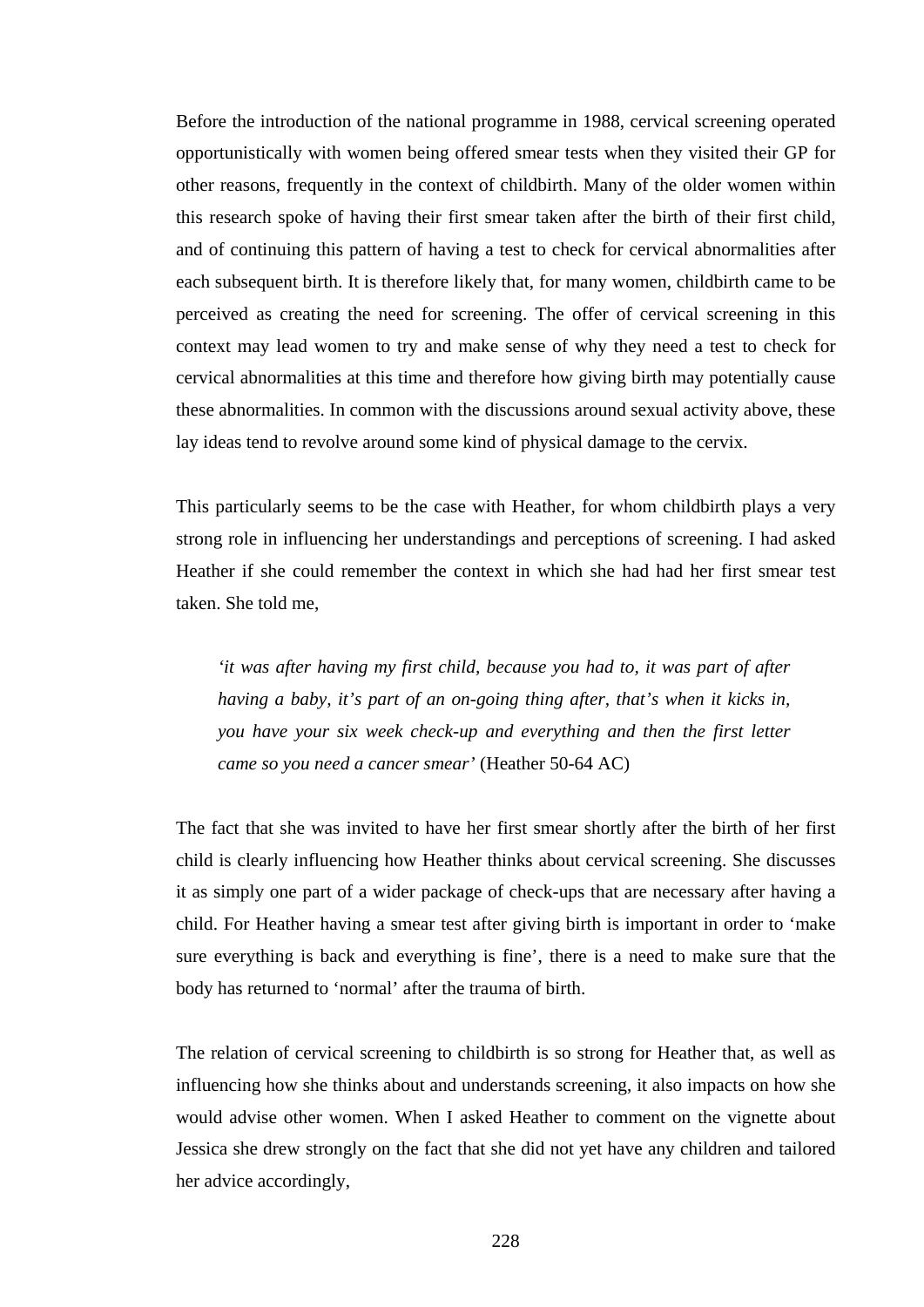*'well I would say to her, because obviously she hasn't got a child yet, I'd say wait until she has a baby and then it will all fall in to place…I would say to Jessica monitor it, if she hasn't had a child by the time she's 30 then go and have a smear test just to check everything is alright, I wouldn't necessarily say every three years if it was normal'* (Heather 50-64 AC)

So here the fact that Jessica does not have children is of great significance to how Heather perceives her need to attend for screening. Whereas other women almost immediately suggested that they would try to encourage Jessica to attend, Heather suggests that it may not actually be that important for her to attend at this time. She suggests that things will just fall into place when she has a baby, again highlighting Heather's perception of the smear test as a routine check-up after birth, and so she does not need to worry about it at the moment. However, she does not dismiss the need for Jessica to be screened at some point and so suggests that if she has not had a child by the age of thirty then she should be screened, just to check that everything is alright.

It is interesting that Heather does not appear to make the same kinds of connections between the potential for cervical damage during sexual activity as she does for childbirth. This may be because she was sexually active herself before her first test and so, in her mind, it is childbirth that makes screening necessary and not becoming sexually active. This therefore suggests that the context in which women are first offered screening, and the way that this differs under the current national programme from the earlier opportunistic arrangements, may play an important role in influencing how screening is understood and thought about. The context of the individual woman's life, and what is going on around the time that cervical screening is first suggested, may therefore be important in determining how screening is made sense of in individual contexts. This then draws attention to the narrative structure of women's lay ideas and understandings, and demonstrates how women often link together life events in order to make sense of health and illness (Blaxter, 1983; Popay *et al.*, 1998). For Heather, a fundamental influence on how she understands cervical screening, and its relevance to her, is through linking her first smear test invitation to the birth of her first child.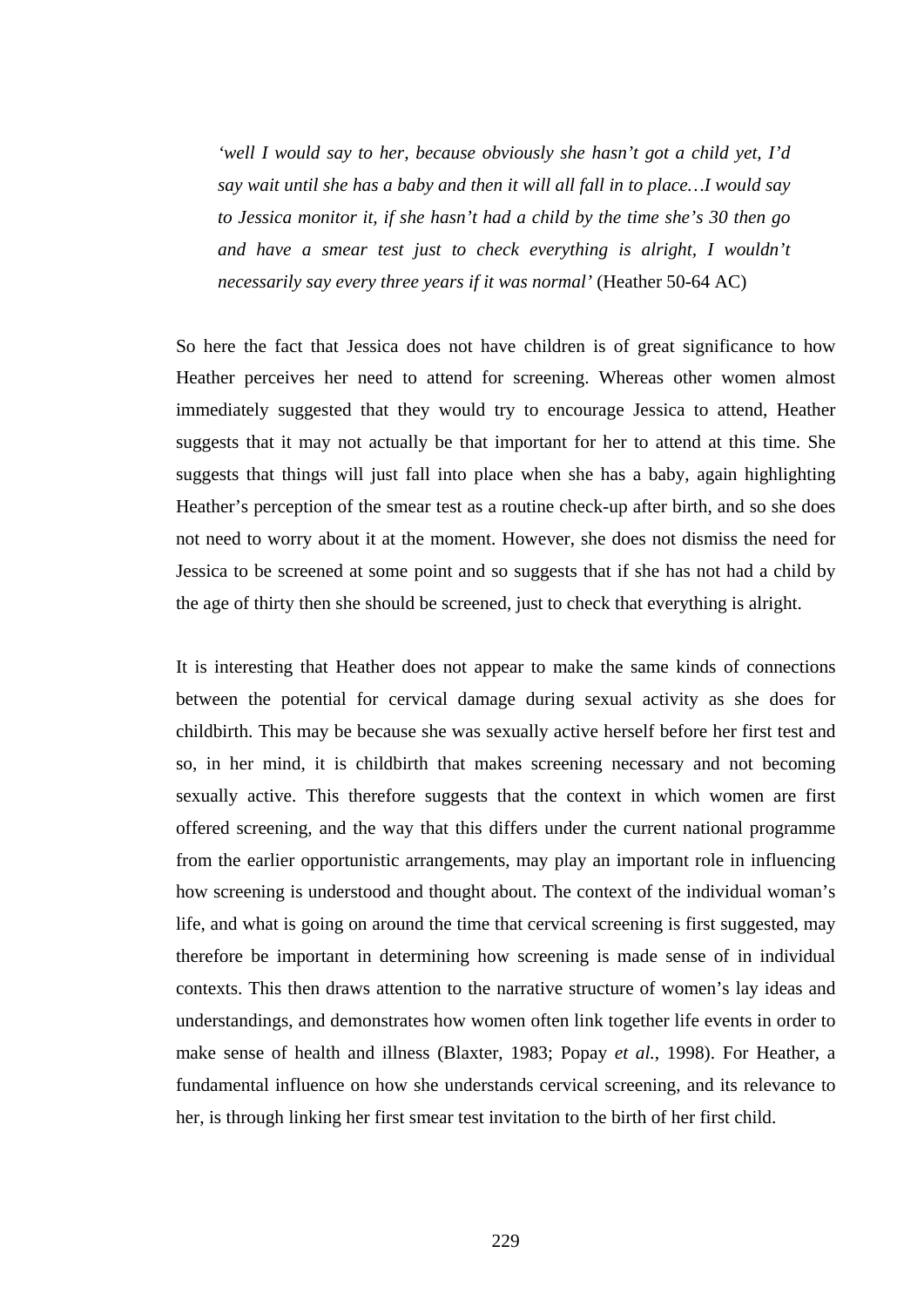This section began with a discussion that demonstrated how women routinely take up and validate sexual activity as a factor increasing cervical cancer risk, although this may not always be fully understood and lay women's understandings and interpretations may not fit well with the medical perspective. However, lay women do demonstrate an awareness of sexual activity as a risk factor. In comparison, the other two risk factors explicitly listed in the information leaflet, smoking and the use of immunosuppressant drugs, are not discussed as such by any of the women in this research. This is perhaps not surprising in the case of using immunosuppressant drugs as this will be a relatively rare phenomenon and not something that many women will have experience or knowledge of. The case of smoking as a risk factor for cervical cancer development is more interesting.

Of the 35 women interviewed in the course of this research, not one discussed smoking as a specific risk factor for cervical cancer. In fact the only context in which smoking was mentioned was during women's accounts of the steps they took to look after their general health. This is interesting as smoking is explicitly listed as a risk factor in the information leaflet $^{62}$  $^{62}$  $^{62}$ .

Despite this, smoking was only ever discussed in general health terms and never as a specific risk factor for cervical cancer. In Pitts and Clarke's (2002) research, 45% of women indicated smoking as a risk factor, although again it is important to bear in mind that this was a study aimed at assessing knowledge and that, in terms of indicating risk factors, women were asked to tick all the factors they thought might increase risk from a list provided (all of which were established risk factors).

Therefore, in comparison with sexual activity, smoking is not a risk factor taken up and validated by women within my research. The failure of women to recognise smoking as a specific risk factor for cervical cancer may perhaps be due to their inability to establish a causal pathway between smoking and increased risk. In the case of sexual activity, the potential impact can be understood fairly easily, albeit not always in

 $\overline{a}$ 

<span id="page-230-0"></span> $62$  Women not regarding smoking as a risk factor for cervical cancer specifically is an interesting counter to their tendency to talk of cancer in general when it comes to incidence and speed of development, which I discuss later in this chapter. It may be that women are more aware of specifics when talking about risk factors and disease causation than they are when it comes to other aspects.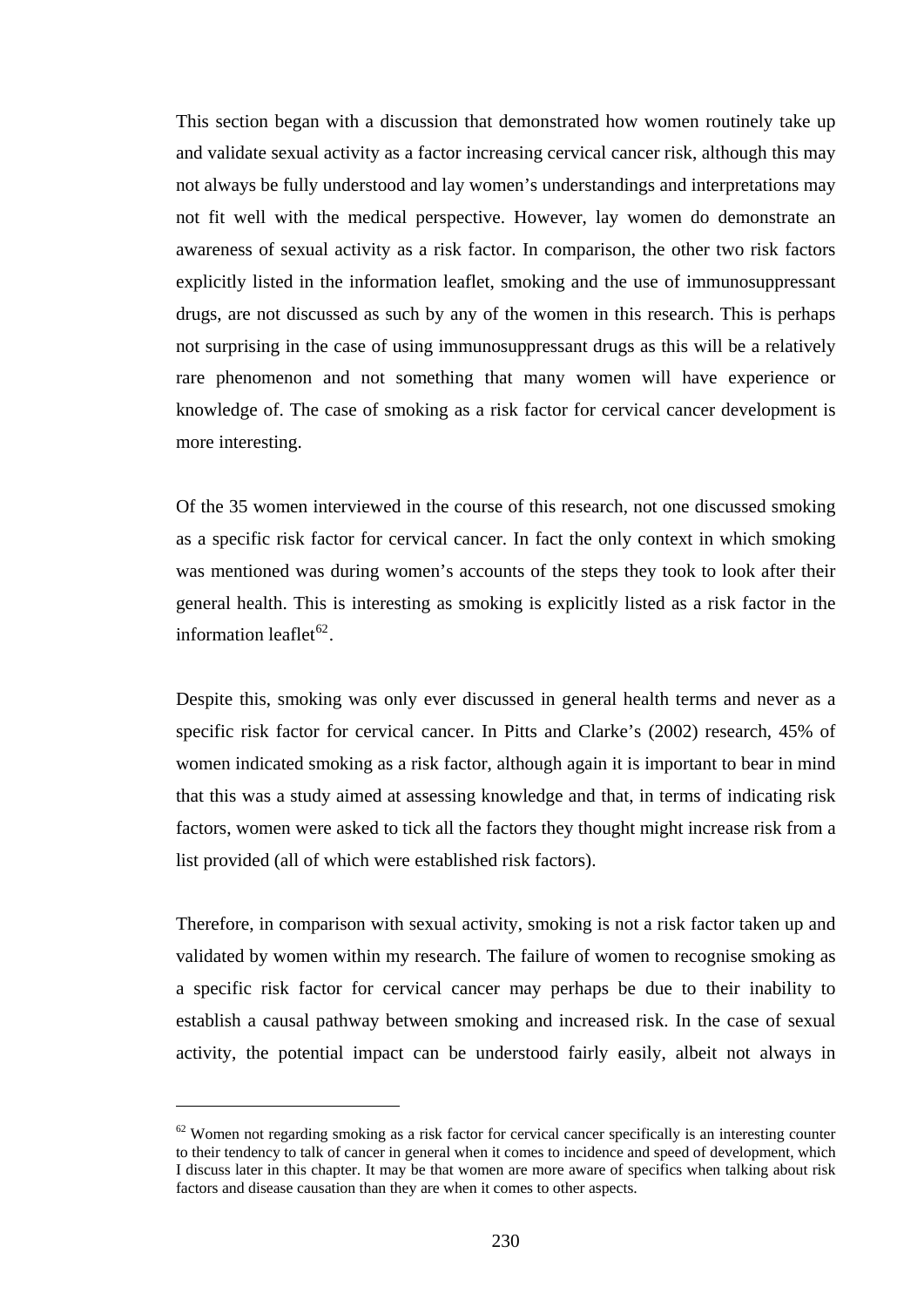accordance with the medical perspective, through the location of the cervix within the body and the site of sexual activity. However, in contrast, the effect of smoking on cervical cancer risk may be less easy to establish for the lay woman. In comparison with something such as lung cancer, in which the causal pathway can be established with little difficulty i.e. smoking causes poisons to be inhaled into the lungs, the connection between smoking and the cervix may be less apparent. The relative difficulty in establishing the reasons behind the increased risk may influence lay women's readiness to take up and validate smoking as a specific risk factor for cervical cancer. This has important implications for health promotion in a wider context in terms of how information is communicated. When informing lay individuals of risk factors for certain conditions, whether it be cervical cancer, heart disease or any other example, it is important that the ways in which these work to increase risk are explained. It would appear that the ability to establish a causal pathway to explain how a particular risk factor is involved in disease causation is important in influencing whether people regard these as valid, and whether they are likely to act on them.

In contrast to those risk factors that women do not take up and validate from the information material on cervical cancer and screening, stand those factors that women bring independently to their understandings of cervical cancer. The two main examples of this within my research are genetics and the menopause, both of which were covered in the previous chapter in the context of exploring individual women's self-positioning with regard to cervical cancer risk. I dealt with perceptions of genetic risk comprehensively previously and so do not repeat this. However, the way in which menopause is perceived to increase cervical cancer risk has not been dealt with and so I consider it briefly here.

The previous chapter dealt with the menopause as a time during which some women regarded themselves as at particular risk. I explored the case of Julia who felt unsure about the bodily changes she was experiencing, and Vanessa, who argued that declining hormone production associated with the menopause was a cause of cervical cancer. However, the coverage of the menopause as a risk factor in the previous chapter did not fully explore the range of women's ideas about how the menopause could work as a risk factor. In Julia's case, her discussion was limited to a discussion of how she personally felt uncertain about her body during the menopause and how this had made her feel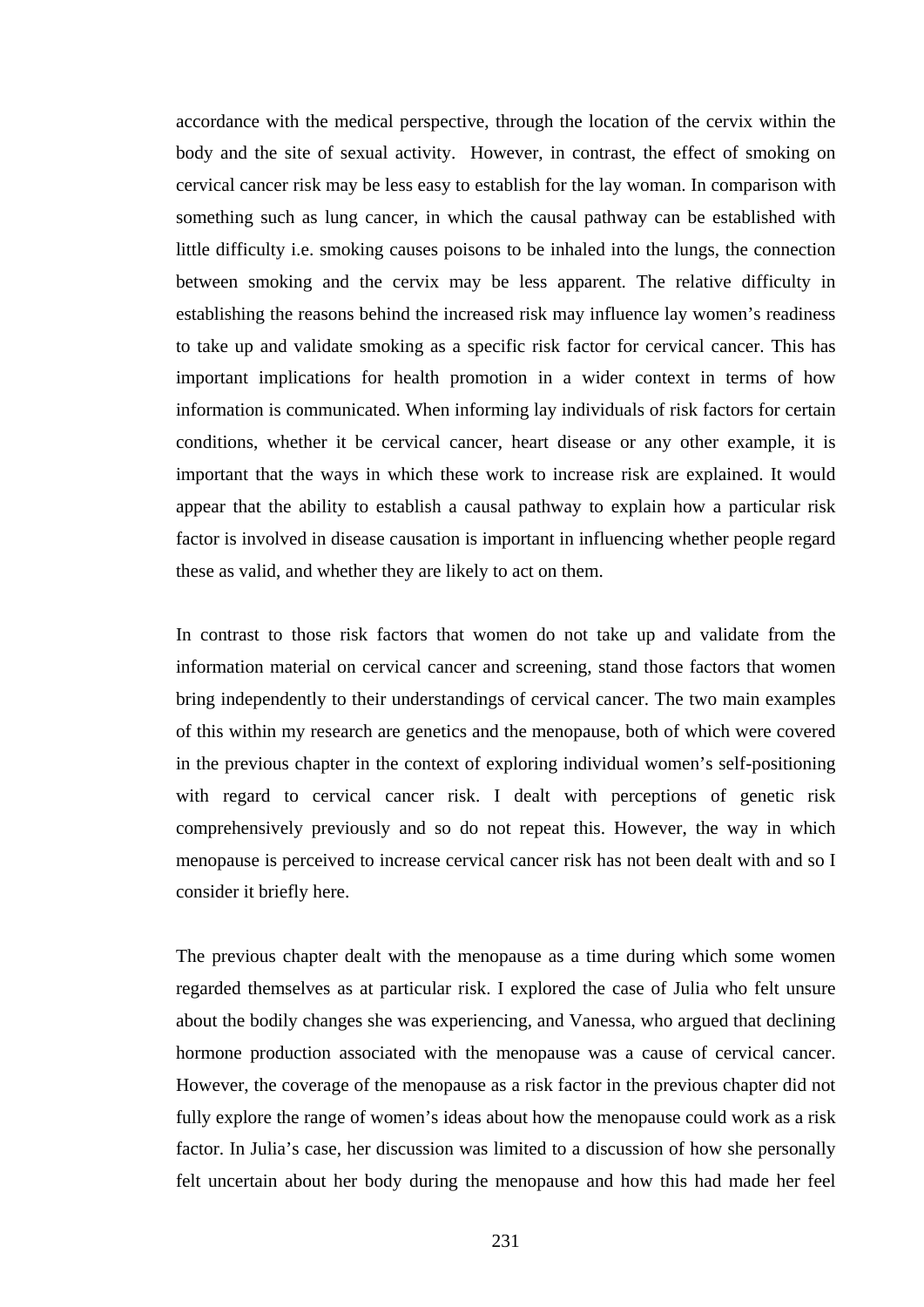more vulnerable. It was suggested that this vulnerability was probably not limited to cervical cancer and was in fact a more general feeling. In contrast, Vanessa set out her quite specific and detailed ideas about how the menopause represented a dangerous time in the context of cervical cancer. The declining hormone production associated with this period was seen to be a cause of the disease.

This idea of changes in hormone production was a dominant theme amongst the women who suggested that this was a risky time during which screening may be particularly important due to the perceived uncertainty and 'riskiness' of the body that the menopause brought about, although it is employed with subtle differences.

For example, when Alice was considering whether screening was more important for some women than for others, in the context of discussing the vignettes, she suggested that,

*'well yes, a lot happens to your body between 40 and 50 and you get a lot of changes and erm, you know, hormones, you know, hormone changes kick anything in you know, only because I know people that, not cervical cancer, but all kinds of different ailments seem to happen between 40 and 50, it's just a woman's age you know'* (Alice 35-49 WB)

In this extract Alice draws on the hormonal changes associated with the menopause in order to suggest that the body is somehow more vulnerable at this time and that these hormonal changes may play a role in 'kick-starting' the development of some disease. This is not limited to the development of cervical cancer however, in Alice's view all manner of 'different ailments' could be triggered. In providing evidence for this, Alice draws on the people she knows that have developed different conditions during this time and suggests that 'it's just a woman's age'. What this extract demonstrates very nicely are, firstly, the specific way in which Alice uses the idea of hormonal changes and, secondly, the particular kind of evidence she draws upon to support her suggestion.

Deirdre also draws on the idea of bodily changes associated with menopause to suggest that this is a particularly risky time. However, as we shall see, she does this in a subtly different way to Alice and draws on a different form of evidence. Deirdre said,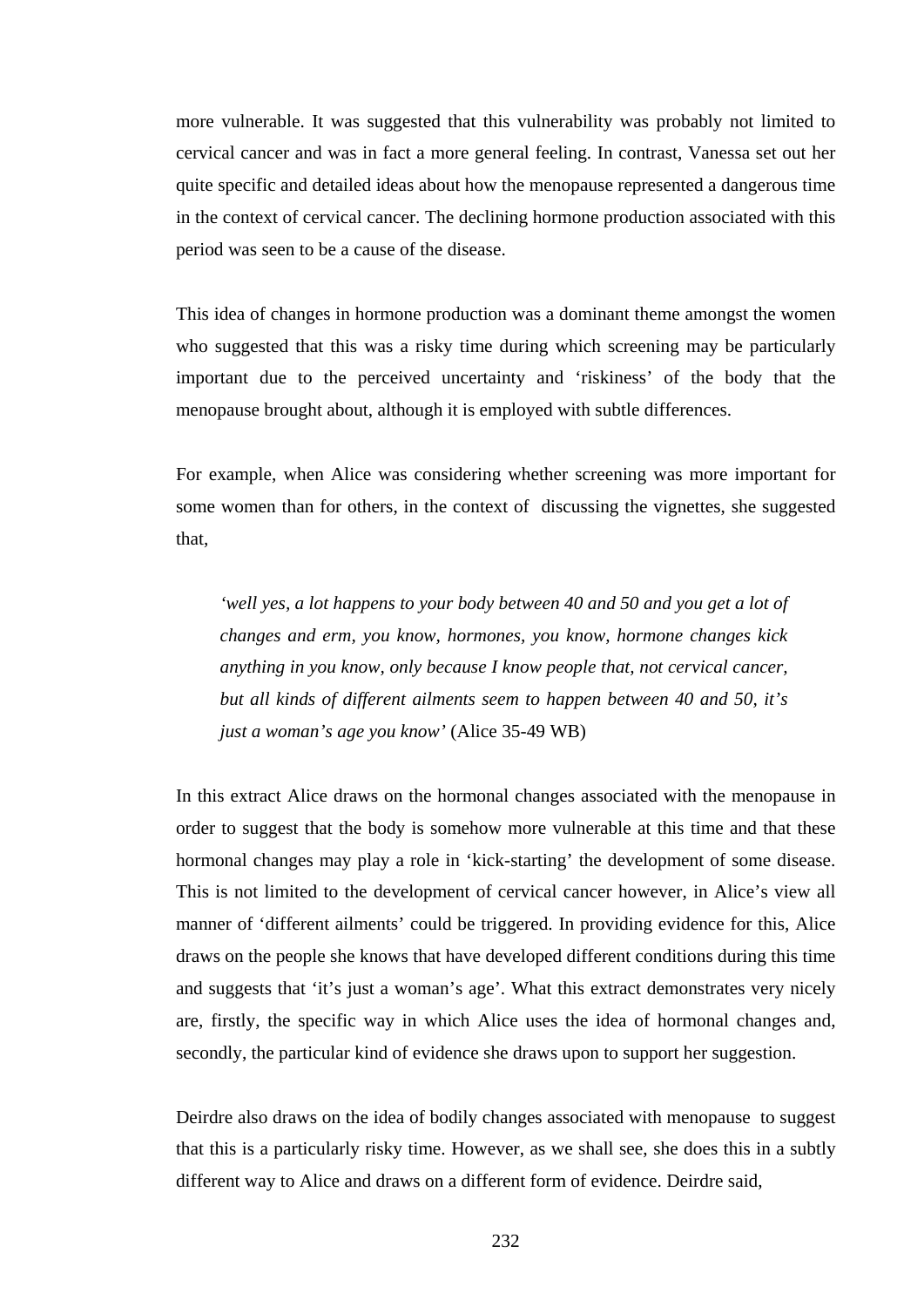*Deirdre: 'often things can happen to you in your 40s and 50s and things can develop in, especially as you're probably approaching the menopausal age, and erm things can happen in your balance and everything is upset…' NA: 'you've just said your balance, what do you mean? Deirdre: 'well your hormone balance, and everything changes' NA: 'and that is related to approaching the menopause?' Deirdre: 'mmm…you wait until it happens to you* (laughs)*'*  (Deirdre 50-64 WB)

So in common with Alice, Deirdre suggests that the time around the menopause is uncertain and risky, as the hormone balance of the body is upset. However, while Alice suggests that these bodily changes may trigger the development of some disease, Deirdre appears to be suggesting a more subtle process whereby the imbalances of the body may leave it vulnerable and the 'door open' for disease to enter in. It is noticeable that, unlike Alice, Deirdre does not draw on the experiences of people that she knows to support her ideas. Instead it appears that she is drawing upon her own experiences of the menopause to support her ideas. In particular her laughing 'you wait until it happens to you' response to my question suggests that she is drawing on a resource that is not available to me as a young woman but that I will come to acquire.

It is therefore apparent that the women who discuss the menopause as a potential cervical cancer risk do so in subtly different ways and to differing degrees of specificity. For example, while Alice and Deirdre talk of hormonal changes in general terms, Vanessa (in Chapter 8) talked more specifically of particular hormones not being produced in the same quantities during and after the menopause as they were previously.

It is interesting to note that, of the five women who explicitly suggested the menopause as a cervical cancer risk, four had started their menopause<sup>[63](#page-233-0)</sup>. The fifth, Alice, was 38

 $\overline{a}$ 

<span id="page-233-0"></span><sup>&</sup>lt;sup>63</sup> These five women were 4 White British and 1 African Caribbean. No South Asian women mentioned the menopause but this was perhaps unlikely given that many, especially the older women, found it difficult enough to discuss cervical screening. It is therefore unlikely that they would independently raise the menopause and associated bodily changes.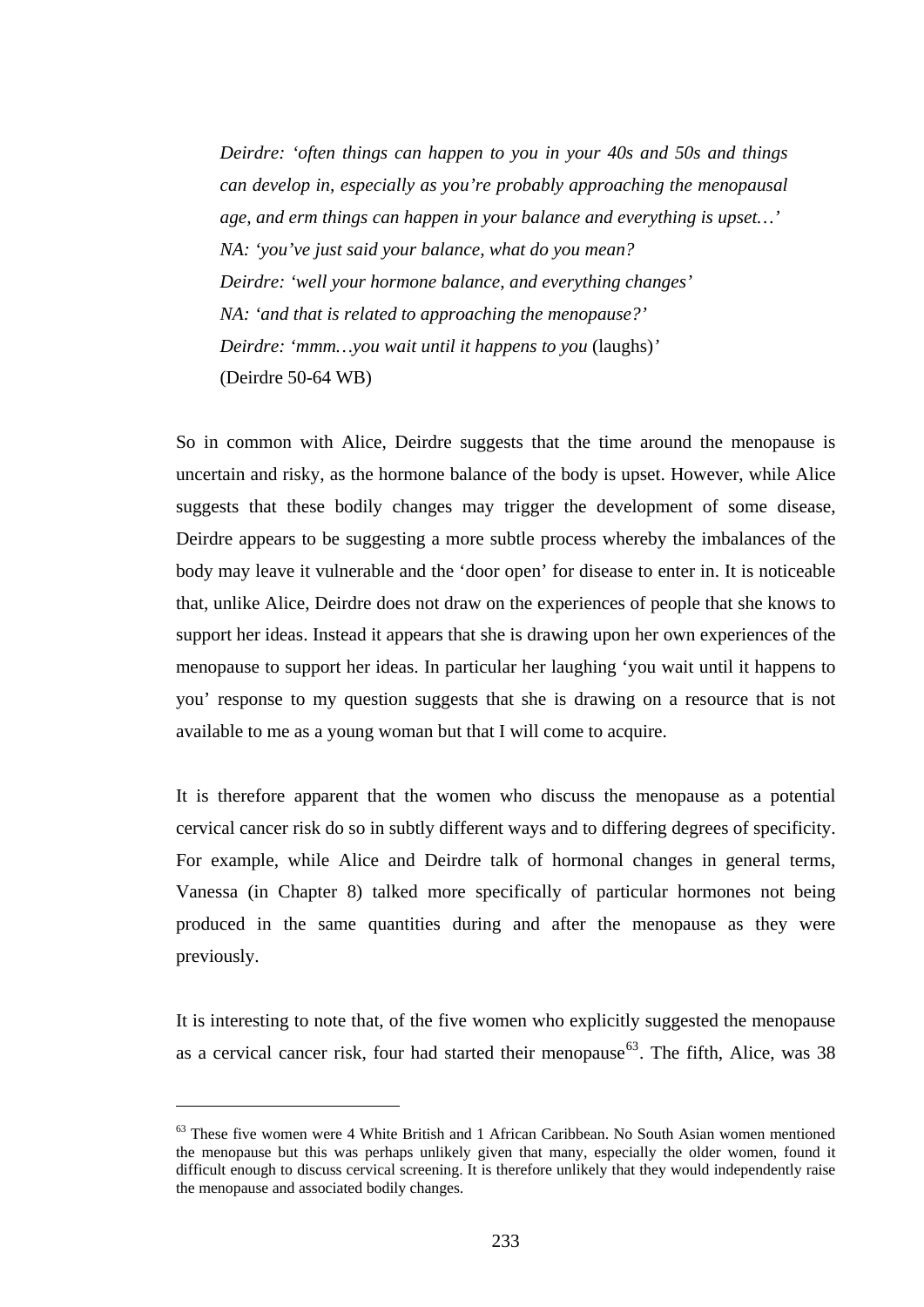years old and spoke in terms of '40s and 50s', an age group that she would soon be entering. These women are therefore drawing on issues that are particularly pertinent to them in making sense of cervical cancer and screening. However, it was not the case that all women of this age group felt the same way. When I told Roberta that some previous interviewees had suggested that the menopause was a time during which screening was particularly important due to the risk posed by hormonal changes, she argued strongly against this idea.

*'Well I don't think that's necessarily true, any time is risky, I think that all times are risky. I didn't, I don't know whether the menopause is a higher risk time or not. I would tend to think that it doesn't matter what time, that you should be screened all the time'* (Roberta 50-64 WB)

Although the women that did discuss the menopause in these terms are likely to have been influenced by their own experiences, and their particular stage in the life course, not all women of this age did so. To link up with the discussion of developing causal pathways in the case of other risk factors, the most commonly employed pathway here appears to be through a hormone imbalance brought about by the menopause. In addition, while it appears in many cases that this feeling of vulnerability goes beyond the specific case of cervical cancer and represents a more general feeling of uncertainty and insecurity, the location of the cervix may again be important. Being the neck of the womb, the cervix is inextricably (if only in women's minds) linked to reproduction and it is therefore possible that women make connections between cervical changes and menopausal changes more generally.

#### **9.4 Lay Perceptions of Cancer**

How women understand and think about the prevalence or incidence of cervical cancer is likely to be an important factor in influencing how they view cervical cancer screening and whether they regard it as an important thing to do. However, during my interviews with women in the course of this research it increasingly became clear that women do not always separate off issues relating specifically to cervical cancer from perceptions of cancer in general. For example, in accounts of their personal risk of developing cervical cancer it was common for women who drew on an increased awareness or family history of cancer to make reference to cancers other than cervical.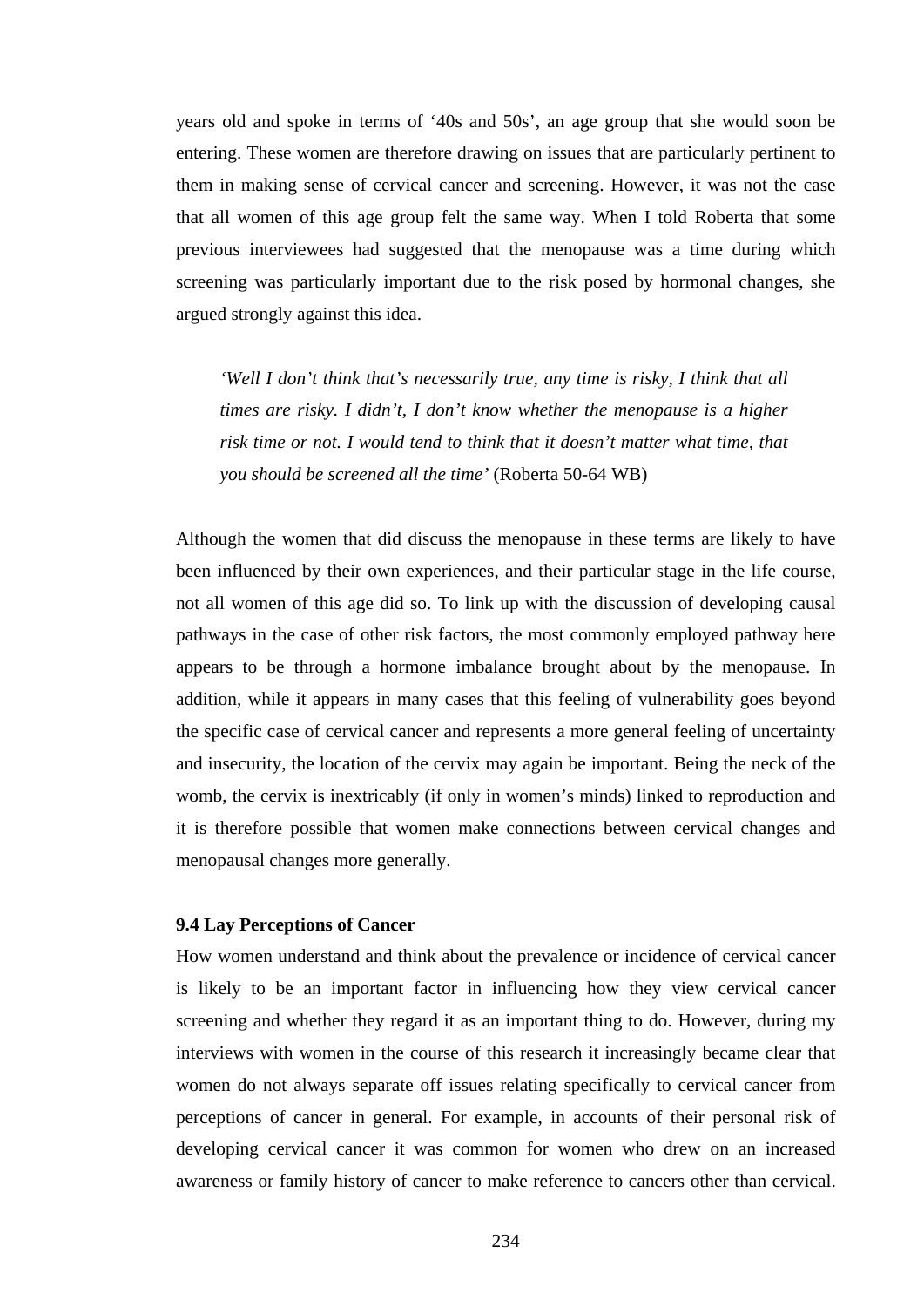For example, if we think back to the case of Zena, who has been discussed in previous chapters, her talk of her family's cancerous genes includes several types of cancer, including breast, stomach, lung and bowel cancers. So although Zena names the specific types of cancer that have affected her family members, she still bundles these together in her assessment of her family's 'cancerous genes' and in her positioning of herself as at increased risk of all types of cancer, including cervical. It became increasingly apparent that many women talked of cancer as if it were simply one disease that could occur in different locations around the body without fully appreciating the specifics of each cancer type<sup>[64](#page-235-0)</sup>. The tendency of women to view cancer in very general terms perhaps inclines them to think about incidence and the speed of development in very general terms and therefore not to engage with the specifics of this particular type of cancer.

# *9.4.1 Cervical cancer incidence*

 $\overline{a}$ 

There were 2,424 new cases of invasive cervical cancer registered in England in 2000 (National Statistics, 2003), leading Cancer Research UK to state that it is the eleventh most common cancer in UK women, accounting for about 2% of the total (Cancer Research UK, 2003). The incidence of cervical cancer has fallen markedly since the introduction of the national screening programme in 1988 and mortality has declined significantly during the last few decades. I recap only briefly on this material here in order that the following discussion can be placed into context. More detailed information can be found in Chapter 2.

Of the 35 women interviewed, only two talked specifically of cervical cancer incidence. Matilda regarded herself as well-informed on a range of health issues due to her membership of a women's group that met regularly to discuss such things, and during our interview she demonstrated a sound knowledge of cervical cancer risk factors (as discussed in the previous section). In the context of discussing women who do not attend for screening, Matilda employed the relatively low incidence of cervical cancer as an argument against encouraging all women to attend.

<span id="page-235-0"></span> $64$  As I suggested earlier in the chapter, this is less the case with risk factors and disease causation than it is with incidence and speed of development.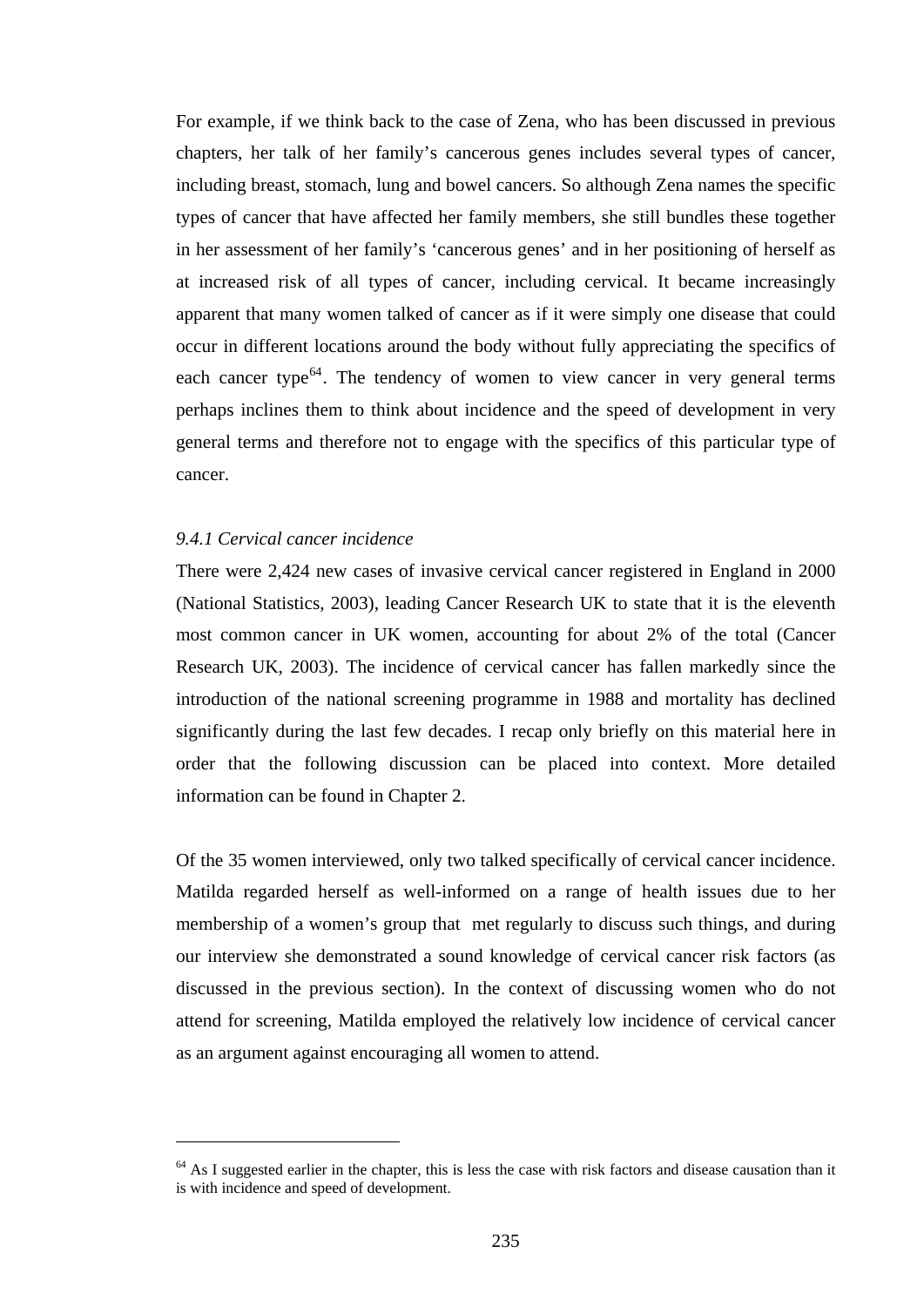*'I think really that's their choice, I mean you can say they're considered high risk but even so…we now know that cervical cancer isn't as widespread as a lot of other cancers which they don't screen for…I think it's like the choices people make in terms of their lifestyle you know'* (Matilda 35-49 WB)

Here Matilda specifically discusses the incidence of cervical cancer, and throughout the interview continually maintained the distinction between cervical and other types of cancer. This was something that was rare within the women interviewed. Matilda's view that cervical cancer is relatively rare in comparison to other cancers can be seen to influence her views on attendance. As has been discussed in the previous chapter, Matilda was one of those who positioned herself as at increased risk due to her past sexual behaviour and who therefore attended regularly for screening. What is interesting about the extract above is how Matilda suggests that, because cervical cancer is relatively rare, even those considered to be at high risk of developing the disease are still not likely to become ill.

In contrast, Roberta discussed cervical cancer incidence quite differently. She suggested that cervical cancer was quite common and that it was wise for everybody to be screened as a family history was not an important factor.

*'I think cervical cancer is quite common and I think it needs, I don't know that it's just a tendency that one, I think that one is one that altogether can just occur. So I think it's wise for everybody to have it done. You know, that one seems to be quite common from what I read about it'* (Roberta 50-64 WB)

It is clear in this extract that Roberta is specifically talking about cervical cancer incidence. She repeatedly uses the phrase 'that one' to separate cervical cancer off from other types of cancer, and contrasts 'that one' with others in terms of both incidence and the causes of its development. In contrast with Matilda, Roberta does not maintain this distinction throughout the interview. However, she and Matilda are the only two women to make such distinction between cervical cancer and cancer in general when considering incidence.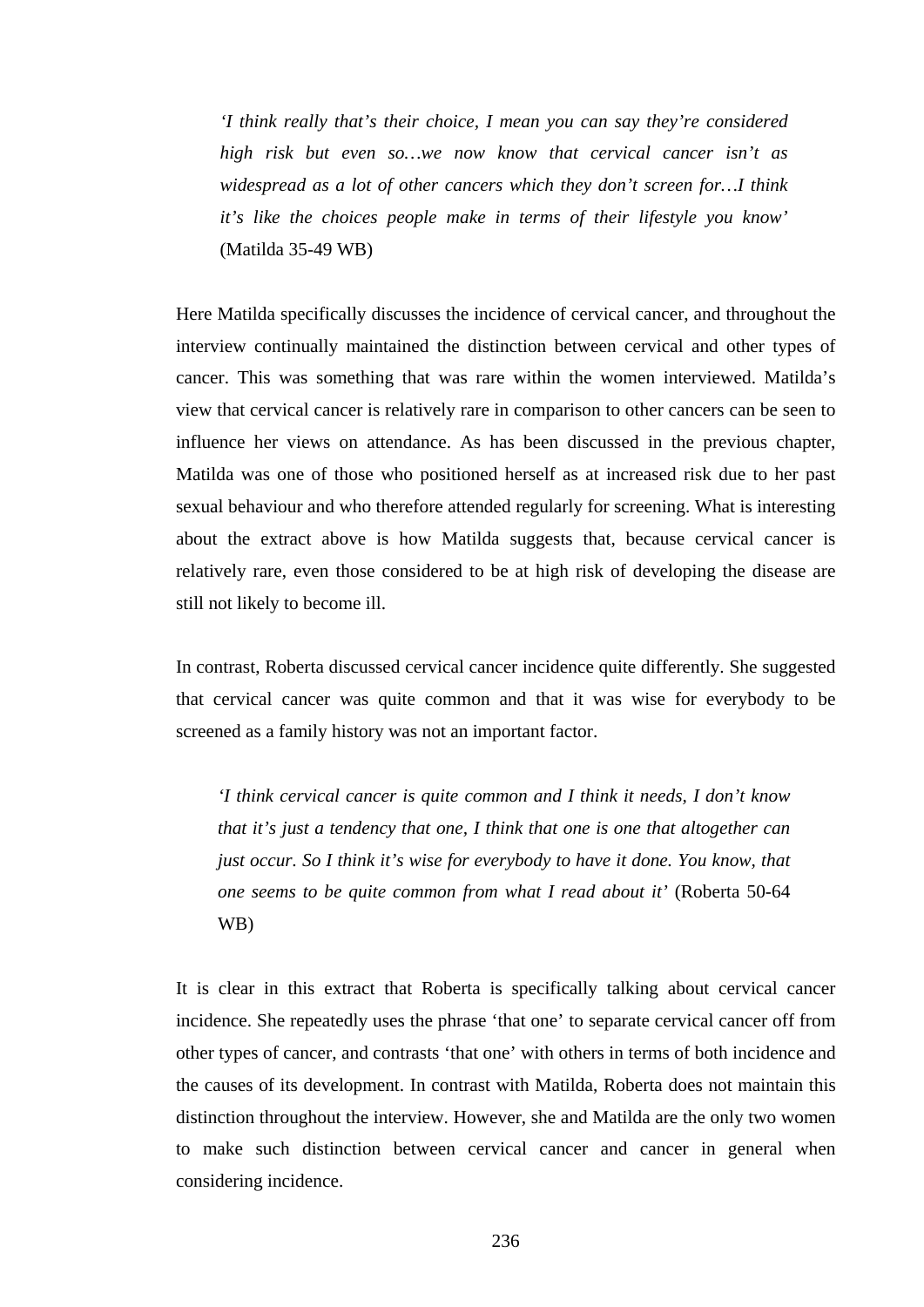For the vast majority of women within the research, incidence was only discussed in very general terms and only in reference to the incidence of cancer as a whole. This was commonly raised in response to questions about the relative importance of attending for screening and, perhaps not unsurprisingly, most women who suggested a high incidence of cancer were amongst those who had discussed their awareness of, or perceived vulnerability to, cancer through reference to friends or family who had had cancer of some kind. Although most women discussed the prevalence of cancer in general in fairly measured terms, whilst stressing the importance to attend for screening, a noticeably extreme response should be highlighted in the case of Amina. During the course of our interview Amina spoke in very strong terms about how important it was for women to attend for screening.

*'I think it's good for the ladies to do that, yes it's really good because most of them you know, they get cancers…but if they do this then they will be safe and then they know that everything is fine with them'* (Amina 35-49 SA)

Here Amina suggests that most women will develop cancer of some kind and uses this perception of extremely high incidence to stress the importance of attendance. She repeatedly stressed how she went for a smear test every time she was called and that she thought that cervical screening was very good and very important. However, Amina did not keep these views to herself. She told me how she was constantly trying to persuade South Asian women that she knew to attend and suggested that a lot of non-attendance, particularly among older South Asian women, could be attributed to a combination of fear and lack of information. Amina appeared very committed to encouraging these women to attend for screening and outlined her future plans to do so.

*NA: 'so how do you think that you could do that?'* 

*Amina: 'it's easy for me, because other ladies they love to go into mosques I'm planning to get some place for rent, I've been looking just for one room, so I'm going to gather them there and then while we do something about Islam and the Holy Koran talk about that, but after that I'm going to keep*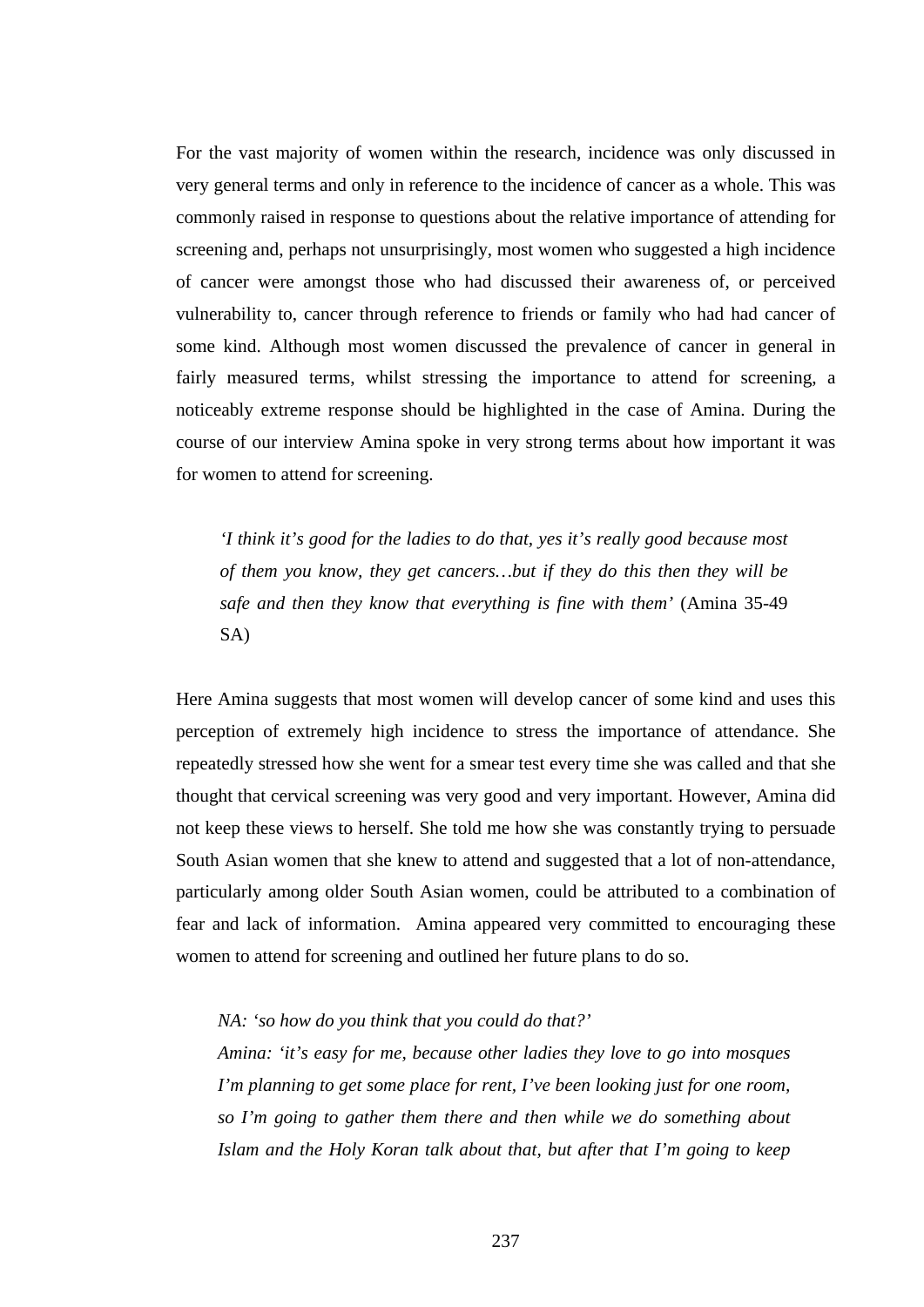*them for just half an hour and talk to them. I can get them* (to attend)*'* (Amina 35-49 SA)

Amina's perception that most women will get cancer of some kind, combined with her awareness of South Asian women not attending for screening, has resulted in her commitment to remove what she sees as the barriers to attendance and to her developing schemes through which to achieve this.

It is therefore the case that, in a minority of cases, the prevalence and incidence of cancer is greatly exaggerated in women's minds. What is interesting in the case of Amina is that, while she is evidently so committed to cervical screening and to encouraging other South Asian women to attend, this is a group that, given the generally accepted risk factors for cervical cancer, is at relatively low risk. However, Amina's perception of cancer incidence in general does not reflect this and she therefore makes strenuous attempts to increase attendance amongst this group.

### *9.4.2 Cervical cancer development*

Another important theme that women drew upon, again both in relation to cancer in general and specifically to cervical cancer, was the speed of development. This in particular, as will be discussed further below, was a theme that led to criticism of the current screening arrangements.

The important factor to be borne in mind here, and that which makes cervical cancer screening an interesting case, is that smear tests are designed to detect **pre**-cancerous changes in the cells of the cervix. They are not designed as a test for invasive cervical cancer. The aim of the screening programme is to identify, and treat, pre-cancerous changes that may, if left untreated, go on to develop into cancer. Cervical cancer is widely accepted to be preceded by such benign, pre-malignant lesions, indeed the whole screening programme is based around this, but, as I discussed in Chapter 2, it is by no means certain that all cervical abnormalities will lead to cancer nor that all cases of cervical cancer will be preceded by these lesions. As such, there is a degree of uncertainty around disease progression and it is therefore difficult to provide any kind of timescale for cervical cancer development. It remains the case though that the screening programme is based upon the assumption that regular screening to identify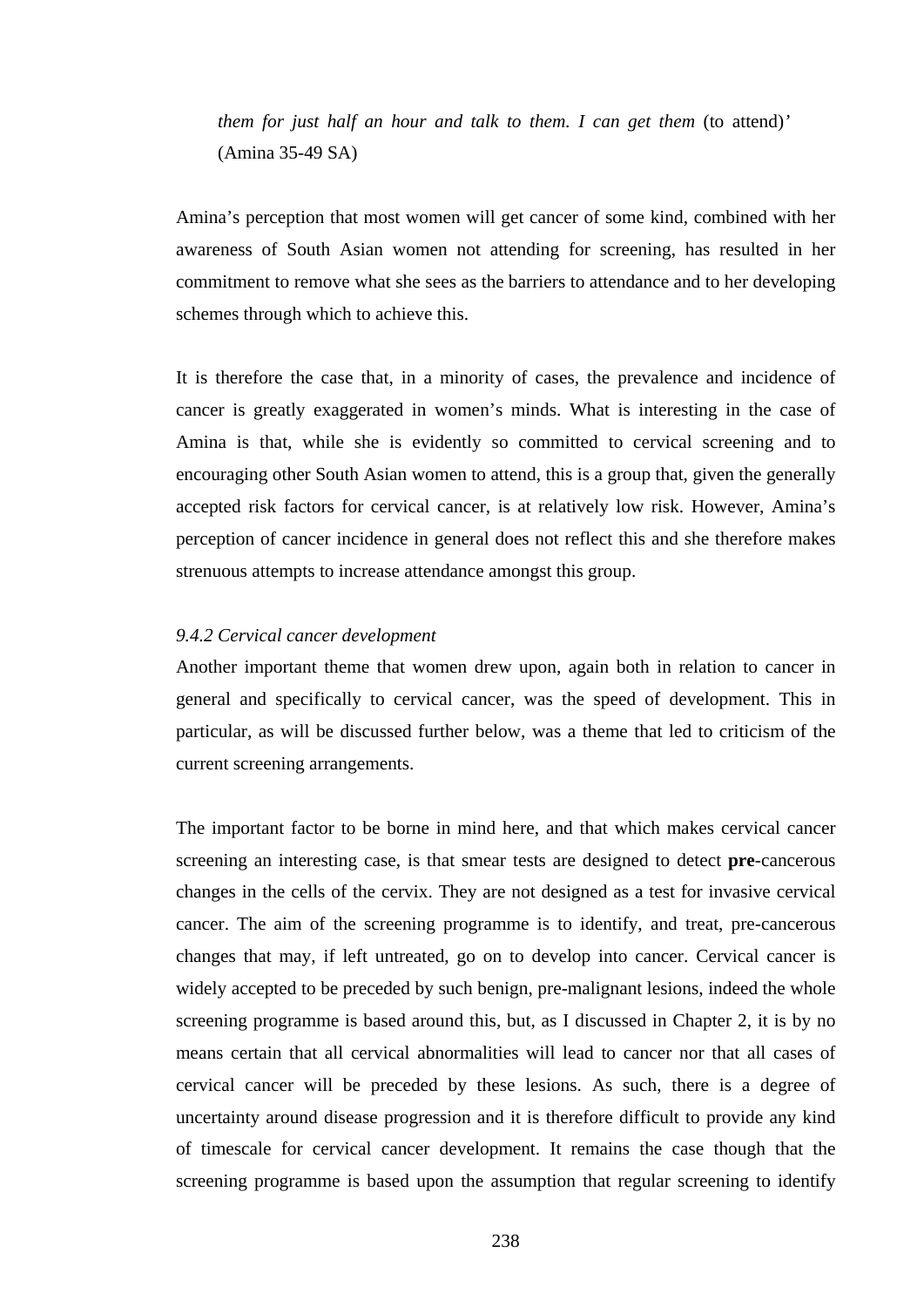and treat pre-malignant abnormalities can prevent the vast majority of cancers developing, and that an interval of three or five years (depending upon age) is sufficient (Sasieni *et al.*, 2003).

While many women interviewed were aware that the purpose of screening was to identify any changes in their early stages, only relatively few used the specific term 'pre-cancerous', and fewer still demonstrated an awareness that not all abnormalities identified would go on to develop into invasive cervical cancer if left untreated. In terms of the speed of cancer development, the general view expressed by women was that cancer could develop at such a pace that cervical screening needed to be more frequent. When talking about her decision to continue attending for smear tests following her relatively recent first one, Christine linked the importance of having regular checks with the speed at which cancer could develop.

*NA: 'so do you think you'll go on having them?'* 

*Christine: 'well yes if it's necessary, because I think I read that after a certain age you should really have it on a yearly basis, so I think it would be good to keep checking because, you know, with cancers they just appear on you and it's good to just check and make sure, so I will carry on yes'*  (Christine 20-34 AC)

For Christine then cancers of all kinds can 'just appear on you' and therefore it is necessary to have regular checks to make sure that everything is as it should be. As was discussed in the previous chapter, Christine's awareness of cancer had been raised by her father's death and so it is likely that this experience is influencing her views here to some degree. In addition Christine says she has read somewhere that cervical screening should be performed yearly after a certain age. These two factors combine to mean that Christine is committed to continuing attendance in order to keep a check on her health.

Samira echoes this view but takes it further by exploring the potentially asymptomatic development of cervical cancer. The idea that something can be developing inside the body without the individual being aware of it was raised by a number of women and Samira represents the views expressed,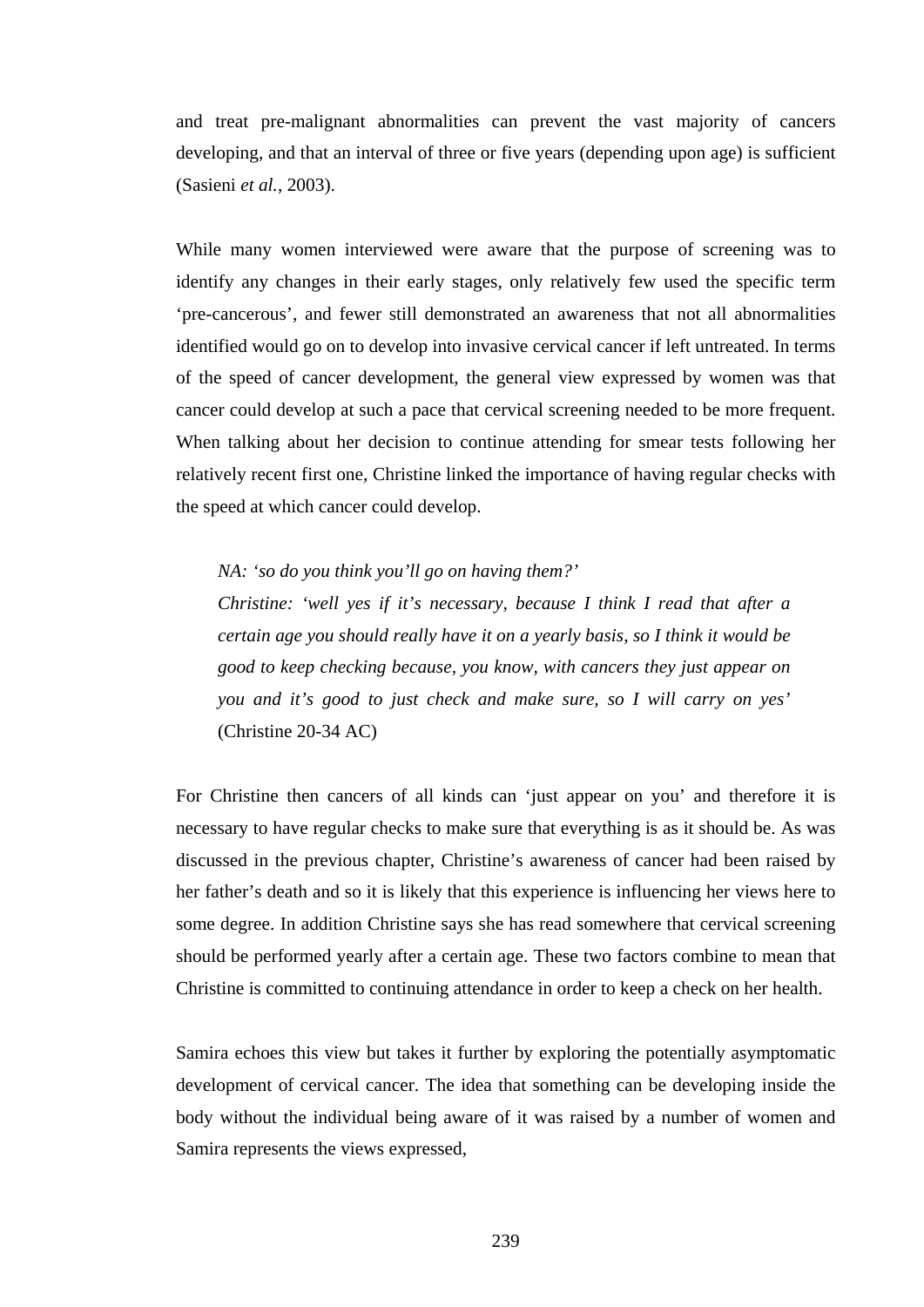*'so many things can be happening inside your body that way, and sometimes you can have no symptoms but a lot of things are going wrong inside so at least this way you get to find out a bit about your body, you know, what's happening in there'* (Samira 35-49 SA)

Another dimension is therefore present in this type of discussion, that the individual woman may not be aware of the changes going on in her body. In this way cervical screening is viewed as something to be valued for the way in which it can give women information on their bodies that they themselves do not have access to. Samira discusses how things can be happening inside the body but, because of the lack of symptoms, women are likely to be unaware of this and so need the smear test to provide them with the information. For Samira this information does not appear to be threatening, instead it is valued for the knowledge it can give the individual woman about what is happening inside her own body.

Perhaps the most extreme views on the potential speed at which cervical cancer could develop are those expressed by Doreen. When I asked her if she attended for screening every time she received the invitation letter she assured me that she did and went on to explain why it was important to do so,

*'I think it is important yes because you never know when things develop, especially at my age, you don't know what's going to develop within a week, a month, never mind a year because things develop by themselves so I think it is important yeah'* (Doreen 50-64 AC)

Here Doreen really stresses the speed at which 'things' can develop. Again, she does not appear to be considering cervical cancer in particular, rather she is discussing health problems more generally. Nevertheless, Doreen employs these general arguments when asked about cervical screening and smear tests in particular and uses them to stress the importance of regular attendance. As I will go on to show in the next section, the perception of the rapid pace at which cervical cancer can develop is one of the themes women draw upon when challenging the organisation of the screening programme.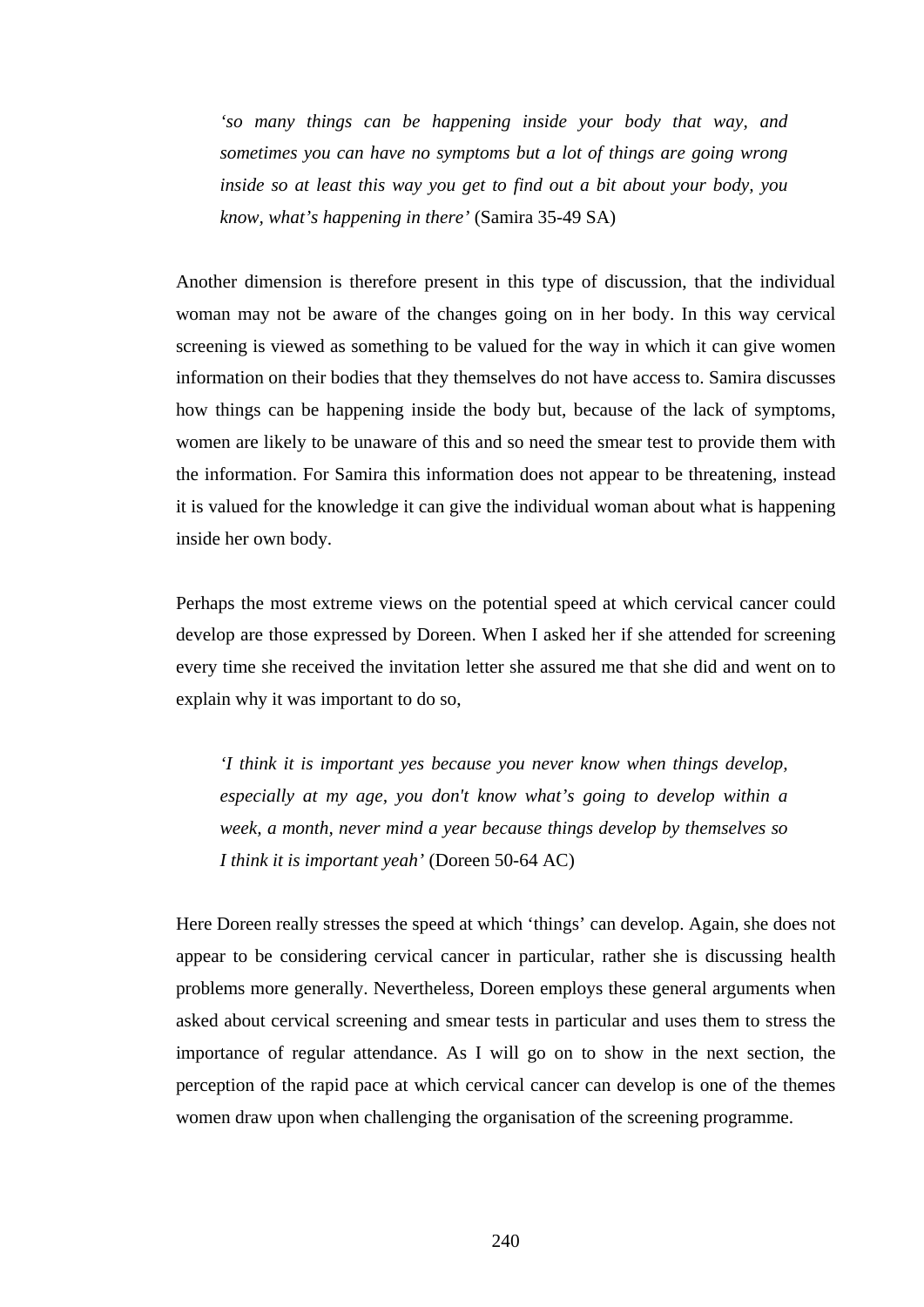#### **9.5 Using Lay Ideas as a Challenge**

In the majority of instances involving women talking about risk factors and disease causation discussed above, women did not use their understandings of these, and the ways in which they interpret them within the context of creating a rational framework, to explicitly challenge the official discourse. It appears as if women made sense of such matters in ways which were meaningful to them and did not seek verification for these, thereby decreasing the likelihood that they would become aware of the discrepancies between their ways of thinking about risk factors and disease causation and those medically recognised. Instead, the only contradictions they perceived were between their understandings and those of other lay women. In the discussions above we saw cases of this, for example when Davina and Zena challenged suggestions that cervical cancer risk may be lower for women in long-term monogamous relationships. In these cases lay women can, and do, challenge what they perceive to be the misguided understandings of other women. In this way they only indirectly challenge the official discourse, through challenging medically correct lay ideas, and seemingly remain unaware that they are doing so. In this context then resistance is located at the level at which women interpret and understand risk factors and disease causation, thereby engaging more actively with the official discourse rather than simply accepting it, and not in using these as an explicit challenge.

One notable exception to this is Selma, who shows an awareness that the official discourse states that cervical cancer risk increases with more sexual partners and the earlier women become sexually active, but ultimately favours alternative explanations.

*'I think that the chances increase the more sexual partners you've had and the earlier you're sexually active, so I suppose there are certain types, but it all seems to be fairly sort of random…nobody really knows why it hits or what type of person, so I suppose that there is a certain type of person who is more at risk but I don't know, I just think that it's just like all of these types of things, sometimes you're lucky and sometimes you're not'* (Selma 20-34 WB)

Selma is therefore aware of the official discourse on potentially risky forms of sexual activity, but is unsure about the validity of such claims. Therefore, while she 'supposes'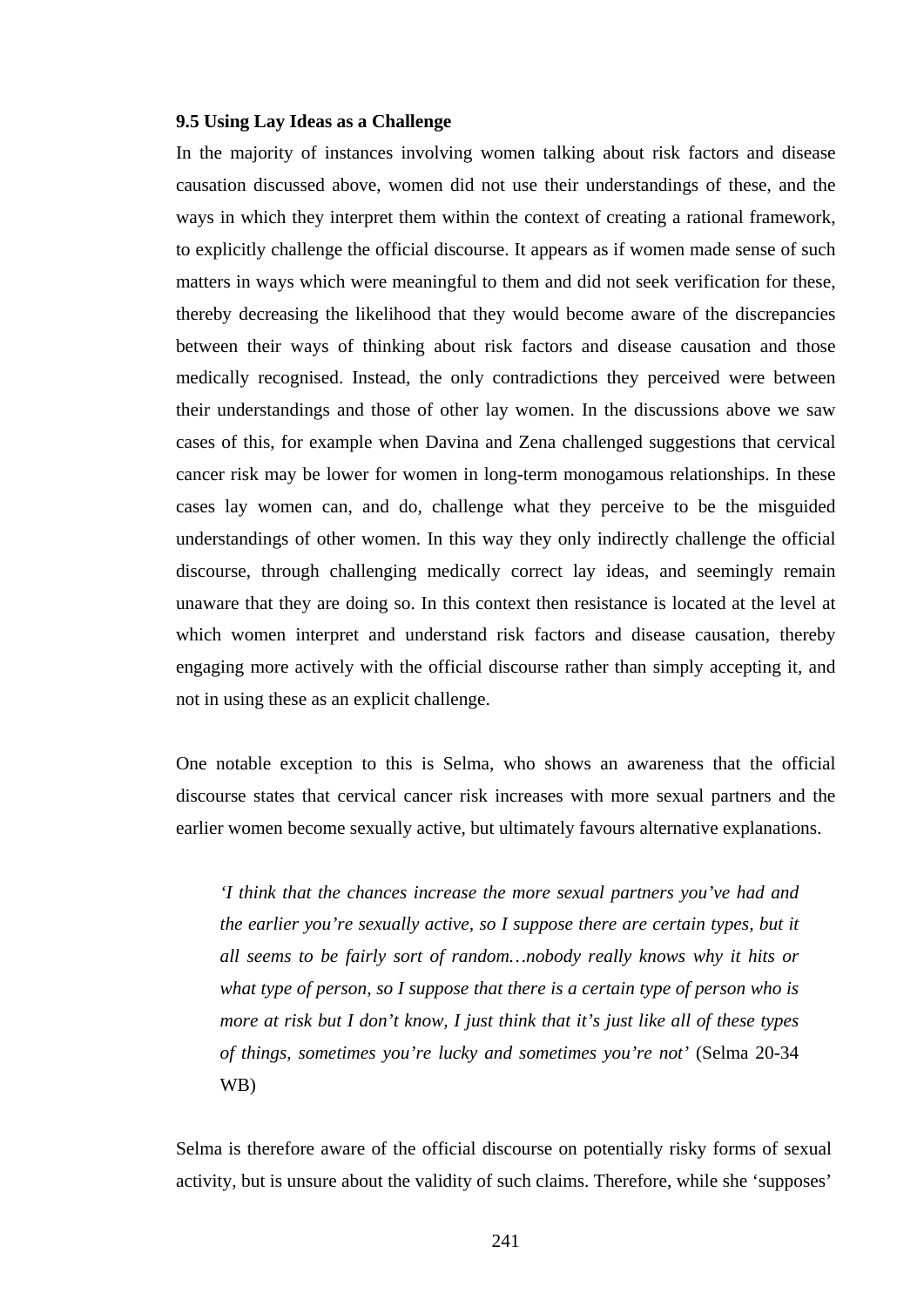that there are certain types who are more at risk, she ultimately rejects these as adequate explanations for why some women develop cervical cancer and others do not. Instead, Selma ultimately favours explanations based on randomness and luck, 'sometimes you're lucky and sometimes you're not'. Indeed she goes so far as to suggest that nobody really knows why some women develop cervical cancer instead of others, therefore explicitly challenging the medically recognised risk factors and cervical cancer epidemiology.

However, these explicit challenges were rare in terms of lay ideas on cervical cancer risk factors and disease causation. Instead the vast majority of explicit challenges occurred in the context of the current screening arrangements, both in terms of how frequently women are screened and the age group that is routinely invited for screening.

Many of these challenges can be seen as rooted in women's perceptions of the speed of cancer development, as discussed above. At the time of the research, NHSCSP guidance was that women should be screened at least every five years, and many Primary Care Trusts screened women every three years. However, the majority of the women in this research felt that three years was still too long between smear tests and suggested that yearly screening would be better. As was shown in an earlier section, women's perceptions of the speed at which cervical cancer could develop has already been identified as an important factor influencing how screening is thought about. However, these lay understandings on speed of development can be taken further and many women used them as a basis on which to challenge current screening arrangements and argue for more frequent smear tests. For Davina, three years was simply too long between tests and the programme was wrong to have adopted this as an adequate screening interval.

*'I think it should be once a year, or even eighteen months, I don't think they should leave things like that so long'* (Davina 50-64 WB)

Here Davina goes beyond simply setting out her ideas on the speed at which cervical cancer can develop and explicitly uses these to challenge the organisation of the programme. She quite clearly states that she doesn't think 'they' should have such a long interval between cervical smears.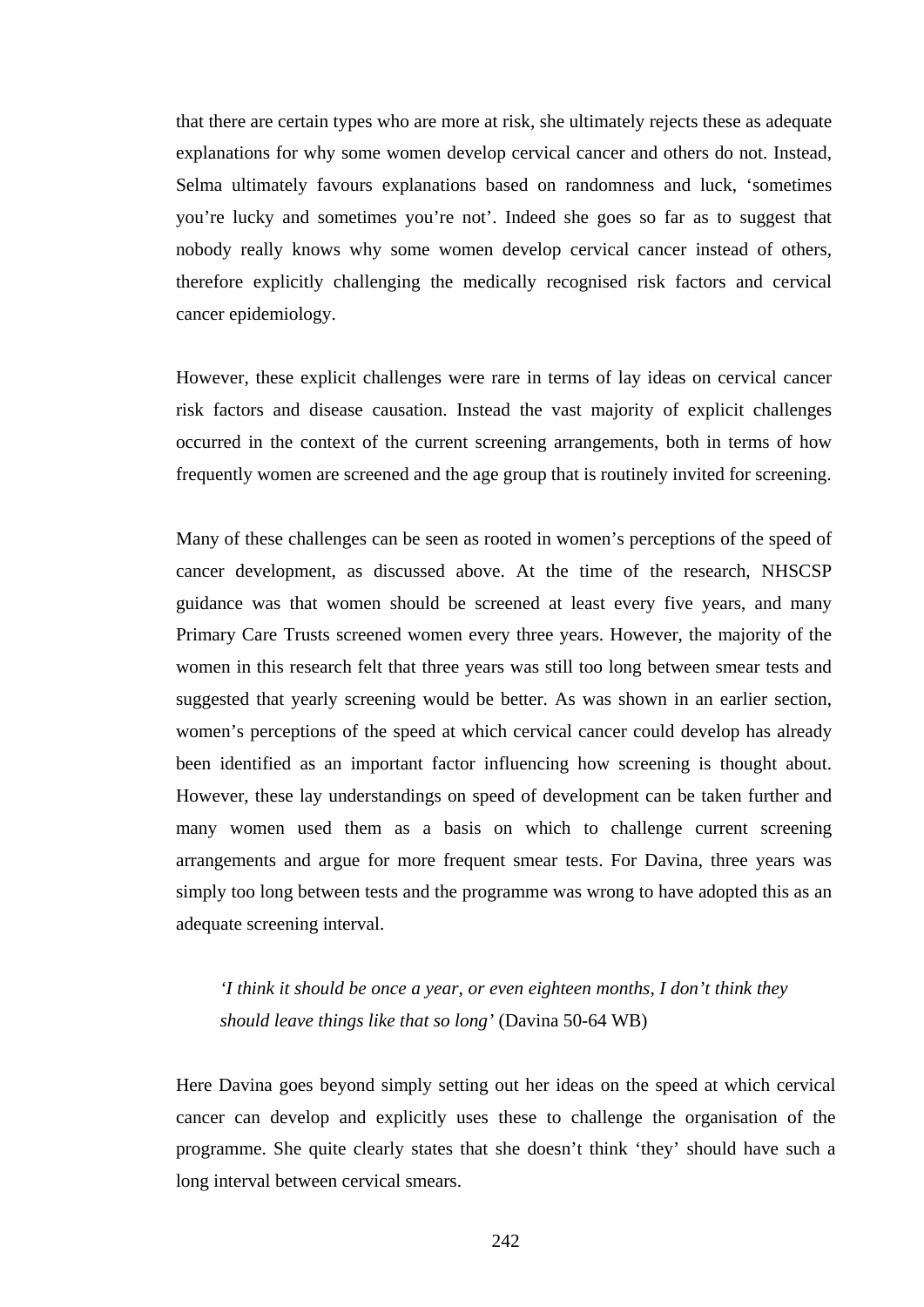In addition to these criticisms based upon screening frequency, women also employed their lay understandings on the speed of cervical cancer development in order to challenge the 20 to 64 year old age group that was routinely invited for screening at the time of the research. This worked in two ways: suggestions that cervical screening should start before the age of twenty, and that it should continue past the age of sixtyfour.

The idea of starting to have cervical screening when becoming sexually active was an important factor in arguments for starting screening before the age of twenty. As several women pointed out, women and girls are becoming sexually active at younger and younger ages and therefore screening may need to be started earlier. This was tied in with ideas about the speed of development as these women suggest that even starting screening at twenty may be too late, again raising questions about their understandings of the nature of the pre-cancerous changes that smear tests are designed to identify.

Julia was one of the women who suggested that screening needed to start much earlier.

*'I think maybe 20 is a bit old nowadays, I think maybe we should reduce it and I think maybe if a doctor…knew that a young girl was sexually active, be it from 12 or whatever, you hear some horrible stories…but if they are then maybe it should be a matter of fact that they go on the register to be screened'* (Julia 35-49 WB)

So here Julia explicitly suggests that girls should be put on the cervical screening register as soon as it becomes known that they are sexually active. However, this goes against specific NHSCSP guidance advising that, as teenagers' bodies are still developing and changing, smear results for those under twenty may show abnormalities when nothing is wrong and so screening could do more harm than good in such cases.

Women's arguments for screening continuing past the age of sixty-four operated along similar lines. Women aged sixty-five and over who have had consecutive normal smears in the preceding years are routinely taken out of the programme as the natural history and progression of the disease means it is highly unlikely that they will go on to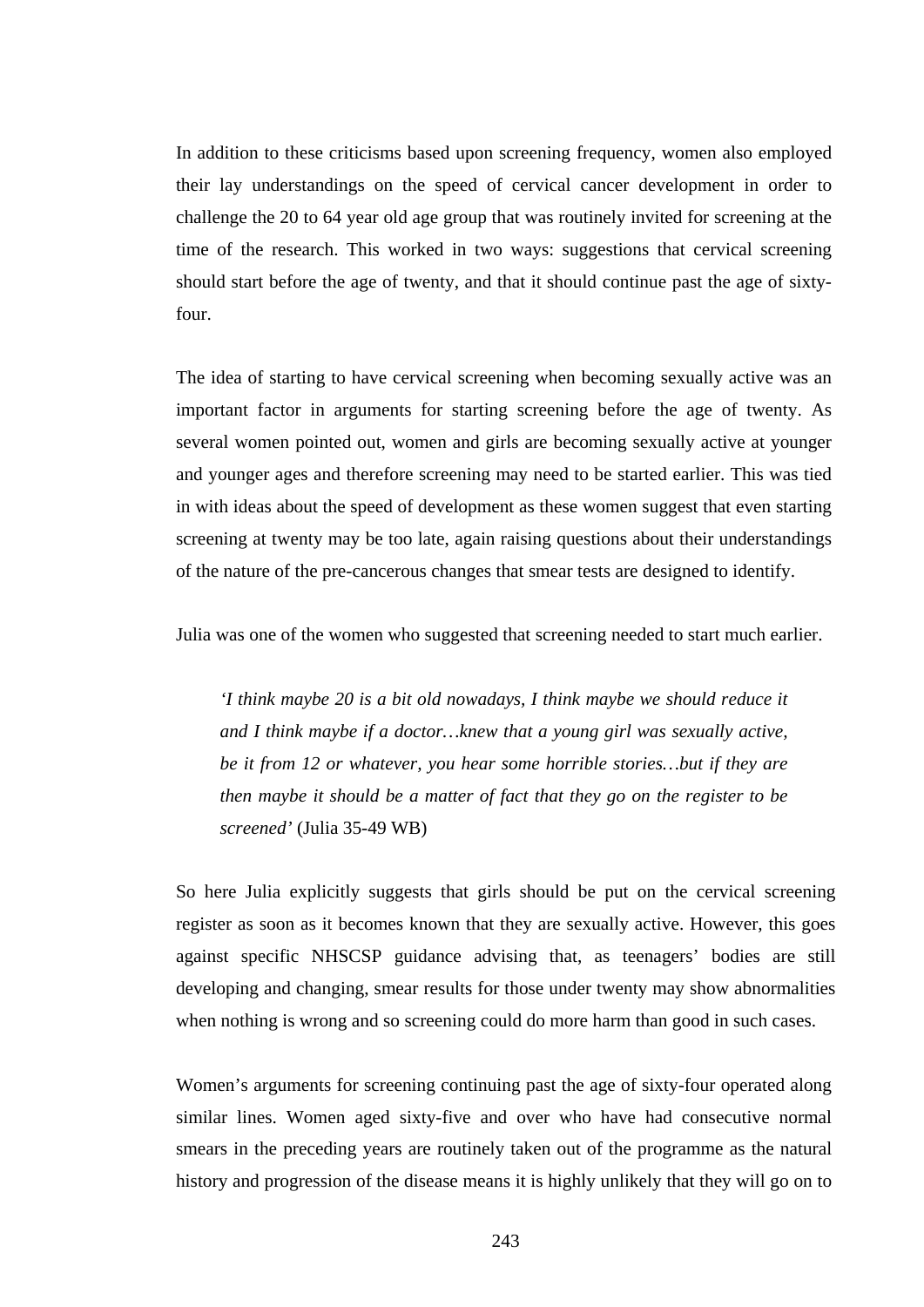develop cervical cancer within their lifetime. However, it seems that, once again, lay women's understandings of the speed of cervical cancer development may influence how they interpret this routine withdrawal of women from the system. Many suggested that cervical screening should continue past the age of sixty-four and some went as far as to suggest that it should be life-long. A common theme drawn upon was that women can still be sexually active past this age and that they therefore still need screening. Abigail explicitly challenged what she saw as the assumption that older women no longer have sex when asked to consider the vignette of Sheila, a 62 year old woman,

*'there shouldn't really be an age limit on it…she's just as prone to it as a young person…I know that she's been through the menopause but probably she's got a regular partner or something, just because she's 62 doesn't mean to say that she's not going to have a regular, or regular different partners at 62'* (Abigail 20-34 WB)

The idea of women still being sexually active past the age of 64 years, combined with exaggerated perceptions of the speed of cervical cancer development, led many women to argue that those aged 65 years and over are still at risk and therefore still need screening. However, as I have already made clear, women aged 65 and over are only removed from the screening register if they have had consecutive normal smears in the preceding years, this will not be the case for those with previous abnormal results or who have never been screened. Women with a history of normal smear test results are regarded as at very low risk and, given that a normal smear test shows no signs of precancerous cervical abnormalities, it is very unlikely that they would go on to develop these abnormalities, and then that these would go on to develop into cervical cancer, within the women's lifetime.

However, within the information leaflet, women are simply told that the screening programme offers smear tests to all women aged 20-64 years and that women still need to be checked if they have passed the menopause. They are told to ask their doctor for advice if they: have had a hysterectomy, are over 65 years, have never had sex or are not sure if they still need to be tested. Therefore no explanation is offered as to why the particular age range has been chosen, nor is it made clear that women aged 65 and over will only be routinely withdrawn from the programme if they have had consecutive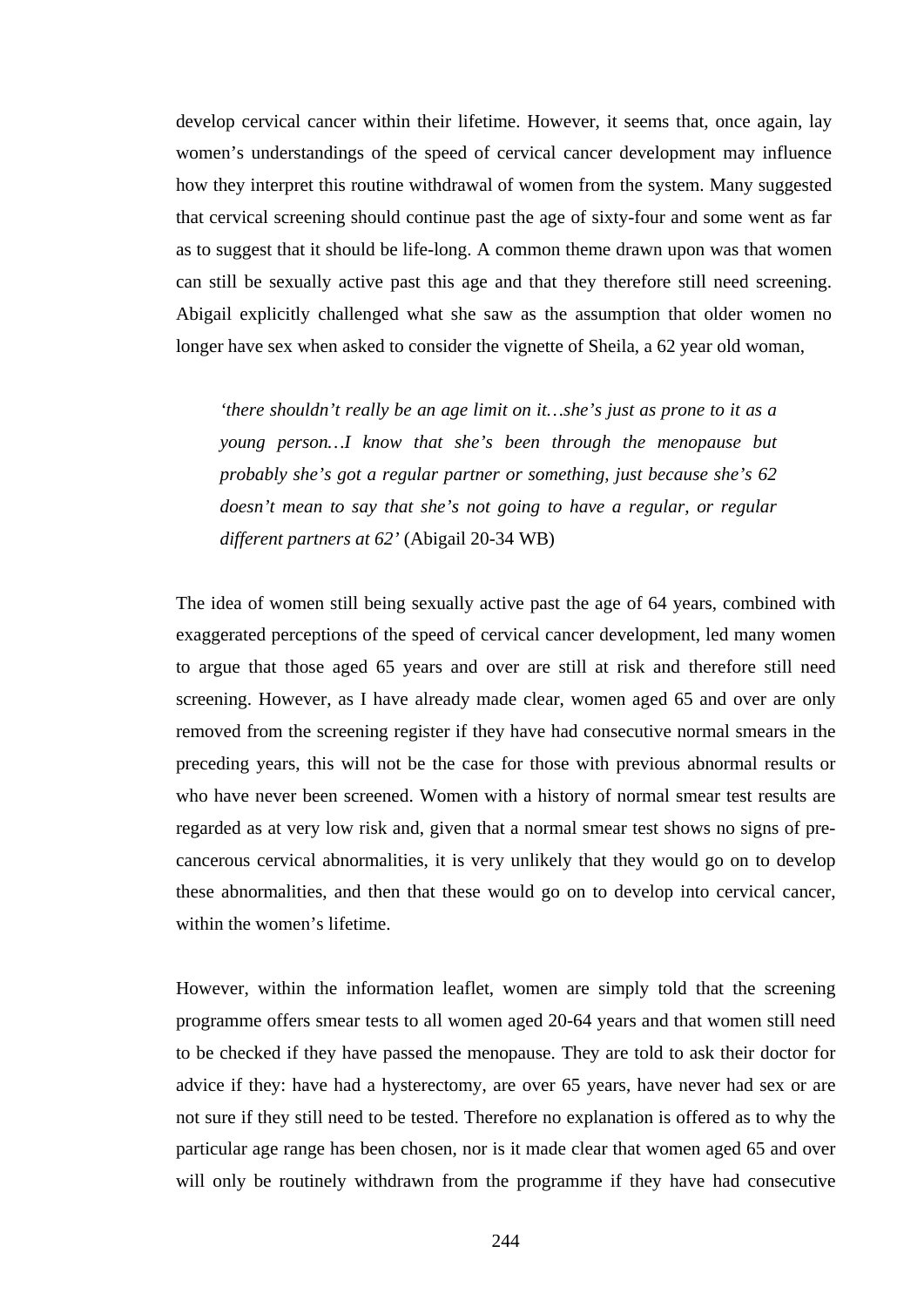negative tests in the preceding years. In the absence of such an explanation it is perhaps inevitable that women attempt to make sense of why those aged under 20 and over 64 are not screened. As demonstrated above, the focus on sexual activity as a risk factor within the leaflet leads women to understand that all those sexually active need to be screened, leading to calls for screening for those above and below this age group.

In trying to understand why these women should be excluded, particularly those above the upper age limit, many women constructed alternative explanations that fitted in with the other understandings they held and with their view of society more widely. Given the focus on sexual behaviour as a main risk, coupled with their assertions that those over the age of 64 are still likely to be sexually active, these women could not identify any reason why the risk of cervical cancer should suddenly decrease after this age. Therefore, in order to make sense of why this was the policy, alternative reasons were suggested, sometimes quite forcefully. These centred around older women being excluded from screening due to the negative views that society holds about them. Women talked about those over the upper age limit being 'written off' and 'thrown on the scrap heap', it was 'hard luck' if they developed anything after this age. Vanessa felt this particularly strongly and argued that,

*'…doctors say that you get to 65 and you're redundant and unfunctional and you have no other function in life, you get thrown on the scrap heap,*  (they think) *'we're not going to spend money and waste time on you'…'* (Vanessa 50-64 AC)

Therefore, in the absence of any other suitable explanation Vanessa, and others like her, draw on ideas of older people being seen as no longer of any use to society and as a drain on resources. While many suggested that this was how older women were viewed, this did not mean that they went along with these views by any means. Those that suggested this may be the reason for excluding these women from the screening programme were adamant that this was unfair and could not be justified. Many of these drew attention to the fact that, in the context of an ageing population, 64 could not possibly be seen as old and that women of this age could still play a very active role within society and indeed many were still working and paying taxes. A smaller number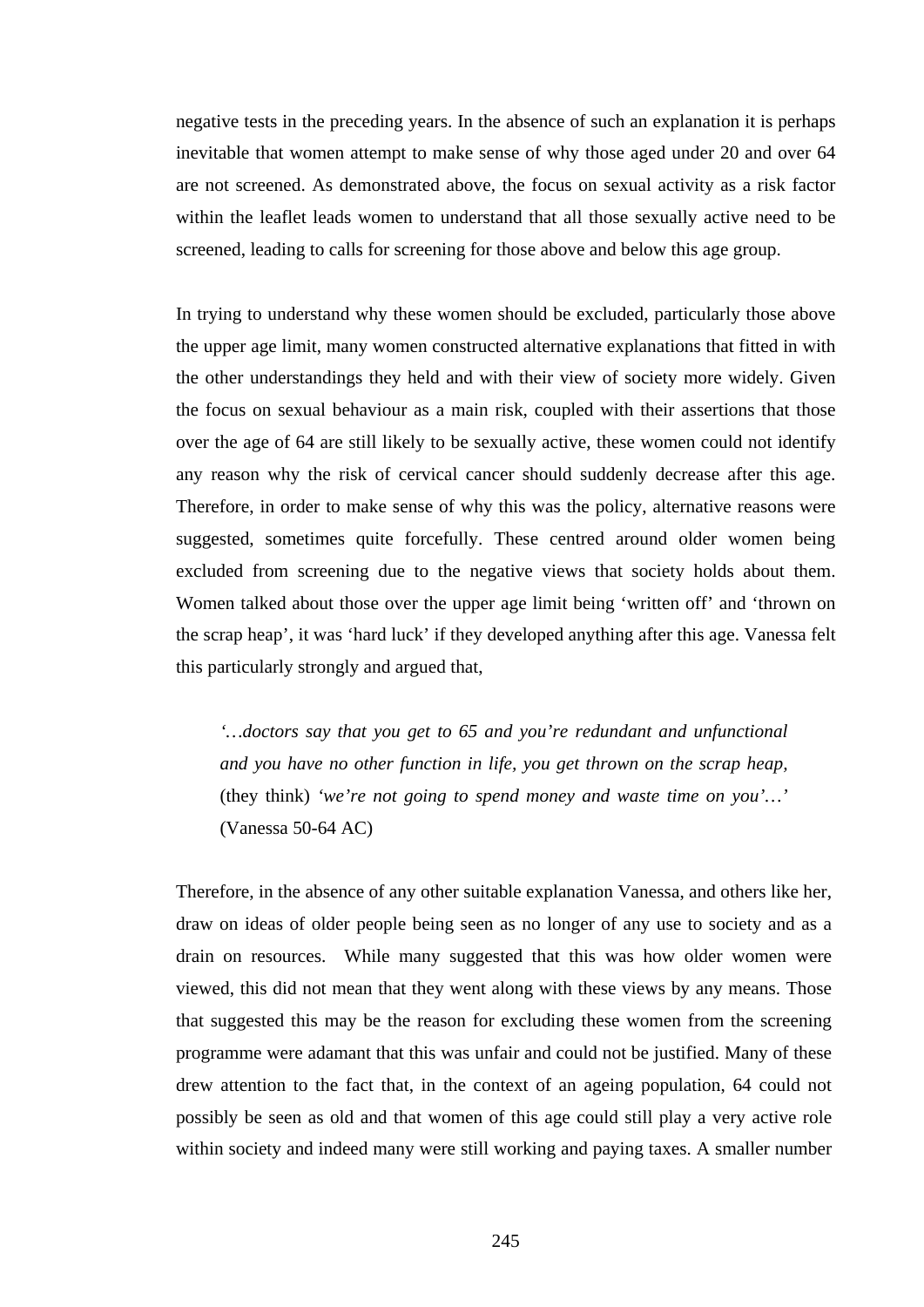drew specifically on the contribution through taxes to suggest that older women should be entitled to screening as they have paid for it in this way.

In constructing these alternative explanations for why older women are withdrawn from screening, and particularly in arguing for the perceived unfairness and discrimination they suggest, a discourse of rights and entitlements is drawn upon that stands in interesting contrast to the idea of women feeling a moral obligation or responsibility to attend. Arguments for screening continuing past the age of 64 were framed in terms of these women having the opportunity to attend and being entitled to screening if they wanted it. In this way, the elements of responsibility and obligation were shifted onto those providing the screening. Through the construction of these alternative explanations, and the strong arguments against them, these women are explicitly challenging the current screening arguments and resisting the notion that they are in any way adequate.

# **9.6 Conclusion**

This chapter has been concerned with exploring how lay women make sense of the official discourse on cervical cancer and screening, taken primarily as the information contained within the *Cervical Screening: THE FACTS* leaflet that all women invited for screening should receive. This process was framed in terms of how women attempt to fit all the information that they receive together into some kind of rational framework in which everything makes sense in relation to everything else. In order to achieve this bridges are built to link pieces of information together and particular pieces that do not fit, or that cannot be made sense of, are omitted or rejected.

I began with a consideration of how lay and professional perspectives on health are differently constructed, and therefore accept very different kinds of evidence. However, it was also made clear that these two forms of knowledge cannot be treated as two distinct entities that are entirely separate from each other. Instead, the two can often be seen to overlap and intertwine at times, but also to diverge at others. Indeed it is these potentially complex inter-plays that are of interest in the context of this chapter. An awareness of these issues was important in order to fully appreciate the different ways in which lay and professional perspectives are constructed.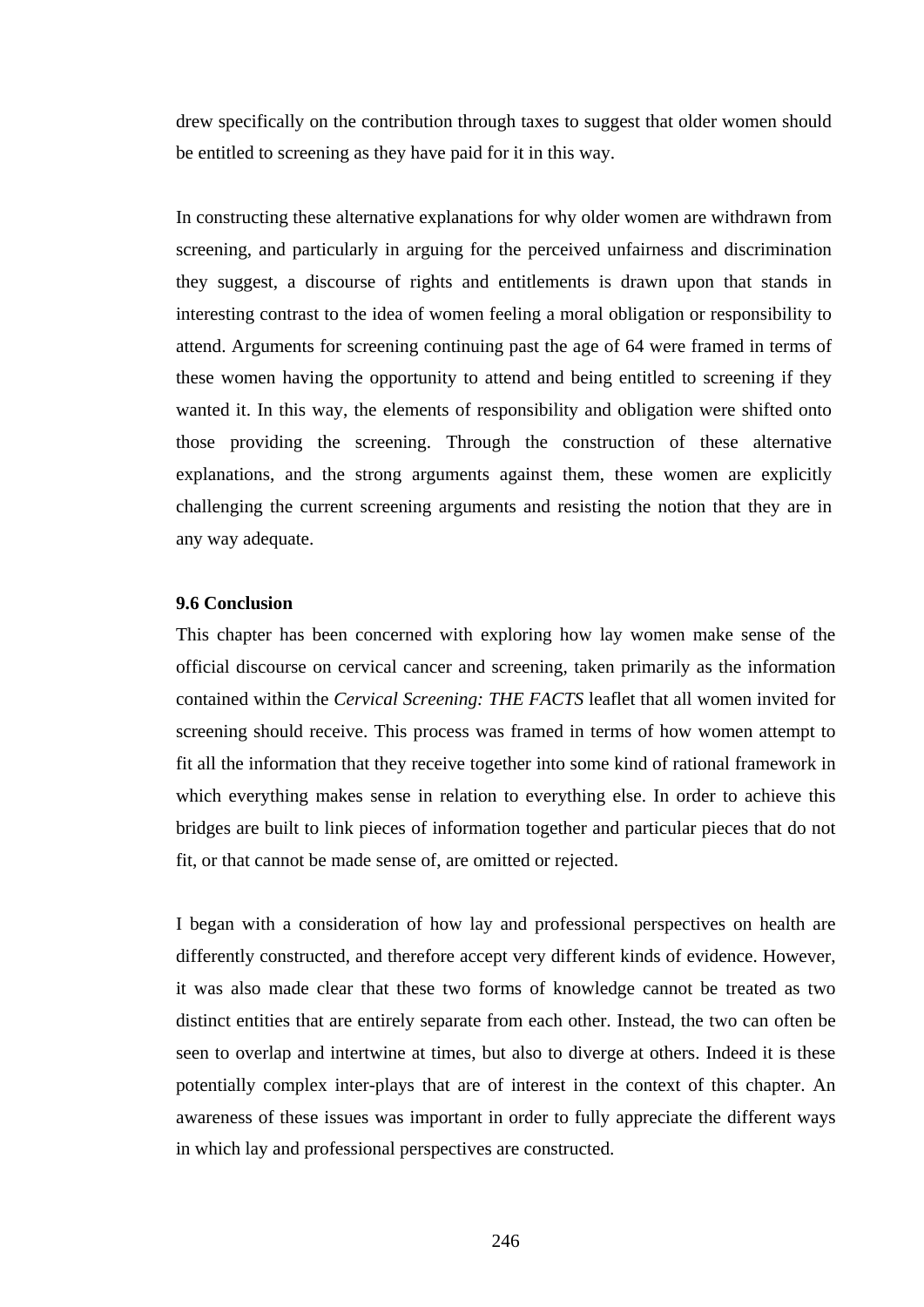The empirical exploration of these ideas began through exploring how lay women understand the risk factors for cervical cancer. Lay ideas on specific risk factors were compared with those medically recognised and particular attention was paid to how these are interpreted in order that lay women can understand how they work to increase risk and how particular risk factors, such as smoking, are omitted on the basis that they cannot be made sense of. A key focus here was on how sexual activity, which many women discussed as a risk factor, was understood and how links were drawn between sexual activity and cervical abnormalities. In the absence of any information on the role of the HPV virus within this process, women drew on the notion of some kind of physical damage to the cervix being the means through which risk was increased. This notion of physical damage was further extended to childbirth, in which the same potential was perceived.

I also explored lay understandings on the incidence and speed of development of cervical cancer, and how these can differ from the medical perspective. I demonstrated how largely overestimated ideas of both incidence and the speed at which cervical cancer develops led many women to challenge the adequacy of current screening provision. I suggested that, although elements of challenge could be identified in the context of risk factors, the strongest and most coherent challenges come through in this latter context. Lay women's arguments centre around calls for more frequent screening, typically every year or eighteen months, and for the extension of screening beyond the current age range routinely invited. Challenges to the target age group for screening, particularly in terms of the routine withdrawal of women at age 64, were particularly interesting and involved the production and advancement of alternative discourses. This was because, in the absence of any apparent reason why risk should suddenly decline at this age, coupled with no awareness of the criteria through which only low risk women are routinely withdrawn, alternative explanations were constructed. These centred around the idea that women over the age of 64 were perceived as contributing little to society and that it was therefore not worth screening them. In some cases an economic element was incorporated that suggested there was a reluctance to 'waste' scarce resources on women over this age. In challenging this, a discourse of rights and entitlements, earned through the payment of taxes for example, was employed, which stands in interesting contrast to the perceived discourse of obligation and responsibility that surrounds cervical screening.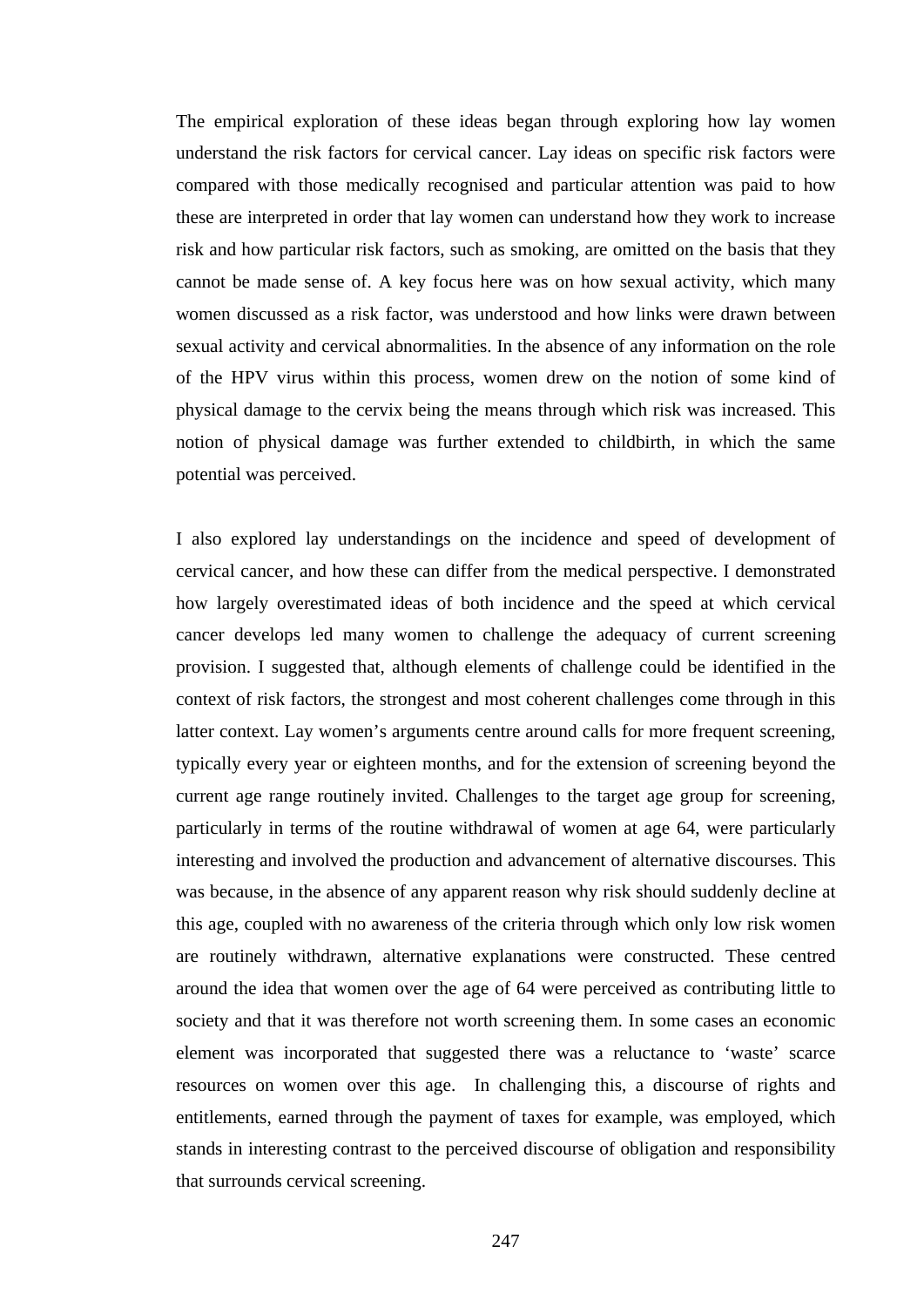The key argument that I have put forward throughout this chapter is that resistance, in this context, comes through women's active engagement with the official discourse on screening and the ways in which they understand and make sense of it through attempts to fit all of the information presented to them into some kind of rational framework. Through this active engagement and imagination a space is opened up between discourse and the individual through which the potential for a more flexible relationship is created. Instead of a process of straightforward imposition, the individual can engage more critically with the discourse, or particular elements of it, and come to understand it in potentially divergent ways.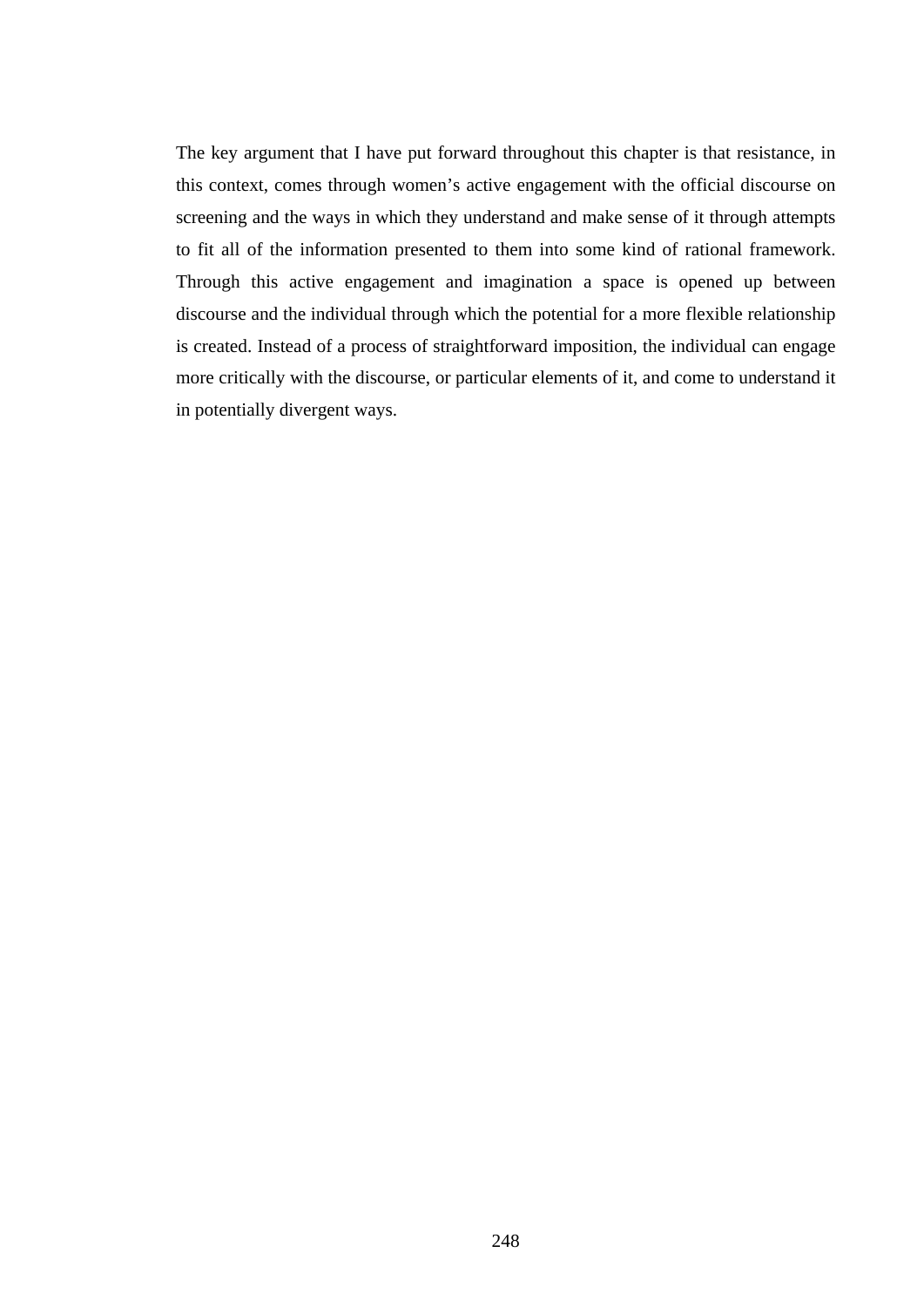# **Chapter 10 The Power of Resistance**

### **10.1 Introduction**

The objective driving this research has been to develop a sociological understanding of how women demonstrate resistance to the official discourse on cervical cancer screening. As such it seeks to balance a tendency for much empirical work employing Foucauldian theory to focus upon his earlier works, therefore emphasising the power of disciplinary practices and techniques of domination to control and govern individuals. I have argued that this runs the risk of portraying individuals as little more than passive victims who are simply ensnared within such power relations and are powerless to resist them. My research adopted a different perspective and employed Foucault's later works (see for example 1984b&c, 1988), which detail his ideas on how a more flexible relationship between discourse and the individual can be suggested, in order to explore resistance and, as I will develop in the course of this concluding chapter, the power that such resistance can have.

I used these ideas to explore the case of cervical cancer screening and considered the contribution of studies drawing attention to the 'moral obligation' that many women can feel to attend for screening (Howson, 1998b, 1999) through their application of Foucauldian ideas on power and governmentality to this area. While recognising the importance of exploring how power can be exercised in such forms, I have argued that this needs to be balanced with a consideration of how individual women respond to such discourses and how they may resist and refuse them. Through this it was possible to explore the relationship(s) that women have with the official discourse on screening but to avoid portraying them as powerless in the face of this. However, although my analysis focused on identifying and exploring instances of resistance, this was in relation to the form(s) of power being resisted.

In order to establish the forms of power that are exercised in this area the documentary analysis set out in Chapter 6 characterised the official discourse on screening. This therefore ensured that the other side of the power/resistance relationship was not ignored and that the context in which individual women are resisting was taken into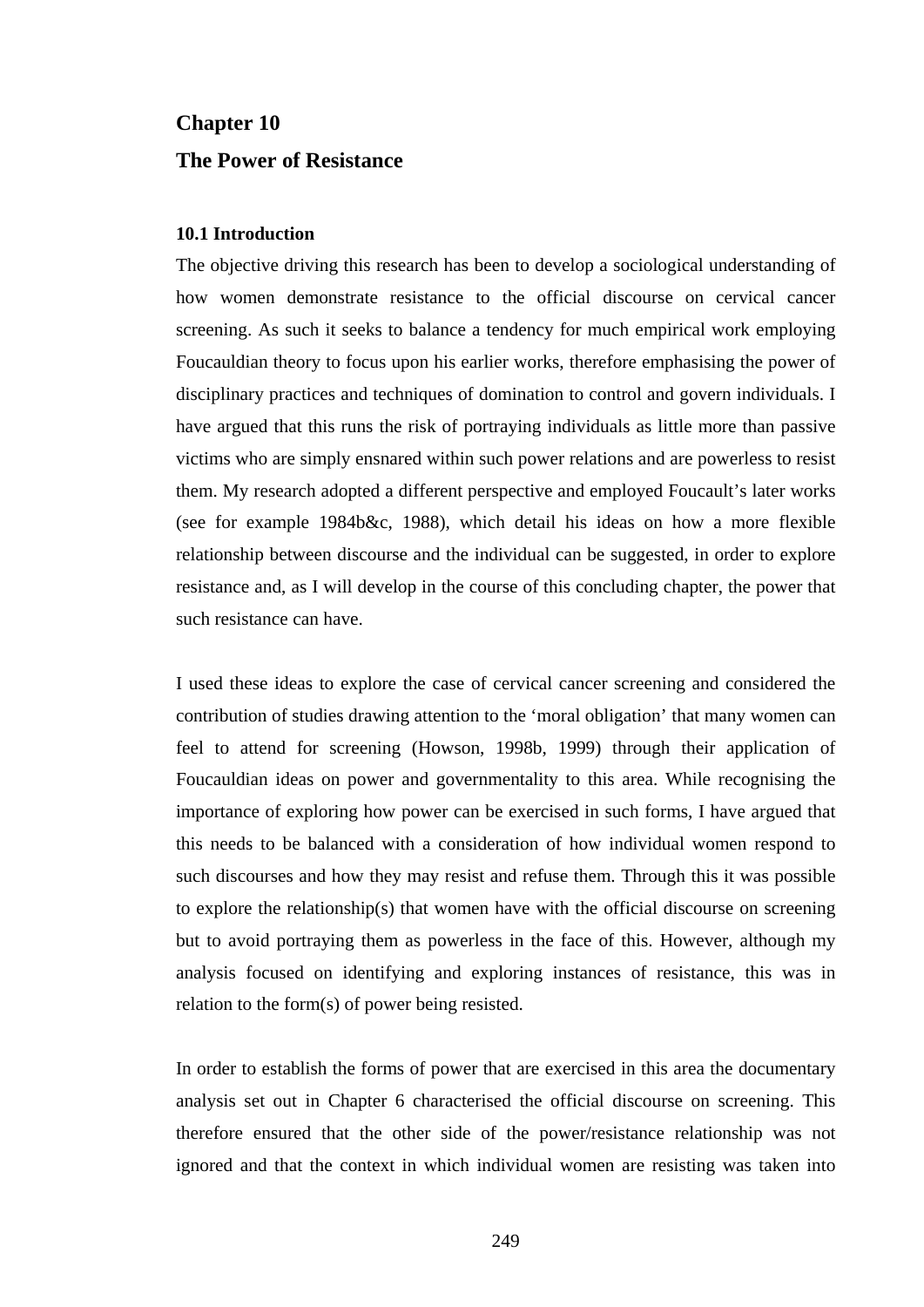account. Indeed context, and the kind of power that any resistance is in response to, is likely to play an important role in the forms this may take and the resources that may be drawn upon. Without such a balance between the exercise of power and the potential for resistance, this study would have been guilty of similar shortcomings to those critiqued. Such an approach echoes the feminist arguments explored in Chapter 3, highlighting the problems associated with focusing solely on either power or resistance. In this way a focus on power/structure is critiqued for neglecting the potential for resistance and portraying individuals as passive victims, while a focus on resistance/agency can fail to consider context and blame individuals for unsuccessful resistance (Davis and Fisher, 1993). In order to overcome such problems the focus shifts away from exploring either power or resistance in isolation towards an exploration of the ways in which they impact on each other. Such a focus also offers a means through which to overcome some of the problems that Abu-Lughod (1990) identifies in terms of how to deal analytically with resistance. Abu-Lughod has suggested that we should not be so concerned with the status of resistance itself, but rather with what particular forms of resistance can tell us about the forms of power that they are competing with, again emphasising the need to think in terms of the relationship between power and resistance rather than attempting to deal with either in isolation.

Initially, this final chapter draws together the new material set out in the analysis chapters. This encompasses the documentary analysis that characterised the official discourse on screening and the three subsequent chapters that set out how women have resisted this in different ways. In exploring the kinds of resistance that have been identified I relate back to both the theoretical and empirical discussions of resistance, the forms it may take, from Chapters 3 and 4. This brings together for the first time the different instances of resistance identified in the thesis and explores how they vary, the kinds of resources they draw upon and the extent to which they are pursued. Context is also of importance here for the ways in which it may impact upon the kinds of resistance identified.

Building upon this, the particular relationship between power and resistance in the case of cervical screening is considered. I consider the kind of power that is exercised through the official discourse and develop the idea that this encourages women to engage with screening in a particular way, thereby presenting them with a general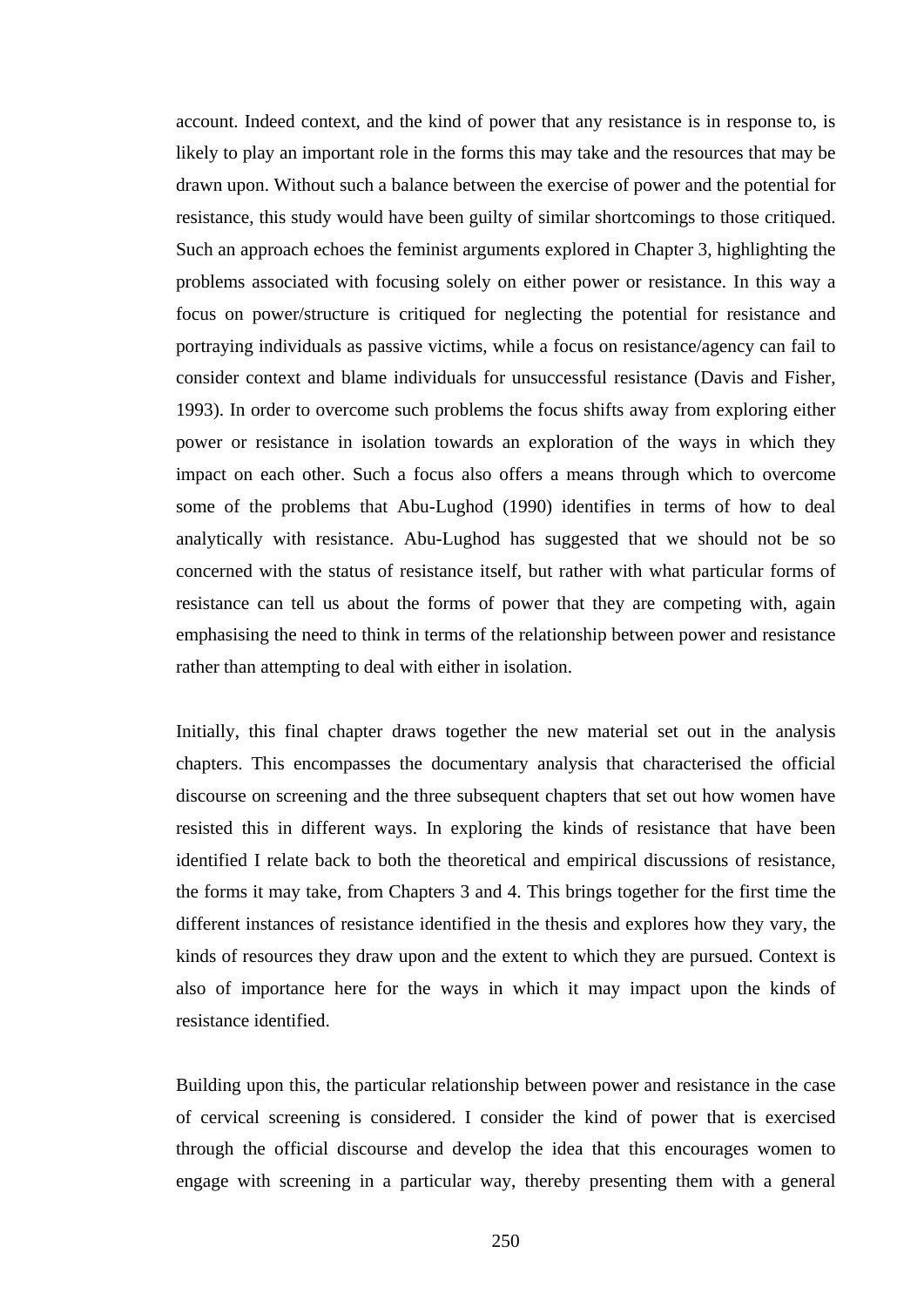subject position to adopt in relation to the discourse. Following this I explore what this means for women's resistance, and the potential and power of such resistance. I also relate back to wider theoretical debates around the relationship between power and resistance and consider what research in this particular area can bring to these. I suggest that it is possible to think of power and resistance in terms of a complex network of possibilities within which things could always have been other. This leads back to Foucault's idea of the more flexible relationship between discourse and the individual. Through the particular example of cervical screening, I demonstrate that this process need not be one of straightforward imposition or linear progression, instead I argue for the existence of a network containing multiple points of potential difference or divergence, at which a slight variation in interpretation or understanding can lead to a very different outcome. In specific relation to individual women and the official discourse on cervical screening, there exist many points at which this discourse, or more importantly particular aspects of it, may be simply accepted or may be interpreted, understood or negotiated in such a way as to lead individual women to refuse or resist. This research has demonstrated how such resistance is primarily located at the thought or talk level, with relatively few examples of it being translated through into behaviour. In this final chapter I explain how and why this type of resistance is important.

# **10.2 Power and Resistance in Cervical Screening**

Chapters 3 and 4 of this thesis included a running discussion of what could, or indeed should, be regarded as resistance and the forms that this may take, both in terms of theoretical ideas and examples from past empirical studies. This drew attention to the ways in which resistance can be thought about and how it may manifest itself. I considered the importance of not being too quick to regard something as resistance, and running the risk of ascribing to it a quality that was never intended (Abel and Browner, 1998), and the need to avoid 'romanticizing' women's resistance (Abu-Lughod, 1990). The need to produce some form of criteria for identifying resistance within this study was therefore central and Chapter 3 in particular dealt with some of the relevant theoretical issues.

At the forefront of these was the question of whether intentionality is vital in determining whether or not the label of resistance should be applied. Contrasting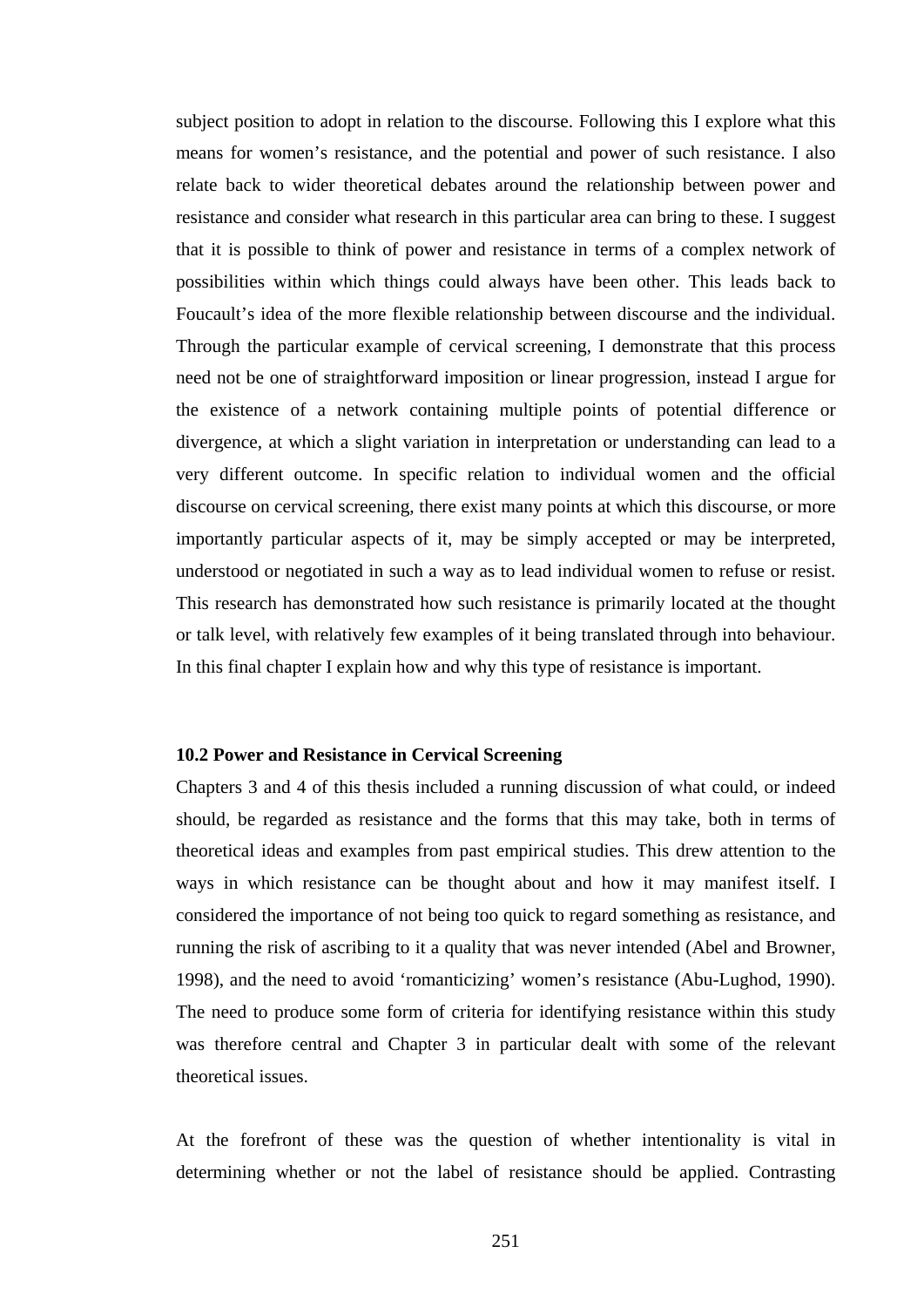perspectives were considered with Kielmann (1998) arguing that intentionality is indeed necessary, while Riessman (2000) employs the concept of 'transformative effects' rather than focusing on intention. However, there must still be an element of agency present within Riessman's criterion and she ultimately concludes by arguing that resistance be thought of in terms of individuals pressing their own claims in opposition to others. Throughout this thesis I have aligned myself more with the argument or definition put forward by Riessman as I regard this as more useful than Kielmann's overly restrictive criterion of intentionality.

Having established the kind of theoretical criteria that I would employ, I turned to consider the ways in which resistance may manifest itself in order to both sensitise myself to these and also to further reinforce my criteria. Through the empirical studies in both Chapters 3 and 4, I explored ideas of resistance as transformative thoughts and actions (Riessman, 2000), the production of oppositional, alternative or counter discourses (Kaufert, 1998; Ramazanoglu, 1993; Weedon, 1987), the reinterpretation or conceptualisation of particular issues (Markens *et al.*, 1999; Potts *et al.*, 2004), the reappropriation or relocation of expertise (Browner and Press, 1996; Murphy, 2003; Rogers and Pilgrim, 1995) and a refusal to think in biomedical terms (Gold and Ridge, 2001).

These different forms of resistance also reinforce the need to consider context, as the potential for resistance, and the different forms that this may take, are likely to be heavily influenced by this. This leads back to the discussion above about the need to consider both power and resistance, and the relationship between the two, in such work. This is because the form of power, and the means or channels through which this operates, will almost inevitably influence the kinds of resistance possible.

I ultimately adopted a deliberately open definition and regarded resistance as any thought, talk or action that diverged from the official discourse on screening. More aligned with Riessman (2000) than Kielmann (1998), the focus is on the alternative conceptualisations or counter discourses that women produce on cervical screening and the cancer itself. As argued in Chapter 4, this wider definition of resistance moves away from the limited focus on a simple dichotomy between attendance and non-attendance in order to capture the diverse range of positions or stances that women may adopt.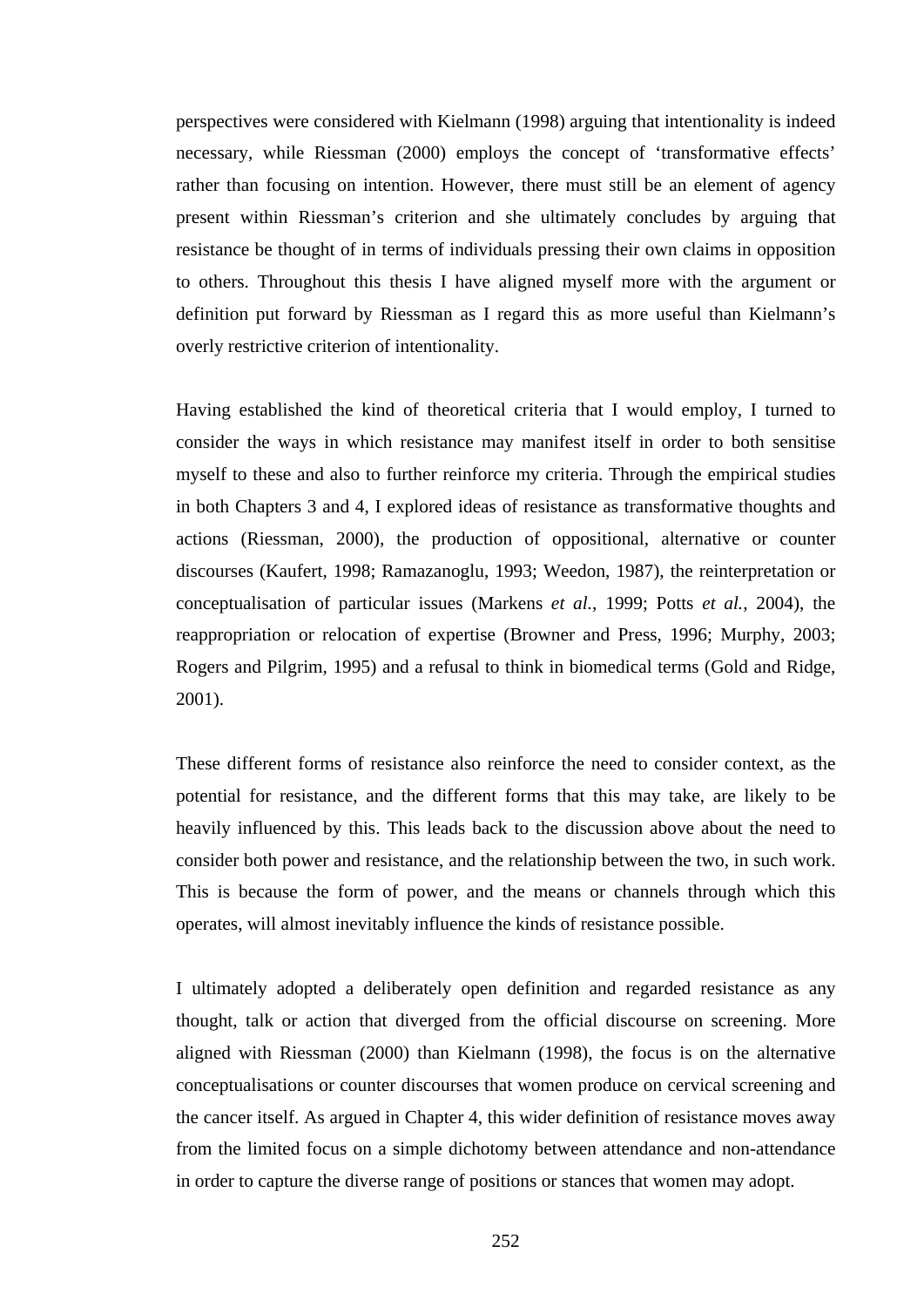Before turning to the kinds of resistance demonstrated, this thesis characterised the official discourse on cervical screening in order to explore the kinds of power operating in this context and to establish what it was that women were resisting. The documentary analysis presented in Chapter 6 set out this characterisation and the way in which the NHS Cervical Screening Programme communicates with women and presents screening to them. This represented a deliberate juxtaposition of the official, state level discourse and individual women.

Through this characterisation power was seen to operate in a range of ways. The information contained within this material is presented as fact, therefore implying objectivity, scientificity, and 'truth'. This serves to invalidate any other forms of knowledge or information that women may hold and consequently constructs official bodies as the only, or at least the most appropriate, people who can or should speak on such a subject. The material goes beyond merely providing information and instructs women on how to view screening and how they should engage with it. The categories of attendance and non-attendance are powerfully constructed within this discourse and sociological work has problematized attendance because of this, linking it to wider debates about the exercise of power within society and arguing that it is embedded within a moral framework of responsibility and obligation (Howson, 1998b, 1999). Women who do not attend run the risk of being seen as irresponsible and deviant by both health professionals and wider society.

Within this official discourse power can be seen to operate in different ways. The relative constructions of attendance and non-attendance are relatively straightforward and have been considered by both research in this area and others. In addition to this though, the information set out in this material encourages women to approach cervical screening from a particular perspective and to understand and think about it, and the cancer itself, in certain ways. Information on issues such as risk factors, the experience of having a smear test taken and who should be screened and how often is framed in certain ways. As the thesis went on to demonstrate, individual women often resisted these ways of thinking and understanding, and the creation of a general subject position, sometimes leading them to carry this level of resistance through into behaviour.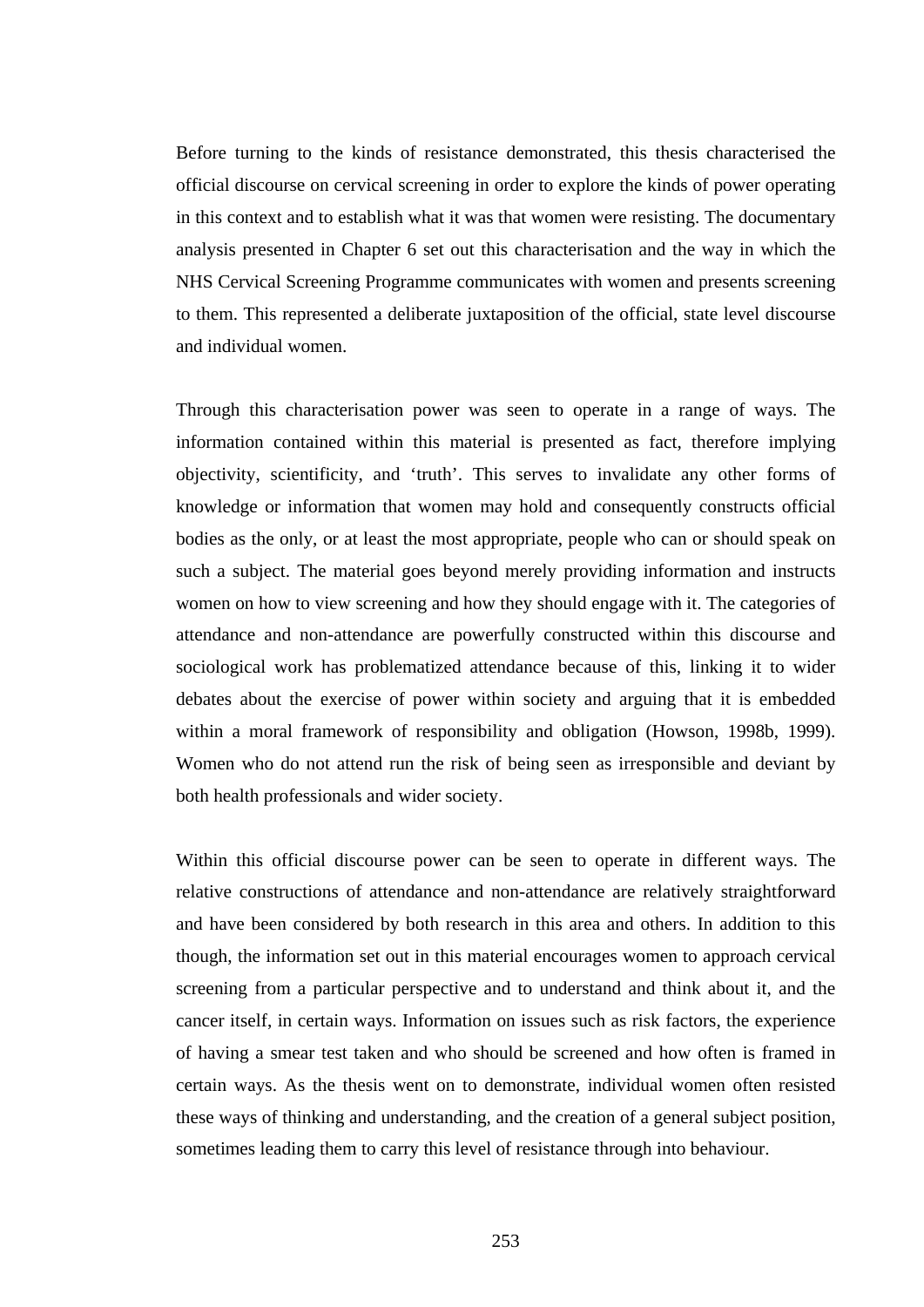Chapter 7, the first of the analysis chapters dealing with resistance, explored the way many women interpreted and made sense of the official discourse on screening and resisted particular aspects of it through engagement in a process of individualisation. Resistance in this way comes through the reluctance and refusal of these women to adopt the general subject position suggested, or to think about and understand screening in such terms. Instead, women pursued their own understandings and interpretations of screening, and produced alternative discourses on its nature, meaning and significance.

The resources that women drew upon in resisting in this way varied and the availability of different resources to different women was of interest in considering the kinds of resistance that were open to them. A common resource upon which such alternative conceptualisations were based was the physical and emotional experience of having a smear test taken and the significance attached to this. Through the deployment of problematic experiences, women were able to reframe and reinterpret screening in ways that differed significantly from that presented within the official discourse. This was also the case when women incorporated the impact of the bodily changes they were experiencing. Again this led to them thinking about and understanding screening in ways that diverged from the official presentation, but which appeared significant and meaningful to them as individuals.

The employment of emotional and/or physical experiences and the impact of bodily changes are inherently individually and experientially based. In contrast, the women who drew upon their cultural and/or religious identities in order to resist the official discourse on screening were employing a very different resource. The use of this kind of resource, for example Muslim women's understanding of screening as compromising an unmarried girl's virginity, appeals to something more than purely individual experience. Instead, it draws on a more widely held identity and religious and/or cultural discourses. The appeal to such a group identity can open up the potential for other forms of resistance than those that are more individually based. The kind of knowledge or experience that comes through physical or emotional experiences for example is necessarily specific and particularistic in nature. This form of knowledge differs markedly from the pursuit of objective and generalizable knowledge with which biomedicine is concerned. Religious or culturally based knowledge relies less on such an experiential and particularistic base and can draw on more widely held discourses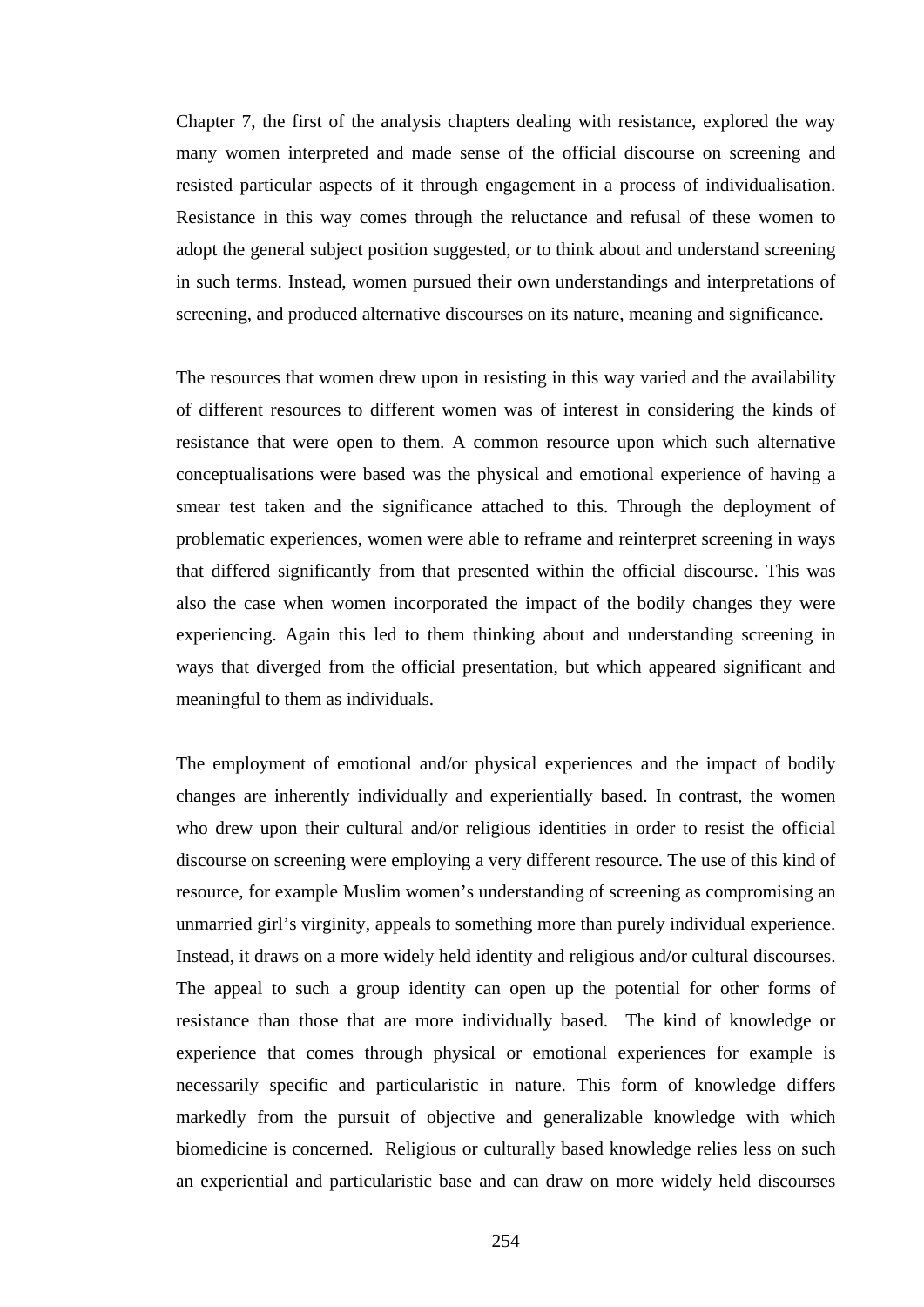that are perhaps seen to lend them more validity and authority. This was demonstrated by individual respondents being more sympathetic towards women who, they suggested, may have problems with screening due to religious or cultural barriers than those who found the procedure problematic because of embarrassment or pain.

The extent to which individual women pursued these alternative discourses or conceptualisations varied and, in Chapter 7, I explored the range observed, which ran from deference to medical authority through to the maintenance and pursuit of such individual, non-medical knowledges. At this end of the spectrum women drew on resources such as personal experience or religious and cultural perspectives in order to challenge the way in which screening is presented within the official discourse. This clearly fits with Riessman's (2000) argument that resistance be thought of in terms of individuals pressing their own claims in opposition to those of others.

Chapter 8 continued the theme of resistance as individualisation, and the pursuit of personal claims in the face of opposition, through an exploration of how individual women engaged in a process of self-positioning with regard to their perceived cervical cancer risk. Rather than adopting the general 'at risk' position suggested by the universal approach to screening taken by the programme, there was a tendency for women to work out their individual relationship to screening based on perceptions of their own risk or vulnerability to the disease. In this way, resistance comes through these women's refusal to adopt a general 'at risk' position, and the negotiation of their own personal and individual ones. This involved women drawing on particular kinds of risk factors, both medically correct and incorrect, that they regarded as important in determining who was most likely to develop cervical cancer. However, as discussed in the chapter, this could also extend beyond the level of risk factors to the highlighting of personal characteristics or identities which meant that they would never be affected by such risks. Once again, these women were negotiating their individual position within the very general.

I demonstrated how women employed a range of different risk factors when working out their individual risk positions, and that these did not always match those risks highlighted within the official discourse. While the risk associated with having several different sexual partners was generally acknowledged, some women also talked in terms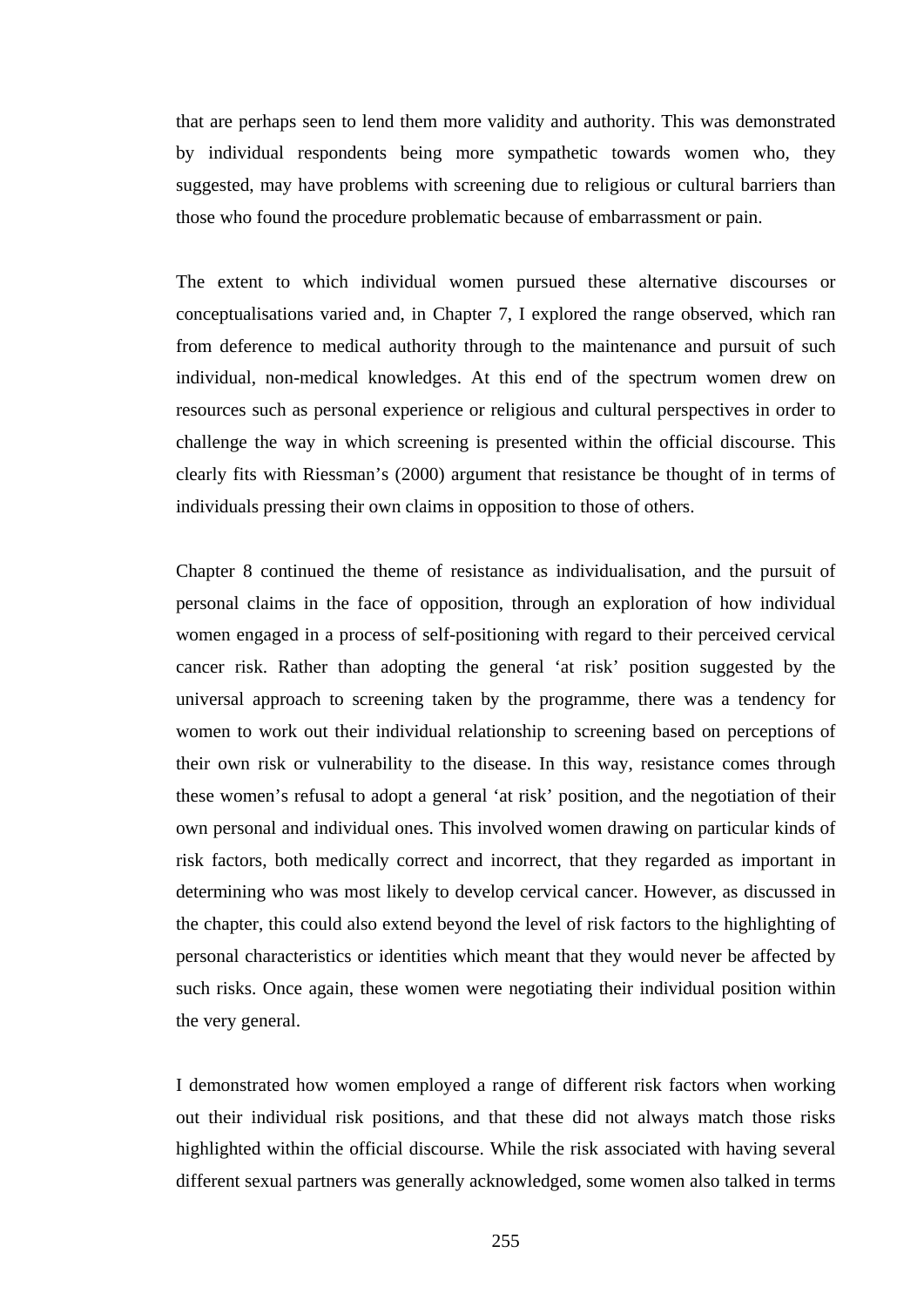of a genetic risk or family history, something that is not found within the official discourse and is not thought to play a role in cervical cancer development. However, it is clear that there is a growing awareness of genetic influences in other conditions and therefore, while women bring these risk themes from outside the specific context of cervical screening, they are suggested to them through other medical and health promotion discourses. As Foucault (1984c) has argued, the means through which individuals work out their relationships with wider societal discourses are not simply invented by them, instead they are models already found within society that are used creatively.

The different ways in which these risk factors, both medically correct and otherwise, are employed by women when working out their individual risk positions was also of interest. Within Chapter 8 I argued that these could be grouped according to whether or not they are perceived to be under the control of the particular individual and, therefore, whether that individual could be construed as responsible for such a risk. As such, risks associated with sexual behaviour and general health status were regarded and treated differently from those which are not under individual control, for example a genetic influence or bodily changes. I noted that, with only one exception, an individual's sexual behaviour was only ever discussed as a factor that reduced their risk. The exception discussed only her past sexual behaviour as having increased her risk, therefore meaning that none of the women interviewed discussed their current sexual behaviour in these terms. In contrast, the idea of a genetic influence was employed by different women to both increase and decrease their risk. I argued that the degree to which the individual can be construed as responsible for a particular risk factor, and therefore its social acceptability, may influence how different risk themes are employed and talked about by women within this self-positioning process.

Within the more general individualisation process discussed in Chapter 7 (and above) resistance was mainly discussed in terms of women advancing alternative conceptualisations of, and discourses on, cervical screening. In the context of selfpositioning in relation to risk however, this was followed through into behaviour and the impact on screening attendance explored. I argued that, because the screening programme is opt-out in nature, the routine call and recall and the assumption of attendance meant that the majority of women I interviewed who considered themselves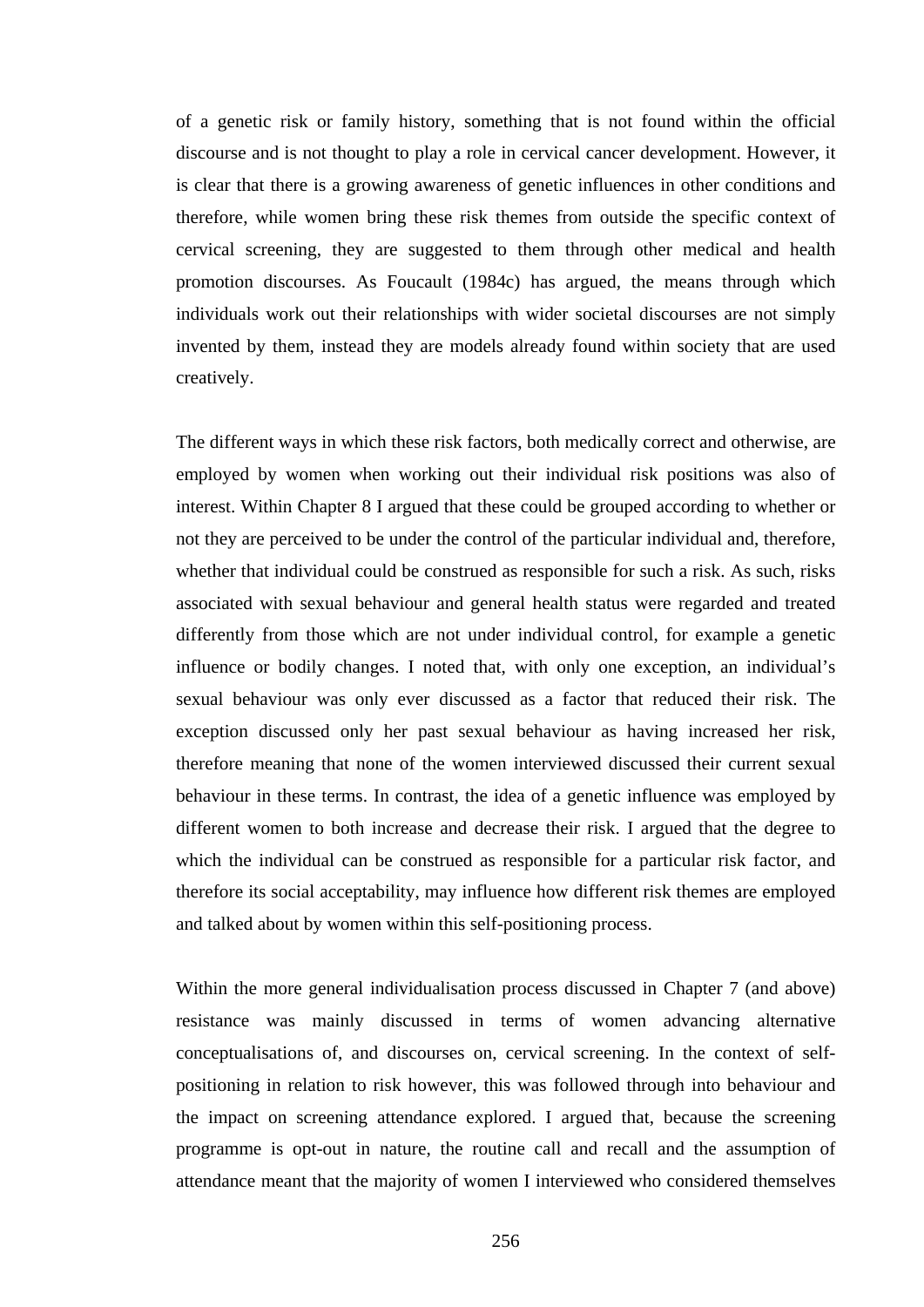as at low risk continued to be screened. However, there were notable exceptions to this and examples of women in this position either reducing their attendance in accordance with their perceived low risk, or ceasing to attend altogether. In this way, resistance was pursued beyond the thought or talk level and was translated into action as women resisted the regular calls to attend that they received and pursued their own paths. What is important here is that these were not women who had any other problems with screening. They had attended in the past but their current circumstances had led them to position themselves as at low risk of developing cervical cancer and they maintained this in opposition to the regular invitations to attend that they received.

Chapter 9 moved away from such an individual perspective and considered how lay women engage with the material on cervical cancer and screening within the official discourse. Ultimately it argued that the differences between lay and medical ways of knowing influenced how women understood and made sense of this information and that this could lead them to resist the medical perspective through alternative interpretations and understandings. This was not to suggest that all women's views formed a single coherent whole. Instead, there was a plurality of views and understandings, again reinforcing my argument for thinking in terms of a network with a multitude of points for potential divergence and resistance.

Lay interpretations and understandings of the risk factors set out within the information leaflet could lead women to very different end points. For example, I discussed the different ways in which sexual activity was understood as a risk factor for cervical cancer. In the official discourse risk focuses on becoming sexually active at an early age, having had several partners, or a partner who has, and not using condoms. However, what is not made explicit is that these risks relate to the role played by certain types of the sexually-transmitted human papillomavirus (HPV) in cervical cancer development. In the absence of such additional information and explanation some women, through their attempts to make sense of this and create a causal pathway that would lead from risk factor to cancer development, understood the influence of sexual activity in very different ways. Alternative conceptualisations included the risk coming through the amount of sex a woman has, regardless of who or how many people it is with, or having sex in different or unusual positions. In these cases the risk is seen as coming through the potential for some kind of physical damage to the cervix. Having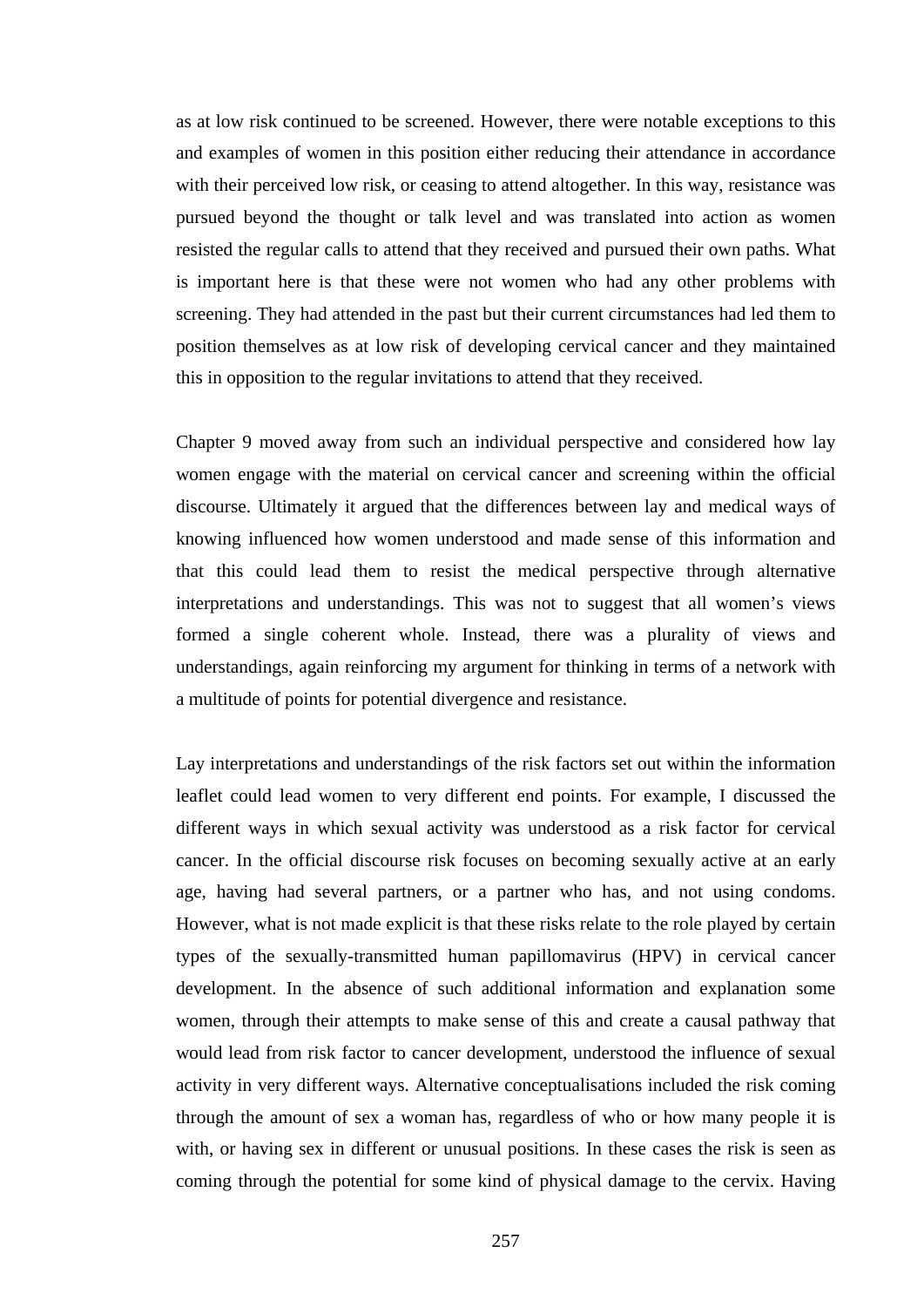been told that something represents a cervical cancer risk, but in the absence of more detailed information on how this works, women attempted to 'fill in the gaps' and to create a causal pathway in order to make sense of the incomplete information.

In contrast, the failure to be able to establish a causal pathway could lead to women failing to 'take up' a particular risk factor and accept it as such, even though it is clearly set out within the information material. I explored this through the example of smoking. Despite its presence on a list of risks within the leaflet, women demonstrated a resistance towards accepting it as such. I suggested that this may perhaps be due to an inability to understand how smoking would work as a risk for cervical cancer, in contrast to other diseases such as lung cancer in which the causal pathway is well established.

However, despite the interesting instances of resistance around different risk factors, it was how women thought about the incidence and speed of development of cervical cancer that led to the strongest resistance to, and criticisms of, screening provision. I discussed within the chapter the tendency for women to think and talk in a general way about cancer incidence and that this often led to them overestimating the incidence of cervical cancer. Cervical cancer was therefore seen as relatively common<sup>[65](#page-258-0)</sup> and screening was perceived as very important. In addition to this, the general view expressed by women was that cervical cancer could develop at such a pace<sup>[66](#page-258-1)</sup> that cervical screening needed to be much more frequent than the present three to five yearly interval. Contributing to this were concerns about the lack of symptoms and, as a result, many women argued that screening was important due to their own inability to tell if anything was wrong. This raises important issues about whether such things as levels of screening provision should be led by 'consumer' want or should be determined on the basis of medically established need. In this instance resistance comes through women employing their understandings of both the incidence and development of cervical cancer in order to challenge the current screening interval and to resist the message that this is sufficient. Criticisms were also made of the target age range routinely invited for

 $\overline{a}$ 

<span id="page-258-0"></span><sup>&</sup>lt;sup>65</sup> This may also be influenced by some women understanding an abnormal smear test, and any further investigation and treatment, as indicating the discovery of cervical cancer rather than simply cervical abnormalities which may, if untreated, have gone on to develop into cancer.

<span id="page-258-1"></span><sup>66</sup> Again the above point may be of relevance here.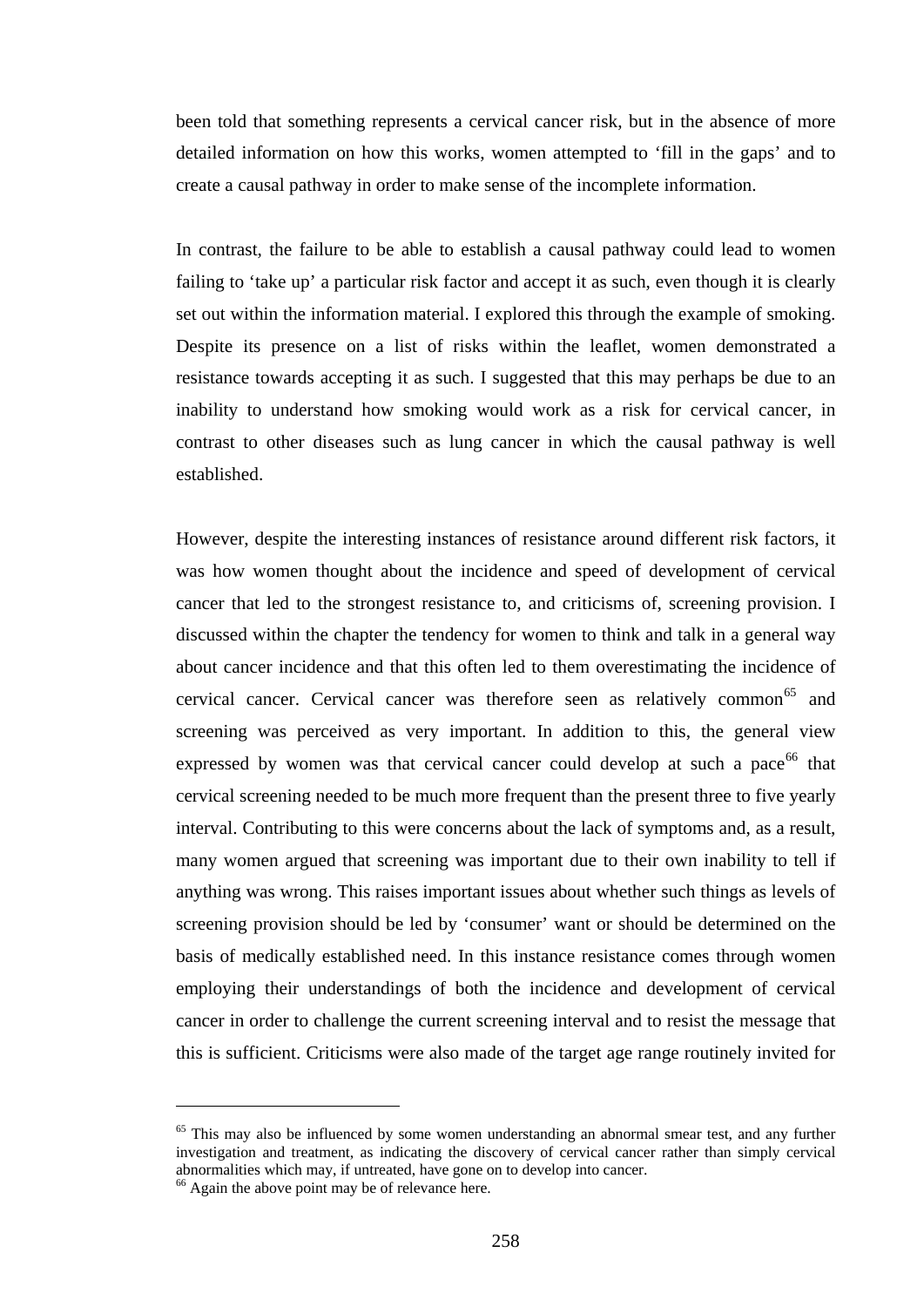screening with arguments put forward for extending this in both directions. The argument for routinely screening women over the age of 64 years was a particularly interesting case as this frequently drew on a discourse of rights and entitlements to screening for women of this age. This kind of discourse stands in contrast to those that have focused upon women's responsibility to attend and shifts the onus of responsibility onto those providing screening. This focus upon rights goes further than the idea of need discussed above as the assertion is that, not only do women over 64 years still need screening, they are being denied a service to which they should be entitled.

In drawing the new material presented within this thesis together we can gain an overview of the resistance found within the context of cervical cancer screening and how this is influenced by the kind(s) of power being exercised through the official discourse and by the particular context and circumstances. I have discussed how power is exercised through the official discourse in terms of its implicit claims to objectivity, scientificity and 'truth' and the way in which it encourages women to think about and understand screening in particular ways. It is possible to see two main forms of resistance to this emerging within the research. The first comes through the clear process of individualisation that women engage in, in order to work out their own personal and individual positions in relation to the very general official discourse. Throughout the thesis I have discussed this type of resistance in two particular forms: the individualisation of the experience and meaning of screening found in Chapter 7, and the self-positioning in relation to cervical cancer risk found in Chapter 8. Both of these essentially come down to women resisting the general subject position suggested to them through the official discourse, drawing instead on their personal experiences, beliefs, characteristics and circumstances in order to work out and negotiate a space for themselves as individuals.

The second main form of resistance identified is less individual in nature, although women's individual understandings and perspectives do play a role in how the resistance is pursued, and was discussed in Chapter 9. Here resistance comes through women's reluctance and refusal to think about cervical screening, and the cancer itself, in medically 'correct' terms, instead creating and employing their own understandings to produce very different conceptualisations, and making arguments for changes to screening provision on the basis of some of these. Therefore, although there are aspects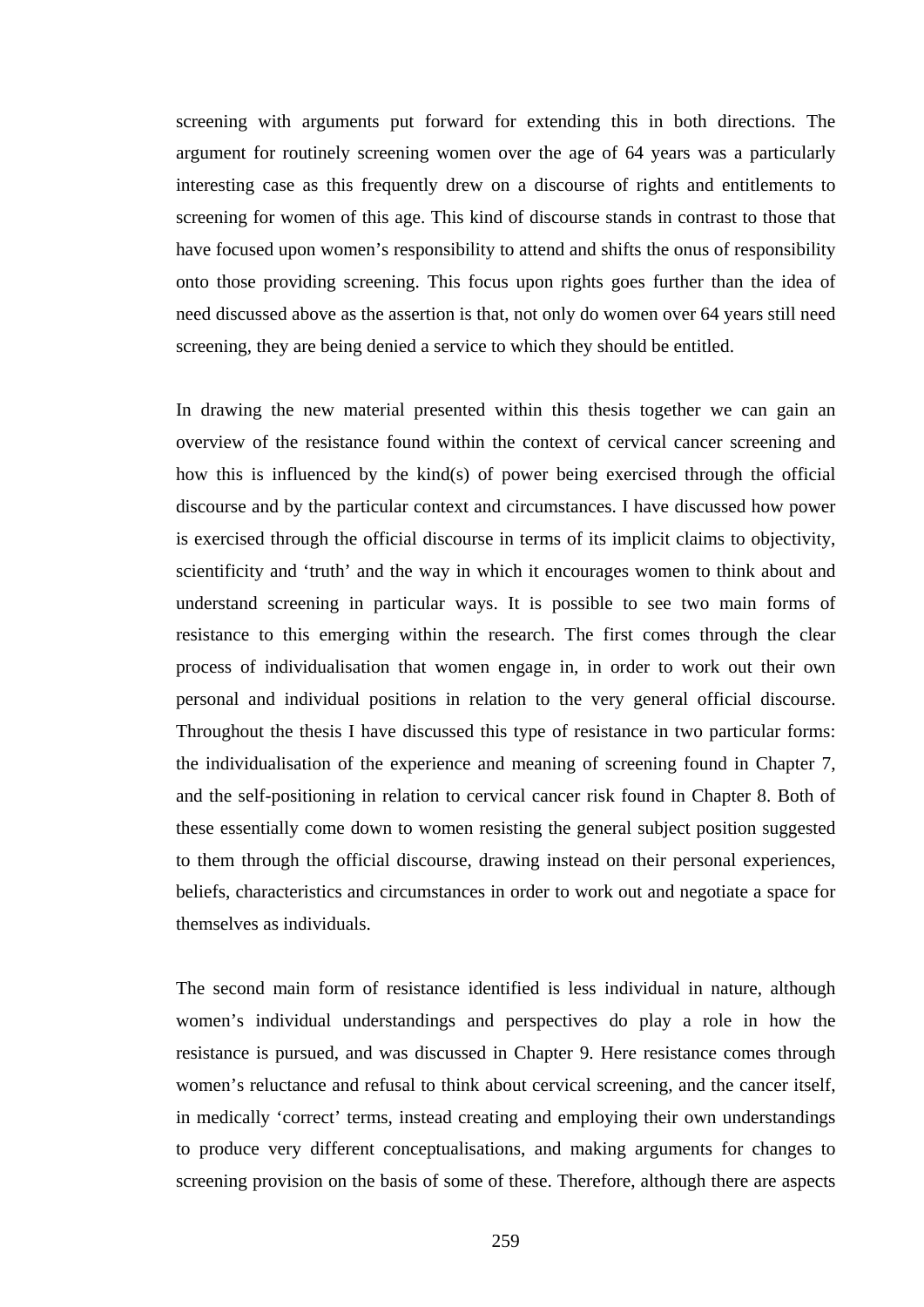of individuality within this second type of resistance, the focus is not on individualisation in quite the same way. Women are producing alternative conceptualisations of, and discourses on, such things as cervical cancer risk factors, causal pathways for these, and the incidence and development of the disease. These are not produced in terms of applying to them as individuals and playing a role in the working out of a particular subject position, instead they can be applied to women more generally. Therefore, in contrast to the focus upon themselves as individuals within the previous type of resistance, in the second the emphasis is on cervical screening, cervical cancer and women more widely.

As I have emphasised throughout the thesis, the types of resistance identified within cervical screening are mainly located at the thought or talk level and constitute women producing alternative conceptualisations of, and discourses on, screening through the employment and incorporation of a range of resources. While there are notable and interesting exceptions to this in which women pursue their resistance through into behaviour, for example by reducing or ceasing their attendance for screening, these represent a minority. In considering the types of resistance shown it is vital to take into account the context in order to fully understand both the potential for resistance and the limitations that may be placed upon it.

Within the official discourse power is exercised through the way in which women are encouraged to think about and understand screening. There is no overt coercion to attend within this material; instead screening is presented in such a way as to encourage women to attend through their apparent choice. This reflects the ideas on neo-liberal forms of government discussed in earlier chapters. Indeed, as I have continually argued, searching for resistance solely at the level of attendance is misguided as this simple dichotomy cannot adequately represent the diverse range of positions that women adopt nor the complex interplay of factors that influence these. Further, an assumption that attendance for screening represents a full and unquestioning acceptance of the official discourse, and therefore the lack of any resistance, is problematic as it inevitably leads to the conclusion that the vast majority of women occupy such a position. My research has clearly demonstrated that this is unlikely to be the case. Instead, in the following section, I return to my argument for thinking in terms of the existence of a complex network which contains multiple points of potential difference or divergence. Within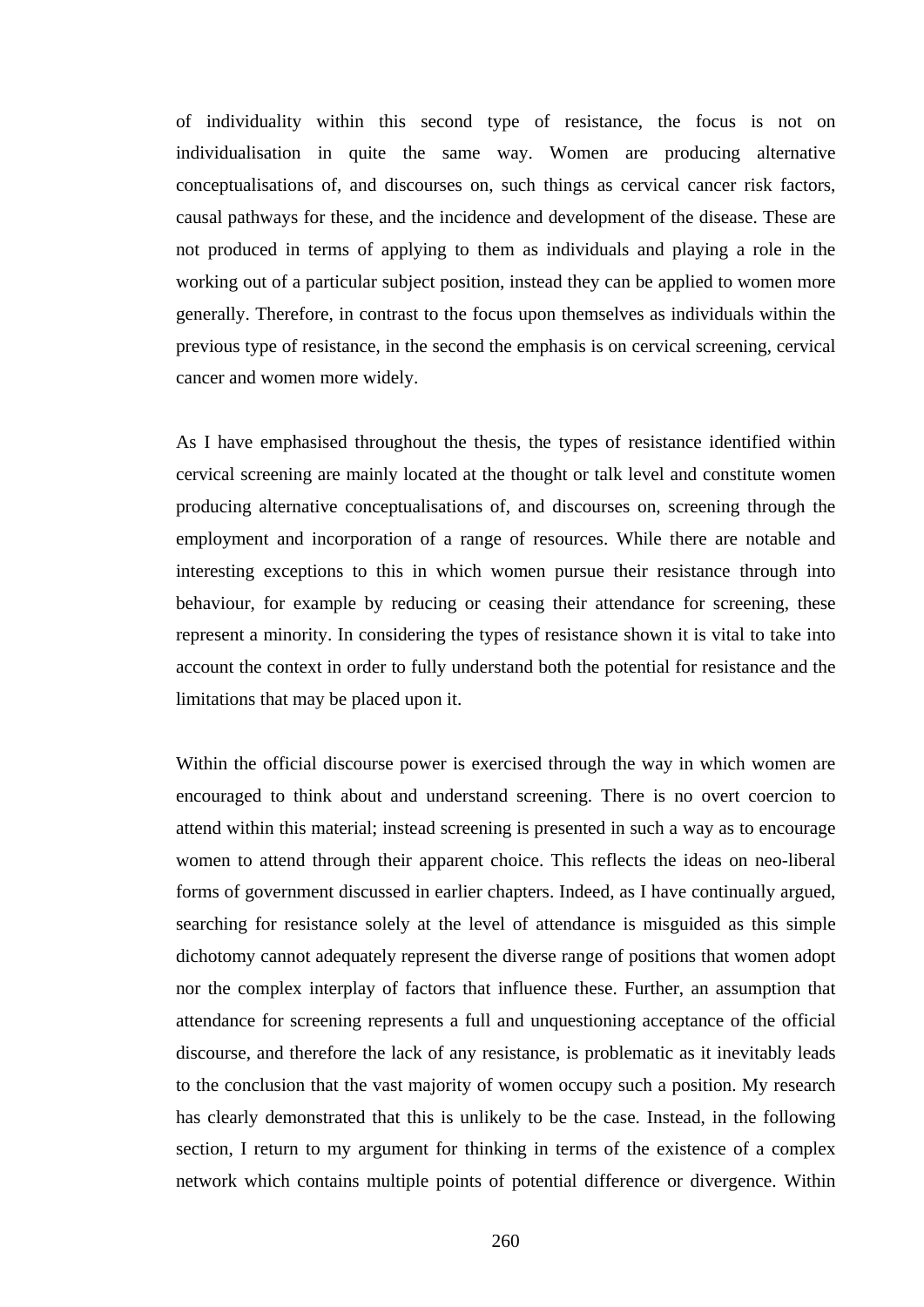this, slight variations in interpretation or understanding can potentially lead to a diverse range of outcomes. As I suggested in the introduction to this chapter, in the context of cervical cancer screening, there exist many points at which women may simply accept the official discourse, or more commonly particular aspects of it, or they may interpret, understand or negotiate these in such a way as to lead them to refuse or resist. I wish to suggest that, not only does such resistance exist in response to the power exercised through the official discourse on screening, it also has a power of its own.

## **10.3 The Power of Resistance**

This research has been framed theoretically in terms of Foucault's work on power and resistance and, in particular, has sought to explore and further develop his later writings on 'technologies of the self' as the means through which resistance can be demonstrated. This locates the potential for resistance at the level of everyday life and, through this, large scale cultural patterns need not be perfectly reproduced at the individual level. Instead, a more flexible relationship between discourse and the individual is suggested, with individuals seen as having the potential for interpretation rather than the process being one of straightforward imposition. However, Foucault argues that the practices used in such resistance are not simply invented by the individual but are suggested through their culture and society. It is through the individual's creative use of these that resistance is possible (Foucault 1984c).

Through the application of these theoretical ideas to the case of cervical cancer screening, I have sought to explore women's resistance to the official, state level discourse that surrounds this. It has consistently been shown that women do not unquestioningly and passively adopt this discourse, and the assumptions, understandings and meanings within it, in terms of a straightforward imposition. Instead, this thesis has demonstrated a much more dynamic process with numerous points for potential difference, divergence and resistance. This leads me to argue that, rather than a one-dimensional conceptualisation, we need to conceive of this process in terms of a complex web of potential points of resistance which may ultimately result in individual women adopting very different stances or positions. As such, it is important to recognise that resisting is not a homogenous process. I have shown in some detail that women resist in different ways, employing different resources and pursuing their resistance to differing degrees using a range of strategies. This approach to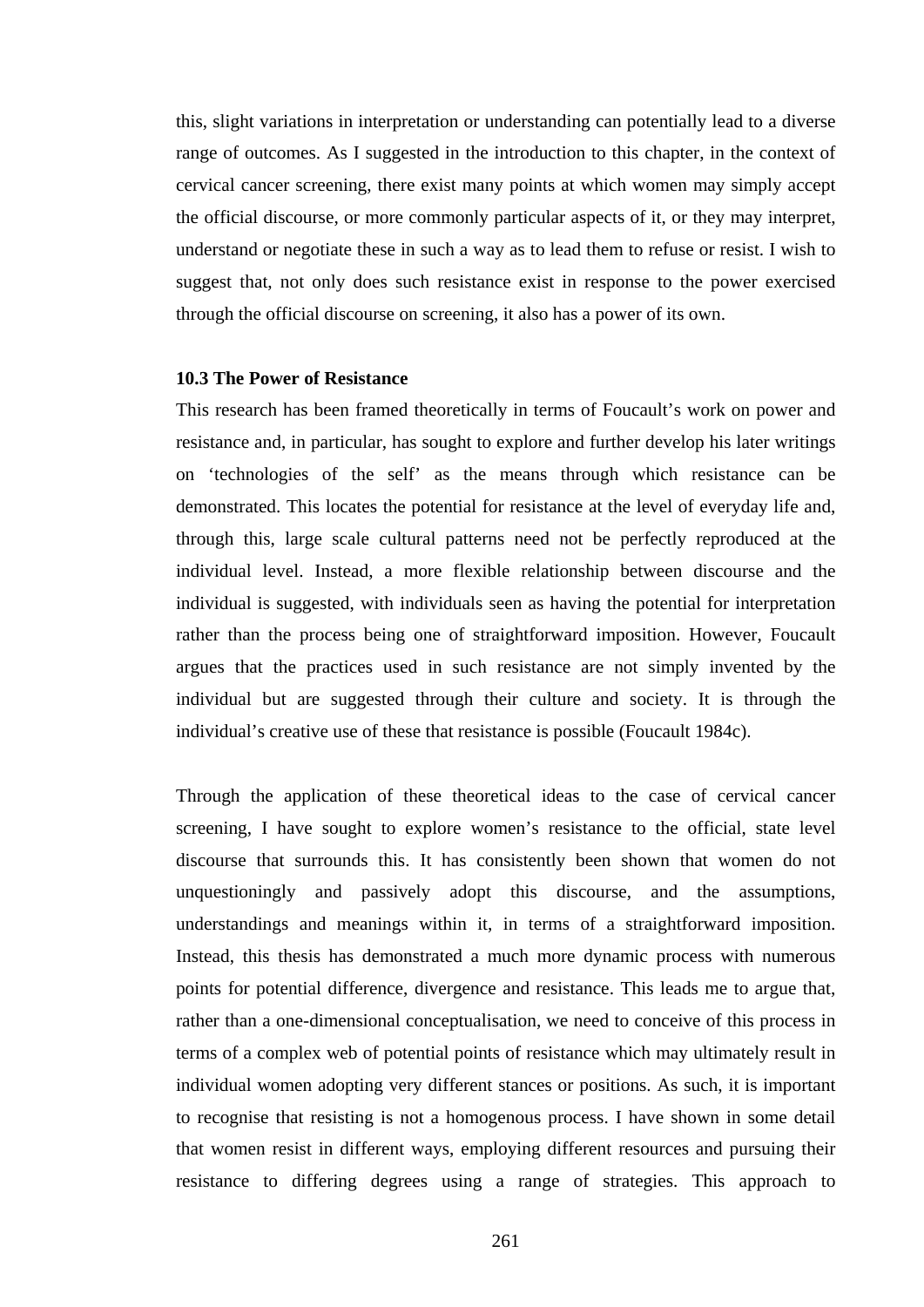conceptualising resistance mirrors Foucault's ideas on how power should be thought about. In the same way that power is seen as being diffuse and dispersed, present within all social interactions, I would argue that resistance can also be thought of in such terms. Therefore, the conceptualisations of resistance produced in this study fit well with feminist arguments that resistance cannot be reduced to a single locus and that attention needs to be focused on how women can be 'negotiating at the margins of power' (Davis and Fisher, 1993:6).

During the process of working out a definition of resistance to be used throughout this thesis, I engaged with a range of existing empirical studies of resistance in order to explore the potential forms that it may take. It is useful here to look back on these and to compare the kinds of resistance ultimately found within this study to these. This also allows a consideration of the importance of context in influencing the potential for resistance in different circumstances.

In the case of cervical screening, this study has demonstrated that resistance is concentrated mainly at the level of thought and talk, and involves the production of alternative conceptualisations of, and discourses on, screening. As such, the kinds of resistance identified stand in contrast to studies in which resistance has manifested itself clearly at the behavioural level, for example Rogers and Pilgrim's (1995) study of parents refusing to immunise their children and Gold and Ridge's (2001) research on HIV-positive gay men's refusal of antiretroviral therapy. These examples involve some degree of confrontation with health professionals as these interventions or treatments are offered and, especially in the case of childhood immunisation in the UK, the expectation is that they will be accepted. From the outset I recognised that, given that coverage rates routinely exceed 80%, it was unlikely that this kind of resistance would be widespread in the context of cervical screening. Indeed, I have continually argued that such a focus on attendance/non-attendance would have been misguided.

However, refusal is not the only form of behavioural resistance that was identified within the studies and that is possible. There may be different possibilities for behaviour-based resistance in response to a discourse that advocates an ongoing practice, for example in the case of infant feeding (Murphy, 1999, 2003) or childrearing (Bloor and McIntosh, 1990). These contexts involve discourses encouraging individuals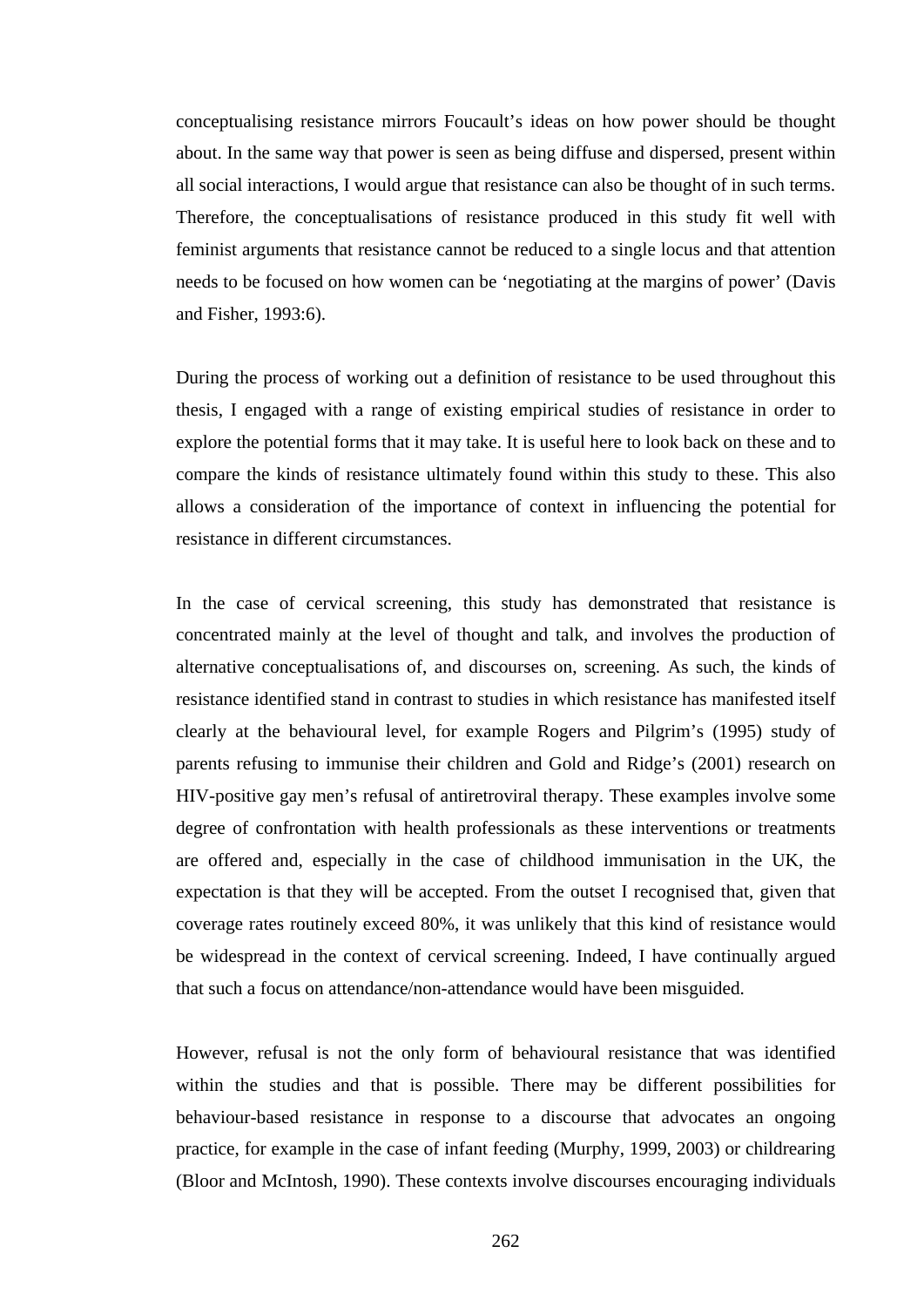to behave in particular ways over an extended period of time, the vast majority of which cannot be subject to close scrutiny or surveillance as it takes place outside a medical setting. In these cases there exists the potential for behaviour which runs counter to that prescribed, for example formula feeding or early weaning, which need not come to the relevant health professionals' attention. As discussed in Chapter 4, Bloor and McIntosh (1990) have suggested that this is likely to be the most common form of resistance precisely because it can be concealed and therefore any possible confrontation avoided. Cervical screening though does not fit into this kind of model and, consequently, women do not have the opportunity for this kind of resistance. This is because, even though screening is ongoing in the sense that it routinely continues for approximately forty years of a woman's adult life, she is not being screened continually throughout this period. Instead, screening takes place once every three or five years, representing a series of separate instances rather than a continual process. This removes the potential for ongoing resistant behaviour that can be concealed, as women are required to present themselves for regular smear tests that only health professionals can perform, interpret and report the results of.

Resistance in the case of cervical screening is therefore limited by context and in attempting to conceptualise and explore this we need to look beyond the simple dichotomy between attendance and non-attendance. Instead, we should focus upon the level at which discourses are negotiated, interpreted and made sense of, as it is at this level that women are most active. Past empirical studies have focused on this level and have explored how lay individuals have produced alternative conceptualisations and discourses in different cases, for example the understanding and employment of the concept of risk in prenatal testing (Markens *et al.*, 1999), the privileging of experiential knowledge in prenatal care (Browner and Press, 1996), the pursuit of non-medical understandings of erectile dysfunction (Potts *et al.*, 2004) and challenging the stigma of childlessness in South India (Riessman, 2000). This is very much the level at which the majority of resistance to the official discourse on screening is located, with only relatively few examples being pursued into behavioural resistance. However, this does not mean that such resistance is meaningless or is not worthy of sociological attention. On the contrary, I argue that such resistance, aside from being intrinsically interesting in its own right, is important for the potential and power that it has, and for what it can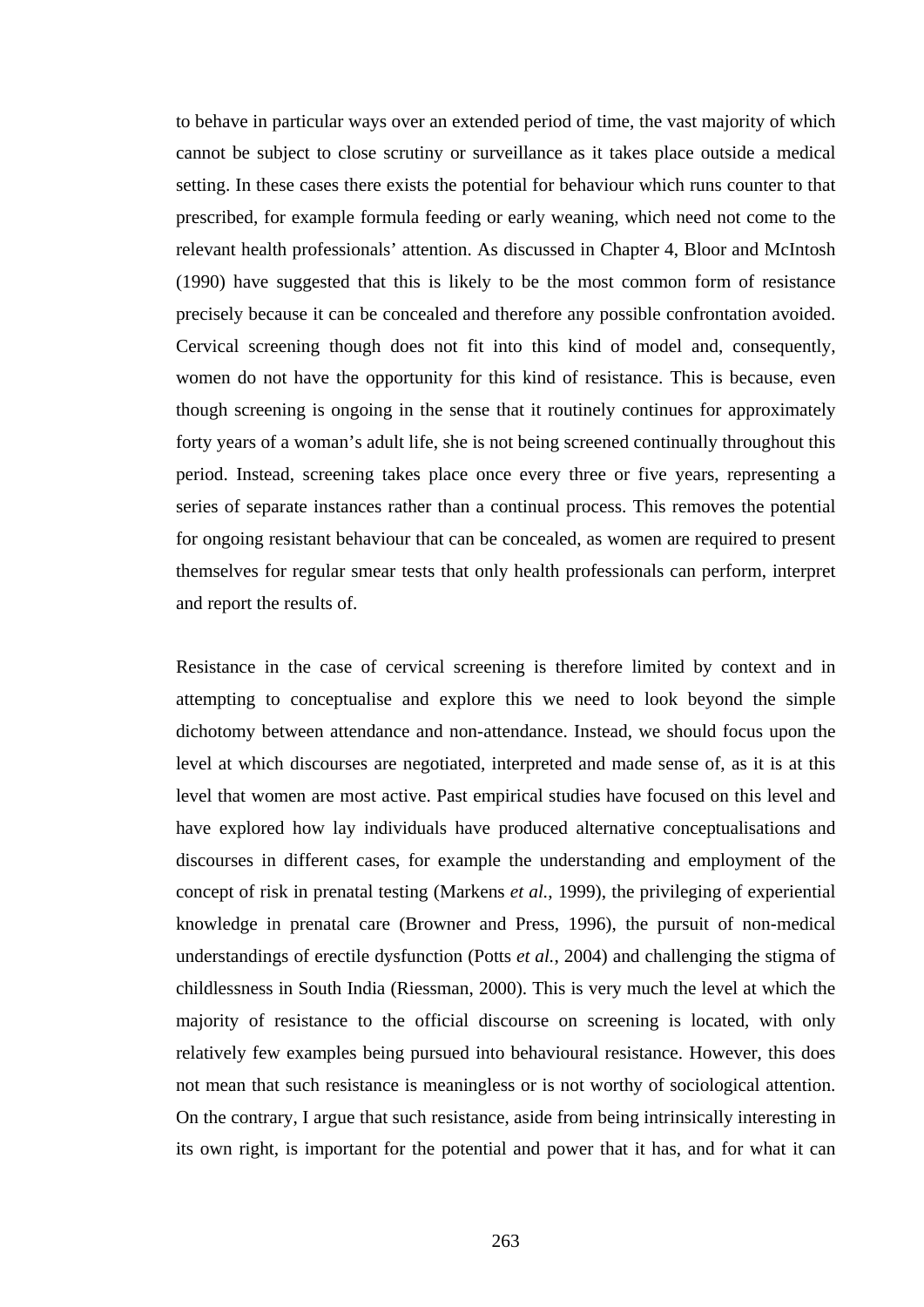contribute to a Foucauldian understanding of the relationship between power and resistance.

The resistance documented here has demonstrated that women do not passively and uncritically accept the official discourse on screening, and the general subject position it presents to them, as a focus on coverage levels and attendance rates might suggest. This thesis has argued that such an assumption is both misleading and dangerous as it suggests attenders have accepted the official discourse while non-attenders have not. In contrast, I have shown that the situation is considerably more complex and that women's engagement with this discourse is a much more varied and dynamic process in which screening, and the cancer itself, are made sense of and understood in ways that are meaningful to individual women. This can lead to women resisting the general subject position and adopting a diverse range of positions in relation to the official discourse. This thought and talk level of resistance, based on interpretation, negotiation and transformation, is important, and powerful, precisely because of its ability to influence how women understand and think about screening. It provides the means through which the general subject position, presented through the official discourse on screening, can be resisted and a diverse range of alternative positions created and explored. This resistance is therefore creative and productive in nature, potentially leading to further and different forms of resistance.

This thesis has demonstrated how it is possible for women to develop alternative conceptualisations and discourses on screening, that run counter to the official, on the basis of such thought and talk based resistance, and to translate these through into behavioural resistance. I have shown that it can, albeit in a minority of cases, influence women's level or frequency of attendance, for example the non-attendance of Muslim women before marriage or the intermittent or non-attendance of those who perceive themselves to be at little or no risk. Such resistance is therefore powerful enough to challenge the official discourse and to gain a dominant position in determining behaviour, not just for individual women but also for whole social, cultural or religious groups. I do not suggest that resistance at the level of thought and talk necessarily leads on to behavioural resistance, indeed the data presented in this thesis cannot support such an assertion. What I do wish to argue is that such thought and talk based resistance be seen as a necessary precondition for behavioural resistance. It does not necessarily lead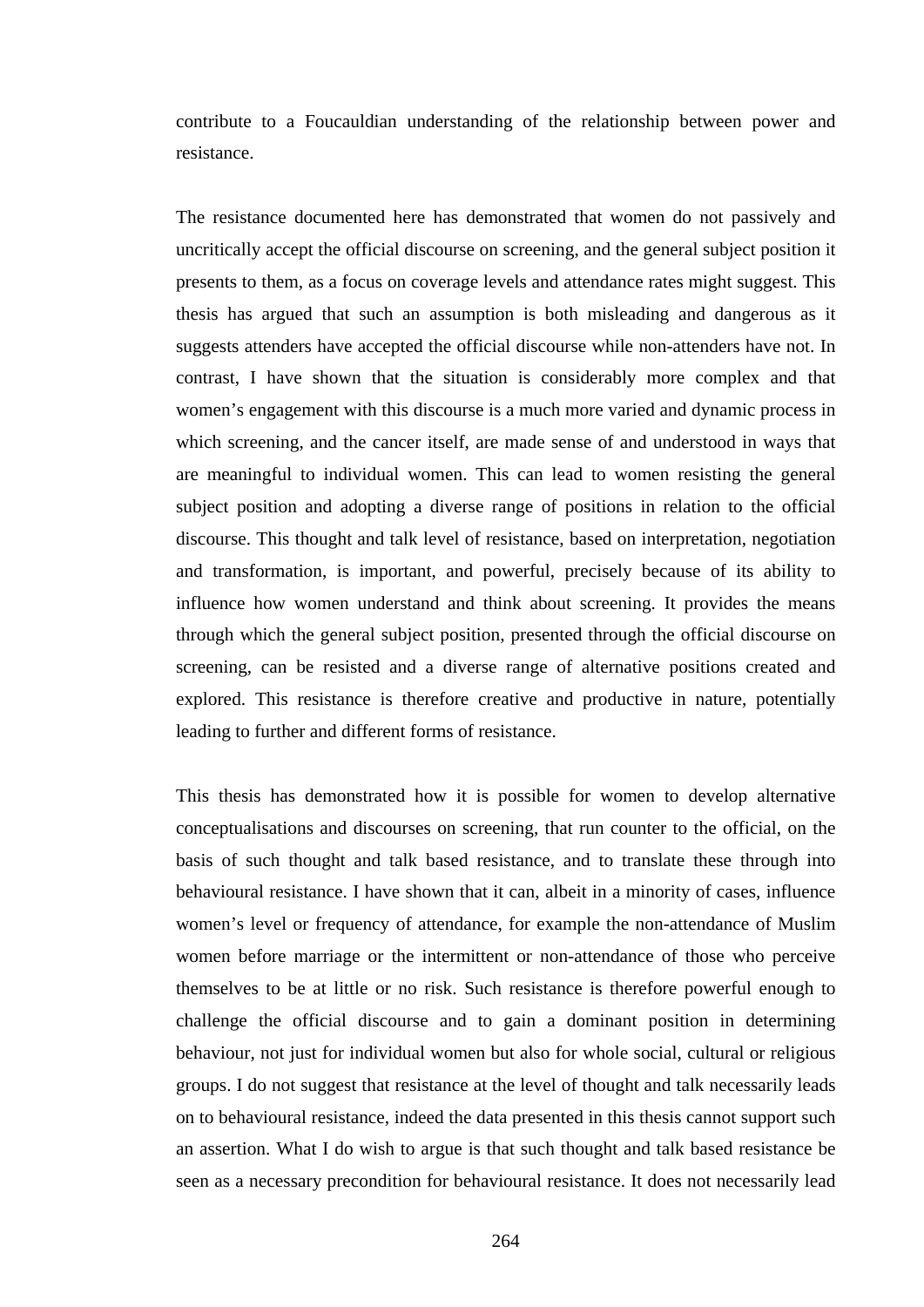to it, but is a necessary precondition for it. As I have made clear throughout, there is at present relatively little behaviour based resistance to cervical screening in the UK context, although it may be more pronounced within some groups than others. It is interesting to consider what may be needed to prompt an increased move from the kind of thought and talk resistance discussed in this thesis to behavioural resistance. Say that there was a national cervical screening scare, perhaps comparable to the recent case of MMR vaccination, in which the intervention itself was seen to be potentially harmful, hypothetically, that the process of scraping cells from the cervix in order to check them for abnormalities somehow weakened or damaged the cervix and therefore made HPV infection more likely. Without the preceding thought and talk level resistance, in which alternative conceptualisations and discourses can be produced and explored, and need not be linked to such a scare, behavioural resistance is unlikely. If we imagine, in this hypothetical example, that the official discourse on screening maintains that the procedure is safe and does no harm, then women who have not practised such thought and talk resistance will have nothing upon which to base behavioural resistance.

In conclusion, this thesis has demonstrated that women can be active in resisting the power exercised through the official discourse on cervical screening and the general subject position that this presents. The relationship between discourse and the individual is therefore more flexible than one of straightforward imposition. I have argued for this to be conceptualised as a complex web of potential points of resistance, with women's engagement a more dynamic process in which screening is understood and made sense of in ways that are meaningful to them as individuals. The resistance identified has predominantly been located at the thought and talk level, but in this concluding chapter I have argued why this is still of sociological interest and significance. Firstly, such resistance represents the means through which women can challenge the official discourse on screening and the general subject position it suggests to them, thereby acting as a positive and productive force through which alternative possibilities and positions can be developed and explored. Secondly, resistance at such a level constitutes a necessary prerequisite for the development of behavioural resistance. It is for these two key reasons that the kind of thought and talk level resistance demonstrated throughout this thesis, which is relatively invisible and missed if the focus is solely upon attendance/non-attendance, is important and powerful.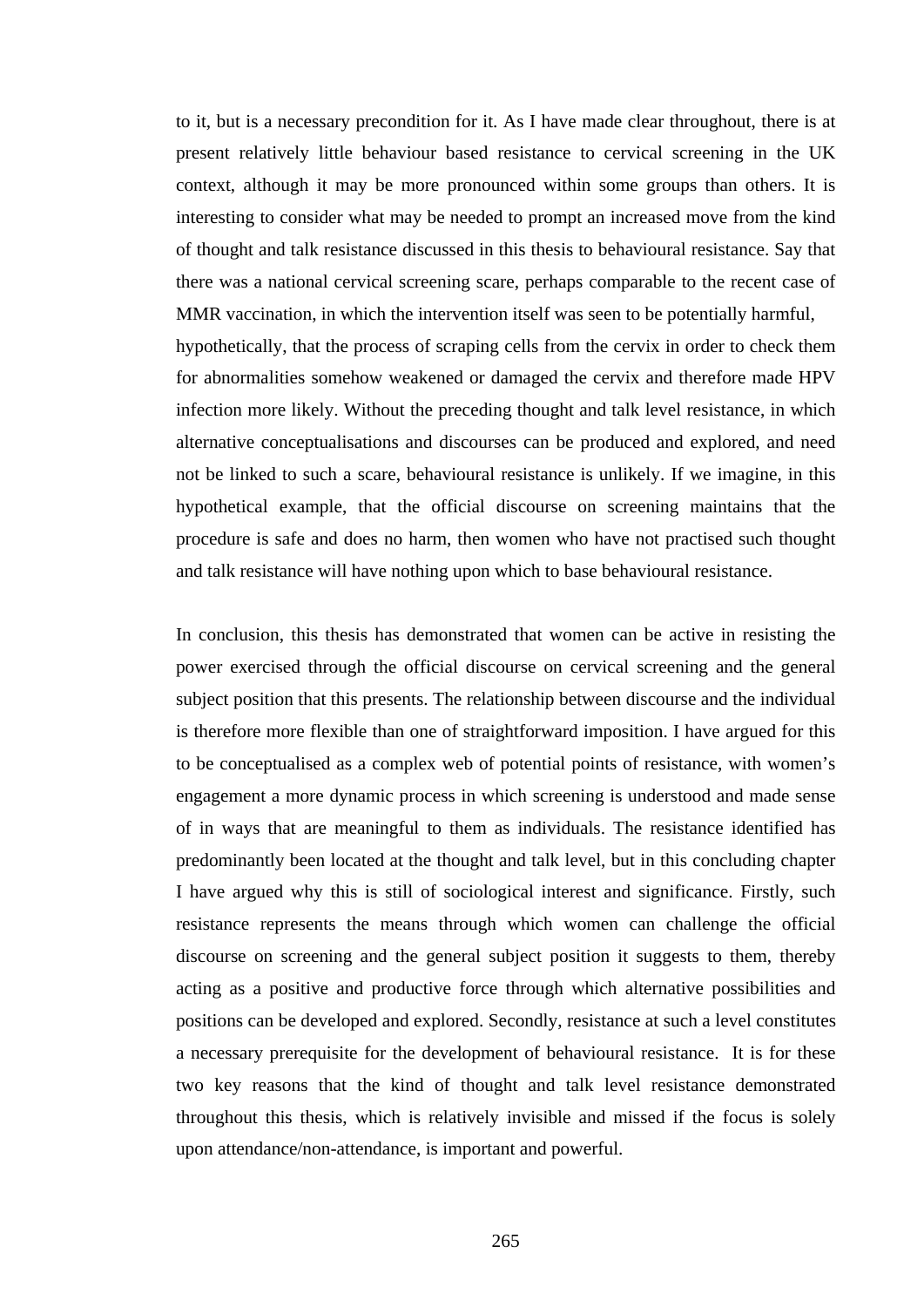## **Bibliography**

Abel, E. K. and Browner, C. H. (1998) 'Selective compliance with biomedical authority and the uses of experiential knowledge' In M. Lock and P.A. Kaufert (eds.) **Pragmatic Women and Body Politics** Cambridge: Cambridge University Press pp.310-326

Abu-Lughod, L. (1990) 'The romance of resistance: tracing transformations of power through Bedouin women' In **American Ethnologist** Vol.17 No.1 pp.41-55

Ahmad, W. I. U. (1993) **"Race" and Health in Contemporary Britain** Buckingham**:**  Open University Press

Ahmad, W. I. U. and Walker, R. (1997) 'Asian older people: housing, health and access to services' In **Ageing and Society** Vol.17 pp.141-165

Anderson, C. M. and Nottingham, J. (1999) 'Bridging the knowledge gap and communicating uncertainties for informed consent in cervical cytology screening; we need unbiased information and a culture change' In **Cytopathology** Vol.10 No.4 pp.221-228

Armstrong, D. (1983) **Political Anatomy of the Body** Cambridge**:** Cambridge University Press

Armstrong, D. (1993) 'Public health spaces and the fabrication of identity' In **Sociology**  Vol.27 No.3 pp.393-410

Armstrong, D. (1995) 'The rise of surveillance medicine' In **Sociology of Health and Illness** Vol.17 No.3 pp.393-404

Atkinson, P. and Coffey, A. (1997) 'Analysing documentary realities' In D. Silverman (eds.) **Qualitative Research: Theory, Method and Practice** London: Sage pp.45-62

Bailey, M. E. (1993) 'Foucauldian feminism' In C. Ramazanoglu (ed.) **Up Against Foucault** London: Routledge pp.99-122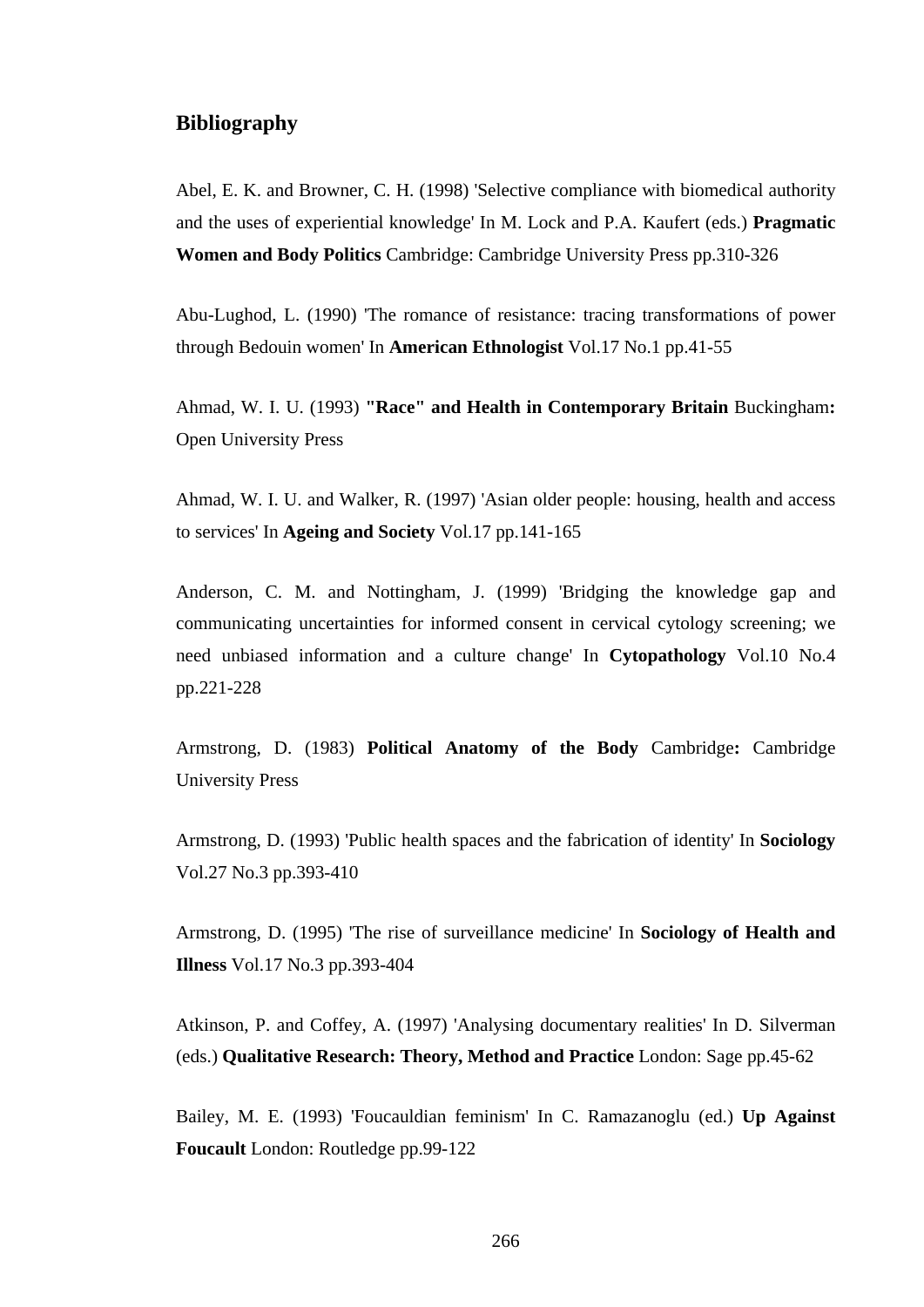Barrett, M. and McIntosh, M. (1985) 'Ethnocentrism and socialist feminism' In **Feminist Review** Vol.20 pp.23-45

Barry, A., Osborne, T., and Rose, N. (1996) 'Introduction' In A. Barry, T. Osborne, and N. Rose (eds.) **Foucault and Political Reason** London: UCL Press pp.1-17

Bartky, S. L. (1988) 'Foucault, femininity and the modernization of patriarchal power' In I. Diamond and L. Quinby (eds.) **Feminism and Foucault: Reflections on Resistance** Boston: Northeastern University Press pp.61-68

Beck, U. (1992) **Risk Society: Towards a New Modernity** London**:** Sage

Beck, U. (1996) 'Risk society and the provident state' In S. Lash, B. Szerszynski, and B. Wynne (eds.) **Risk, Environment and Modernity** London: Sage pp.27-43

Bentham, G., Hinton, J., Haynes, R., Lovett, A., and Bestwick, C. (1995) 'Factors affecting non-response to cervical cytology screening in Norfolk, England' In **Social Science and Medicine** Vol.40 No.1 pp.131-135

Blaxter, M. (1983) 'The causes of disease: women talking' In **Social Science and Medicine** Vol.17 No.2 pp.59-69

Bloor, M. and McIntosh, J. (1990) 'Surveillance and Concealment: A comparison of the techniques of client resistance in therapeutic communities and health visiting' In S. Cunningham-Burley and N.P. Keganey (eds.) **Readings in Medical Sociology** London: Routledge pp.159-181

Bordo, S. (1993) 'Feminism, Foucault and the politics of the body' In C. Ramazanoglu (ed.) **Up Against Foucault** London: Routledge pp.179-202

Bordo, S. (1997) 'The body and the reproduction of femininity' In K. Conboy and N. Medina (eds.) **Writing on the Body** New York: Columbia University Press pp.90-110

Brown, P. (1992) 'Popular epidemiology and toxic waste contamination' In **Journal of Health and Social Behaviour** Vol.33 No.3 pp.267-281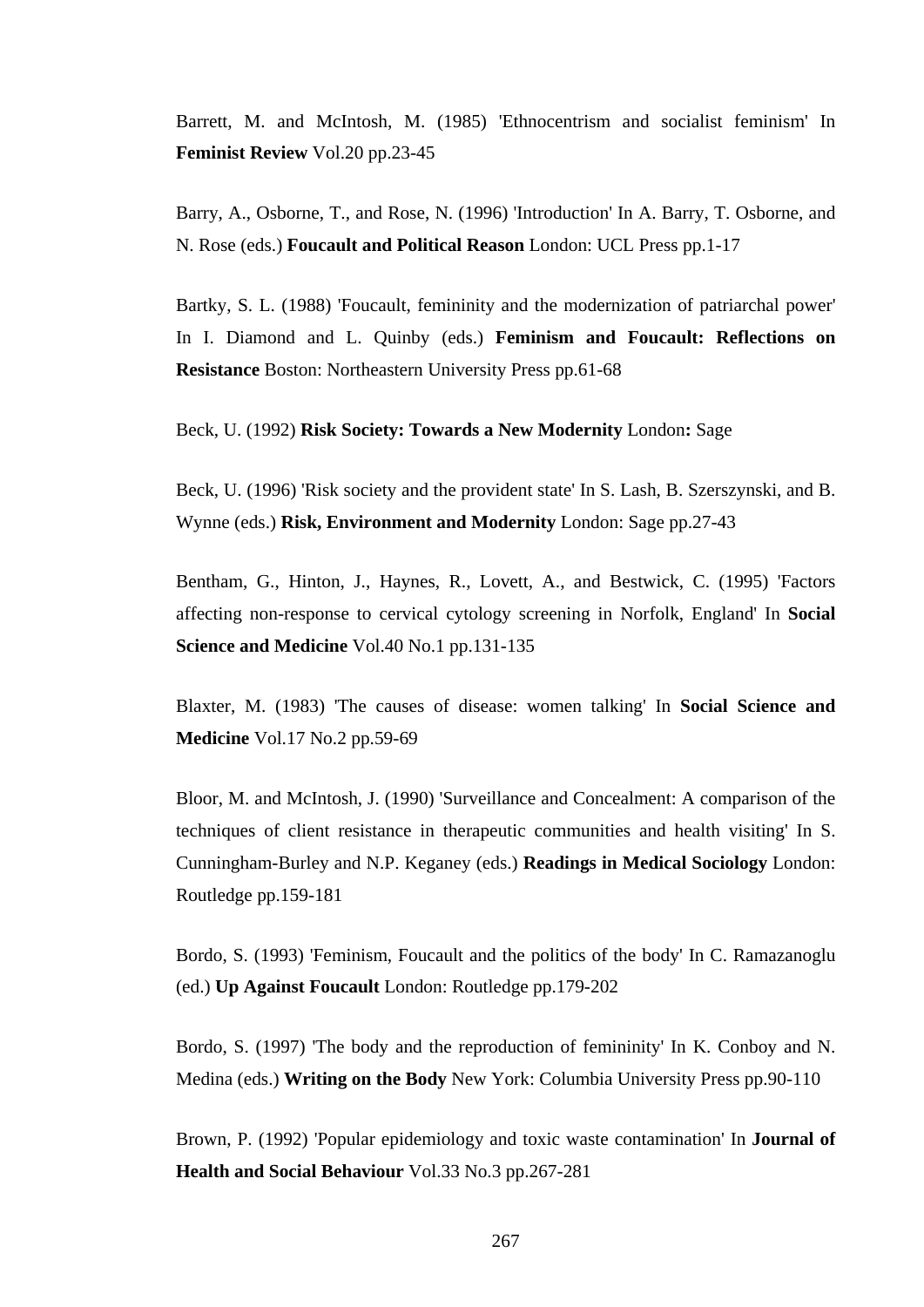Browner, C. H. and Press, N. (1996) 'The production of authoritative knowledge in American prenatal care' In **Medical Anthropology Quarterly** Vol.10 No.2 pp.141-156

Bryman, A. (2001) **Social Research Methods** Oxford**:** Oxford University Press

Burchell, G. (1996) 'Liberal government and techniques of the self' In A. Barry, T. Osborne, and N. Rose (eds.) **Foucault and Political Reason** London: UCL Press pp.19- 36

Bush, J. (2000) '"It's just part of being a woman": cervical screening, the body and femininity' In **Social Science & Medicine** Vol.50 No.3 pp.429-444

Calman, K. (1994) 'Developing screening in the NHS' In **Journal of Medical Screening** Vol.1 No.2 pp.101-105

Calnan, M. (1990) 'Food and Health: a comparison of beliefs and practices in middleclass and working-class households' In S. Cunningham-Burley and N.P. McKeganey (eds.) **Readings in Medical Sociology** London: Routledge pp.9-36

Cancer Research UK (2003a) CancerStats Cervical cancer - UK

Cancer Research UK (2003b) briefsheets: Breast cancer

Carby, H. (1982) 'White women listen! Black feminism and the boundaries of sisterhood' In Centre for Contemporary Cultural Studies (eds.) **The Empire Strikes Back** London: Hutchinson pp.212-235

Castel, R. (1991) 'From dangerousness to risk' In G. Burchell, C. Gordon, and P. Miller (eds.) **The Foucault Effect** London: Harvester Wheatsheaf pp.281-298

Charles, N. and Walters, V. (1994) 'Women's health - women's voices' In **Health and Social Care in the Community** Vol.2 No.6 pp.329-338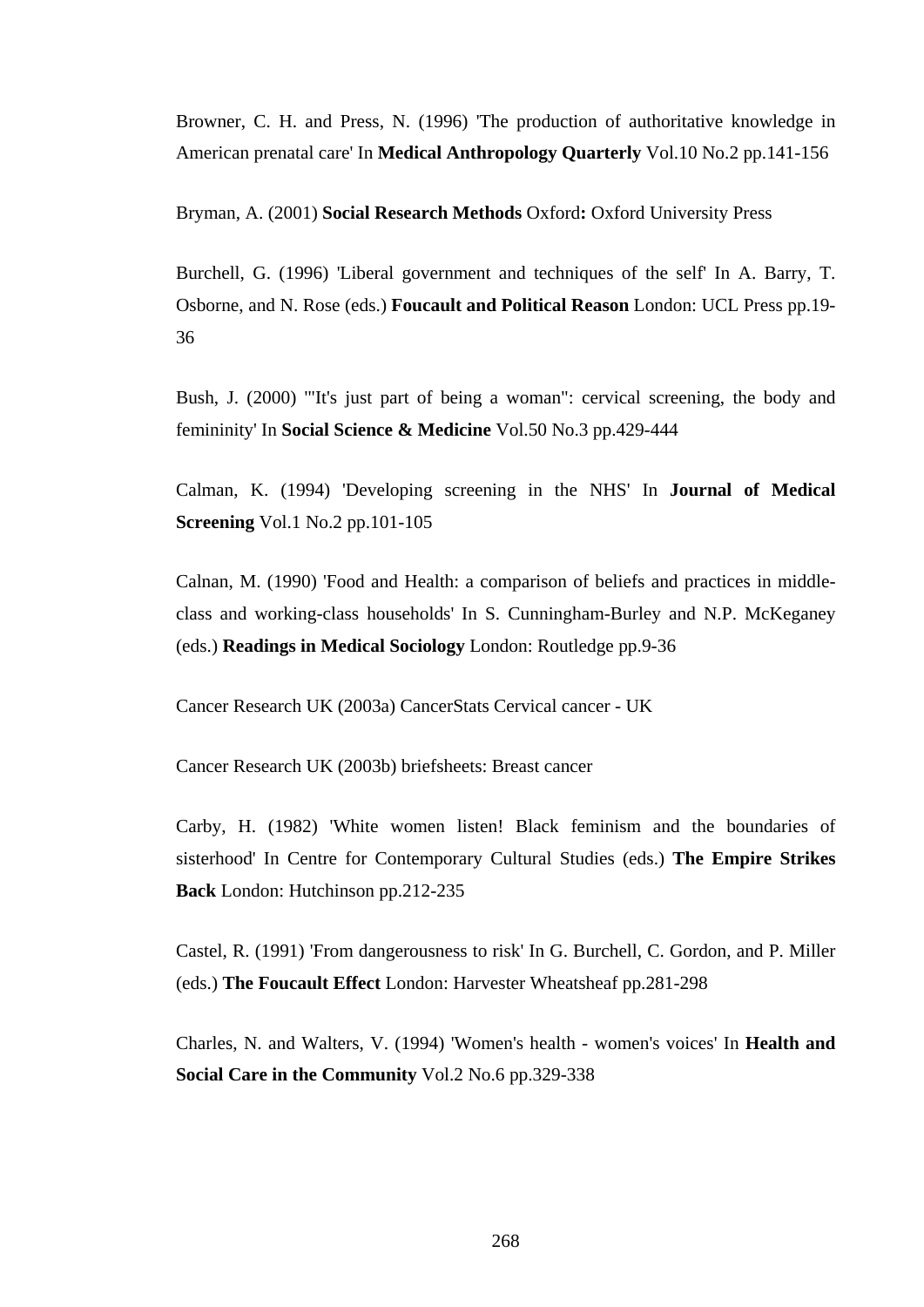Charles, N. and Walters, V. (1998) 'Age and gender in women's account of their health: interviews with women in South Wales' In **Sociology of Health and Illness** Vol.20 No.3 pp.331-350

Clarke, A. E., Mamo, L., Fishman, J. R., Shim, J. K., and Fosket, J. R. (2003) 'Biomedicalization: technoscientific transformations of health, illness and U.S. biomedicine' In **American Sociological Review** Vol.68 No.2 pp.161-194

Code, L. (1991) **What Can She Know?: Feminist theory and the construction of knowledge** Ithaca**:** Cornell University Press

Coffey, A. and Atkinson, P. (1996) **Making Sense of Qualitative Data: Complementary Research Strategies** London**:** Sage

Conrad, P. (1992) 'Medicalization and social control' In **Annual Review of Sociology**  Vol.18 209-232

Conrad, P. (1997) 'Public eyes and private genes: historical frames, news constructions, and social problems' In **Social Problems** Vol.44 No.2 pp.139-154

Conrad, P. and Gabe, J. (1999) 'Sociological perspectives on the new genetics: an overview' In **Sociology of Health and Illness** Vol.21 No.5 pp.505-516

Coppleson, I. W. and Brown, B. (1975) 'Observations on a model of the biology of carcinoma of the cervix: a poor fit between observation and theory' In **American Journal of Obstetrics and Gynaecology** Vol.122 No.1 pp.127-136

Crombie, I. K., Orbell, S., Johnston, G., Robertson, A. J., and Kenicer, M. (1995) 'Women's experiences at cervical screening' In **Scottish Medical Journal** Vol.40 No.3 pp.81-82

Cruickshank, M. E. (2001) 'Is cervical screening necessary in older women?' In **Cytopathology** Vol.12 No.6 pp.351-353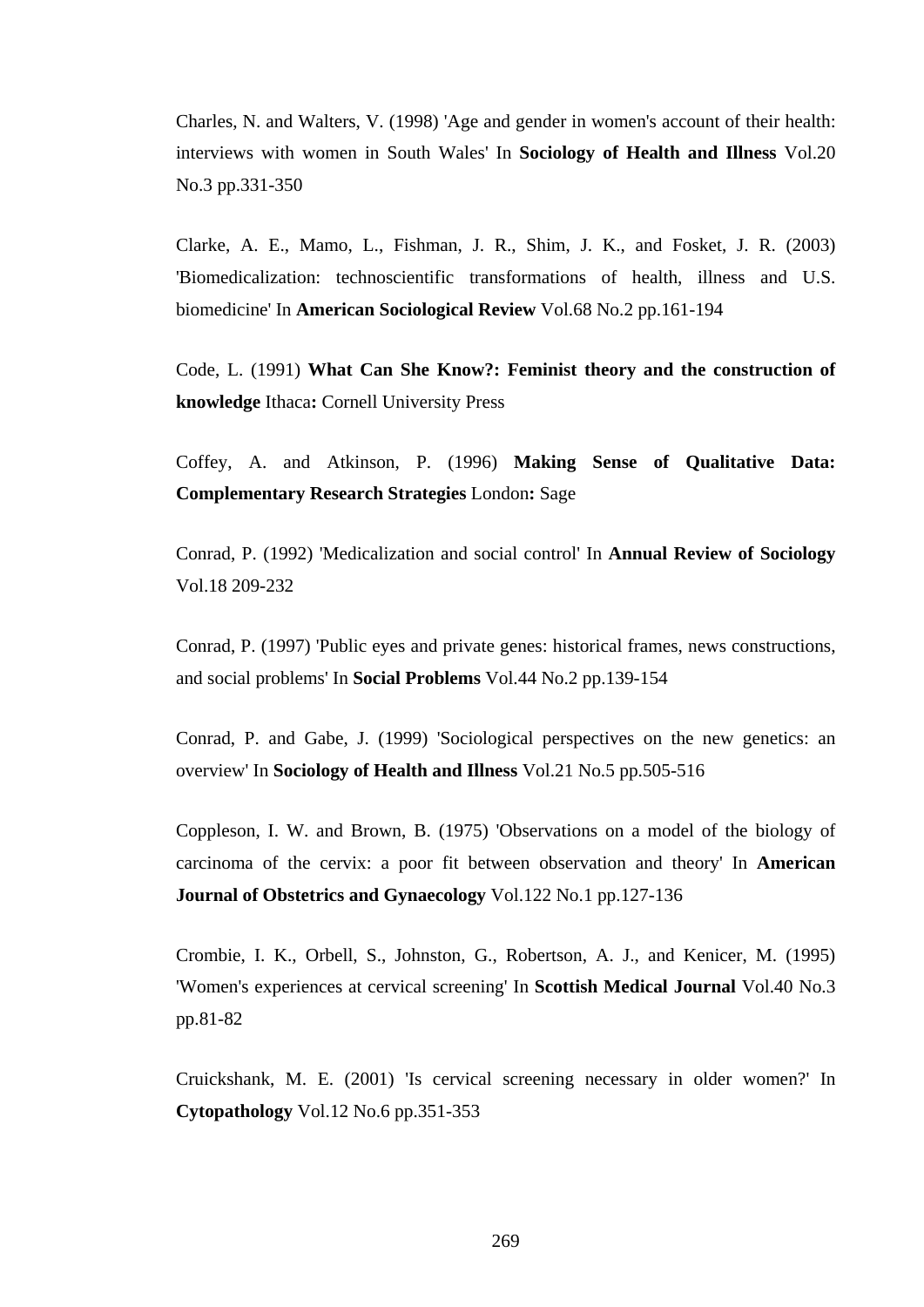Curtis, S. and Lawson, K. (2000) 'Gender, ethnicity and self-reported health: the case of African-Caribbean populations in London' In **Social Science and Medicine** Vol.50 No.3 pp.365-385

Danaher, G., Schirato, T., and Webb, J. (2000) **Understanding Foucault** London**:** Sage

Davis, K. and Fisher, S. (1993) 'Power and the female subject' In S. Fisher and K. Davis (eds.) **Negotiating at the Margins** New Brunswick, New Jersey: Rutgers University Press pp.3-20

Davison, C., Davey Smith, G., and Frankel, S. (1991) 'Lay epidemiology and the prevention paradox: the implications of coronary candidacy for health education' In **Sociology of Health and Illness** Vol.13 No.1 pp.1-19

Davison, C., Frankel, S., and Davey Smith, G. (1992) 'The limits of lifestyle: reassessing 'fatalism' in the popular culture of illness prevention' In **Social Science and Medicine** Vol.34 No.6 pp.675-685

Day, N. E. (1989) 'Screening for cancer of the cervix' In **Journal of Epidemiology and Community Health** Vol.43 No.2 pp.103-106

Daykin, N. (1998) 'Gender and health promotion in two different settings' In L. Doyal (eds.) **Women and Health Services: An Agenda for Change** Buckingham: Open University Press pp.189-200

de Swaan, A. (1990) **The Management of Normality** London**:** Routledge

Deacon, J., Evans, C., Yule, R., Desai, M., Binns, W., and Taylor, C. (2000) 'Sexual behaviour and smoking as determinants of cervical HPV infection and of CIN 3 among those infected. A case control study nested within the Manchester cohort' In **British Journal of Cancer** Vol.83 No.11 pp.1565-1572

Dean, M. (1990) **Governmentality** London**:** Sage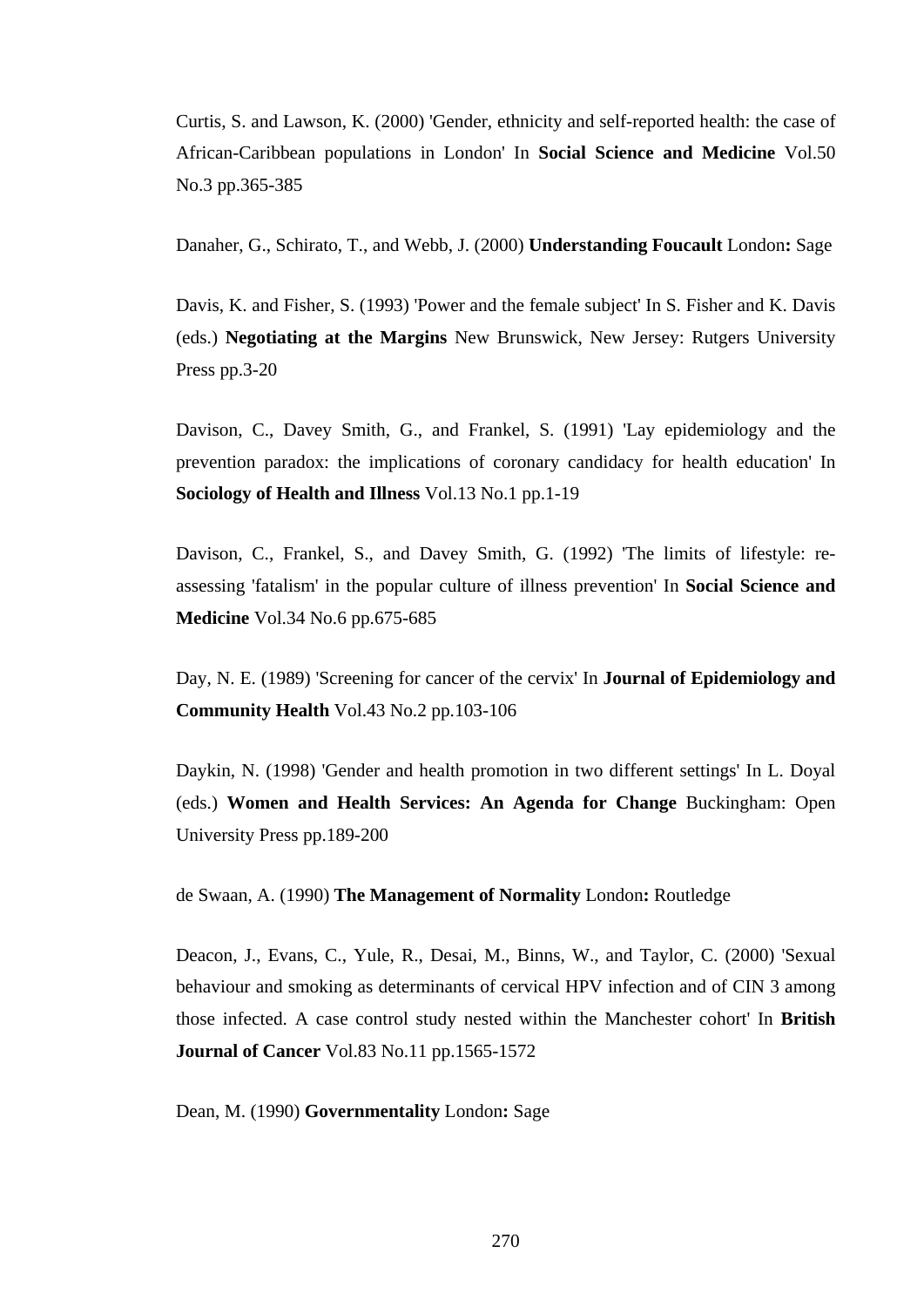Dean, M. (1996) 'Foucault, government and the enfolding of authority' In A. Barry, T. Osborne, and N. Rose (eds.) **Foucault and Political Reason** London: UCL Press pp.209-229

Dean, M. (1999) 'Risk, calculable and incalculable' In D. Lupton (ed.) **Risk and Sociocultural Theory** Cambridge: Cambridge University Press pp.131-159

Department of Health (2000) **The NHS Cancer Plan** London**:** Department of Health

Department of Health (2003) **Cervical Screening Programme, England: 2002-03 (Bulletin 2003/24)** London**:** Department of Health

Dews, P. (1989) 'The return of the subject in late Foucault' In **Radical Philosophy**  Vol.51 No.1 pp.37-41

Dickinson, J. A. (2002) 'Cervical screening: time to change the policy' In **Medical Journal of Australia** Vol.176 No.11 pp.547-550

Dingwall, R (1997) 'Accounts, interviews and observations' In G. Miller and R. Dingwall (eds.) **Context and Method in Social Research** London: Sage

Dixon-Woods, M. (2001) 'Writing wrongs? An analysis of published discourses about the use of patient information leaflets' In **Social Science and Medicine** Vol.52 No.9 pp.1417-1432

Douglas, M. (1969) **Purity and danger : an analysis of concepts of pollution and taboo (revised edition)** London **:** Routledge and Kegan Paul

Douglas, M. (1985) **Risk Acceptability According to the Social Sciences** New York**:**  Russell Sage Foundation

Douglas, M. (1990) 'Risk as a forensic resource' In **Daedalus** Vol.119 No.4 pp.1-16

Douglas, M. (1992) **Risk and Blame: Essays in Cultural Theory** London**:** Routledge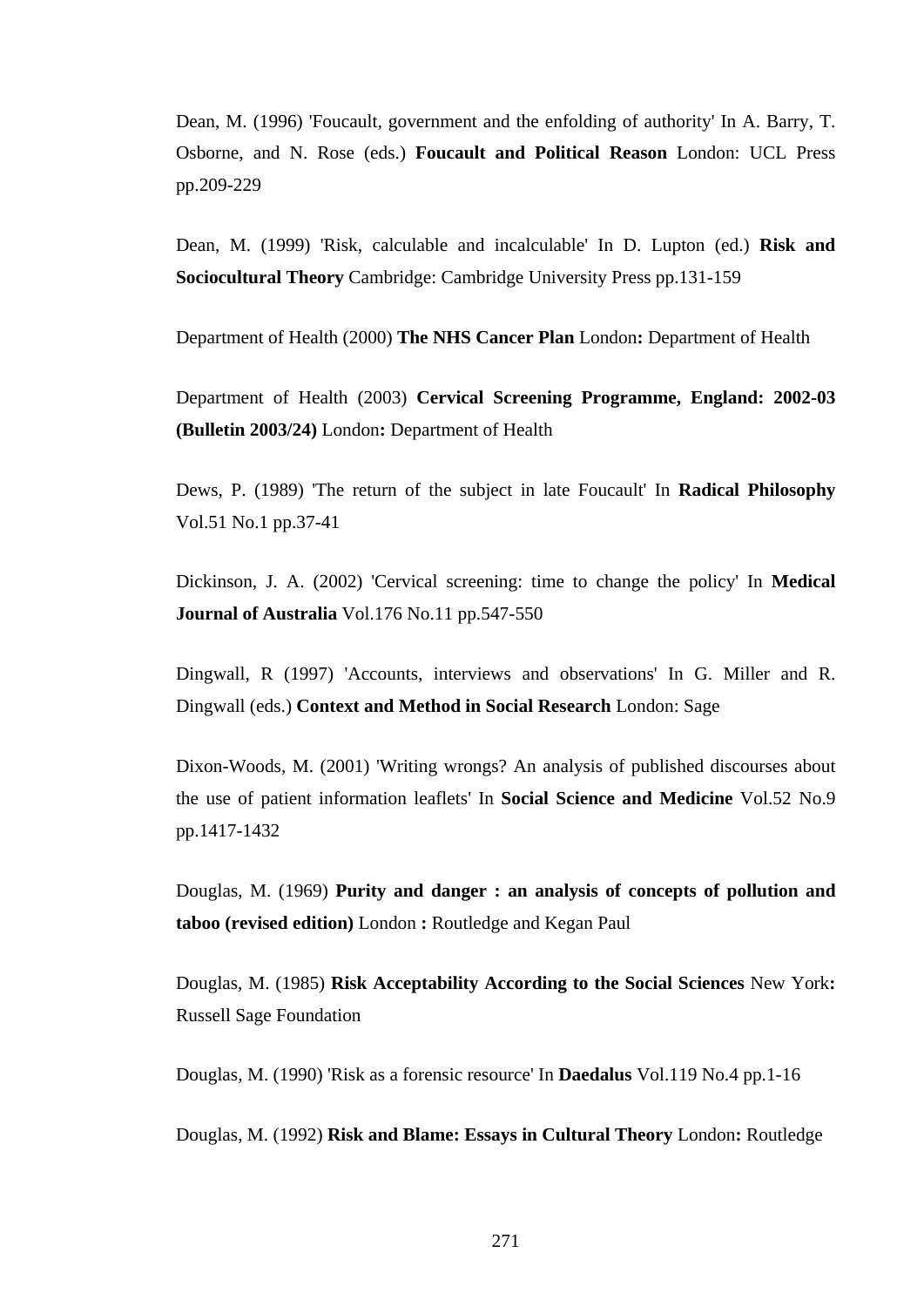Doyal, L. (1995) **What Makes Women Sick: Gender and the Political Economy of Health** Basingstoke**:** Macmillan

Dubos, R. (1960) **Mirage of Health** London**:** George Allen and Unwin

Dumm, T. L. (1996) **Michel Foucault and the Politics of Freedom** Thousand Oaks**:**  Sage

Dyer, O. (2002) 'WHO links long term pill use to cervical cancer' In **British Medical Journal** Vol.324 No.7341 pp.808

Eaker, S., Adami, H., and Sparen, P. (2001a) 'Reasons women do not attend screening for cervical cancer: a population-based study in Sweden' In **Preventive Medicine**  Vol.32 No.6 pp.482-491

Eaker, S., Adami, H., and Sparen, P. (2001b) 'Attitudes to screening for cervical cancer: a population-based study in Sweden' In **Cancer Causes and Control** Vol.12 No.6 pp.519-528

Eardley, A., Elkind, A. K., Spencer, B., Hobbs, P., Pendleton, L. L., and Haran, D. (1985) 'Attendance for cervical screening - whose problem?' In **Social Science and Medicine** Vol.20 No.9 pp.955-962

Edwards, R. (1990) 'Connecting method and epistemology: a white woman interviewing black women' In **Women's Studies International Forum** Vol.13 No.5 pp.477-490

Elkind, A. K., Haran, D., Eardley, A., and Spencer, B. (1988) 'Reasons for nonattendance for computer-managed cervical screening: pilot interviews' In **Social Science and Medicine** Vol.27 No.6 pp.651-660

Ellis, N. and Chisholm, J. (1997) **Making Sense of the Red Book** Oxon**:** Radcliffe Medical Press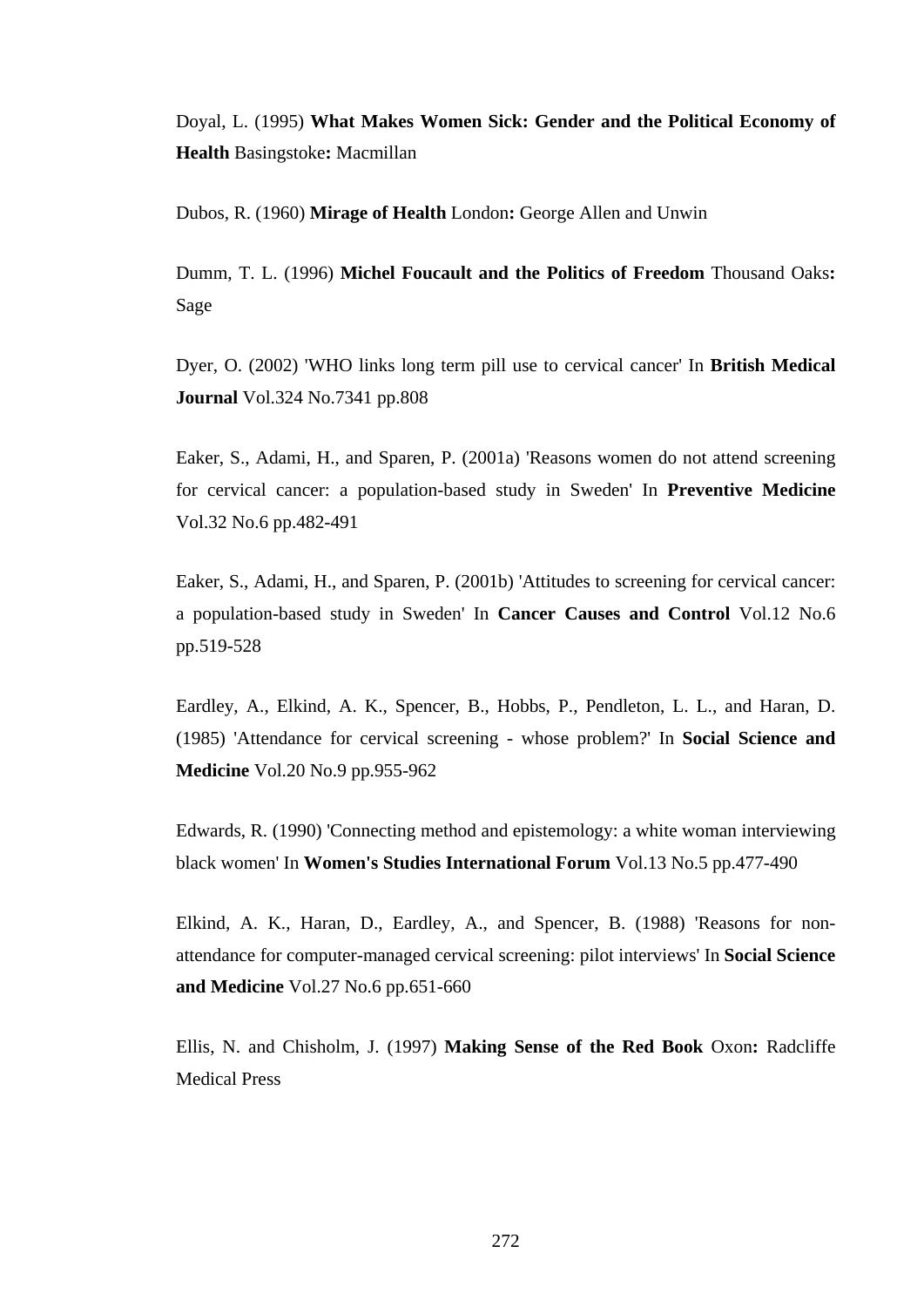Ellman, R. (1991) 'Indications for colposcopy from a UK viewpoint' In A. B. Miller, J. Chamberlain, N.E. Day, M. Hakama, and P.C. Prorok (eds.) **Cancer Screening**  Cambridge: Cambridge University Press (UICC Project Evaluation of Screening for Cancer) pp.172-183

Ellman, R. (1996) 'Psychological aspects of cancer screening' In J. Chamberlain and S. Moss (eds.) **Evaluation of Cancer Screening** London: Springer pp.159-174

Finch, J. (1987) 'The vignette technique in survey research' In **Sociology** Vol.21 No.1 pp.105-114

Forss, A., Tishelman, C., Widmark, C., Lundgren, E., Sachs, L., and Tornberg, S. (2001) '"I got a letter..." A qualitative study of women's reasoning about attendance in a cervical cancer screening programme in urban Sweden' In **Psycho-Oncology** Vol.10 No.1 pp.76-87

Foucault, M. (1972) **The Archaeology of Knowledge** London**:** Tavistock

Foucault, M. (1980) **Power/Knowledge: Selected Interviews and Other Writings, 1972-1977** London**:** Harvester

Foucault, M. (1981) **The History of Sexuality Volume 1: An Introduction**  Harmondsworth**:** Penguin

Foucault, M. (1984a) **The History of Sexuality Volume 2: The Use of Pleasure**  Harmondsworth**:** Penguin

Foucault, M. (1984b) **The History of Sexuality Volume 3: The Care of the Self**  Harmondsworth**:** Penguin

Foucault, M. (1984c) 'The ethics of the concern for self as a practice of freedom' In S. Lotringer (ed.) **Foucault Live: Collected Interviews 1961-1984** New York: Semiotext(e) pp.432-449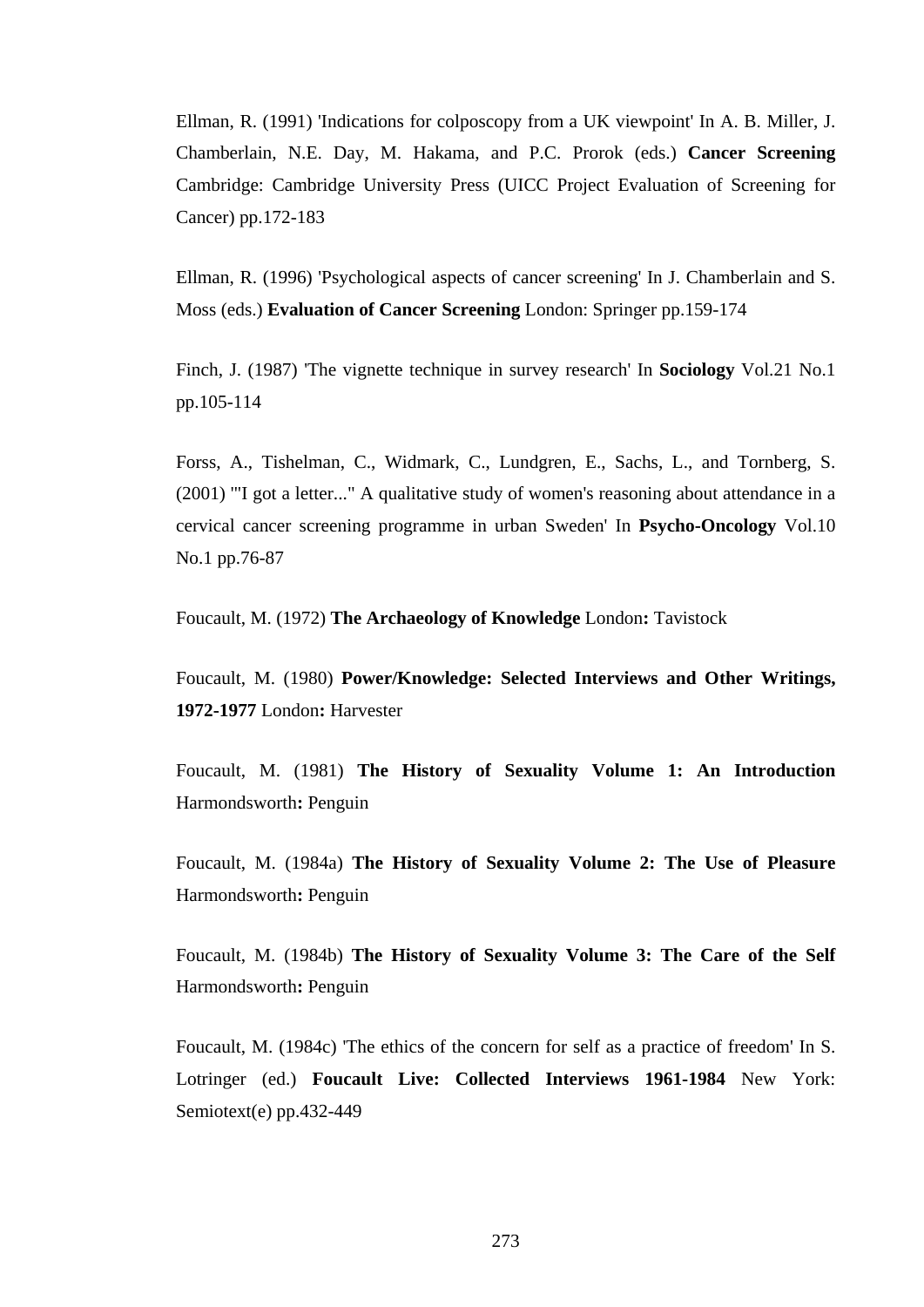Foucault, M. (1988) 'Technologies of the self' In L. H. Martin, H. Gutman, and P.H. Hutton (eds.) **Technologies of the Self: A seminar with Michel Foucault** London: Tavistock pp.16-49

Foucault, M. (1991a) **The Foucault Reader (edited by Paul Rabinow)** London**:**  Penguin

Foucault, M. (1991b) 'Governmentality' In G. Burchell, C. Gordon, and P. Miller (eds.) **The Foucault Effect** London: Harvester pp.87-104

Fylan, F. (1998) 'Screening for cervical cancer: a review of women's attitudes, knowledge, and behaviour' In **British Journal of General Practice** Vol.48 No.433 pp.1509-1514

Gabe, J (1995) 'Health, medicine and risk: the need for a sociological approach' In J. Gabe (eds.) **Medicine, Health and Risk: Sociological Approaches** Oxford: Blackwell pp.1-17

General Medical Council (1998) **Seeking Patients' Consent: The Ethical Considerations** London**:** General Medical Council

Giddens, A. (1990) **The Consequences of Modernity** Cambridge**:** Polity Press

Giddens, A. (1998) 'Risk society: the context of British politics' In J. Franklin (eds.) **The Politics of Risk Society** Cambridge: Polity Press

Gillam, S. J. (1991) 'Understanding the uptake of cervical cancer screening: the contribution of the health belief model' In **British Journal of General Practice** Vol.41 No.353 pp.510-513

Glucksmann, M. (1994) 'The work of knowledge and the knowledge of women's work' In M. Maynard and J. Purvis (eds.) **Researching Women's Lives from a Feminist Perspective** London: Taylor and Francis pp.149-165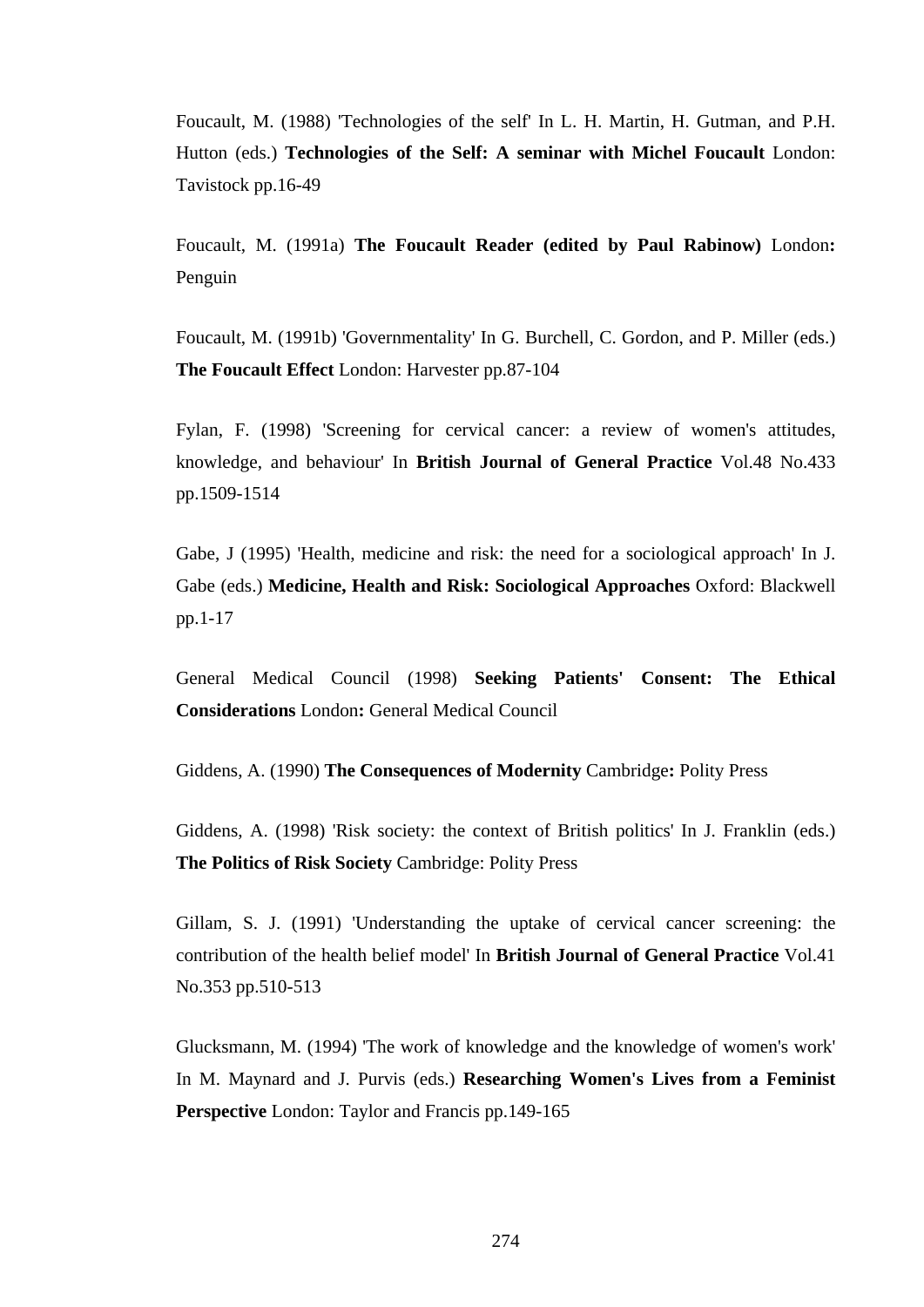Gold, R. S. and Ridge, D. T. (2001) '"I will start treatment when *I* think the time is right": HIV-positive gay men talk about their decision not to access antiretroviral therapy' In **AIDS Care** Vol.13 No.6 pp.693-708

Grant, C. M. (1999) 'Cervical screening interval: costing the options in one health authority' In **Journal of Public Health Medicine** Vol.21 No.2 pp.140-144

Gregory, S. and McKie, L. (1991) 'The smear test: women's views' In **Nursing Standard** Vol.5 No.33 pp.32-36

Grimshaw, J. (1993) 'Practices of freedom' In C. Ramazanoglu (ed.) **Up Against Foucault** London: Routledge pp.51-72

Gutting, G. (1989) **Michel Foucault's Archaeology of Scientific Reason** Cambridge**:**  Cambridge University Press

Hall, R. A. (2004) 'Inside out: some notes on carrying out feminist research in crosscultural interviews with South Asian women immigration applicants' In **International Journal of Social Research Methodology** Vol.7 No.2 pp.127-141

Hallowell, N. (1999) 'Doing the right thing: genetic risk and responsibility' In **Sociology of Health and Illness** Vol.21 No.5 pp.597-621

Hammersley, M. and Atkinson, P. (1995) **Ethnography: Principles in Practice (2nd ed.)** London**:** Routledge

Hann, A. (1999) 'Cancer test smeared: preventive medicine or an expensive mistake?' In **Critical Public Health** Vol.9 No.3 pp.251-255

Haslett, S. (1994) **Having a Cervical Smear** Beaconsfield, Bucks**:** Beaconsfield Publishers

Helman, C. G. (1978) '"Feed a cold, starve a fever" - folk models of infection in an English suburban community, and their relation to medical treatment' In **Culture, Medicine and Psychiatry** Vol.2 107-137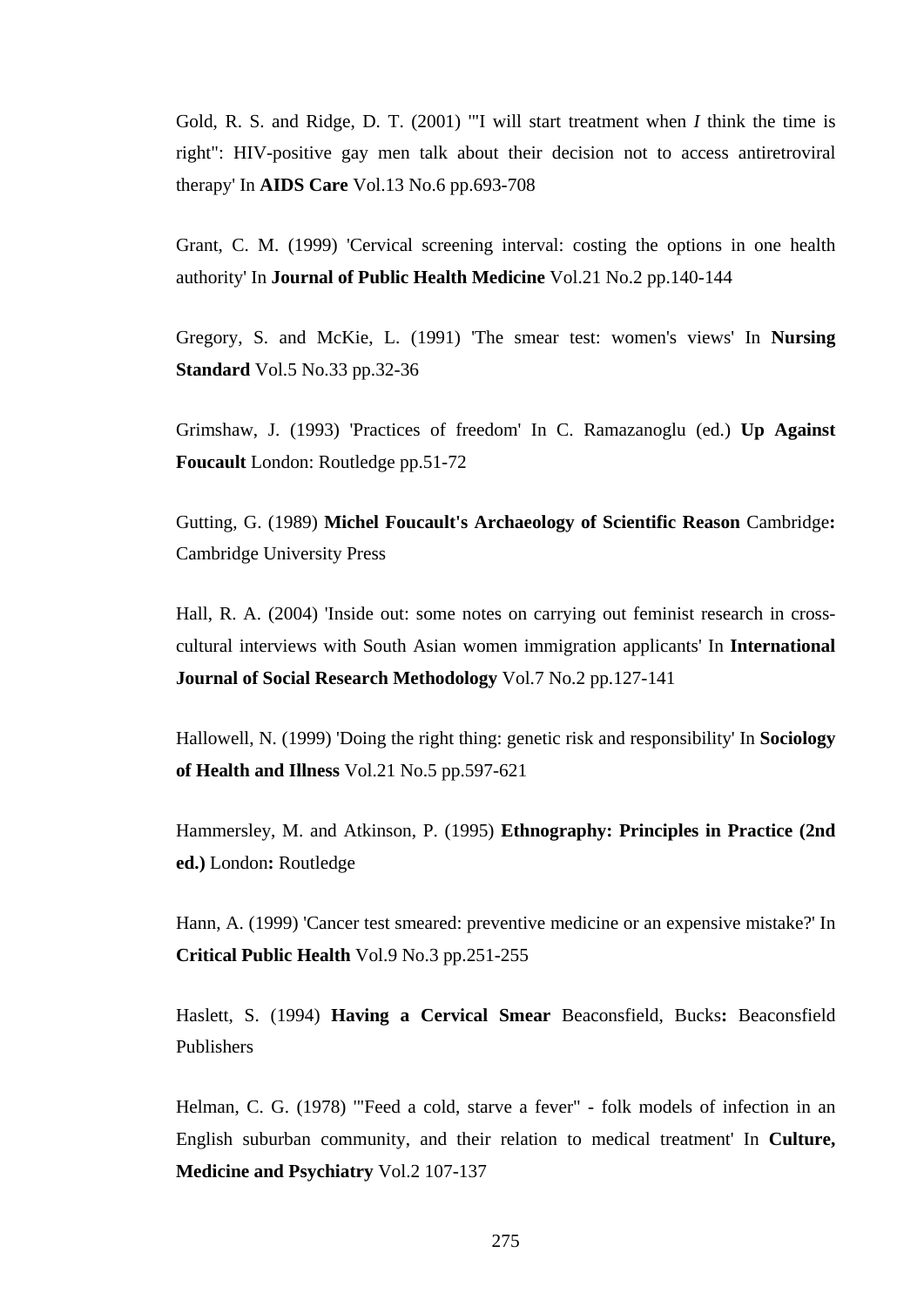Herrington, C. S. (2001) 'Does HPV testing have a role in primary cervical screening?' In **Cytopathology** Vol.12 No.2 pp.71-74

Higginbottom, G. (2000) 'Heart health-associated health beliefs and behaviours of adolescents of African and African Caribbean descent in two cities in the United Kingdom' In **Journal of Advanced Nursing** Vol.32 No.5 pp.1234-1242

Holland, W. W. and Stewart, S. (1990) **Screening in Health Care** London**:** Nuffield Provincial Hospital Trust

hooks, b. (1981) **Ain't I a Woman: black women and feminism** Boston MA**:**  Southend Press

hooks, b. (1989) **Talking Back: talking feminist, thinking black** Boston MA**:**  Southend Press

Howe, A., Owen-Smith, V., and Richardson, J. (2002) 'The impact of a television soap opera on the NHS Cervical Screening Programme in the North West of England' In **Journal of Public Health Medicine** Vol.24 No.4 pp.299-304

Howson, A. (1998a) 'Surveillance, knowledge and risk: the embodied experience of cervical screening' In **Health** Vol.2 No.2 pp.195-215

Howson, A. (1998b) 'Embodied obligation: the female body and health surveillance' In S. Nettleton and J. Watson (eds.) **The Body in Everyday Life** London: Routledge pp.218-240

Howson, A. (1999) 'Cervical screening, compliance and moral obligation' In **Sociology of Health and Illness** Vol.21 No.4 pp.401-425

Hughes, E. C. (1968) 'Ethnomedicine' In **International Encyclopaedia of the Social Sciences** Vol.10 87-93

Hurley, J. (1993) 'Cervical screening' In **Nursing Times** Vol.89 No.44 pp.31-34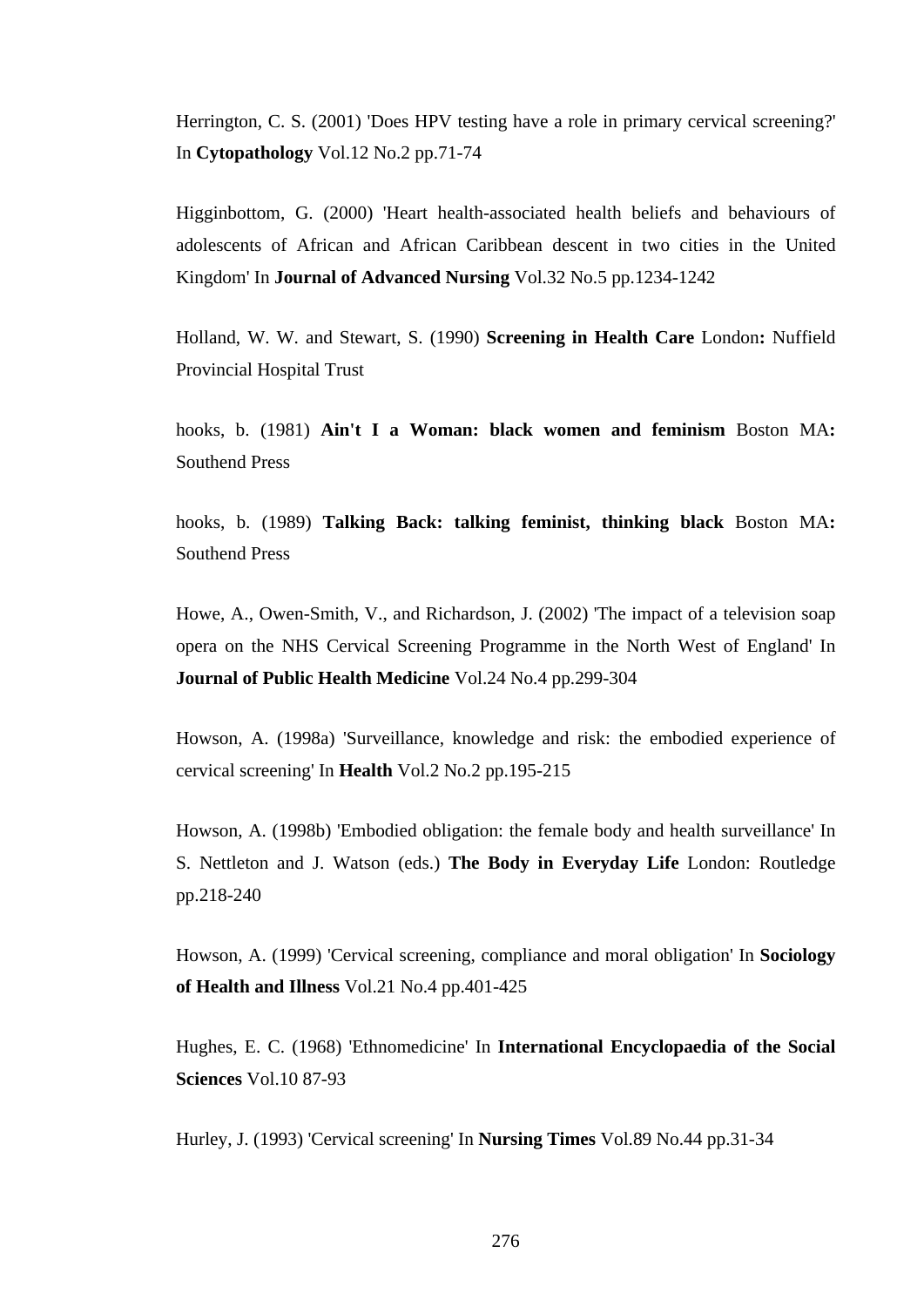Illich, I. (1975) **Medical Nemesis** London**:** Calder and Boyars

Jewson, N. (1976) 'The disappearance of the sick-man from medical cosmology, 1770- 1870' In **Sociology** Vol.10 225-244

Kaufert, P. A. (1998) 'Women, resistance, and the breast cancer movement' In M. Lock and P.A. Kaufert (eds.) **Pragmatic Women and Body Politics** Cambridge: Cambridge University Press pp.287-307

Kavanagh, A. M. and Broom, D. H. (1997) 'Women's understanding of abnormal cervical smear test results: a qualitative interview study' In **British Medical Journal**  Vol.314 No.7091 pp.1388-1391

Kavanagh, A. M. and Broom, D. H. (1998) 'Embodied risk: my body, myself?' In **Social Science and Medicine** Vol.46 No.3 pp.437-444

Kielman, K. (1998) 'Barren ground: contesting identities of infertile women in Pemba, Tanzania' In M. Lock and P.A. Kaufert (eds.) **Pragmatic Women and Body Politics**  Cambridge: Cambridge University Press pp.127-163

Knox, E. G. (1968) 'Cervical cancer' In Nuffield Provincial Hospital Trust (ed.) **Screening in Medical Care** London: Oxford University Press pp.43-54

Law, M. R., Morris, J. K., and Wald, N. J. (1999) 'The importance of age in screening for cancer' In **Journal of Medical Screening** Vol.6 No.1 pp.16-20

Lawler, J. (1991) **Behind the Screens: Nursing, Somology and the Problem of the Body** Melbourne**:** Churchill Livingstone

Lewin, E. (1998) 'Wives, mothers, and lesbians: rethinking reistance in the US' In M. Lock and P.A. Kaufert (eds.) **Pragmatic Women and Body Politics** Cambridge: Cambridge University Press pp.164-177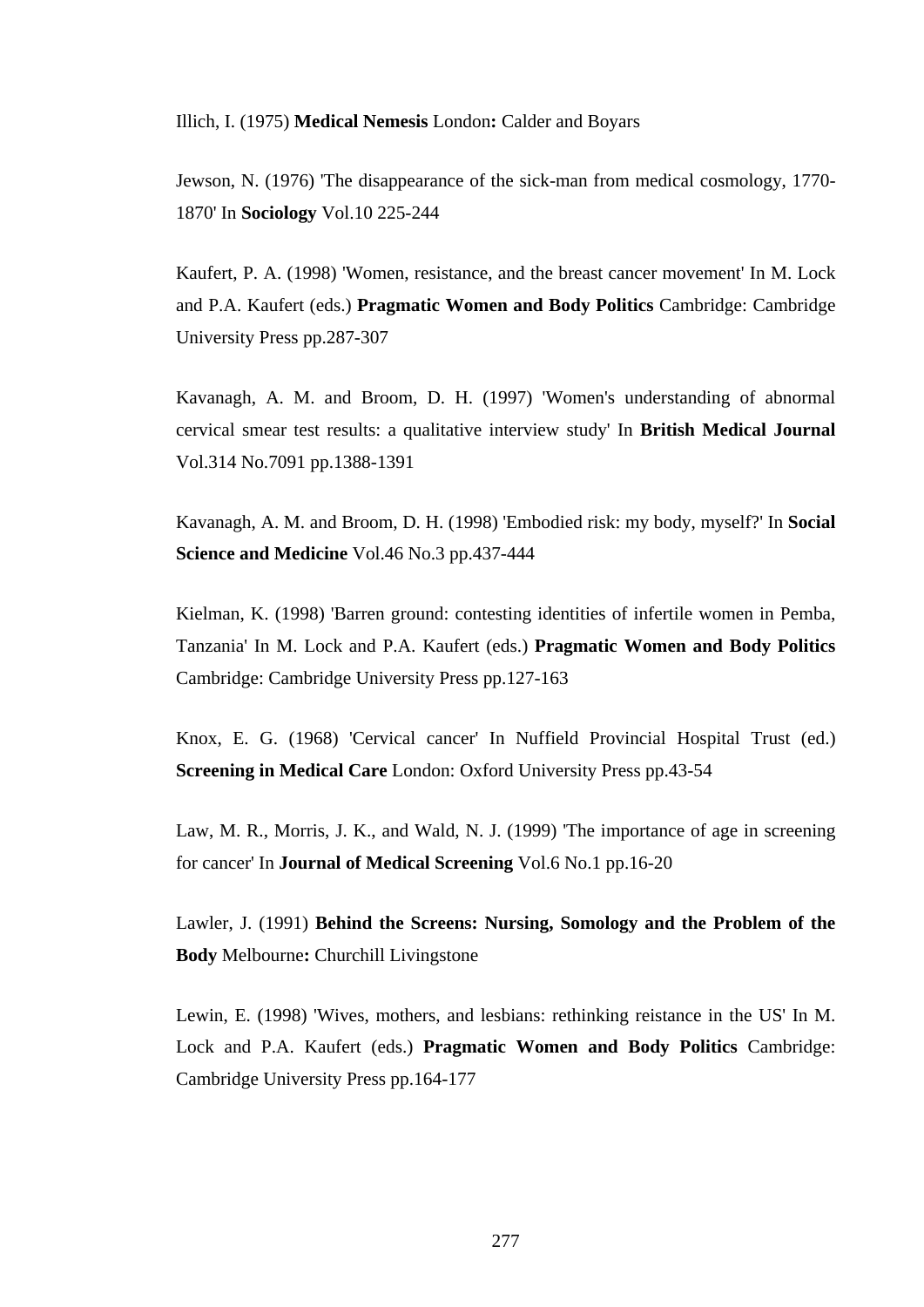Lock, M. and Kaufert, P. A. (1998) 'Introduction' In M. Lock and P.A. Kaufert (eds.) **Pragmatic Women and Body Politics** Cambridge: Cambridge University Press pp.1- 27

Lupton, D. (1993) 'Risk as moral danger: the social and political functions of risk discourse in public-health' In **International Journal of Health Services** Vol.23 No.3 pp.425-435

Lupton, D. (1995) **The Imperative of Health** London**:** Sage

Lupton, D. (1997) 'Foucault and the medicalisation critique' In A. Petersen and R. Bunton (eds.) **Foucault, Health and Medicine** London: Routledge pp.94-110

Lupton, D. (1999a) **Risk** London**:** Routledge

Lupton, D. (1999) 'Introduction: risk and sociocultural theory' In D. Lupton (ed.) **Risk and Sociocultural Theory** Cambridge: Cambridge University Press pp.1-11

Lupton, D. and Tulloch, J. (2002a) '"Risk is part of your life": risk epistemologies among a group of Australians' In **Sociology** Vol.36 No.2 pp.317-334

Lupton, D. and Tulloch, J. (2002b) '"Life would be pretty dull without risk": voluntary risk-taking and its pleasures' In **Health, Risk and Society** Vol.4 No.2 pp.113-124

MacLean, U., Sinfield, D., Klein, S., and Harnden, B. (1984) 'Women who decline breast screening' In **Journal of Epidemiology and Community Health** Vol.38 No.4 pp.278-283

Markens, S., Browner, C. H., and Press, N. (1999) '"Because of the risks": how US pregnant women account for refusing prenatal screening' In **Social Science and Medicine** Vol.49 No.3 pp.359-369

Marteau, T. M., Senior, V., and Sasieni, P. (2001) 'Women's understanding of a "normal smear test result": experimental questionnaire based study' In **British Medical Journal**  Vol.322 No.7285 pp.526-528

278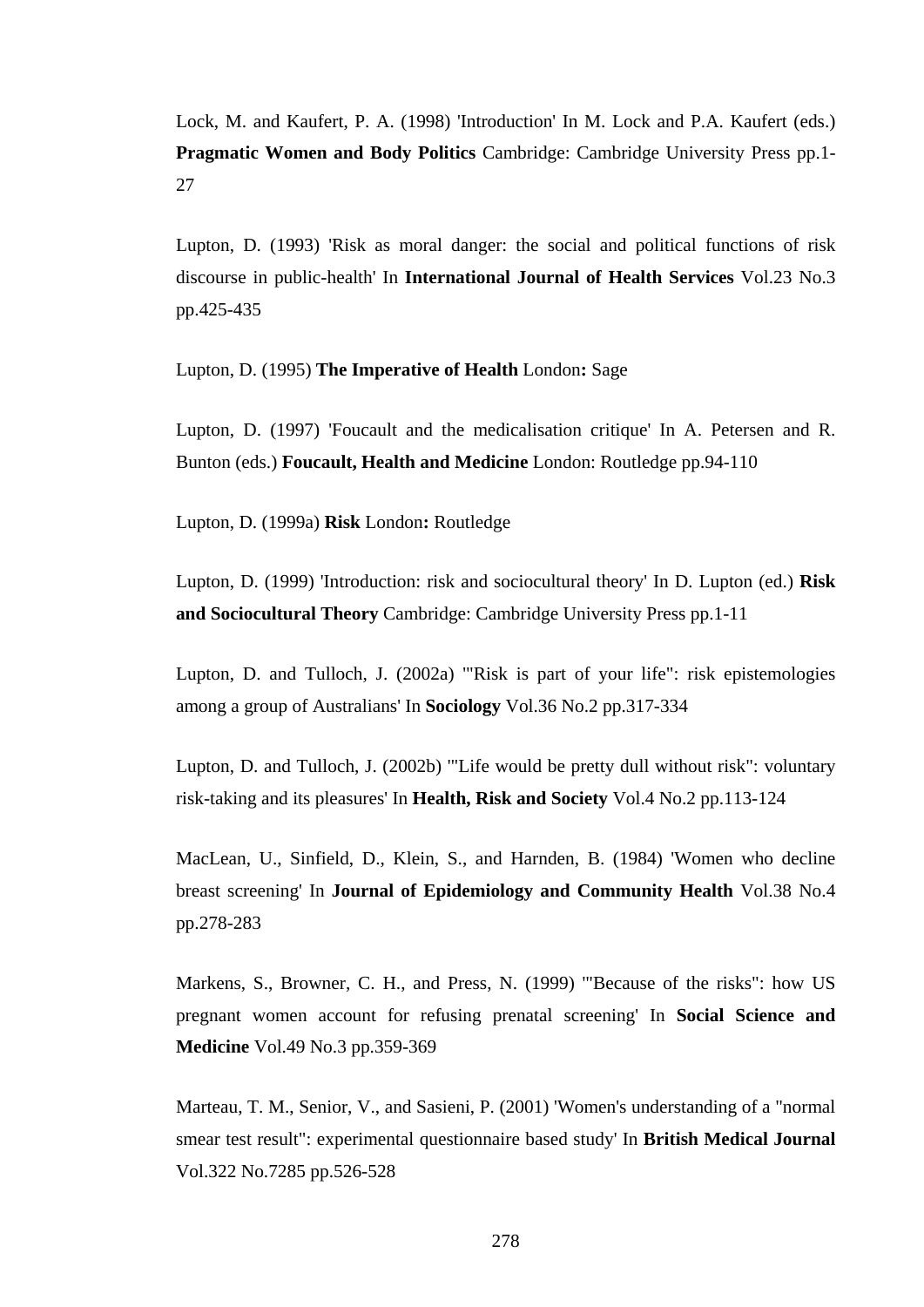Martin, E. (1987) **The Woman in the Body: A Cultural Analysis of Reproduction**  Milton Keynes**:** Open University Press

Maskarinec, G., Gotay, C. C, Tatsumura, Y., Shumay, D. M., and Kakai, H. (2001) 'Perceived cancer causes' In **Cancer Practice** Vol.9 No.4 pp.183-190

Mason, J. (1996) **Qualitative Researching** London**:** Sage

Mayall, B. and Foster, M-C. (989) **Child Care Health** Oxford**:** Heinemann Nursing

McCaffery, K., Borril, J., Williamson, S., Taylor, T., Sutton, S., Atkin, W., and Wardle, J. (2001) 'Declining the offer of flexible sigmoidoscopy screening for bowel cancer: a qualitative investigation of the decision-making process' In **Social Science and Medicine** Vol.53 No.5 pp.679-691

McGahan, C. E., Blanks, R. G., and Moss, S. M. (2001) 'Reasons for variation in coverage in the NHS cervical screening programme' In **Cytopathology** Vol.12 No.6 pp.354-366

McGregor, J. E., Moss, S., and Parkin, D. M. (1986) 'Cervical cancer screening in North East Scotland' In M. Hakama, A.B. Miller, and N.E. Day (eds.) **Screening for Cancer of the Uterine Cervix** Lyon: IARC Scientific Publication pp.25-36

McKeown, T. (1968) 'Validation of screening procedures' In Nuffield Provincial Hospital Trust (ed.) **Screening in Medical Care** London: Oxford University Press pp.1- 13

McKie, L. (1993) 'Women's views of the cervical smear test: implications for nursing practice - women who have not had a smear test' In **Journal of Advanced Nursing**  Vol.18 No.6 pp.972-979

McKie, L. (1995) 'The art of surveillance or reasonable prevention? The case of cervical screening' In **Sociology of Health and Illness** Vol.17 No.4 pp.441-457

McNay, L. (1994) **Foucault: A Critical Introduction** Cambridge**:** Polity Press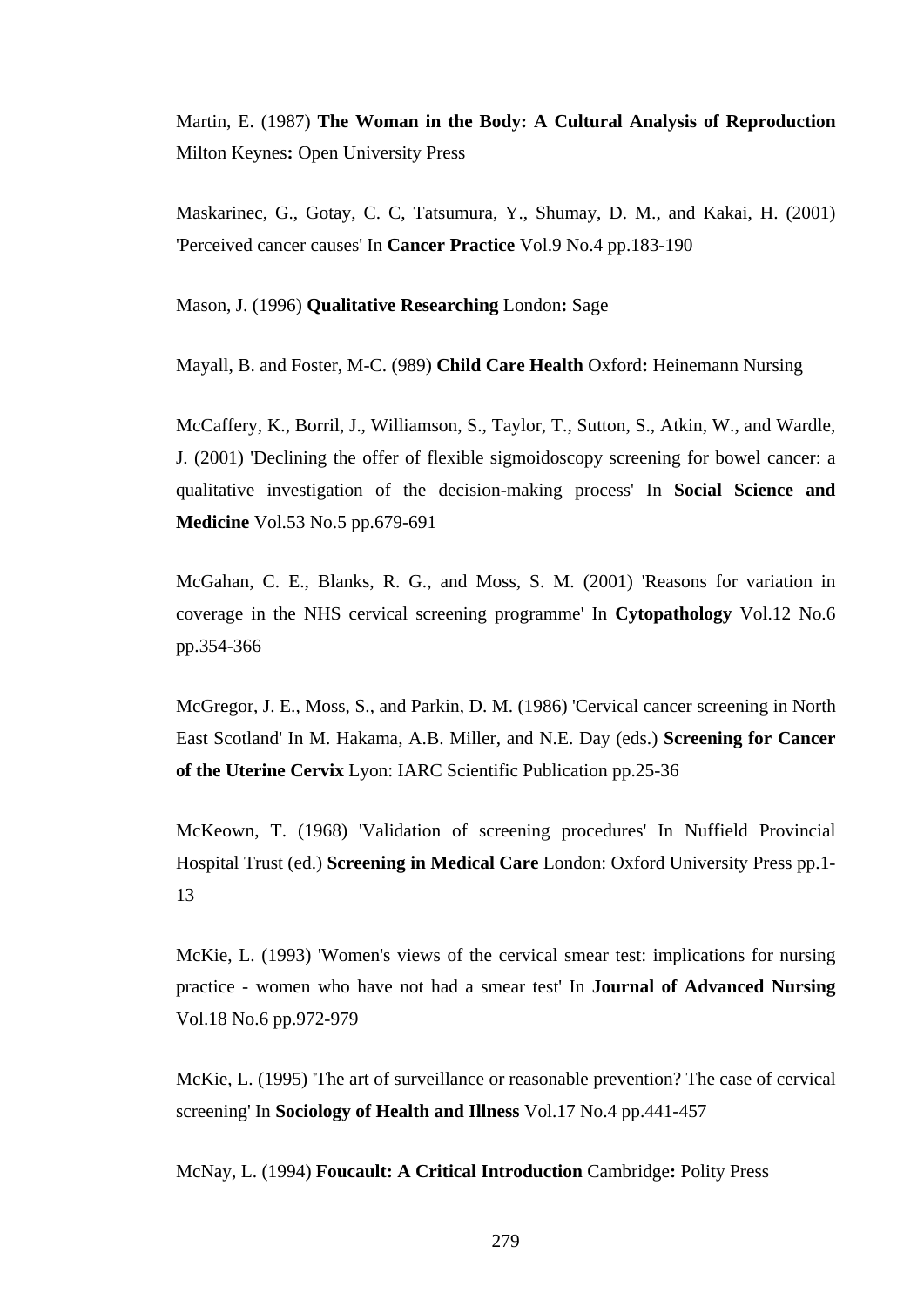Mogren, I., Stenlund, H., and Hogberg, U. (2001) 'Long-term impact of reproductive factors on the risk of cervical, endometrial, ovarian and breast cancer' In **Acta Oncologica** Vol.40 No.7 pp.849-854

Morgan, D. (1988) **Focus Groups as Qualitative Research** Newbury Park, California**:**  Sage

Morgan, M. and Watkins, C. J. (1988) 'Managing hypertension: beliefs and responses to medication among cultural groups' In **Sociology of Health and Illness** Vol.10 pp.561- 577

Moss, S. (1996) 'Screening for cancer of the cervix' In J. Chamberlain and S. Moss (eds.) **Evaluation of Cancer Screening** London: Springer pp.15-32

Munoz, N., Franceschi, S., Bosetti, C., Moreno, V., Herrero, R., Smith, J. S., Shah, K. V., Meijer, C. J. L. M., and Bosch, F. X. (2002) 'Role of parity and human papillomavirus in cervical cancer: the IARC multicentre case-control study' In **The Lancet** Vol.359 pp.1093-1101

Murphy, E. (1999) '"Breast is best": infant feeding decisions and maternal deviance' In **Sociology of Health and Illness** Vol.21 No.2 pp.187-208

Murphy, E. (2003) 'Expertise and forms of knowledge in the government of families' In **The Sociological Review** Vol.51 No.4 pp.433-462

Naeem, A. G. (2003) 'The role of culture and religion in the management of diabetes: a study of Kashmiri men in Leeds' In **The Journal of the Royal Society for the Promotion of Health** Vol.132 No.2 pp.110-116

Narod, S. A., Thompson, D. W., Jain, M., Wall, C., Green, L. M., and Miller, A. B. (1991) 'Dysplasia and the natural history of cervical cancer: early results of the Toronto Cohort Study' In **European Journal of Cancer** Vol.27 No.11 pp.1411-1416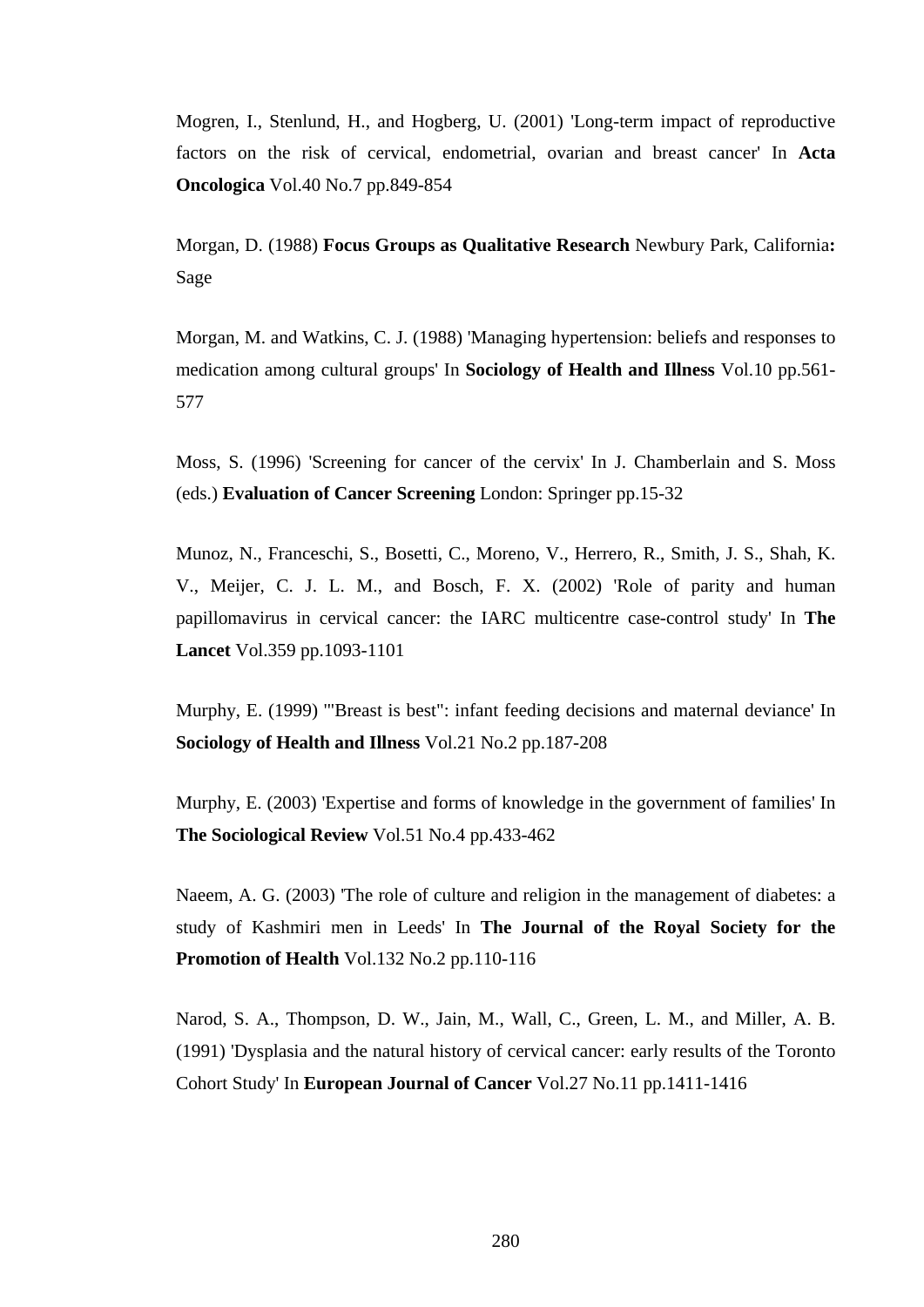National Institute for Clinical Excellence (2003) **Guidance on the Use of Liquid-Based Cytology for Cervical Screening (Technology Appraisal 69)** London**:**  National Institute for Clinical Excellence

National Statistics (2003) **Series MB1 no.31 Cancer statistics registrations: registrations of cancer diagnosed in 2000, England** London**:** Office for National **Statistics** 

National Statistics (2004a) **Health Statistics Quarterly, Summer 2004 No.22** London**:**  Office for National Statistics

National Statistics (2004b)

**http://neighbourhood.statistics.gov.uk/AreaProfileFrames.asp?TID=13&AREA=N ottingham&AID=175819 (accessed 15th September 2004)** 

Nazroo, J. Y. (1997) **The Health of Britain's Ethnic Minorities: findings from a national survey** London**:** Policy Studies Institute

Nazroo, J. Y. (2003) 'The structuring of ethnic inequalities in health: economic position, racial discrimination, and racism' In **American Journal of Public Health** Vol.93 No.2 pp.277-284

Neilson, A. and Jones, R. K. (1998) 'Women's lay knowledge of cervical cancer/cervical screening: accounting for non-attendance at cervical screening clinics' In **Journal of Advanced Nursing** Vol.28 No.3 pp.571-575

Nettleton, S. (1995) **The Sociology of Health and Illness** Cambridge**:** Polity Press

Nettleton, S. and Bunton, R. (1995) 'Sociological critiques of health promotion' In R. Bunton, R. Burrows, and S. Nettleton (eds.) **The Sociology of Health Promotion**  London: Routledge pp.41-58

NHS Cancer Screening Programmes (2003) **NHS Cervical Screening Programmes Annual Review 2003** Sheffield**:** NHS Cancer Screening Programmes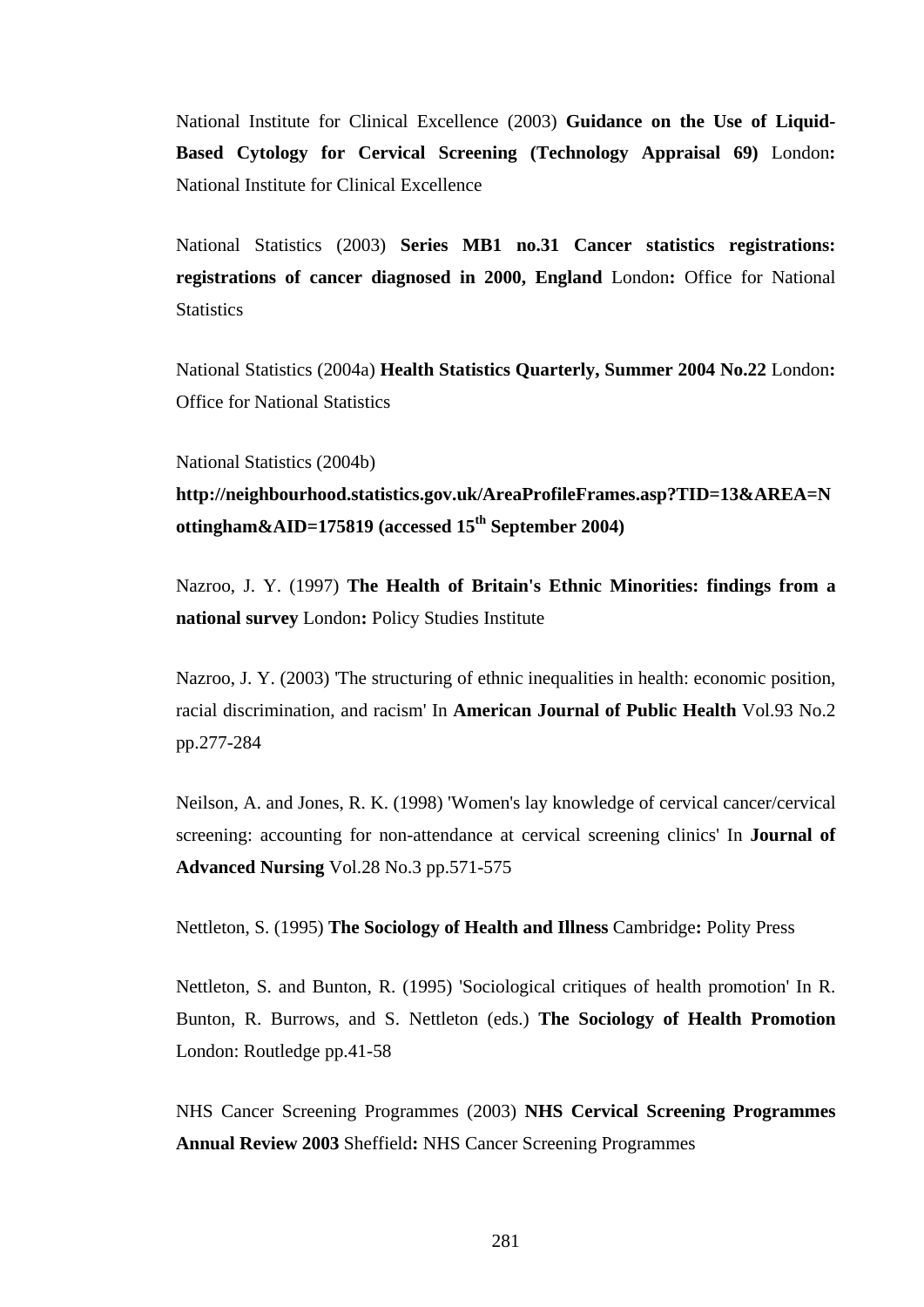## NHS Cancer Screening Programmes (2004) **http://www.cancerscreening.nhs.uk/cervical/index.html (reviewed throughout thesis and final material taken during 2004)**

Nicoll, A. and Harrison, C. (1984) 'The readability of health-care literature' In **Development of Medicine and Child Neurology** Vol.26 pp.596-600

O'Malley, P. (1996) 'Risk and responsibility' In A. Barry, T. Osborne, and N. Rose (eds.) **Foucault and Political Reason** London: UCL Press pp.189-207

Oakley, A. (1981) 'Interviewing women: a contradiction in terms' In H. Roberts (eds.) **Doing Feminist Research** London: Routledge and Kegan Paul pp.30-61

Ogden, J. (1995) 'Psychosocial theory and the creation of the risky self' In **Social Science and Medicine** Vol.40 No.3 pp.409-415

Ogilvie, D. (2001) 'Early discharge of low-risk women from cervical screening' In **Journal of Public Health Medicine** Vol.23 No.4 pp.272-277

Parikh, S., Brennan, P., and Boffetta, P. (2003) 'Meta-analysis of social inequality and the risk of cervical cancer' In **International Journal of Cancer** Vol.105 pp.687-691

Patnick, J. (2000) 'Cervical cancer screening in England' In **European Journal of Cancer** Vol.36 No.17 pp.2205-2208

Petersen, A. and Lupton, D. (1996) **The New Public Health** London**:** Sage

Petersen, A. (1997) 'Risk, governance and the new public health' In A. Petersen and R. Bunton (eds.) **Foucault, Health and Medicine** London: Routledge pp.189-206

Philips, Z. and Whynes, D. K. (2001) 'Early withdrawal from cervical cancer screening: the question of cost-effectiveness' In **European Journal of Cancer** Vol.37 No.14 pp.1775-1780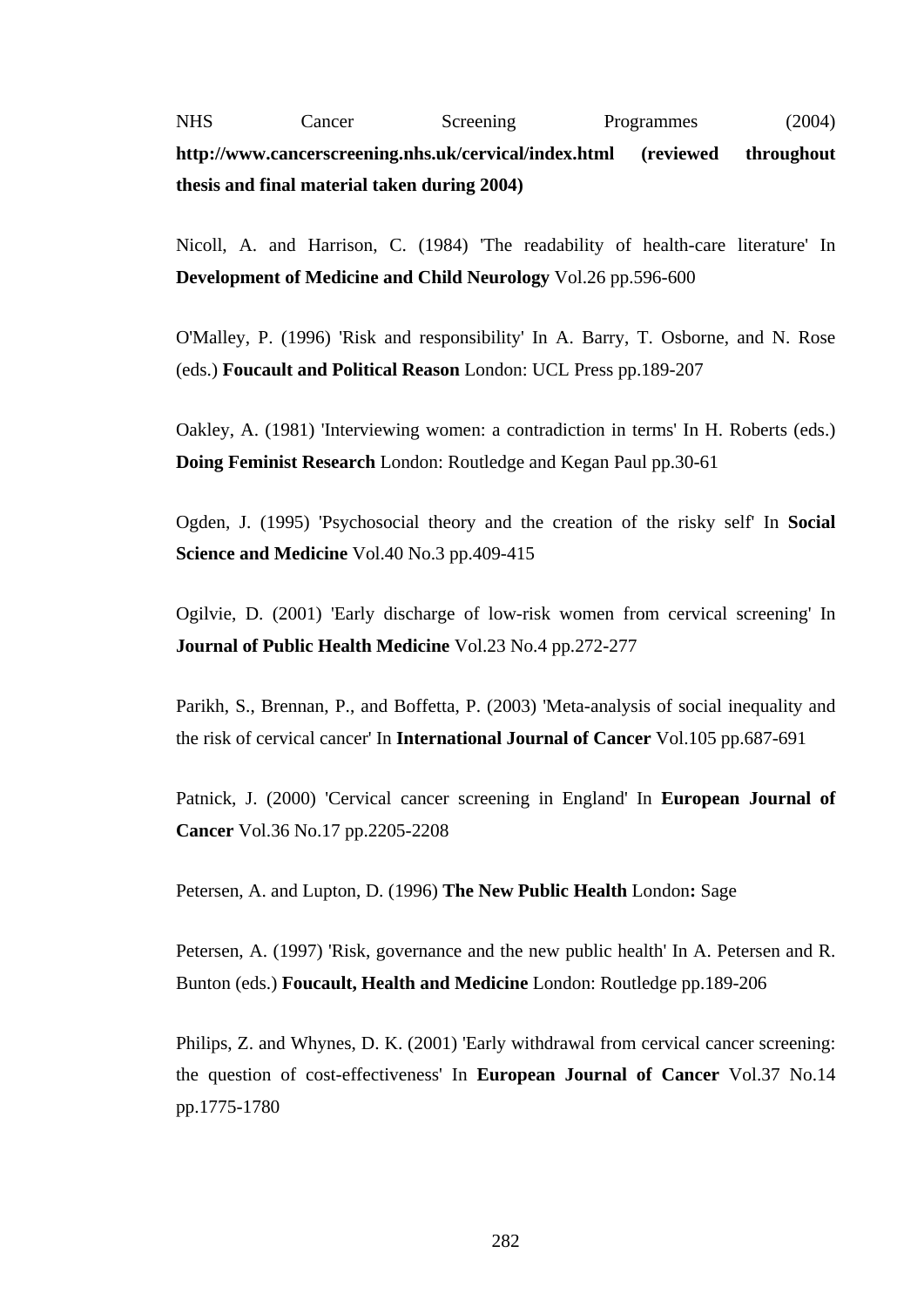Pill, R., Peters, T. J., and Robling, M. R. (1995) 'Social-class and preventive health behaviour-A British example' In **Journal of Epidemiology and Community Health**  Vol.49 No.1 pp.28-32

Pitts, M. and Clarke, T. (2002) 'Human papillomavirus infections and risks of cervical cancer: what do women know?' In **Health Education Research** Vol.17 No.6 pp.706- 714

Polzer, J., Mercer, S. L., and Goel, V. (2002) 'Blood is thicker than water: genetic testing as citizenship through familial obligation and the management of risk' In **Critical Public Health** Vol.12 No.2 pp.153-168

Popay, J. and Williams, G. (1996) 'Public health research and lay knowledge' In **Social Science and Medicine** Vol.42 No.5 pp.759-768

Popay, J., Williams, G., Thomas, C., and Gatrell, T. (1998) 'Theorising inequalities in health: the place of lay knowledge' In **Sociology of Health and Illness** Vol.20 No.5 pp.619-644

Posner, T. and Vessey, M. (1988) **Prevention of Cervical Cancer: The Patient's View**  London**:** Kings Fund

Potts, A., Grace, V., Gavey, N., and Vares, T. (2004) '"Viagra stories": challenging 'erectile dysfunction'' In **Social Science and Medicine** Vol.59 No.3 pp.489-499

Press, N. and Browner, C. H. (1998) 'Characteristics of women who refuse an offer of prenatal diagnosis' In **American Journal of Medical Genetics** Vol.78 pp.433-445

Prior, L. (1997) 'Following in Foucault's footsteps' In D. Silverman (eds.) **Qualitative Research: Theory, Method and Practice** London: Sage pp.63-79

Quilliam, S. (1990) 'Positive Smear: the emotional issues and what can be done' In **Women's Health** Vol.49 No.1 pp.19-20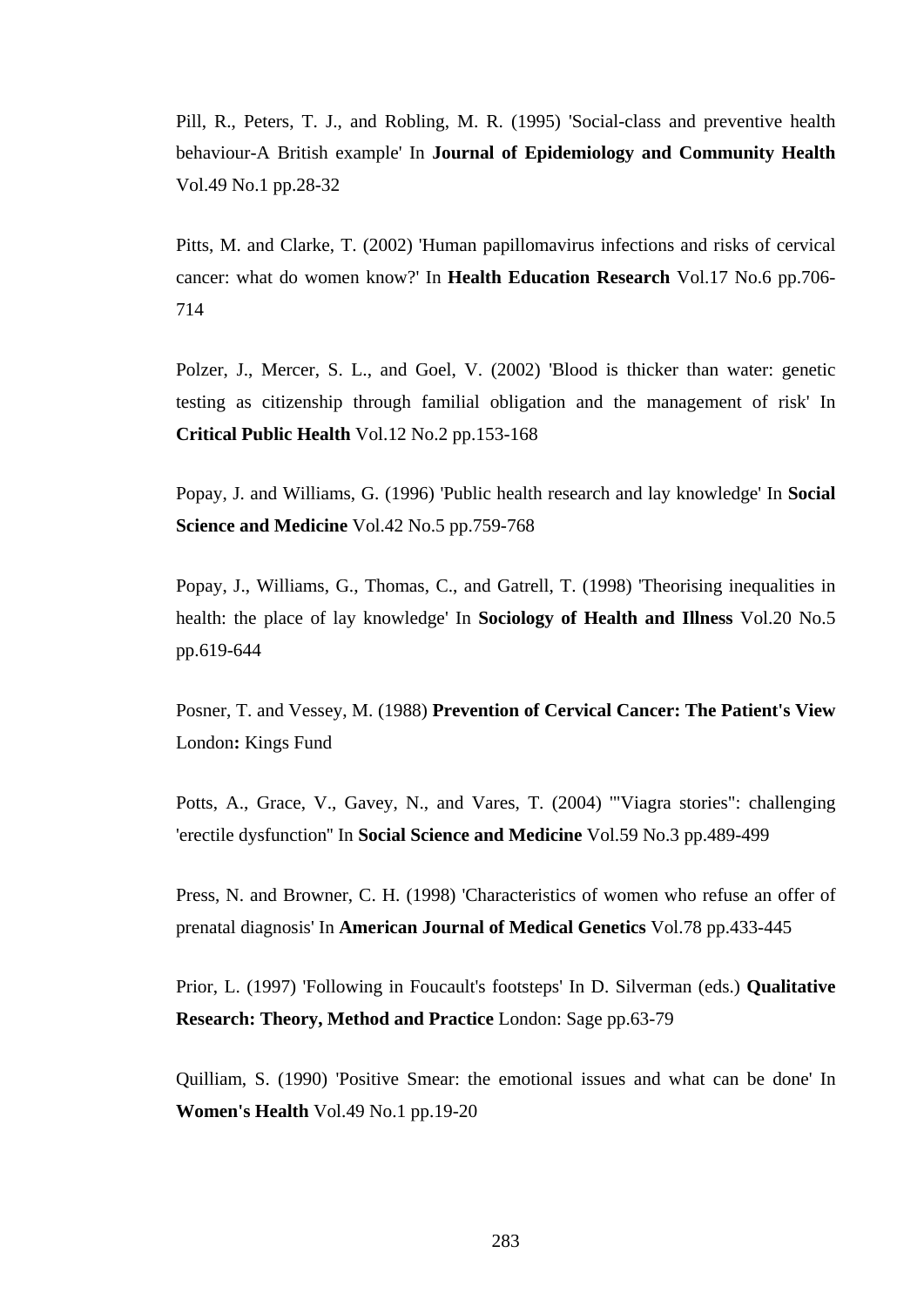Quinn, M., Babb, P., Jones, J., and Allen, E. (1999) 'Effect of screening on incidence of and mortality from cancer of cervix in England: evaluation based on routinely collected statistics' In **British Medical Journal** Vol.318 No.7188 pp.904-908

Raffle, A., Alden, B., and Mackenzie, E. (1985) 'Detection rates for abnormal cervical smears: what are we screening for?' In **The Lancet** Vol.345 pp.1469-1473

Raffle, A. E. (2001) 'Information about screening - is it to achieve high uptake or to ensure informed choice?' In **Health Expectations** Vol.4 No.2 pp.92-98

Ramazanoglu, C. (1993) 'Introduction' In C. Ramazanoglu (ed.) **Up Against Foucault**  London: Routledge pp.1-25

Ransom, J. (1993) 'Feminism, difference and discourse' In C. Ramazanoglu (ed.) **Up Against Foucault** London: Routledge pp.123-146

Reed, K. (2000) 'Dealing with difference: researching health beliefs and behaviours of British Asian mothers' In **Sociological Research Online** Vol.4 No.4 <http://www.socresonline.org.uk/4/4/reed.html> pp.

Rhodes, P. J. (1994) 'Race-of-interviewer effects: a brief comment' In **Sociology** Vol.28 No.2 pp.547-558

Riessman, C. K. (1987) 'When gender is not enough' In **Gender and Society** Vol.1 No.2 pp.172-207

Riessman, C. K. (2000) 'Stigma and everyday resistance practices' In **Gender and Society** Vol.14 No.1 pp.111-135

Rogers, A. and Pilgrim, D. (1995) 'The risk of resistance: perspectives on the mass childhood immunisation programme' In J. Gabe (ed.) **Medicine, Health and Risk**  Oxford: Blackwell pp.73-90

Rose, N. (1992) 'Governing the enterprising self' In P. Heelas and P. Morris (eds.) **The Values of the Enterprise Culture** London: Routledge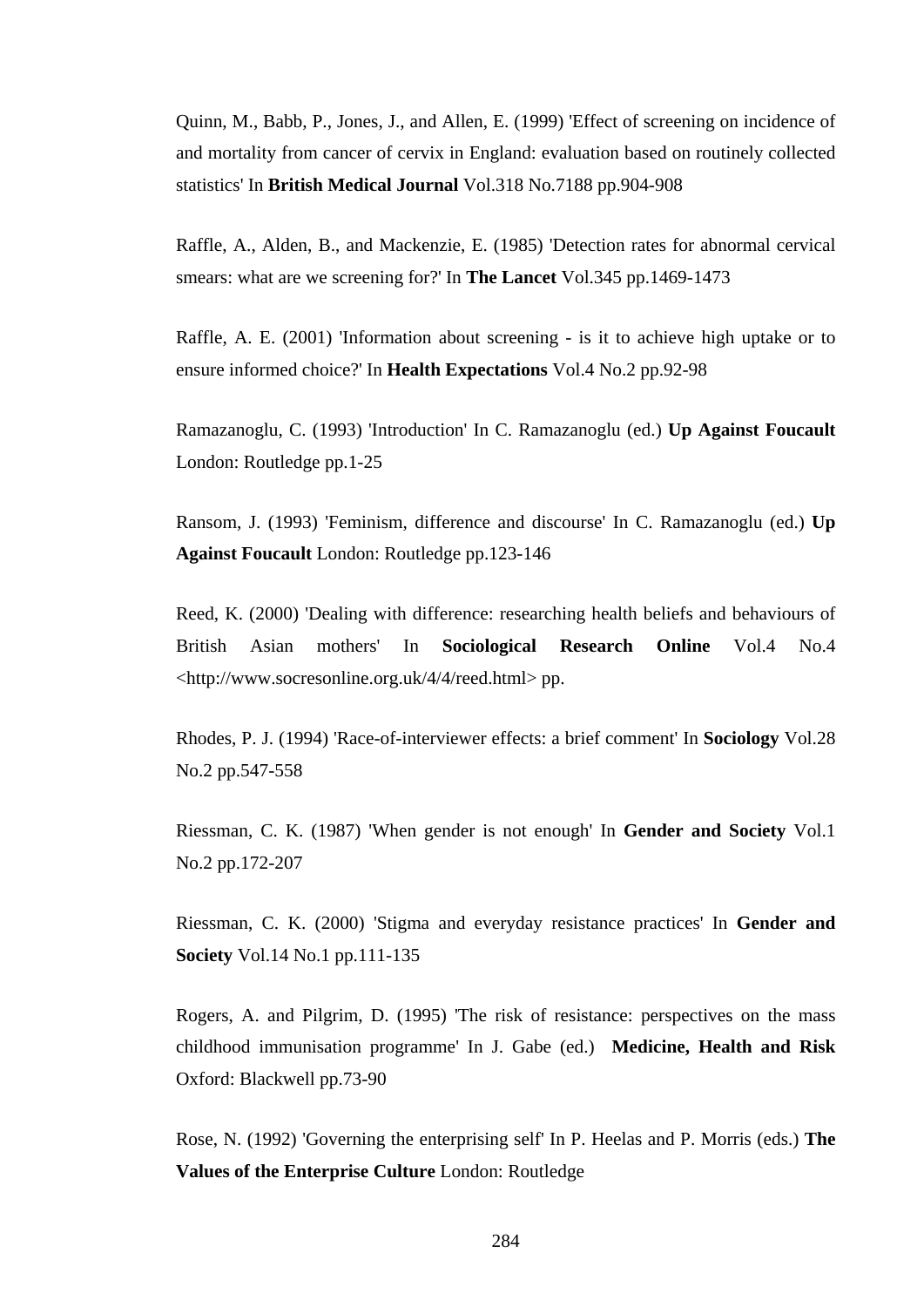Rose, N. (1996) 'Governing "advanced" liberal democracies' In A. Barry, T. Osborne, and N. Rose (eds.) **Foucault and Political Reason** London: UCL Press pp.37-64

Rose, N. (1998) **Inventing Our Selves** Cambridge**:** Cambridge University Press

Sasieni, P., Adams, J., and Cuzick, J. (2003) 'Benefit of cervical screening at different ages: evidence from the UK audit of screening histories' In **British Journal of Cancer**  Vol.89 No.1 pp.88-93

Savage, S. A. and Clarke, V. A. (1998) 'Older women's illness representations of cancer: a qualitative study' In **Health Education Research** Vol.13 No.4 pp.529-544

Sawicki, J. (1991) **Disciplining Foucault** New York**:** Routledge

Sawicki, J. (1999) 'Disciplining mothers: feminism and the new reproductive technologies' In J. Price and M. Shildrick (eds.) **Feminist Theory and the Body: A Reader** Edinburgh: Edinburgh University Press pp.190-202

Scholes, D., McBride, C., Grothaus, L., Curry, S., Albright, J., and Ludman, E. (1999) 'The association between cigarette smoking and low-grade cervical abnormalities in reproductive-age women' In **Cancer Causes and Control** Vol.10 No.5 pp.339-344

Scott, J. (1990) **A Matter of Record: Documentary Sources in Social Research**  Cambridge**:** Polity Press

Seow, A., Wong, M. L., Smith, W. C. S., and Lee, H. P. (1995) 'Beliefs and attitudes as determinants of cervical cancer screening: a community-based study in Singapore' In **Preventive Medicine** Vol.24 No.2 pp.134-141

Sevin, B. (1999) 'Social implications of sexually transmitted cancer' In **Journal of Women's Health and Gender-based Medicine** Vol.8 No.6 pp.759-766

Shaw, I. (2002) 'How lay are lay beliefs?' In **Health** Vol.6 No.3 pp.287-299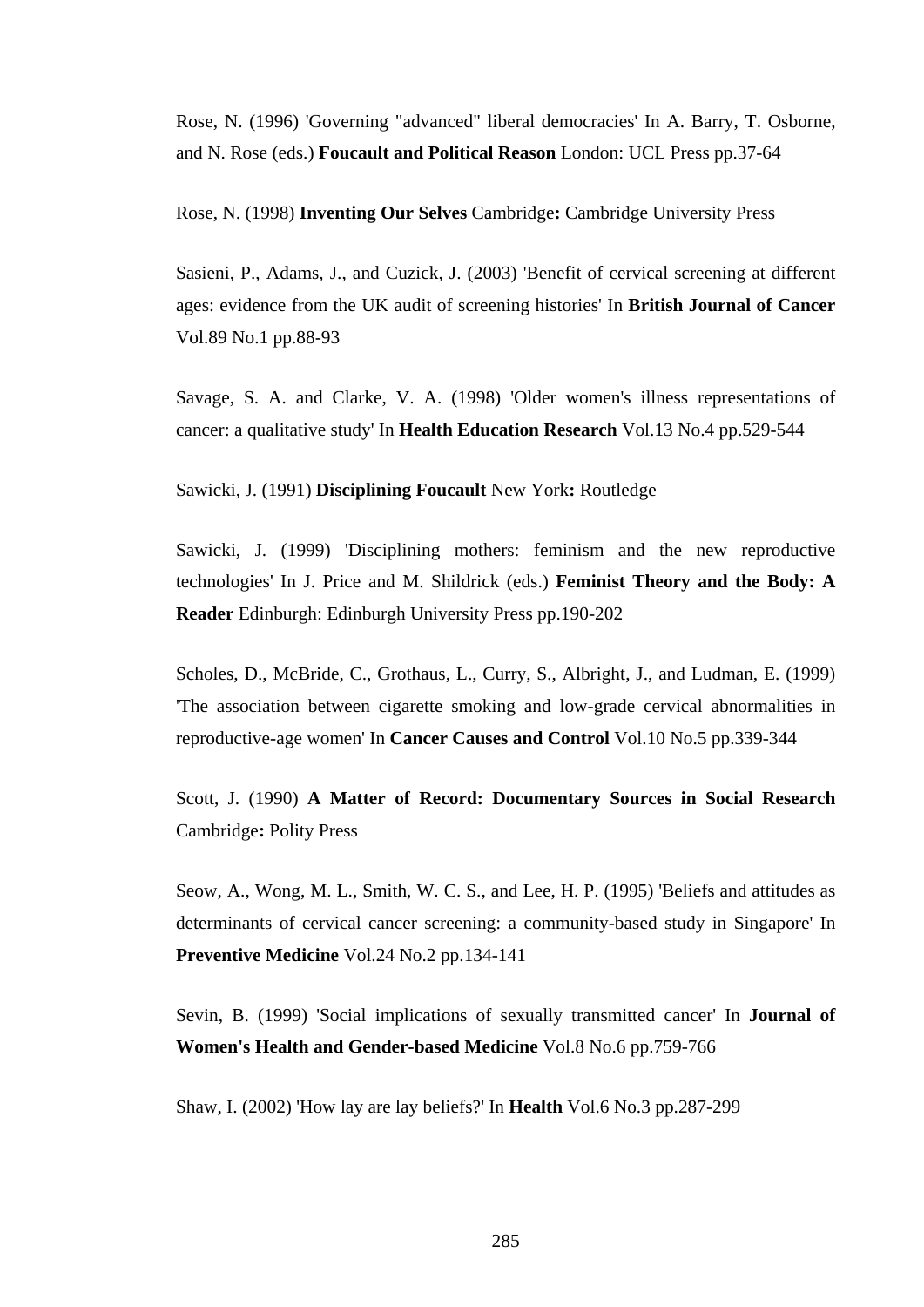Sherlaw-Johnson, C., Gallivan, S., and Jenkins, D. (1999) 'Withdrawing low risk women from cervical screening programmes: mathematical modelling study' In **BMJ**  Vol.318 No.7180 pp.356-361

Shickle, D. and Chadwick, R. (1994) 'The ethics of screening: Is 'screeningitis' an incurable disease?' In **Journal of Medical Ethics** Vol.20 No.1 pp.12-18

Shildrick, M. (1997) **Leaky Bodies and Boundaries** London**:** Routledge

Shildrick, M. and Price, J. (1999) 'Openings on the body: a critical introduction' In J. Price and M. Shildrick (eds.) **Feminist Theory and the Body: A Reader** Edinburgh: Edinburgh University Press pp.1-14

Silverman, D. (2001) **Interpreting Qualitative Data (2nd ed.)** London**:** Sage

Slater, D. N. (2000) 'Are women sufficiently well informed to provide valid consent for the cervical smear test?' In **Cytopathology** Vol.11 No.3 pp.166-170

Steinberg, D. L. (1996) 'Languages of risk: genetic encryptions of the female body' In **women: a Cultural Review** Vol.7 pp.259-270

Stoate, H. G. (1989) 'Can health screening damage your health?' In **Journal of the Royal College of General Practitioners** Vol.39 pp.193-195

Sutton, G. C., Storer, A., and Rowe, K. (2001) 'Cancer screening coverage of south Asian women in Wakefield' In **Journal of Medical Screening** Vol.8 No.4 pp.183-186

Tang, N. (2002) 'Interviewer and interviewee relationships between women' In **Sociology** Vol.36 No.3 pp.703-721

Tulloch, J. and Lupton, D. (2003) **Risk and Everyday Life** London**:** Sage

Turner, B (1984) **The Body and Society** Oxford**:** Basil Blackwell

Turner, B (1992) **Regulating Bodies** London**:** Routledge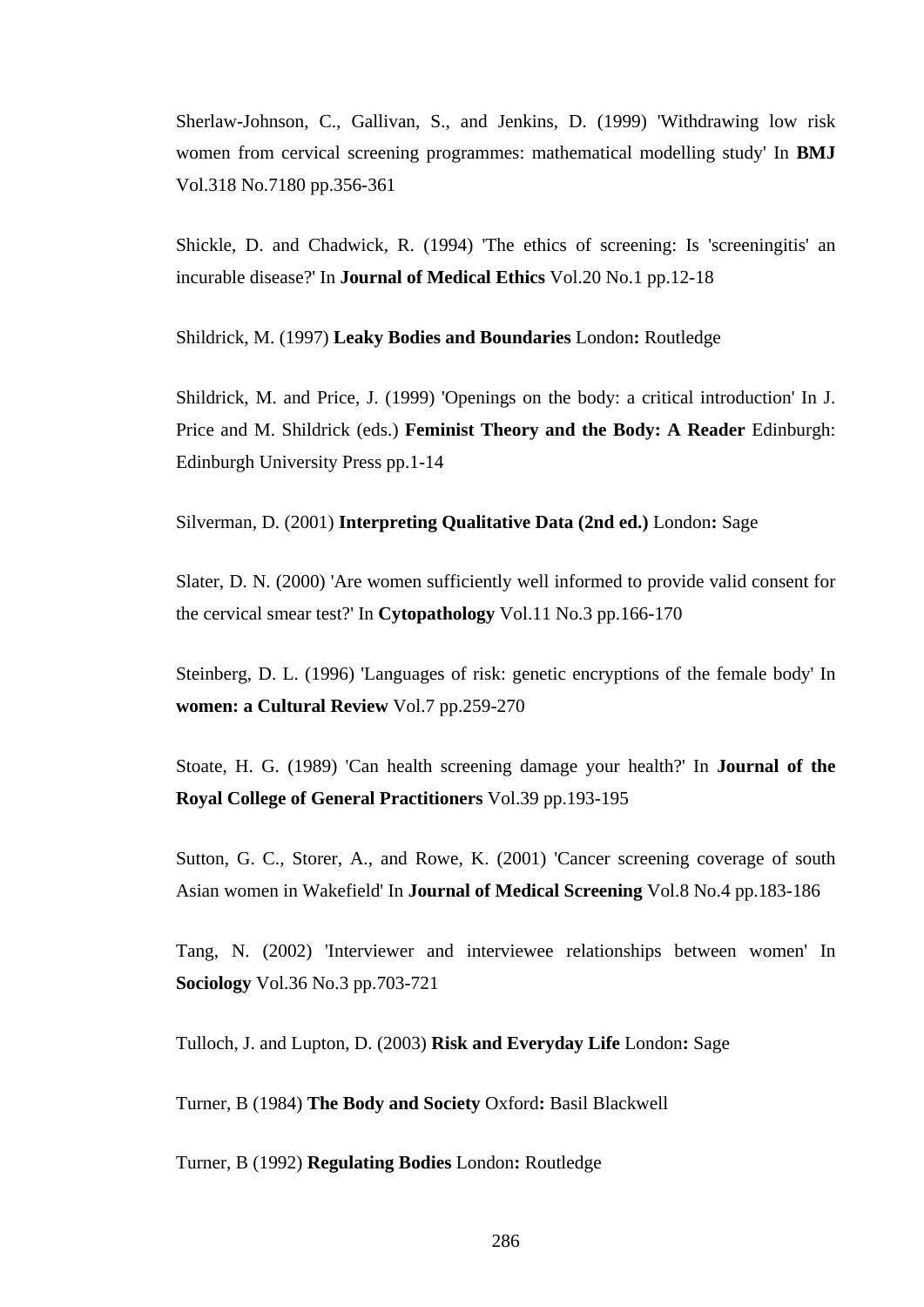Underwood, S. M, Shaikha, L, and Bakr, D (1999) 'Veiled yet vulnerable: breast cancer screening and the Muslim way of life' In **Cancer Practice** Vol.7 No.6 pp.285-290

van Oortmarssen, G. J. and Habbema, J. D. F. (1991) 'Epidemiological evidence for age-dependent regression of pre-invasive cervical cancer' In **British Journal of Cancer**  Vol.64 pp.559-565

Wald, N. J. (1994a) 'Guidance on terminology' In **Journal of Medical Screening** Vol.1 p.76

Wald, N. J. (1994b) 'What are we screening for?' In **Journal of Medical Screening**  Vol.1 p.205

Walters, C. and Charles, N. (1997) '"I just cope from day to day": unpredictability and anxiety in the lives of women' In **Social Science and Medicine** Vol.45 No.11 pp.1729- 1739

Waugh, N. and Robertson, A. (1996) 'Costs and benefits of cervical screening. II. Is it worthwhile reducing the screening interval from 5 to 3 years?' In **Cytopathology** Vol.7 pp.241-248

Weedon, C. (1987) **Feminist Practice and Poststructuralist Theory** Oxford**:**  Blackwell

White, G. E. (1995) 'Older women's attitudes to cervical screening and cervical cancer: a New Zealand experience' In **Journal of Advanced Nursing** Vol.21 pp.659-666

Williams, G. and Popay, J. (1994) 'Lay knowledge and the privilege of experience' In J. Gabe, D. Kelleher, and G. Williams (eds.) **Challenging Medicine** London: Routledge

Wilton, T. (1998) 'Gender, sexuality and healthcare: improving services' In L. Doyal (eds.) **Women and Health Services: An Agenda for Change** Buckingham: Open University Press pp.147-162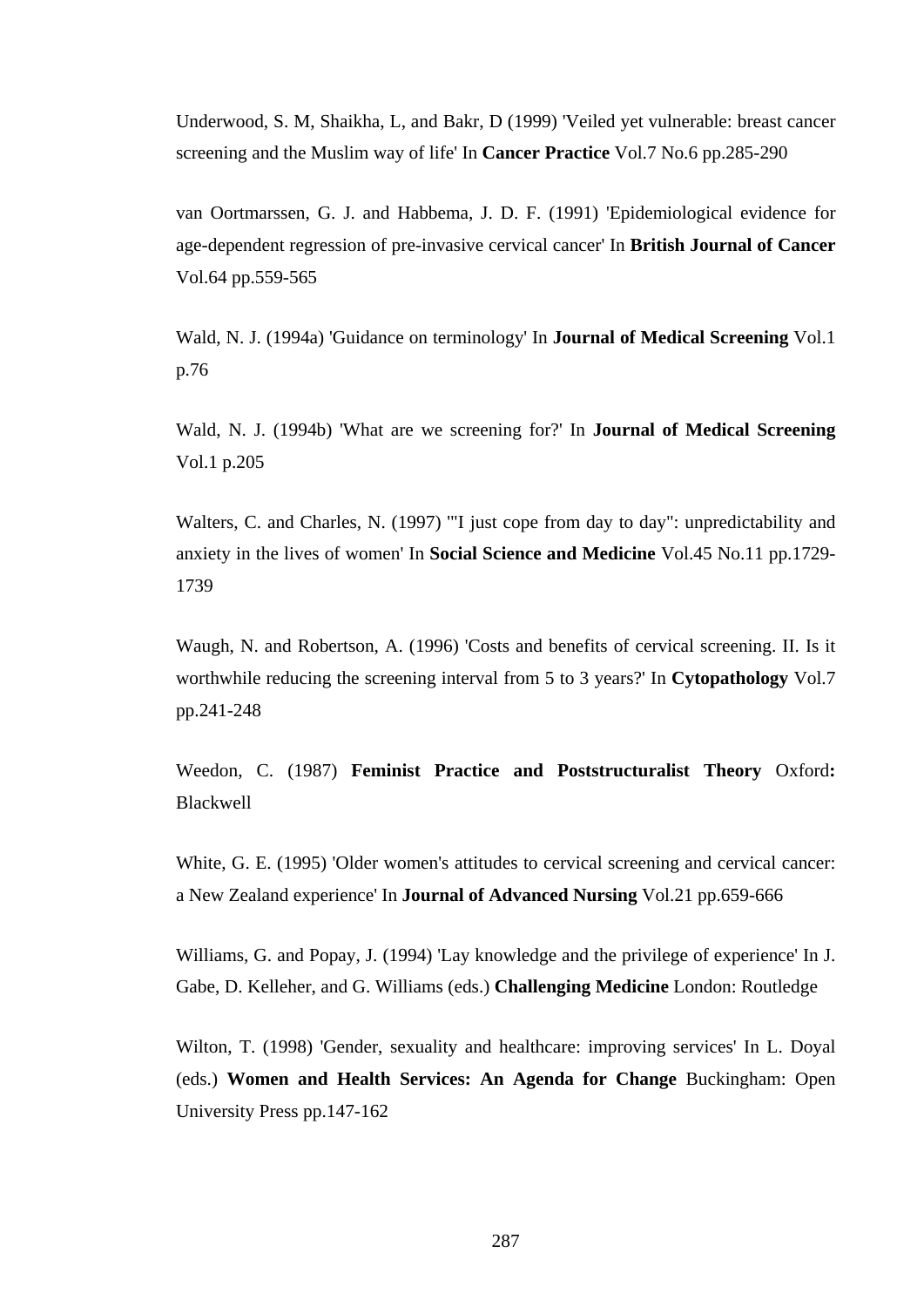Wordsworth, S., Ryan, M., and Waugh, N. (2001) 'Costs and benefits of cervical screening IV: valuation by women of the cervical screening programme' In **Cytopathology** Vol.12 pp.367-376

World Health Organization (2004) **Screening for Various Cancers (http://www.who.int/cancer/detection/variouscancer/en/print.html - accessed 23/7/2004)** 

Wynne, B. (1996) 'May the sheep safely graze? A reflexive view of the expert-lay knowledge divide' In S. Lash, B. Szerszynski, and B. Wynne (eds.) **Risk, Environment and Modernity** London: Sage pp.44-83

Ylitalo, N., Sorensen, P., Josefsson, A., Frisch, M., Sparen, P., Ponten, J., Gyllensten, U., Melbye, M., and Adami, H. (1999) 'Smoking and oral contraceptives as risk factors for cervical carcinoma *in situ*' In **International Journal of Cancer** Vol.81 pp.357-365

Zola, I. K (1972) 'Medicine as social control' In **The Sociological Review** Vol.20 No.4 pp.487-504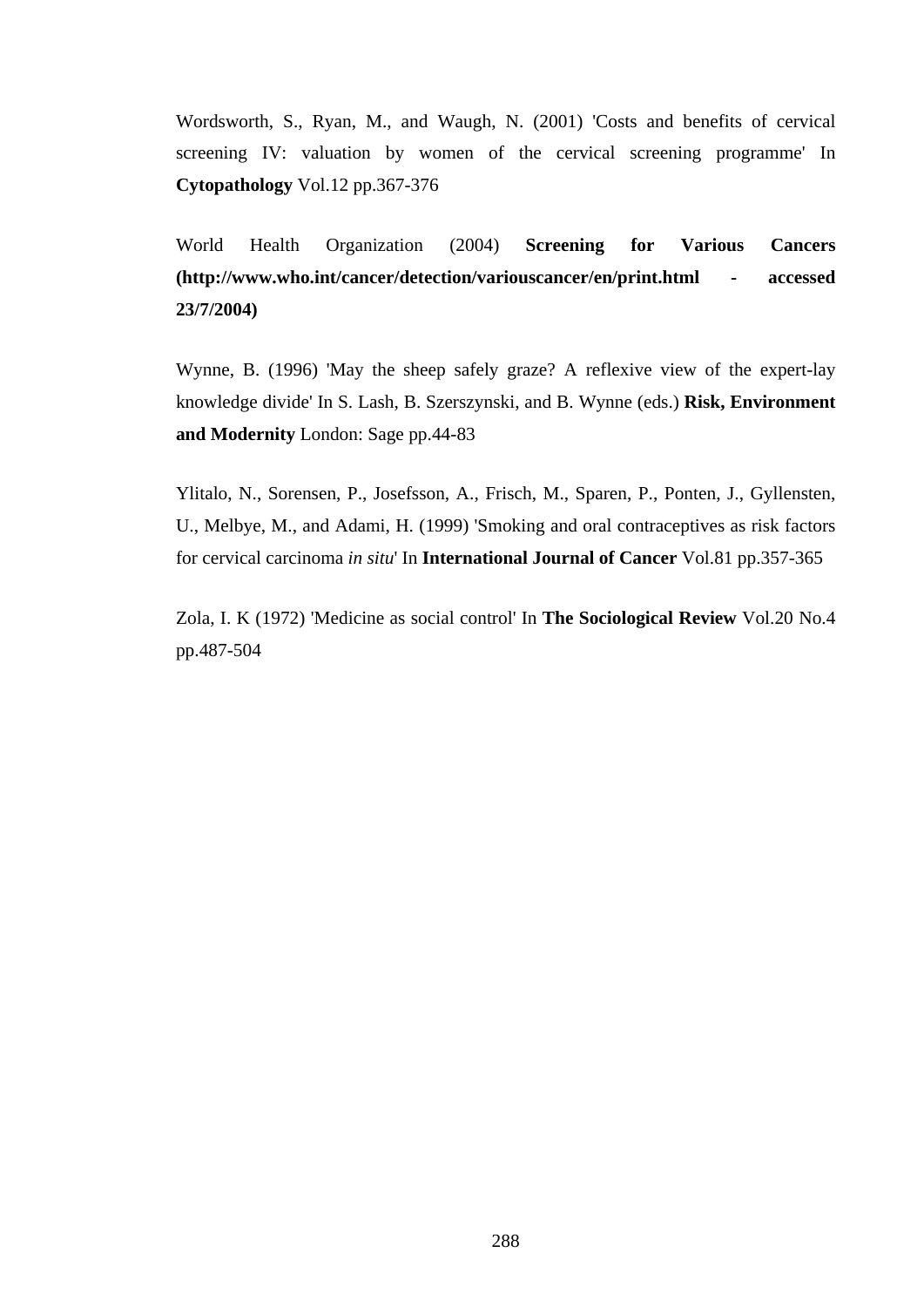# **Appendices**

Appendix 1: Information Sheet

Appendix 2: Interview Schedule

Appendix 3: Vignettes Used During Interviews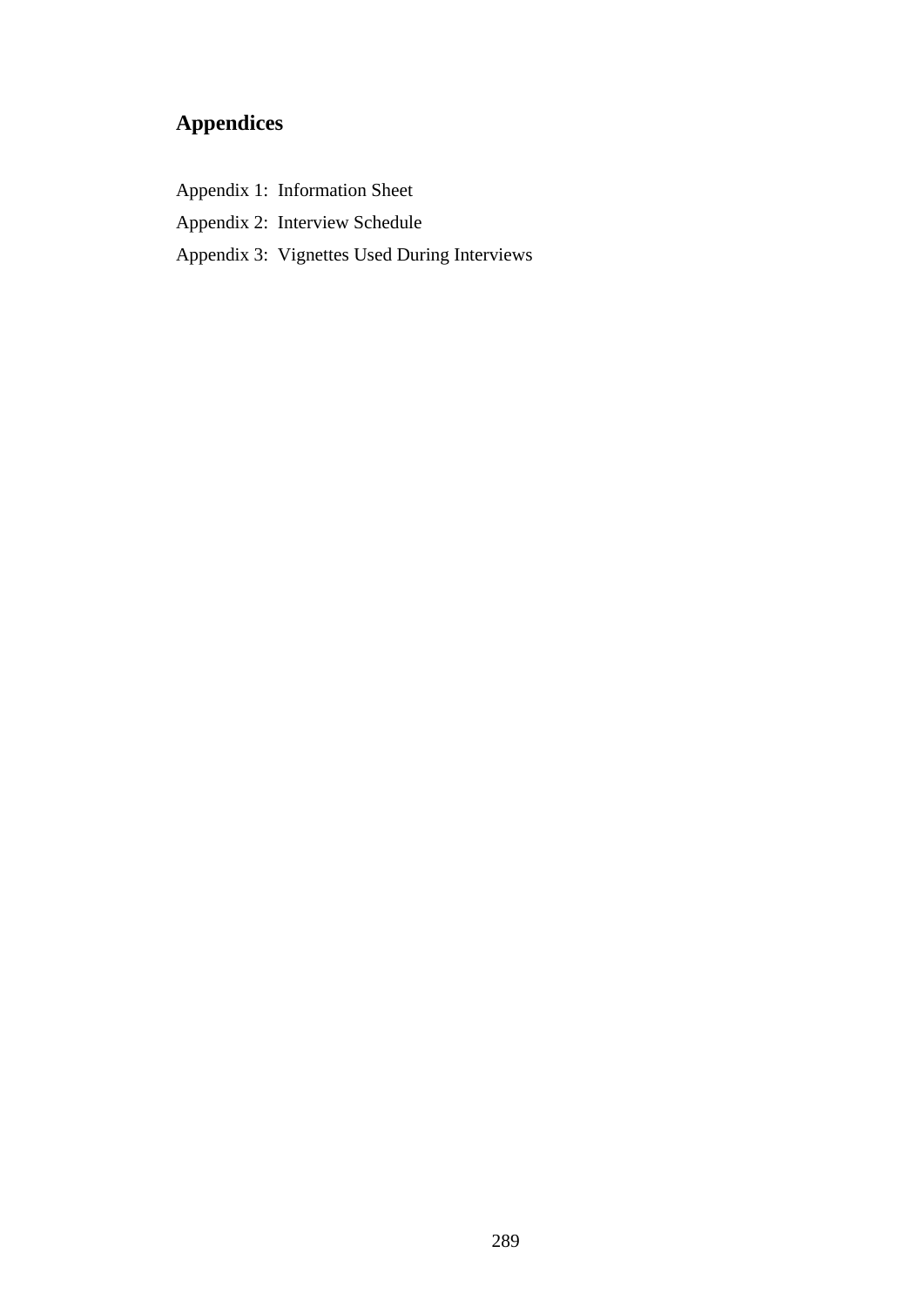## **Appendix 1: Information Sheet**

## **WOMEN'S VIEWS OF CERVICAL SCREENING**

A study to explore how women understand cervical screening and how they feel about it

#### **PhD RESEARCH PROJECT**

Natalie Armstrong School of Sociology and Social Policy University of Nottingham

If you decide that you would like to be involved in my research then this would entail an interview with me that will last approximately 1 hour.

This interview will cover issues such as your understandings of screening, your experiences of screening and your thoughts about cervical screening in general.

Everything that you say in the interview will remain strictly confidential and will not be shared with anybody else.

#### **3. How to Get Involved**

If you are interested in taking part in my research then I would be delighted to hear from you. My contact details are printed on the back of this leaflet, along with some common questions. When you contact me I will provide you with more information and will be happy to answer any questions.

#### **1. Reasons for the Research**

My aim in conducting this research is to explore the ideas women have about cervical screening and how they feel about it. Your views are important as cervical screening is offered to the vast majority of women in England. I feel that a more complete understanding of women's feelings and understandings of it will be very useful and may have an impact on future cervical screening provision.

#### **2. What Participation Will Involve**

I am keen to talk to women from all backgrounds and with all experiences of cervical screening. The only thing I would ask is that you are between 20 and 64 years of age. This is because cervical screening is only currently offered to women between these ages.

#### **4. Some Questions You Might Have**

**Q.** Who is being asked to participate?

**A.** Women from all backgrounds, as long as they are aged 20-64 years

**Q.** What if I don't know much about cervical screening?

**A.** I want to talk to women with all levels of knowledge. Don't worry about giving the 'wrong' answers, there aren't any!

**Q.** What if I don't go for screening?

**A.** I am particularly interested in talking to you as your views and opinions are of relevance to my research

**Q.** Will you tell my GP what I say?

**A.** No. All discussions will be strictly confidential.

## FOR FURTHER DETAILS PLEASE CONTACT

#### **NATALIE ARMSTRONG**

School of Sociology and Social Policy University of Nottingham NG7 2RD E-mail: lqxnaa@nottingham.ac.uk Telephone: 0115 95 14891 *(to minimise your costs I am happy to call you back)*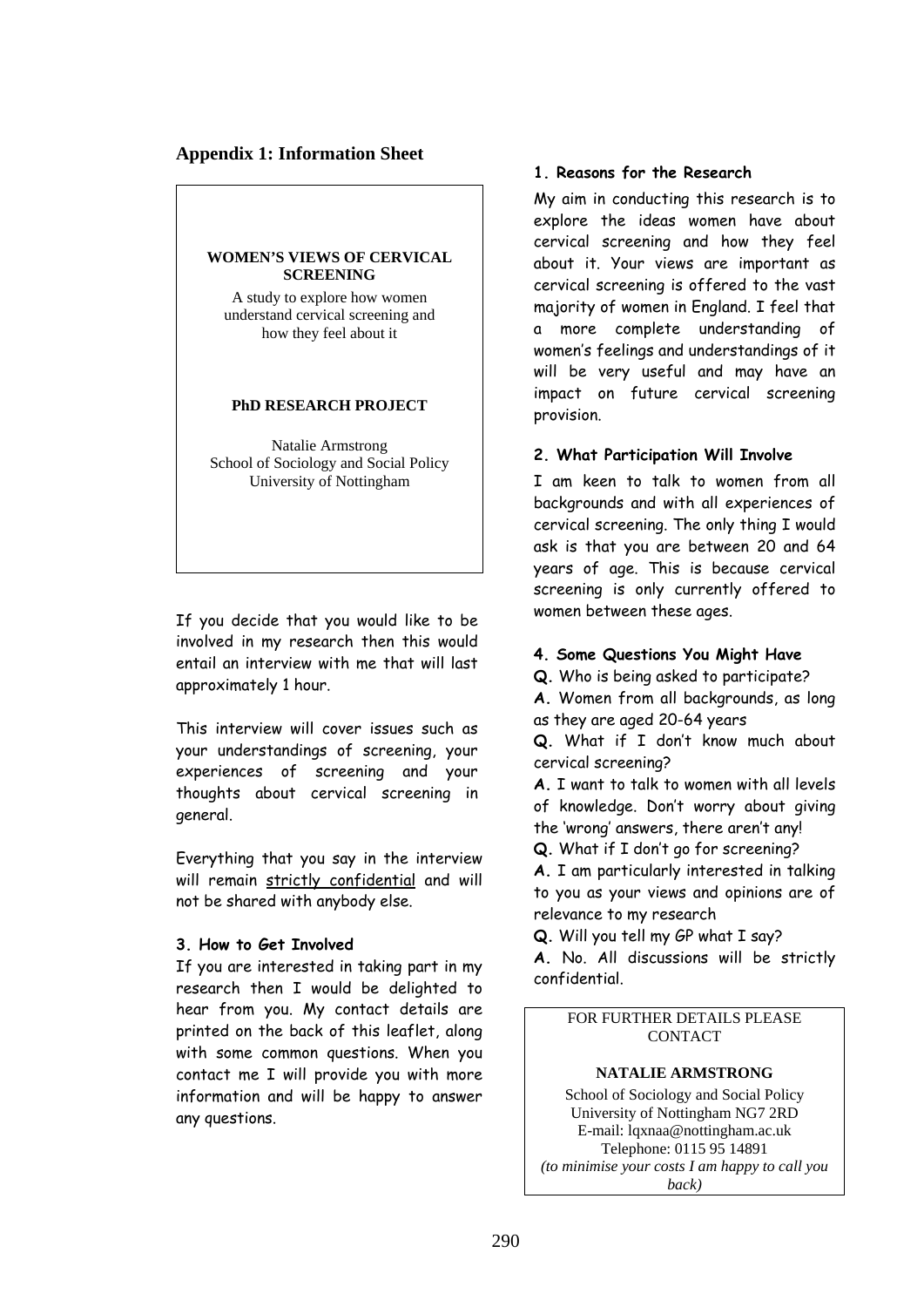# **Appendix 2: Interview Schedule**

#### Introduction

- I'd like to start by thanking you for your time and for agreeing to be interviewed, it's very much appreciated

- I'd also like to assure you once again that anything you say will be treated in the strictest confidence and that any material used in the writing up of the research will be anonymous

- The interview will probably last about an hour and I'll be asking you some specific questions and also asking you to talk about some scenarios that I've come up with

- Although I'll be asking the questions, do please feel free to suggest something that you would like to talk about if you think there is an issue I've overlooked or that you feel is particularly important to you and we haven't covered so far

- Do you have any questions before we make a start?

### Cervical screening history

- I'd like to start by asking you to tell me a little bit about your experiences of the cervical screening programme and your history within it

- It's probably easiest if you start in the present, telling me about your last smear test, and work backwards

- Don't feel that you have to tell me your specific test results if you don't want to, I'm probably more interested in your feelings, opinions and attitudes

- Pick up on any immediately interesting things, such as attendance/non-attendance, strong views/opinions or particular experiences

- Ask them if they can say a bit more about that and try to draw out reasons

#### Understandings of screening

- If we could move on now to talking about cervical screening itself and maybe I could ask you to tell me what you see as its purpose and what it aims to do

- Pick up on any immediately relevant/interesting aspects of their response

- If they have mentioned preventive role of screening then ask what they think about the idea of prevention, both in the specific case and more generally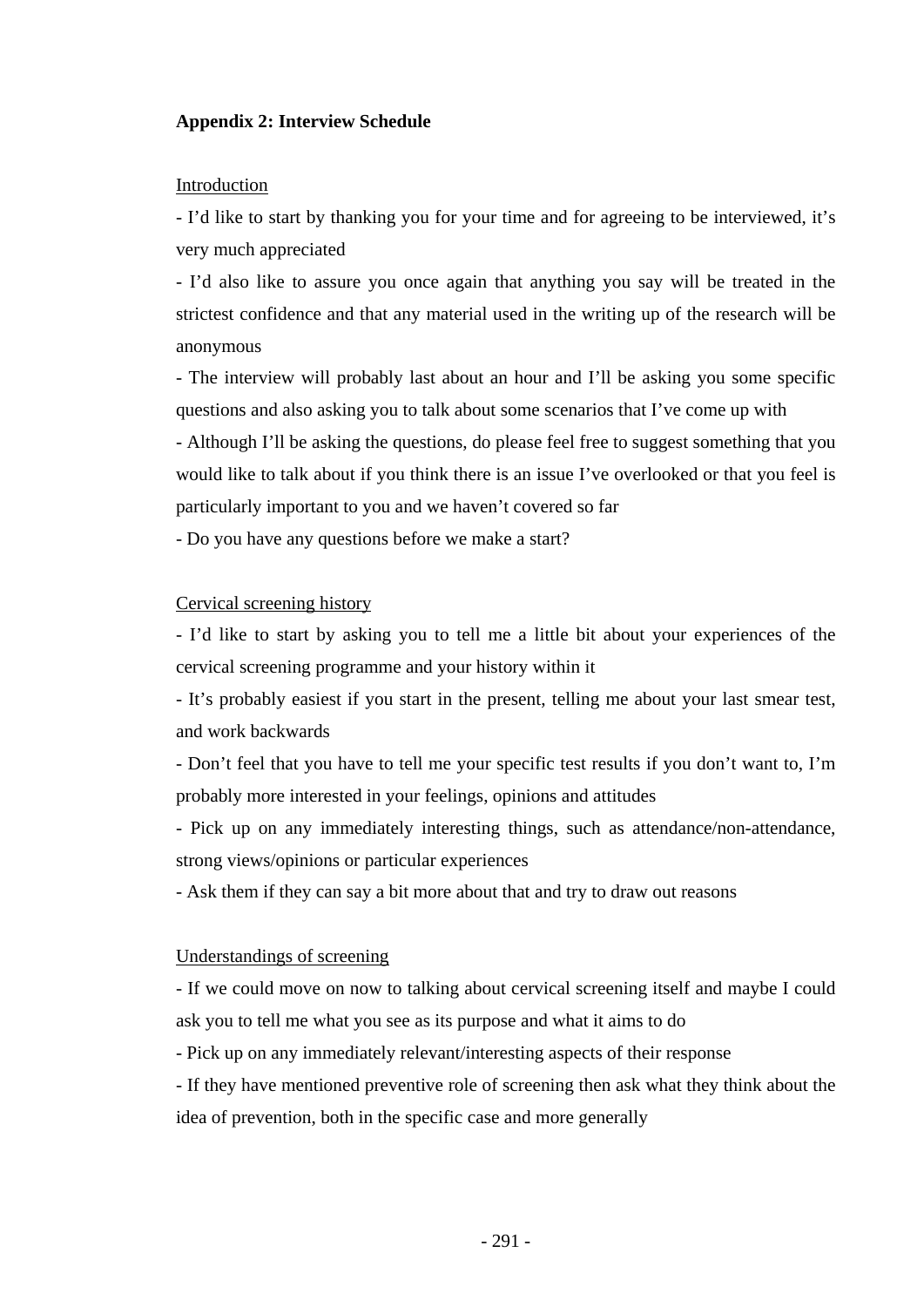# Information about screening

- Can I ask you where and/or who you get your information about screening from?
- Do you read the information that you receive for example? (show them the leaflet)
- Do you get information from any other people or places?
- Do these different forms of information ever contradict each other?
- Do you consider any source of information as more reliable than others?
- If so, which and why?
- Does the information that you have received match your own experiences?

# Importance of screening

- Do you feel that cervical screening is particularly important to you?
- Explore any answer given

- Is cervical screening equally important for all women? What I mean by that is do you think there are some women that definitely should go for screening, while for others it isn't so important?

- If so, who and why?
- Can you tell me why you think that?

# Cervical cancer

- Would you consider cervical cancer to be one of your main health concerns?
- Ask them to consider why/why not
- Does this have an effect on how you think about screening and whether you attend?
- Ask them if they can say a bit more about this

# Effectiveness of screening

- I'd like to know whether you think cervical screening is effective?
- Can I ask you to say a bit more about that and tell me why you think that?
- Have you ever heard or experienced anything that might have changed your mind?

# Vignettes

- I'd now like you to consider some scenarios that I've made up

- Just have a think about them for a couple of minutes and then tell me what you think about each

- Hand them the vignette sheet and give them a couple of minutes to think about them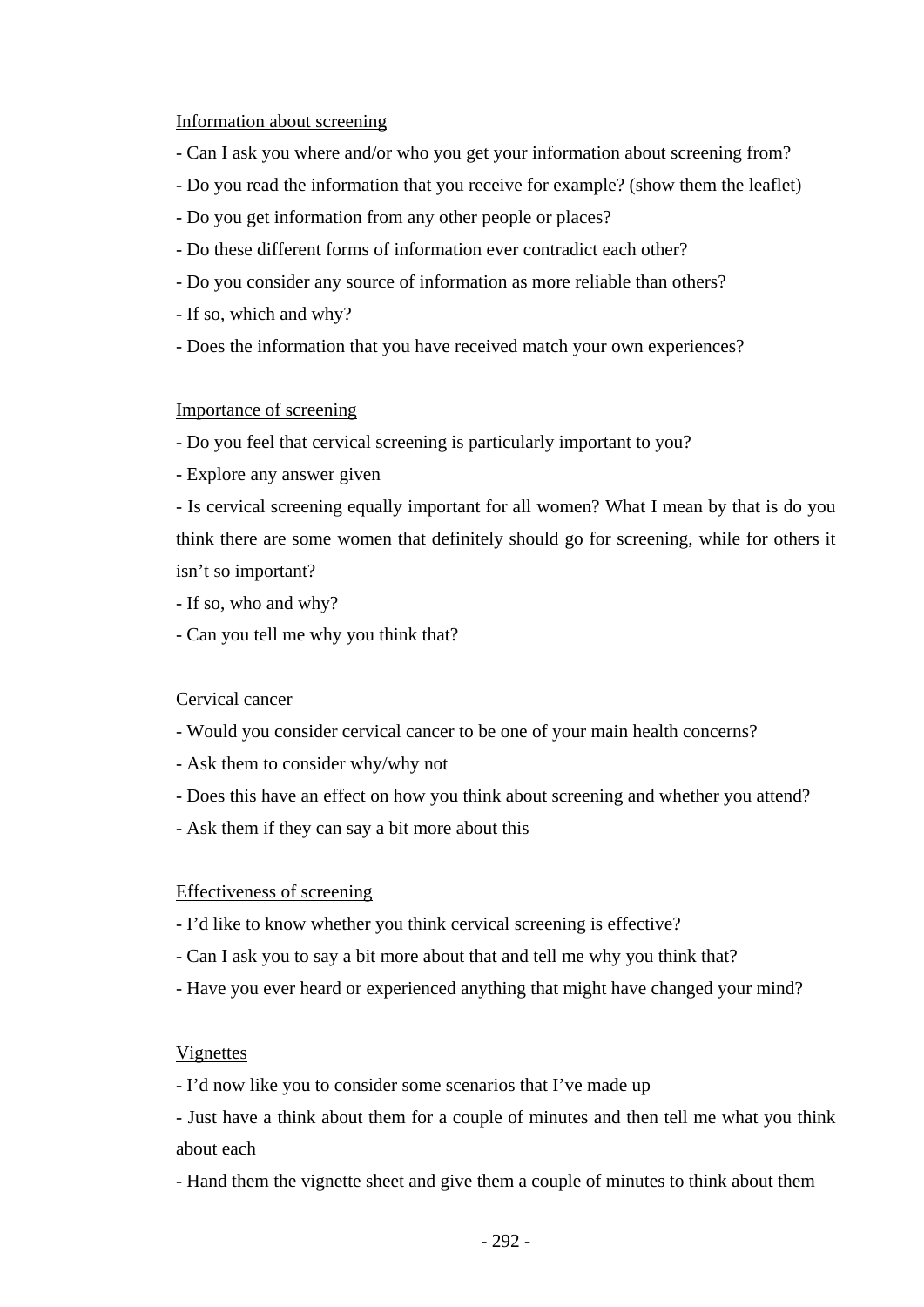- Go through them one at a time and explore responses

# Anything else

- We've now covered all the areas that I specifically wanted to talk about, is there anything else that you would like to cover?

- Please feel free to suggest something as it's unlikely I've thought of everything!

# End

- I'd like to thank you once again for your time and for an interesting discussion

- You've been very helpful and if you have any questions or concerns after I've left then do please contact me